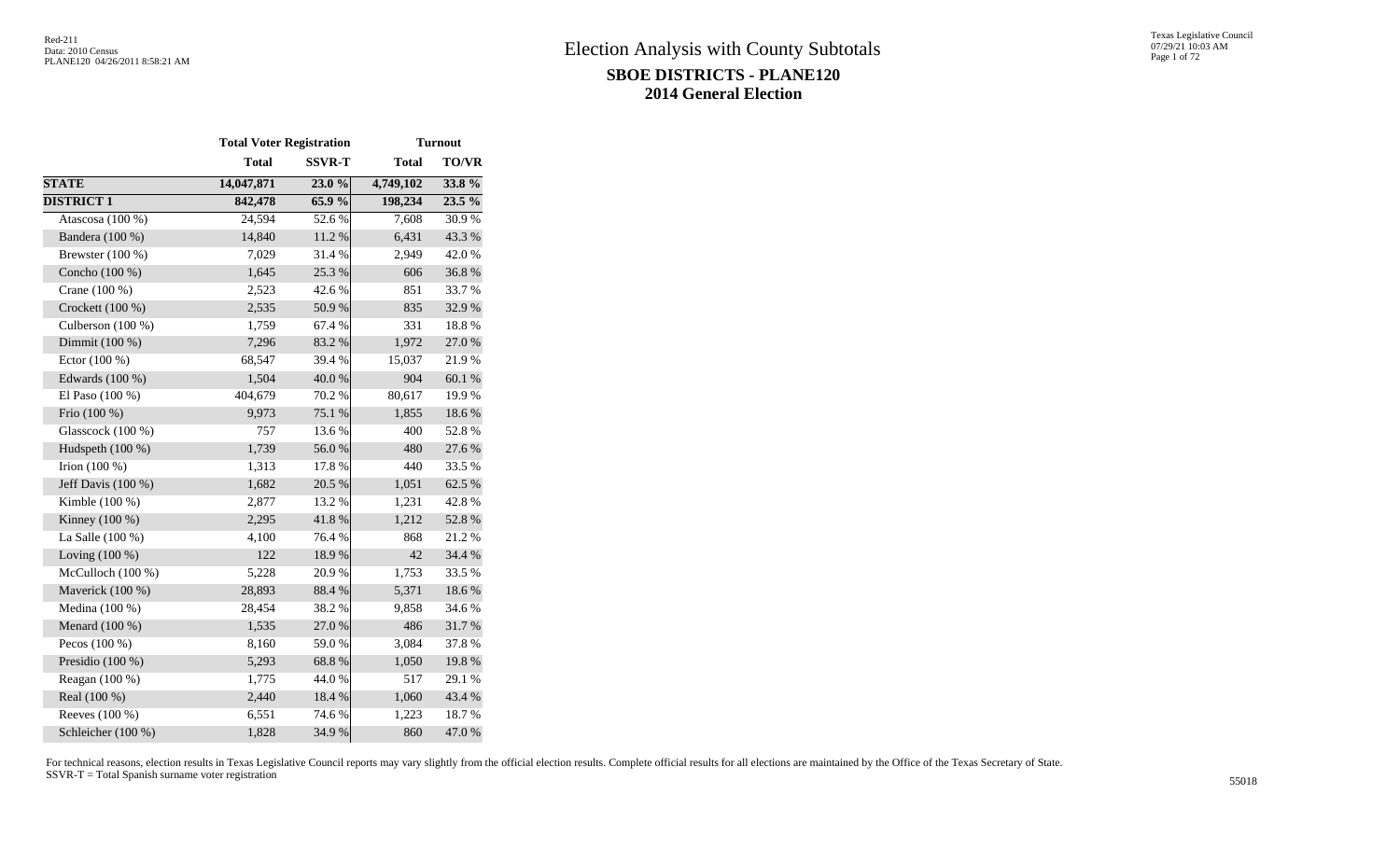|                      | <b>Total Voter Registration</b> |               |              | <b>Turnout</b> |
|----------------------|---------------------------------|---------------|--------------|----------------|
|                      | <b>Total</b>                    | <b>SSVR-T</b> | <b>Total</b> | <b>TO/VR</b>   |
| Sutton (100 %)       | 2,494                           | 45.7%         | 753          | 30.2 %         |
| Terrell (100 %)      | 822                             | 39.1 %        | 423          | 51.5 %         |
| Upton (100 %)        | 2,188                           | 39.7%         | 670          | 30.6%          |
| Uvalde (100 %)       | 16,292                          | 57.6%         | 5,209        | 32.0%          |
| Val Verde (100 %)    | 26,475                          | 65.1 %        | 7,116        | 26.9%          |
| Ward (100 %)         | 6,318                           | 39.8%         | 1,986        | 31.4%          |
| Webb (100 %)         | 116,048                         | 88.5%         | 27,440       | 23.6 %         |
| Winkler (100 %)      | 3,693                           | 38.3%         | 985          | 26.7%          |
| Zapata (100 %)       | 7,445                           | 86.9%         | 1,182        | 15.9%          |
| Zavala (100 %)       | 8,737                           | 88.6%         | 1,488        | $17.0\ \%$     |
| <b>DISTRICT 2</b>    | 842,594                         | 61.4 %        | 235,729      | 28.0%          |
| Aransas $(100\%)$    | 15,813                          | 15.7%         | 6,114        | 38.7%          |
| Calhoun (100 %)      | 12,696                          | 36.3%         | 4,163        | 32.8%          |
| Cameron (100 %)      | 186,662                         | 78.9%         | 40,439       | 21.7%          |
| Colorado (100 %)     | 13,412                          | 14.0 %        | 5,220        | 38.9%          |
| De Witt (100 %)      | 11,938                          | 23.2 %        | 4,049        | 33.9%          |
| Goliad (100 %)       | 5,525                           | 29.6%         | 2,788        | 50.5 %         |
| Hidalgo (67 %)       | 225,558                         | 83.4%         | 57,217       | 25.4 %         |
| Jackson (100 %)      | 8,799                           | 20.6%         | 2,947        | 33.5 %         |
| Kenedy (100 %)       | 346                             | 69.4%         | 125          | 36.1 %         |
| Kleberg $(100\%)$    | 17,405                          | 62.7%         | 5,797        | 33.3 %         |
| Matagorda (100 %)    | 20,965                          | 24.2 %        | 7,032        | 33.5 %         |
| Nueces (100 %)       | 190,306                         | 50.4 %        | 58,075       | 30.5 %         |
| Refugio $(100\%)$    | 5,043                           | 41.6%         | 2,159        | 42.8%          |
| San Patricio (100 %) | 40,002                          | 47.3 %        | 11,799       | 29.5 %         |
| Victoria (100 %)     | 51,896                          | 33.8%         | 17,162       | 33.1 %         |
| Wharton $(100\%)$    | 24,671                          | 24.9%         | 8,404        | 34.1 %         |
| Willacy (100 %)      | 11,557                          | 84.6%         | 2,239        | 19.4 %         |
| <b>DISTRICT 3</b>    | 840,631                         | $60.5\%$      | 228,432      | $27.2\%$       |
| Bee $(100\%)$        | 15,126                          | 55.8%         | 5,228        | 34.6 %         |
| Bexar (68 %)         | 586,574                         | 57.7%         | 154,440      | 26.3%          |
| Brooks (100 %)       | 6,430                           | 89.3%         | 2,513        | 39.1 %         |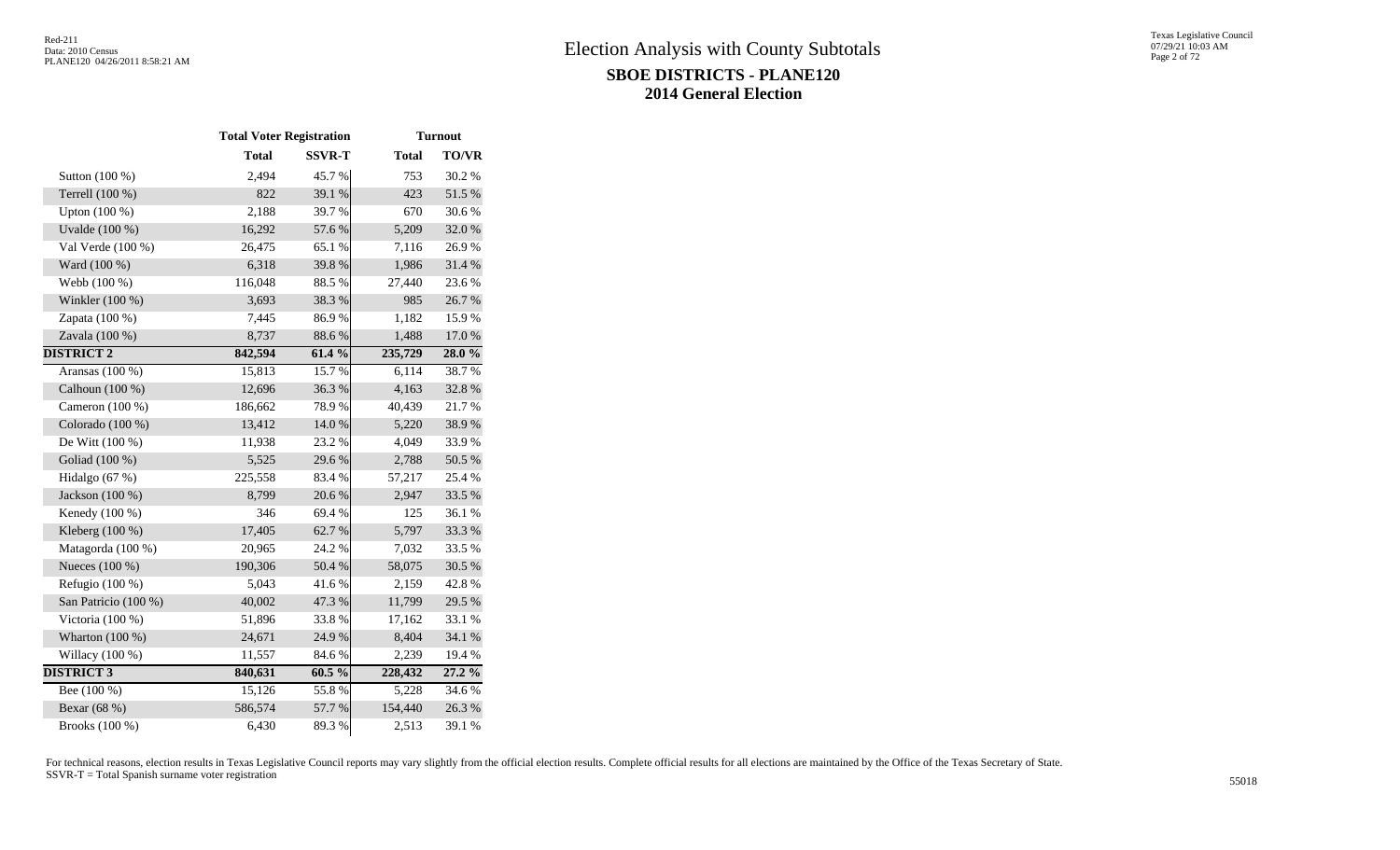|                    | <b>Total Voter Registration</b> |               |              | <b>Turnout</b> |
|--------------------|---------------------------------|---------------|--------------|----------------|
|                    | <b>Total</b>                    | <b>SSVR-T</b> | <b>Total</b> | <b>TO/VR</b>   |
| Duval (100 %)      | 8,380                           | 86.7%         | 3,398        | 40.5 %         |
| Gonzales (100 %)   | 12,105                          | 31.1%         | 3,713        | 30.7%          |
| Hidalgo (33 %)     | 94,671                          | 82.1 %        | 26,305       | 27.8 %         |
| Jim Hogg (100 %)   | 3,854                           | 90.9%         | 734          | 19.0%          |
| Jim Wells (100 %)  | 25,665                          | 74.2 %        | 5,870        | 22.9%          |
| Karnes (100 %)     | 7,816                           | 44.9%         | 2,589        | 33.1 %         |
| Lavaca (100 %)     | 13,131                          | 9.4 %         | 5,060        | 38.5 %         |
| Live Oak (100 %)   | 7,085                           | 30.7%         | 2,461        | 34.7%          |
| McMullen (100 %)   | 702                             | 28.5 %        | 265          | 37.7 %         |
| Starr (100 %)      | 30,241                          | 95.2%         | 5,422        | 17.9%          |
| Wilson (100 %)     | 28,851                          | 29.6%         | 10,434       | 36.2%          |
| <b>DISTRICT 4</b>  | 756,402                         | 29.1 %        | 211,138      | 27.9 %         |
| Fort Bend $(16\%)$ | 57,455                          | 14.7 %        | 20,488       | 35.7%          |
| Harris (39 %)      | 698,947                         | 30.3%         | 190,650      | 27.3 %         |
| <b>DISTRICT 5</b>  | 1,135,912                       | 20.7 %        | 459,627      | $40.5\%$       |
| Bexar (32 %)       | 371,682                         | 24.0%         | 149,612      | 40.3%          |
| Blanco (100 %)     | 7,388                           | $8.8~\%$      | 3,611        | 48.9%          |
| Caldwell (100 %)   | 21,213                          | 33.6%         | 8,910        | 42.0%          |
| Comal (100 %)      | 82,305                          | 15.6%         | 34,932       | 42.4 %         |
| Gillespie (100 %)  | 18,149                          | 9.2 %         | 8,876        | 48.9%          |
| Guadalupe (100 %)  | 84,286                          | 24.2 %        | 30,607       | 36.3%          |
| Hays (100 %)       | 106,632                         | 22.4 %        | 39,688       | 37.2 %         |
| Kendall (100 %)    | 26,733                          | 11.0%         | 11,945       | 44.7 %         |
| Kerr (100 %)       | 32,646                          | 12.5 %        | 14,936       | 45.8 %         |
| Llano (100 %)      | 14,442                          | 3.8%          | 7,135        | 49.4 %         |
| Mason (100 %)      | 2,869                           | 15.0%         | 1,371        | 47.8%          |
| San Saba (100 %)   | 3,714                           | 16.2%         | 1,447        | 39.0%          |
| Travis (54 %)      | 363,853                         | 19.5 %        | 146,557      | 40.3%          |
| <b>DISTRICT 6</b>  | 907,833                         | 15.1 %        | 333,843      | $36.8\%$       |
| Harris $(41\%)$    | 907,833                         | 15.1 %        | 333,843      | 36.8%          |
| <b>DISTRICT 7</b>  | 1,040,962                       | 11.7 %        | 364,035      | $35.0\%$       |
| Brazoria (100 %)   | 183,697                         | 17.1 %        | 62,313       | 33.9%          |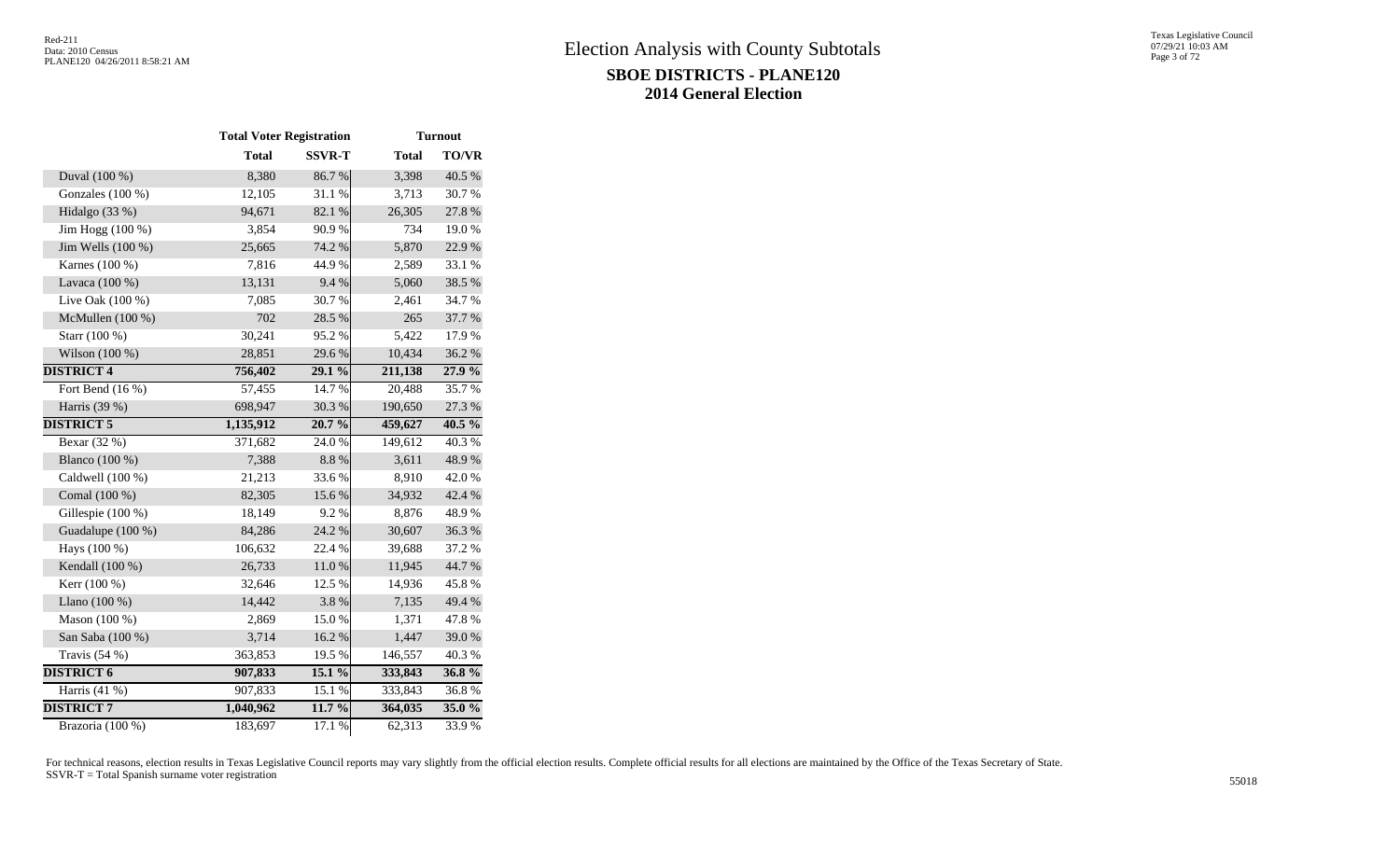|                       | <b>Total Voter Registration</b> |               |              | <b>Turnout</b> |  |
|-----------------------|---------------------------------|---------------|--------------|----------------|--|
|                       | <b>Total</b>                    | <b>SSVR-T</b> | <b>Total</b> | TO/VR          |  |
| Chambers (100 %)      | 25,108                          | 9.4 %         | 8,504        | 33.9%          |  |
| Fort Bend (84 %)      | 306,723                         | 14.3 %        | 112,055      | 36.5%          |  |
| Galveston (100 %)     | 192,382                         | 13.5 %        | 65,503       | 34.0 %         |  |
| Hardin (100 %)        | 36,001                          | 2.8%          | 11,663       | 32.4 %         |  |
| Jasper (100 %)        | 22,333                          | 2.5 %         | 7,142        | 32.0%          |  |
| Jefferson (100 %)     | 145,993                         | 7.3 %         | 53,709       | 36.8%          |  |
| Liberty (100 %)       | 42,329                          | 7.5 %         | 12,654       | 29.9%          |  |
| Newton (100 %)        | 8,959                           | 1.7%          | 2,907        | 32.4 %         |  |
| Orange (100 %)        | 50,565                          | 3.5 %         | 17,278       | 34.2 %         |  |
| Sabine (100 %)        | 7,453                           | 1.6%          | 2,767        | 37.1 %         |  |
| San Augustine (100 %) | 6,167                           | 2.1 %         | 2,724        | 44.2 %         |  |
| Tyler (100 %)         | 13,252                          | 1.8%          | 4,816        | 36.3%          |  |
| <b>DISTRICT 8</b>     | 955,754                         | 13.4 %        | 335,408      | $35.1\%$       |  |
| Brazos (100 %)        | 93,172                          | 12.4 %        | 31,799       | 34.1 %         |  |
| Grimes (100 %)        | 15,283                          | 9.6%          | 5,024        | 32.9%          |  |
| Harris (20 %)         | 457,549                         | 18.6%         | 156,449      | 34.2 %         |  |
| Houston (100 %)       | 12,940                          | 3.1 %         | 4,670        | 36.1 %         |  |
| Montgomery (100 %)    | 281,771                         | 8.7%          | 104,994      | 37.3 %         |  |
| Polk (100 %)          | 37,162                          | 4.3 %         | 10,507       | 28.3%          |  |
| San Jacinto (100 %)   | 16,524                          | 4.8%          | 6,592        | 39.9%          |  |
| Trinity (100 %)       | 11,046                          | 3.3 %         | 3,896        | 35.3%          |  |
| Walker (100 %)        | 30,307                          | 7.7%          | 11,477       | 37.9%          |  |
| <b>DISTRICT 9</b>     | 1,019,382                       | 5.1 %         | 366,223      | $35.9\%$       |  |
| Anderson (100 %)      | 27,016                          | 6.0%          | 10,238       | 37.9%          |  |
| Angelina (100 %)      | 49,912                          | 9.3%          | 16,969       | 34.0 %         |  |
| Bowie (100 %)         | 57,249                          | 1.9%          | 21,522       | 37.6 %         |  |
| Camp (100 %)          | 7,231                           | 6.7%          | 2,613        | 36.1 %         |  |
| Cass (100 %)          | 19,307                          | $1.5~\%$      | 6,964        | 36.1%          |  |
| Cherokee (100 %)      | 26,960                          | 6.2%          | 9,754        | 36.2%          |  |
| Delta (100 %)         | 3,571                           | 2.7%          | 1,405        | 39.3%          |  |
| Fannin (100 %)        | 19,885                          | 3.4 %         | 6,584        | 33.1 %         |  |
| Franklin (100 %)      | 6,651                           | 4.1 %         | 2,594        | 39.0%          |  |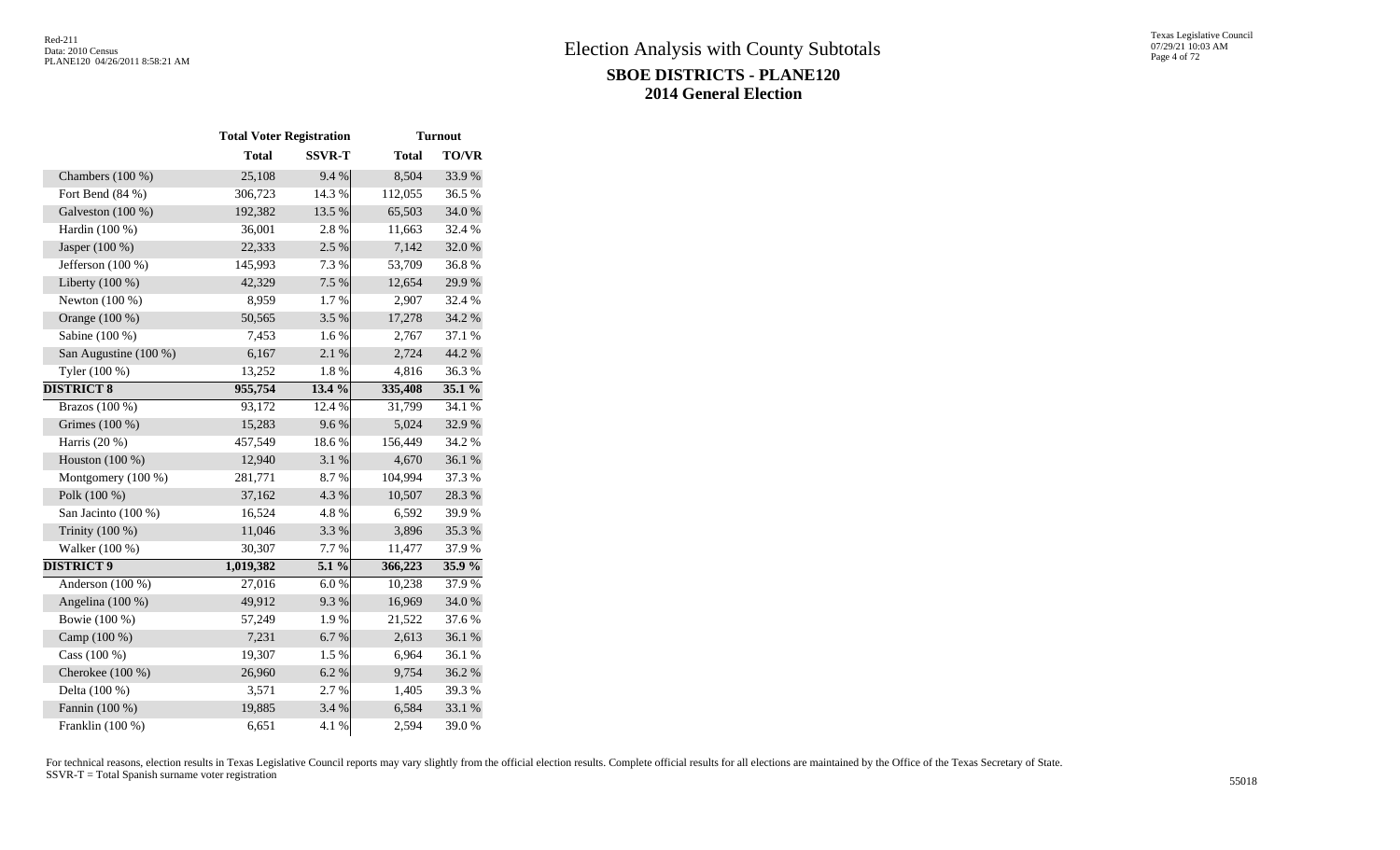|                     | <b>Total Voter Registration</b> |               |              | <b>Turnout</b> |  |
|---------------------|---------------------------------|---------------|--------------|----------------|--|
|                     | <b>Total</b>                    | <b>SSVR-T</b> | <b>Total</b> | TO/VR          |  |
| Grayson (100 %)     | 74,700                          | 4.2 %         | 23,718       | 31.8%          |  |
| Gregg (100 %)       | 67,930                          | 5.0%          | 23,486       | 34.6 %         |  |
| Harrison (100 %)    | 42,822                          | 3.2 %         | 14,801       | 34.6 %         |  |
| Henderson (100 %)   | 49,181                          | 4.5 %         | 17,367       | 35.3%          |  |
| Hopkins (100 %)     | 21,486                          | 4.8 %         | 7,735        | 36.0%          |  |
| Hunt (100 %)        | 49,123                          | 5.6%          | 16,440       | 33.5 %         |  |
| Kaufman (100 %)     | 61,605                          | 8.0%          | 20,580       | 33.4 %         |  |
| Lamar $(100\%)$     | 29,766                          | 2.0%          | 11,022       | 37.0 %         |  |
| Marion (100 %)      | 7,023                           | 1.6 %         | 2,260        | 32.2 %         |  |
| Morris (100 %)      | 8,533                           | 2.8%          | 3,166        | 37.1 %         |  |
| Nacogdoches (100 %) | 30,969                          | 5.8 %         | 12,045       | 38.9%          |  |
| Panola (100 %)      | 15,770                          | 2.6 %         | 5,786        | 36.7%          |  |
| Rains (100 %)       | 6,826                           | 3.2 %         | 2,452        | 35.9%          |  |
| Red River $(100\%)$ | 7,920                           | 2.2 %         | 2,824        | 35.7%          |  |
| Rockwall (100 %)    | 51,805                          | 7.6%          | 21,089       | 40.7%          |  |
| Rusk (100 %)        | 30,358                          | 4.6 %         | 10,613       | 35.0%          |  |
| Shelby (100 %)      | 14,584                          | 3.9%          | 5,627        | 38.6%          |  |
| Smith (100 %)       | 126,636                         | 5.9%          | 49,192       | 38.8%          |  |
| Titus (100 %)       | 15,997                          | 13.7 %        | 5,158        | 32.2 %         |  |
| Upshur (100 %)      | 26,393                          | 2.5 %         | 8,893        | 33.7%          |  |
| Van Zandt (100 %)   | 34,516                          | 3.6%          | 12,005       | 34.8%          |  |
| Wood (100 %)        | 27,657                          | 3.2 %         | 11,321       | 40.9%          |  |
| <b>DISTRICT 10</b>  | 991,410                         | 11.9 %        | 371,393      | $37.5\%$       |  |
| Austin (100 %)      | 18,567                          | 11.2 %        | 7,223        | 38.9%          |  |
| Bastrop (100 %)     | 42,573                          | 15.9%         | 17,076       | 40.1 %         |  |
| Bell (100 %)        | 168,972                         | 12.7 %        | 44,137       | 26.1 %         |  |
| Burleson (100 %)    | 11,048                          | 9.8%          | 4,212        | 38.1 %         |  |
| Burnet (100 %)      | 27,429                          | 8.6%          | 12,040       | 43.9%          |  |
| Falls (100 %)       | 9,857                           | 9.2%          | 3,068        | 31.1 %         |  |
| Fayette (100 %)     | 15,866                          | 8.5%          | 7,629        | 48.1 %         |  |
| Freestone (100 %)   | 11,431                          | 3.9%          | 4,506        | 39.4 %         |  |
| Lee $(100\%)$       | 9,876                           | 9.5 %         | 4,285        | 43.4 %         |  |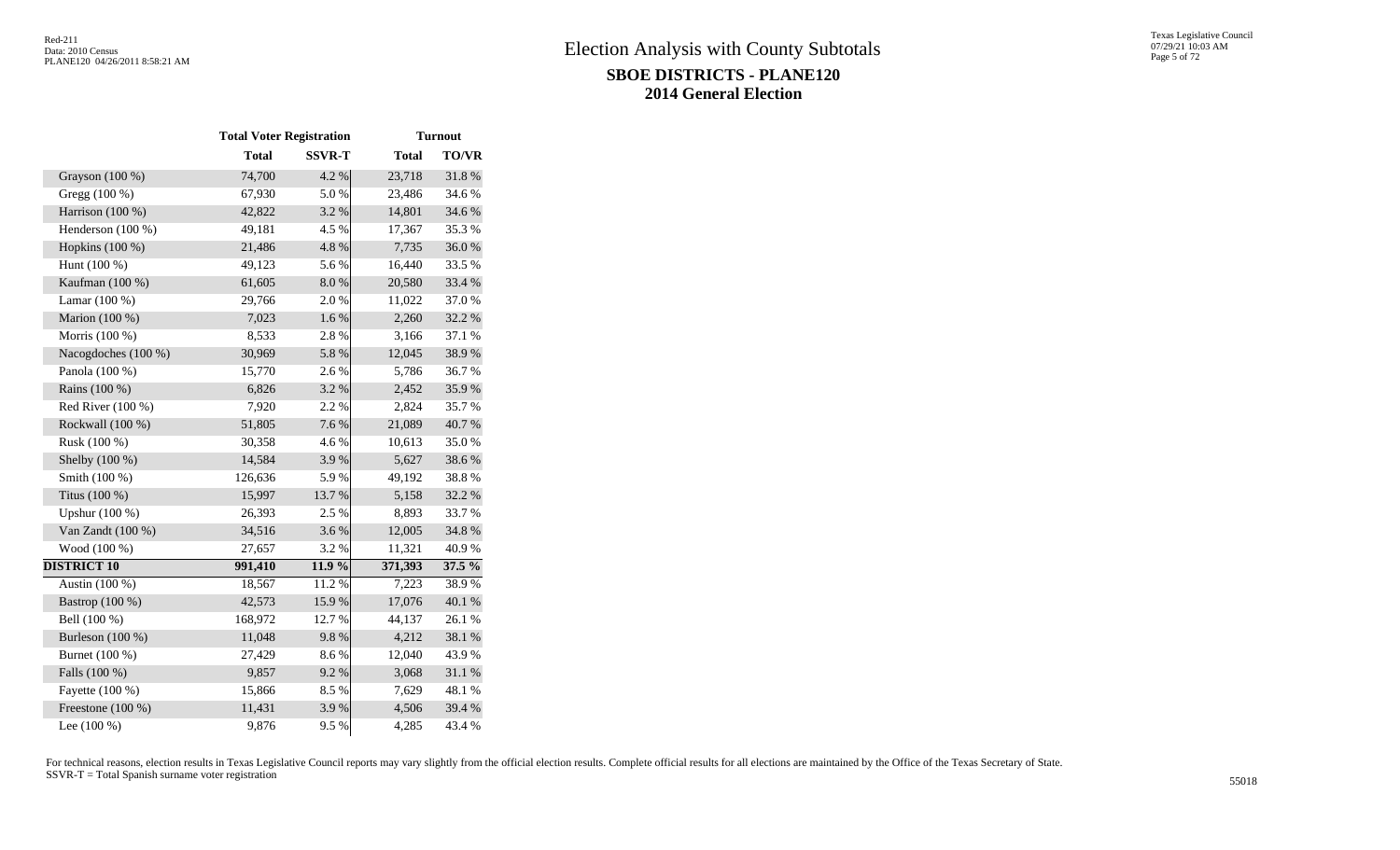|                     | <b>Total Voter Registration</b> |               |              | <b>Turnout</b> |  |
|---------------------|---------------------------------|---------------|--------------|----------------|--|
|                     | <b>Total</b>                    | <b>SSVR-T</b> | <b>Total</b> | TO/VR          |  |
| Leon $(100\%)$      | 10,885                          | 4.6 %         | 4,275        | 39.3%          |  |
| Limestone $(100\%)$ | 13,410                          | 6.9%          | 4,314        | 32.2 %         |  |
| Madison (100 %)     | 6,945                           | 7.4 %         | 2,448        | 35.2 %         |  |
| Milam (100 %)       | 14,418                          | 12.7 %        | 5,041        | 35.0%          |  |
| Robertson (100 %)   | 11,368                          | 11.6 %        | 5,113        | 45.0%          |  |
| Travis $(46\%)$     | 293,986                         | 12.6%         | 123,391      | 42.0%          |  |
| Waller (100 %)      | 29,962                          | 10.6%         | 9,147        | 30.5 %         |  |
| Washington (100 %)  | 22,251                          | 5.4 %         | 9,063        | 40.7%          |  |
| Williamson (100 %)  | 272,566                         | 12.6 %        | 104,425      | 38.3%          |  |
| <b>DISTRICT 11</b>  | 993,627                         | $10.5\%$      | 381,921      | 38.4 %         |  |
| Dallas $(14\%)$     | 165,272                         | 13.0%         | 56,739       | 34.3 %         |  |
| Parker (100 %)      | 78,438                          | 4.8%          | 31,859       | 40.6%          |  |
| Tarrant (69 %)      | 749,917                         | 10.5 %        | 293,323      | 39.1 %         |  |
| <b>DISTRICT 12</b>  | 1,007,774                       | $8.9\%$       | 375,913      | 37.3 %         |  |
| Collin (100 %)      | 486,377                         | 7.0%          | 178,057      | 36.6%          |  |
| Dallas (39 %)       | 521,397                         | 10.7%         | 197,856      | 37.9%          |  |
| <b>DISTRICT 13</b>  | 770,933                         | 21.8%         | 235,742      | $30.6\%$       |  |
| Dallas (47 %)       | 519,570                         | 22.8%         | 155,934      | 30.0%          |  |
| Tarrant $(31%)$     | 251,363                         | 19.7%         | 79,808       | 31.8%          |  |
| <b>DISTRICT 14</b>  | 1,001,172                       | $9.5\%$       | 351,741      | 35.1 %         |  |
| Bosque (100 %)      | 11,828                          | 7.3 %         | 4,949        | 41.8%          |  |
| Brown (100 %)       | 22,747                          | 11.4 %        | 8,203        | 36.1 %         |  |
| Comanche (100 %)    | 8,593                           | 12.8 %        | 3,080        | 35.8%          |  |
| Coryell (100 %)     | 35,244                          | 9.4 %         | 8,788        | 24.9 %         |  |
| Denton (100 %)      | 408,701                         | 8.6%          | 144,036      | 35.2%          |  |
| Eastland (100 %)    | 10,867                          | 7.3 %         | 3,984        | 36.7%          |  |
| Ellis (100 %)       | 93,162                          | 12.8%         | 32,323       | 34.7 %         |  |
| Erath (100 %)       | 20,454                          | 7.8%          | 7,468        | 36.5 %         |  |
| Hamilton (100 %)    | 5,388                           | $4.0\ \%$     | 2,431        | 45.1 %         |  |
| Hill (100 %)        | 22,025                          | 8.5%          | 9,005        | 40.9 %         |  |
| Hood (100 %)        | 35,903                          | 4.9%          | 13,652       | 38.0%          |  |
| Jack (100 %)        | 4,794                           | 4.7%          | 1,752        | 36.5 %         |  |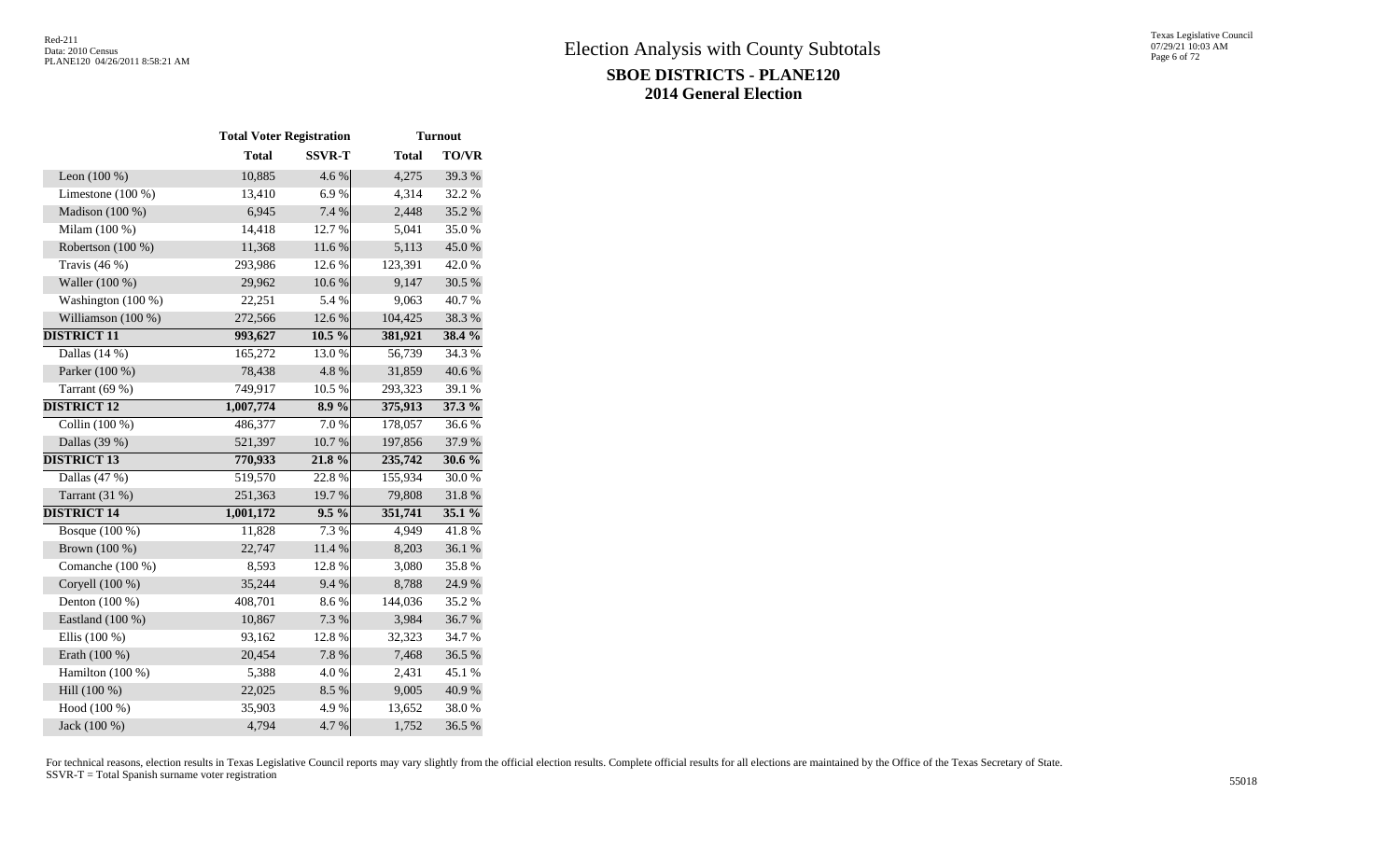|                       | <b>Total Voter Registration</b> | <b>Turnout</b> |              |              |
|-----------------------|---------------------------------|----------------|--------------|--------------|
|                       | <b>Total</b>                    | <b>SSVR-T</b>  | <b>Total</b> | <b>TO/VR</b> |
| Johnson $(100\%)$     | 84,074                          | 9.2 %          | 29,284       | 34.8%        |
| Lampasas $(100\%)$    | 13,088                          | 10.4 %         | 4,698        | 35.9%        |
| McLennan (100 %)      | 128,740                         | 12.6 %         | 44,362       | 34.5 %       |
| Mills (100 %)         | 3,381                           | 8.6%           | 1,364        | 40.3%        |
| Navarro (100 %)       | 27,362                          | 9.2%           | 9,681        | 35.4 %       |
| Palo Pinto (100 %)    | 17,043                          | 9.0%           | 5,714        | 33.5 %       |
| Somervell (100 %)     | 5,812                           | 8.8%           | 2,255        | 38.8%        |
| Stephens $(100\%)$    | 5,584                           | 11.2 %         | 1,948        | 34.9%        |
| Wise (100 %)          | 36,382                          | $7.1~\%$       | 12,764       | 35.1 %       |
| <b>DISTRICT 15</b>    | 941,007                         | 20.2%          | 299,723      | $31.9\%$     |
| Andrews $(100\%)$     | 8,523                           | 36.1%          | 2,221        | 26.1 %       |
| Archer (100 %)        | 6,300                           | 3.0%           | 2,700        | 42.9%        |
| Armstrong (100 %)     | 1,334                           | 3.3 %          | 573          | 43.0%        |
| Bailey (100 %)        | 3,534                           | 41.7%          | 1,005        | 28.4 %       |
| Baylor (100 %)        | 2,510                           | 7.4 %          | 844          | 33.6%        |
| Borden (100 %)        | 440                             | 8.0%           | 263          | 59.8%        |
| Briscoe (100 %)       | 1,134                           | 15.6%          | 527          | 46.5 %       |
| Callahan (100 %)      | 8,836                           | 5.0%           | 3,018        | 34.2 %       |
| Carson (100 %)        | 4,254                           | 5.6%           | 1,864        | 43.8%        |
| Castro (100 %)        | 3,965                           | 44.1 %         | 1,198        | 30.2 %       |
| Childress (100 %)     | 3,572                           | 14.4 %         | 1,100        | 30.8 %       |
| Clay (100 %)          | 7,608                           | 2.6%           | 2,858        | 37.6 %       |
| Cochran (100 %)       | 1,775                           | 41.4%          | 495          | 27.9%        |
| Coke (100 %)          | 2,134                           | 11.7 %         | 787          | 36.9%        |
| Coleman (100 %)       | 5,901                           | 11.1 %         | 2,240        | 38.0%        |
| Collingsworth (100 %) | 1,891                           | 15.9%          | 830          | 43.9%        |
| Cooke (100 %)         | 23,973                          | 5.3 %          | 8,816        | 36.8%        |
| Cottle (100 %)        | 1,090                           | 15.4 %         | 367          | 33.7%        |
| Crosby $(100\%)$      | 3,594                           | 44.0%          | 1,108        | 30.8%        |
| Dallam (100 %)        | 3,092                           | 24.5 %         | 861          | 27.8%        |
| Dawson (100 %)        | 7,406                           | 47.8%          | 2,054        | 27.7 %       |
| Deaf Smith (100 %)    | 8,455                           | 50.5 %         | 2,734        | 32.3 %       |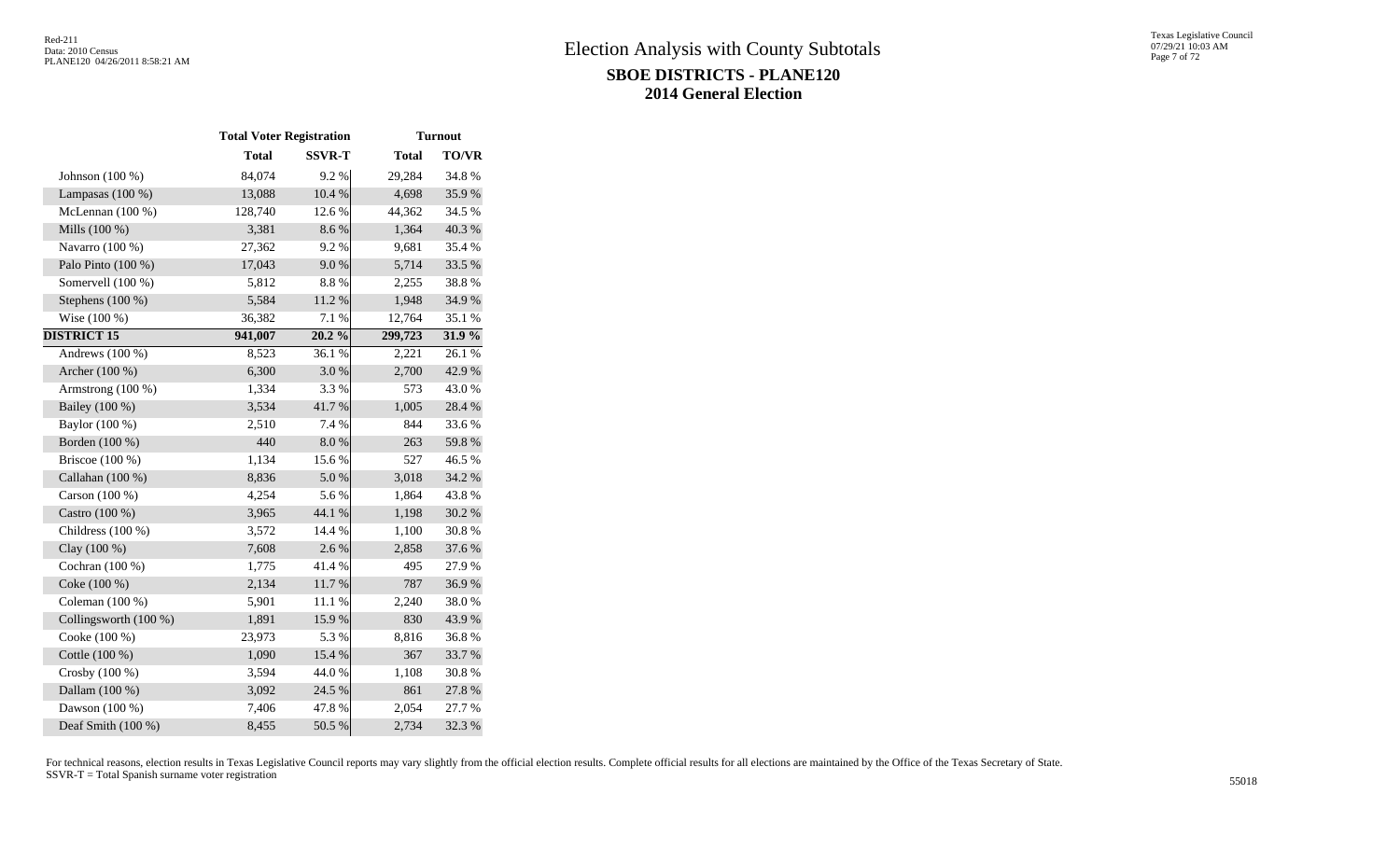|                    | <b>Total Voter Registration</b> |               |              | <b>Turnout</b> |
|--------------------|---------------------------------|---------------|--------------|----------------|
|                    | <b>Total</b>                    | <b>SSVR-T</b> | <b>Total</b> | <b>TO/VR</b>   |
| Dickens $(100\%)$  | 1,318                           | 17.2 %        | 518          | 39.3%          |
| Donley (100 %)     | 2,408                           | 4.2 %         | 944          | 39.2 %         |
| Fisher (100 %)     | 2,773                           | $20.0~\%$     | 1,245        | 44.9%          |
| Floyd (100 %)      | 4,078                           | 43.1 %        | 1,098        | 26.9%          |
| Foard (100 %)      | 1,070                           | 12.8%         | 331          | 30.9%          |
| Gaines (100 %)     | 8,073                           | 32.1 %        | 2,577        | 31.9%          |
| Garza (100 %)      | 2,736                           | 27.4 %        | 841          | 30.7%          |
| Gray (100 %)       | 12,995                          | 10.8%         | 3,770        | 29.0%          |
| Hale (100 %)       | 19,354                          | 44.9%         | 4,375        | 22.6 %         |
| Hall (100 %)       | 2,037                           | 18.5 %        | 587          | 28.8%          |
| Hansford (100 %)   | 3,070                           | 20.3%         | 1,209        | 39.4 %         |
| Hardeman (100 %)   | 2,567                           | 11.3%         | 669          | 26.1 %         |
| Hartley (100 %)    | 2,860                           | 7.0 %         | 1,114        | 39.0%          |
| Haskell (100 %)    | 3,497                           | 17.5 %        | 1,068        | 30.5 %         |
| Hemphill $(100\%)$ | 2,283                           | 11.2%         | 830          | 36.4 %         |
| Hockley (100 %)    | 13,513                          | 33.4 %        | 3,696        | 27.4 %         |
| Howard (100 %)     | 16,790                          | 26.6%         | 4,283        | 25.5 %         |
| Hutchinson (100 %) | 13,433                          | 11.1%         | 4,496        | 33.5 %         |
| Jones (100 %)      | 9,885                           | 15.9%         | 3,379        | 34.2 %         |
| Kent (100 %)       | 611                             | 9.8%          | 307          | $50.2~\%$      |
| King (100 %)       | 186                             | 7.5 %         | 94           | 50.5 %         |
| Knox (100 %)       | 2,372                           | 23.2 %        | 900          | 37.9%          |
| Lamb $(100\%)$     | 8,318                           | 39.6%         | 2,120        | 25.5 %         |
| Lipscomb $(100\%)$ | 1,981                           | 12.5 %        | 888          | 44.8%          |
| Lubbock (100 %)    | 157,067                         | 23.6 %        | 47,632       | 30.3%          |
| Lynn $(100\%)$     | 3,864                           | 40.3%         | 1,211        | 31.3%          |
| Martin (100 %)     | 3,092                           | 35.7%         | 1,206        | 39.0%          |
| Midland (100 %)    | 75,384                          | 23.8 %        | 23,685       | 31.4 %         |
| Mitchell (100 %)   | 4,562                           | 28.5 %        | 1,233        | 27.0%          |
| Montague (100 %)   | 12,939                          | 3.7%          | 6,821        | 52.7 %         |
| Moore $(100\%)$    | 9,335                           | 34.2 %        | 2,774        | 29.7 %         |
| Motley (100 %)     | 789                             | 6.3 %         | 374          | 47.4 %         |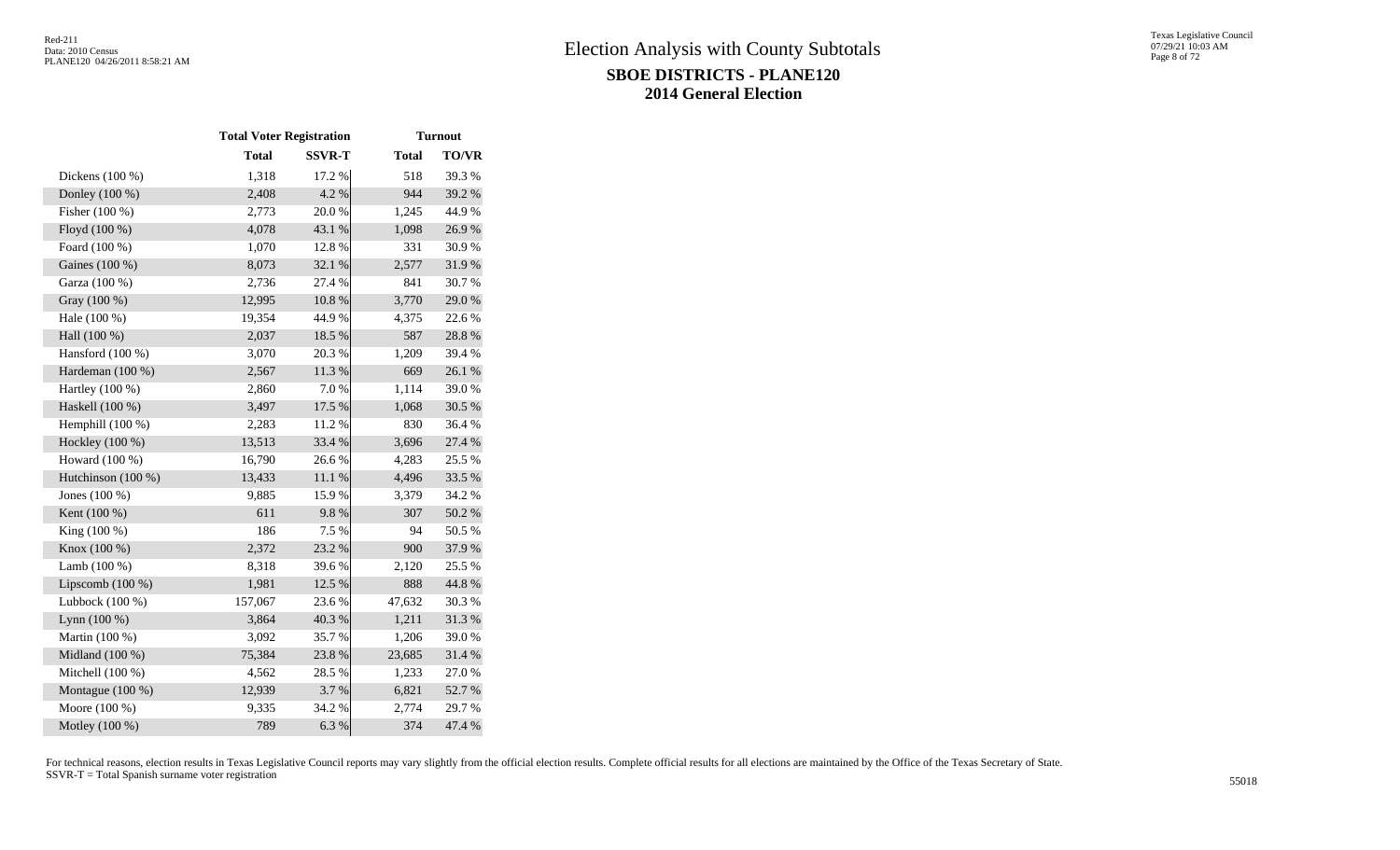|                      | <b>Total Voter Registration</b> |               | <b>Turnout</b><br><b>Total</b><br>24.2 %<br>2,692<br>22.7 %<br>1,597<br>8.4%<br>563<br>40.3%<br>1,392<br>21.0%<br>13,877<br>$10.7~\%$<br>28,413<br>3.5 %<br>352<br>23.4 %<br>2,353<br>26.1 %<br>2,902<br>7.0%<br>815<br>20.0%<br>600<br>22.2 %<br>460<br>9.8%<br>389<br>28.8%<br>1,462<br>14.4 %<br>23,779<br>42.3 %<br>2,293<br>6.3%<br>535<br>24.7 %<br>18,540 |              |  |  |  |  |
|----------------------|---------------------------------|---------------|------------------------------------------------------------------------------------------------------------------------------------------------------------------------------------------------------------------------------------------------------------------------------------------------------------------------------------------------------------------|--------------|--|--|--|--|
|                      | <b>Total</b>                    | <b>SSVR-T</b> |                                                                                                                                                                                                                                                                                                                                                                  | <b>TO/VR</b> |  |  |  |  |
| Nolan (100 %)        | 8,557                           |               |                                                                                                                                                                                                                                                                                                                                                                  | 31.5 %       |  |  |  |  |
| Ochiltree (100 %)    | 5,220                           |               |                                                                                                                                                                                                                                                                                                                                                                  | 30.6%        |  |  |  |  |
| Oldham (100 %)       | 1,351                           |               |                                                                                                                                                                                                                                                                                                                                                                  | 41.7 %       |  |  |  |  |
| Parmer (100 %)       | 4,389                           |               |                                                                                                                                                                                                                                                                                                                                                                  | 31.7%        |  |  |  |  |
| Potter (100 %)       | 52,798                          |               |                                                                                                                                                                                                                                                                                                                                                                  | 26.3%        |  |  |  |  |
| Randall (100 %)      | 80,212                          |               |                                                                                                                                                                                                                                                                                                                                                                  | 35.4 %       |  |  |  |  |
| Roberts (100 %)      | 678                             |               |                                                                                                                                                                                                                                                                                                                                                                  | 51.9%        |  |  |  |  |
| Runnels $(100\%)$    | 6,595                           |               |                                                                                                                                                                                                                                                                                                                                                                  | 35.7%        |  |  |  |  |
| Scurry (100 %)       | 9,380                           |               |                                                                                                                                                                                                                                                                                                                                                                  | 30.9%        |  |  |  |  |
| Shackelford (100 %)  | 2,313                           |               |                                                                                                                                                                                                                                                                                                                                                                  | 35.2%        |  |  |  |  |
| Sherman (100 %)      | 1,521                           |               |                                                                                                                                                                                                                                                                                                                                                                  | 39.4 %       |  |  |  |  |
| Sterling $(100\%)$   | 843                             |               |                                                                                                                                                                                                                                                                                                                                                                  | 54.6 %       |  |  |  |  |
| Stonewall $(100\%)$  | 1,012                           |               |                                                                                                                                                                                                                                                                                                                                                                  | 38.4 %       |  |  |  |  |
| Swisher (100 %)      | 4,115                           |               |                                                                                                                                                                                                                                                                                                                                                                  | 35.5 %       |  |  |  |  |
| Taylor (100 %)       | 75,871                          |               |                                                                                                                                                                                                                                                                                                                                                                  | 31.3%        |  |  |  |  |
| Terry (100 %)        | 7,183                           |               |                                                                                                                                                                                                                                                                                                                                                                  | 31.9%        |  |  |  |  |
| Throckmorton (100 %) | 1,296                           |               |                                                                                                                                                                                                                                                                                                                                                                  | 41.3%        |  |  |  |  |
| Tom Green (100 %)    | 61,754                          |               |                                                                                                                                                                                                                                                                                                                                                                  | 30.0%        |  |  |  |  |
| Wheeler $(100\%)$    | 3,476                           | 7.9%          | 1,354                                                                                                                                                                                                                                                                                                                                                            | 39.0%        |  |  |  |  |
| Wichita $(100\%)$    | 72,289                          | 9.6%          | 21,297                                                                                                                                                                                                                                                                                                                                                           | 29.5 %       |  |  |  |  |
| Wilbarger $(100\%)$  | 7,952                           | 16.9%         | 2,751                                                                                                                                                                                                                                                                                                                                                            | 34.6 %       |  |  |  |  |
| Yoakum (100 %)       | 3,968                           | 41.9%         | 1,152                                                                                                                                                                                                                                                                                                                                                            | 29.0 %       |  |  |  |  |
| Young $(100\%)$      | 11,673                          | 6.8%          | 5,417                                                                                                                                                                                                                                                                                                                                                            | 46.4 %       |  |  |  |  |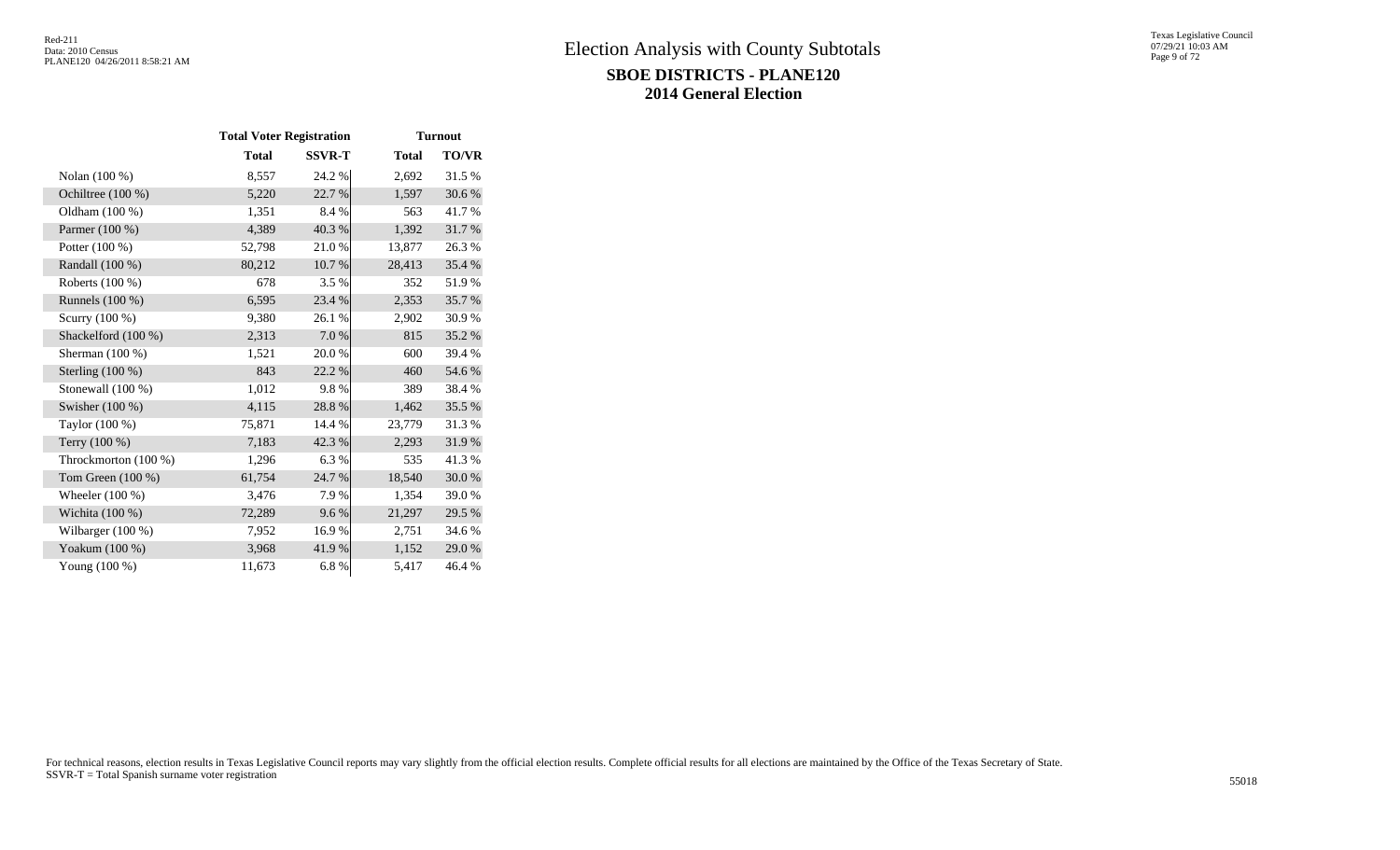|                   |                     |           |        |           |        | <b>U.S. SEN</b> |       |                 |           |                 | <b>GOVERNOR</b> |           |        |                |        |                 |         |
|-------------------|---------------------|-----------|--------|-----------|--------|-----------------|-------|-----------------|-----------|-----------------|-----------------|-----------|--------|----------------|--------|-----------------|---------|
|                   |                     | Cornyn-R  |        | Alameel-D |        | Paddock-L       |       | Sanchez-G       |           | <b>Tahiro-W</b> |                 | Abbott-R  |        | Davis-D        |        | <b>Glass-L</b>  |         |
|                   | <b>STATE</b>        | 2,861,244 | 61.6 % | 1,597,272 | 34.4 % | 133,736         | 2.9%  | 54,689          | $1.2\%$   | 1,075           | $0.0 \%$        | 2,796,251 | 59.3 % | 1,835,458      | 38.9%  | 66,535          | $1.4\%$ |
| <b>DISTRICT 1</b> |                     | 95,928    | 49.8%  | 84,333    | 43.8%  | 6,565           | 3.4%  | 5,528           | $2.9\%$   | 122             | $0.1 \%$        | 95,237    | 48.7 % | 95,974         | 49.0 % | 3,079           | 1.6 $%$ |
|                   | Atascosa (100 %)    | 4,834     | 66.8%  | 2,103     | 29.1 % | 183             | 2.5 % | 119             | 1.6%      | $\overline{0}$  | $0.0\,\%$       | 4,760     | 63.8%  | 2,589          | 34.7%  | 77              | 1.0%    |
|                   | Bandera (100 %)     | 4,992     | 79.5 % | 920       | 14.7 % | 283             | 4.5 % | 81              | 1.3 %     | $\overline{0}$  | 0.0 %           | 4,911     | 77.4 % | 1,257          | 19.8%  | 146             | 2.3 %   |
|                   | Brewster (100 %)    | 1,437     | 50.6%  | 1,169     | 41.2%  | 123             | 4.3%  | 109             | 3.8%      | $\overline{0}$  | 0.0 %           | 1,499     | 51.5 % | 1,311          | 45.1 % | 75              | 2.6%    |
|                   | Concho (100 %)      | 500       | 85.0%  | 65        | 11.1 % | 14              | 2.4 % | 9               | 1.5 %     | $\overline{0}$  | $0.0\,\%$       | 511       | 85.5 % | 77             | 12.9%  | $7\phantom{.0}$ | 1.2%    |
|                   | Crane (100 %)       | 664       | 80.8%  | 120       | 14.6 % | 21              | 2.6%  | 15              | 1.8%      | $\overline{2}$  | 0.2 %           | 713       | 83.8%  | 127            | 14.9%  | 6               | 0.7%    |
|                   | Crockett (100 %)    | 600       | 73.5 % | 167       | 20.5 % | 17              | 2.1%  | 32              | 3.9%      | $\overline{0}$  | $0.0\,\%$       | 624       | 74.7 % | 203            | 24.3 % |                 | 0.5 %   |
|                   | Culberson $(100\%)$ | 158       | 54.5 % | 113       | 39.0%  |                 | 2.8%  | 11              | 3.8%      | $\overline{0}$  | 0.0 %           | 172       | 52.6%  | 146            | 44.6 % | 8               | 2.4 %   |
|                   | Dimmit (100 %)      | 595       | 33.1 % | 1,120     | 62.3%  | 38              | 2.1 % | 44              | 2.4 %     | $\overline{0}$  | $0.0\,\%$       | 599       | 31.9 % | 1,245          | 66.3%  | 21              | 1.1%    |
|                   | Ector $(100\%)$     | 11,929    | 81.3%  | 2,234     | 15.2 % | 381             | 2.6 % | 131             | 0.9%      | $\overline{0}$  | $0.0\%$         | 12,139    | 81.9%  | 2,478          | 16.7%  | 170             | 1.1%    |
|                   | Edwards (100 %)     | 523       | 71.6%  | 154       | 21.1 % | 32              | 4.4 % | 21              | 2.9%      | $\overline{0}$  | 0.0 %           | 540       | 68.7%  | 222            | 28.2 % | 18              | 2.3 %   |
|                   | El Paso (100 %)     | 31,744    | 39.8%  | 43,038    | 54.0%  | 2,804           | 3.5 % | 2,044           | 2.6 %     | 59              | 0.1%            | 29,953    | 37.3 % | 48,506         | 60.3%  | 1,382           | 1.7%    |
|                   | Frio (100 %)        | 880       | 48.4%  | 883       | 48.6%  | 34              | 1.9%  | 21              | 1.2%      | $\overline{0}$  | $0.0\,\%$       | 863       | 46.8%  | 953            | 51.7%  | 19              | 1.0 %   |
|                   | Glasscock (100 %)   | 372       | 94.4 % | 10        | 2.5 %  | 12              | 3.0%  | $\theta$        | 0.0 %     | $\Omega$        | $0.0\%$         | 377       | 94.3%  | 15             | 3.8%   | 8               | 2.0%    |
|                   | Hudspeth (100 %)    | 265       | 55.2%  | 170       | 35.4 % | 27              | 5.6%  | 18              | 3.8%      | $\overline{0}$  | 0.0 %           | 267       | 61.1%  | 151            | 34.6 % | 13              | 3.0%    |
|                   | Irion $(100\%)$     | 375       | 87.8%  | 37        | 8.7%   | 12              | 2.8%  | 3               | 0.7 %     | $\overline{0}$  | $0.0\%$         | 383       | 88.0%  | 43             | 9.9%   | 8               | 1.8%    |
|                   | Jeff Davis (100 %)  | 571       | 57.9%  | 328       | 33.3 % | 62              | 6.3%  | 24              | 2.4 %     |                 | 0.1%            | 623       | 60.5%  | 366            | 35.6%  | 31              | 3.0%    |
|                   | Kimble (100 %)      | 1,071     | 90.2%  | 87        | 7.3 %  | 23              | 1.9%  | $7\phantom{.0}$ | 0.6 %     | $\Omega$        | $0.0\%$         | 1,096     | 89.5%  | 113            | 9.2%   | 12              | 1.0%    |
|                   | Kinney (100 %)      | 738       | 66.2%  | 299       | 26.8%  | 53              | 4.8%  | 23              | 2.1 %     |                 | 0.1%            | 747       | 65.1 % | 375            | 32.7 % | 22              | 1.9%    |
|                   | La Salle (100 %)    | 400       | 49.2%  | 369       | 45.4 % | 25              | 3.1 % | 19              | 2.3 %     | $\Omega$        | 0.0 %           | 434       | 50.2 % | 422            | 48.8%  | 8               | 0.9%    |
|                   | Loving $(100\%)$    | 34        | 89.5%  | 3         | 7.9%   |                 | 2.6%  | $\theta$        | $0.0\ \%$ | $\Omega$        | $0.0\,\%$       | 35        | 85.4%  | $\overline{4}$ | 9.8%   |                 | 2.4 %   |
|                   | McCulloch $(100\%)$ | 1,446     | 83.8%  | 206       | 11.9%  | 61              | 3.5 % | 12              | 0.7%      | $\theta$        | $0.0\%$         | 1,456     | 83.3%  | 258            | 14.8%  | 30              | 1.7%    |
|                   | Maverick (100 %)    | 1,284     | 24.8%  | 3,479     | 67.1 % | 188             | 3.6%  | 219             | 4.2%      | 16              | 0.3 %           | 1,392     | 26.3%  | 3,723          | 70.3%  | 101             | 1.9%    |
|                   | Medina (100 %)      | 7,405     | 75.8%  | 2,024     | 20.7%  | 236             | 2.4 % | 99              | $1.0\ \%$ | $\overline{0}$  | 0.0 %           | 7,194     | 73.0%  | 2,506          | 25.4 % | 111             | 1.1%    |
|                   | Menard (100 %)      | 408       | 87.7%  | 43        | 9.2%   | 10              | 2.2 % | $\overline{4}$  | 0.9%      | $\overline{0}$  | $0.0\,\%$       | 411       | 85.3%  | 65             | 13.5 % | 5               | 1.0 %   |
|                   | Pecos $(100\%)$     | 1,857     | 63.5%  | 855       | 29.2 % | 93              | 3.2%  | 119             | 4.1 %     |                 | $0.0\%$         | 2,146     | 70.8%  | 817            | 27.0%  | 46              | 1.5 %   |
|                   | Presidio (100 %)    | 318       | 34.5 % | 533       | 57.8 % | 33              | 3.6%  | 37              | 4.0%      |                 | 0.1%            | 364       | 36.3%  | 613            | 61.1%  | 18              | 1.8%    |
|                   | Reagan (100 %)      | 421       | 85.2%  | 51        | 10.3 % | 14              | 2.8%  | 8               | 1.6%      | $\overline{0}$  | 0.0 %           | 425       | 84.0%  | 68             | 13.4 % | 10              | 2.0%    |
|                   | Real (100 %)        | 868       | 83.9%  | 127       | 12.3 % | 22              | 2.1%  | 15              | 1.4 %     | $\mathbf{3}$    | 0.3 %           | 862       | 81.7%  | 175            | 16.6%  | 14              | 1.3%    |
|                   | Reeves (100 %)      | 599       | 50.4%  | 519       | 43.7%  | 21              | 1.8%  | 48              | 4.0%      |                 | 0.1%            | 695       | 56.9%  | 510            | 41.7%  | 10              | 0.8 %   |
|                   | Schleicher (100 %)  | 610       | 72.4 % | 181       | 21.5 % | 21              | 2.5 % | 31              | 3.7%      | $\Omega$        | $0.0\,\%$       | 635       | 73.9%  | 213            | 24.8%  | 8               | 0.9%    |
|                   |                     |           |        |           |        |                 |       |                 |           |                 |                 |           |        |                |        |                 |         |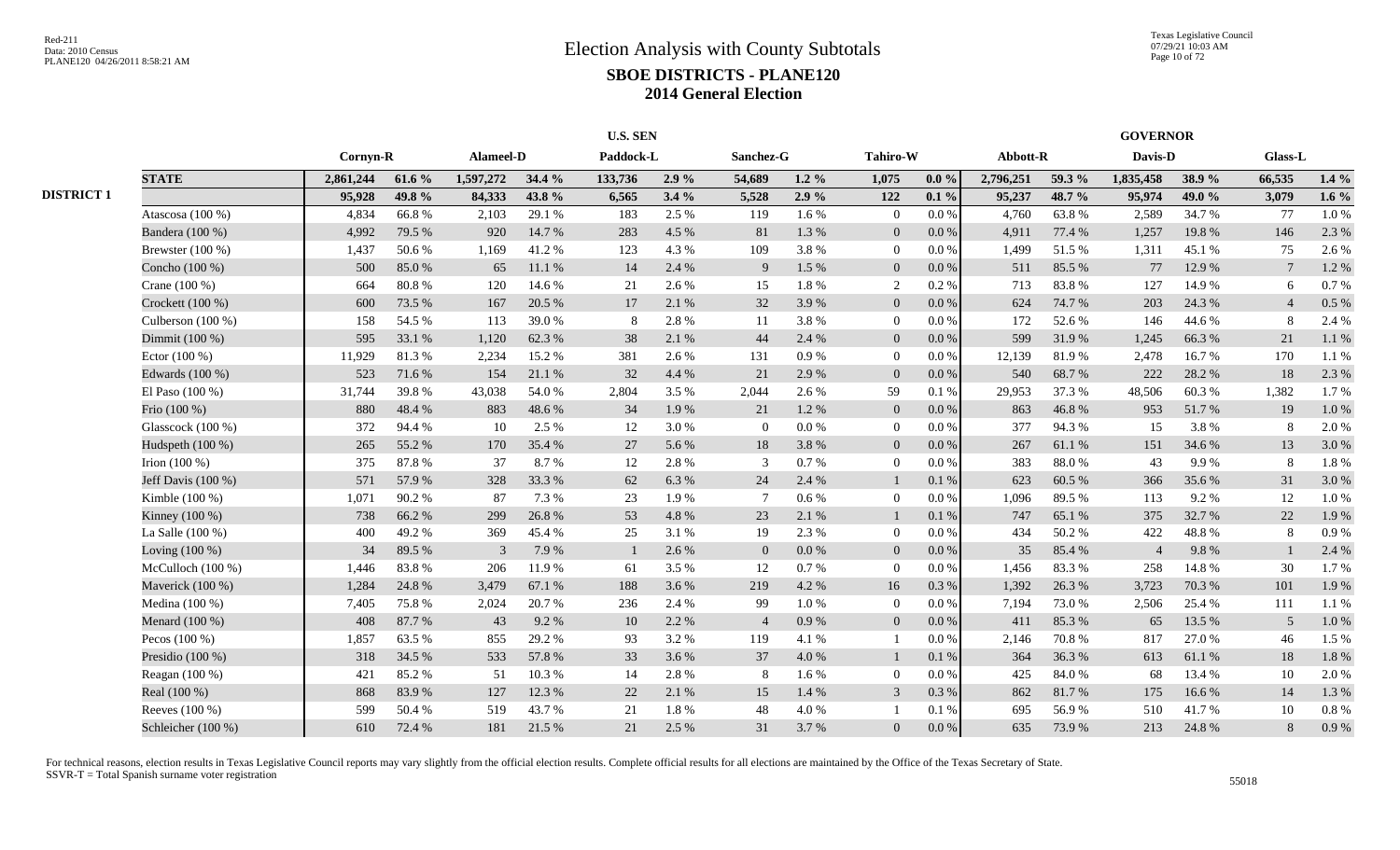|                   |                      | <b>GOVERNOR</b> |           |                 |         |           |        |                | <b>LT. GOVERNOR</b> |                 | <b>ATTORNEY GEN</b> |                 |           |                 |        |                  |        |
|-------------------|----------------------|-----------------|-----------|-----------------|---------|-----------|--------|----------------|---------------------|-----------------|---------------------|-----------------|-----------|-----------------|--------|------------------|--------|
|                   |                      | Parmer-G        |           | Pavitt-W        |         | Patrick-R |        | Van De Putte-D |                     | <b>Butler-L</b> |                     | Courtney-G      |           | <b>Paxton-R</b> |        | <b>Houston-D</b> |        |
|                   | <b>STATE</b>         | 18.519          | $0.4\%$   | 1,141           | $0.0\%$ | 2,724,207 | 58.1 % | 1.813.847      | 38.7 %              | 119,818         | $2.6\%$             | 27,716          | $0.6\%$   | 2,743,182       | 58.8%  | 1,773,114        | 38.0 % |
| <b>DISTRICT 1</b> |                      | 1,360           | $0.7\%$   | 97              | $0.0\%$ | 89,922    | 46.4 % | 97,197         | 50.2 %              | 4,819           | $2.5\%$             | 1,666           | $0.9\%$   | 88,809          | 46.3%  | 94,243           | 49.2 % |
|                   | Atascosa (100 %)     | 37              | $0.5\%$   | 2               | 0.0 %   | 4.535     | 61.0%  | 2,764          | 37.2 %              | 110             | 1.5 %               | 24              | 0.3 %     | 4,637           | 63.2%  | 2,507            | 34.2 % |
|                   | Bandera (100 %)      | 32              | $0.5\%$   | $\mathbf{0}$    | 0.0 %   | 4,853     | 76.5 % | 1,261          | 19.9%               | 193             | 3.0%                | 40              | 0.6 %     | 4.899           | 77.9%  | 1,154            | 18.3%  |
|                   | Brewster $(100\%)$   | 22              | $0.8~\%$  |                 | 0.0 %   | 1.395     | 49.0%  | 1,279          | 44.9%               | 125             | 4.4 %               | 49              | $1.7\%$   | 1,339           | 46.9%  | 1,363            | 47.8%  |
|                   | Concho (100 %)       | $\overline{3}$  | $0.5\%$   | $\mathbf{0}$    | $0.0\%$ | 491       | 83.9%  | 76             | 13.0%               | 16              | 2.7 %               | $\overline{2}$  | $0.3\%$   | 485             | 82.2%  | 92               | 15.6 % |
|                   | Crane (100 %)        | 3               | 0.4%      | 2               | 0.2%    | 673       | 81.3%  | 127            | 15.3 %              | 26              | 3.1 %               | 2               | $0.2\%$   | 650             | 78.4%  | 153              | 18.5 % |
|                   | Crockett $(100\%)$   | $\overline{4}$  | $0.5\%$   | $\mathbf{0}$    | 0.0 %   | 565       | 70.9%  | 208            | 26.1 %              | 19              | 2.4 %               | 5 <sup>5</sup>  | 0.6 %     | 543             | 69.0%  | 214              | 27.2 % |
|                   | Culberson (100 %)    |                 | 0.3%      | $\overline{0}$  | 0.0 %   | 154       | 49.7 % | 143            | 46.1 %              | 8               | 2.6 %               | 5               | 1.6 %     | 147             | 48.2%  | 142              | 46.6%  |
|                   | Dimmit (100 %)       | 12              | 0.6 %     | $\mathbf{0}$    | 0.0 %   | 524       | 28.3 % | 1,283          | 69.4%               | 37              | 2.0%                | 6               | 0.3%      | 508             | 28.4 % | 1,206            | 67.4 % |
|                   | Ector $(100\%)$      | 40              | 0.3 %     | $\overline{0}$  | 0.0 %   | 12,000    | 81.1 % | 2,429          | 16.4 %              | 320             | 2.2 %               | 55              | $0.4\%$   | 11,838          | 80.0%  | 2,603            | 17.6 % |
|                   | Edwards (100 %)      | 6               | $0.8\ \%$ | $\overline{0}$  | 0.0 %   | 512       | 68.4%  | 210            | 28.1 %              | 24              | 3.2 %               | 2               | 0.3%      | 497             | 68.6%  | 198              | 27.3 % |
|                   | El Paso $(100\%)$    | 519             | 0.6 %     | 48              | 0.1%    | 29,025    | 36.4 % | 47,665         | 59.8%               | 2,146           | 2.7 %               | 874             | 1.1%      | 28,858          | 36.6%  | 46,022           | 58.3%  |
|                   | Frio (100 %)         | 8               | 0.4%      | $\overline{0}$  | 0.0 %   | 841       | 45.7 % | 970            | 52.7 %              | 19              | 1.0%                | 9               | $0.5\%$   | 844             | 46.4%  | 931              | 51.2%  |
|                   | Glasscock $(100\%)$  | $\overline{0}$  | $0.0\ \%$ | $\overline{0}$  | 0.0 %   | 367       | 93.6%  | 18             | 4.6 %               | 5               | 1.3 %               | 2               | $0.5\%$   | 364             | 93.6%  | 19               | 4.9%   |
|                   | Hudspeth (100 %)     | 6               | 1.4 %     | $\overline{0}$  | $0.0\%$ | 245       | 59.5 % | 142            | 34.5 %              | 21              | 5.1 %               | $\overline{4}$  | 1.0%      | 233             | 57.5 % | 146              | 36.0%  |
|                   | Irion $(100\%)$      |                 | $0.2 \%$  | $\overline{0}$  | 0.0 %   | 371       | 86.1%  | 45             | 10.4 %              | 14              | 3.2 %               | 1               | $0.2\%$   | 361             | 83.8%  | 59               | 13.7 % |
|                   | Jeff Davis $(100\%)$ | -9              | 0.9%      | $\overline{0}$  | $0.0\%$ | 560       | 56.6%  | 375            | 37.9 %              | 48              | 4.9%                | 6               | 0.6 %     | 536             | 54.5 % | 387              | 39.4 % |
|                   | Kimble $(100\%)$     | 3               | $0.2 \%$  | $\overline{0}$  | 0.0 %   | 1.072     | 88.2%  | 121            | 10.0%               | 19              | 1.6 %               | 3               | $0.2\%$   | 1,063           | 88.1 % | 129              | 10.7%  |
|                   | Kinney (100 %)       | $\overline{4}$  | $0.3~\%$  | $\mathbf{0}$    | 0.0 %   | 708       | 63.3%  | 371            | 33.2 %              | 33              | 2.9 %               | $7\overline{ }$ | 0.6 %     | 690             | 62.6%  | 366              | 33.2 % |
|                   | La Salle $(100\%)$   |                 | 0.1 %     | $\overline{0}$  | 0.0 %   | 396       | 46.2%  | 448            | 52.3 %              | 8               | 0.9%                | 5               | $0.6\%$   | 390             | 47.2 % | 418              | 50.5 % |
|                   | Loving $(100\%)$     |                 | 2.4 %     | $\mathbf{0}$    | 0.0 %   | 32        | 82.1 % | 6              | 15.4 %              |                 | 2.6 %               | $\mathbf{0}$    | 0.0 %     | 31              | 77.5 % | 8                | 20.0 % |
|                   | McCulloch $(100\%)$  | $\overline{4}$  | $0.2~\%$  | $\overline{0}$  | 0.0 %   | 1,423     | 82.7%  | 248            | 14.4 %              | 47              | 2.7 %               | 3               | 0.2 %     | 1,396           | 81.1 % | 275              | 16.0%  |
|                   | Maverick (100 %)     | 75              | 1.4 %     | $7\phantom{.0}$ | 0.1%    | 1,109     | 21.1 % | 4,002          | 76.0%               | 126             | 2.4 %               | 29              | $0.6\,\%$ | 1,109           | 21.7%  | 3,715            | 72.7 % |
|                   | Medina (100 %)       | 35              | 0.4 %     | 6               | 0.1%    | 6,955     | 70.7%  | 2,694          | 27.4 %              | 152             | 1.5 %               | 34              | 0.3%      | 7,200           | 73.5 % | 2,331            | 23.8%  |
|                   | Menard (100 %)       |                 | 0.2 %     | $\overline{0}$  | $0.0\%$ | 398       | 84.1 % | 61             | 12.9 %              | 13              | 2.7%                | $\mathbf{1}$    | 0.2 %     | 402             | 84.8%  | 61               | 12.9 % |
|                   | Pecos $(100\%)$      | 20              | 0.7 %     | 2               | 0.1%    | 1,868     | 63.8%  | 957            | 32.7%               | 82              | 2.8 %               | 21              | 0.7 %     | 1,685           | 58.2%  | 1,086            | 37.5 % |
|                   | Presidio (100 %)     | 8               | $0.8\ \%$ |                 | 0.1%    | 306       | 32.9%  | 579            | 62.3%               | 35              | 3.8%                | $\overline{9}$  | 1.0 %     | 259             | 28.0%  | 615              | 66.5 % |
|                   | Reagan (100 %)       | 3               | $0.6\%$   | $\overline{0}$  | 0.0 %   | 410       | 83.5%  | 64             | 13.0%               | 16              | 3.3 %               | $\mathbf{1}$    | 0.2 %     | 404             | 82.4 % | 70               | 14.3 % |
|                   | Real (100 %)         | 2               | $0.2 \%$  | 2               | 0.2%    | 833       | 79.7 % | 182            | 17.4 %              | 26              | 2.5 %               | $\overline{4}$  | 0.4%      | 839             | 81.1 % | 171              | 16.5 % |
|                   | Reeves (100 %)       | .5              | 0.4 %     | $\overline{2}$  | 0.2%    | 599       | 50.5 % | 559            | 47.1 %              | 21              | 1.8%                | $\overline{7}$  | 0.6 %     | 537             | 45.7%  | 607              | 51.7%  |
|                   | Schleicher (100 %)   | 2               | 0.2 %     | $\mathbf{1}$    | 0.1%    | 579       | 69.4 % | 229            | 27.5 %              | 21              | 2.5 %               | 5 <sup>5</sup>  | 0.6 %     | 556             | 66.9%  | 252              | 30.3%  |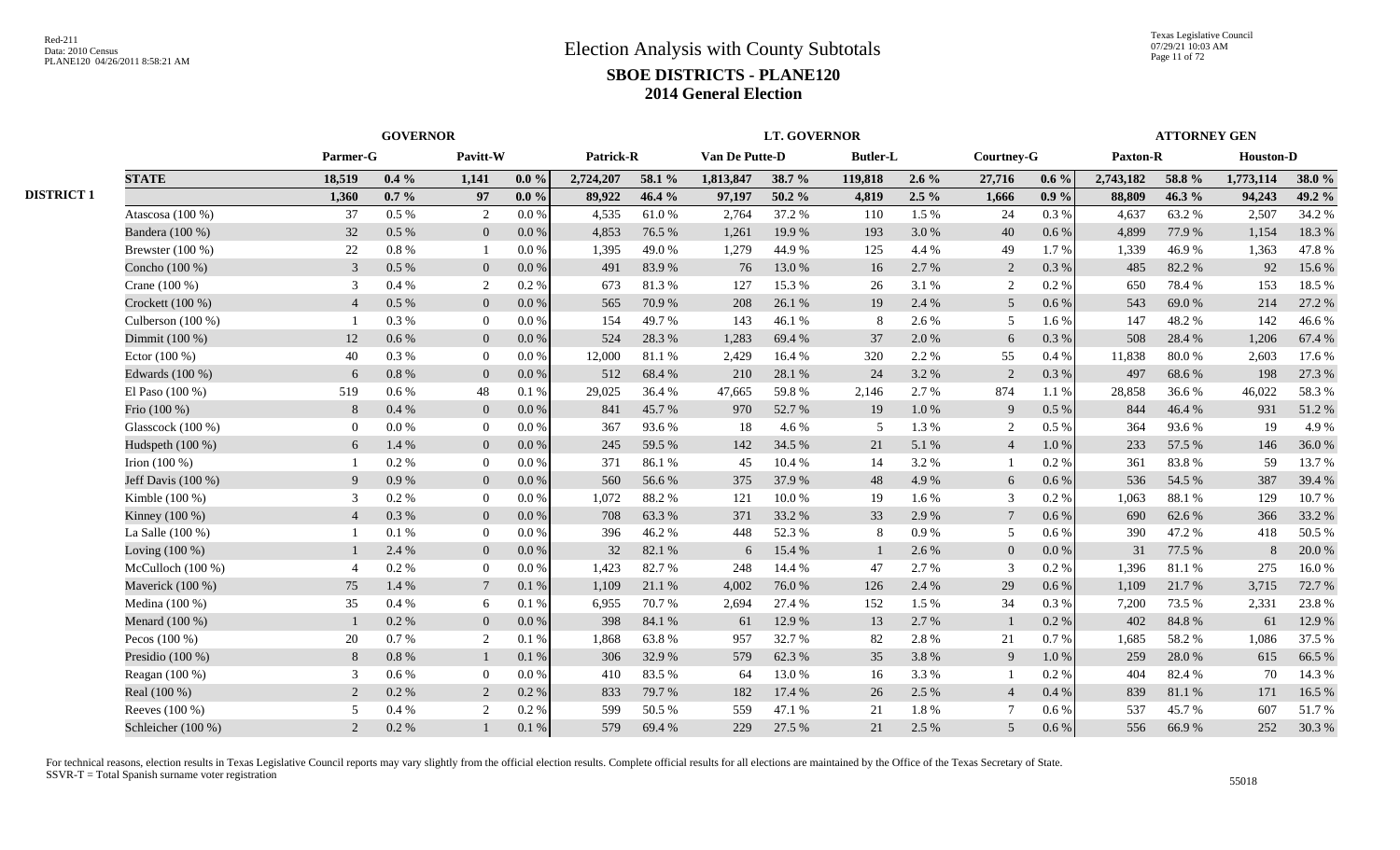|                   |                     | <b>ATTORNEY GEN</b> |         |                 |         |                | <b>COMPTROLLER</b> |                  |        |                 |         |                |          |               | <b>LAND COMM</b> |                 |        |  |  |
|-------------------|---------------------|---------------------|---------|-----------------|---------|----------------|--------------------|------------------|--------|-----------------|---------|----------------|----------|---------------|------------------|-----------------|--------|--|--|
|                   |                     | <b>Balagia-L</b>    |         | Osborne-G       |         | <b>Hegar-R</b> |                    | <b>Collier-D</b> |        | Sanders-L       |         | Shafto-G       |          | <b>Bush-R</b> |                  | Cook-D          |        |  |  |
|                   | <b>STATE</b>        | 118.188             | $2.5\%$ | 29,589          | $0.6\%$ | 2,698,398      | 58.4 %             | 1,742,142        | 37.7 % | 136,870         | 3.0%    | 44,981         | $1.0\%$  | 2,827,299     | 60.7%            | 1,644,800       | 35.3 % |  |  |
| <b>DISTRICT 1</b> |                     | 6,546               | 3.4%    | 2,114           | 1.1 $%$ | 86,870         | 45.8 %             | 92,176           | 48.6 % | 7,532           | 4.0 $%$ | 3,064          | 1.6 $%$  | 93,507        | 48.5 %           | 89,483          | 46.4 % |  |  |
|                   | Atascosa (100 %)    | 158                 | 2.2 %   | 39              | 0.5%    | 4,450          | 61.7%              | 2,498            | 34.6 % | 205             | 2.8%    | 65             | 0.9%     | 4.791         | 65.3%            | 2,287           | 31.2%  |  |  |
|                   | Bandera (100 %)     | 191                 | 3.0 %   | 47              | 0.7%    | 4,816          | 77.0 %             | 1,090            | 17.4 % | 265             | 4.2 %   | 82             | 1.3 %    | 4,926         | 78.2%            | 1,002           | 15.9%  |  |  |
|                   | Brewster (100 %)    | 108                 | 3.8%    | 42              | 1.5 %   | 1,329          | 47.2 %             | 1,261            | 44.8%  | 146             | 5.2 %   | 77             | 2.7 %    | 1,386         | 48.7%            | 1,238           | 43.5 % |  |  |
|                   | Concho (100 %)      | 11                  | 1.9%    | 2               | 0.3%    | 480            | 82.3%              | 81               | 13.9%  | 16              | 2.7 %   | 6              | $1.0\%$  | 489           | 82.9%            | 81              | 13.7 % |  |  |
|                   | Crane (100 %)       | 23                  | 2.8 %   | 3               | 0.4%    | 618            | 75.9%              | 160              | 19.7%  | 30              | 3.7%    | 6              | 0.7 %    | 663           | 79.9%            | 131             | 15.8%  |  |  |
|                   | Crockett (100 %)    | 20                  | 2.5 %   | 10              | 1.3%    | 538            | 68.8%              | 210              | 26.9%  | 24              | 3.1 %   | 10             | 1.3%     | 601           | 74.2 %           | 187             | 23.1 % |  |  |
|                   | Culberson (100 %)   | 13                  | 4.3 %   | 3               | 1.0%    | 133            | 45.7 %             | 132              | 45.4 % | 17              | 5.8%    | 9              | 3.1 %    | 161           | 52.6 %           | 133             | 43.5 % |  |  |
|                   | Dimmit (100 %)      | 54                  | 3.0%    | 20              | 1.1 %   | 490            | 27.9 %             | 1,194            | 68.0%  | 52              | 3.0%    | 20             | 1.1%     | 580           | 32.3 %           | 1,134           | 63.1 % |  |  |
|                   | Ector $(100\%)$     | 297                 | 2.0 %   | 56              | 0.4%    | 11,601         | 78.6%              | 2,663            | 18.0%  | 410             | 2.8%    | 89             | 0.6 %    | 11,751        | 79.6 %           | 2,441           | 16.5 % |  |  |
|                   | Edwards (100 %)     | 28                  | 3.9%    | 2               | 0.3%    | 487            | 69.2%              | 180              | 25.6 % | 26              | 3.7 %   | 11             | 1.6 %    | 511           | 70.6 %           | 170             | 23.5 % |  |  |
|                   | El Paso $(100\%)$   | 3,070               | 3.9%    | 976             | 1.2%    | 28,151         | 36.1 %             | 44,991           | 57.7 % | 3,443           | 4.4 %   | 1,387          | 1.8%     | 29,052        | 36.4%            | 46,454          | 58.2%  |  |  |
|                   | Frio (100 %)        | 36                  | 2.0 %   | 9               | 0.5 %   | 812            | 45.2 %             | 924              | 51.5 % | 41              | 2.3 %   | 18             | 1.0%     | 878           | 48.1 %           | 896             | 49.1 % |  |  |
|                   | Glasscock (100 %)   | 6                   | 1.5 %   | $\overline{0}$  | 0.0 %   | 354            | 92.7%              | 20               | 5.2 %  | $7\phantom{.0}$ | 1.8%    | $\mathbf{1}$   | 0.3%     | 364           | 94.1 %           | 12              | 3.1 %  |  |  |
|                   | Hudspeth (100 %)    | 22                  | 5.4 %   | $\overline{4}$  | 1.0%    | 216            | 53.9%              | 149              | 37.2 % | 27              | 6.7%    | 9              | 2.2 %    | 237           | 57.1 %           | 148             | 35.7%  |  |  |
|                   | Irion $(100\%)$     | 8                   | 1.9%    | 3               | 0.7%    | 360            | 84.1 %             | 51               | 11.9%  | 15              | 3.5 %   | 2              | $0.5\%$  | 368           | 85.4%            | 44              | 10.2%  |  |  |
|                   | Jeff Davis (100 %)  | 50                  | 5.1 %   | 10              | 1.0%    | 533            | 55.3%              | 356              | 37.0 % | 59              | 6.1 %   | 15             | 1.6 %    | 561           | 56.9%            | 352             | 35.7 % |  |  |
|                   | Kimble (100 %)      | 12                  | 1.0%    | 3               | 0.2%    | 1,033          | 87.4 %             | 115              | 9.7 %  | 30              | 2.5 %   | $\overline{4}$ | $0.3\%$  | 1.075         | 89.6%            | 99              | 8.3%   |  |  |
|                   | Kinney (100 %)      | 42                  | 3.8%    | $\overline{4}$  | 0.4%    | 668            | 58.8%              | 342              | 30.1 % | 104             | 9.2 %   | 22             | 1.9%     | 712           | 64.4 %           | 315             | 28.5 % |  |  |
|                   | La Salle $(100\%)$  | 14                  | 1.7 %   | $5\overline{)}$ | $0.6\%$ | 368            | 45.5 %             | 409              | 50.6%  | 26              | 3.2 %   | 6              | 0.7 %    | 400           | 48.4%            | 397             | 48.0%  |  |  |
|                   | Loving $(100\%)$    |                     | 2.5 %   | $\mathbf{0}$    | $0.0\%$ | 29             | 76.3 %             | 8                | 21.1 % |                 | 2.6 %   | $\overline{0}$ | 0.0 %    | 30            | 75.0%            | $7\phantom{.0}$ | 17.5 % |  |  |
|                   | McCulloch $(100\%)$ | 42                  | 2.4 %   | 8               | 0.5%    | 1,386          | 81.2%              | 267              | 15.6 % | 47              | 2.8%    | $\tau$         | 0.4 %    | 1,417         | 81.8%            | 240             | 13.8%  |  |  |
|                   | Maverick (100 %)    | 219                 | 4.3 %   | 70              | 1.4 %   | 1,120          | 22.1 %             | 3,646            | 72.1 % | 210             | 4.2 %   | 84             | 1.7%     | 1,483         | 28.6 %           | 3,392           | 65.5 % |  |  |
|                   | Medina (100 %)      | 212                 | 2.2 %   | 48              | 0.5%    | 7,042          | 72.5 %             | 2,331            | 24.0%  | 261             | 2.7 %   | 79             | $0.8 \%$ | 7,266         | 74.3 %           | 2,151           | 22.0 % |  |  |
|                   | Menard (100 %)      | 10                  | 2.1 %   | $\mathbf{1}$    | 0.2 %   | 390            | 84.6 %             | 55               | 11.9%  | 14              | 3.0%    | $\overline{2}$ | $0.4~\%$ | 407           | 86.0%            | 53              | 11.2%  |  |  |
|                   | Pecos $(100\%)$     | 104                 | 3.6 %   | 19              | 0.7%    | 1,608          | 56.2%              | 1,108            | 38.7%  | 113             | 3.9%    | 33             | 1.2%     | 1,883         | 64.4 %           | 924             | 31.6%  |  |  |
|                   | Presidio (100 %)    | 34                  | 3.7 %   | 17              | 1.8%    | 257            | 28.7%              | 577              | 64.4 % | 43              | 4.8%    | 19             | 2.1 %    | 306           | 32.8%            | 578             | 61.9%  |  |  |
|                   | Reagan (100 %)      | 11                  | 2.2 %   | $\overline{5}$  | 1.0%    | 377            | 79.5 %             | 75               | 15.8%  | 20              | 4.2 %   | 2              | 0.4 %    | 411           | 84.0%            | 64              | 13.1 % |  |  |
|                   | Real (100 %)        | 23                  | 2.2 %   | 2               | 0.2%    | 835            | 81.6%              | 150              | 14.7 % | 29              | 2.8%    | 9              | 0.9%     | 855           | 82.9%            | 137             | 13.3 % |  |  |
|                   | Reeves (100 %)      | 22                  | 1.9%    | 9               | 0.8 %   | 515            | 44.6 %             | 588              | 51.0%  | 31              | 2.7 %   | 20             | 1.7%     | 497           | 45.8%            | 554             | 51.1%  |  |  |
|                   | Schleicher (100 %)  | 20                  | 2.4 %   | $\mathfrak{Z}$  | 0.4%    | 547            | 67.1 %             | 242              | 29.7 % | 17              | 2.1%    | 9              | 1.1 %    | 599           | 72.0%            | 212             | 25.5 % |  |  |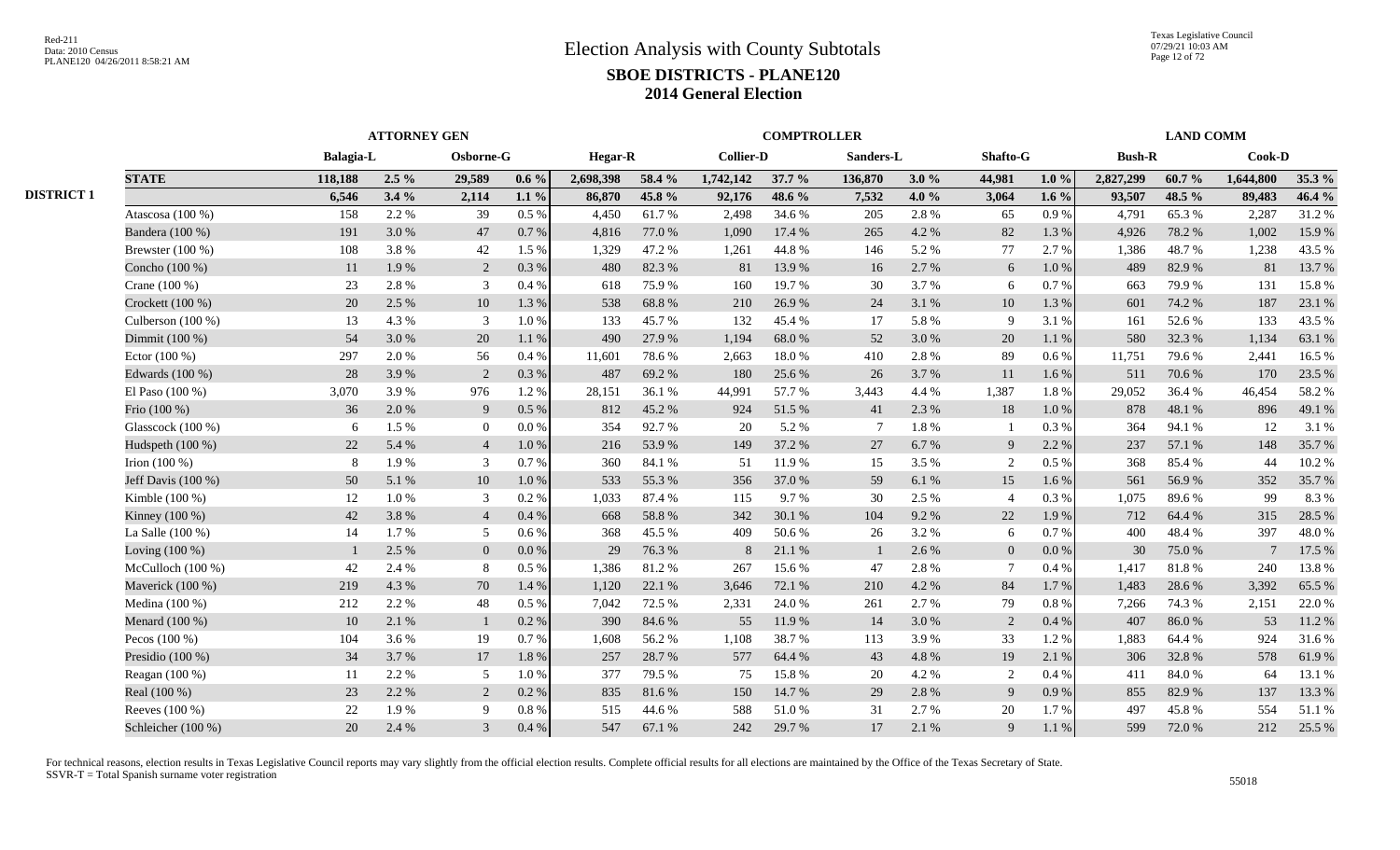|                   |                      |          | <b>LAND COMM</b> |                |         |                 |        |           | <b>AG COMM</b> |                 |           |                  |           |                 | <b>RR COMM 3</b> |                |          |
|-------------------|----------------------|----------|------------------|----------------|---------|-----------------|--------|-----------|----------------|-----------------|-----------|------------------|-----------|-----------------|------------------|----------------|----------|
|                   |                      | Knight-L |                  | Alessi-G       |         | <b>Miller-R</b> |        | Hogan-D   |                | Palmquist-L     |           | Kendrick-G       |           | <b>Sitton-R</b> |                  | <b>Brown-D</b> |          |
|                   | <b>STATE</b>         | 126,406  | $2.7\%$          | 60,110         | $1.3\%$ | 2,699,224       | 58.6 % | 1,697,092 | 36.8%          | 132,506         | 2.9%      | 77,562           | $1.7\%$   | 2,691,086       | 58.3 %           | 1,682,678      | 36.5 $%$ |
| <b>DISTRICT 1</b> |                      | 5,327    | $2.8\%$          | 4,538          | 2.4%    | 85,449          | 45.1 % | 92,295    | 48.7 %         | 6,556           | $3.5 \%$  | 5,077            | $2.7 \%$  | 84,104          | 44.3 %           | 87,885         | 46.3 %   |
|                   | Atascosa (100 %)     | 174      | 2.4 %            | 89             | 1.2%    | 4,373           | 60.6 % | 2,557     | 35.4 %         | 182             | 2.5 %     | 108              | 1.5 %     | 4,345           | 60.1 %           | 2,486          | 34.4 %   |
|                   | Bandera (100 %)      | 286      | 4.5 %            | 87             | 1.4 %   | 4,845           | 77.2 % | 1,050     | 16.7%          | 267             | 4.3 %     | 113              | 1.8 %     | 4,779           | 76.5 %           | 1,063          | 17.0 %   |
|                   | Brewster (100 %)     | 131      | 4.6 %            | 92             | 3.2%    | 1,264           | 45.2%  | 1,267     | 45.3%          | 144             | 5.1 %     | 122              | 4.4 %     | 1,273           | 45.6%            | 1,244          | 44.5 %   |
|                   | Concho (100 %)       | 17       | 2.9 %            | $\mathfrak{Z}$ | $0.5\%$ | 479             | 82.6%  | 81        | 14.0 %         | 15              | 2.6 %     | $5\overline{)}$  | 0.9%      | 470             | 80.5 %           | 86             | 14.7 %   |
|                   | Crane (100 %)        | 31       | 3.7%             | 5              | $0.6\%$ | 616             | 75.9%  | 162       | 20.0%          | 28              | 3.4 %     | 6                | 0.7 %     | 609             | 75.0%            | 147            | 18.1%    |
|                   | Crockett $(100\%)$   | 12       | 1.5 %            | 10             | 1.2%    | 554             | 71.1 % | 202       | 25.9%          | 10              | 1.3%      | 13               | 1.7%      | 546             | 70.0%            | 182            | 23.3 %   |
|                   | Culberson (100 %)    | 6        | 2.0%             | 6              | 2.0%    | 144             | 49.5 % | 129       | 44.3 %         | 10              | 3.4 %     | 8                | 2.7 %     | 127             | 43.9%            | 130            | 45.0%    |
|                   | Dimmit (100 %)       | 37       | 2.1 %            | 45             | 2.5 %   | 469             | 26.6 % | 1,220     | 69.2%          | 42              | 2.4 %     | 32               | 1.8%      | 467             | 26.5 %           | 1,151          | 65.2%    |
|                   | Ector $(100\%)$      | 459      | 3.1 %            | 105            | 0.7%    | 11,532          | 78.5 % | 2,619     | 17.8%          | 391             | 2.7 %     | 156              | 1.1%      | 11,489          | 78.1 %           | 2,626          | 17.9 %   |
|                   | Edwards (100 %)      | 30       | 4.1 %            | 13             | 1.8%    | 476             | 67.8%  | 186       | 26.5 %         | 28              | 4.0%      | 12               | 1.7%      | 473             | 66.4%            | 172            | 24.2 %   |
|                   | El Paso $(100\%)$    | 2,256    | 2.8%             | 2,037          | 2.6 %   | 27,497          | 35.3%  | 44,737    | 57.5 %         | 3,215           | 4.1 %     | 2,371            | 3.0%      | 27,377          | 35.1 %           | 43,261         | 55.4 %   |
|                   | Frio (100 %)         | 32       | $1.8\ \%$        | 19             | 1.0%    | 799             | 44.4 % | 941       | 52.2 %         | 42              | 2.3 %     | 19               | 1.1%      | 794             | 43.9%            | 928            | 51.3%    |
|                   | Glasscock (100 %)    | 10       | 2.6 %            |                | 0.3%    | 365             | 94.6%  | 14        | 3.6%           | $7\phantom{.0}$ | $1.8~\%$  | $\boldsymbol{0}$ | $0.0\ \%$ | 336             | 89.4%            | 26             | 6.9%     |
|                   | Hudspeth (100 %)     | 20       | 4.8%             | 10             | 2.4 %   | 226             | 56.9%  | 133       | 33.5 %         | 21              | 5.3 %     | 17               | 4.3 %     | 225             | 55.1 %           | 131            | 32.1 %   |
|                   | Irion $(100\%)$      | 16       | 3.7%             | 3              | 0.7%    | 368             | 86.4%  | 43        | 10.1%          | 13              | 3.1 %     | 2                | $0.5\%$   | 366             | 85.3%            | 43             | 10.0%    |
|                   | Jeff Davis $(100\%)$ | 53       | 5.4 %            | 20             | 2.0%    | 522             | 54.5 % | 361       | 37.7 %         | 41              | 4.3 %     | 33               | 3.4 %     | 511             | 53.3 %           | 345            | 36.0%    |
|                   | Kimble (100 %)       | 20       | $1.7\%$          | 6              | 0.5%    | 1.045           | 88.2%  | 110       | 9.3 %          | 20              | 1.7%      | 10               | $0.8 \%$  | 1.029           | 87.4 %           | 113            | 9.6%     |
|                   | Kinney (100 %)       | 47       | 4.3 %            | 31             | 2.8%    | 636             | 59.3%  | 360       | 33.6 %         | 44              | 4.1 %     | 32               | 3.0%      | 649             | 60.1 %           | 338            | 31.3%    |
|                   | La Salle $(100\%)$   | 19       | 2.3 %            | 11             | 1.3 %   | 359             | 44.4 % | 427       | 52.8%          | 18              | 2.2 %     | 5                | 0.6 %     | 361             | 44.8%            | 399            | 49.5 %   |
|                   | Loving $(100\%)$     | 2        | $5.0\,\%$        | $\mathbf{1}$   | 2.5 %   | 31              | 77.5 % | $8\,$     | $20.0%$        | $\overline{0}$  | $0.0\ \%$ |                  | 2.5 %     | 28              | 73.7 %           |                | 18.4 %   |
|                   | McCulloch $(100\%)$  | 67       | 3.9%             | 9              | 0.5 %   | 1,419           | 82.5 % | 236       | 13.7%          | 50              | 2.9%      | 16               | 0.9%      | 1,365           | 80.1%            | 258            | 15.1 %   |
|                   | Maverick (100 %)     | 129      | 2.5 %            | 173            | 3.3 %   | 1,084           | 21.4 % | 3,666     | 72.4 %         | 173             | 3.4 %     | 144              | 2.8 %     | 976             | 19.0%            | 3,499          | 68.2%    |
|                   | Medina (100 %)       | 259      | 2.6 %            | 104            | 1.1%    | 6.963           | 71.7%  | 2,296     | 23.6 %         | 281             | 2.9%      | 175              | 1.8%      | 6,853           | 70.6%            | 2,375          | 24.5 %   |
|                   | Menard (100 %)       | 11       | 2.3 %            | 2              | 0.4%    | 389             | 83.3%  | 62        | 13.3 %         | 12              | 2.6 %     | $\overline{4}$   | $0.9\%$   | 389             | 82.9%            | 62             | 13.2 %   |
|                   | Pecos $(100\%)$      | 62       | 2.1 %            | 53             | 1.8%    | 1.574           | 55.4 % | 1,118     | 39.3 %         | 85              | 3.0%      | 65               | 2.3 %     | 1.517           | 53.7%            | 1,023          | 36.2 %   |
|                   | Presidio $(100\%)$   | 27       | 2.9 %            | 23             | 2.5 %   | 253             | 28.1 % | 585       | 65.0%          | 30              | 3.3 %     | 32               | 3.6 %     | 244             | 26.9%            | 584            | 64.5 %   |
|                   | Reagan (100 %)       | 12       | 2.5 %            | 2              | 0.4%    | 391             | 81.3%  | 71        | 14.8%          | 12              | 2.5 %     | $7\phantom{.0}$  | 1.5 %     | 379             | 79.6 %           | 74             | 15.5 %   |
|                   | Real (100 %)         | 30       | 2.9 %            | 9              | 0.9%    | 818             | 80.9%  | 146       | 14.4 %         | 29              | 2.9 %     | 18               | 1.8%      | 812             | 80.4%            | 145            | 14.4 %   |
|                   | Reeves (100 %)       | 14       | 1.3 %            | 19             | 1.8%    | 573             | 46.9%  | 598       | 48.9%          | 23              | 1.9%      | 29               | 2.4 %     | 481             | 42.0%            | 559            | 48.8%    |
|                   | Schleicher (100 %)   | 15       | 1.8%             | 6              | 0.7%    | 555             | 67.9%  | 234       | 28.6%          | 16              | 2.0%      | 12               | 1.5 %     | 543             | 65.4 %           | 236            | 28.4 %   |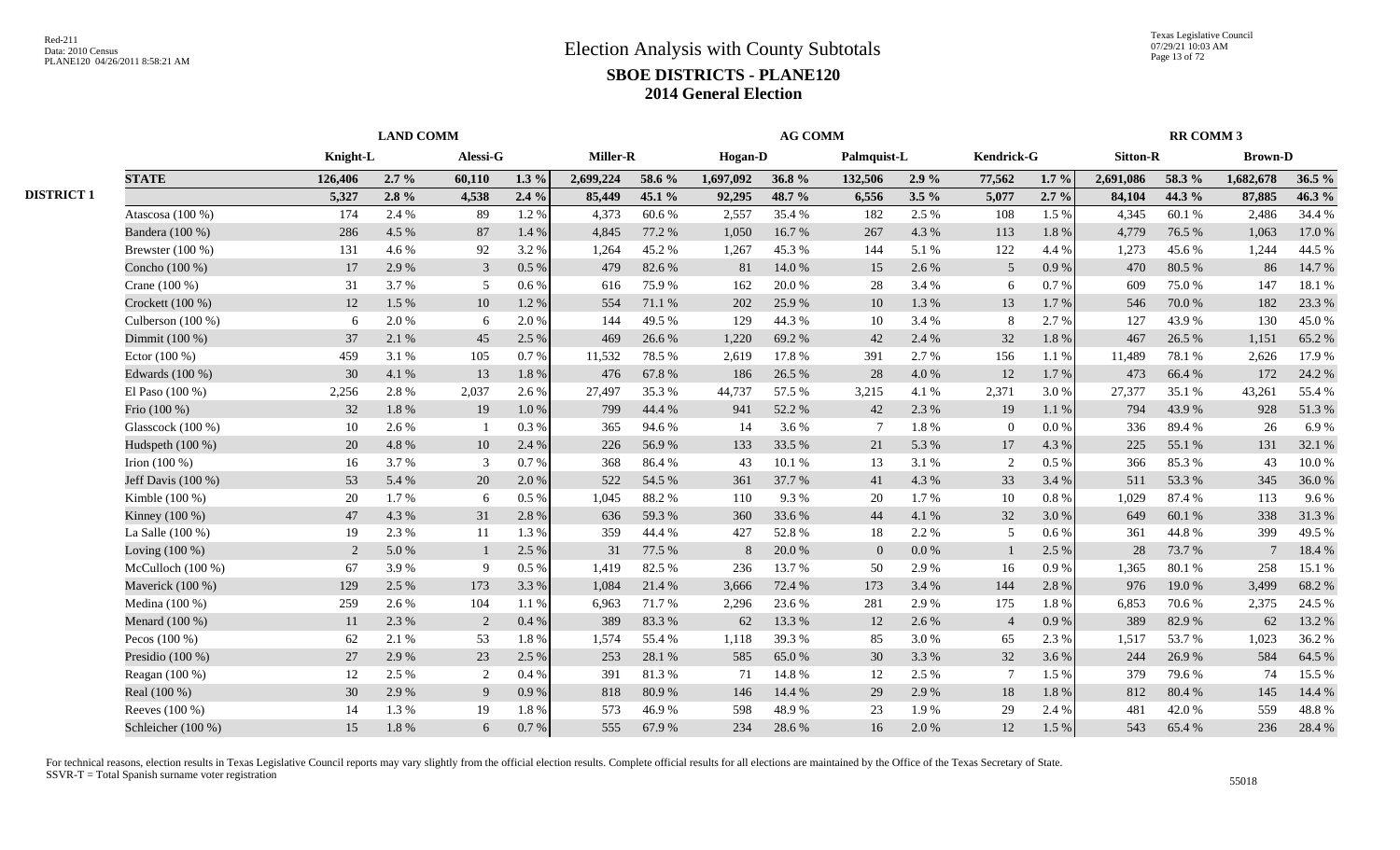|                   |                     |                 |         |                | <b>SUP CT CHIEF</b> |           |        |                |           |                | SUP CT 6 |                |                  |                 |           |                |         |
|-------------------|---------------------|-----------------|---------|----------------|---------------------|-----------|--------|----------------|-----------|----------------|----------|----------------|------------------|-----------------|-----------|----------------|---------|
|                   |                     | <b>Miller-L</b> |         | Salinas-G      |                     | Hecht-R   |        | Moody-D        |           | Oxford-L       |          | <b>Brown-R</b> |                  | <b>Meyers-D</b> |           | Ash-L          |         |
|                   | <b>STATE</b>        | 145,373         | $3.2\%$ | 93,781         | 2.0%                | 2,756,945 | 59.7 % | 1,720,513      | 37.3 %    | 141,321        | 3.1%     | 2,772,665      | 60.3%            | 1,677,390       | 36.5%     | 146,511        | $3.2\%$ |
| <b>DISTRICT 1</b> |                     | 6,232           | $3.3\%$ | 11,560         | $6.1\%$             | 85,740    | 45.0 % | 98,337         | 51.6 %    | 6,508          | 3.4%     | 90,364         | 47.9 %           | 91,265          | 48.3 %    | 7,210          | $3.8\%$ |
|                   | Atascosa (100 %)    | 182             | 2.5 %   | 216            | 3.0%                | 4,502     | 62.5 % | 2,532          | 35.1 %    | 171            | 2.4 %    | 4,622          | 64.3%            | 2,385           | 33.2 %    | 185            | 2.6 %   |
|                   | Bandera (100 %)     | 308             | 4.9%    | 93             | 1.5 %               | 4,880     | 78.1 % | 1,080          | 17.3 %    | 288            | 4.6 %    | 4,858          | 78.1 %           | 1,050           | 16.9%     | 313            | 5.0%    |
|                   | Brewster (100 %)    | 143             | 5.1%    | 134            | 4.8 %               | 1,321     | 47.2 % | 1,323          | 47.3 %    | 154            | 5.5 %    | 1,327          | 47.8%            | 1,271           | 45.8%     | 178            | 6.4%    |
|                   | Concho (100 %)      | 22              | 3.8%    | 6              | 1.0%                | 478       | 82.0%  | 87             | 14.9%     | 18             | 3.1 %    | 485            | 84.1 %           | 79              | 13.7 %    | 13             | 2.3 %   |
|                   | Crane (100 %)       | 34              | 4.2%    | $22\,$         | 2.7 %               | 616       | 76.2%  | 164            | 20.3 %    | 28             | 3.5%     | 634            | 78.6%            | 143             | 17.7 %    | 30             | 3.7%    |
|                   | Crockett (100 %)    | 19              | 2.4 %   | 33             | 4.2 %               | 540       | 69.1 % | 220            | 28.2 %    | 21             | 2.7%     | 547            | 70.8%            | 203             | 26.3 %    | 23             | 3.0%    |
|                   | Culberson (100 %)   | 11              | 3.8%    | 21             | 7.3 %               | 132       | 44.6 % | 154            | 52.0%     | 10             | 3.4 %    | 148            | 51.2%            | 128             | 44.3 %    | 13             | 4.5 %   |
|                   | Dimmit (100 %)      | 32              | 1.8%    | 114            | 6.5%                | 502       | 28.5 % | 1,219          | 69.1 %    | 43             | 2.4 %    | 533            | 30.4 %           | 1,165           | 66.5%     | 54             | 3.1%    |
|                   | Ector (100 %)       | 406             | 2.8%    | 190            | 1.3 %               | 11,650    | 79.2 % | 2,601          | 17.7 %    | 456            | 3.1 %    | 11,721         | 79.9%            | 2,501           | 17.1 %    | 444            | 3.0%    |
|                   | Edwards (100 %)     | 26              | 3.7%    | 41             | 5.8%                | 458       | 65.3%  | 209            | 29.8%     | 34             | 4.9 %    | 477            | 69.3%            | 180             | 26.2 %    | 31             | 4.5 %   |
|                   | El Paso (100 %)     | 2,795           | 3.6%    | 4,634          | 5.9%                | 26,703    | 33.7%  | 49,858         | 63.0%     | 2,637          | 3.3%     | 29,573         | 38.0%            | 45,149          | 58.0%     | 3,128          | 4.0%    |
|                   | Frio (100 %)        | 29              | 1.6 %   | 58             | 3.2 %               | 817       | 45.2%  | 947            | 52.4 %    | 43             | 2.4 %    | 840            | 46.9%            | 900             | 50.3%     | 50             | 2.8%    |
|                   | Glasscock (100 %)   | 12              | 3.2%    | 2              | $0.5\ \%$           | 358       | 94.2%  | 17             | 4.5 %     | 5              | 1.3%     | 355            | 95.2%            | 9               | 2.4 %     | 9              | 2.4 %   |
|                   | Hudspeth (100 %)    | 25              | 6.1%    | 27             | 6.6%                | 209       | 51.4%  | 170            | 41.8%     | 28             | 6.9%     | 231            | 58.5 %           | 139             | 35.2 %    | 25             | 6.3%    |
|                   | Irion $(100\%)$     | 15              | 3.5 %   | 5              | 1.2%                | 363       | 85.0%  | 46             | $10.8~\%$ | 18             | 4.2%     | 366            | 85.9%            | 42              | 9.9%      | 18             | 4.2%    |
|                   | Jeff Davis (100 %)  | 57              | 5.9%    | 45             | 4.7%                | 523       | 54.4 % | 375            | 39.0%     | 64             | 6.7%     | 537            | 56.6%            | 338             | 35.6%     | 74             | 7.8 %   |
|                   | Kimble (100 %)      | 22              | 1.9%    | 13             | 1.1%                | 1,038     | 87.6%  | 108            | 9.1 %     | 39             | 3.3%     | 1,042          | 89.1%            | 96              | 8.2%      | 32             | 2.7%    |
|                   | Kinney (100 %)      | 53              | 4.9%    | 40             | 3.7%                | 664       | 60.8%  | 384            | 35.2%     | 44             | 4.0%     | 690            | 64.0%            | 336             | 31.2%     | 52             | 4.8%    |
|                   | La Salle (100 %)    | 16              | 2.0%    | 30             | 3.7%                | 372       | 46.3%  | 412            | 51.2%     | 20             | 2.5 %    | 375            | 46.4%            | 404             | 50.0%     | 29             | 3.6%    |
|                   | Loving $(100\%)$    | 2               | 5.3 %   | $\overline{1}$ | 2.6 %               | 29        | 80.6%  | $\overline{4}$ | 11.1%     | $\overline{3}$ | 8.3%     | 30             | $81.1\text{ }\%$ | $\overline{4}$  | $10.8~\%$ | $\overline{3}$ | 8.1%    |
|                   | McCulloch $(100\%)$ | 70              | 4.1%    | 12             | 0.7 %               | 1,385     | 81.6%  | 261            | 15.4 %    | 52             | 3.1%     | 1,385          | 82.2%            | 237             | 14.1 %    | 63             | 3.7%    |
|                   | Maverick (100 %)    | 156             | 3.0%    | 499            | 9.7%                | 1,093     | 21.6%  | 3,787          | 74.7%     | 191            | 3.8%     | 1,288          | 25.2 %           | 3,624           | 70.9%     | 200            | 3.9%    |
|                   | Medina (100 %)      | 292             | 3.0%    | 183            | 1.9%                | 7,115     | 73.3 % | 2,337          | 24.1 %    | 254            | 2.6 %    | 7,164          | 74.0%            | 2,222           | 22.9%     | 297            | 3.1%    |
|                   | Menard (100 %)      | 14              | 3.0%    | $\overline{4}$ | 0.9 %               | 395       | 85.5 % | 54             | 11.7 %    | 13             | 2.8%     | 389            | 86.1 %           | 50              | 11.1%     | 13             | 2.9%    |
|                   | Pecos $(100\%)$     | 92              | 3.3 %   | 195            | 6.9%                | 1,588     | 56.5%  | 1,143          | 40.7%     | 78             | 2.8%     | 1,752          | 61.9%            | 1,002           | 35.4 %    | 78             | 2.8%    |
|                   | Presidio (100 %)    | 29              | 3.2%    | 49             | 5.4 %               | 264       | 29.3%  | 605            | 67.1 %    | 33             | 3.7 %    | 281            | 31.9%            | 566             | 64.2%     | 34             | 3.9%    |
|                   | Reagan (100 %)      | 15              | 3.2%    | 8              | 1.7%                | 375       | 78.1 % | 87             | 18.1 %    | 18             | 3.8%     | 385            | 81.9%            | 65              | 13.8%     | 20             | 4.3 %   |
|                   | Real (100 %)        | 37              | 3.7%    | 16             | 1.6%                | 809       | 80.9%  | 158            | 15.8%     | 33             | 3.3 %    | 821            | 81.8 %           | 148             | 14.7 %    | 35             | 3.5 %   |
|                   | Reeves (100 %)      | 20              | 1.7%    | 85             | 7.4 %               | 506       | 44.1 % | 616            | 53.7%     | 26             | 2.3 %    | 532            | 46.7%            | 574             | 50.4 %    | 32             | 2.8%    |
|                   | Schleicher (100 %)  | 11              | 1.3%    | 40             | 4.8%                | 544       | 66.9%  | 248            | 30.5 %    | 21             | 2.6%     | 574            | 70.8%            | 215             | 26.5 %    | 22             | 2.7%    |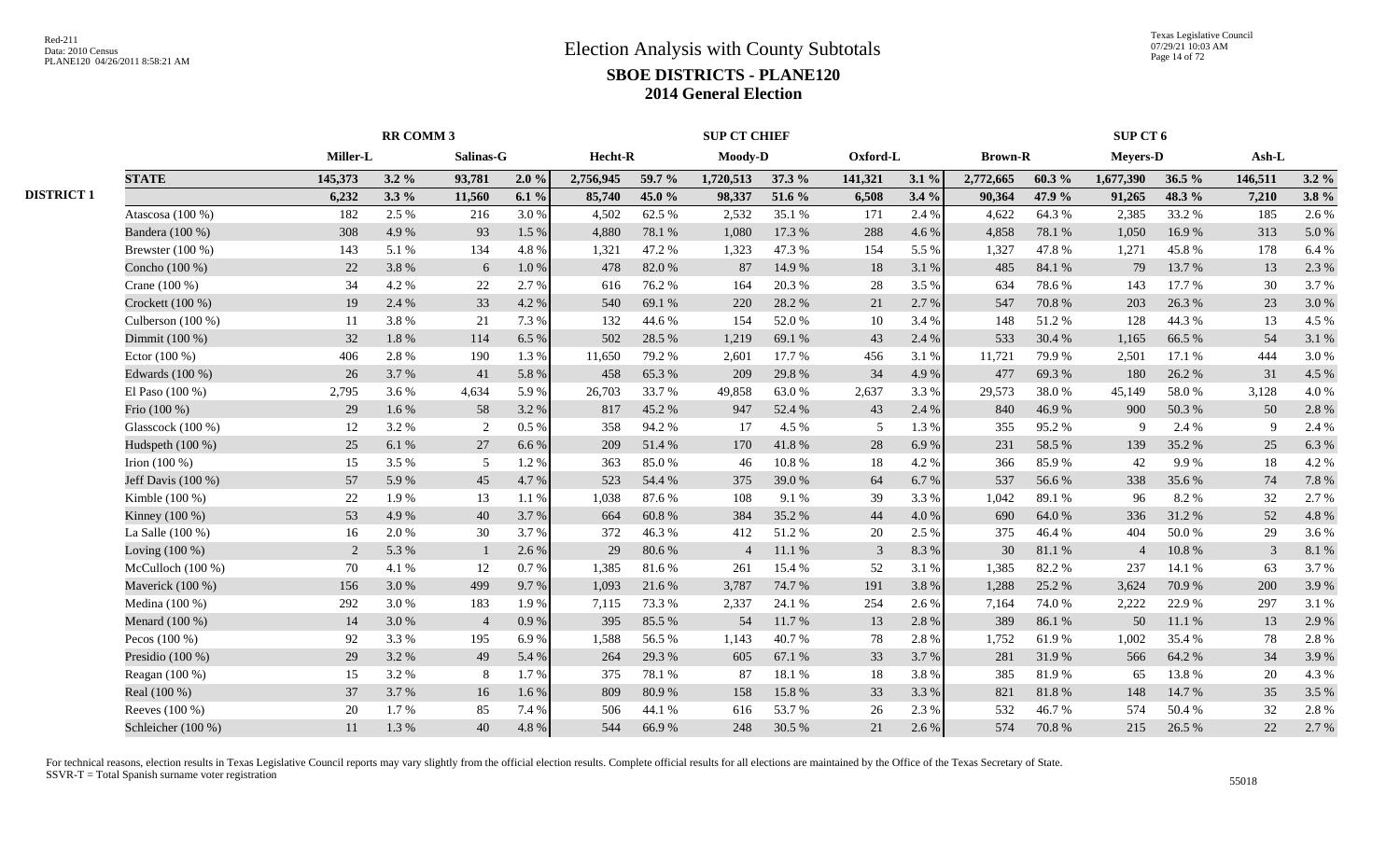|                   |                     |               |        |                    | <b>SUP CT 7</b> |                 |         |                |           |           |        | SUP CT 8  |          |            |         | CCA <sub>3</sub>    |        |
|-------------------|---------------------|---------------|--------|--------------------|-----------------|-----------------|---------|----------------|-----------|-----------|--------|-----------|----------|------------|---------|---------------------|--------|
|                   |                     | <b>Boyd-R</b> |        | <b>Benavides-D</b> |                 | <b>Fulton-L</b> |         | Waterbury-G    |           | Johnson-R |        | Koelsch-L |          | Chisholm-G |         | <b>Richardson-R</b> |        |
|                   | <b>STATE</b>        | 2,711,106     | 58.9%  | 1,730,904          | 37.6 %          | 126,713         | $2.8\%$ | 34,487         | $0.7 \%$  | 2,947,759 | 78.8%  | 447,479   | 12.0 $%$ | 345,640    | $9.2\%$ | 2,738,093           | 59.8 % |
| <b>DISTRICT 1</b> |                     | 85,922        | 45.3 % | 96,478             | 50.8%           | 5,199           | $2.7\%$ | 2,268          | $1.2\%$   | 105,727   | 71.2 % | 25,824    | 17.4 %   | 17,041     | 11.5 %  | 89,200              | 47.4 % |
|                   | Atascosa (100 %)    | 4,491         | 62.2%  | 2,537              | 35.1 %          | 143             | 2.0 %   | 50             | 0.7%      | 5,043     | 82.9%  | 648       | 10.7%    | 389        | 6.4 %   | 4,505               | 63.0%  |
|                   | Bandera (100 %)     | 4,810         | 77.0%  | 1,093              | 17.5 %          | 292             | 4.7 %   | 52             | 0.8%      | 4,997     | 85.8%  | 459       | 7.9%     | 369        | 6.3%    | 4,844               | 78.1 % |
|                   | Brewster (100 %)    | 1,311         | 47.1 % | 1,278              | 45.9%           | 136             | 4.9%    | 58             | 2.1 %     | 1,475     | 64.0%  | 367       | 15.9%    | 464        | 20.1 %  | 1,305               | 47.7%  |
|                   | Concho (100 %)      | 485           | 83.9%  | 76                 | 13.1 %          | 14              | 2.4 %   | $\overline{3}$ | $0.5\%$   | 494       | 92.0%  | 26        | 4.8%     | 17         | 3.2 %   | 476                 | 83.4%  |
|                   | Crane (100 %)       | 632           | 77.6%  | 145                | 17.8%           | 27              | 3.3 %   | 10             | 1.2%      | 665       | 90.8%  | 38        | 5.2 %    | 29         | 4.0%    | 625                 | 77.4 % |
|                   | Crockett $(100\%)$  | 532           | 69.2%  | 213                | 27.7 %          | 18              | 2.3 %   | 6              | $0.8\%$   | 573       | 87.6%  | 52        | 8.0%     | 29         | 4.4 %   | 534                 | 70.4 % |
|                   | Culberson (100 %)   | 140           | 48.4%  | 137                | 47.4 %          | -8              | 2.8%    | $\overline{4}$ | 1.4 %     | 161       | 74.9%  | 34        | 15.8%    | 20         | 9.3%    | 141                 | 48.5%  |
|                   | Dimmit (100 %)      | 485           | 27.3 % | 1,243              | 70.0%           | 31              | 1.7%    | 17             | 1.0%      | 676       | 68.9%  | 201       | 20.5 %   | 104        | 10.6 %  | 512                 | 29.5 % |
|                   | Ector $(100\%)$     | 11,617        | 79.2 % | 2,562              | 17.5 %          | 416             | 2.8%    | 73             | $0.5\%$   | 12,146    | 89.9%  | 892       | 6.6%     | 475        | 3.5%    | 11,655              | 79.4 % |
|                   | Edwards (100 %)     | 462           | 66.1%  | 196                | 28.0%           | 31              | 4.4 %   | 10             | 1.4%      | 493       | 85.3%  | 58        | 10.0%    | 27         | 4.7%    | 457                 | 67.6%  |
|                   | El Paso $(100\%)$   | 27,877        | 35.7%  | 46,922             | 60.1%           | 2,279           | 2.9%    | 1,043          | 1.3%      | 35,588    | 61.9%  | 13,736    | 23.9%    | 8,177      | 14.2 %  | 29,318              | 37.8%  |
|                   | Frio (100 %)        | 821           | 45.7%  | 931                | 51.8%           | 28              | 1.6 %   | 17             | 0.9%      | 927       | 78.0%  | 175       | 14.7 %   | 86         | 7.2 %   | 812                 | 45.7%  |
|                   | Glasscock (100 %)   | 347           | 93.5%  | 13                 | 3.5 %           | 11              | 3.0%    | $\mathbf{0}$   | $0.0\ \%$ | 352       | 95.1 % | 17        | 4.6%     |            | 0.3%    | 347                 | 94.3%  |
|                   | Hudspeth (100 %)    | 216           | 54.7%  | 141                | 35.7%           | 30              | 7.6%    | 8              | 2.0 %     | 251       | 75.6%  | 52        | 15.7%    | 29         | 8.7%    | 222                 | 57.8%  |
|                   | Irion $(100\%)$     | 362           | 85.2%  | 43                 | 10.1 %          | 17              | 4.0 %   | 3              | $0.7\%$   | 376       | 92.6%  | 21        | 5.2 %    | 9          | 2.2 %   | 366                 | 86.1%  |
|                   | Jeff Davis (100 %)  | 516           | 54.5 % | 358                | 37.8%           | 58              | 6.1 %   | 15             | 1.6 %     | 585       | 69.4%  | 131       | 15.5 %   | 127        | 15.1 %  | 525                 | 55.7%  |
|                   | Kimble (100 %)      | 1,036         | 88.6%  | 98                 | 8.4 %           | 27              | 2.3 %   | 8              | 0.7%      | 1,055     | 93.3%  | 43        | 3.8%     | 33         | 2.9%    | 1,028               | 88.7%  |
|                   | Kinney (100 %)      | 664           | 61.5%  | 361                | 33.4 %          | 42              | 3.9%    | 13             | 1.2%      | 771       | 83.2%  | 86        | 9.3%     | 70         | 7.6%    | 667                 | 62.3%  |
|                   | La Salle (100 %)    | 365           | 44.8%  | 429                | 52.6%           | 17              | 2.1 %   | $\overline{4}$ | 0.5 %     | 419       | 80.1%  | 66        | 12.6 %   | 38         | 7.3 %   | 366                 | 46.0%  |
|                   | Loving $(100\%)$    | 31            | 88.6%  | 2                  | 5.7 %           | 2               | 5.7 %   | $\overline{0}$ | 0.0 %     | 32        | 94.1 % |           | 2.9 %    |            | 2.9%    | 31                  | 88.6%  |
|                   | McCulloch $(100\%)$ | 1,384         | 82.0%  | 241                | 14.3 %          | 57              | 3.4 %   | 6              | 0.4 %     | 1,447     | 90.7%  | 103       | 6.5%     | 45         | 2.8%    | 1,382               | 82.3%  |
|                   | Maverick (100 %)    | 1,064         | 20.6%  | 3,913              | 75.8%           | 113             | 2.2 %   | 71             | 1.4 %     | 1,881     | 55.2%  | 942       | 27.6 %   | 584        | 17.1 %  | 1,218               | 24.0 % |
|                   | Medina $(100\%)$    | 6,984         | 72.1 % | 2,421              | 25.0%           | 225             | 2.3 %   | 57             | 0.6%      | 7,534     | 86.9%  | 704       | 8.1 %    | 436        | 5.0%    | 7,065               | 73.3 % |
|                   | Menard (100 %)      | 390           | 85.9%  | 47                 | 10.4%           | 14              | 3.1 %   | $\overline{3}$ | 0.7%      | 397       | 93.9%  | 16        | 3.8%     | 10         | 2.4 %   | 389                 | 86.3%  |
|                   | Pecos $(100\%)$     | 1,632         | 54.9%  | 1,246              | 42.0%           | 67              | 2.3 %   | 25             | 0.8%      | 2,107     | 81.7%  | 283       | 11.0%    | 188        | 7.3 %   | 1,694               | 58.5%  |
|                   | Presidio (100 %)    | 258           | 28.9%  | 598                | 67.0%           | 24              | 2.7 %   | 13             | 1.5 %     | 329       | 70.4 % | 63        | 13.5 %   | 75         | 16.1%   | 269                 | 31.1 % |
|                   | Reagan (100 %)      | 380           | 80.5%  | 72                 | 15.3%           | 14              | 3.0%    | 6              | 1.3%      | 398       | 90.9%  | 18        | 4.1 %    | 22         | 5.0%    | 388                 | 82.2%  |
|                   | Real (100 %)        | 813           | 81.1%  | 143                | 14.3 %          | 37              | 3.7 %   | 10             | 1.0 %     | 845       | 89.1 % | 51        | 5.4 %    | 52         | 5.5 %   | 811                 | 81.2%  |
|                   | Reeves (100 %)      | 504           | 43.8%  | 608                | 52.9%           | 20              | 1.7%    | 18             | 1.6%      | 604       | 75.1 % | 113       | 14.1 %   | 87         | 10.8%   | 519                 | 46.1%  |
|                   | Schleicher (100 %)  | 546           | 67.5 % | 239                | 29.5 %          | 18              | 2.2 %   | 6              | 0.7 %     | 629       | 86.2%  | 67        | 9.2%     | 34         | 4.7%    | 556                 | 69.6%  |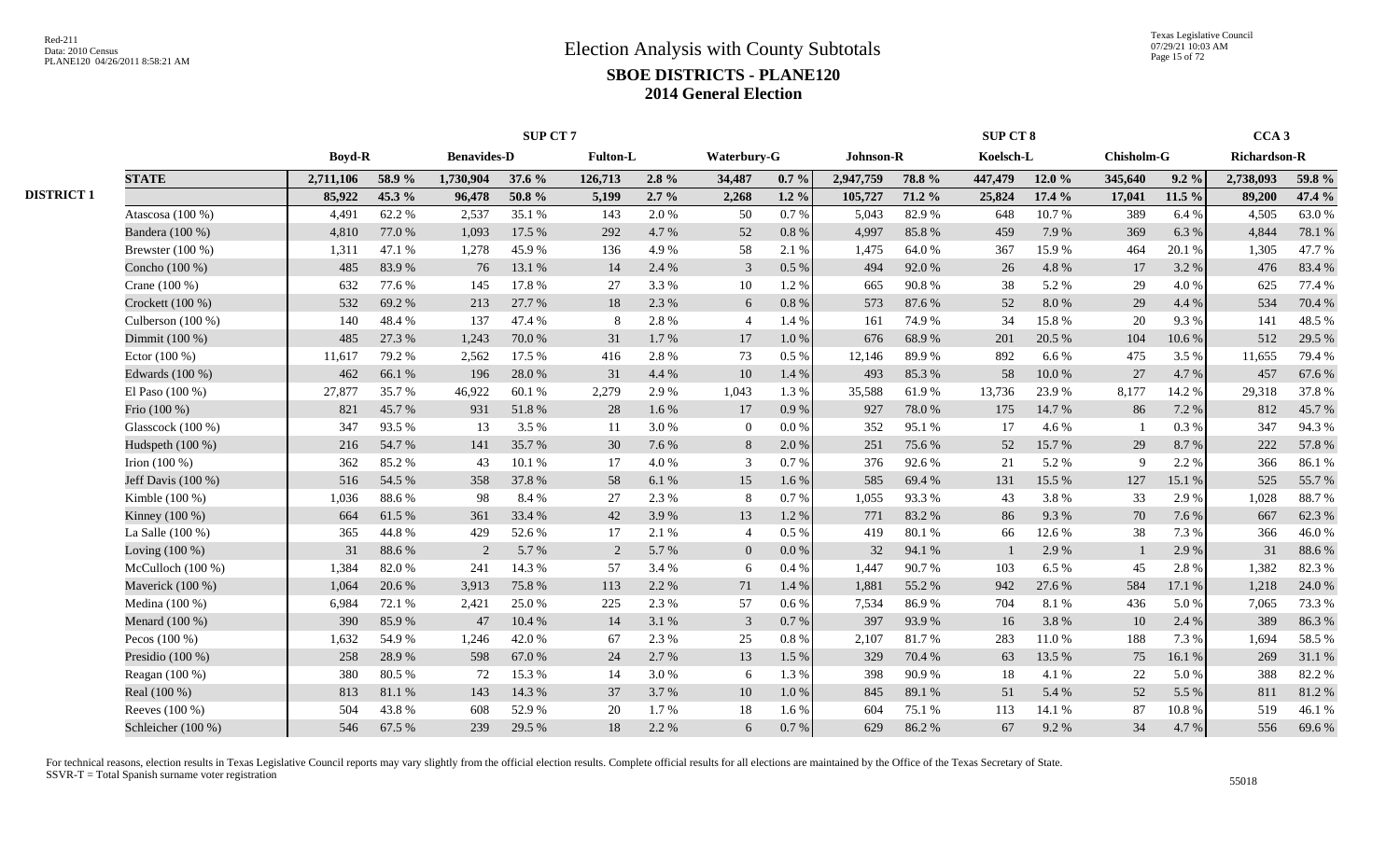Texas Legislative Council 07/29/21 10:03 AM Page 16 of 72

|                   | CCA <sub>3</sub>     |                |        |                  |         |                |        | CCA <sub>4</sub> |            |                          |           |                 |        | CCA <sub>9</sub> |        |           |         |
|-------------------|----------------------|----------------|--------|------------------|---------|----------------|--------|------------------|------------|--------------------------|-----------|-----------------|--------|------------------|--------|-----------|---------|
|                   |                      | Granberg-D     |        | <b>Bennett-L</b> |         | <b>Yeary-R</b> |        | Parker-L         |            | Sanders-Castro-G         |           | <b>Newell-R</b> |        | <b>Strange-L</b> |        | Altgelt-G |         |
|                   | <b>STATE</b>         | 1,672,821      | 36.6 % | 165,315          | $3.6\%$ | 2,876,166      | 76.3 % | 498,937          | 13.2 %     | 393,991                  | $10.5\%$  | 2,929,782       | 78.3 % | 491,967          | 13.1 % | 320,457   | $8.6\%$ |
| <b>DISTRICT 1</b> |                      | 90,148         | 47.9 % | 8,912            | 4.7 %   | 99,682         | 66.0%  | 23,516           | 15.6 %     | 27,914                   | 18.5 %    | 103,349         | 69.2 % | 26,620           | 17.8 % | 19,405    | 13.0 %  |
|                   | Atascosa (100 %)     | 2,400          | 33.5 % | 250              | 3.5 %   | 4,821          | 78.6%  | 717              | 11.7 %     | 596                      | 9.7%      | 5,064           | 83.2%  | 694              | 11.4 % | 329       | 5.4 %   |
|                   | Bandera (100 %)      | 1,042          | 16.8%  | 318              | 5.1 %   | 4.878          | 83.4 % | 629              | 10.8%      | 341                      | 5.8%      | 4,969           | 85.3%  | 561              | 9.6%   | 296       | 5.1 %   |
|                   | Brewster (100 %)     | 1,250          | 45.7%  | 182              | 6.6%    | 1,394          | 60.0%  | 461              | 19.8%      | 470                      | 20.2 %    | 1,455           | 63.1 % | 418              | 18.1%  | 433       | 18.8%   |
|                   | Concho (100 %)       | 75             | 13.1 % | 20               | 3.5 %   | 470            | 87.7 % | 53               | 9.9%       | 13                       | 2.4 %     | 494             | 91.7%  | 33               | 6.1 %  | 12        | 2.2 %   |
|                   | Crane (100 %)        | 150            | 18.6%  | 33               | 4.1 %   | 646            | 87.3%  | 57               | 7.7 %      | 37                       | 5.0%      | 661             | 90.8%  | 45               | 6.2%   | 22        | 3.0%    |
|                   | Crockett (100 %)     | 205            | 27.0%  | 20               | 2.6%    | 481            | 81.7%  | 65               | $11.0\ \%$ | 43                       | 7.3 %     | 564             | 87.4 % | 51               | 7.9%   | 30        | 4.7%    |
|                   | Culberson (100 %)    | 127            | 43.6 % | 23               | 7.9%    | 144            | 66.1 % | 39               | 17.9%      | 35                       | 16.1%     | 160             | 75.5 % | 32               | 15.1 % | 20        | 9.4 %   |
|                   | Dimmit (100 %)       | 1,162          | 66.9%  | 63               | 3.6 %   | 624            | 61.9%  | 188              | 18.7%      | 196                      | 19.4 %    | 667             | 68.5 % | 208              | 21.4 % | 99        | 10.2%   |
|                   | Ector $(100\%)$      | 2,494          | 17.0%  | 521              | 3.6 %   | 11,877         | 87.3%  | 1,202            | 8.8%       | 527                      | 3.9%      | 12,123          | 89.4%  | 1,044            | 7.7 %  | 395       | 2.9%    |
|                   | Edwards (100 %)      | 174            | 25.7 % | 45               | 6.7%    | 480            | 80.8%  | 74               | 12.5 %     | 40                       | 6.7%      | 484             | 83.0%  | 74               | 12.7 % | 25        | 4.3 %   |
|                   | El Paso $(100\%)$    | 44,440         | 57.3 % | 3,863            | 5.0%    | 33,547         | 56.7%  | 11,728           | 19.8%      | 13,844                   | 23.4 %    | 35,389          | 60.9%  | 14,417           | 24.8%  | 8,327     | 14.3 %  |
|                   | Frio (100 %)         | 908            | 51.1 % | 58               | 3.3 %   | 894            | 75.1 % | 166              | 13.9%      | 131                      | 11.0%     | 910             | 77.4 % | 178              | 15.1 % | 87        | 7.4 %   |
|                   | Glasscock (100 %)    | -11            | 3.0%   | 10               | 2.7%    | 345            | 94.3%  | 20               | 5.5 %      | $\overline{\phantom{0}}$ | $0.3~\%$  | 349             | 95.1 % | 17               | 4.6%   |           | 0.3%    |
|                   | Hudspeth (100 %)     | 128            | 33.3 % | 34               | 8.9%    | 231            | 69.2%  | 53               | 15.9%      | 50                       | 15.0%     | 240             | 74.1 % | 58               | 17.9%  | 26        | 8.0%    |
|                   | Irion $(100\%)$      | 40             | 9.4 %  | 19               | 4.5 %   | 360            | 89.1 % | 36               | 8.9%       | 8                        | 2.0%      | 375             | 92.8%  | 22               | 5.4 %  | $\tau$    | 1.7%    |
|                   | Jeff Davis $(100\%)$ | 344            | 36.5 % | 74               | 7.8%    | 548            | 64.4 % | 178              | 20.9%      | 125                      | 14.7%     | 583             | 70.2 % | 133              | 16.0%  | 115       | 13.8 %  |
|                   | Kimble $(100\%)$     | 100            | 8.6%   | 31               | 2.7 %   | 1.029          | 91.5 % | 70               | 6.2%       | 25                       | 2.2 %     | 1,047           | 93.1 % | 50               | 4.4 %  | 28        | 2.5 %   |
|                   | Kinney (100 %)       | 339            | 31.7%  | 65               | 6.1%    | 721            | 76.9%  | 120              | 12.8 %     | 96                       | 10.2%     | 771             | 83.3%  | 99               | 10.7%  | 56        | 6.0%    |
|                   | La Salle (100 %)     | 403            | 50.7%  | 26               | 3.3%    | 405            | 77.0 % | 65               | 12.4 %     | 56                       | 10.6%     | 416             | 80.6%  | 70               | 13.6 % | 30        | 5.8%    |
|                   | Loving $(100\%)$     | $\overline{3}$ | 8.6%   |                  | 2.9%    | 31             | 86.1%  | 5                | 13.9%      | $\overline{0}$           | $0.0\,\%$ | 32              | 97.0%  |                  | 3.0%   | $\Omega$  | 0.0 %   |
|                   | McCulloch $(100\%)$  | 241            | 14.3 % | 57               | 3.4 %   | 1,394          | 87.5 % | 157              | 9.8%       | 43                       | 2.7%      | 1,443           | 90.6%  | 111              | 7.0%   | 39        | 2.4 %   |
|                   | Maverick (100 %)     | 3,595          | 70.8%  | 262              | 5.2 %   | 1,655          | 47.6 % | 732              | 21.0%      | 1,091                    | 31.4 %    | 1,917           | 56.6 % | 923              | 27.3 % | 544       | 16.1 %  |
|                   | Medina $(100\%)$     | 2,237          | 23.2 % | 331              | 3.4 %   | 7,341          | 84.4 % | 807              | 9.3%       | 552                      | 6.3%      | 7,516           | 86.8%  | 754              | 8.7%   | 388       | 4.5 %   |
|                   | Menard (100 %)       | 48             | 10.6%  | 14               | 3.1 %   | 383            | 89.3%  | 39               | 9.1 %      | $\overline{7}$           | 1.6%      | 396             | 93.4 % | 19               | 4.5 %  | 9         | 2.1 %   |
|                   | Pecos $(100\%)$      | 1,046          | 36.1%  | 155              | 5.4 %   | 1,951          | 75.4 % | 326              | 12.6 %     | 311                      | 12.0%     | 2,064           | 81.5%  | 318              | 12.6%  | 151       | 6.0%    |
|                   | Presidio (100 %)     | 554            | 64.0%  | 42               | 4.9%    | 307            | 65.9%  | 76               | 16.3%      | 83                       | 17.8%     | 319             | 68.8%  | 68               | 14.7 % | 77        | 16.6%   |
|                   | Reagan $(100\%)$     | 63             | 13.3 % | 21               | 4.4 %   | 388            | 87.0 % | 36               | 8.1 %      | 22                       | 4.9%      | 399             | 90.5 % | 25               | 5.7 %  | 17        | 3.9%    |
|                   | Real (100 %)         | 150            | 15.0%  | 38               | 3.8%    | 822            | 86.3%  | 85               | 8.9%       | 45                       | 4.7%      | 843             | 88.6%  | 68               | 7.2 %  | 40        | 4.2 %   |
|                   | Reeves (100 %)       | 571            | 50.8%  | 35               | 3.1 %   | 565            | 67.8%  | 151              | 18.1 %     | 117                      | 14.0%     | 600             | 74.5 % | 143              | 17.8%  | 62        | 7.7 %   |
|                   | Schleicher (100 %)   | 216            | 27.0%  | 27               | 3.4 %   | 573            | 77.9 % | 90               | 12.2 %     | 73                       | 9.9%      | 626             | 86.3%  | 70               | 9.7%   | 29        | 4.0%    |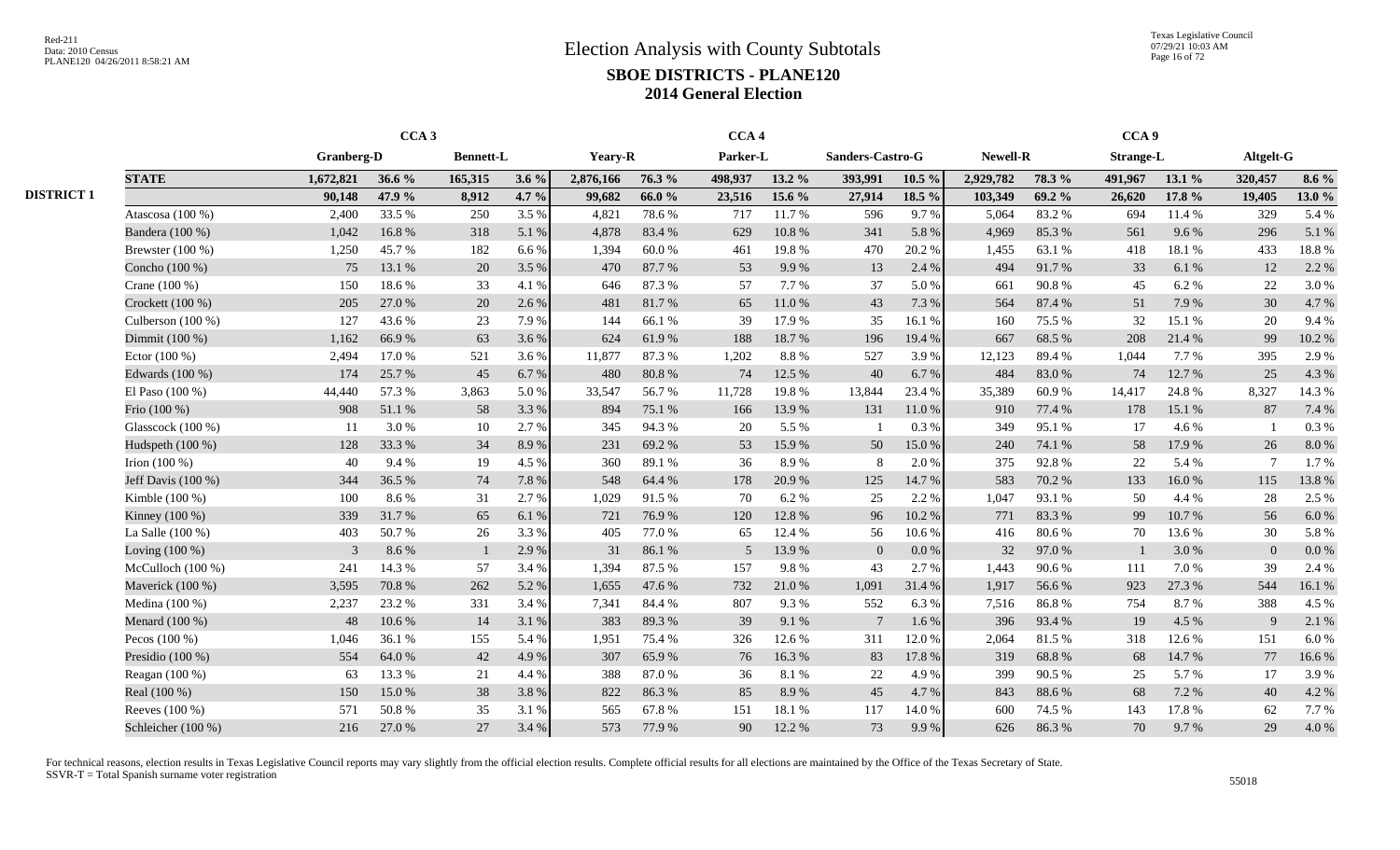|                   |                      |          |        |           |        | <b>U.S. SEN</b> |         |                |         |                 |           |          |        | <b>GOVERNOR</b> |        |         |         |
|-------------------|----------------------|----------|--------|-----------|--------|-----------------|---------|----------------|---------|-----------------|-----------|----------|--------|-----------------|--------|---------|---------|
|                   |                      | Cornyn-R |        | Alameel-D |        | Paddock-L       |         | Sanchez-G      |         | <b>Tahiro-W</b> |           | Abbott-R |        | Davis-D         |        | Glass-L |         |
| <b>DISTRICT 1</b> | Sutton (100 %)       | 626      | 85.4%  | 91        | 12.4 % | 11              | 1.5 %   | $\overline{4}$ | $0.5\%$ |                 | 0.1%      | 619      | 83.3%  | 113             | 15.2 % | 9       | 1.2%    |
|                   | Terrell (100 %)      | 239      | 62.7%  | 117       | 30.7%  | 13              | 3.4 %   | 12             | 3.1 %   | $\mathbf{0}$    | $0.0\,\%$ | 272      | 68.7%  | 107             | 27.0%  | 11      | 2.8%    |
|                   | Upton $(100\%)$      | 505      | 80.4 % | 92        | 14.6 % | 13              | 2.1 %   | 17             | 2.7%    |                 | 0.2%      | 555      | 82.8%  | 106             | 15.8%  | 5       | 0.7%    |
|                   | Uvalde (100 %)       | 2,978    | 59.4 % | 1,853     | 36.9%  | 100             | 2.0 %   | 84             | 1.7%    | $\mathbf{0}$    | 0.0 %     | 2,966    | 57.7 % | 2,096           | 40.8%  | 58      | 1.1 %   |
|                   | Val Verde (100 %)    | 3,325    | 47.8%  | 3,223     | 46.3%  | 196             | 2.8%    | 214            | 3.1%    | 3               | $0.0\%$   | 3,292    | 46.7%  | 3,593           | 51.0%  | 114     | 1.6%    |
|                   | Ward (100 %)         | 1,447    | 74.2 % | 416       | 21.3%  | 56              | 2.9%    | 30             | 1.5 %   | $\mathbf{0}$    | 0.0 %     | 1,535    | 77.6 % | 411             | 20.8%  | 19      | 1.0%    |
|                   | Webb (100 %)         | 7,488    | 29.1 % | 15,223    | 59.1 % | 1,238           | 4.8%    | 1,765          | 6.9%    | $32\,$          | 0.1 %     | 7,622    | 28.9%  | 17,963          | 68.0%  | 434     | 1.6%    |
|                   | Winkler (100 %)      | 787      | 82.1 % | 129       | 13.5 % | 33              | 3.4 %   | 10             | 1.0%    | $\mathbf{0}$    | $0.0\,\%$ | 829      | 84.2 % | 136             | 13.8%  | 15      | 1.5 %   |
|                   | Zapata (100 %)       | 313      | 27.9%  | 745       | 66.4%  | 24              | 2.1 %   | 40             | 3.6%    | $\overline{0}$  | 0.0 %     | 372      | 31.6%  | 788             | 66.9%  | 8       | 0.7%    |
|                   | Zavala (100 %)       | 322      | 22.7 % | 1,037     | 73.2 % | 29              | 2.0%    | 29             | 2.0%    | $\Omega$        | 0.0%      | 349      | 23.5 % | 1,110           | 74.8%  | 17      | 1.1%    |
| <b>DISTRICT 2</b> |                      | 121,735  | 54.1 % | 91,992    | 40.9%  | 6,426           | $2.9\%$ | 4,650          | 2.1%    | 109             | $0.0\%$   | 120,597  | 52.3 % | 104,609         | 45.4 % | 3,672   | 1.6 $%$ |
|                   | Aransas (100 %)      | 4,506    | 76.6%  | 1,164     | 19.8%  | 164             | 2.8%    | 46             | 0.8%    |                 | $0.0\%$   | 4,453    | 73.5 % | 1,479           | 24.4 % | 90      | 1.5 %   |
|                   | Calhoun (100 %)      | 2,750    | 67.7%  | 1,130     | 27.8 % | 114             | 2.8%    | $71\,$         | 1.7%    | $\overline{0}$  | $0.0\%$   | 2,737    | 65.9%  | 1,326           | 31.9%  | 65      | 1.6 %   |
|                   | Cameron (100 %)      | 16,747   | 43.5 % | 19,188    | 49.9%  | 1,386           | 3.6%    | 1,121          | 2.9%    | $20\,$          | 0.1%      | 16,556   | 42.0%  | 21,859          | 55.5 % | 725     | 1.8%    |
|                   | Colorado (100 %)     | 3,978    | 78.4%  | 952       | 18.8 % | 109             | 2.1%    | 34             | 0.7 %   | $\overline{1}$  | $0.0\,\%$ | 3,881    | 75.3 % | 1,192           | 23.1 % | 62      | 1.2 %   |
|                   | De Witt (100 %)      | 3,270    | 83.6%  | 517       | 13.2 % | 101             | 2.6%    | $22\,$         | $0.6\%$ | $\mathbf{0}$    | $0.0\%$   | 3,269    | 81.4%  | 695             | 17.3 % | 42      | 1.0%    |
|                   | Goliad (100 %)       | 1,865    | 69.1 % | 741       | 27.5 % | 60              | 2.2 %   | 29             | 1.1 %   | $\overline{3}$  | 0.1%      | 1,873    | 67.2%  | 873             | 31.3%  | 28      | 1.0 %   |
|                   | Hidalgo (67 %)       | 18,483   | 34.8%  | 31,663    | 59.6%  | 1,556           | 2.9%    | 1,404          | 2.6 %   | $42\,$          | 0.1%      | 18,796   | 34.3 % | 34,570          | 63.2%  | 895     | 1.6%    |
|                   | Jackson (100 %)      | 2,412    | 83.5%  | 407       | 14.1 % | 55              | 1.9%    | 15             | 0.5 %   | -1              | $0.0\,\%$ | 2,421    | 82.2 % | 488             | 16.6%  | 20      | 0.7%    |
|                   | Kenedy (100 %)       | 59       | 50.9%  | 52        | 44.8%  | 2               | 1.7%    | 3              | 2.6 %   | $\Omega$        | 0.0 %     | 64       | 51.2%  | 59              | 47.2%  | 2       | 1.6%    |
|                   | Kleberg (100 %)      | 2,805    | 50.0%  | 2,463     | 43.9%  | 151             | 2.7%    | 183            | 3.3 %   | $\overline{4}$  | 0.1 %     | 2,836    | 49.2 % | 2,804           | 48.7%  | 83      | 1.4 %   |
|                   | Matagorda (100 %)    | 4,820    | 69.9%  | 1,793     | 26.0%  | 200             | 2.9%    | 75             | 1.1%    | $\overline{7}$  | 0.1%      | 4,691    | 67.4 % | 2,115           | 30.4 % | 116     | 1.7%    |
|                   | Nueces (100 %)       | 31,828   | 57.1 % | 21,239    | 38.1 % | 1,567           | 2.8%    | 1,123          | 2.0%    | $\overline{1}$  | $0.0\,\%$ | 30,854   | 54.1 % | 24,746          | 43.4 % | 998     | 1.8%    |
|                   | Refugio (100 %)      | 1,228    | 62.5 % | 653       | 33.2 % | 41              | 2.1%    | 43             | 2.2 %   | - 1             | 0.1%      | 1,238    | 60.7%  | 750             | 36.8%  | 37      | 1.8%    |
|                   | San Patricio (100 %) | 7,159    | 64.3%  | 3,487     | 31.3%  | 305             | 2.7%    | 167            | 1.5 %   | 15              | $0.1\ \%$ | 7,202    | 62.5 % | 4,071           | 35.3%  | 191     | 1.7%    |
|                   | Victoria (100 %)     | 12,706   | 74.8%  | 3,701     | 21.8%  | 386             | 2.3%    | 178            | 1.0%    | 13              | 0.1 %     | 12,657   | 73.8%  | 4,233           | 24.7%  | 202     | 1.2%    |
|                   | Wharton $(100\%)$    | 6,315    | 76.2 % | 1,749     | 21.1 % | 153             | 1.8%    | 67             | 0.8%    | $\mathbf{0}$    | $0.0\,\%$ | 6,215    | 74.0%  | 2,075           | 24.7%  | 75      | 0.9%    |
|                   | Willacy (100 %)      | 804      | 39.4%  | 1,093     | 53.5 % | 76              | 3.7%    | 69             | 3.4 %   | $\Omega$        | 0.0 %     | 854      | 39.1 % | 1,274           | 58.3%  | 41      | 1.9%    |
| <b>DISTRICT 3</b> |                      | 96,157   | 43.7 % | 113,455   | 51.5 % | 6,156           | $2.8\%$ | 4,196          | 1.9%    | 175             | $0.1 \%$  | 91,870   | 41.0%  | 127,754         | 57.0 % | 3,312   | $1.5\%$ |
|                   | Bee (100 %)          | 2,981    | 59.6%  | 1,827     | 36.5 % | 106             | 2.1%    | 90             | 1.8%    | $\overline{0}$  | $0.0\%$   | 2,972    | 56.9%  | 2,128           | 40.7%  | 97      | 1.9%    |
|                   | Bexar (68 %)         | 60,808   | 40.5 % | 82,253    | 54.8 % | 4,326           | 2.9%    | 2,708          | 1.8%    | 124             | 0.1 %     | 56,092   | 36.8%  | 93,141          | 61.2%  | 2,200   | 1.4 %   |
|                   | Brooks (100 %)       | 455      | 23.0%  | 1,319     | 66.6%  | 67              | 3.4%    | 138            | 7.0%    |                 | 0.1%      | 588      | 27.4 % | 1,478           | 68.9%  | 47      | 2.2 %   |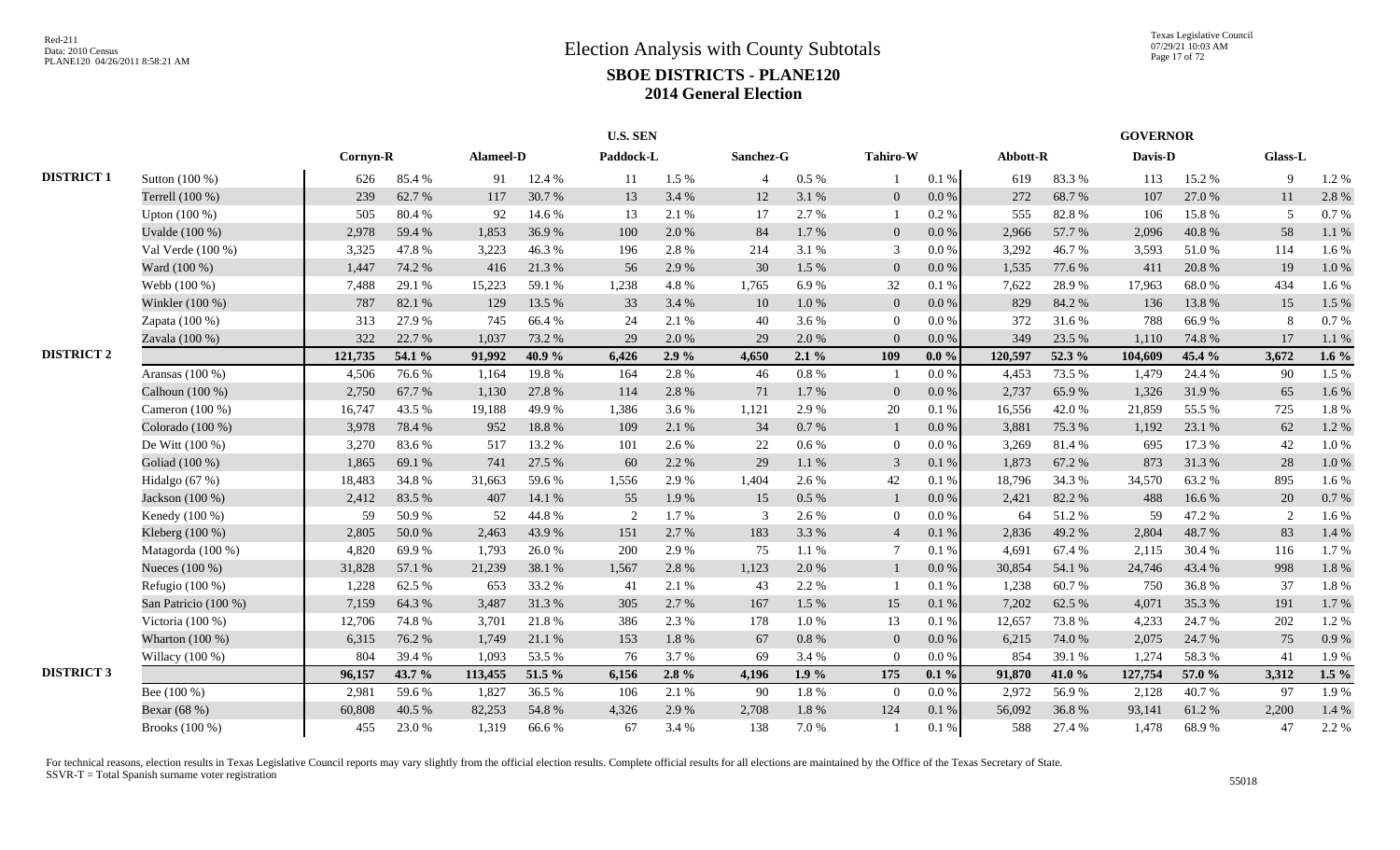|                   |                      | <b>GOVERNOR</b> |           |                 |           |           |        | <b>LT. GOVERNOR</b> |        |                 |          |                |           | <b>ATTORNEY GEN</b> |            |                  |        |
|-------------------|----------------------|-----------------|-----------|-----------------|-----------|-----------|--------|---------------------|--------|-----------------|----------|----------------|-----------|---------------------|------------|------------------|--------|
|                   |                      | Parmer-G        |           | Pavitt-W        |           | Patrick-R |        | Van De Putte-D      |        | <b>Butler-L</b> |          | Courtney-G     |           | Paxton-R            |            | <b>Houston-D</b> |        |
| <b>DISTRICT 1</b> | Sutton (100 %)       | 2               | 0.3%      | $\Omega$        | 0.0 %     | 610       | 82.7%  | 113                 | 15.3 % | 14              | 1.9%     |                | 0.1 %     | 602                 | 81.8%      | 125              | 17.0%  |
|                   | Terrell (100 %)      | $\overline{4}$  | 1.0%      | 2               | 0.5 %     | 246       | 64.1 % | 122                 | 31.8%  | 13              | 3.4 %    | 3              | $0.8\ \%$ | 212                 | 55.9%      | 140              | 36.9%  |
|                   | Upton $(100\%)$      | $\overline{4}$  | 0.6 %     | $\overline{0}$  | 0.0 %     | 515       | 80.7%  | 102                 | 16.0%  | 16              | 2.5 %    | 5              | $0.8\ \%$ | 500                 | 78.4%      | 110              | 17.2 % |
|                   | Uvalde (100 %)       | 17              | 0.3%      | $\overline{0}$  | 0.0 %     | 2,861     | 56.0%  | 2,149               | 42.1 % | 75              | 1.5 %    | 20             | 0.4%      | 2,865               | 56.7%      | 2,066            | 40.9%  |
|                   | Val Verde (100 %)    | 49              | 0.7%      | $\overline{4}$  | 0.1%      | 3.038     | 43.2 % | 3,804               | 54.1 % | 140             | 2.0%     | 45             | $0.6\%$   | 3,017               | 43.6 %     | 3,621            | 52.4 % |
|                   | Ward (100 %)         | 14              | 0.7%      | $\overline{0}$  | 0.0 %     | 1.447     | 74.4 % | 452                 | 23.3 % | 37              | 1.9%     | $\, 8$         | 0.4%      | 1,378               | 71.1 %     | 510              | 26.3 % |
|                   | Webb (100 %)         | 382             | 1.4 %     | 17              | 0.1%      | 6,018     | 23.2 % | 18,820              | 72.5 % | 740             | 2.9%     | 363            | 1.4 %     | 5,611               | 21.9%      | 18,304           | 71.3 % |
|                   | Winkler (100 %)      | 5 <sup>5</sup>  | 0.5 %     | $\mathbf{0}$    | 0.0 %     | 786       | 81.9%  | 151                 | 15.7%  | 23              | 2.4 %    | $\overline{0}$ | 0.0 %     | 747                 | 78.1 %     | 184              | 19.2%  |
|                   | Zapata (100 %)       | 9               | 0.8%      | $\overline{0}$  | 0.0 %     | 292       | 25.3 % | 845                 | 73.2 % | 15              | 1.3 %    | 2              | 0.2 %     | 290                 | 25.7 %     | 806              | 71.3%  |
|                   | Zavala (100 %)       | $\overline{7}$  | 0.5%      | $\Omega$        | 0.0 %     | 310       | 21.3%  | 1,123               | 77.3 % | 15              | 1.0 %    | $\overline{4}$ | 0.3%      | 287                 | 20.2 %     | 1,077            | 75.7%  |
| <b>DISTRICT 2</b> |                      | 1,411           | $0.6\%$   | 128             | $0.1\%$   | 111,922   | 49.3 % | 108,657             | 47.8 % | 5,176           | $2.3\%$  | 1,359          | $0.6\%$   | 112,455             | 50.0%      | 104,127          | 46.3 % |
|                   | Aransas (100 %)      | 35              | $0.6\,\%$ | 5               | 0.1%      | 4,358     | 72.7%  | 1,454               | 24.2 % | 156             | 2.6%     | 29             | $0.5\%$   | 4,390               | 73.4 %     | 1,415            | 23.7%  |
|                   | Calhoun (100 %)      | 27              | 0.6 %     | $\overline{0}$  | $0.0\ \%$ | 2,666     | 64.9%  | 1,308               | 31.8%  | 115             | 2.8%     | 19             | $0.5 \%$  | 2,600               | 64.4 %     | 1,316            | 32.6 % |
|                   | Cameron $(100\%)$    | 244             | 0.6 %     | 23              | 0.1%      | 14,527    | 37.5 % | 23,094              | 59.6%  | 922             | 2.4 %    | 233            | 0.6 %     | 14,585              | 38.2%      | 21,566           | 56.5%  |
|                   | Colorado (100 %)     | 17              | 0.3%      | $5\overline{)}$ | 0.1 %     | 3,825     | 74.9%  | 1,166               | 22.8 % | 109             | 2.1 %    | $10\,$         | 0.2 %     | 3,871               | 76.6%      | 1,106            | 21.9%  |
|                   | De Witt $(100\%)$    | 12              | 0.3%      | $\mathbf{0}$    | 0.0 %     | 3,208     | 80.4%  | 704                 | 17.6 % | 70              | 1.8 %    | $10\,$         | $0.3\ \%$ | 3,227               | $81.8\ \%$ | 652              | 16.5 % |
|                   | Goliad (100 %)       | 11              | 0.4%      | $\mathfrak{Z}$  | 0.1%      | 1,791     | 65.9%  | 865                 | 31.8%  | 52              | 1.9%     | $8\,$          | 0.3%      | 1,758               | 65.8%      | 867              | 32.5 % |
|                   | Hidalgo $(67%)$      | 406             | 0.7 %     | 65              | 0.1%      | 15,829    | 29.6%  | 36,327              | 67.9%  | 965             | 1.8%     | 369            | $0.7\%$   | 16,358              | 31.0%      | 34,246           | 64.9%  |
|                   | Jackson (100 %)      | 16              | $0.5\%$   | $\mathbf{1}$    | $0.0\ \%$ | 2,357     | 80.9%  | 497                 | 17.0 % | 57              | 2.0 %    | $\overline{4}$ | $0.1~\%$  | 2,304               | 79.8%      | 539              | 18.7%  |
|                   | Kenedy (100 %)       | $\overline{0}$  | $0.0\ \%$ | $\overline{0}$  | 0.0 %     | 53        | 44.9%  | 61                  | 51.7%  |                 | $0.8~\%$ | 3              | 2.5 %     | 51                  | 44.3 %     | 62               | 53.9%  |
|                   | Kleberg (100 %)      | 34              | 0.6 %     | 2               | $0.0\ \%$ | 2,562     | 45.3%  | 2,948               | 52.1 % | 114             | 2.0%     | 34             | $0.6\,\%$ | 2,519               | 45.3%      | 2,836            | 51.0%  |
|                   | Matagorda (100 %)    | 29              | 0.4%      | $\tau$          | 0.1%      | 4.654     | 67.2%  | 2,045               | 29.5 % | 197             | 2.8%     | 26             | 0.4%      | 4.641               | 67.4 %     | 2,062            | 30.0%  |
|                   | Nueces (100 %)       | 405             | 0.7 %     | 2               | $0.0\ \%$ | 28,914    | 51.2%  | 25,555              | 45.3%  | 1,509           | 2.7%     | 458            | $0.8\ \%$ | 29,204              | 51.9%      | 24,863           | 44.2 % |
|                   | Refugio (100 %)      | 14              | 0.7 %     | -1              | 0.0 %     | 1,173     | 58.9%  | 759                 | 38.1%  | 47              | 2.4 %    | 12             | $0.6\,\%$ | 1,143               | 57.5 %     | 774              | 39.0%  |
|                   | San Patricio (100 %) | 58              | 0.5 %     | 9               | $0.1\ \%$ | 6,906     | 60.4 % | 4,175               | 36.5 % | 296             | 2.6%     | 52             | $0.5\%$   | 6,868               | 60.4 %     | 4,131            | 36.3%  |
|                   | Victoria $(100\%)$   | 53              | 0.3%      | 5               | 0.0 %     | 12,267    | 72.3 % | 4,278               | 25.2 % | 370             | 2.2 %    | 61             | $0.4\%$   | 12,085              | 71.4 %     | 4,444            | 26.3%  |
|                   | Wharton $(100\%)$    | 34              | 0.4%      | $\mathbf{0}$    | $0.0\ \%$ | 6,130     | 73.4 % | 2,064               | 24.7%  | 136             | 1.6 %    | 20             | 0.2 %     | 6,136               | 74.1 %     | 2,011            | 24.3 % |
|                   | Willacy $(100\%)$    | 16              | 0.7%      | $\overline{0}$  | 0.0 %     | 702       | 33.0%  | 1,357               | 63.7%  | 60              | 2.8%     | 11             | $0.5\%$   | 715                 | 34.3 %     | 1,237            | 59.3%  |
| <b>DISTRICT 3</b> |                      | 1,209           | $0.5\%$   | 125             | $0.1\%$   | 83,888    | 37.7 % | 133,224             | 59.9%  | 4,143           | 1.9%     | 1,282          | $0.6\%$   | 87,323              | 39.7 %     | 123,514          | 56.2 % |
|                   | Bee $(100\%)$        | 29              | $0.6\%$   | $\overline{0}$  | 0.0 %     | 2,719     | 53.1 % | 2,267               | 44.3 % | 113             | 2.2 %    | 22             | 0.4 %     | 2,614               | 51.7%      | 2,286            | 45.2%  |
|                   | Bexar (68 %)         | 794             | 0.5%      | 82              | 0.1 %     | 51,413    | 33.9%  | 96,692              | 63.7%  | 2,719           | 1.8%     | 904            | 0.6 %     | 54,637              | 36.4 %     | 88,911           | 59.2%  |
|                   | Brooks (100 %)       | 29              | 1.4 %     | $\overline{4}$  | 0.2 %     | 427       | 20.7%  | 1,556               | 75.6%  | 58              | 2.8%     | 17             | 0.8 %     | 396                 | 19.8%      | 1,458            | 72.8%  |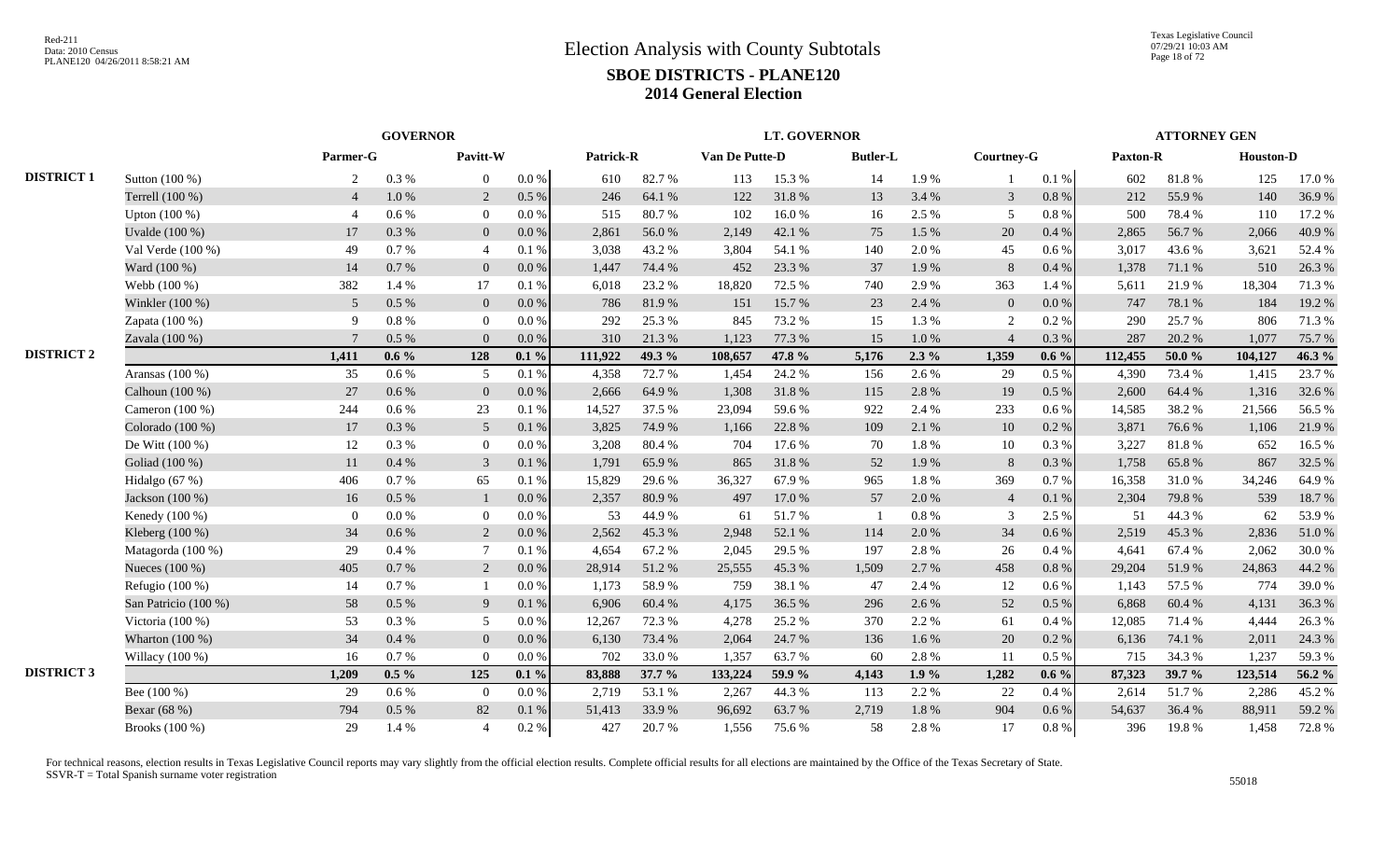|                   |                      | <b>ATTORNEY GEN</b><br>Osborne-G |         |                 |           |                |            |                  | <b>COMPTROLLER</b> |           |           |                |           |               | <b>LAND COMM</b> |         |        |
|-------------------|----------------------|----------------------------------|---------|-----------------|-----------|----------------|------------|------------------|--------------------|-----------|-----------|----------------|-----------|---------------|------------------|---------|--------|
|                   |                      | <b>Balagia-L</b>                 |         |                 |           | <b>Hegar-R</b> |            | <b>Collier-D</b> |                    | Sanders-L |           | Shafto-G       |           | <b>Bush-R</b> |                  | Cook-D  |        |
| <b>DISTRICT 1</b> | Sutton (100 %)       | 8                                | 1.1%    |                 | 0.1%      | 599            | 82.1 %     | 114              | 15.6 %             | 15        | 2.1 %     | $\overline{2}$ | 0.3%      | 618           | 83.9%            | 99      | 13.4 % |
|                   | Terrell (100 %)      | 22                               | 5.8%    | $5\overline{)}$ | 1.3 %     | 195            | 53.0%      | 145              | 39.4 %             | 19        | 5.2 %     | 9              | 2.4 %     | 212           | 55.8%            | 137     | 36.1%  |
|                   | Upton (100 %)        | 23                               | 3.6 %   | 5               | $0.8\ \%$ | 475            | 76.9%      | 112              | 18.1%              | 23        | 3.7%      | 8              | 1.3 %     | 518           | 80.2%            | 99      | 15.3%  |
|                   | Uvalde (100 %)       | 99                               | 2.0%    | 23              | $0.5\%$   | 2.750          | 55.2%      | 2,068            | 41.5 %             | 130       | 2.6 %     | 36             | 0.7 %     | 2,955         | 58.5 %           | 1,919   | 38.0%  |
|                   | Val Verde (100 %)    | 224                              | 3.2 %   | 54              | 0.8%      | 2,926          | 42.6%      | 3,595            | 52.4 %             | 242       | 3.5 %     | 104            | 1.5 %     | 3,390         | 48.7%            | 3,273   | 47.0%  |
|                   | Ward (100 %)         | 41                               | 2.1 %   | $8\phantom{.}8$ | 0.4%      | 1,309          | 68.6%      | 521              | 27.3 %             | 57        | 3.0%      | 20             | 1.0 %     | 1,406         | 72.3 %           | 462     | 23.7%  |
|                   | Webb (100 %)         | 1,165                            | 4.5 %   | 583             | 2.3 %     | 5.779          | 22.7 %     | 17,708           | 69.6%              | 1,222     | 4.8%      | 749            | 2.9%      | 8,269         | 32.0%            | 15,741  | 60.9%  |
|                   | Winkler (100 %)      | 23                               | 2.4 %   | $\overline{3}$  | $0.3\%$   | 729            | 77.9%      | 169              | 18.1 %             | 30        | 3.2 %     | 8              | 0.9%      | 763           | 79.8%            | 154     | 16.1%  |
|                   | Zapata (100 %)       | 29                               | 2.6 %   | 5               | 0.4%      | 287            | 25.8%      | 787              | 70.8%              | 25        | 2.3%      | $12\,$         | 1.1 %     | 383           | 33.5 %           | 724     | 63.3%  |
|                   | Zavala (100 %)       | 51                               | 3.6 %   | $\overline{7}$  | 0.5%      | 278            | 19.6%      | 1,084            | 76.6%              | 40        | 2.8%      | 13             | 0.9%      | 333           | 23.3 %           | 1,042   | 72.8%  |
| <b>DISTRICT 2</b> |                      | 6,495                            | 2.9%    | 1,838           | $0.8\%$   | 112,493        | 50.5 %     | 101,122          | 45.4 %             | 6,801     | 3.1%      | 2,517          | $1.1\%$   | 121,822       | 53.9%            | 95,343  | 42.2 % |
|                   | Aransas (100 %)      | 143                              | 2.4 %   | 33              | 0.6 %     | 4,422          | 74.3 %     | 1,313            | 22.1 %             | 159       | 2.7%      | 58             | $1.0\ \%$ | 4,537         | 75.5 %           | 1,219   | 20.3%  |
|                   | Calhoun (100 %)      | 96                               | 2.4 %   | 28              | $0.7~\%$  | 2,584          | 64.6%      | 1,261            | 31.5%              | 105       | 2.6%      | 50             | 1.3%      | 2,709         | 66.6%            | 1,213   | 29.8%  |
|                   | Cameron $(100\%)$    | 1,544                            | 4.0 %   | 452             | 1.2%      | 14,308         | 38.0%      | 21,110           | 56.1%              | 1,601     | 4.3 %     | 609            | $1.6\%$   | 16,724        | 43.5 %           | 19,858  | 51.7%  |
|                   | Colorado (100 %)     | 66                               | 1.3 %   | 13              | 0.3 %     | 3,892          | 76.7%      | 1,066            | 21.0%              | 98        | 1.9%      | 17             | 0.3 %     | 3,882         | 76.4%            | 1,092   | 21.5 % |
|                   | De Witt $(100\%)$    | 58                               | 1.5 %   | 9               | 0.2 %     | 3,308          | 83.5%      | 569              | 14.4 %             | 72        | $1.8\ \%$ | 15             | 0.4%      | 3,303         | 83.0%            | 577     | 14.5 % |
|                   | Goliad (100 %)       | 42                               | 1.6%    | $\overline{4}$  | 0.1%      | 1,823          | 68.0%      | 789              | 29.5 %             | 55        | 2.1 %     | 12             | 0.4%      | 1,870         | 68.9%            | 769     | 28.3%  |
|                   | Hidalgo $(67%)$      | 1,617                            | 3.1 %   | 529             | 1.0%      | 16,343         | 31.2%      | 33,823           | 64.5 %             | 1,558     | 3.0%      | 685            | 1.3 %     | 18,901        | 35.6 %           | 32,124  | 60.4%  |
|                   | Jackson (100 %)      | 40                               | 1.4 %   | $5\overline{)}$ | 0.2 %     | 2,366          | 82.1 %     | 464              | 16.1%              | 38        | 1.3%      | 13             | $0.5\%$   | 2,390         | 82.4 %           | 451     | 15.5 % |
|                   | Kenedy (100 %)       |                                  | 0.9%    | $\overline{1}$  | 0.9%      | 51             | 46.4%      | 57               | 51.8%              |           | 0.9%      | $\overline{1}$ | 0.9%      | 54            | 49.5 %           | 50      | 45.9%  |
|                   | Kleberg (100 %)      | 160                              | 2.9 %   | 42              | 0.8%      | 2.490          | 45.4 %     | 2,748            | 50.1 %             | 185       | 3.4 %     | 65             | 1.2 %     | 2,947         | 52.1 %           | 2,462   | 43.5 % |
|                   | Matagorda (100 %)    | 148                              | 2.2 %   | 30              | 0.4%      | 4,695          | 68.2%      | 1,990            | 28.9%              | 149       | 2.2 %     | 54             | $0.8~\%$  | 4,734         | 68.7%            | 1,903   | 27.6 % |
|                   | Nueces (100 %)       | 1,669                            | 3.0%    | 507             | 0.9%      | 28,560         | 51.7%      | 24,190           | 43.8%              | 1,851     | 3.3 %     | 675            | 1.2 %     | 31,565        | 56.2%            | 22,199  | 39.5 % |
|                   | Refugio $(100\%)$    | 53                               | 2.7 %   | 17              | 0.9%      | 1,162          | 59.0%      | 737              | 37.4 %             | 52        | 2.6 %     | 18             | 0.9%      | 1,242         | 62.0%            | 702     | 35.1 % |
|                   | San Patricio (100 %) | 313                              | 2.8%    | 56              | $0.5\ \%$ | 6,793          | 60.5 %     | 3,982            | 35.5 %             | 341       | 3.0%      | 114            | $1.0\ \%$ | 7,220         | 63.4 %           | 3,730   | 32.8%  |
|                   | Victoria (100 %)     | 328                              | 1.9%    | 58              | 0.3%      | 12,657         | 74.6%      | 3,903            | 23.0%              | 330       | 1.9%      | 82             | $0.5\%$   | 12,656        | 74.2 %           | 3,916   | 23.0%  |
|                   | Wharton $(100\%)$    | 108                              | 1.3%    | 28              | $0.3\%$   | 6,334          | 75.8%      | 1,894            | 22.7 %             | 107       | 1.3%      | 21             | 0.3%      | 6,232         | 74.7 %           | 1,930   | 23.1 % |
|                   | Willacy (100 %)      | 109                              | 5.2 %   | 26              | 1.2%      | 705            | 34.3 %     | 1,226            | 59.6%              | 99        | 4.8%      | 28             | 1.4 %     | 856           | 40.8%            | 1,148   | 54.7%  |
| <b>DISTRICT 3</b> |                      | 7,064                            | $3.2\%$ | 2,043           | $0.9\%$   | 85,061         | 39.1 %     | 122,653          | 56.3 %             | 6,837     | 3.1%      | 3,216          | $1.5\%$   | 94,294        | 42.7 %           | 115,787 | 52.5 % |
|                   | Bee $(100\%)$        | 134                              | 2.7 %   | 21              | 0.4%      | 2,708          | 54.3 %     | 2,088            | 41.8%              | 144       | 2.9%      | 51             | $1.0\ \%$ | 2.997         | 58.8%            | 1,877   | 36.8%  |
|                   | Bexar (68 %)         | 5,120                            | 3.4 %   | 1,480           | 1.0%      | 52,481         | 35.3 %     | 88,847           | 59.8%              | 4,794     | 3.2%      | 2,408          | 1.6%      | 58,688        | 39.0%            | 83,817  | 55.8%  |
|                   | Brooks (100 %)       | 107                              | 5.3 %   | 41              | 2.0%      | 400            | $20.0\;\%$ | 1,450            | 72.5 %             | 109       | 5.5 %     | 41             | 2.1 %     | 527           | 25.7%            | 1,393   | 68.1%  |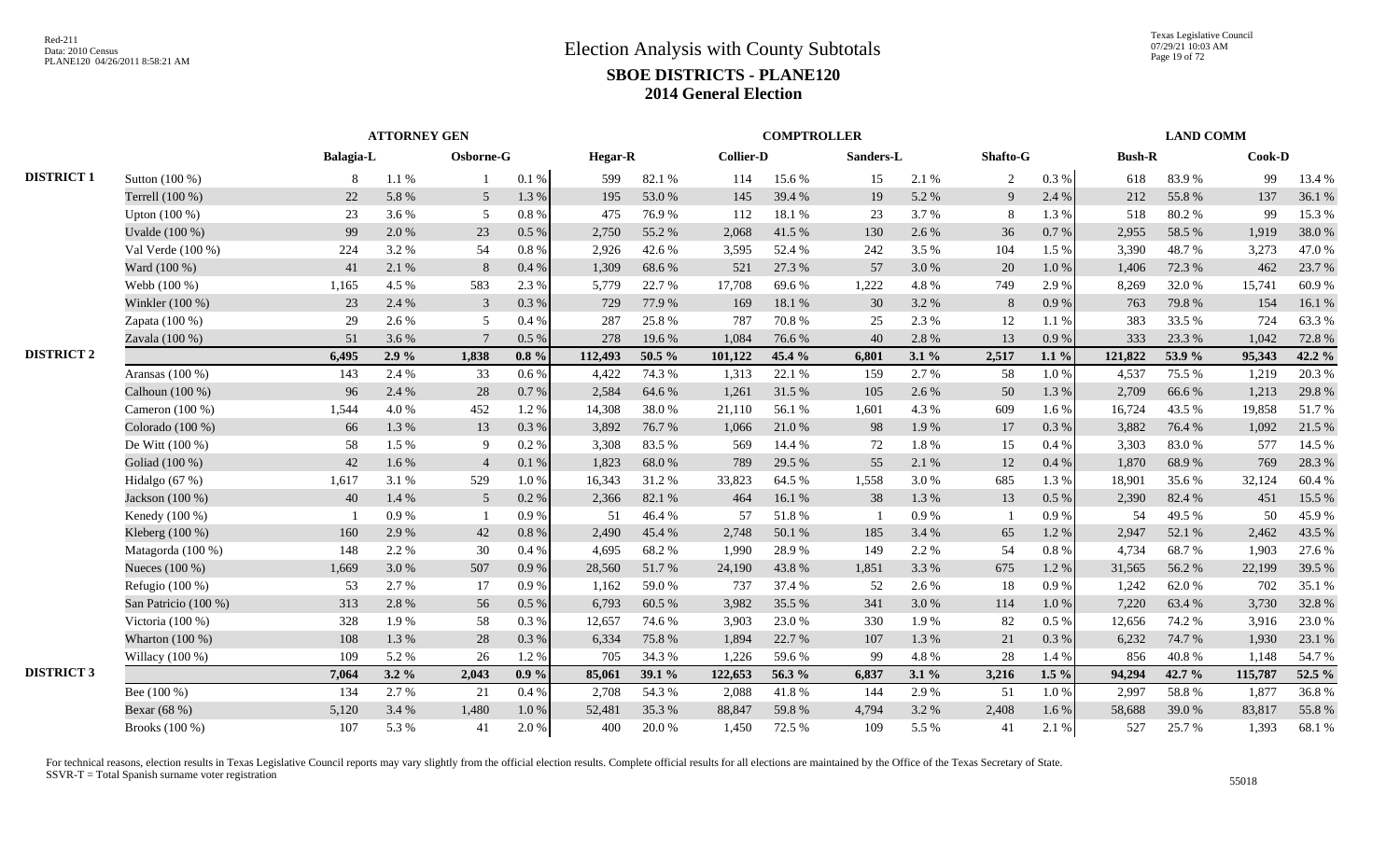|                   |                      | <b>LAND COMM</b> |         |                |           |          |        | <b>AG COMM</b> |        |             |         |            |           | <b>RR COMM 3</b> |        |                |        |
|-------------------|----------------------|------------------|---------|----------------|-----------|----------|--------|----------------|--------|-------------|---------|------------|-----------|------------------|--------|----------------|--------|
|                   |                      | Knight-L         |         | Alessi-G       |           | Miller-R |        | Hogan-D        |        | Palmquist-L |         | Kendrick-G |           | <b>Sitton-R</b>  |        | <b>Brown-D</b> |        |
| <b>DISTRICT 1</b> | Sutton (100 %)       | 15               | 2.0 %   | 5              | 0.7 %     | 606      | 82.7%  | 106            | 14.5 % | 14          | 1.9%    | $\tau$     | $1.0 \%$  | 590              | 80.7%  | 108            | 14.8%  |
|                   | Terrell (100 %)      | 24               | 6.3%    | 7              | $1.8\ \%$ | 198      | 53.5 % | 141            | 38.1 % | 17          | 4.6 %   | 14         | 3.8%      | 204              | 53.3%  | 141            | 36.8%  |
|                   | Upton $(100\%)$      | 18               | 2.8%    | 11             | 1.7%      | 469      | 75.5 % | 118            | 19.0%  | 17          | 2.7 %   | 17         | 2.7 %     | 471              | 74.6 % | 107            | 17.0%  |
|                   | Uvalde (100 %)       | 121              | 2.4 %   | 54             | 1.1%      | 2,719    | 54.8%  | 2,047          | 41.2%  | 113         | 2.3 %   | 87         | $1.8~\%$  | 2,693            | 54.3 % | 2,000          | 40.3%  |
|                   | Val Verde (100 %)    | 150              | 2.2 %   | 147            | 2.1 %     | 2,872    | 42.0 % | 3,620          | 53.0%  | 182         | 2.7 %   | 158        | 2.3 %     | 2,830            | 41.3%  | 3,430          | 50.1%  |
|                   | Ward (100 %)         | 58               | 3.0%    | 20             | $1.0\ \%$ | 1,307    | 68.9%  | 506            | 26.7%  | 46          | 2.4 %   | 39         | 2.1 %     | 1,310            | 68.7%  | 496            | 26.0%  |
|                   | Webb (100 %)         | 580              | 2.2 %   | 1,245          | 4.8%      | 5,414    | 21.3%  | 18,050         | 70.9%  | 843         | 3.3 %   | 1,141      | 4.5 %     | 4.971            | 19.4 % | 15,909         | 62.2%  |
|                   | Winkler (100 %)      | 34               | 3.6%    | 5              | 0.5 %     | 702      | 75.2 % | 190            | 20.3 % | 27          | 2.9%    | 15         | 1.6 %     | 698              | 74.5 % | 191            | 20.4 % |
|                   | Zapata (100 %)       | 18               | 1.6%    | 19             | 1.7%      | 278      | 24.9%  | 804            | 72.0%  | 18          | 1.6 %   | 16         | 1.4 %     | 268              | 24.1 % | 757            | 68.0%  |
|                   | Zavala (100 %)       | 25               | 1.7%    | 31             | 2.2 %     | 265      | 18.9%  | 1,094          | 77.9%  | 30          | 2.1 %   | 16         | 1.1%      | 256              | 18.1%  | 1,053          | 74.6%  |
| <b>DISTRICT 2</b> |                      | 5,201            | $2.3\%$ | 3,704          | $1.6\%$   | 109.385  | 49.2 % | 102,424        | 46.1 % | 6,645       | 3.0%    | 3,876      | $1.7\%$   | 108.983          | 48.9%  | 97,814         | 43.9%  |
|                   | Aransas $(100\%)$    | 176              | 2.9%    | 78             | 1.3%      | 4.317    | 73.0%  | 1,308          | 22.1 % | 180         | 3.0%    | 109        | 1.8%      | 4.284            | 72.5 % | 1,290          | 21.8%  |
|                   | Calhoun (100 %)      | 92               | 2.3 %   | 55             | 1.4 %     | 2,432    | 60.8%  | 1,368          | 34.2 % | 116         | 2.9%    | 84         | 2.1 %     | 2,426            | 61.0%  | 1,287          | 32.4 % |
|                   | Cameron (100 %)      | 908              | 2.4 %   | 951            | 2.5 %     | 14,054   | 37.2 % | 21,579         | 57.1 % | 1,299       | 3.4 %   | 869        | 2.3 %     | 13,867           | 36.6%  | 19,990         | 52.7%  |
|                   | Colorado (100 %)     | 83               | 1.6 %   | 21             | 0.4 %     | 3,721    | 74.6 % | 1,135          | 22.7 % | 93          | 1.9%    | 42         | $0.8\ \%$ | 3,735            | 75.1 % | 1,070          | 21.5 % |
|                   | De Witt $(100\%)$    | 81               | 2.0%    | $18\,$         | 0.5%      | 3,166    | 80.5 % | 655            | 16.6%  | 78          | 2.0%    | 35         | 0.9%      | 3,100            | 79.0%  | 687            | 17.5 % |
|                   | Goliad (100 %)       | 62               | 2.3%    | 15             | 0.6 %     | 1.691    | 63.9%  | 853            | 32.2 % | 66          | 2.5 %   | 35         | 1.3%      | 1.702            | 64.2 % | 839            | 31.7%  |
|                   | Hidalgo (67 %)       | 1,121            | 2.1 %   | 1,007          | 1.9%      | 15,849   | 30.3%  | 33,909         | 64.8%  | 1,691       | 3.2 %   | 909        | 1.7%      | 15,865           | 30.1 % | 32,617         | 62.0%  |
|                   | Jackson (100 %)      | 48               | 1.7%    | 13             | 0.4%      | 2,266    | 79.4 % | 521            | 18.3%  | 41          | 1.4%    | 26         | 0.9%      | 2,266            | 79.6%  | 504            | 17.7 % |
|                   | Kenedy (100 %)       |                  | 0.9%    | $\overline{4}$ | 3.7%      | 47       | 43.5 % | 57             | 52.8%  | 2           | 1.9%    | 2          | 1.9%      | 50               | 46.7%  | 50             | 46.7%  |
|                   | Kleberg (100 %)      | 124              | 2.2 %   | 122            | 2.2 %     | 2.467    | 44.9%  | 2,791          | 50.8%  | 137         | 2.5 %   | 98         | 1.8%      | 2.394            | 43.5 % | 2,600          | 47.2%  |
|                   | Matagorda (100 %)    | 180              | 2.6%    | 70             | 1.0%      | 4,446    | 65.6%  | 2,074          | 30.6%  | 159         | 2.3 %   | 98         | 1.4 %     | 4,448            | 65.8%  | 1,990          | 29.4 % |
|                   | Nueces (100 %)       | 1,447            | 2.6%    | 984            | 1.8%      | 28,600   | 51.8%  | 23,694         | 42.9%  | 1,833       | 3.3%    | 1,096      | 2.0 %     | 28,447           | 51.3%  | 23,050         | 41.6%  |
|                   | Refugio (100 %)      | 31               | 1.5 %   | 27             | 1.3%      | 1,094    | 56.2%  | 776            | 39.9%  | 45          | 2.3 %   | 32         | 1.6%      | 1,095            | 56.3%  | 747            | 38.4%  |
|                   | San Patricio (100 %) | 289              | 2.5 %   | 143            | 1.3 %     | 6,757    | 60.3%  | 3,993          | 35.6 % | 306         | 2.7 %   | 158        | 1.4 %     | 6,744            | 59.9%  | 3,779          | 33.6%  |
|                   | Victoria (100 %)     | 369              | 2.2 %   | 114            | 0.7%      | 11,948   | 71.1 % | 4,292          | 25.5 % | 396         | 2.4 %   | 168        | $1.0\%$   | 11,962           | 71.2%  | 4,134          | 24.6%  |
|                   | Wharton $(100\%)$    | 133              | $1.6\%$ | 44             | 0.5 %     | 5,853    | 71.3 % | 2,150          | 26.2 % | 132         | 1.6 %   | 75         | $0.9\ \%$ | 5,935            | 72.3 % | 1,995          | 24.3 % |
|                   | Willacy (100 %)      | 56               | 2.7%    | 38             | 1.8%      | 677      | 32.9%  | 1,269          | 61.7%  | 71          | 3.5 %   | 40         | 1.9%      | 663              | 32.2 % | 1,185          | 57.6%  |
| <b>DISTRICT 3</b> |                      | 5,831            | $2.6\%$ | 4,698          | 2.1%      | 83,865   | 38.6 % | 122,002        | 56.1 % | 6,700       | $3.1\%$ | 4,878      | $2.2\%$   | 82,205           | 37.6 % | 120,590        | 55.1 % |
|                   | Bee $(100\%)$        | 164              | 3.2 %   | 62             | 1.2%      | 2.647    | 53.1 % | 2,169          | 43.5 % | 107         | 2.1 %   | 60         | 1.2%      | 2,635            | 52.8%  | 1,997          | 40.0%  |
|                   | Bexar (68 %)         | 4,211            | 2.8%    | 3,623          | 2.4 %     | 52,202   | 35.2 % | 87,528         | 59.0%  | 4,825       | 3.3 %   | 3,724      | 2.5 %     | 50,788           | 34.0 % | 87,574         | 58.6%  |
|                   | Brooks (100 %)       | 52               | 2.5 %   | 75             | 3.7%      | 363      | 18.2%  | 1,499          | 75.1 % | 74          | 3.7%    | 59         | 3.0%      | 350              | 17.5 % | 1,391          | 69.6%  |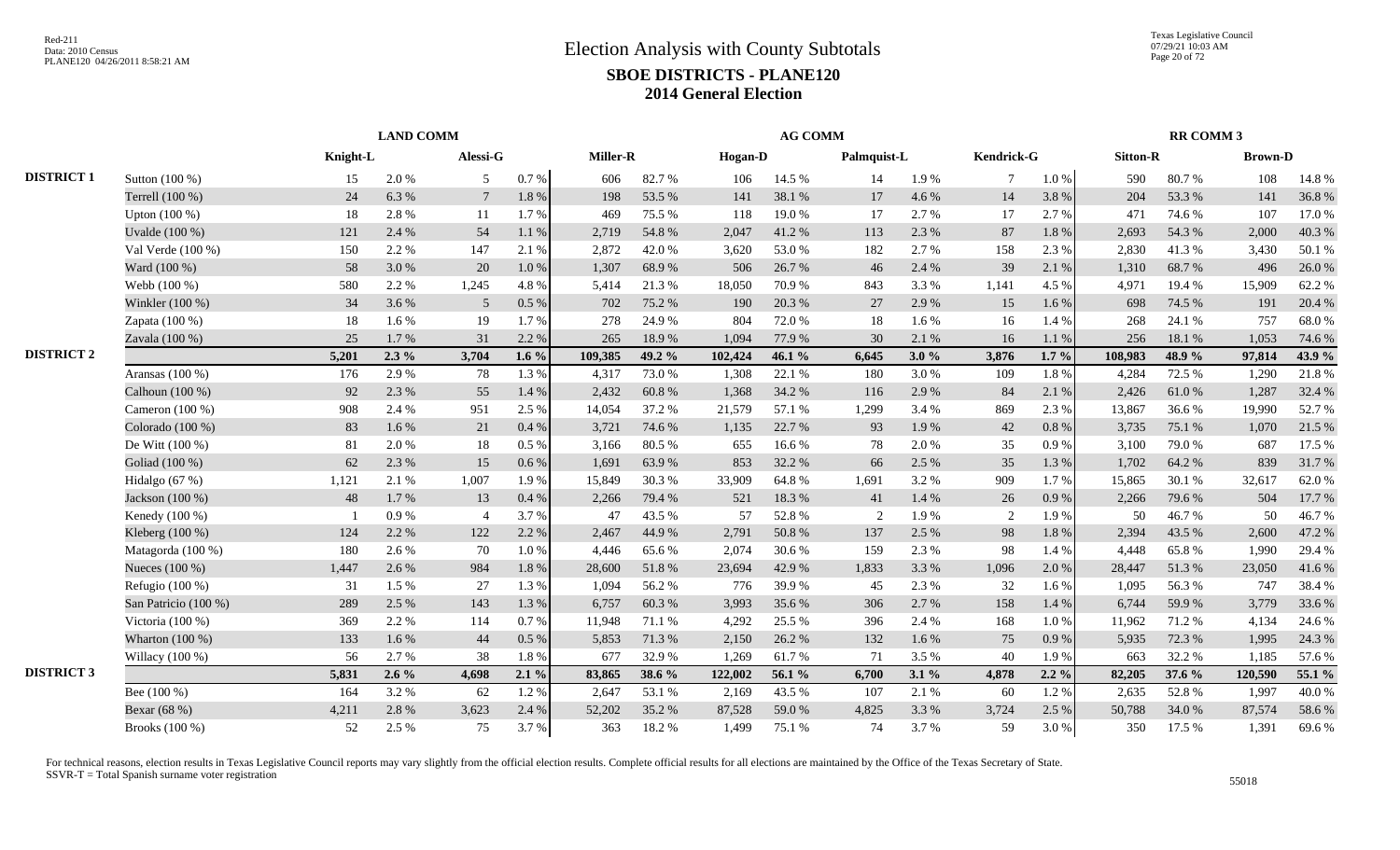|                   |                      |          | RR COMM 3 |           |         |         |        | <b>SUP CT CHIEF</b> |        |          |       |                |        | SUP CT 6        |        |       |         |
|-------------------|----------------------|----------|-----------|-----------|---------|---------|--------|---------------------|--------|----------|-------|----------------|--------|-----------------|--------|-------|---------|
|                   |                      | Miller-L |           | Salinas-G |         | Hecht-R |        | Moody-D             |        | Oxford-L |       | <b>Brown-R</b> |        | <b>Meyers-D</b> |        | Ash-L |         |
| <b>DISTRICT 1</b> | Sutton (100 %)       | 19       | 2.6 %     | 14        | 1.9%    | 600     | 82.2%  | 111                 | 15.2 % | 19       | 2.6 % | 603            | 82.9%  | 100             | 13.8%  | 24    | 3.3%    |
|                   | Terrell (100 %)      | 12       | 3.1 %     | 26        | 6.8%    | 194     | 52.7%  | 152                 | 41.3%  | 22       | 6.0 % | 203            | 56.2%  | 136             | 37.7 % | 22    | 6.1%    |
|                   | Upton (100 %)        | 21       | 3.3%      | 32        | 5.1 %   | 468     | 75.6%  | 133                 | 21.5 % | 18       | 2.9%  | 488            | 79.0%  | 107             | 17.3 % | 23    | 3.7%    |
|                   | Uvalde (100 %)       | 117      | 2.4 %     | 150       | 3.0%    | 2,773   | 55.7%  | 2,076               | 41.7%  | 127      | 2.6 % | 2,826          | 56.9%  | 2,012           | 40.5 % | 132   | 2.7 %   |
|                   | Val Verde (100 %)    | 200      | 2.9%      | 391       | 5.7%    | 2,930   | 42.4 % | 3,755               | 54.4 % | 221      | 3.2%  | 3,080          | 44.9%  | 3,537           | 51.5%  | 246   | 3.6%    |
|                   | Ward (100 %)         | 52       | 2.7 %     | 48        | 2.5 %   | 1,316   | 68.9%  | 538                 | 28.2 % | 55       | 2.9%  | 1,339          | 71.1 % | 474             | 25.2 % | 71    | 3.8%    |
|                   | Webb (100 %)         | 798      | 3.1 %     | 3,911     | 15.3 %  | 5.931   | 23.4 % | 18,266              | 72.2 % | 1,115    | 4.4 % | 6,485          | 25.7 % | 17,635          | 69.9%  | 1,121 | 4.4 %   |
|                   | Winkler (100 %)      | 27       | 2.9%      | 21        | 2.2 %   | 718     | 76.4 % | 187                 | 19.9%  | 35       | 3.7%  | 761            | 80.8%  | 154             | 16.3%  | 27    | 2.9%    |
|                   | Zapata (100 %)       | 15       | 1.3%      | 74        | 6.6%    | 282     | 25.4 % | 799                 | 72.0%  | 29       | 2.6 % | 307            | 27.6 % | 786             | 70.7%  | 18    | 1.6%    |
|                   | Zavala (100 %)       | 26       | 1.8%      | 77        | 5.5 %   | 299     | 20.8%  | 1,114               | 77.5 % | 24       | 1.7%  | 310            | 21.6%  | 1,099           | 76.5 % | 28    | 1.9%    |
| <b>DISTRICT 2</b> |                      | 6,602    | 3.0%      | 9,544     | 4.3 %   | 112,913 | 50.7 % | 103,023             | 46.3%  | 6,579    | 3.0%  | 114,872        | 51.9 % | 99,570          | 45.0 % | 7,002 | $3.2\%$ |
|                   | Aransas (100 %)      | 219      | 3.7%      | 116       | 2.0%    | 4,427   | 74.6%  | 1,307               | 22.0%  | 198      | 3.3 % | 4,442          | 75.2 % | 1,272           | 21.5 % | 191   | 3.2%    |
|                   | Calhoun (100 %)      | 142      | 3.6%      | 123       | 3.1 %   | 2,517   | 63.4%  | 1,325               | 33.4 % | 126      | 3.2%  | 2,541          | 64.6 % | 1,264           | 32.1 % | 128   | 3.3 %   |
|                   | Cameron (100 %)      | 1,356    | 3.6 %     | 2,717     | 7.2 %   | 14,585  | 38.5%  | 21,914              | 57.9%  | 1,365    | 3.6%  | 15,370         | 40.9%  | 20,791          | 55.3%  | 1,452 | 3.9%    |
|                   | Colorado (100 %)     | 104      | 2.1 %     | 67        | 1.3 %   | 3,751   | 76.0%  | 1,084               | 22.0%  | 99       | 2.0%  | 3,785          | 77.2 % | 1,020           | 20.8%  | 97    | 2.0%    |
|                   | De Witt (100 %)      | 91       | 2.3 %     | 44        | 1.1 %   | 3,193   | 81.4%  | 637                 | 16.2%  | 91       | 2.3%  | 3,222          | 82.4 % | 594             | 15.2 % | 93    | 2.4 %   |
|                   | Goliad (100 %)       | 64       | 2.4 %     | 45        | 1.7%    | 1,689   | 65.0%  | 854                 | 32.9%  | 55       | 2.1 % | 1,704          | 66.0%  | 805             | 31.2%  | 72    | 2.8%    |
|                   | Hidalgo (67 %)       | 1,273    | 2.4 %     | 2,879     | 5.5 %   | 16,492  | 31.5 % | 34,309              | 65.5%  | 1,588    | 3.0%  | 17,030         | 32.6 % | 33,652          | 64.4 % | 1,541 | 3.0%    |
|                   | Jackson (100 %)      | 48       | 1.7%      | 27        | 0.9%    | 2,299   | 81.3%  | 482                 | 17.0 % | 48       | 1.7%  | 2,333          | 82.6%  | 449             | 15.9%  | 42    | 1.5 %   |
|                   | Kenedy (100 %)       |          | 0.9%      | 6         | 5.6 %   | 49      | 45.8%  | 57                  | 53.3 % |          | 0.9%  | 52             | 47.3 % | 55              | 50.0%  | 3     | 2.7%    |
|                   | Kleberg (100 %)      | 138      | 2.5 %     | 375       | 6.8%    | 2,559   | 46.6%  | 2,783               | 50.7%  | 150      | 2.7 % | 2,631          | 47.9%  | 2,681           | 48.8%  | 185   | 3.4 %   |
|                   | Matagorda (100 %)    | 213      | 3.1 %     | 113       | 1.7%    | 4,584   | 67.8%  | 2,006               | 29.7%  | 172      | 2.5 % | 4,612          | 68.4%  | 1,945           | 28.8%  | 189   | 2.8%    |
|                   | Nueces (100 %)       | 1,871    | 3.4 %     | 2,084     | 3.8%    | 29,934  | 53.9%  | 23,868              | 43.0%  | 1,718    | 3.1 % | 29,983         | 54.3 % | 23,220          | 42.1 % | 1,980 | 3.6%    |
|                   | Refugio (100 %)      | 51       | 2.6%      | 53        | 2.7 %   | 1,114   | 57.0%  | 782                 | 40.0%  | 57       | 2.9%  | 1,141          | 59.3%  | 741             | 38.5%  | 41    | 2.1 %   |
|                   | San Patricio (100 %) | 400      | 3.6%      | 328       | 2.9%    | 6,901   | 61.3%  | 4,029               | 35.8%  | 326      | 2.9%  | 6,971          | 62.3%  | 3,829           | 34.2 % | 389   | 3.5 %   |
|                   | Victoria (100 %)     | 406      | 2.4 %     | 308       | 1.8%    | 12,122  | 72.3 % | 4,265               | 25.4 % | 376      | 2.2 % | 12,236         | 73.3 % | 4,068           | 24.4 % | 398   | 2.4 %   |
|                   | Wharton (100 %)      | 160      | 2.0%      | 114       | 1.4 %   | 5,991   | 73.3 % | 2,044               | 25.0%  | 138      | 1.7%  | 6,043          | 74.2 % | 1,967           | 24.2 % | 134   | 1.6 %   |
|                   | Willacy (100 %)      | 65       | 3.2%      | 145       | 7.0%    | 706     | 34.4 % | 1,277               | 62.2%  | 71       | 3.5 % | 776            | 37.7%  | 1,217           | 59.1 % | 67    | 3.3 %   |
| <b>DISTRICT 3</b> |                      | 6,226    | $2.8\%$   | 9,848     | 4.5 $%$ | 88,024  | 40.4 % | 123,591             | 56.7 % | 6,463    | 3.0%  | 89,371         | 41.2%  | 120,423         | 55.5 % | 7,092 | $3.3\%$ |
|                   | Bee (100 %)          | 146      | 2.9%      | 215       | 4.3 %   | 2,714   | 54.2 % | 2,172               | 43.3 % | 125      | 2.5 % | 2,775          | 55.7%  | 2,061           | 41.4%  | 146   | 2.9%    |
|                   | Bexar (68 %)         | 4,383    | 2.9%      | 6,796     | 4.5 %   | 55,518  | 37.3 % | 88,890              | 59.7%  | 4,531    | 3.0%  | 56,129         | 37.9%  | 86,880          | 58.7%  | 5,078 | 3.4 %   |
|                   | Brooks (100 %)       | 50       | 2.5 %     | 208       | 10.4 %  | 385     | 19.3%  | 1,534               | 77.1 % | 71       | 3.6 % | 445            | 22.4 % | 1,465           | 73.7%  | 77    | 3.9%    |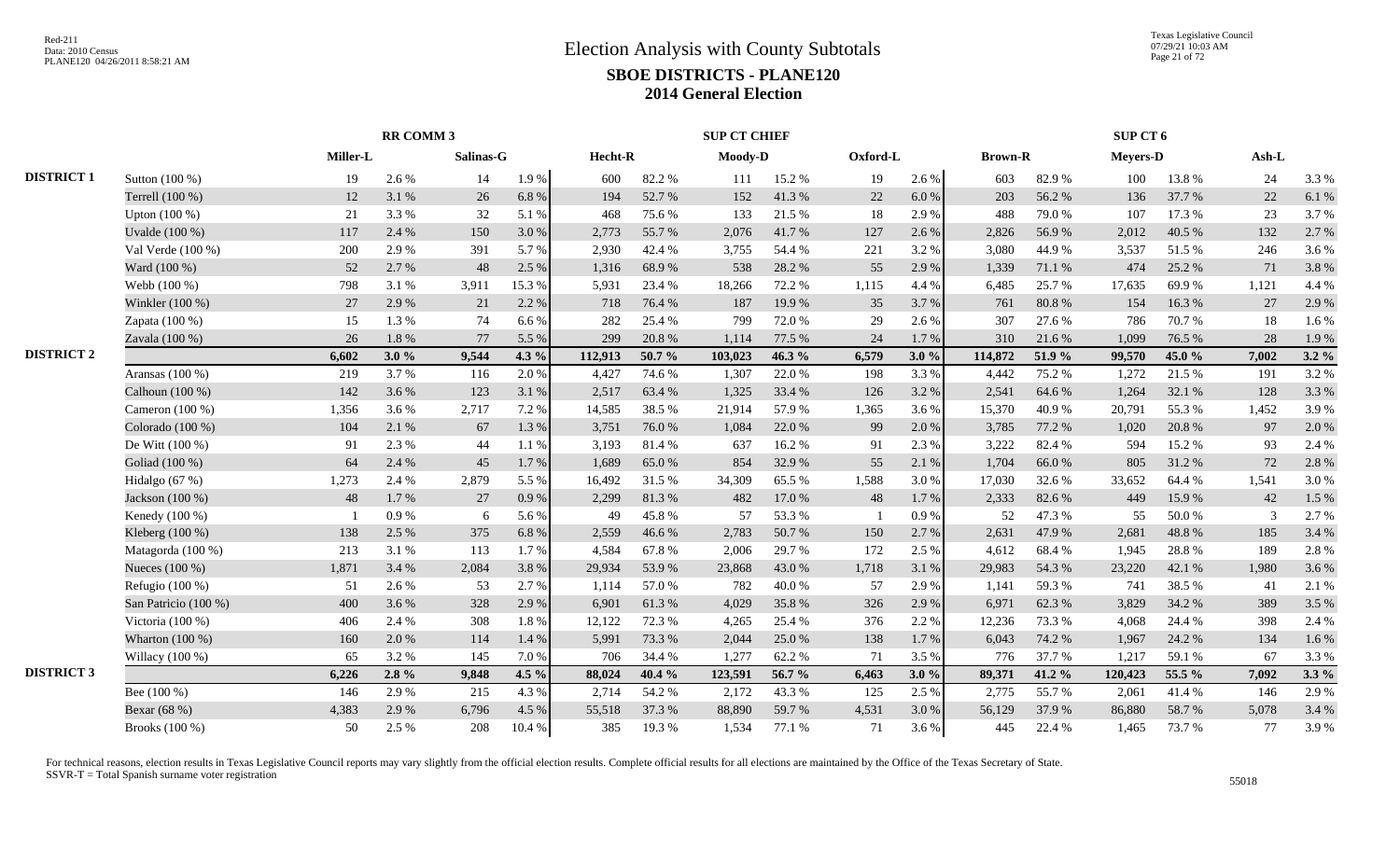|                   |                      |               |        |                    | SUP CT 7 |                 |         |                 |           |           |        | SUP CT 8  |        |                   |           | CCA <sub>3</sub>    |        |
|-------------------|----------------------|---------------|--------|--------------------|----------|-----------------|---------|-----------------|-----------|-----------|--------|-----------|--------|-------------------|-----------|---------------------|--------|
|                   |                      | <b>Boyd-R</b> |        | <b>Benavides-D</b> |          | <b>Fulton-L</b> |         | Waterbury-G     |           | Johnson-R |        | Koelsch-L |        | <b>Chisholm-G</b> |           | <b>Richardson-R</b> |        |
| <b>DISTRICT 1</b> | Sutton (100 %)       | 599           | 82.3%  | 108                | 14.8%    | 17              | 2.3 %   | $\overline{4}$  | $0.5\%$   | 627       | 93.4%  | 30        | 4.5 %  | 14                | 2.1 %     | 599                 | 82.6%  |
|                   | Terrell (100 %)      | 196           | 52.7%  | 145                | 39.0%    | 21              | 5.6%    | 10              | 2.7 %     | 238       | 76.5 % | 47        | 15.1 % | 26                | 8.4%      | 203                 | 56.2%  |
|                   | Upton (100 %)        | 469           | 76.4%  | 121                | 19.7%    | 17              | 2.8%    | $\overline{7}$  | 1.1%      | 506       | 89.2%  | 36        | 6.3%   | 25                | 4.4 %     | 469                 | 76.8%  |
|                   | Uvalde (100 %)       | 2,736         | 54.7%  | 2,116              | 42.3 %   | 116             | 2.3 %   | 32              | 0.6 %     | 3,140     | 82.0%  | 439       | 11.5 % | 249               | 6.5%      | 2,768               | 56.0%  |
|                   | Val Verde (100 %)    | 2,914         | 42.2 % | 3,750              | 54.4 %   | 160             | 2.3 %   | 75              | 1.1 %     | 3,844     | 73.0%  | 936       | 17.8%  | 489               | 9.3%      | 3,105               | 45.4 % |
|                   | Ward (100 %)         | 1,302         | 68.9%  | 514                | 27.2 %   | 57              | 3.0%    | 16              | 0.8 %     | 1,434     | 88.4%  | 114       | 7.0%   | 74                | 4.6 %     | 1,320               | 70.6%  |
|                   | Webb (100 %)         | 5,255         | 20.6 % | 19,281             | 75.4 %   | 533             | 2.1 %   | 489             | 1.9%      | 11,078    | 56.9%  | 4,458     | 22.9%  | 3,943             | 20.2 %    | 6,380               | 25.2 % |
|                   | Winkler (100 %)      | 741           | 78.6%  | 165                | 17.5 %   | 30              | 3.2%    | $7\phantom{.0}$ | 0.7%      | 780       | 90.2%  | 52        | 6.0%   | 33                | 3.8%      | 724                 | 78.2%  |
|                   | Zapata (100 %)       | 268           | 23.8%  | 836                | 74.3 %   | 13              | 1.2%    | 8               | 0.7%      | 448       | 70.1 % | 103       | 16.1%  | 88                | 13.8 %    | 300                 | 27.2 % |
|                   | Zavala (100 %)       | 287           | 19.8%  | 1,136              | 78.2%    | 19              | 1.3%    | 11              | 0.8 %     | 382       | 63.6%  | 146       | 24.3 % | 73                | 12.1 %    | 305                 | 21.5 % |
| <b>DISTRICT 2</b> |                      | 109,672       | 49.1 % | 106,405            | 47.7 $%$ | 5,298           | $2.4\%$ | 1,879           | $0.8 \%$  | 130.966   | 76.3%  | 25,532    | 14.9 % | 15,241            | 8.9 %     | 113,346             | 51.3 % |
|                   | Aransas (100 %)      | 4,372         | 74.0%  | 1,288              | 21.8%    | 205             | 3.5 %   | 47              | 0.8%      | 4,599     | 86.3%  | 422       | 7.9%   | 305               | 5.7%      | 4,368               | 74.4 % |
|                   | Calhoun (100 %)      | 2,534         | 64.0%  | 1,286              | 32.5 %   | 104             | 2.6%    | 37              | 0.9%      | 2,775     | 83.5%  | 319       | 9.6%   | 228               | 6.9%      | 2,518               | 63.7%  |
|                   | Cameron $(100\%)$    | 13,808        | 36.2%  | 22,970             | 60.3%    | 974             | 2.6 %   | 369             | 1.0 %     | 19,561    | 67.3%  | 6,133     | 21.1 % | 3,367             | 11.6%     | 15,313              | 40.4 % |
|                   | Colorado (100 %)     | 3,721         | 76.0%  | 1,061              | 21.7%    | 93              | 1.9%    | 24              | 0.5 %     | 3,916     | 91.0%  | 266       | 6.2%   | 123               | 2.9%      | 3,737               | 76.6%  |
|                   | De Witt (100 %)      | 3,199         | 81.8%  | 614                | 15.7%    | 80              | 2.0%    | 17              | 0.4%      | 3,316     | 91.7%  | 182       | 5.0%   | 119               | 3.3 %     | 3,177               | 81.7%  |
|                   | Goliad (100 %)       | 1,696         | 65.3%  | 837                | 32.2 %   | 55              | 2.1 %   | 11              | 0.4%      | 1,836     | 86.6%  | 176       | 8.3%   | 107               | 5.0%      | 1,680               | 65.5%  |
|                   | Hidalgo (67 %)       | 15,598        | 29.5 % | 35,681             | 67.6%    | 1,003           | 1.9%    | 523             | 1.0%      | 21,767    | 66.5%  | 7,094     | 21.7%  | 3,852             | 11.8%     | 16,897              | 32.5 % |
|                   | Jackson (100 %)      | 2,308         | 81.6%  | 462                | 16.3%    | 49              | 1.7%    | 10              | 0.4%      | 2,402     | 92.6%  | 108       | 4.2 %  | 84                | 3.2 %     | 2,289               | 81.4%  |
|                   | Kenedy $(100\%)$     | 49            | 44.1 % | 61                 | 55.0%    | $\theta$        | 0.0 %   |                 | 0.9%      | 58        | 79.5 % | 10        | 13.7%  | -5                | 6.8%      | 52                  | 48.6%  |
|                   | Kleberg $(100\%)$    | 2,437         | 43.7 % | 3,001              | 53.8%    | 98              | 1.8%    | 47              | 0.8%      | 3,177     | 73.2 % | 732       | 16.9%  | 430               | 9.9%      | 2,569               | 46.9%  |
|                   | Matagorda (100 %)    | 4,536         | 67.1 % | 2,008              | 29.7%    | 192             | 2.8%    | 28              | 0.4%      | 4,882     | 85.2%  | 500       | 8.7%   | 348               | 6.1 %     | 4,530               | 67.4 % |
|                   | Nueces (100 %)       | 28,743        | 51.7%  | 24,765             | 44.6%    | 1,551           | 2.8%    | 518             | 0.9%      | 33,665    | 75.0%  | 6,624     | 14.8%  | 4,611             | 10.3%     | 29,408              | 53.7%  |
|                   | Refugio $(100\%)$    | 1,096         | 56.2%  | 785                | 40.3%    | 49              | 2.5 %   | 19              | 1.0%      | 1,283     | 84.4 % | 147       | 9.7%   | 90                | 5.9%      | 1,107               | 57.9%  |
|                   | San Patricio (100 %) | 6,789         | 60.4%  | 4,050              | 36.0%    | 315             | 2.8%    | $87\,$          | 0.8%      | 7,541     | 83.3%  | 971       | 10.7%  | 540               | $6.0\ \%$ | 6,882               | 61.7%  |
|                   | Victoria (100 %)     | 12,078        | 72.1 % | 4,234              | 25.3 %   | 354             | 2.1 %   | 92              | 0.5 %     | 12,831    | 87.9%  | 1,120     | 7.7%   | 646               | 4.4 %     | 12,101              | 72.7 % |
|                   | Wharton (100 %)      | 6,018         | 73.8%  | 1,983              | 24.3 %   | 125             | 1.5 %   | 34              | 0.4%      | 6,388     | 90.7%  | 418       | 5.9%   | 238               | 3.4 %     | 5,979               | 73.6%  |
|                   | Willacy (100 %)      | 690           | 33.3 % | 1,319              | 63.6%    | 51              | 2.5 %   | 15              | 0.7%      | 969       | 67.9%  | 310       | 21.7%  | 148               | 10.4%     | 739                 | 36.0%  |
| <b>DISTRICT 3</b> |                      | 83,351        | 38.1 % | 128,421            | 58.7%    | 5,061           | $2.3\%$ | 2,016           | $0.9\%$   | 105,886   | 67.3 % | 30,922    | 19.7 % | 20,489            | 13.0 $%$  | 88,781              | 41.0%  |
|                   | Bee (100 %)          | 2,650         | 52.7 % | 2,232              | 44.4 %   | 112             | 2.2 %   | 36              | 0.7%      | 3,157     | 81.1%  | 468       | 12.0%  | 266               | 6.8%      | 2,706               | 54.7%  |
|                   | Bexar (68 %)         | 51,641        | 34.5 % | 92,914             | 62.1 %   | 3,556           | 2.4 %   | 1,499           | $1.0\ \%$ | 67,554    | 62.9%  | 23,407    | 21.8%  | 16,375            | 15.3 %    | 56,034              | 37.9%  |
|                   | Brooks (100 %)       | 372           | 18.5 % | 1,589              | 78.9%    | 38              | 1.9%    | 16              | $0.8~\%$  | 704       | 56.0%  | 357       | 28.4 % | 197               | 15.7%     | 434                 | 22.1 % |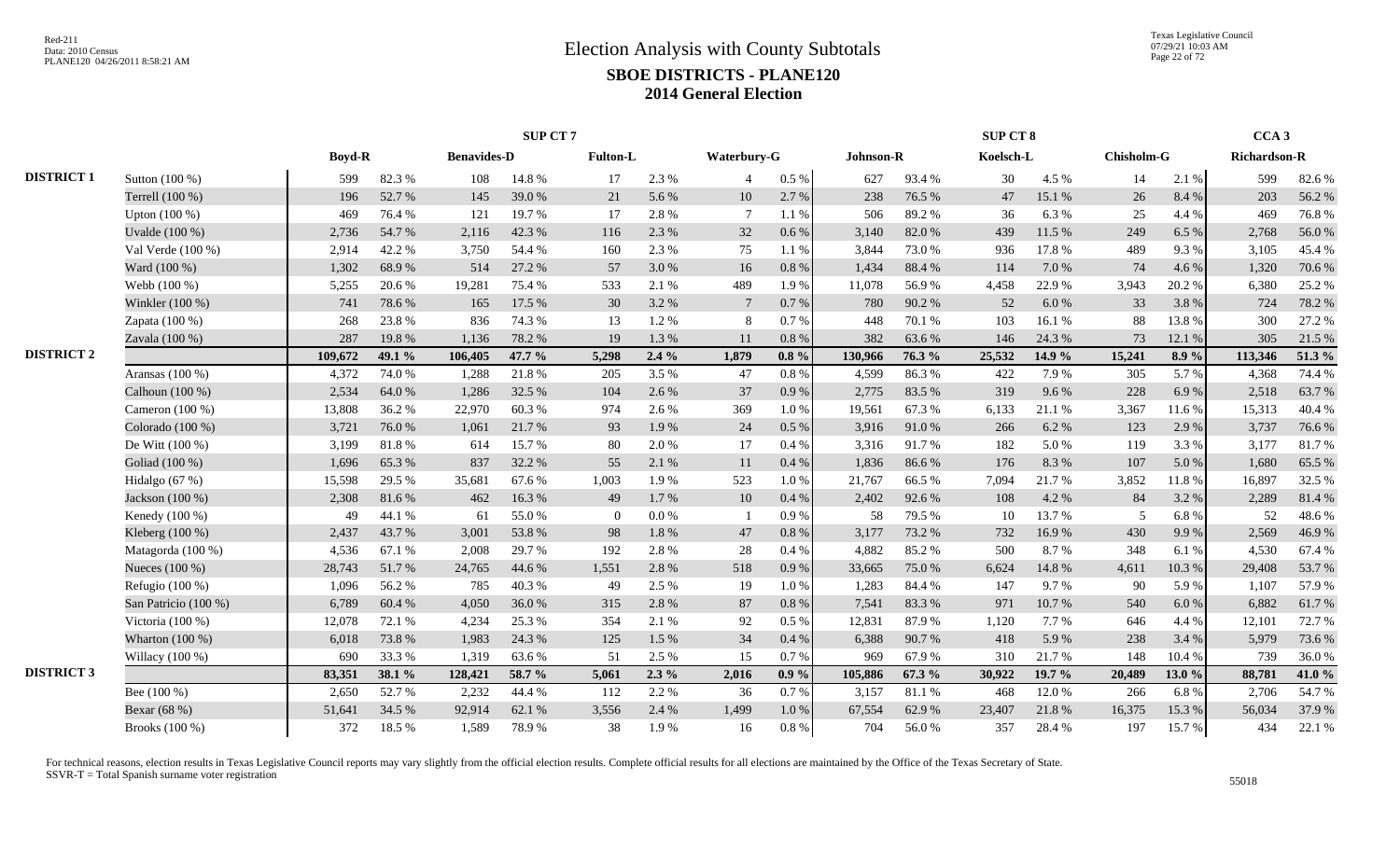Texas Legislative Council 07/29/21 10:03 AM Page 23 of 72

|                   |                      | CCA <sub>3</sub> |        |                  |       |         |        | CCA <sub>4</sub> |        |                  |        |          |        | CCA <sub>9</sub> |          |           |         |
|-------------------|----------------------|------------------|--------|------------------|-------|---------|--------|------------------|--------|------------------|--------|----------|--------|------------------|----------|-----------|---------|
|                   |                      | Granberg-D       |        | <b>Bennett-L</b> |       | Yeary-R |        | Parker-L         |        | Sanders-Castro-G |        | Newell-R |        | <b>Strange-L</b> |          | Altgelt-G |         |
| <b>DISTRICT 1</b> | Sutton (100 %)       | 105              | 14.5 % | 21               | 2.9%  | 596     | 89.0%  | 52               | 7.8%   | 22               | 3.3%   | 623      | 93.1 % | 33               | 4.9%     | 13        | 1.9%    |
|                   | Terrell (100 %)      | 133              | 36.8%  | 25               | 6.9%  | 233     | 73.0%  | 47               | 14.7 % | 39               | 12.2 % | 244      | 79.7%  | 42               | 13.7 %   | 20        | 6.5%    |
|                   | Upton (100 %)        | 107              | 17.5 % | 35               | 5.7 % | 486     | 84.7%  | 51               | 8.9%   | 37               | 6.4 %  | 505      | 89.9%  | 37               | 6.6%     | 20        | 3.6%    |
|                   | Uvalde (100 %)       | 1,996            | 40.4 % | 177              | 3.6 % | 3,005   | 78.0%  | 447              | 11.6 % | 399              | 10.4 % | 3,109    | 81.9%  | 436              | 11.5 %   | 252       | 6.6%    |
|                   | Val Verde $(100\%)$  | 3,445            | 50.4%  | 290              | 4.2 % | 3.597   | 67.4 % | 883              | 16.5 % | 856              | 16.0%  | 3,820    | 72.7 % | 974              | 18.5 %   | 459       | 8.7%    |
|                   | Ward (100 %)         | 478              | 25.5 % | 73               | 3.9%  | 1,367   | 83.5 % | 186              | 11.4 % | 84               | 5.1 %  | 1,417    | 87.4 % | 150              | 9.2%     | 55        | 3.4 %   |
|                   | Webb (100 %)         | 17,351           | 68.6%  | 1,551            | 6.1 % | 9,568   | 48.2%  | 3,127            | 15.7%  | 7,167            | 36.1%  | 9,164    | 46.4%  | 3,941            | 19.9%    | 6,660     | 33.7%   |
|                   | Winkler (100 %)      | 160              | 17.3 % | 42               | 4.5 % | 759     | 87.3%  | 85               | 9.8%   | 25               | 2.9 %  | 790      | 90.9%  | 57               | 6.6 %    | 22        | 2.5 %   |
|                   | Zapata (100 %)       | 776              | 70.4%  | 26               | 2.4 % | 420     | 63.4%  | 87               | 13.1 % | 155              | 23.4 % | 425      | 65.1 % | 97               | 14.9%    | 131       | 20.1 %  |
|                   | Zavala (100 %)       | 1,081            | 76.1%  | 34               | 2.4 % | 346     | 55.4 % | 126              | 20.2 % | 152              | 24.4 % | 376      | 62.3%  | 149              | 24.7 %   | 79        | 13.1 %  |
| <b>DISTRICT 2</b> |                      | 98,780           | 44.7 % | 8,789            | 4.0 % | 126,112 | 72.7 % | 22,538           | 13.0%  | 24,915           | 14.4 % | 130,559  | 76.5 % | 25,957           | 15.2 %   | 14,244    | $8.3\%$ |
|                   | Aransas (100 %)      | 1,267            | 21.6%  | 235              | 4.0%  | 4.505   | 84.5 % | 503              | 9.4 %  | 323              | 6.1 %  | 4,600    | 86.5%  | 452              | 8.5 %    | 267       | 5.0%    |
|                   | Calhoun (100 %)      | 1,271            | 32.2 % | 161              | 4.1 % | 2,715   | 80.6%  | 390              | 11.6 % | 264              | 7.8 %  | 2,752    | 83.0%  | 374              | 11.3 %   | 190       | 5.7%    |
|                   | Cameron $(100\%)$    | 20,701           | 54.6%  | 1,917            | 5.1 % | 18,252  | 61.5%  | 5,161            | 17.4 % | 6,284            | 21.2%  | 19,622   | 67.3 % | 6.167            | 21.2 %   | 3,362     | 11.5 %  |
|                   | Colorado (100 %)     | 1,023            | 21.0%  | 121              | 2.5 % | 3,862   | 89.7%  | 297              | 6.9%   | 145              | 3.4 %  | 3,898    | 91.1 % | 279              | 6.5 %    | 104       | 2.4 %   |
|                   | De Witt (100 %)      | 604              | 15.5 % | 107              | 2.8%  | 3,269   | 90.0%  | 246              | 6.8%   | 116              | 3.2%   | 3,308    | 91.7%  | 208              | 5.8%     | 93        | 2.6 %   |
|                   | Goliad (100 %)       | 804              | 31.3%  | 81               | 3.2%  | 1,811   | 83.8%  | 212              | 9.8%   | 139              | 6.4%   | 1,833    | 86.3%  | 199              | 9.4 %    | 93        | 4.4 %   |
|                   | Hidalgo (67 %)       | 33,324           | 64.0%  | 1,839            | 3.5 % | 20,471  | 61.0%  | 5,460            | 16.3%  | 7,622            | 22.7 % | 21,707   | 66.6%  | 6,993            | 21.5 %   | 3,871     | 11.9%   |
|                   | Jackson (100 %)      | 454              | 16.1 % | 70               | 2.5 % | 2,374   | 90.7%  | 161              | 6.2 %  | 81               | 3.1 %  | 2,379    | 92.1 % | 139              | 5.4 %    | 66        | 2.6 %   |
|                   | Kenedy (100 %)       | 53               | 49.5 % | 2                | 1.9%  | 58      | 81.7%  | 5                | 7.0%   | 8                | 11.3 % | 61       | 88.4%  | $\sim$           | 7.2 %    | 3         | 4.3 %   |
|                   | Kleberg (100 %)      | 2,663            | 48.6%  | 243              | 4.4 % | 3,022   | 69.0%  | 624              | 14.2 % | 736              | 16.8%  | 3,156    | 73.4 % | 759              | 17.7 %   | 383       | 8.9%    |
|                   | Matagorda $(100\%)$  | 1,958            | 29.1 % | 232              | 3.5 % | 4.764   | 83.4 % | 566              | 9.9%   | 381              | 6.7%   | 4,819    | 84.9%  | 583              | 10.3%    | 274       | 4.8%    |
|                   | Nueces (100 %)       | 22,875           | 41.8%  | 2,480            | 4.5 % | 32,630  | 72.6 % | 5,874            | 13.1 % | 6,438            | 14.3 % | 33,547   | 75.8%  | 6,660            | 15.0%    | 4,077     | 9.2%    |
|                   | Refugio $(100\%)$    | 739              | 38.7%  | 65               | 3.4 % | 1,236   | 81.4%  | 174              | 11.5 % | 108              | 7.1 %  | 1,281    | 84.3%  | 146              | 9.6%     | 92        | 6.1%    |
|                   | San Patricio (100 %) | 3,797            | 34.1 % | 468              | 4.2 % | 7,340   | 80.6%  | 983              | 10.8%  | 779              | 8.6%   | 7,556    | 83.4%  | 1,030            | 11.4 %   | 471       | 5.2 %   |
|                   | Victoria (100 %)     | 4,065            | 24.4 % | 488              | 2.9 % | 12,655  | 86.2%  | 1,110            | 7.6%   | 908              | 6.2%   | 12,736   | 88.0%  | 1,199            | 8.3 %    | 542       | 3.7%    |
|                   | Wharton $(100\%)$    | 1,956            | 24.1 % | 193              | 2.4 % | 6,264   | 88.7%  | 482              | 6.8%   | 316              | 4.5 %  | 6,337    | 90.6%  | 459              | 6.6 %    | 195       | 2.8%    |
|                   | Willacy (100 %)      | 1,226            | 59.7%  | 87               | 4.2 % | 884     | 61.3%  | 290              | 20.1 % | 267              | 18.5%  | 967      | 67.5%  | 305              | 21.3 %   | 161       | 11.2%   |
| <b>DISTRICT 3</b> |                      | 119,371          | 55.2 % | 8,222            | 3.8%  | 99,508  | 62.4 % | 27,417           | 17.2 % | 32,594           | 20.4 % | 104,676  | 66.6 % | 32,354           | $20.6\%$ | 20,206    | 12.9%   |
|                   | Bee (100 %)          | 2,061            | 41.7%  | 178              | 3.6 % | 2.998   | 76.5 % | 464              | 11.8%  | 457              | 11.7 % | 3.157    | 81.5%  | 490              | 12.7 %   | 226       | 5.8%    |
|                   | Bexar (68 %)         | 86,054           | 58.2%  | 5,747            | 3.9%  | 62,902  | 57.7 % | 20,695           | 19.0%  | 25,401           | 23.3 % | 66,479   | 62.0%  | 24,506           | 22.8 %   | 16,270    | 15.2 %  |
|                   | Brooks (100 %)       | 1,431            | 72.7%  | 103              | 5.2%  | 616     | 48.7%  | 319              | 25.2 % | 329              | 26.0%  | 667      | 53.7%  | 393              | 31.6 %   | 183       | 14.7%   |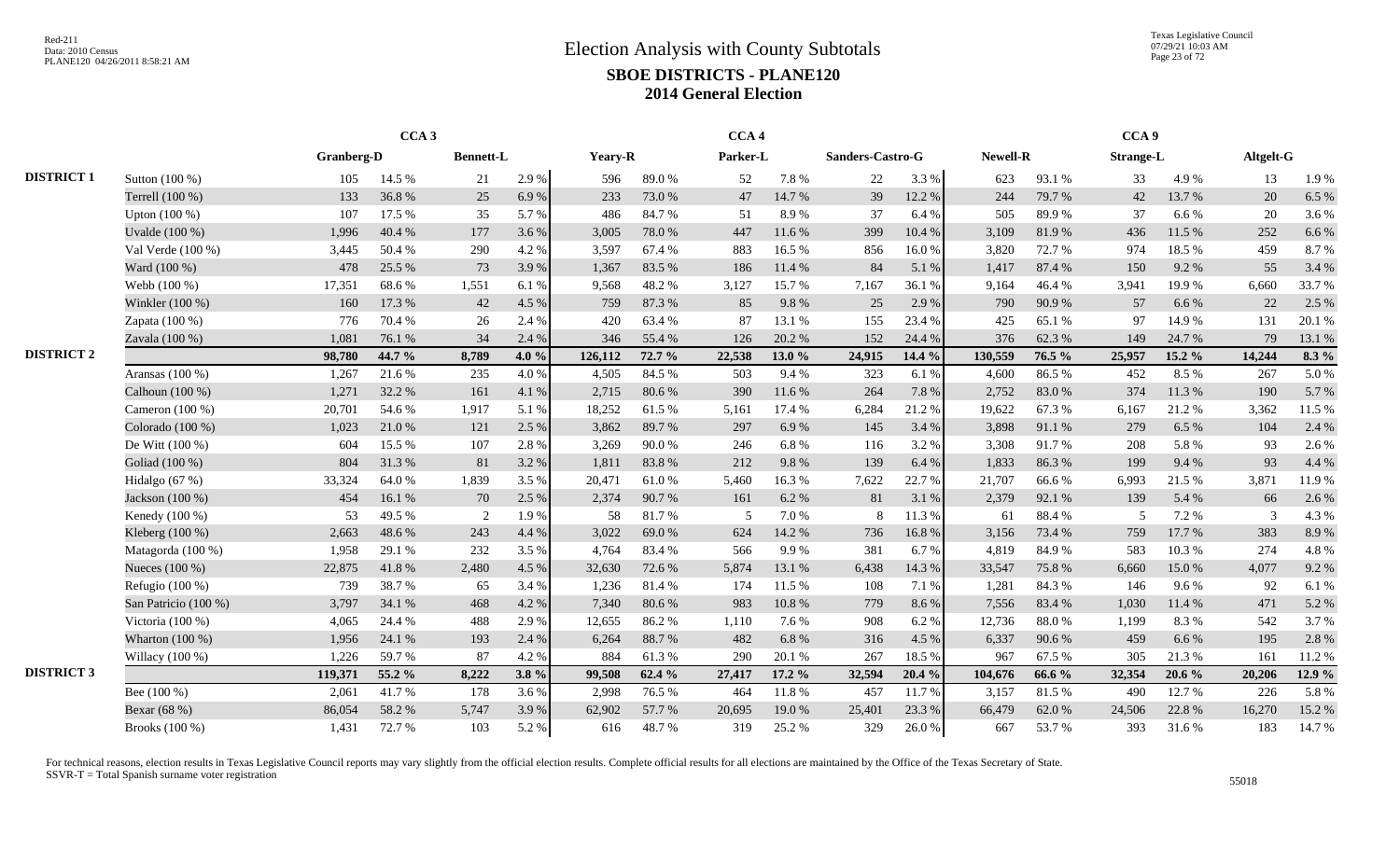|                   |                    |          |        |           |           | <b>U.S. SEN</b> |         |           |           |                             |           |          |        | <b>GOVERNOR</b> |        |                |         |
|-------------------|--------------------|----------|--------|-----------|-----------|-----------------|---------|-----------|-----------|-----------------------------|-----------|----------|--------|-----------------|--------|----------------|---------|
|                   |                    | Cornyn-R |        | Alameel-D |           | Paddock-L       |         | Sanchez-G |           | Tahiro-W                    |           | Abbott-R |        | Davis-D         |        | <b>Glass-L</b> |         |
| <b>DISTRICT 3</b> | Duval (100 %)      | 578      | 19.8%  | 2,183     | 74.6 %    | 70              | 2.4 %   | 90        | 3.1 %     | $\overline{4}$              | $0.1\ \%$ | 750      | 24.3 % | 2,251           | 73.0%  | 54             | 1.8%    |
|                   | Gonzales $(100\%)$ | 2,840    | 77.6 % | 689       | 18.8%     | 88              | 2.4 %   | 40        | 1.1 %     |                             | $0.0\,\%$ | 2,789    | 75.1 % | 840             | 22.6 % | 69             | 1.9%    |
|                   | Hidalgo $(33%)$    | 8,820    | 35.6%  | 14,449    | 58.3%     | 779             | 3.1 %   | 707       | 2.9 %     | 29                          | 0.1%      | 9,113    | 35.8%  | 15,733          | 61.7%  | 455            | 1.8%    |
|                   | Jim Hogg $(100\%)$ | 160      | 22.9 % | 514       | 73.6 %    | -11             | 1.6%    | 13        | 1.9%      | $\Omega$                    | 0.0 %     | 190      | 26.4 % | 521             | 72.4 % | $\tau$         | 1.0%    |
|                   | Jim Wells (100 %)  | 2,481    | 45.4 % | 2,762     | 50.5 %    | 97              | 1.8%    | 120       | 2.2 %     | 6                           | 0.1%      | 2,589    | 45.3%  | 3,016           | 52.8%  | 72             | 1.3 %   |
|                   | Karnes (100 %)     | 1,830    | 74.4 % | 557       | 22.6 %    | 46              | 1.9%    | 28        | $1.1~\%$  | $\overline{0}$              | 0.0 %     | 1,768    | 70.2 % | 713             | 28.3%  | 26             | 1.0%    |
|                   | Lavaca (100 %)     | 4,242    | 85.6%  | 595       | 12.0%     | 99              | 2.0%    | 20        | $0.4\ \%$ | $\overline{0}$              | $0.0\,\%$ | 4,180    | 83.2%  | 784             | 15.6 % | 43             | 0.9%    |
|                   | Live Oak $(100\%)$ | 2,030    | 83.5%  | 313       | 12.9 %    | 65              | 2.7%    | 24        | $1.0\ \%$ | $\Omega$                    | 0.0 %     | 2,007    | 81.8%  | 400             | 16.3%  | 33             | 1.3 %   |
|                   | McMullen (100 %)   | 216      | 86.7%  | 17        | 6.8%      | 10              | 4.0%    | .5        | 2.0%      |                             | 0.4%      | 222      | 84.4 % | 34              | 12.9%  | $\overline{4}$ | 1.5 %   |
|                   | Starr (100 %)      | 961      | 19.3%  | 3,795     | 76.4 %    | 96              | 1.9%    | 110       | 2.2 %     | 6                           | 0.1%      | 1.104    | 21.3%  | 4,008           | 77.3 % | 45             | 0.9%    |
|                   | Wilson $(100\%)$   | 7,755    | 75.0%  | 2.182     | 21.1%     | 296             | 2.9%    | 103       | 1.0%      | $\mathcal{R}$               | $0.0\%$   | 7,506    | 72.0 % | 2.707           | 26.0%  | 160            | 1.5 %   |
| <b>DISTRICT 4</b> |                    | 49,740   | 24.1%  | 150,356   | 72.7 %    | 3,454           | $1.7\%$ | 3,157     | $1.5\%$   |                             | $0.0\%$   | 47,259   | 22.4 % | 160,927         | 76.4 % | 1,635          | $0.8\%$ |
|                   | Fort Bend (16 %)   | 3,084    | 15.3 % | 16,707    | 82.8%     | 234             | 1.2%    | 161       | $0.8\ \%$ |                             | 0.0 %     | 2,929    | 14.3 % | 17,337          | 84.8%  | 112            | 0.5 %   |
|                   | Harris (39 %)      | 46,656   | 25.0%  | 133,649   | 71.7%     | 3,220           | 1.7%    | 2,996     | 1.6 %     | 6                           | 0.0 %     | 44,330   | 23.3 % | 143,590         | 75.5 % | 1,523          | 0.8 %   |
| <b>DISTRICT 5</b> |                    | 258,583  | 57.3 % | 168,743   | 37.4 %    | 16,711          | 3.7%    | 7,050     | 1.6 $%$   | 103                         | $0.0\%$   | 246,438  | 54.0 % | 200,446         | 43.9%  | 7,861          | $1.7\%$ |
|                   | Bexar (32 %)       | 99,769   | 67.9%  | 41,777    | 28.4 %    | 3,948           | 2.7 %   | 1,369     | 0.9%      | 78                          | 0.1%      | 93,605   | 63.0%  | 52,570          | 35.4 % | 1,879          | 1.3 %   |
|                   | Blanco (100 %)     | 2,671    | 74.6 % | 699       | 19.5 %    | 170             | 4.7%    | 39        | 1.1 %     | 2                           | 0.1%      | 2,622    | 72.7 % | 874             | 24.2 % | 84             | 2.3 %   |
|                   | Caldwell (100 %)   | 5,171    | 58.9%  | 3,076     | 35.0%     | 380             | 4.3%    | 145       | 1.7%      | 10                          | 0.1 %     | 5,037    | 56.6%  | 3,578           | 40.2%  | 212            | 2.4 %   |
|                   | Comal (100 %)      | 27,211   | 78.8%  | 5,936     | 17.2 %    | 1,134           | 3.3 %   | 230       | $0.7\ \%$ | 10                          | $0.0\,\%$ | 26,642   | 76.7%  | 7,428           | 21.4%  | 520            | $1.5\%$ |
|                   | Gillespie (100 %)  | 7,217    | 82.3%  | 1,153     | 13.1 %    | 350             | 4.0%    | 50        | 0.6 %     | $\theta$                    | 0.0 %     | 7,168    | 81.0%  | 1,502           | 17.0%  | 155            | 1.8%    |
|                   | Guadalupe (100 %)  | 21,885   | 72.2 % | 7,267     | 24.0%     | 927             | 3.1 %   | 252       | $0.8\ \%$ | $\overline{0}$              | 0.0 %     | 21,235   | 69.4 % | 8,788           | 28.7%  | 449            | 1.5 %   |
|                   | Hays (100 %)       | 21,633   | 55.8%  | 14,567    | 37.6 %    | 1,843           | 4.8%    | 727       | 1.9%      | $\theta$                    | 0.0 %     | 21,002   | 53.4 % | 17,300          | 44.0%  | 850            | 2.2 %   |
|                   | Kendall (100 %)    | 9,854    | 83.8%  | 1,477     | 12.6 %    | 355             | 3.0%    | 69        | 0.6 %     | $\overline{0}$              | 0.0 %     | 9,713    | 81.8%  | 1,989           | 16.7%  | 137            | 1.2%    |
|                   | Kerr (100 %)       | 11,866   | 80.2%  | 2,242     | 15.2 %    | 559             | 3.8%    | 123       | $0.8~\%$  | $\overline{0}$              | $0.0\,\%$ | 11,740   | 78.6%  | 2,901           | 19.4 % | 237            | 1.6 %   |
|                   | Llano $(100\%)$    | 5,662    | 81.3%  | 1,057     | 15.2 %    | 204             | 2.9%    | 39        | $0.6\,\%$ | $\overline{0}$              | 0.0 %     | 5,552    | 78.7%  | 1,363           | 19.3 % | 110            | 1.6 %   |
|                   | Mason (100 %)      | 1,100    | 80.9%  | 201       | 14.8 %    | 50              | 3.7%    | 8         | $0.6\,\%$ |                             | 0.1%      | 1,104    | 80.5%  | 243             | 17.7 % | 21             | 1.5 %   |
|                   | San Saba (100 %)   | 1,262    | 88.3%  | 125       | 8.7%      | 35              | 2.4 %   | 8         | 0.6 %     | $\overline{0}$              | $0.0\,\%$ | 1,280    | 88.5%  | 145             | 10.0%  | 15             | 1.0%    |
|                   | Travis $(54%)$     | 43,282   | 30.2 % | 89,166    | 62.3%     | 6,756           | 4.7%    | 3,991     | 2.8%      | $\mathcal{D}_{\mathcal{A}}$ | 0.0 %     | 39,738   | 27.3 % | 101,765         | 70.0%  | 3,192          | 2.2 %   |
| <b>DISTRICT 6</b> |                    | 211,068  | 64.3 % | 104,821   | 31.9 %    | 8,735           | $2.7\%$ | 3,563     | $1.1\%$   | 8                           | $0.0 \%$  | 201,770  | 60.5 % | 126,382         | 37.9 % | 4,270          | $1.3\%$ |
|                   | Harris $(41 \%)$   | 211,068  | 64.3%  | 104,821   | 31.9%     | 8,735           | 2.7 %   | 3,563     | 1.1%      | 8                           | 0.0 %     | 201,770  | 60.5 % | 126,382         | 37.9%  | 4,270          | 1.3%    |
| <b>DISTRICT 7</b> |                    | 237,250  | 66.5 % | 107,703   | $30.2 \%$ | 9,245           | $2.6\%$ | 2,731     | $0.8~\%$  | 67                          | $0.0 \%$  | 235,043  | 64.9 % | 121,552         | 33.5 % | 4,535          | $1.3\%$ |
|                   | Brazoria (100 %)   | 41,752   | 68.2%  | 16,853    | 27.5 %    | 1,984           | 3.2%    | 618       | 1.0 %     | 3                           | $0.0\,\%$ | 41,373   | 66.4%  | 19,703          | 31.6%  | 932            | 1.5 %   |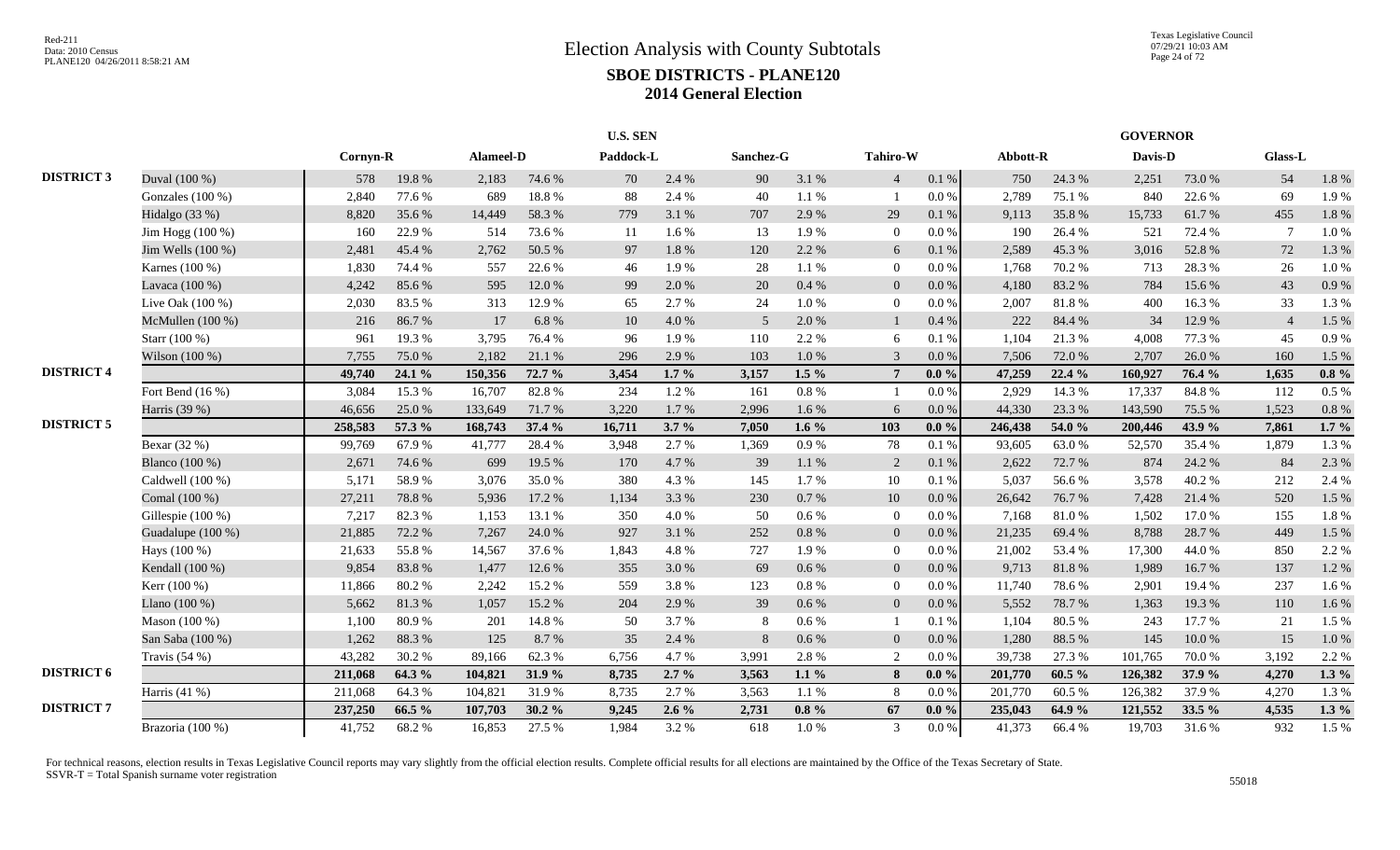|                   |                    |                | <b>GOVERNOR</b><br>Parmer-G |                |           |           |          |                | <b>LT. GOVERNOR</b> |                 |           |                |          |          | <b>ATTORNEY GEN</b> |                  |        |
|-------------------|--------------------|----------------|-----------------------------|----------------|-----------|-----------|----------|----------------|---------------------|-----------------|-----------|----------------|----------|----------|---------------------|------------------|--------|
|                   |                    |                |                             | Pavitt-W       |           | Patrick-R |          | Van De Putte-D |                     | <b>Butler-L</b> |           | Courtney-G     |          | Paxton-R |                     | <b>Houston-D</b> |        |
| <b>DISTRICT 3</b> | Duval (100 %)      | 28             | 0.9%                        | 1              | $0.0\ \%$ | 569       | 18.9%    | 2,337          | 77.7 %              | 90              | 3.0%      | 12             | 0.4 %    | 511      | 17.0%               | 2,368            | 78.9%  |
|                   | Gonzales $(100\%)$ | -11            | 0.3%                        | 3              | 0.1%      | 2,698     | 73.6 %   | 883            | 24.1 %              | 77              | 2.1 %     | 10             | 0.3%     | 2,737    | 75.6%               | 803              | 22.2 % |
|                   | Hidalgo $(33%)$    | 166            | 0.7%                        | 20             | 0.1%      | 7,547     | 30.2 %   | 16,713         | 66.8%               | 530             | 2.1 %     | 216            | 0.9%     | 7.749    | 31.5 %              | 15,689           | 63.8%  |
|                   | Jim Hogg (100 %)   | 2              | 0.3%                        | $\overline{0}$ | 0.0 %     | 149       | 20.9%    | 557            | 78.0%               | 5               | 0.7 %     | 3              | 0.4%     | 143      | 20.1 %              | 540              | 76.1%  |
|                   | Jim Wells (100 %)  | 31             | 0.5 %                       | $\mathfrak{Z}$ | 0.1%      | 2,398     | 42.8%    | 3,084          | 55.0%               | 105             | 1.9%      | 19             | $0.3~\%$ | 2,345    | 42.1 %              | 3,029            | 54.4 % |
|                   | Karnes (100 %)     | 10             | 0.4%                        | $\overline{0}$ | $0.0\%$   | 1,677     | 67.5 %   | 746            | 30.0%               | 55              | 2.2 %     | 6              | 0.2 %    | 1,716    | 70.3%               | 681              | 27.9%  |
|                   | Lavaca (100 %)     | 16             | 0.3%                        | $\mathfrak{Z}$ | 0.1 %     | 4.109     | 82.4 %   | 791            | 15.9%               | 77              | 1.5 %     | 8              | 0.2 %    | 4,071    | 82.6 %              | 783              | 15.9%  |
|                   | Live Oak (100 %)   | 15             | 0.6 %                       | $\overline{0}$ | $0.0\%$   | 1.956     | 80.0%    | 433            | 17.7 %              | 47              | 1.9%      | 9              | 0.4%     | 1.957    | 80.7%               | 417              | 17.2 % |
|                   | McMullen (100 %)   | $\mathfrak{Z}$ | 1.1%                        | $\overline{0}$ | 0.0 %     | 204       | 80.0%    | 45             | 17.6 %              | 5               | 2.0%      | $\mathbf{1}$   | 0.4%     | 194      | 83.3%               | 34               | 14.6 % |
|                   | Starr (100 %)      | 24             | 0.5%                        | $\overline{4}$ | 0.1%      | 759       | 14.9%    | 4,253          | 83.8%               | 52              | $1.0\ \%$ | 13             | 0.3%     | 799      | 16.2%               | 3,989            | 80.7%  |
|                   | Wilson (100 %)     | 51             | 0.5 %                       | 5              | 0.0 %     | 7,263     | 70.0%    | 2,867          | 27.6 %              | 210             | 2.0 %     | 42             | 0.4%     | 7,454    | 72.6%               | 2,526            | 24.6 % |
| <b>DISTRICT 4</b> |                    | 859            | $0.4\%$                     | 10             | $0.0\%$   | 46,718    | $22.2\%$ | 158,903        | 75.6 %              | 3,012           | $1.4\%$   | 1,479          | $0.7\%$  | 46,717   | 22.3 %              | 158,071          | 75.4 % |
|                   | Fort Bend $(16\%)$ | 66             | 0.3 %                       | -1             | $0.0\%$   | 2.930     | 14.4 %   | 17,169         | 84.1 %              | 205             | $1.0 \%$  | -99            | 0.5 %    | 2.914    | 14.3 %              | 17,160           | 84.2%  |
|                   | Harris (39 %)      | 793            | 0.4%                        | $\mathbf{Q}$   | $0.0\%$   | 43,788    | 23.1 %   | 141,734        | 74.7%               | 2,807           | 1.5 %     | 1,380          | 0.7%     | 43,803   | 23.1 %              | 140,911          | 74.4 % |
| <b>DISTRICT 5</b> |                    | 1,825          | $0.4\%$                     | 140            | $0.0\%$   | 235,584   | 51.9%    | 201,394        | 44.4 %              | 13,814          | 3.0%      | 3,264          | $0.7 \%$ | 241,752  | 53.6 %              | 187,581          | 41.6 % |
|                   | Bexar (32 %)       | 504            | 0.3%                        | 83             | 0.1%      | 88,092    | 59.6%    | 56,413         | 38.1%               | 2,802           | 1.9%      | 598            | 0.4%     | 92,619   | 63.1 %              | 49,300           | 33.6%  |
|                   | Blanco (100 %)     | 27             | 0.7%                        | 1              | 0.0 %     | 2,606     | 72.5 %   | 831            | 23.1 %              | 135             | 3.8%      | 22             | 0.6 %    | 2,562    | 71.8%               | 836              | 23.4 % |
|                   | Caldwell (100 %)   | 75             | 0.8%                        | $\overline{4}$ | 0.0 %     | 5,042     | 57.1 %   | 3,441          | 39.0%               | 293             | 3.3 %     | 57             | $0.6\%$  | 4,799    | 54.8%               | 3,475            | 39.7%  |
|                   | Comal (100 %)      | 106            | 0.3%                        | 24             | 0.1%      | 25,939    | 74.9%    | 7,703          | 22.2 %              | 872             | 2.5 %     | 122            | 0.4%     | 26,510   | 76.8%               | 6,939            | 20.1 % |
|                   | Gillespie (100 %)  | 22             | 0.2 %                       |                | $0.0\%$   | 7.078     | 80.4%    | 1,455          | 16.5%               | 239             | 2.7 %     | 34             | 0.4%     | 7.109    | 81.1%               | 1,407            | 16.1%  |
|                   | Guadalupe (100 %)  | 104            | 0.3%                        | $\mathfrak{Z}$ | 0.0 %     | 20,776    | 68.1%    | 8,955          | 29.4 %              | 645             | 2.1 %     | 122            | 0.4 %    | 21,255   | 70.1 %              | 8,132            | 26.8%  |
|                   | Hays (100 %)       | 173            | 0.4%                        | 6              | 0.0 %     | 20,456    | 52.4 %   | 16,713         | 42.8%               | 1,570           | 4.0%      | 332            | $0.8\%$  | 20,359   | 52.4 %              | 16,121           | 41.5%  |
|                   | Kendall (100 %)    | 35             | 0.3%                        | $\mathbf{1}$   | 0.0 %     | 9,396     | 79.4 %   | 2,132          | 18.0%               | 260             | 2.2 %     | 44             | 0.4 %    | 9,621    | 81.7%               | 1,835            | 15.6%  |
|                   | Kerr (100 %)       | 51             | 0.3%                        | $\overline{4}$ | 0.0 %     | 11,437    | 76.9%    | 2,976          | 20.0%               | 408             | 2.7 %     | 53             | 0.4%     | 11,673   | 78.9%               | 2,665            | 18.0%  |
|                   | Llano $(100\%)$    | 27             | 0.4%                        | $\mathbf{1}$   | 0.0 %     | 5,500     | 78.2 %   | 1,273          | 18.1 %              | 213             | 3.0%      | 51             | 0.7%     | 5.524    | 78.8%               | 1,262            | 18.0%  |
|                   | Mason (100 %)      | 2              | 0.1 %                       | $\mathbf{1}$   | 0.1%      | 1,074     | 79.1 %   | 236            | 17.4 %              | 45              | 3.3 %     | 3              | $0.2~\%$ | 1,072    | 79.3%               | 232              | 17.2 % |
|                   | San Saba (100 %)   | 5 <sup>5</sup> | 0.3%                        | 2              | 0.1 %     | 1,253     | 87.6%    | 147            | 10.3 %              | 27              | 1.9%      | $\overline{4}$ | $0.3~\%$ | 1,232    | 86.6%               | 167              | 11.7%  |
|                   | Travis $(54%)$     | 694            | 0.5%                        | 9              | 0.0 %     | 36,935    | 25.6 %   | 99,119         | 68.7%               | 6,305           | 4.4 %     | 1,822          | 1.3%     | 37,417   | 26.2%               | 95,210           | 66.6%  |
| <b>DISTRICT 6</b> |                    | 1,066          | $0.3\%$                     | 11             | $0.0\%$   | 194,925   | 58.8%    | 126,189        | 38.1 %              | 8,364           | $2.5\%$   | 2,159          | $0.7 \%$ | 201,562  | $60.8 \%$           | 120,763          | 36.5 % |
|                   | Harris (41 %)      | 1.066          | 0.3%                        | 11             | $0.0\%$   | 194.925   | 58.8%    | 126,189        | 38.1 %              | 8,364           | 2.5 %     | 2,159          | 0.7%     | 201,562  | 60.8%               | 120,763          | 36.5 % |
| <b>DISTRICT 7</b> |                    | 1,209          | $0.3\%$                     | 63             | $0.0\%$   | 230,594   | 64.1 %   | 119,035        | 33.1 %              | 8,195           | $2.3\%$   | 1,865          | $0.5\%$  | 231,961  | 64.6 %              | 119,075          | 33.2 % |
|                   | Brazoria (100 %)   | 266            | 0.4%                        | 6              | 0.0 %     | 40,876    | 65.9%    | 19,087         | 30.8%               | 1,656           | 2.7 %     | 390            | $0.6\%$  | 41,505   | 66.9%               | 18,798           | 30.3%  |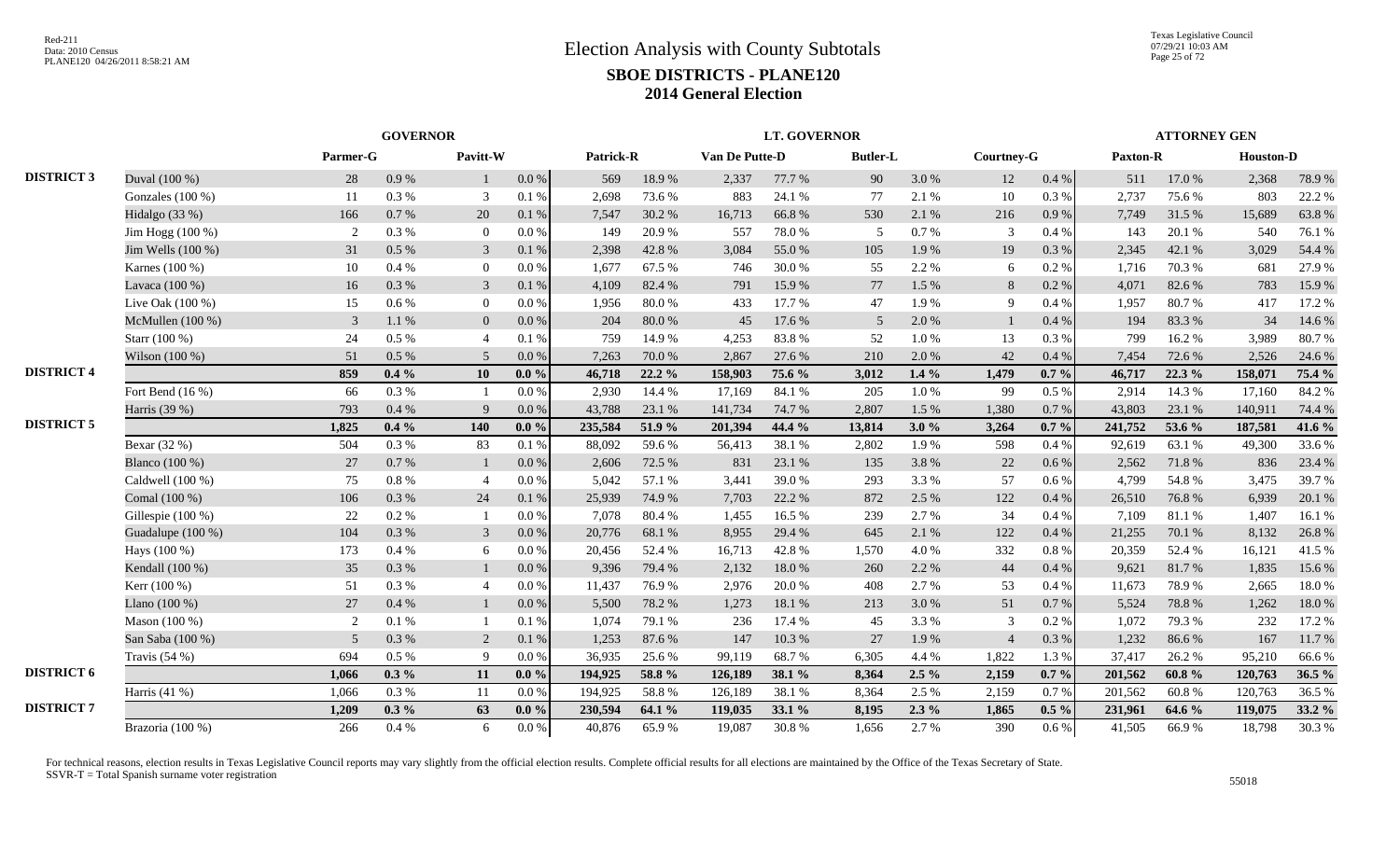|                   |                    |                | <b>ATTORNEY GEN</b><br>Osborne-G<br><b>Balagia-L</b> |                |           |                |           |                  | <b>COMPTROLLER</b> |           |         |              |           |               | <b>LAND COMM</b> |         |        |
|-------------------|--------------------|----------------|------------------------------------------------------|----------------|-----------|----------------|-----------|------------------|--------------------|-----------|---------|--------------|-----------|---------------|------------------|---------|--------|
|                   |                    |                |                                                      |                |           | <b>Hegar-R</b> |           | <b>Collier-D</b> |                    | Sanders-L |         | Shafto-G     |           | <b>Bush-R</b> |                  | Cook-D  |        |
| <b>DISTRICT 3</b> | Duval (100 %)      | 101            | 3.4 %                                                | 20             | 0.7 %     | 528            | 17.8 %    | 2,308            | 77.8%              | 99        | 3.3 %   | 31           | $1.0\ \%$ | 668           | 22.2 %           | 2,242   | 74.5 % |
|                   | Gonzales $(100\%)$ | 65             | 1.8%                                                 | 15             | 0.4%      | 2,738          | 76.0%     | 764              | 21.2%              | 76        | 2.1 %   | 26           | 0.7 %     | 2,761         | 75.7%            | 783     | 21.5 % |
|                   | Hidalgo (33 %)     | 885            | 3.6%                                                 | 282            | 1.1 %     | 7,761          | 31.8%     | 15,413           | 63.1 %             | 841       | 3.4 %   | 408          | 1.7 %     | 9,153         | 36.9%            | 14,506  | 58.5%  |
|                   | Jim Hogg (100 %)   | 22             | 3.1 %                                                | 5              | 0.7%      | 138            | 19.6%     | 548              | 78.0%              | 11        | 1.6 %   | 6            | 0.9%      | 187           | 26.2%            | 510     | 71.4%  |
|                   | Jim Wells (100 %)  | 156            | 2.8%                                                 | 37             | 0.7%      | 2,335          | 42.4 %    | 2,954            | 53.7%              | 174       | 3.2 %   | 41           | 0.7%      | 2,596         | 46.4%            | 2,812   | 50.3%  |
|                   | Karnes (100 %)     | 34             | 1.4 %                                                | 10             | 0.4%      | 1.627          | 68.7%     | 677              | 28.6%              | 50        | 2.1 %   | 15           | 0.6 %     | 1,780         | 72.4 %           | 618     | 25.1 % |
|                   | Lavaca (100 %)     | 59             | 1.2%                                                 | 17             | 0.3 %     | 4.199          | 84.6%     | 669              | 13.5 %             | 78        | $1.6\%$ | 19           | 0.4%      | 4.146         | 83.2%            | 728     | 14.6 % |
|                   | Live Oak (100 %)   | 37             | 1.5 %                                                | 13             | 0.5%      | 1,928          | 80.0%     | 398              | 16.5 %             | 63        | 2.6 %   | 21           | 0.9%      | 1,985         | 81.7%            | 362     | 14.9 % |
|                   | McMullen (100 %)   | $\mathfrak{Z}$ | 1.3%                                                 | 2              | 0.9%      | 196            | 83.8%     | 32               | 13.7%              | 6         | 2.6%    | $\mathbf{0}$ | 0.0 %     | 219           | 87.3%            | 21      | 8.4%   |
|                   | Starr (100 %)      | 114            | 2.3 %                                                | 38             | 0.8%      | 832            | 16.9%     | 3,952            | 80.4%              | 88        | 1.8%    | 42           | 0.9%      | 1.077         | 21.7%            | 3,761   | 75.7%  |
|                   | Wilson (100 %)     | 227            | 2.2%                                                 | 62             | 0.6 %     | 7,190          | 70.8%     | 2,553            | 25.1 %             | 304       | 3.0%    | 107          | 1.1 %     | 7,510         | 73.1 %           | 2,357   | 22.9 % |
| <b>DISTRICT 4</b> |                    | 3,019          | $1.4\%$                                              | 1,862          | $0.9\%$   | 45,518         | 21.8%     | 158,374          | 75.8 %             | 3,075     | $1.5\%$ | 1,928        | $0.9\%$   | 49,174        | 23.5 %           | 154,694 | 73.9%  |
|                   | Fort Bend (16 %)   | 187            | 0.9%                                                 | 114            | 0.6 %     | 2.843          | 14.0%     | 17,183           | 84.5 %             | 226       | 1.1%    | 90           | 0.4 %     | 2.969         | 14.5 %           | 17,060  | 83.6%  |
|                   | Harris (39 %)      | 2,832          | 1.5 %                                                | 1,748          | 0.9%      | 42,675         | 22.6 %    | 141,191          | 74.9%              | 2,849     | 1.5 %   | 1,838        | 1.0%      | 46,205        | 24.5 %           | 137,634 | 72.9%  |
| <b>DISTRICT 5</b> |                    | 17,652         | 3.9%                                                 | 3,848          | $0.9\%$   | 239,200        | 53.6 %    | 183,277          | 41.0%              | 17,832    | 4.0 $%$ | 6,299        | $1.4\%$   | 253,069       | 56.3 %           | 171,723 | 38.2 % |
|                   | Bexar (32 %)       | 3,903          | 2.7 %                                                | 860            | 0.6 %     | 90,799         | 62.8%     | 47,904           | 33.1 %             | 4,386     | 3.0%    | 1,557        | 1.1%      | 97,964        | 66.9%            | 42,452  | 29.0%  |
|                   | Blanco (100 %)     | 135            | 3.8%                                                 | 34             | $1.0\ \%$ | 2,544          | 71.6%     | 790              | 22.2 %             | 154       | 4.3 %   | 66           | 1.9%      | 2,621         | 73.5 %           | 728     | 20.4 % |
|                   | Caldwell (100 %)   | 421            | 4.8%                                                 | 66             | $0.8\%$   | 4,759          | 54.8%     | 3,450            | 39.7%              | 347       | 4.0%    | 129          | 1.5 %     | 4,928         | 56.6%            | 3,295   | 37.8%  |
|                   | Comal (100 %)      | 909            | 2.6 %                                                | 164            | $0.5\%$   | 26,120         | 76.1 %    | 6,683            | 19.5 %             | 1,213     | 3.5 %   | 293          | 0.9%      | 26,757        | 77.6 %           | 6,208   | 18.0%  |
|                   | Gillespie (100 %)  | 209            | 2.4 %                                                | 36             | 0.4%      | 6,934          | 79.8%     | 1,381            | 15.9%              | 305       | 3.5 %   | 70           | $0.8~\%$  | 7,124         | 81.7%            | 1,209   | 13.9%  |
|                   | Guadalupe (100 %)  | 746            | 2.5 %                                                | 172            | 0.6 %     | 20,755         | 69.3%     | 7,987            | 26.7%              | 928       | 3.1 %   | 289          | 1.0%      | 21,500        | 71.1 %           | 7,543   | 24.9%  |
|                   | Hays (100 %)       | 2,024          | 5.2%                                                 | 342            | 0.9%      | 20,226         | 52.3 %    | 15,928           | 41.2%              | 1,955     | 5.1 %   | 586          | 1.5 %     | 20,946        | 54.1 %           | 15,230  | 39.3%  |
|                   | Kendall (100 %)    | 265            | 2.3 %                                                | 49             | $0.4~\%$  | 9,464          | 81.2%     | 1,730            | 14.8 %             | 363       | 3.1 %   | 96           | 0.8 %     | 9,740         | 82.7%            | 1,549   | 13.2 % |
|                   | Kerr (100 %)       | 370            | 2.5 %                                                | 81             | $0.5~\%$  | 11,423         | 78.1 %    | 2,532            | 17.3 %             | 536       | 3.7%    | 139          | 1.0%      | 11,678        | 79.1 %           | 2,359   | 16.0%  |
|                   | Llano $(100\%)$    | 199            | 2.8%                                                 | 28             | 0.4%      | 5.442          | 77.9 %    | 1,275            | 18.3%              | 215       | 3.1 %   | 53           | $0.8~\%$  | 5.599         | 79.9%            | 1,124   | 16.0%  |
|                   | Mason (100 %)      | 45             | 3.3%                                                 | 2              | 0.1%      | 1,044          | 77.9%     | 234              | 17.4 %             | 55        | 4.1 %   | 8            | 0.6 %     | 1,083         | 79.9%            | 211     | 15.6%  |
|                   | San Saba (100 %)   | 21             | 1.5 %                                                | $\overline{3}$ | 0.2 %     | 1,198          | 85.0%     | 168              | 11.9%              | 35        | 2.5 %   | 8            | 0.6 %     | 1,227         | 86.7%            | 146     | 10.3%  |
|                   | Travis $(54%)$     | 8,405          | 5.9%                                                 | 2,011          | 1.4 %     | 38,492         | 27.1 %    | 93,215           | 65.6%              | 7,340     | 5.2%    | 3,005        | 2.1 %     | 41,902        | 29.5 %           | 89,669  | 63.0%  |
| <b>DISTRICT 6</b> |                    | 6,816          | 2.1%                                                 | 2,137          | $0.6\%$   | 199,762        | $60.8 \%$ | 118,349          | 36.1 $%$           | 7,436     | $2.3\%$ | 2,742        | $0.8 \%$  | 212,855       | 64.6 %           | 105,667 | 32.0%  |
|                   | Harris $(41\%$ )   | 6,816          | 2.1 %                                                | 2,137          | 0.6 %     | 199,762        | 60.8%     | 118,349          | 36.1%              | 7,436     | 2.3 %   | 2,742        | $0.8~\%$  | 212,855       | 64.6 %           | 105,667 | 32.0%  |
| <b>DISTRICT 7</b> |                    | 6,282          | 1.8 $%$                                              | 1,623          | $0.5\%$   | 227,715        | 63.9%     | 118,147          | 33.1 %             | 8,113     | $2.3\%$ | 2,432        | $0.7\%$   | 235,215       | 65.6 %           | 112,193 | 31.3%  |
|                   | Brazoria (100 %)   | 1,309          | 2.1 %                                                | 384            | $0.6\,\%$ | 40,436         | 65.9%     | 18,771           | 30.6%              | 1,677     | 2.7%    | 503          | $0.8~\%$  | 41,821        | 67.7%            | 17,645  | 28.6%  |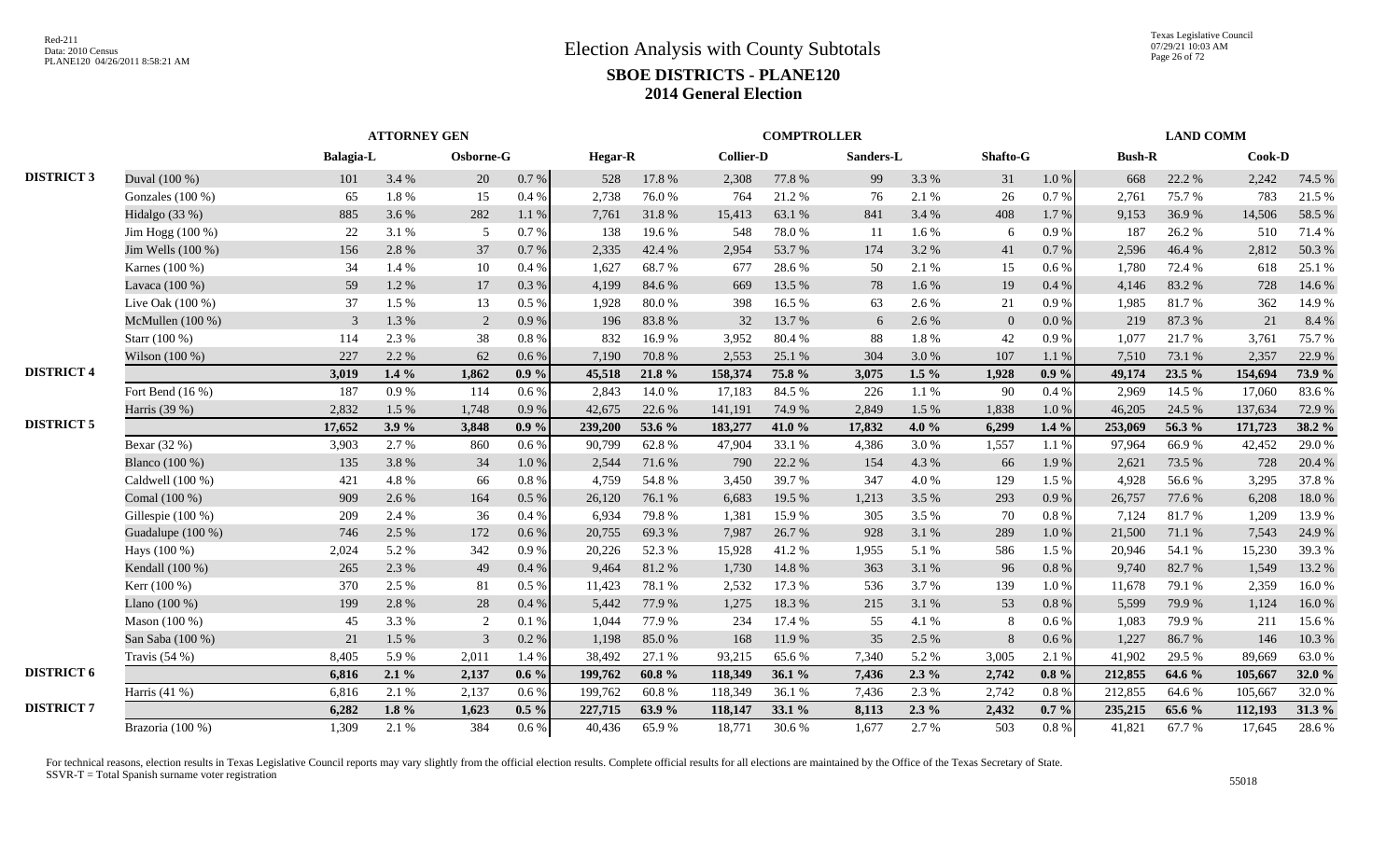|                   |                       | <b>LAND COMM</b> |         |                |           |                 |        |                | <b>AG COMM</b> |             |           |                   |           |                 | <b>RR COMM 3</b> |                |        |
|-------------------|-----------------------|------------------|---------|----------------|-----------|-----------------|--------|----------------|----------------|-------------|-----------|-------------------|-----------|-----------------|------------------|----------------|--------|
|                   |                       | Knight-L         |         | Alessi-G       |           | <b>Miller-R</b> |        | <b>Hogan-D</b> |                | Palmquist-L |           | <b>Kendrick-G</b> |           | <b>Sitton-R</b> |                  | <b>Brown-D</b> |        |
| <b>DISTRICT 3</b> | Duval (100 %)         | 64               | 2.1 %   | 37             | 1.2 %     | 490             | 16.5 % | 2,338          | 78.9%          | 97          | 3.3 %     | 38                | 1.3 %     | 494             | 16.6%            | 2,275          | 76.7%  |
|                   | Gonzales $(100\%)$    | 78               | 2.1 %   | 23             | 0.6 %     | 2,565           | 71.4 % | 833            | 23.2 %         | 84          | 2.3 %     | 111               | 3.1 %     | 2,574           | 71.9%            | 842            | 23.5 % |
|                   | Hidalgo $(33%)$       | 606              | 2.4 %   | 530            | 2.1 %     | 7,582           | 31.1 % | 15,503         | 63.5 %         | 847         | 3.5 %     | 483               | 2.0 %     | 7,493           | 30.6%            | 14,759         | 60.2%  |
|                   | Jim Hogg (100 %)      | 11               | 1.5 %   | 6              | $0.8~\%$  | 127             | 18.0%  | 558            | 79.3%          | 13          | $1.8~\%$  | 6                 | $0.9\ \%$ | 129             | 18.3%            | 533            | 75.5 % |
|                   | Jim Wells (100 %)     | 97               | 1.7%    | 85             | 1.5 %     | 2,304           | 41.9%  | 3,003          | 54.7%          | 126         | 2.3 %     | 60                | 1.1%      | 2,281           | 41.4%            | 2,853          | 51.8%  |
|                   | Karnes (100 %)        | 43               | 1.7%    | 19             | $0.8~\%$  | 1.575           | 65.5 % | 750            | 31.2 %         | 46          | 1.9%      | 35                | 1.5 %     | 1.564           | 65.0%            | 734            | 30.5 % |
|                   | Lavaca (100 %)        | 87               | 1.7%    | 25             | $0.5\ \%$ | 3,958           | 80.7%  | 822            | 16.8%          | 76          | 1.5 %     | 48                | $1.0\ \%$ | 3,947           | 80.3%            | 829            | 16.9%  |
|                   | Live Oak $(100\%)$    | 59               | 2.4 %   | 23             | 0.9%      | 1,929           | 80.1%  | 400            | 16.6%          | 57          | 2.4 %     | 23                | 1.0%      | 1,924           | 79.9%            | 391            | 16.2%  |
|                   | McMullen (100 %)      | 8                | 3.2 %   | 3              | 1.2%      | 198             | 83.2%  | 36             | 15.1 %         | 2           | $0.8\ \%$ | 2                 | 0.8%      | 193             | 80.1%            | 39             | 16.2%  |
|                   | Starr (100 %)         | 64               | 1.3%    | 64             | 1.3 %     | 797             | 16.3%  | 3,953          | 80.7%          | 86          | 1.8 %     | 61                | 1.2%      | 808             | 16.4%            | 3,810          | 77.4 % |
|                   | Wilson $(100\%)$      | 287              | 2.8%    | 123            | 1.2%      | 7,128           | 70.1 % | 2,610          | 25.7 %         | 260         | 2.6 %     | 168               | 1.7 %     | 7,025           | 69.1 %           | 2,563          | 25.2 % |
| <b>DISTRICT 4</b> |                       | 2,758            | $1.3\%$ | 2,677          | $1.3\%$   | 46,052          | 22.1%  | 155,888        | 74.9 %         | 3,027       | $1.5\%$   | 3,130             | $1.5\%$   | 45,592          | 21.9 %           | 155,878        | 74.7 % |
|                   | Fort Bend $(16\%)$    | 208              | 1.0%    | 177            | 0.9%      | 2,843           | 14.0%  | 17,047         | 84.0%          | 215         | 1.1%      | 200               | 1.0%      | 2,787           | 13.7 %           | 17,180         | 84.4 % |
|                   | Harris (39 %)         | 2,550            | 1.3%    | 2,500          | 1.3 %     | 43,209          | 23.0%  | 138,841        | 73.9%          | 2,812       | 1.5 %     | 2,930             | 1.6%      | 42,805          | 22.7 %           | 138,698        | 73.7%  |
| <b>DISTRICT 5</b> |                       | 15,989           | $3.6\%$ | 8,784          | 2.0%      | 237,629         | 53.7 % | 174,780        | 39.5 %         | 18,243      | 4.1 $%$   | 12,171            | $2.7\%$   | 235,066         | 52.8 %           | 179,487        | 40.3 % |
|                   | Bexar $(32%)$         | 3,981            | 2.7%    | 2,144          | 1.5 %     | 90,910          | 63.3%  | 45,485         | 31.7%          | 4,487       | 3.1 %     | 2,791             | 1.9%      | 89,468          | 61.7%            | 47,774         | 32.9%  |
|                   | <b>Blanco</b> (100 %) | 157              | 4.4 %   | 58             | 1.6 %     | 2,502           | 71.1 % | 785            | 22.3 %         | 158         | 4.5 %     | 75                | 2.1 %     | 2,494           | 70.7 %           | 766            | 21.7%  |
|                   | Caldwell (100 %)      | 354              | 4.1 %   | 137            | 1.6 %     | 4,479           | 52.1 % | 3,529          | 41.1%          | 373         | 4.3 %     | 214               | 2.5 %     | 4.509           | 52.4 %           | 3,389          | 39.4 % |
|                   | Comal (100 %)         | 1,182            | 3.4 %   | 341            | $1.0\ \%$ | 26,057          | 76.1 % | 6,491          | 19.0%          | 1,184       | 3.5 %     | 519               | 1.5 %     | 25,801          | 75.3 %           | 6,611          | 19.3%  |
|                   | Gillespie (100 %)     | 284              | 3.3 %   | 106            | 1.2%      | 7,059           | 81.5%  | 1,199          | 13.8%          | 265         | 3.1 %     | 141               | 1.6 %     | 6,903           | 79.7%            | 1,254          | 14.5 % |
|                   | Guadalupe (100 %)     | 881              | 2.9 %   | 333            | $1.1~\%$  | 20,595          | 68.7%  | 7,968          | 26.6 %         | 977         | 3.3 %     | 433               | 1.4%      | 20,417          | 68.1%            | 7,964          | 26.6%  |
|                   | Hays (100 %)          | 1,761            | 4.5 %   | 788            | 2.0%      | 19,880          | 51.8%  | 15,534         | 40.5 %         | 1,966       | 5.1 %     | 994               | 2.6 %     | 19,888          | 51.8%            | 15,340         | 40.0%  |
|                   | Kendall (100 %)       | 378              | 3.2 %   | 112            | $1.0\ \%$ | 9,429           | 80.9%  | 1,709          | 14.7 %         | 352         | 3.0%      | 160               | 1.4 %     | 9,353           | 80.2%            | 1,736          | 14.9%  |
|                   | Kerr (100 %)          | 556              | 3.8%    | 172            | 1.2%      | 11,358          | 77.8%  | 2,480          | 17.0%          | 523         | 3.6 %     | 235               | 1.6%      | 11,297          | 77.3 %           | 2,510          | 17.2 % |
|                   | Llano $(100\%)$       | 225              | 3.2 %   | 56             | $0.8~\%$  | 5,472           | 78.3%  | 1,220          | 17.5 %         | 218         | 3.1 %     | 80                | 1.1 %     | 5,438           | 78.2%            | 1,213          | 17.5 % |
|                   | Mason $(100\%)$       | 52               | 3.8%    | 9              | 0.7%      | 1.053           | 78.2 % | 226            | 16.8%          | 55          | 4.1 %     | 13                | 1.0%      | 1,036           | 77.1 %           | 226            | 16.8%  |
|                   | San Saba (100 %)      | 39               | 2.8%    | $\overline{4}$ | $0.3~\%$  | 1,216           | 86.1%  | 152            | $10.8~\%$      | 35          | 2.5 %     | 9                 | $0.6\,\%$ | 1,186           | 84.7%            | 150            | 10.7%  |
|                   | Travis $(54%)$        | 6,139            | 4.3 %   | 4,524          | 3.2 %     | 37,619          | 26.9%  | 88,002         | 63.0%          | 7,650       | 5.5 %     | 6,507             | 4.7%      | 37,276          | 26.5 %           | 90,554         | 64.3%  |
| <b>DISTRICT 6</b> |                       | 7,297            | $2.2\%$ | 3,906          | $1.2\%$   | 205,429         | 63.0%  | 108,086        | 33.1 %         | 7,745       | $2.4\%$   | 5,043             | 1.5 $%$   | 205,497         | 62.8%            | 108,782        | 33.3 % |
|                   | Harris $(41 \%)$      | 7,297            | 2.2 %   | 3,906          | 1.2%      | 205,429         | 63.0%  | 108,086        | 33.1 %         | 7,745       | 2.4 %     | 5,043             | 1.5 %     | 205,497         | 62.8%            | 108,782        | 33.3%  |
| <b>DISTRICT 7</b> |                       | 8,286            | $2.3\%$ | 3,044          | $0.8\ \%$ | 226,928         | 63.9%  | 115,990        | 32.7 %         | 8,041       | $2.3\%$   | 4,164             | $1.2 \%$  | 228,214         | 64.2 %           | 114,731        | 32.3 % |
|                   | Brazoria (100 %)      | 1,695            | 2.7%    | 603            | $1.0\ \%$ | 40,440          | 66.0%  | 18,285         | 29.9%          | 1,678       | 2.7 %     | 849               | 1.4 %     | 40,607          | 66.2%            | 18,085         | 29.5 % |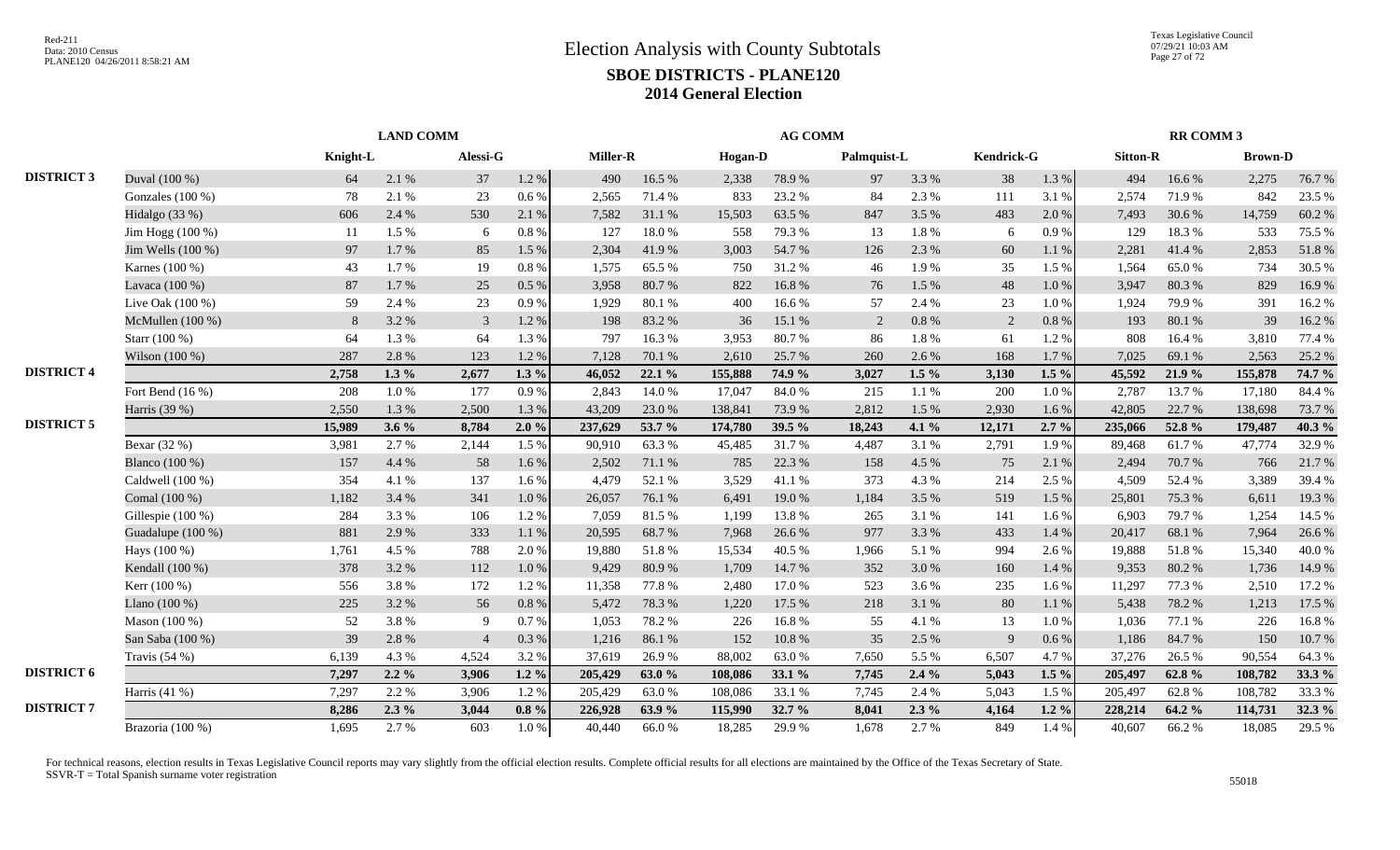|                   |                    |                 | RR COMM 3 |           |          |         |        | <b>SUP CT CHIEF</b> |        |                 |         |                |            | SUP CT 6        |        |                 |         |
|-------------------|--------------------|-----------------|-----------|-----------|----------|---------|--------|---------------------|--------|-----------------|---------|----------------|------------|-----------------|--------|-----------------|---------|
|                   |                    | <b>Miller-L</b> |           | Salinas-G |          | Hecht-R |        | Moody-D             |        | Oxford-L        |         | <b>Brown-R</b> |            | <b>Meyers-D</b> |        | Ash-L           |         |
| <b>DISTRICT 3</b> | Duval (100 %)      | 65              | 2.2 %     | 134       | 4.5 %    | 522     | 17.6 % | 2,365               | 79.9%  | 74              | 2.5 %   | 575            | 19.5 %     | 2,309           | 78.2 % | 69              | 2.3 %   |
|                   | Gonzales $(100\%)$ | 110             | 3.1 %     | 54        | 1.5 %    | 2,638   | 73.8%  | 838                 | 23.4 % | -99             | 2.8%    | 2,699          | 75.9%      | 770             | 21.7%  | 87              | 2.4 %   |
|                   | Hidalgo (33 %)     | 679             | 2.8%      | 1,588     | 6.5%     | 7,902   | 32.3 % | 15,699              | 64.2%  | 845             | 3.5 %   | 8,111          | 33.3 %     | 15,369          | 63.2%  | 841             | 3.5 %   |
|                   | Jim Hogg $(100\%)$ | 8               | 1.1 %     | 36        | 5.1 %    | 139     | 19.8%  | 554                 | 78.9%  | 9               | 1.3%    | 143            | 20.4 %     | 546             | 77.8%  | 13              | 1.9%    |
|                   | Jim Wells (100 %)  | 125             | 2.3 %     | 245       | 4.5 %    | 2,360   | 42.9%  | 3,031               | 55.1 % | 109             | 2.0%    | 2,397          | 43.7%      | 2,950           | 53.8%  | 140             | 2.6%    |
|                   | Karnes (100 %)     | 59              | 2.5 %     | 49        | 2.0%     | 1,632   | 68.2%  | 705                 | 29.5 % | 56              | 2.3 %   | 1,657          | 70.2%      | 645             | 27.3 % | 60              | 2.5 %   |
|                   | Lavaca (100 %)     | 109             | 2.2 %     | 29        | 0.6 %    | 4.013   | 82.3%  | 771                 | 15.8%  | 92              | 1.9%    | 4,071          | 83.6%      | 710             | 14.6 % | 89              | 1.8%    |
|                   | Live Oak (100 %)   | 67              | 2.8%      | 27        | 1.1%     | 1,932   | 80.2%  | 420                 | 17.4 % | 57              | 2.4 %   | 1,945          | 81.3%      | 379             | 15.9%  | 67              | 2.8%    |
|                   | McMullen (100 %)   | 3               | 1.2 %     | 6         | 2.5 %    | 196     | 83.8%  | 33                  | 14.1 % | $5\overline{)}$ | 2.1 %   | 195            | 85.9%      | 25              | 11.0%  | $7\phantom{.0}$ | 3.1%    |
|                   | Starr (100 %)      | 68              | 1.4 %     | 239       | 4.9%     | 844     | 17.2 % | 3,982               | 81.3%  | 73              | 1.5 %   | 897            | 18.5 %     | 3,880           | 79.8%  | 84              | 1.7%    |
|                   | Wilson (100 %)     | 354             | 3.5%      | 222       | 2.2 %    | 7,229   | 71.3%  | 2,597               | 25.6 % | 317             | 3.1 %   | 7,332          | 72.6%      | 2,434           | 24.1 % | 334             | 3.3 %   |
| <b>DISTRICT 4</b> |                    | 2,773           | $1.3\%$   | 4,362     | 2.1%     | 47,401  | 22.7 % | 157,689             | 75.6 % | 3,363           | 1.6 $%$ | 48,219         | 23.2 %     | 156,374         | 75.2 % | 3,354           | 1.6 $%$ |
|                   | Fort Bend $(16\%)$ | 180             | 0.9%      | 202       | 1.0%     | 2.910   | 14.3 % | 17,251              | 84.7%  | 198             | 1.0%    | 2.932          | 14.4 %     | 17,232          | 84.6%  | 196             | 1.0%    |
|                   | Harris (39 %)      | 2,593           | 1.4%      | 4,160     | 2.2 %    | 44,491  | 23.7%  | 140,438             | 74.7%  | 3,165           | 1.7%    | 45,287         | 24.1 %     | 139,142         | 74.2 % | 3,158           | 1.7%    |
| <b>DISTRICT 5</b> |                    | 19,454          | 4.4 %     | 11,171    | $2.5\%$  | 247,524 | 55.5 % | 180,071             | 40.4 % | 18,401          | 4.1 %   | 246,860        | 55.7 %     | 176,589         | 39.9%  | 19,669          | $4.4\%$ |
|                   | Bexar (32 %)       | 4,693           | 3.2 %     | 3,134     | 2.2 %    | 96,208  | 66.2%  | 44,857              | 30.9%  | 4,169           | 2.9%    | 95,611         | 66.4%      | 44,012          | 30.6%  | 4,432           | 3.1%    |
|                   | Blanco (100 %)     | 196             | 5.6 %     | 71        | 2.0 %    | 2,552   | 72.2 % | 806                 | 22.8 % | 175             | 5.0%    | 2,588          | 73.5 %     | 763             | 21.7%  | 170             | 4.8%    |
|                   | Caldwell (100 %)   | 413             | 4.8 %     | 293       | 3.4 %    | 4,676   | 54.4 % | 3,502               | 40.7%  | 418             | 4.9%    | 4,773          | 55.8%      | 3,327           | 38.9%  | 455             | 5.3 %   |
|                   | Comal (100 %)      | 1,404           | 4.1 %     | 436       | 1.3 %    | 26,654  | 77.8%  | 6,432               | 18.8%  | 1,195           | 3.5%    | 26,321         | 78.0%      | 6,193           | 18.4 % | 1,225           | 3.6%    |
|                   | Gillespie (100 %)  | 398             | 4.6 %     | 108       | 1.2%     | 7,093   | 82.3%  | 1,234               | 14.3 % | 294             | 3.4 %   | 7,045          | 82.3%      | 1,186           | 13.9%  | 327             | 3.8%    |
|                   | Guadalupe (100 %)  | 1,087           | 3.6%      | 502       | 1.7%     | 21,018  | 70.2 % | 7,973               | 26.6%  | 951             | 3.2%    | 21,144         | 70.7%      | 7,751           | 25.9%  | 999             | 3.3 %   |
|                   | Hays (100 %)       | 2,105           | 5.5 %     | 1,059     | 2.8%     | 20,527  | 53.4 % | 15,878              | 41.3%  | 2,052           | 5.3 %   | 20,759         | 54.1 %     | 15,426          | 40.2%  | 2,202           | 5.7%    |
|                   | Kendall (100 %)    | 439             | 3.8%      | 130       | $1.1~\%$ | 9,651   | 82.7%  | 1,643               | 14.1 % | 376             | 3.2%    | 9,636          | 82.9%      | 1,620           | 13.9%  | 374             | 3.2%    |
|                   | Kerr (100 %)       | 604             | 4.1%      | 196       | 1.3 %    | 11,629  | 79.6%  | 2,460               | 16.8%  | 519             | 3.6%    | 11,583         | 79.6%      | 2,365           | 16.3%  | 599             | 4.1 %   |
|                   | Llano (100 %)      | 244             | 3.5 %     | 56        | 0.8%     | 5.523   | 79.3%  | 1,209               | 17.4 % | 230             | 3.3%    | 5,564          | 80.2%      | 1,146           | 16.5 % | 226             | 3.3 %   |
|                   | Mason (100 %)      | 72              | 5.4 %     | 9         | 0.7%     | 1,054   | 79.4%  | 214                 | 16.1%  | 59              | 4.4 %   | 1,054          | 79.7%      | 207             | 15.6%  | 62              | 4.7%    |
|                   | San Saba (100 %)   | 49              | 3.5 %     | 16        | $1.1~\%$ | 1,196   | 85.8%  | 164                 | 11.8%  | 34              | 2.4 %   | 1,216          | 86.5%      | 147             | 10.5 % | 42              | 3.0%    |
|                   | Travis $(54%)$     | 7,750           | 5.5 %     | 5,161     | 3.7%     | 39,743  | 28.1 % | 93,699              | 66.3%  | 7,929           | 5.6%    | 39,566         | 28.1 %     | 92,446          | 65.8%  | 8,556           | 6.1%    |
| <b>DISTRICT 6</b> |                    | 7,981           | $2.4\%$   | 4,717     | $1.4\%$  | 210,097 | 64.0 % | 109,950             | 33.5 % | 8,228           | $2.5\%$ | 210,341        | 64.6 %     | 107,178         | 32.9 % | 8,122           | $2.5\%$ |
|                   | Harris (41 %)      | 7,981           | 2.4 %     | 4,717     | 1.4 %    | 210,097 | 64.0%  | 109,950             | 33.5 % | 8,228           | 2.5 %   | 210,341        | 64.6%      | 107,178         | 32.9%  | 8,122           | 2.5 %   |
| <b>DISTRICT 7</b> |                    | 8,707           | $2.4\%$   | 3,968     | $1.1\%$  | 230,128 | 64.6 % | 116,524             | 32.7 % | 9,493           | $2.7\%$ | 232,661        | 65.5 %     | 113,583         | 32.0 % | 8,807           | $2.5\%$ |
|                   | Brazoria (100 %)   | 1,788           | 2.9%      | 823       | 1.3 %    | 41,242  | 67.1 % | 18,417              | 30.0%  | 1,775           | 2.9%    | 41,585         | $68.0\ \%$ | 17,808          | 29.1 % | 1,722           | 2.8%    |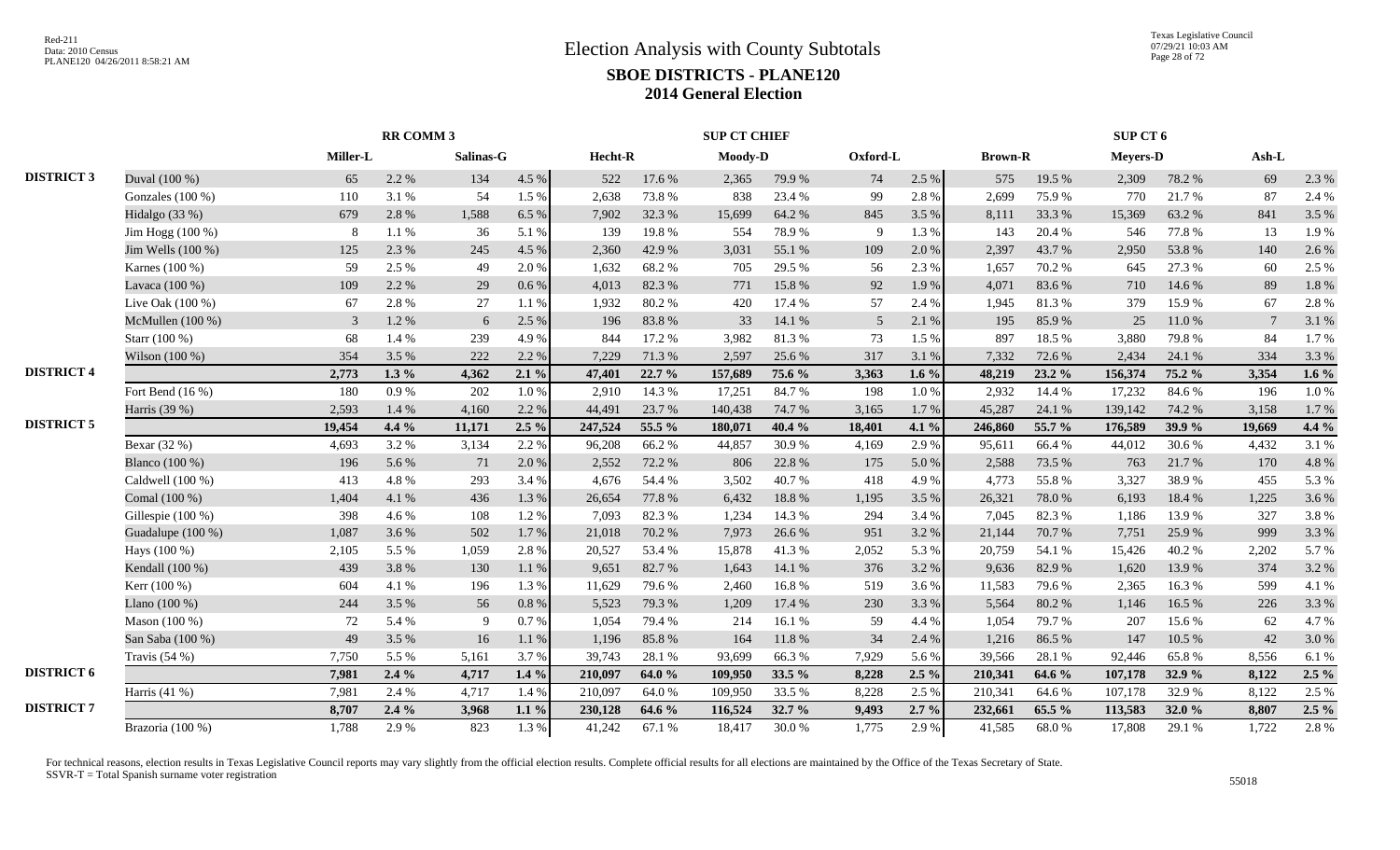|                   |                    |               |        |                    | <b>SUP CT 7</b> |                 |          |                 |           |           |        | <b>SUP CT 8</b> |        |                   |         | CCA <sub>3</sub>    |        |
|-------------------|--------------------|---------------|--------|--------------------|-----------------|-----------------|----------|-----------------|-----------|-----------|--------|-----------------|--------|-------------------|---------|---------------------|--------|
|                   |                    | <b>Boyd-R</b> |        | <b>Benavides-D</b> |                 | <b>Fulton-L</b> |          | Waterbury-G     |           | Johnson-R |        | Koelsch-L       |        | <b>Chisholm-G</b> |         | <b>Richardson-R</b> |        |
| <b>DISTRICT 3</b> | Duval (100 %)      | 507           | 17.1 % | 2,379              | 80.3%           | 60              | 2.0%     | 18              | 0.6 %     | 800       | 62.4%  | 307             | 23.9%  | 175               | 13.7 %  | 537                 | 18.3%  |
|                   | Gonzales (100 %)   | 2,666         | 74.8%  | 790                | 22.2 %          | 96              | 2.7 %    | 10              | $0.3\ \%$ | 2,839     | 89.3%  | 241             | 7.6 %  | 100               | 3.1 %   | 2,636               | 74.5 % |
|                   | Hidalgo (33 %)     | 7,291         | 29.6%  | 16,514             | 67.1 %          | 558             | 2.3 %    | 259             | 1.1%      | 10,607    | 65.1%  | 3,644           | 22.4 % | 2,030             | 12.5 %  | 8,091               | 33.4 % |
|                   | Jim Hogg $(100\%)$ | 116           | 16.6%  | 573                | 82.1 %          | -6              | 0.9%     | 3               | 0.4%      | 205       | 59.4%  | 96              | 27.8%  | 44                | 12.8%   | 138                 | 19.9%  |
|                   | Jim Wells (100 %)  | 2,309         | 42.0%  | 3,075              | 55.9%           | 89              | 1.6 %    | $28\,$          | 0.5 %     | 2,798     | 73.5 % | 662             | 17.4 % | 348               | 9.1%    | 2,357               | 43.2 % |
|                   | Karnes (100 %)     | 1,635         | 69.0%  | 678                | 28.6%           | 44              | 1.9%     | 12              | $0.5\%$   | 1,796     | 88.3%  | 160             | 7.9%   | 78                | 3.8%    | 1,637               | 69.4%  |
|                   | Lavaca (100 %)     | 4,037         | 83.3%  | 698                | 14.4 %          | 92              | 1.9%     | 22              | $0.5\%$   | 4,175     | 92.1 % | 225             | 5.0%   | 132               | 2.9 %   | 3,987               | 82.4 % |
|                   | Live Oak (100 %)   | 1,948         | 81.2%  | 385                | $16.0\ \%$      | 52              | 2.2 %    | 14              | $0.6\%$   | 2,020     | 91.1%  | 122             | 5.5 %  | 75                | 3.4%    | 1,920               | 80.1%  |
|                   | McMullen (100 %)   | 194           | 85.5%  | 28                 | 12.3 %          | $\overline{4}$  | $1.8~\%$ | $\mathbf{1}$    | 0.4%      | 200       | 90.1%  | $\mathbf{8}$    | 3.6%   | 14                | 6.3%    | 194                 | 86.6%  |
|                   | Starr (100 %)      | 769           | 15.7%  | 4,043              | 82.5 %          | .59             | 1.2 %    | 28              | 0.6 %     | 1,237     | 66.0%  | 430             | 23.0%  | 206               | 11.0 %  | 855                 | 17.6 % |
|                   | Wilson (100 %)     | 7,216         | 71.4 % | 2.523              | 25.0%           | 295             | 2.9%     | 70              | 0.7%      | 7,794     | 86.2%  | 795             | 8.8%   | 449               | 5.0%    | 7,255               | 72.0%  |
| <b>DISTRICT 4</b> |                    | 45,355        | 21.8%  | 158,466            | 76.2 %          | 2,725           | 1.3 $%$  | 1,523           | $0.7 \%$  | 56,543    | 56.9%  | 22,492          | 22.6 % | 20,330            | 20.5 %  | 46,806              | 22.6%  |
|                   | Fort Bend $(16\%)$ | 2,859         | 14.1 % | 17,192             | 84.6 %          | 184             | 0.9 %    | 88              | 0.4%      | 3,867     | 45.2%  | 2,672           | 31.2%  | 2,021             | 23.6 %  | 2,882               | 14.2 % |
|                   | Harris (39 %)      | 42,496        | 22.6 % | 141,274            | 75.2 %          | 2,541           | 1.4 %    | 1,435           | 0.8 %     | 52,676    | 58.0%  | 19,820          | 21.8%  | 18,309            | 20.2 %  | 43,924              | 23.5 % |
| <b>DISTRICT 5</b> |                    | 238,448       | 53.6 % | 185,274            | 41.7%           | 16,559          | $3.7\%$  | 4,394           | $1.0 \%$  | 264,938   | 69.3 % | 57,576          | 15.1 % | 59,764            | 15.6 %  | 244,875             | 55.5 % |
|                   | Bexar $(32%)$      | 90,698        | 62.6%  | 49,533             | 34.2 %          | 3,744           | 2.6 %    | 973             | 0.7%      | 102,688   | 79.3%  | 15,239          | 11.8%  | 11,561            | 8.9%    | 96,019              | 66.8%  |
|                   | Blanco (100 %)     | 2,535         | 72.1 % | 774                | 22.0%           | 164             | 4.7 %    | 43              | 1.2%      | 2,650     | 81.4%  | 324             | 10.0%  | 282               | 8.7%    | 2,507               | 71.9%  |
|                   | Caldwell (100 %)   | 4,689         | 54.6%  | 3,429              | 39.9%           | 375             | 4.4 %    | 91              | 1.1 %     | 5,307     | 73.2 % | 1,097           | 15.1 % | 842               | 11.6 %  | 4,645               | 54.4 % |
|                   | Comal (100 %)      | 26,188        | 76.5 % | 6,703              | 19.6%           | 1,109           | 3.2 %    | 215             | $0.6\,\%$ | 27,346    | 86.2%  | 2,392           | 7.5 %  | 1,973             | 6.2%    | 26,086              | 77.4 % |
|                   | Gillespie (100 %)  | 6,961         | 81.4%  | 1,228              | 14.4 %          | 294             | 3.4 %    | 64              | 0.7 %     | 7,207     | 90.1%  | 457             | 5.7%   | 336               | 4.2%    | 6,940               | 81.7%  |
|                   | Guadalupe (100 %)  | 20,726        | 69.1 % | 8,154              | 27.2 %          | 895             | 3.0%     | 208             | 0.7%      | 22,111    | 82.7%  | 2,901           | 10.8%  | 1,728             | 6.5%    | 20,989              | 70.3%  |
|                   | Hays (100 %)       | 20,235        | 52.8%  | 15,848             | 41.3%           | 1,845           | 4.8%     | 427             | $1.1~\%$  | 22,227    | 68.0%  | 5,523           | 16.9%  | 4,943             | 15.1 %  | 20,359              | 53.4 % |
|                   | Kendall (100 %)    | 9,460         | 81.2%  | 1,747              | 15.0%           | 370             | 3.2 %    | 68              | 0.6 %     | 9,836     | 88.9%  | 684             | 6.2 %  | 541               | 4.9%    | 9,532               | 82.2%  |
|                   | Kerr $(100\%)$     | 11,376        | 78.2%  | 2,544              | 17.5 %          | 508             | 3.5 %    | 115             | 0.8%      | 11,872    | 87.9%  | 906             | 6.7%   | 735               | 5.4 %   | 11,529              | 79.4 % |
|                   | Llano (100 %)      | 5,531         | 79.6%  | 1,155              | 16.6%           | 221             | 3.2 %    | 44              | $0.6\,\%$ | 5,713     | 89.4%  | 421             | 6.6%   | 253               | 4.0%    | 5,521               | 79.5 % |
|                   | Mason (100 %)      | 1,046         | 79.1 % | 216                | 16.3%           | 58              | 4.4 %    | 2               | 0.2%      | 1,074     | 89.4%  | 91              | 7.6%   | 37                | 3.1%    | 1,041               | 79.2 % |
|                   | San Saba (100 %)   | 1,224         | 87.2%  | 139                | 9.9%            | 34              | 2.4 %    | $7\phantom{.0}$ | $0.5\%$   | 1,238     | 92.9%  | 56              | 4.2 %  | 39                | 2.9%    | 1,203               | 86.1%  |
|                   | Travis $(54%)$     | 37,779        | 26.9%  | 93,804             | 66.7%           | 6,942           | 4.9%     | 2,137           | 1.5 %     | 45,669    | 41.7%  | 27,485          | 25.1 % | 36,494            | 33.3 %  | 38,504              | 27.6 % |
| <b>DISTRICT 6</b> |                    | 200,791       | 61.7%  | 115,490            | 35.5 %          | 7,204           | $2.2\%$  | 2,205           | $0.7 \%$  | 218,091   | 80.4 % | 26,691          | 9.8%   | 26,437            | 9.7%    | 205,906             | 63.7 % |
|                   | Harris $(41\%)$    | 200,791       | 61.7%  | 115,490            | 35.5 %          | 7.204           | 2.2 %    | 2,205           | $0.7\%$   | 218,091   | 80.4%  | 26,691          | 9.8%   | 26.437            | 9.7%    | 205,906             | 63.7%  |
| <b>DISTRICT 7</b> |                    | 229,467       | 64.7 % | 115,408            | 32.5 %          | 7,958           | $2.2\%$  | 2,021           | $0.6\%$   | 244,375   | 84.4 % | 26,158          | 9.0%   | 18,998            | 6.6 $%$ | 229,801             | 65.0%  |
|                   | Brazoria (100 %)   | 40,834        | 66.8%  | 18,325             | 30.0%           | 1,581           | 2.6 %    | 412             | 0.7 %     | 43,351    | 83.5%  | 4,992           | 9.6%   | 3,558             | 6.9%    | 40,898              | 67.1 % |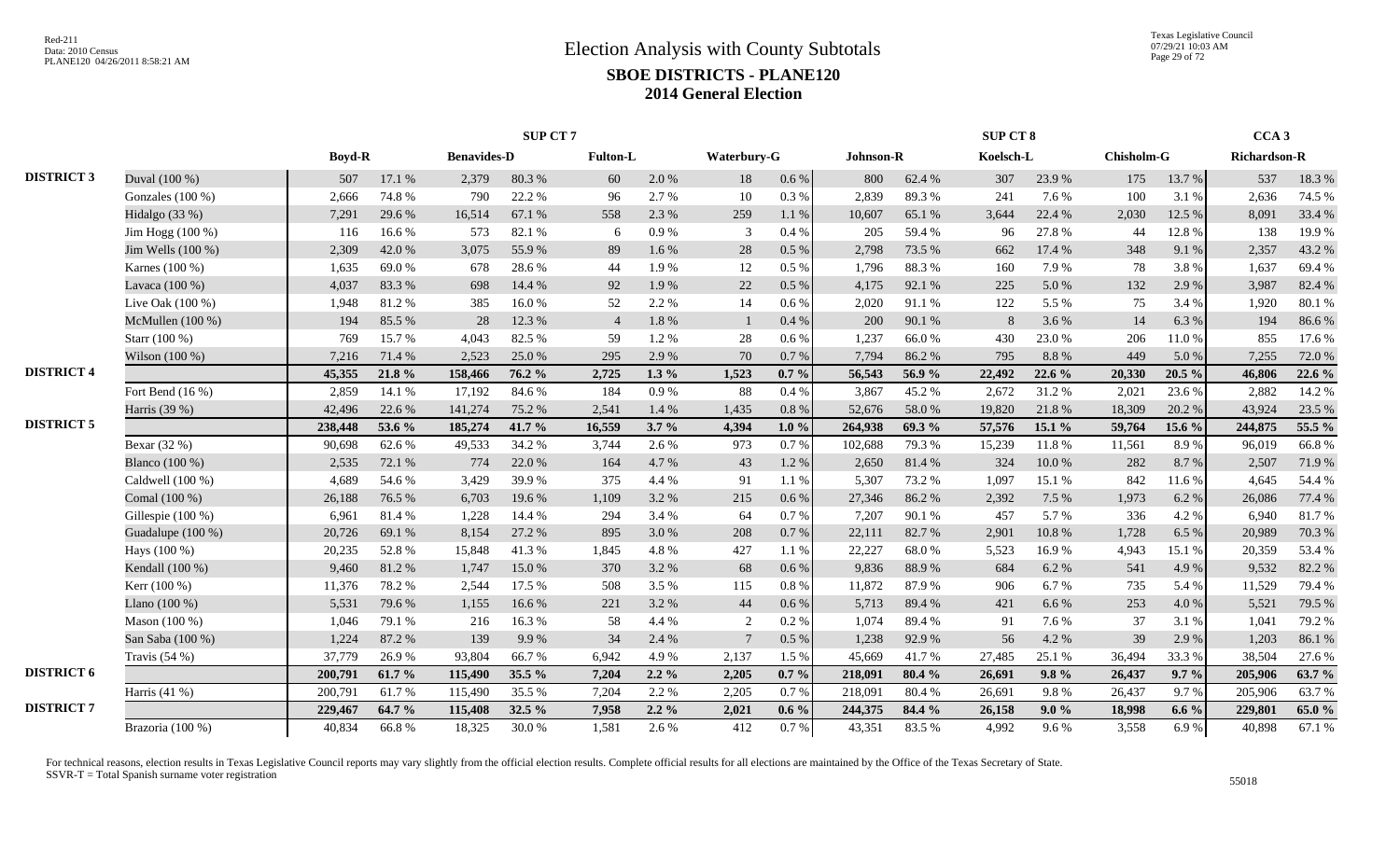Texas Legislative Council 07/29/21 10:03 AM Page 30 of 72

|                   |                       |                   | CCA <sub>3</sub> |                  |         |         | CCA <sub>4</sub> |          |        |                  |           |          | CCA <sub>9</sub> |                  |           |           |         |
|-------------------|-----------------------|-------------------|------------------|------------------|---------|---------|------------------|----------|--------|------------------|-----------|----------|------------------|------------------|-----------|-----------|---------|
|                   |                       | <b>Granberg-D</b> |                  | <b>Bennett-L</b> |         | Yeary-R |                  | Parker-L |        | Sanders-Castro-G |           | Newell-R |                  | <b>Strange-L</b> |           | Altgelt-G |         |
| <b>DISTRICT 3</b> | Duval (100 %)         | 2,294             | 78.0%            | 109              | 3.7%    | 704     | 54.4 %           | 309      | 23.9%  | 280              | 21.7 %    | 789      | 61.9%            | 335              | 26.3%     | 151       | 11.8%   |
|                   | Gonzales (100 %)      | 762               | 21.5 %           | 138              | 3.9%    | 2,767   | 86.9%            | 280      | 8.8%   | 136              | 4.3 %     | 2,843    | 89.2%            | 262              | 8.2%      | 82        | 2.6 %   |
|                   | Hidalgo (33 %)        | 15,192            | 62.7%            | 964              | 4.0%    | 9,878   | 59.3%            | 2,884    | 17.3 % | 3,892            | 23.4 %    | 10,565   | 64.7%            | 3,706            | 22.7 %    | 2,052     | 12.6%   |
|                   | Jim Hogg (100 %)      | 534               | 77.2 %           | 20               | 2.9 %   | 196     | 54.9%            | 69       | 19.3 % | 92               | 25.8%     | 216      | 61.2%            | 87               | 24.6 %    | 50        | 14.2 %  |
|                   | Jim Wells $(100\%)$   | 2,938             | 53.8%            | 161              | 3.0%    | 2.697   | 70.1 %           | 581      | 15.1 % | 571              | 14.8 %    | 2,869    | 74.8%            | 644              | 16.8%     | 323       | 8.4%    |
|                   | Karnes (100 %)        | 648               | 27.5 %           | 74               | 3.1%    | 1.744   | 85.5%            | 184      | 9.0%   | 111              | 5.4 %     | 1,796    | 88.2%            | 173              | 8.5 %     | 68        | 3.3 %   |
|                   | Lavaca (100 %)        | 722               | 14.9%            | 132              | 2.7%    | 4,138   | 91.3%            | 289      | 6.4 %  | 107              | 2.4 %     | 4,174    | 92.3 %           | 257              | 5.7 %     | 90        | 2.0%    |
|                   | Live Oak $(100\%)$    | 394               | 16.4%            | 84               | 3.5%    | 2.003   | 90.2%            | 149      | 6.7%   | 69               | 3.1%      | 2,021    | 91.2%            | 145              | 6.5 %     | 49        | 2.2 %   |
|                   | McMullen (100 %)      | 24                | 10.7%            | 6                | 2.7%    | 197     | 88.7%            | 10       | 4.5 %  | 15               | 6.8%      | 198      | 91.7%            | 10               | 4.6 %     | 8         | 3.7%    |
|                   | Starr (100 %)         | 3,894             | 80.3%            | 101              | 2.1 %   | 1,139   | 59.7%            | 340      | 17.8 % | 430              | 22.5 %    | 1,228    | 65.1%            | 428              | 22.7 %    | 231       | 12.2 %  |
|                   | Wilson (100 %)        | 2,423             | 24.0 %           | 405              | 4.0%    | 7,529   | 82.9%            | 844      | 9.3%   | 704              | 7.8%      | 7,674    | 85.1%            | 918              | 10.2%     | 423       | 4.7%    |
| <b>DISTRICT 4</b> |                       | 156,215           | 75.4 %           | 4,281            | $2.1\%$ | 54,385  | 53.1 %           | 25,468   | 24.9 % | 22,604           | 22.1 %    | 56,148   | 55.5 %           | 25,888           | 25.6 %    | 19,094    | 18.9 %  |
|                   | Fort Bend $(16\%)$    | 17,157            | 84.5 %           | 261              | 1.3%    | 3,712   | 40.3%            | 3,376    | 36.7%  | 2,116            | 23.0%     | 3,788    | 42.5 %           | 3,324            | 37.3 %    | 1,811     | 20.3 %  |
|                   | Harris (39 %)         | 139,058           | 74.4 %           | 4,020            | 2.1 %   | 50,673  | 54.3 %           | 22,092   | 23.7 % | 20,488           | 22.0%     | 52,360   | 56.8%            | 22,564           | 24.5 %    | 17,283    | 18.7%   |
| <b>DISTRICT 5</b> |                       | 175,234           | 39.7 %           | 20,808           | 4.7 $%$ | 258,886 | 67.3%            | 60,549   | 15.7 % | 65,364           | 17.0 %    | 262,639  | 68.9%            | 61,664           | $16.2 \%$ | 57,162    | 15.0 %  |
|                   | Bexar (32 %)          | 42,674            | 29.7%            | 4,972            | 3.5 %   | 100,351 | 77.1 %           | 15,124   | 11.6 % | 14,686           | 11.3%     | 101,506  | 78.6%            | 16,461           | 12.7 %    | 11,159    | 8.6%    |
|                   | <b>Blanco</b> (100 %) | 788               | 22.6 %           | 191              | 5.5 %   | 2,584   | 79.2 %           | 428      | 13.1 % | 249              | 7.6 %     | 2,622    | 81.0%            | 379              | 11.7 %    | 236       | 7.3 %   |
|                   | Caldwell (100 %)      | 3,386             | 39.6%            | 509              | 6.0%    | 5,111   | 70.0%            | 1,310    | 17.9%  | 883              | 12.1 %    | 5,272    | 73.0 %           | 1,301            | 18.0%     | 648       | 9.0%    |
|                   | Comal (100 %)         | 6,273             | 18.6%            | 1,365            | 4.0%    | 26,895  | 84.0%            | 2,924    | 9.1%   | 2,215            | 6.9%      | 27,067   | 85.3%            | 2,855            | 9.0%      | 1,796     | 5.7%    |
|                   | Gillespie (100 %)     | 1,189             | 14.0%            | 363              | 4.3 %   | 7,053   | 87.9%            | 653      | 8.1%   | 316              | 3.9%      | 7,144    | 89.5%            | 536              | 6.7%      | 302       | 3.8%    |
|                   | Guadalupe (100 %)     | 7,672             | 25.7%            | 1,180            | 4.0%    | 21,787  | 80.3%            | 3,073    | 11.3 % | 2,286            | 8.4%      | 22,100   | 81.7%            | 3,288            | 12.2 %    | 1,667     | 6.2%    |
|                   | Hays (100 %)          | 15,453            | 40.6%            | 2,283            | 6.0%    | 21,698  | 65.9%            | 5,936    | 18.0%  | 5,280            | 16.0%     | 22,048   | 67.5 %           | 5,799            | 17.7 %    | 4,833     | 14.8%   |
|                   | Kendall (100 %)       | 1,617             | 13.9%            | 454              | 3.9%    | 9,656   | 87.2%            | 862      | 7.8%   | 552              | 5.0%      | 9,696    | 88.1%            | 838              | 7.6 %     | 475       | 4.3 %   |
|                   | Kerr (100 %)          | 2,359             | 16.3%            | 627              | 4.3 %   | 11,638  | 85.8%            | 1,234    | 9.1%   | 693              | 5.1 %     | 11,772   | 87.3%            | 1,026            | 7.6%      | 680       | 5.0%    |
|                   | Llano $(100\%)$       | 1,178             | 17.0%            | 243              | 3.5%    | 5,618   | 87.5 %           | 561      | 8.7%   | 239              | 3.7%      | 5,701    | 89.1 %           | 466              | 7.3 %     | 230       | 3.6%    |
|                   | Mason (100 %)         | 210               | 16.0%            | 64               | 4.9%    | 1.060   | 88.0%            | 117      | 9.7%   | 28               | 2.3%      | 1,058    | 88.8%            | 102              | 8.6%      | 32        | 2.7%    |
|                   | San Saba (100 %)      | 152               | 10.9%            | 42               | 3.0%    | 1,198   | 89.9%            | 109      | 8.2%   | 26               | 2.0%      | 1,235    | 92.9%            | 72               | 5.4 %     | 23        | 1.7 %   |
|                   | Travis $(54\%)$       | 92,283            | 66.2%            | 8,515            | 6.1 %   | 44,237  | 40.1%            | 28,218   | 25.6%  | 37,911           | 34.4 %    | 45,418   | 41.7%            | 28,541           | 26.2%     | 35,081    | 32.2 %  |
| <b>DISTRICT 6</b> |                       | 107,565           | 33.3 %           | 9,982            | $3.1\%$ | 216,050 | 79.1 %           | 27,506   | 10.1%  | 29,470           | $10.8 \%$ | 218,287  | 80.2%            | 27,889           | $10.2 \%$ | 26,043    | $9.6\%$ |
|                   | Harris (41 %)         | 107,565           | 33.3 %           | 9,982            | 3.1%    | 216,050 | 79.1 %           | 27,506   | 10.1 % | 29,470           | $10.8~\%$ | 218,287  | 80.2%            | 27,889           | 10.2%     | 26,043    | 9.6%    |
| <b>DISTRICT 7</b> |                       | 113,390           | 32.1 %           | 10,384           | 2.9%    | 242,339 | 83.1 %           | 28,685   | 9.8%   | 20,632           | $7.1\%$   | 243,949  | 84.0%            | 29,361           | 10.1%     | 17,021    | 5.9 %   |
|                   | Brazoria (100 %)      | 17,907            | 29.4 %           | 2,122            | 3.5%    | 42,895  | 82.1 %           | 5,475    | 10.5 % | 3,850            | 7.4 %     | 43,312   | 83.1%            | 5,494            | 10.5 %    | 3,308     | 6.3%    |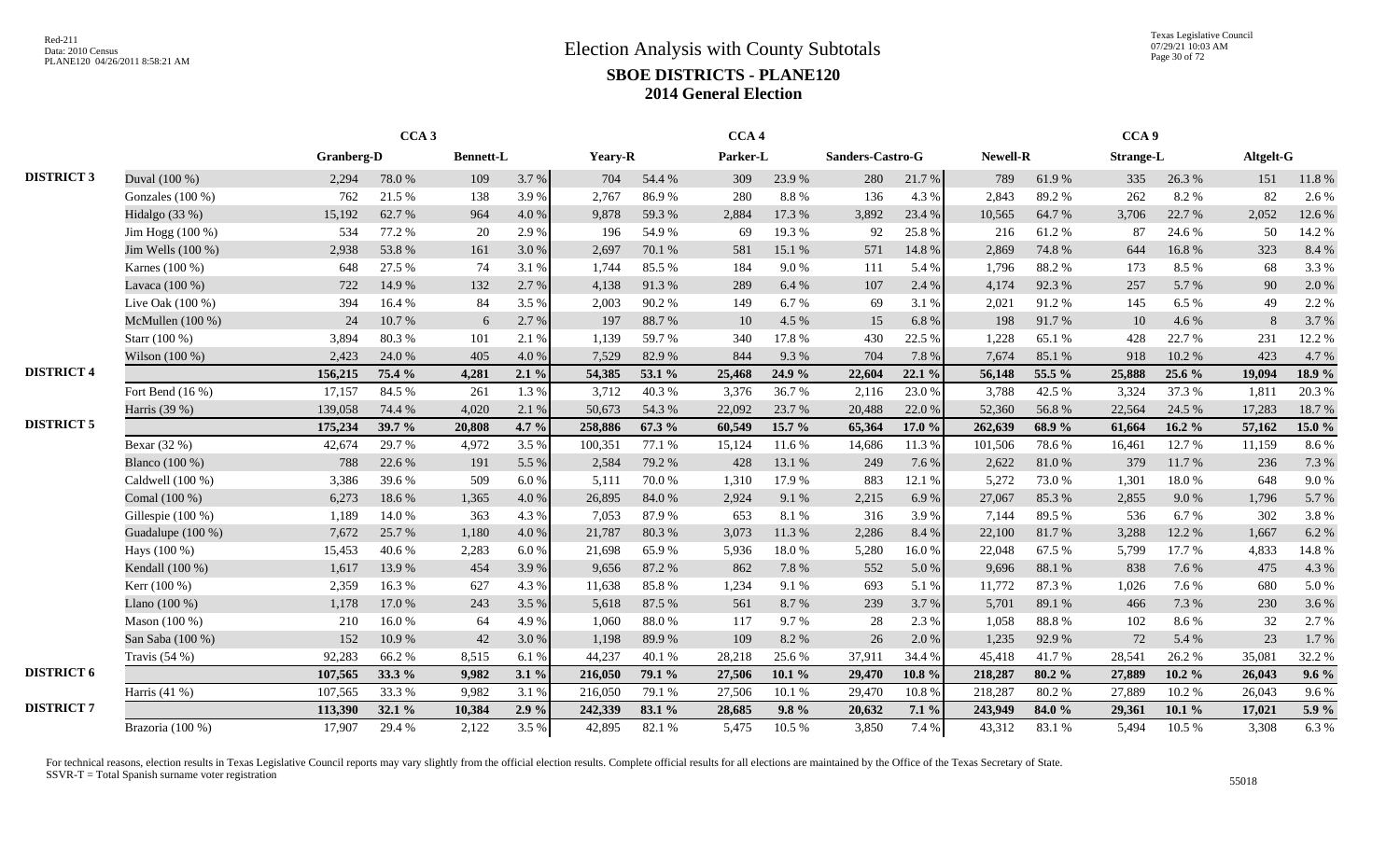|                   |                       |          |        |           | <b>U.S. SEN</b> |           |         |           |           |                |           |          | <b>GOVERNOR</b> |         |        |         |           |
|-------------------|-----------------------|----------|--------|-----------|-----------------|-----------|---------|-----------|-----------|----------------|-----------|----------|-----------------|---------|--------|---------|-----------|
|                   |                       | Cornyn-R |        | Alameel-D |                 | Paddock-L |         | Sanchez-G |           | Tahiro-W       |           | Abbott-R |                 | Davis-D |        | Glass-L |           |
| <b>DISTRICT 7</b> | Chambers (100 %)      | 6,818    | 81.7%  | 1,227     | 14.7 %          | 238       | 2.9%    | 62        | 0.7 %     | $\overline{0}$ | $0.0\,\%$ | 6,778    | 80.5 %          | 1,490   | 17.7 % | 114     | 1.4 %     |
|                   | Fort Bend (84 %)      | 72,943   | 65.8%  | 34,455    | 31.1 %          | 2,702     | 2.4 %   | 759       | 0.7%      | 15             | $0.0\,\%$ | 70,820   | 63.2%           | 39,488  | 35.2%  | 1,350   | 1.2%      |
|                   | Galveston (100 %)     | 41,407   | 64.6%  | 19,857    | 31.0%           | 2,029     | 3.2 %   | 764       | 1.2%      | $\Omega$       | $0.0\,\%$ | 40,422   | 62.3%           | 23,201  | 35.8%  | 991     | 1.5 %     |
|                   | Hardin (100 %)        | 9,610    | 85.7%  | 1,304     | 11.6 %          | 256       | 2.3%    | 43        | 0.4%      | $\overline{0}$ | $0.0\,\%$ | 9,923    | 85.7%           | 1,494   | 12.9%  | 122     | 1.1 %     |
|                   | Jasper (100 %)        | 5,522    | 78.4%  | 1,349     | 19.2 %          | 145       | 2.1 %   | 24        | 0.3%      | $\overline{0}$ | 0.0 %     | 5,644    | 79.1 %          | 1,415   | 19.8%  | 61      | 0.9%      |
|                   | Jefferson $(100\%)$   | 26,676   | 51.0%  | 24,537    | 46.9%           | 789       | 1.5%    | 236       | 0.5 %     | 29             | 0.1 %     | 26,866   | 50.5 %          | 25,781  | 48.5 % | 411     | 0.8%      |
|                   | Liberty (100 %)       | 9,493    | 78.6%  | 2,161     | 17.9 %          | 350       | 2.9 %   | 67        | 0.6 %     | $\overline{0}$ | 0.0 %     | 9,576    | 76.6%           | 2,681   | 21.4 % | 178     | 1.4 %     |
|                   | Newton $(100\%)$      | 2,073    | 72.6 % | 680       | 23.8%           | 85        | 3.0%    | 17        | 0.6 %     | $\Omega$       | $0.0\%$   | 2,161    | 74.4 %          | 703     | 24.2 % | 28      | 1.0%      |
|                   | Orange (100 %)        | 13,192   | 77.3 % | 3,378     | 19.8%           | 417       | 2.4 %   | 77        | 0.5 %     | 13             | $0.1\ \%$ | 13,400   | 77.6 %          | 3,600   | 20.8%  | 220     | 1.3%      |
|                   | Sabine (100 %)        | 2,307    | 84.9%  | 348       | 12.8%           | 49        | 1.8%    | 13        | 0.5%      |                | 0.0 %     | 2,372    | 85.9%           | 355     | 12.9 % | 27      | 1.0%      |
|                   | San Augustine (100 %) | 1,805    | 68.8%  | 740       | 28.2%           | 61        | 2.3%    | 19        | 0.7%      | $\Omega$       | 0.0 %     | 1,920    | 70.5 %          | 756     | 27.8%  | 34      | 1.2%      |
|                   | Tyler (100 %)         | 3,652    | 78.6%  | 814       | 17.5 %          | 140       | 3.0%    | 32        | 0.7%      | 6              | 0.1%      | 3,788    | 79.4 %          | 885     | 18.6%  | 67      | 1.4 %     |
| <b>DISTRICT 8</b> |                       | 242,582  | 73.7 % | 74,371    | 22.6 %          | 9.540     | 2.9%    | 2,790     | $0.8 \%$  | 27             | $0.0 \%$  | 239,645  | 71.6 %          | 88,990  | 26.6 % | 4,626   | $1.4\%$   |
|                   | Brazos (100 %)        | 22,089   | 71.4 % | 7,411     | 23.9%           | 1.057     | 3.4 %   | 392       | 1.3%      |                | $0.0\%$   | 21,774   | 69.2%           | 9,092   | 28.9%  | 501     | 1.6%      |
|                   | Grimes (100 %)        | 3,698    | 76.2 % | 958       | 19.8%           | 146       | 3.0%    | 48        | $1.0\ \%$ | $\overline{0}$ | $0.0\,\%$ | 3,716    | 75.0%           | 1,125   | 22.7 % | $80\,$  | 1.6%      |
|                   | Harris $(20\%)$       | 105,163  | 68.4%  | 42,937    | 27.9 %          | 4,181     | 2.7%    | 1,453     | 0.9%      | 6              | 0.0 %     | 103,539  | 66.2%           | 50,188  | 32.1 % | 2,025   | 1.3%      |
|                   | Houston (100 %)       | 3,644    | 79.0%  | 851       | 18.4 %          | 95        | 2.1%    | 19        | 0.4 %     | $\overline{4}$ | 0.1 %     | 3,694    | 79.5 %          | 901     | 19.4 % | 41      | 0.9%      |
|                   | Montgomery (100 %)    | 84,512   | 81.6%  | 15,338    | 14.8 %          | 3,065     | 3.0%    | 621       | 0.6 %     | 2              | $0.0\,\%$ | 83,938   | 80.0%           | 19,179  | 18.3%  | 1,434   | 1.4 %     |
|                   | Polk (100 %)          | 8,019    | 77.7 % | 1,932     | 18.7%           | 301       | 2.9%    | 64        | 0.6 %     | $\tau$         | 0.1%      | 7,858    | 74.9%           | 2,410   | 23.0%  | 185     | $1.8\ \%$ |
|                   | San Jacinto (100 %)   | 4,671    | 74.3 % | 1,342     | 21.4 %          | 218       | 3.5%    | 45        | 0.7%      | $\tau$         | 0.1%      | 4,641    | 72.1 %          | 1,632   | 25.4 % | 106     | 1.6%      |
|                   | Trinity (100 %)       | 2,860    | 75.4 % | 817       | 21.5 %          | 90        | 2.4 %   | 27        | 0.7 %     | $\Omega$       | 0.0 %     | 2,816    | 72.3 %          | 987     | 25.3 % | 58      | 1.5 %     |
|                   | Walker (100 %)        | 7,926    | 70.6%  | 2,785     | 24.8%           | 387       | 3.4 %   | 121       | 1.1%      |                | $0.0\%$   | 7,669    | 67.3 %          | 3,476   | 30.5 % | 196     | 1.7%      |
| <b>DISTRICT 9</b> |                       | 276,307  | 77.2 % | 71,485    | $20.0 \%$       | 8,160     | $2.3\%$ | 1,984     | $0.6\%$   | 114            | $0.0 \%$  | 276,356  | 76.0%           | 81,783  | 22.5 % | 4,144   | $1.1\%$   |
|                   | Anderson $(100\%)$    | 7,791    | 76.9%  | 2,017     | 19.9%           | 250       | 2.5 %   | 74        | 0.7%      | 2              | $0.0\%$   | 7,732    | 75.6 %          | 2,286   | 22.3 % | 141     | 1.4 %     |
|                   | Angelina (100 %)      | 12,866   | 77.2 % | 3,414     | 20.5 %          | 288       | 1.7%    | 87        | $0.5\%$   | 8              | 0.0 %     | 12,939   | 76.9%           | 3,686   | 21.9%  | 131     | 0.8%      |
|                   | Bowie (100 %)         | 15,678   | 73.9%  | 4,800     | 22.6 %          | 579       | 2.7%    | 144       | 0.7%      | 17             | 0.1%      | 15,574   | 72.4 %          | 5,563   | 25.8%  | 303     | 1.4 %     |
|                   | Camp (100 %)          | 1,818    | 70.2%  | 693       | 26.8%           | 56        | 2.2 %   | 20        | 0.8%      |                | 0.0 %     | 1,862    | 71.3 %          | 718     | 27.5 % | 22      | 0.8%      |
|                   | Cass $(100\%)$        | 5,082    | 74.7%  | 1,538     | 22.6 %          | 138       | 2.0%    | 41        | 0.6 %     | $\Omega$       | 0.0 %     | 5,185    | 74.6 %          | 1.687   | 24.3 % | 57      | 0.8%      |
|                   | Cherokee $(100\%)$    | 7,440    | 79.0%  | 1,724     | 18.3%           | 213       | 2.3%    | 42        | 0.4%      | $\overline{0}$ | $0.0\,\%$ | 7,709    | 79.6%           | 1,862   | 19.2 % | 94      | 1.0%      |
|                   | Delta (100 %)         | 1,030    | 77.4 % | 248       | 18.6%           | 38        | 2.9%    | 15        | 1.1 %     | $\theta$       | 0.0 %     | 984      | 71.4 %          | 351     | 25.5 % | 29      | 2.1 %     |
|                   | Fannin (100 %)        | 4,991    | 78.6%  | 1,128     | 17.8 %          | 171       | 2.7%    | 61        | $1.0\ \%$ |                | $0.0\,\%$ | 4,897    | 75.5 %          | 1,449   | 22.3 % | 99      | 1.5 %     |
|                   | Franklin $(100\%)$    | 2,188    | 85.6%  | 295       | 11.5 %          | 55        | 2.2%    | 15        | 0.6 %     | 2              | 0.1%      | 2,196    | 84.7%           | 353     | 13.6 % | 34      | 1.3%      |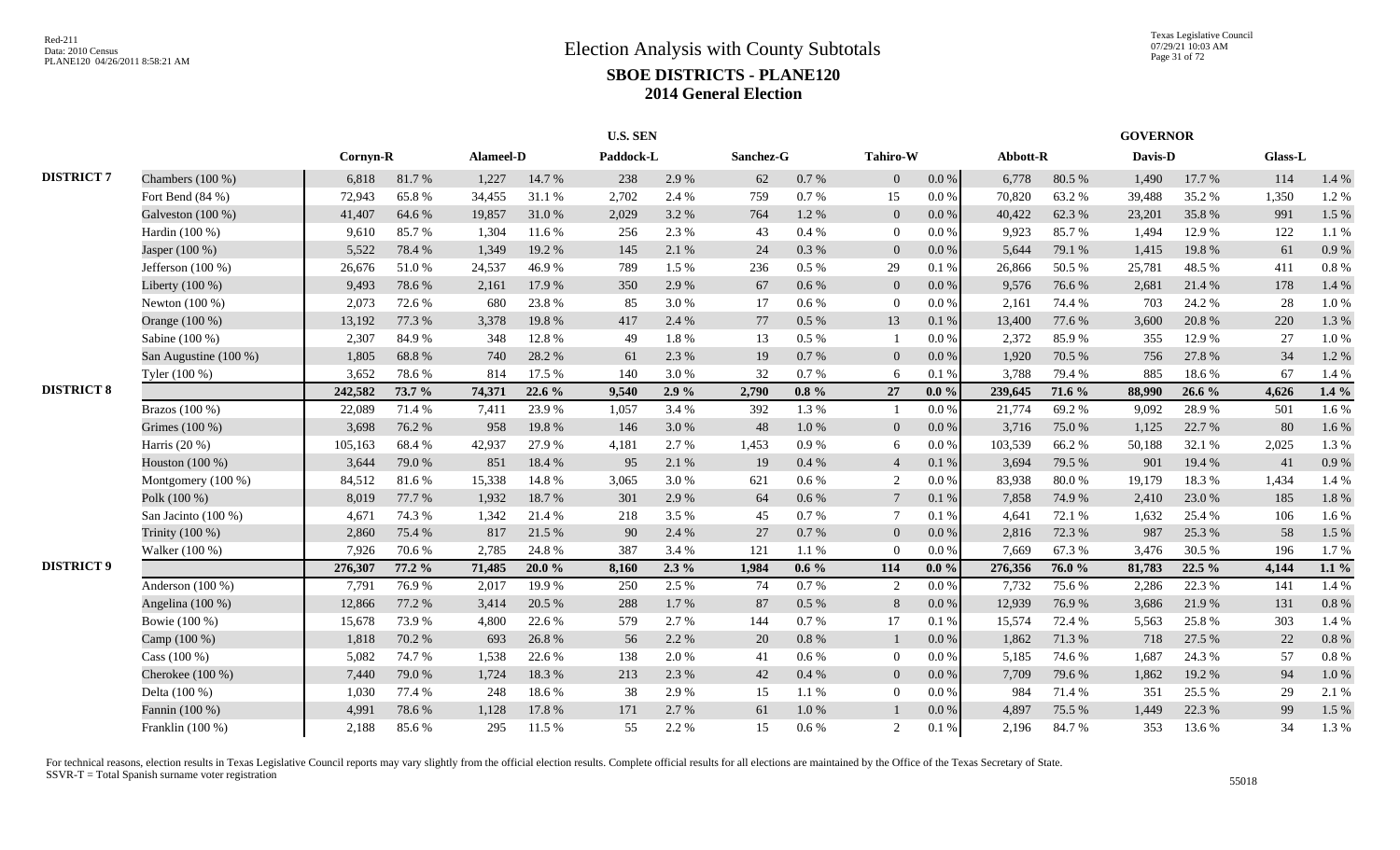|                   |                       |          | <b>GOVERNOR</b> |                |           |           |        |                | <b>LT. GOVERNOR</b> |                 |           |                |         |          | <b>ATTORNEY GEN</b> |                  |        |
|-------------------|-----------------------|----------|-----------------|----------------|-----------|-----------|--------|----------------|---------------------|-----------------|-----------|----------------|---------|----------|---------------------|------------------|--------|
|                   |                       | Parmer-G |                 | Pavitt-W       |           | Patrick-R |        | Van De Putte-D |                     | <b>Butler-L</b> |           | Courtney-G     |         | Paxton-R |                     | <b>Houston-D</b> |        |
| <b>DISTRICT 7</b> | Chambers (100 %)      | 32       | 0.4 %           |                | $0.0\ \%$ | 6,717     | 80.2%  | 1,420          | 17.0%               | 202             | 2.4 %     | 33             | 0.4 %   | 6,775    | 81.1%               | 1,437            | 17.2 % |
|                   | Fort Bend (84 %)      | 350      | 0.3%            | 15             | 0.0 %     | 69,190    | 62.1 % | 39,035         | 35.1 %              | 2,438           | 2.2 %     | 693            | $0.6\%$ | 70,838   | 63.8%               | 37,807           | 34.0 % |
|                   | Galveston (100 %)     | 240      | 0.4%            | $\mathbf{0}$   | $0.0\ \%$ | 39,864    | 61.7%  | 22,577         | 34.9%               | 1,811           | 2.8%      | 375            | 0.6 %   | 40,476   | 62.9%               | 22,079           | 34.3 % |
|                   | Hardin (100 %)        | 37       | 0.3 %           | $\overline{0}$ | 0.0 %     | 9,735     | 84.9%  | 1,456          | 12.7 %              | 238             | 2.1 %     | 36             | 0.3%    | 9,614    | 83.9%               | 1,666            | 14.5 % |
|                   | Jasper (100 %)        | 13       | $0.2\%$         | $\mathbf{0}$   | 0.0 %     | 5,502     | 78.1 % | 1,406          | 19.9%               | 131             | 1.9%      | 10             | 0.1%    | 5,342    | 75.9%               | 1,593            | 22.6 % |
|                   | Jefferson $(100\%)$   | 102      | $0.2 \%$        | 26             | 0.0 %     | 26,111    | 49.8%  | 25,391         | 48.4%               | 733             | 1.4 %     | 193            | 0.4%    | 25,672   | 49.0%               | 26,027           | 49.6%  |
|                   | Liberty $(100\%)$     | 67       | $0.5\%$         | $\mathbf{0}$   | 0.0 %     | 9.554     | 76.8%  | 2,523          | 20.3%               | 319             | 2.6 %     | 42             | 0.3%    | 9.514    | 76.9%               | 2,621            | 21.2%  |
|                   | Newton $(100\%)$      | 11       | $0.4\%$         | 2              | 0.1%      | 2.085     | 73.0%  | 701            | 24.6 %              | 57              | 2.0%      | 12             | 0.4%    | 1.964    | 69.2%               | 818              | 28.8%  |
|                   | Orange (100 %)        | 41       | 0.2 %           | 12             | 0.1%      | 13,111    | 76.9%  | 3,541          | 20.8%               | 361             | 2.1 %     | 45             | 0.3%    | 12,786   | 75.1 %              | 3,912            | 23.0 % |
|                   | Sabine (100 %)        | 8        | 0.3%            | $\overline{0}$ | 0.0 %     | 2,328     | 85.5%  | 341            | 12.5 %              | 48              | $1.8\ \%$ | $\overline{7}$ | 0.3%    | 2,232    | 82.2%               | 447              | 16.5 % |
|                   | San Augustine (100 %) | 14       | $0.5\%$         | $\overline{0}$ | $0.0\ \%$ | 1,851     | 69.8%  | 716            | 27.0%               | 76              | 2.9%      | 10             | 0.4%    | 1,713    | 65.5%               | 857              | 32.8%  |
|                   | Tyler (100 %)         | 28       | $0.6\%$         |                | 0.0 %     | 3,670     | 78.8%  | 841            | 18.1%               | 125             | 2.7%      | 19             | 0.4 %   | 3,530    | 75.9%               | 1,013            | 21.8%  |
| <b>DISTRICT 8</b> |                       | 1,236    | $0.4\%$         | 33             | $0.0\%$   | 235,738   | 70.8%  | 87,192         | 26.2%               | 8,418           | $2.5\%$   | 1,822          | $0.5\%$ | 238,285  | 71.7 %              | 85,735           | 25.8 % |
|                   | Brazos (100 %)        | 116      | 0.4 %           | 5              | $0.0\ \%$ | 20,847    | 66.8%  | 9,121          | 29.2%               | 1,046           | 3.4 %     | 202            | $0.6\%$ | 20,849   | 67.0%               | 9,115            | 29.3 % |
|                   | Grimes (100 %)        | 32       | 0.6 %           | 2              | 0.0 %     | 3,670     | 74.2 % | 1,110          | 22.5 %              | 137             | 2.8%      | 26             | 0.5 %   | 3,674    | 74.5 %              | 1,127            | 22.9 % |
|                   | Harris $(20\%)$       | 572      | 0.4%            | 8              | 0.0 %     | 102,095   | 65.5 % | 49,318         | 31.6%               | 3,620           | 2.3 %     | 817            | 0.5 %   | 103,658  | 66.5%               | 48,252           | 31.0%  |
|                   | Houston $(100\%)$     | 10       | $0.2 \%$        | 2              | 0.0 %     | 3,656     | 79.2 % | 867            | 18.8%               | 84              | 1.8%      | 9              | 0.2 %   | 3,565    | 77.4 %              | 974              | 21.2%  |
|                   | Montgomery $(100\%)$  | 338      | 0.3 %           | 6              | 0.0 %     | 82,650    | 79.0%  | 18,775         | 17.9%               | 2,606           | 2.5 %     | 623            | 0.6 %   | 84,004   | 80.6%               | 17,886           | 17.2 % |
|                   | Polk (100 %)          | 37       | $0.4\%$         | 6              | 0.1%      | 7.856     | 75.4 % | 2,214          | 21.2%               | 310             | 3.0 %     | 39             | 0.4%    | 7,798    | 75.4 %              | 2,298            | 22.2 % |
|                   | San Jacinto (100 %)   | 52       | $0.8~\%$        | 3              | 0.0 %     | 4,644     | 73.0%  | 1,479          | 23.3 %              | 204             | 3.2%      | 31             | 0.5%    | 4,426    | 70.1 %              | 1,764            | 28.0%  |
|                   | Trinity (100 %)       | 34       | 0.9%            | $\overline{0}$ | 0.0 %     | 2,777     | 72.5 % | 929            | 24.3 %              | 103             | 2.7%      | 20             | 0.5 %   | 2,725    | 71.7%               | 1,002            | 26.3 % |
|                   | Walker (100 %)        | 45       | 0.4 %           |                | 0.0 %     | 7,543     | 66.8%  | 3,379          | 29.9%               | 308             | 2.7%      | 55             | 0.5 %   | 7,586    | 67.6%               | 3,317            | 29.6%  |
| <b>DISTRICT 9</b> |                       | 1,132    | $0.3\%$         | 131            | $0.0\%$   | 273,499   | 75.8 % | 78,174         | 21.7 %              | 7,917           | $2.2\%$   | 1,269          | $0.4\%$ | 270,451  | 75.2 %              | 82,078           | 22.8 % |
|                   | Anderson $(100\%)$    | 54       | $0.5\%$         | 19             | 0.2%      | 7,659     | 75.3 % | 2,215          | 21.8%               | 251             | 2.5 %     | 50             | 0.5%    | 7,686    | 75.7%               | 2,244            | 22.1 % |
|                   | Angelina $(100\%)$    | 42       | $0.2 \%$        | 17             | $0.1~\%$  | 12,749    | 76.2%  | 3,624          | 21.7%               | 309             | 1.8%      | 42             | 0.3%    | 12,513   | 75.2 %              | 3,878            | 23.3 % |
|                   | Bowie (100 %)         | 72       | 0.3 %           | 9              | 0.0 %     | 15,475    | 73.2 % | 5,023          | 23.8%               | 539             | 2.6 %     | 94             | 0.4 %   | 14,825   | 70.6%               | 5,750            | 27.4 % |
|                   | Camp (100 %)          | 9        | 0.3%            | 2              | 0.1%      | 1,808     | 69.7%  | 721            | 27.8%               | 56              | 2.2 %     | 8              | 0.3%    | 1,765    | 68.4%               | 762              | 29.5 % |
|                   | Cass $(100\%)$        | 18       | 0.3 %           | $\overline{0}$ | 0.0 %     | 5,137     | 74.6 % | 1,593          | 23.1 %              | 123             | 1.8%      | 30             | 0.4%    | 4.938    | 72.0%               | 1,812            | 26.4 % |
|                   | Cherokee $(100\%)$    | 23       | $0.2 \%$        | $\mathbf{0}$   | 0.0 %     | 7.600     | 79.0%  | 1,821          | 18.9%               | 177             | 1.8%      | 27             | 0.3 %   | 7,419    | 77.4 %              | 1,983            | 20.7 % |
|                   | Delta (100 %)         | 14       | $1.0 \%$        | $\overline{0}$ | 0.0 %     | 1,024     | 75.3 % | 277            | 20.4 %              | 49              | 3.6 %     | 9              | 0.7%    | 995      | 74.2 %              | 311              | 23.2 % |
|                   | Fannin (100 %)        | 39       | $0.6\,\%$       | 6              | $0.1~\%$  | 4,900     | 76.2%  | 1,291          | 20.1 %              | 204             | 3.2 %     | 34             | 0.5 %   | 4,856    | 75.2 %              | 1,433            | 22.2 % |
|                   | Franklin $(100\%)$    | 8        | 0.3%            | 2              | 0.1%      | 2,160     | 84.0%  | 353            | 13.7 %              | 52              | 2.0%      | 6              | 0.2 %   | 2,115    | 82.8%               | 393              | 15.4 % |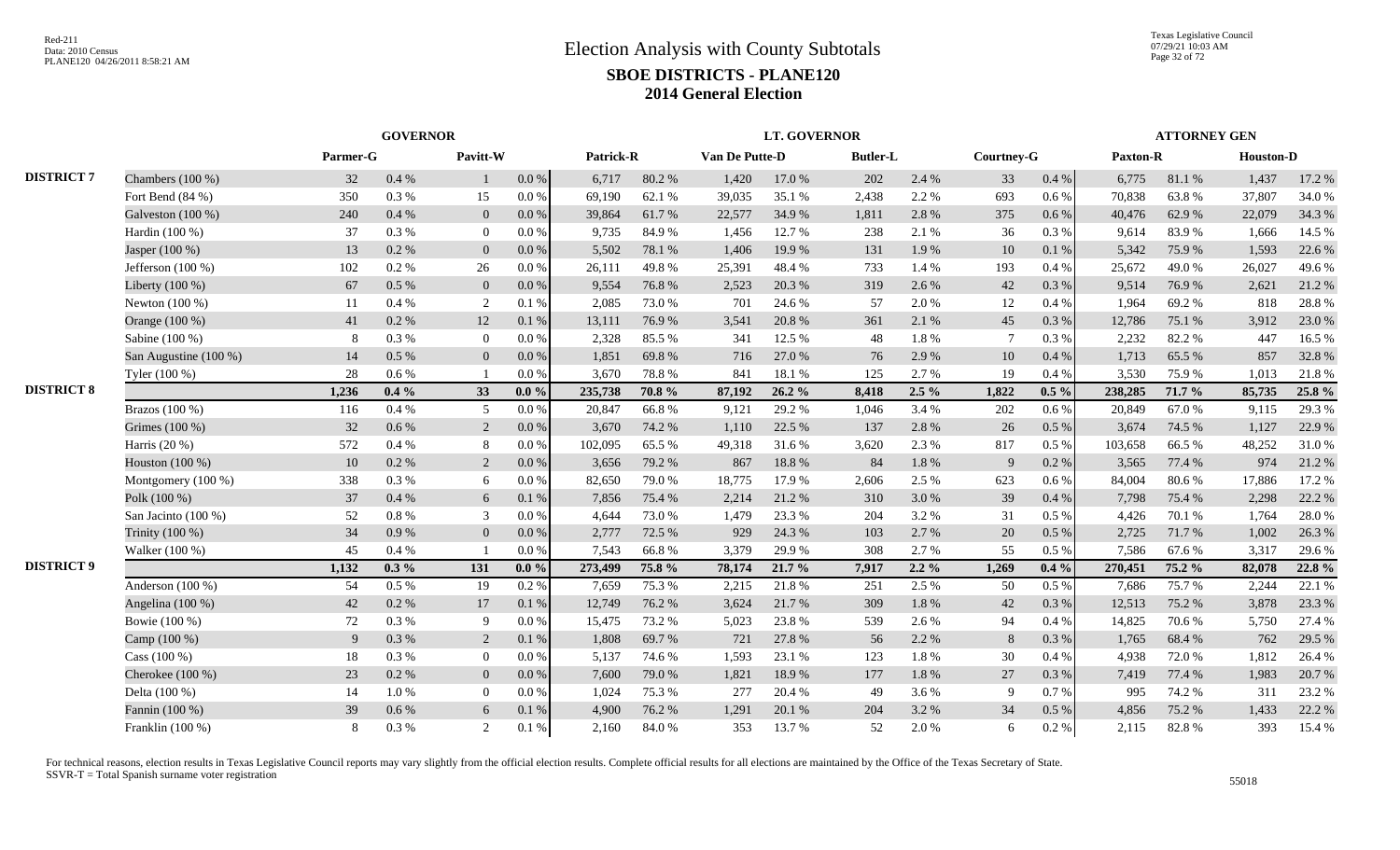|                   |                       |                  | <b>ATTORNEY GEN</b> |                |         |                |        | <b>COMPTROLLER</b> |        |           |         |          |           | <b>LAND COMM</b> |        |        |        |
|-------------------|-----------------------|------------------|---------------------|----------------|---------|----------------|--------|--------------------|--------|-----------|---------|----------|-----------|------------------|--------|--------|--------|
|                   |                       | <b>Balagia-L</b> |                     | Osborne-G      |         | <b>Hegar-R</b> |        | <b>Collier-D</b>   |        | Sanders-L |         | Shafto-G |           | <b>Bush-R</b>    |        | Cook-D |        |
| <b>DISTRICT 7</b> | Chambers (100 %)      | 116              | 1.4 %               | 26             | 0.3 %   | 6,641          | 79.9%  | 1,433              | 17.2 % | 189       | 2.3 %   | 51       | $0.6\,\%$ | 6,794            | 81.2%  | 1,315  | 15.7 % |
|                   | Fort Bend (84 %)      | 1,962            | 1.8%                | 507            | 0.5 %   | 71,009         | 64.1 % | 36,971             | 33.4 % | 2,125     | 1.9%    | 640      | 0.6 %     | 72,503           | 65.3%  | 35,258 | 31.7%  |
|                   | Galveston (100 %)     | 1,410            | 2.2 %               | 358            | 0.6%    | 39,511         | 61.7%  | 22,111             | 34.5 % | 1,789     | 2.8%    | 634      | 1.0%      | 41,169           | 64.0%  | 20,573 | 32.0 % |
|                   | Hardin (100 %)        | 158              | 1.4 %               | 26             | 0.2%    | 9,340          | 82.5 % | 1,667              | 14.7 % | 259       | 2.3 %   | 50       | 0.4%      | 9,620            | 84.0%  | 1,499  | 13.1 % |
|                   | Jasper (100 %)        | 89               | 1.3%                | 16             | 0.2 %   | 5,203          | 74.7%  | 1,593              | 22.9 % | 135       | 1.9%    | 35       | 0.5%      | 5,363            | 76.1 % | 1,510  | 21.4%  |
|                   | Jefferson $(100\%)$   | 582              | 1.1%                | 161            | 0.3%    | 25,036         | 48.2%  | 25,893             | 49.8%  | 812       | 1.6%    | 251      | 0.5 %     | 26,180           | 49.8%  | 25,376 | 48.3%  |
|                   | Liberty $(100\%)$     | 186              | 1.5 %               | 44             | 0.4%    | 9,175          | 75.2 % | 2,644              | 21.7%  | 301       | 2.5 %   | 84       | 0.7%      | 9.485            | 76.8%  | 2,433  | 19.7%  |
|                   | Newton $(100\%)$      | 39               | 1.4 %               | 18             | 0.6%    | 1,891          | 67.3%  | 818                | 29.1 % | 75        | 2.7%    | 27       | 1.0%      | 1,987            | 69.9%  | 763    | 26.9%  |
|                   | Orange (100 %)        | 280              | 1.6%                | 45             | 0.3 %   | 12,310         | 73.2 % | 3,959              | 23.5 % | 460       | 2.7%    | 91       | 0.5 %     | 12,844           | 75.5 % | 3,656  | 21.5 % |
|                   | Sabine (100 %)        | 25               | 0.9%                | 11             | 0.4%    | 2,187          | 81.7%  | 422                | 15.8%  | 57        | 2.1 %   | 12       | 0.4%      | 2,227            | 82.2%  | 407    | 15.0%  |
|                   | San Augustine (100 %) | 35               | 1.3 %               | 11             | 0.4 %   | 1,615          | 63.3%  | 844                | 33.1 % | 76        | 3.0%    | 16       | 0.6 %     | 1,704            | 65.5 % | 823    | 31.6%  |
|                   | Tyler (100 %)         | 91               | 2.0 %               | 16             | 0.3%    | 3,361          | 73.4 % | 1,021              | 22.3 % | 158       | 3.5 %   | 38       | 0.8%      | 3,518            | 76.0%  | 935    | 20.2 % |
| <b>DISTRICT 8</b> |                       | 6,682            | 2.0%                | 1,646          | $0.5\%$ | 234,657        | 71.2 % | 84,536             | 25.6 % | 8,297     | $2.5\%$ | 2,266    | $0.7 \%$  | 242,357          | 73.1 % | 77,533 | 23.4 % |
|                   | Brazos (100 %)        | 916              | 2.9%                | 226            | 0.7%    | 20,647         | 67.5 % | 8,494              | 27.8%  | 1,154     | 3.8%    | 298      | 1.0%      | 21,723           | 70.2%  | 7,806  | 25.2 % |
|                   | Grimes (100 %)        | 107              | 2.2 %               | 23             | 0.5 %   | 3,610          | 73.7%  | 1,101              | 22.5 % | 141       | 2.9 %   | 46       | 0.9%      | 3,682            | 74.7%  | 1,055  | 21.4 % |
|                   | Harris $(20\%)$       | 3,041            | 2.0 %               | 883            | 0.6%    | 102,098        | 66.0%  | 48,048             | 31.1 % | 3,502     | 2.3 %   | 1,045    | 0.7%      | 105,736          | 68.1 % | 44,489 | 28.7%  |
|                   | Houston (100 %)       | 46               | 1.0 %               | 18             | 0.4%    | 3,492          | 76.3%  | 970                | 21.2%  | 89        | 1.9%    | 26       | 0.6 %     | 3,557            | 77.4 % | 930    | 20.2 % |
|                   | Montgomery (100 %)    | 1,936            | 1.9%                | 372            | 0.4%    | 82,942         | 79.9%  | 17,765             | 17.1 % | 2,446     | 2.4 %   | 598      | 0.6 %     | 84,658           | 81.3%  | 15,809 | 15.2 % |
|                   | Polk (100 %)          | 214              | 2.1 %               | 30             | 0.3 %   | 7,496          | 73.6 % | 2,282              | 22.4 % | 319       | 3.1 %   | 83       | 0.8%      | 7,904            | 76.5 % | 2,041  | 19.7%  |
|                   | San Jacinto (100 %)   | 101              | 1.6 %               | 20             | 0.3%    | 4,305          | 69.4%  | 1,655              | 26.7%  | 193       | 3.1 %   | 52       | 0.8%      | 4,547            | 72.5 % | 1,501  | 23.9%  |
|                   | Trinity (100 %)       | 66               | 1.7%                | 10             | 0.3%    | 2.641          | 70.6%  | 978                | 26.1%  | 90        | 2.4 %   | 33       | 0.9%      | 2,765            | 72.7 % | 927    | 24.4 % |
|                   | Walker (100 %)        | 255              | 2.3 %               | 64             | 0.6 %   | 7,426          | 66.8%  | 3,243              | 29.2 % | 363       | 3.3%    | 85       | $0.8~\%$  | 7,785            | 69.3%  | 2,975  | 26.5 % |
| <b>DISTRICT 9</b> |                       | 5,923            | 1.6 $%$             | 1,274          | $0.4\%$ | 263,876        | 74.1 % | 80,736             | 22.7 % | 9,271     | $2.6\%$ | 2,258    | $0.6\%$   | 271,411          | 75.5 % | 76,602 | 21.3 % |
|                   | Anderson $(100\%)$    | 181              | $1.8~\%$            | 42             | 0.4%    | 7,463          | 74.2 % | 2,251              | 22.4 % | 269       | 2.7 %   | 70       | 0.7%      | 7,550            | 74.4 % | 2,230  | 22.0 % |
|                   | Angelina $(100\%)$    | 214              | 1.3%                | 44             | 0.3%    | 12,292         | 74.3 % | 3,797              | 22.9%  | 384       | 2.3 %   | 76       | 0.5 %     | 12,585           | 75.6%  | 3,642  | 21.9%  |
|                   | Bowie (100 %)         | 342              | 1.6 %               | 79             | 0.4%    | 14,282         | 69.0%  | 5,612              | 27.1 % | 656       | 3.2%    | 158      | 0.8%      | 14,976           | 71.2%  | 5,263  | 25.0%  |
|                   | Camp (100 %)          | 43               | 1.7%                | 12             | 0.5 %   | 1,720          | 67.2%  | 764                | 29.8%  | 62        | 2.4 %   | 15       | 0.6 %     | 1,760            | 68.1 % | 756    | 29.2 % |
|                   | Cass $(100\%)$        | 91               | 1.3 %               | 20             | 0.3%    | 4,863          | 71.1 % | 1,766              | 25.8%  | 159       | 2.3 %   | 50       | 0.7%      | 5,014            | 72.9 % | 1,686  | 24.5 % |
|                   | Cherokee $(100\%)$    | 155              | 1.6 %               | 30             | 0.3 %   | 7,190          | 76.0%  | 1,964              | 20.7%  | 246       | 2.6 %   | 66       | 0.7 %     | 7,330            | 76.8%  | 1,891  | 19.8%  |
|                   | Delta (100 %)         | 26               | 1.9%                | -9             | 0.7%    | 957            | 71.6 % | 320                | 23.9%  | 44        | 3.3 %   | 16       | 1.2%      | 1.024            | 75.6 % | 281    | 20.7%  |
|                   | Fannin (100 %)        | 128              | 2.0%                | 38             | 0.6%    | 4,738          | 74.6 % | 1,356              | 21.4 % | 188       | 3.0%    | 65       | 1.0%      | 4,878            | 76.1 % | 1,282  | 20.0%  |
|                   | Franklin $(100\%)$    | 43               | 1.7%                | $\overline{4}$ | 0.2%    | 2,070          | 82.0%  | 371                | 14.7 % | 72        | 2.9%    | 12       | 0.5%      | 2,111            | 82.6%  | 352    | 13.8%  |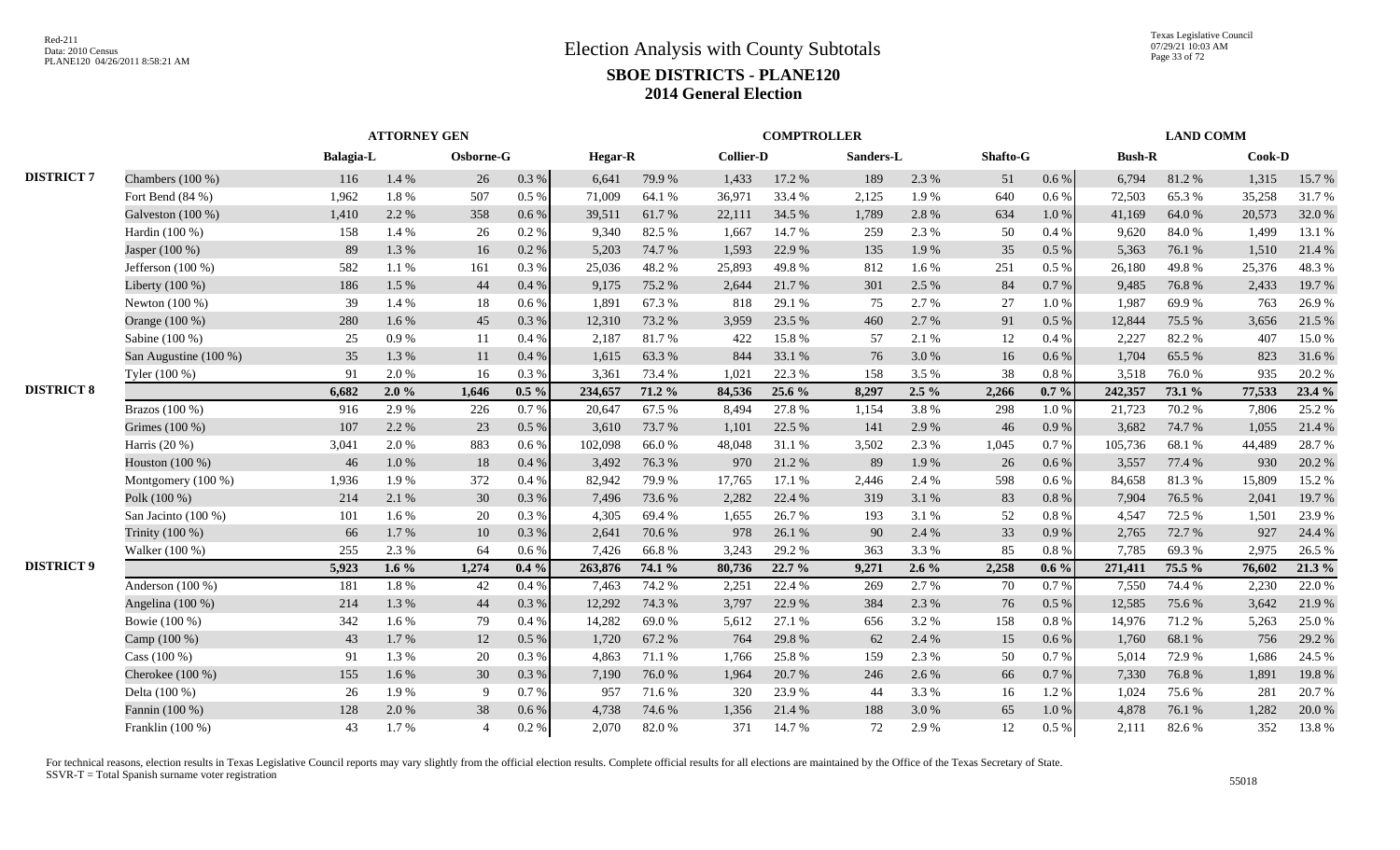|                   |                       |          | <b>LAND COMM</b> |          |           |                 |        |         | <b>AG COMM</b> |             |         |            |           |                 | <b>RR COMM 3</b> |                |        |
|-------------------|-----------------------|----------|------------------|----------|-----------|-----------------|--------|---------|----------------|-------------|---------|------------|-----------|-----------------|------------------|----------------|--------|
|                   |                       | Knight-L |                  | Alessi-G |           | <b>Miller-R</b> |        | Hogan-D |                | Palmquist-L |         | Kendrick-G |           | <b>Sitton-R</b> |                  | <b>Brown-D</b> |        |
| <b>DISTRICT 7</b> | Chambers (100 %)      | 194      | 2.3 %            | 61       | 0.7 %     | 6,634           | 80.0%  | 1,394   | 16.8%          | 174         | 2.1%    | 95         | 1.1%      | 6,684           | 80.5%            | 1,337          | 16.1%  |
|                   | Fort Bend $(84\%)$    | 2,409    | 2.2 %            | 943      | 0.8%      | 70,557          | 64.1 % | 35,980  | 32.7%          | 2,295       | 2.1%    | 1,227      | 1.1%      | 70,706          | 64.2 %           | 35,897         | 32.6 % |
|                   | Galveston (100 %)     | 1,771    | 2.8%             | 779      | 1.2%      | 39,501          | 62.1 % | 21,369  | 33.6%          | 1,815       | 2.9 %   | 963        | 1.5 %     | 39,788          | 62.4 %           | 21,114         | 33.1 % |
|                   | Hardin (100 %)        | 274      | 2.4 %            | 53       | 0.5%      | 9,332           | 82.5 % | 1,638   | 14.5 %         | 233         | 2.1 %   | 109        | 1.0%      | 9,451           | 83.4 %           | 1,552          | 13.7%  |
|                   | Jasper (100 %)        | 148      | 2.1 %            | 30       | 0.4%      | 5,166           | 74.2 % | 1,618   | 23.3 %         | 126         | 1.8%    | 48         | 0.7 %     | 5,232           | 75.1 %           | 1,548          | 22.2 % |
|                   | Jefferson $(100\%)$   | 721      | 1.4 %            | 290      | $0.6\%$   | 24,854          | 47.9%  | 25,881  | 49.8%          | 797         | 1.5 %   | 396        | 0.8%      | 25,123          | 48.3%            | 25,590         | 49.2%  |
|                   | Liberty $(100\%)$     | 337      | 2.7 %            | 95       | 0.8%      | 9,138           | 75.0%  | 2,625   | 21.6%          | 254         | 2.1%    | 162        | 1.3%      | 9,139           | 74.8%            | 2,628          | 21.5 % |
|                   | Newton $(100\%)$      | 70       | 2.5 %            | 21       | 0.7%      | 1,864           | 66.3%  | 859     | 30.5 %         | 57          | 2.0%    | 33         | 1.2%      | 1,887           | 67.2 %           | 818            | 29.1 % |
|                   | Orange (100 %)        | 417      | 2.5 %            | 95       | $0.6\,\%$ | 12,323          | 73.1 % | 3,988   | 23.6 %         | 392         | 2.3 %   | 166        | $1.0\ \%$ | 12,414          | 73.6%            | 3,869          | 22.9 % |
|                   | Sabine (100 %)        | 60       | 2.2 %            | 14       | 0.5%      | 2,173           | 81.3%  | 434     | 16.2%          | 43          | 1.6%    | 23         | 0.9 %     | 2,174           | 81.4%            | 419            | 15.7%  |
|                   | San Augustine (100 %) | 62       | 2.4 %            | 13       | 0.5 %     | 1,598           | 62.3%  | 882     | 34.4 %         | 52          | 2.0%    | 32         | 1.2%      | 1,638           | 63.4%            | 853            | 33.0%  |
|                   | Tyler (100 %)         | 128      | 2.8%             | 47       | 1.0%      | 3,348           | 73.2 % | 1,037   | 22.7 %         | 125         | 2.7%    | 61         | 1.3%      | 3,371           | 73.7%            | 1,021          | 22.3 % |
| <b>DISTRICT 8</b> |                       | 8,628    | $2.6\%$          | 2,957    | $0.9\%$   | 236,652         | 71.9 % | 79,849  | 24.3 %         | 8,252       | $2.5\%$ | 4,294      | $1.3\%$   | 236,949         | 72.0 %           | 79,257         | 24.1 % |
|                   | Brazos (100 %)        | 1,065    | 3.4 %            | 359      | 1.2%      | 21,114          | 69.1%  | 7,898   | 25.8%          | 1,077       | 3.5 %   | 465        | 1.5 %     | 20,851          | 68.2%            | 8,064          | 26.4%  |
|                   | Grimes (100 %)        | 142      | 2.9%             | 50       | 1.0 %     | 3,573           | 73.1 % | 1,092   | 22.4 %         | 157         | 3.2%    | 63         | 1.3 %     | 3,576           | 73.4 %           | 1,087          | 22.3 % |
|                   | Harris (20 %)         | 3,590    | 2.3 %            | 1,459    | 0.9%      | 103,278         | 67.0%  | 45,480  | 29.5 %         | 3,559       | 2.3 %   | 1,883      | 1.2%      | 103,441         | 67.0%            | 45,210         | 29.3 % |
|                   | Houston (100 %)       | 84       | $1.8\ \%$        | 26       | $0.6\,\%$ | 3,471           | 76.1 % | 975     | 21.4%          | 68          | 1.5 %   | 49         | $1.1\ \%$ | 3,478           | 76.2%            | 953            | 20.9%  |
|                   | Montgomery (100 %)    | 2,856    | 2.7 %            | 750      | 0.7%      | 83,445          | 80.5%  | 16,458  | 15.9%          | 2,517       | 2.4 %   | 1,230      | 1.2%      | 83,621          | 80.9%            | 16,132         | 15.6%  |
|                   | Polk (100 %)          | 300      | 2.9 %            | 93       | 0.9%      | 7,509           | 73.8%  | 2,138   | 21.0%          | 284         | 2.8%    | 245        | 2.4 %     | 7,607           | 74.7 %           | 2,122          | 20.9%  |
|                   | San Jacinto (100 %)   | 183      | 2.9 %            | 41       | 0.7%      | 4,262           | 68.7%  | 1,654   | 26.7%          | 180         | 2.9%    | 108        | 1.7 %     | 4,314           | 69.5%            | 1,613          | 26.0%  |
|                   | Trinity (100 %)       | 73       | 1.9%             | 38       | 1.0%      | 2,612           | 69.7%  | 1,001   | 26.7%          | 77          | 2.1 %   | 59         | 1.6 %     | 2,627           | 70.2%            | 964            | 25.8%  |
|                   | Walker (100 %)        | 335      | 3.0%             | 141      | 1.3%      | 7,388           | 66.8%  | 3,153   | 28.5 %         | 333         | 3.0%    | 192        | 1.7%      | 7,434           | 67.1 %           | 3,112          | 28.1 % |
| <b>DISTRICT 9</b> |                       | 8,934    | $2.5\%$          | 2,408    | $0.7\%$   | 263,489         | 74.1 % | 80,482  | 22.6 %         | 8,054       | $2.3\%$ | 3,743      | 1.1 $\%$  | 263,693         | 74.1 %           | 78,791         | 22.1 % |
|                   | Anderson (100 %)      | 293      | 2.9%             | 79       | 0.8%      | 7,390           | 73.4 % | 2,315   | 23.0%          | 226         | 2.2 %   | 136        | 1.4 %     | 7,404           | 73.5 %           | 2,221          | 22.0%  |
|                   | Angelina (100 %)      | 346      | 2.1 %            | 79       | 0.5 %     | 12,226          | 74.0 % | 3,835   | 23.2 %         | 295         | 1.8%    | 169        | $1.0\ \%$ | 12,343          | 74.7 %           | 3,694          | 22.3 % |
|                   | Bowie (100 %)         | 608      | 2.9%             | 173      | 0.8%      | 14,344          | 69.4%  | 5,510   | 26.7%          | 547         | 2.6%    | 260        | 1.3 %     | 14,156          | 68.4%            | 5,579          | 27.0%  |
|                   | Camp (100 %)          | 53       | 2.0%             | 17       | 0.7%      | 1,705           | 66.8%  | 785     | 30.7%          | 40          | 1.6 %   | 23         | 0.9%      | 1,700           | 66.6%            | 761            | 29.8%  |
|                   | Cass $(100\%)$        | 137      | 2.0 %            | 45       | 0.7%      | 4,847           | 70.9%  | 1,802   | 26.4%          | 114         | 1.7%    | 70         | 1.0%      | 4,855           | 71.3 %           | 1,754          | 25.8%  |
|                   | Cherokee $(100\%)$    | 267      | 2.8%             | 54       | 0.6%      | 7,082           | 75.1 % | 2,019   | 21.4 %         | 236         | 2.5 %   | 99         | 1.0 %     | 7,157           | 75.9%            | 1,942          | 20.6%  |
|                   | Delta (100 %)         | 36       | 2.7 %            | 14       | 1.0%      | 953             | 71.5 % | 331     | 24.8%          | 31          | 2.3 %   | 17         | 1.3 %     | 936             | 71.1 %           | 305            | 23.2 % |
|                   | Fannin (100 %)        | 177      | 2.8%             | 76       | 1.2%      | 4,696           | 73.8%  | 1,381   | 21.7%          | 170         | 2.7%    | 114        | $1.8\ \%$ | 4,692           | 73.7%            | 1,369          | 21.5 % |
|                   | Franklin $(100\%)$    | 76       | 3.0%             | 18       | 0.7%      | 2,059           | 81.5%  | 380     | 15.0%          | 62          | 2.5 %   | 25         | 1.0%      | 2,055           | 81.5%            | 366            | 14.5 % |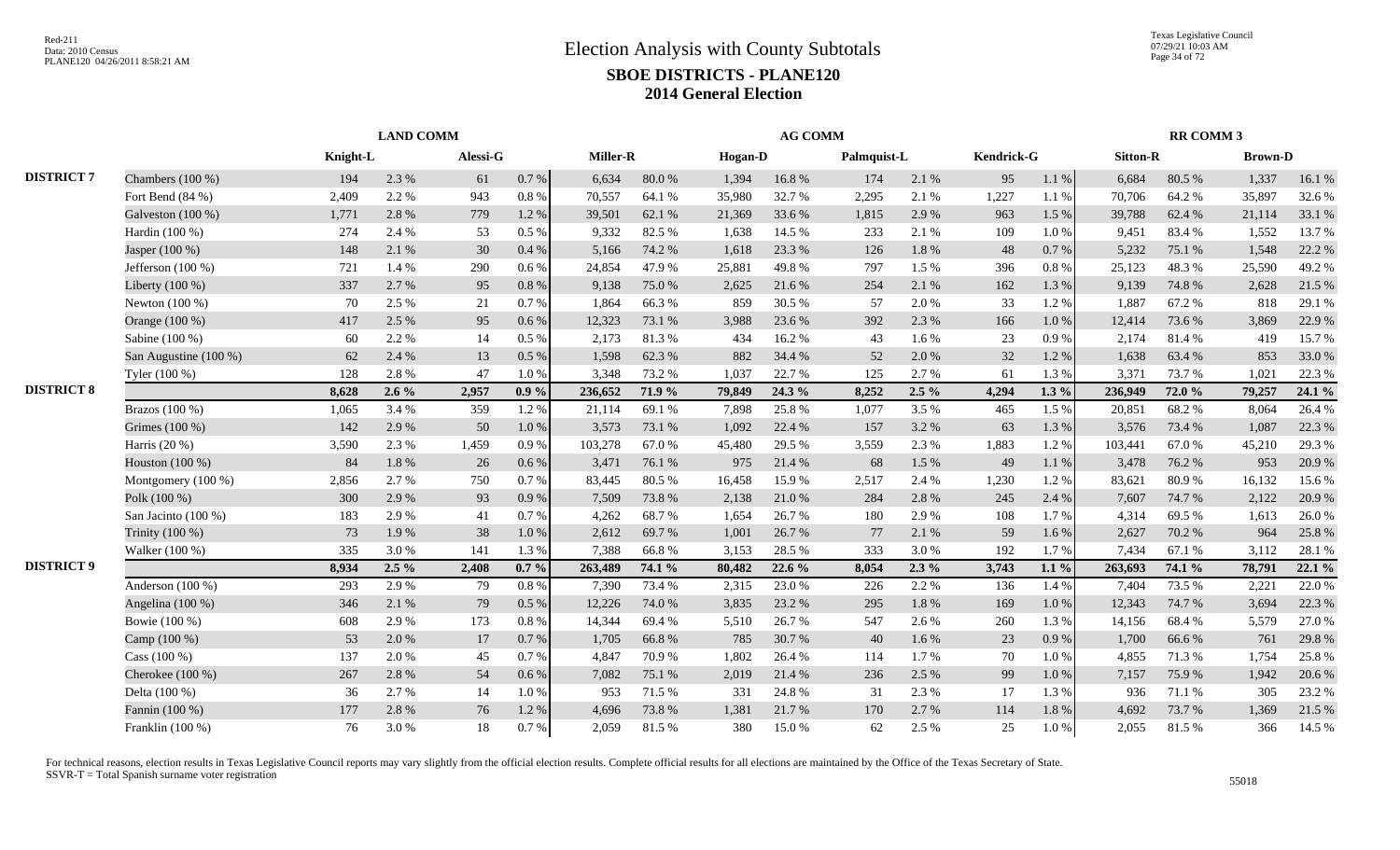|                   |                       |          | <b>RR COMM 3</b> |           |          |         |        | <b>SUP CT CHIEF</b> |        |          |         |                |        | SUP CT 6        |        |       |           |
|-------------------|-----------------------|----------|------------------|-----------|----------|---------|--------|---------------------|--------|----------|---------|----------------|--------|-----------------|--------|-------|-----------|
|                   |                       | Miller-L |                  | Salinas-G |          | Hecht-R |        | Moody-D             |        | Oxford-L |         | <b>Brown-R</b> |        | <b>Meyers-D</b> |        | Ash-L |           |
| <b>DISTRICT 7</b> | Chambers (100 %)      | 187      | 2.3 %            | 90        | $1.1~\%$ | 6,687   | 80.8%  | 1,400               | 16.9%  | 194      | 2.3 %   | 6,673          | 81.6%  | 1,311           | 16.0%  | 194   | 2.4 %     |
|                   | Fort Bend $(84\%)$    | 2,400    | 2.2 %            | 1,215     | 1.1 %    | 71,716  | 64.9%  | 36,335              | 32.9%  | 2,408    | 2.2 %   | 71,845         | 65.1 % | 35,992          | 32.6 % | 2,504 | 2.3 %     |
|                   | Galveston (100 %)     | 1,905    | 3.0%             | 967       | 1.5 %    | 39,915  | 62.6 % | 21,963              | 34.4 % | 1,922    | 3.0%    | 40,610         | 63.8%  | 21,048          | 33.1 % | 2,027 | 3.2 %     |
|                   | Hardin $(100\%)$      | 260      | 2.3 %            | 63        | 0.6%     | 9.415   | 83.0%  | 1,605               | 14.1 % | 325      | 2.9%    | 9,563          | 84.5 % | 1,481           | 13.1 % | 276   | 2.4 %     |
|                   | Jasper (100 %)        | 150      | 2.2 %            | 35        | 0.5 %    | 5,272   | 75.7%  | 1,557               | 22.4 % | 135      | 1.9%    | 5,315          | 76.8%  | 1,482           | 21.4%  | 128   | $1.8\ \%$ |
|                   | Jefferson $(100\%)$   | 852      | 1.6%             | 444       | 0.9%     | 25,053  | 48.0%  | 25,603              | 49.0%  | 1,558    | 3.0%    | 25,734         | 49.5 % | 25,522          | 49.0%  | 784   | 1.5 %     |
|                   | Liberty (100 %)       | 352      | 2.9%             | 95        | $0.8~\%$ | 9,227   | 75.8%  | 2,619               | 21.5 % | 324      | 2.7%    | 9,316          | 76.8%  | 2,460           | 20.3 % | 355   | 2.9%      |
|                   | Newton $(100\%)$      | 80       | 2.8%             | 23        | 0.8%     | 1,908   | 67.7%  | 826                 | 29.3 % | 83       | 2.9%    | 1,946          | 69.4%  | 779             | 27.8%  | 79    | 2.8%      |
|                   | Orange (100 %)        | 459      | 2.7%             | 132       | 0.8%     | 12,546  | 74.2 % | 3,862               | 22.9%  | 491      | 2.9 %   | 12,751         | 75.9%  | 3,611           | 21.5 % | 448   | 2.7%      |
|                   | Sabine (100 %)        | 71       | 2.7%             | -7        | 0.3%     | 2,152   | 81.0%  | 451                 | 17.0%  | 55       | 2.1%    | 2,190          | 82.8%  | 388             | 14.7 % | 68    | 2.6 %     |
|                   | San Augustine (100 %) | 74       | 2.9%             | 20        | $0.8~\%$ | 1,619   | 63.6%  | 861                 | 33.8%  | 66       | 2.6%    | 1,668          | 65.8%  | 792             | 31.2%  | 76    | 3.0%      |
|                   | Tyler (100 %)         | 129      | 2.8%             | 54        | 1.2%     | 3,376   | 74.1 % | 1,025               | 22.5 % | 157      | 3.4 %   | 3,465          | 76.7%  | 909             | 20.1 % | 146   | 3.2%      |
| <b>DISTRICT 8</b> |                       | 8,837    | $2.7\%$          | 3,853     | $1.2\%$  | 239,617 | 72.8%  | 80,795              | 24.5 % | 8,925    | $2.7\%$ | 240,531        | 73.4 % | 78,310          | 23.9 % | 9,020 | $2.8 \%$  |
|                   | Brazos (100 %)        | 1,193    | 3.9%             | 467       | 1.5%     | 21,406  | 69.8%  | 8,088               | 26.4%  | 1,182    | 3.9%    | 21,445         | 70.3%  | 7,855           | 25.8%  | 1,186 | 3.9%      |
|                   | Grimes (100 %)        | 166      | 3.4 %            | 44        | 0.9%     | 3,592   | 73.8%  | 1,116               | 22.9%  | 159      | 3.3 %   | 3,621          | 74.9%  | 1,050           | 21.7 % | 165   | 3.4 %     |
|                   | Harris $(20\%)$       | 3,680    | 2.4 %            | 2,034     | 1.3%     | 104,957 | 67.9%  | 45,924              | 29.7%  | 3,729    | 2.4 %   | 105,281        | 68.5%  | 44,744          | 29.1 % | 3,721 | 2.4 %     |
|                   | Houston (100 %)       | 100      | 2.2 %            | 33        | 0.7 %    | 3,510   | 77.2 % | 956                 | 21.0%  | 81       | 1.8%    | 3,522          | 77.7 % | 905             | 20.0%  | 103   | 2.3 %     |
|                   | Montgomery $(100\%)$  | 2,690    | 2.6 %            | 877       | 0.8%     | 84,049  | 81.2%  | 16,703              | 16.1 % | 2,756    | 2.7 %   | 84,192         | 81.5 % | 16,283          | 15.8%  | 2,805 | 2.7%      |
|                   | Polk (100 %)          | 326      | 3.2 %            | 122       | 1.2%     | 7,583   | 74.8%  | 2,208               | 21.8%  | 348      | 3.4 %   | 7,737          | 76.5 % | 2,045           | 20.2 % | 328   | 3.2%      |
|                   | San Jacinto (100 %)   | 204      | 3.3%             | 72        | 1.2%     | 4,294   | 69.5%  | 1,686               | 27.3 % | 201      | 3.3 %   | 4,455          | 72.3 % | 1,503           | 24.4 % | 201   | 3.3 %     |
|                   | Trinity (100 %)       | 110      | 2.9%             | 41        | 1.1 %    | 2,660   | 71.0%  | 986                 | 26.3%  | 99       | 2.6 %   | 2,686          | 72.1 % | 920             | 24.7 % | 121   | 3.2%      |
|                   | Walker (100 %)        | 368      | 3.3%             | 163       | 1.5 %    | 7,566   | 68.4%  | 3,128               | 28.3 % | 370      | 3.3 %   | 7,592          | 69.1%  | 3,005           | 27.4 % | 390   | 3.5 %     |
| <b>DISTRICT 9</b> |                       | 10,265   | 2.9%             | 3,102     | $0.9\%$  | 266,832 | 75.0 % | 79,736              | 22.4 % | 9,266    | $2.6\%$ | 269,250        | 75.8 % | 76,294          | 21.5 % | 9,449 | $2.7\%$   |
|                   | Anderson $(100\%)$    | 350      | 3.5%             | 100       | 1.0%     | 7,494   | 74.5 % | 2,258               | 22.4 % | 311      | 3.1 %   | 7,606          | 75.6 % | 2,138           | 21.3%  | 317   | 3.2%      |
|                   | Angelina (100 %)      | 361      | 2.2 %            | 135       | 0.8%     | 12,403  | 75.1 % | 3,807               | 23.0%  | 316      | 1.9%    | 12,487         | 75.7%  | 3,666           | 22.2 % | 352   | 2.1%      |
|                   | Bowie (100 %)         | 749      | 3.6%             | 207       | 1.0%     | 14,547  | 69.9%  | 5,584               | 26.8%  | 669      | 3.2%    | 14,978         | 72.2 % | 5,136           | 24.8%  | 624   | 3.0%      |
|                   | Camp (100 %)          | 67       | 2.6 %            | 23        | 0.9%     | 1,732   | 68.0%  | 755                 | 29.6%  | 60       | 2.4 %   | 1,744          | 68.7%  | 732             | 28.8%  | 62    | 2.4 %     |
|                   | Cass (100 %)          | 150      | 2.2 %            | 50        | 0.7%     | 4,893   | 72.0%  | 1,751               | 25.8%  | 156      | 2.3 %   | 4,981          | 73.2 % | 1,679           | 24.7 % | 144   | 2.1 %     |
|                   | Cherokee (100 %)      | 262      | 2.8%             | 72        | 0.8%     | 7,159   | 76.0%  | 1,999               | 21.2%  | 265      | 2.8%    | 7,248          | 77.0%  | 1,894           | 20.1 % | 266   | 2.8%      |
|                   | Delta (100 %)         | 57       | 4.3 %            | 19        | 1.4 %    | 940     | 71.5 % | 329                 | 25.0%  | 45       | 3.4 %   | 983            | 74.7 % | 293             | 22.3 % | 40    | 3.0%      |
|                   | Fannin (100 %)        | 208      | 3.3 %            | 99        | 1.6%     | 4,790   | 75.4 % | 1,368               | 21.5 % | 193      | 3.0%    | 4,862          | 76.7%  | 1,277           | 20.1 % | 204   | 3.2%      |
|                   | Franklin $(100\%)$    | 77       | 3.1 %            | 22        | 0.9%     | 2,068   | 82.6%  | 361                 | 14.4 % | 75       | 3.0%    | 2,091          | 84.0%  | 321             | 12.9%  | 78    | 3.1 %     |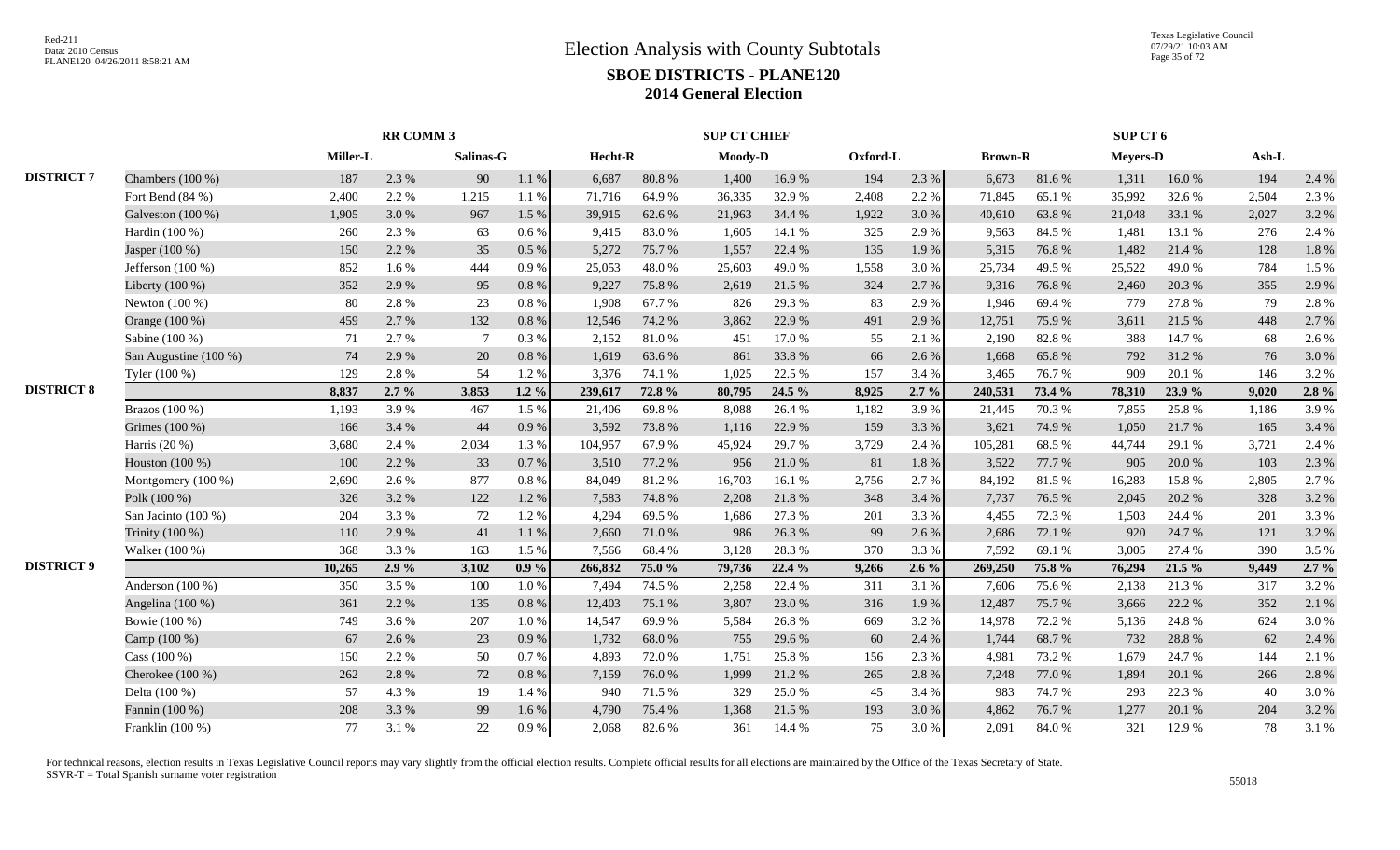|                   |                       |               |        |                    | SUP CT 7 |          |         |             |           |           |        | <b>SUP CT 8</b> |         |                   |         | CCA <sub>3</sub>    |        |
|-------------------|-----------------------|---------------|--------|--------------------|----------|----------|---------|-------------|-----------|-----------|--------|-----------------|---------|-------------------|---------|---------------------|--------|
|                   |                       | <b>Boyd-R</b> |        | <b>Benavides-D</b> |          | Fulton-L |         | Waterbury-G |           | Johnson-R |        | Koelsch-L       |         | <b>Chisholm-G</b> |         | <b>Richardson-R</b> |        |
| <b>DISTRICT 7</b> | Chambers $(100\%)$    | 6,684         | 80.8%  | 1,353              | 16.4 %   | 191      | 2.3 %   | 41          | 0.5 %     | 6,894     | 91.6%  | 382             | 5.1 %   | 253               | 3.4 %   | 6,622               | 81.1%  |
|                   | Fort Bend (84 %)      | 70,516        | 64.0%  | 36,878             | 33.5 %   | 2,221    | 2.0 %   | 542         | 0.5 %     | 75,694    | 83.8%  | 8,278           | 9.2%    | 6,324             | 7.0%    | 71,260              | 64.9%  |
|                   | Galveston (100 %)     | 39,680        | 62.5 % | 21,599             | 34.0%    | 1,788    | 2.8%    | 458         | 0.7%      | 42,320    | 81.0%  | 5,468           | 10.5 %  | 4,458             | 8.5 %   | 39,905              | 63.1 % |
|                   | Hardin (100 %)        | 9,559         | 84.4 % | 1,478              | 13.1 %   | 241      | 2.1 %   | 44          | 0.4%      | 9,837     | 92.6%  | 507             | 4.8%    | 284               | 2.7 %   | 9,482               | 84.1 % |
|                   | Jasper (100 %)        | 5,338         | 77.0 % | 1,442              | 20.8%    | 119      | 1.7%    | 30          | 0.4%      | 5,543     | 90.3%  | 404             | 6.6 %   | 189               | 3.1 %   | 5,276               | 76.4 % |
|                   | Jefferson (100 %)     | 25,507        | 49.0%  | 25,571             | 49.1 %   | 745      | 1.4 %   | 224         | 0.4%      | 27,758    | 82.1 % | 3,630           | 10.7%   | 2,420             | 7.2 %   | 25,411              | 49.0%  |
|                   | Liberty (100 %)       | 9,282         | 76.6%  | 2,449              | 20.2 %   | 309      | 2.6%    | 73          | 0.6 %     | 9,740     | 89.6%  | 705             | 6.5 %   | 421               | 3.9%    | 9,195               | 76.2 % |
|                   | Newton (100 %)        | 1,968         | 70.3%  | 734                | 26.2%    | 73       | 2.6 %   | 25          | 0.9%      | 2,088     | 88.2%  | 169             | 7.1 %   | 110               | 4.6 %   | 1,911               | 68.5 % |
|                   | Orange (100 %)        | 12,735        | 75.5 % | 3,607              | 21.4 %   | 423      | 2.5 %   | 93          | 0.6%      | 13,397    | 89.1 % | 1,029           | 6.8%    | 602               | 4.0 %   | 12,640              | 74.8%  |
|                   | Sabine (100 %)        | 2,206         | 84.5 % | 330                | 12.6 %   | 66       | 2.5 %   | 10          | 0.4%      | 2,265     | 91.6%  | 138             | 5.6%    | 69                | 2.8%    | 2,154               | 81.5%  |
|                   | San Augustine (100 %) | 1,725         | 67.6%  | 738                | 28.9%    | 63       | 2.5 %   | 24          | 0.9%      | 1,828     | 85.4%  | 183             | 8.5%    | 130               | 6.1%    | 1,665               | 64.6%  |
|                   | Tyler (100 %)         | 3,433         | 76.0%  | 904                | 20.0%    | 138      | 3.1 %   | 45          | 1.0%      | 3.660     | 89.0%  | 273             | 6.6 %   | 180               | 4.4 %   | 3,382               | 75.3 % |
| <b>DISTRICT 8</b> |                       | 236,225       | 72.0 % | 81,602             | 24.9 %   | 8,157    | $2.5\%$ | 1,927       | $0.6\%$   | 248,919   | 86.3%  | 22,367          | 7.8 %   | 17,197            | 6.0%    | 238,028             | 72.9 % |
|                   | Brazos (100 %)        | 21,028        | 69.0%  | 8,151              | 26.7%    | 1,103    | 3.6 %   | 203         | 0.7%      | 22,297    | 81.9%  | 2,673           | 9.8%    | 2,269             | 8.3%    | 21,147              | 69.8%  |
|                   | Grimes (100 %)        | 3,594         | 74.3 % | 1,056              | 21.8%    | 148      | 3.1 %   | 36          | 0.7%      | 3,757     | 88.7%  | 299             | 7.1 %   | 179               | 4.2 %   | 3,596               | 74.6 % |
|                   | Harris (20 %)         | 102,558       | 66.7%  | 47,101             | 30.6%    | 3,301    | 2.1 %   | 897         | 0.6%      | 109,217   | 84.9%  | 10,620          | 8.3%    | 8,796             | 6.8%    | 104,019             | 67.9%  |
|                   | Houston (100 %)       | 3,521         | 77.9%  | 889                | 19.7%    | 93       | 2.1 %   | 16          | 0.4%      | 3,596     | 90.8%  | 234             | 5.9%    | 130               | 3.3 %   | 3,476               | 77.2 % |
|                   | Montgomery (100 %)    | 83,407        | 80.8%  | 16,871             | 16.3%    | 2,511    | 2.4 %   | 490         | $0.5\%$   | 86,477    | 89.3%  | 6,022           | 6.2%    | 4,351             | 4.5 %   | 83,726              | 81.3%  |
|                   | Polk (100 %)          | 7,606         | 75.3 % | 2,068              | 20.5 %   | 340      | 3.4 %   | 83          | 0.8%      | 8,023     | 87.7%  | 674             | 7.4 %   | 454               | 5.0%    | 7,586               | 75.4 % |
|                   | San Jacinto (100 %)   | 4,386         | 71.3%  | 1,504              | 24.5 %   | 198      | 3.2 %   | 62          | 1.0%      | 4,711     | 86.7%  | 458             | 8.4 %   | 264               | 4.9%    | 4,339               | 70.5 % |
|                   | Trinity (100 %)       | 2,664         | 71.8%  | 918                | 24.7 %   | 91       | 2.5 %   | 39          | 1.1 %     | 2,851     | 87.9%  | 243             | 7.5 %   | 150               | 4.6%    | 2,656               | 71.9%  |
|                   | Walker (100 %)        | 7,461         | 68.0%  | 3,044              | 27.7 %   | 372      | 3.4 %   | 101         | 0.9%      | 7,990     | 82.0%  | 1,144           | 11.7%   | 604               | 6.2 %   | 7,483               | 68.5 % |
| <b>DISTRICT 9</b> |                       | 267,645       | 75.5 % | 76,204             | 21.5 %   | 8.882    | $2.5\%$ | 1,885       | $0.5 \%$  | 277,933   | 89.2 % | 20,476          | 6.6 $%$ | 13,134            | 4.2 $%$ | 265,504             | 75.1 % |
|                   | Anderson (100 %)      | 7,572         | 75.4 % | 2,129              | 21.2%    | 294      | 2.9%    | 51          | 0.5 %     | 7,847     | 88.6%  | 666             | 7.5 %   | 345               | 3.9 %   | 7,476               | 74.3 % |
|                   | Angelina (100 %)      | 12,484        | 75.7%  | 3,593              | 21.8 %   | 315      | 1.9%    | 103         | $0.6\%$   | 12,933    | 90.5 % | 781             | 5.5 %   | 570               | 4.0%    | 12,401              | 75.4 % |
|                   | Bowie (100 %)         | 14,797        | 71.7%  | 5,170              | 25.0%    | 567      | 2.7 %   | 111         | 0.5 %     | 15,864    | 86.2%  | 1,571           | 8.5 %   | 961               | 5.2 %   | 14,533              | 70.7%  |
|                   | Camp (100 %)          | 1,736         | 68.6%  | 721                | 28.5 %   | 55       | 2.2 %   | 19          | 0.8%      | 1,834     | 86.9%  | 197             | 9.3%    | 80                | 3.8%    | 1,716               | 68.1 % |
|                   | Cass (100 %)          | 4,957         | 73.1 % | 1,636              | 24.1 %   | 150      | 2.2 %   | 34          | 0.5%      | 5,201     | 90.8%  | 297             | 5.2%    | 231               | 4.0%    | 4,909               | 72.6 % |
|                   | Cherokee (100 %)      | 7,231         | 77.1 % | 1,839              | 19.6%    | 251      | 2.7 %   | 58          | 0.6 %     | 7,453     | 90.2%  | 530             | 6.4 %   | 280               | 3.4 %   | 7,146               | 76.3%  |
|                   | Delta (100 %)         | 969           | 74.0%  | 286                | 21.8%    | 43       | 3.3 %   | 11          | 0.8%      | 1,046     | 88.8%  | 78              | 6.6 %   | 54                | 4.6 %   | 943                 | 72.4 % |
|                   | Fannin (100 %)        | 4,833         | 76.3%  | 1,257              | 19.8%    | 182      | 2.9%    | 66          | $1.0\ \%$ | 5,065     | 88.3%  | 229             | 4.0%    | 444               | 7.7 %   | 4,773               | 75.9%  |
|                   | Franklin (100 %)      | 2,087         | 83.6%  | 326                | 13.1 %   | 69       | 2.8 %   | 13          | $0.5\%$   | 2,150     | 92.7%  | 102             | 4.4 %   | 68                | 2.9%    | 2,063               | 83.0%  |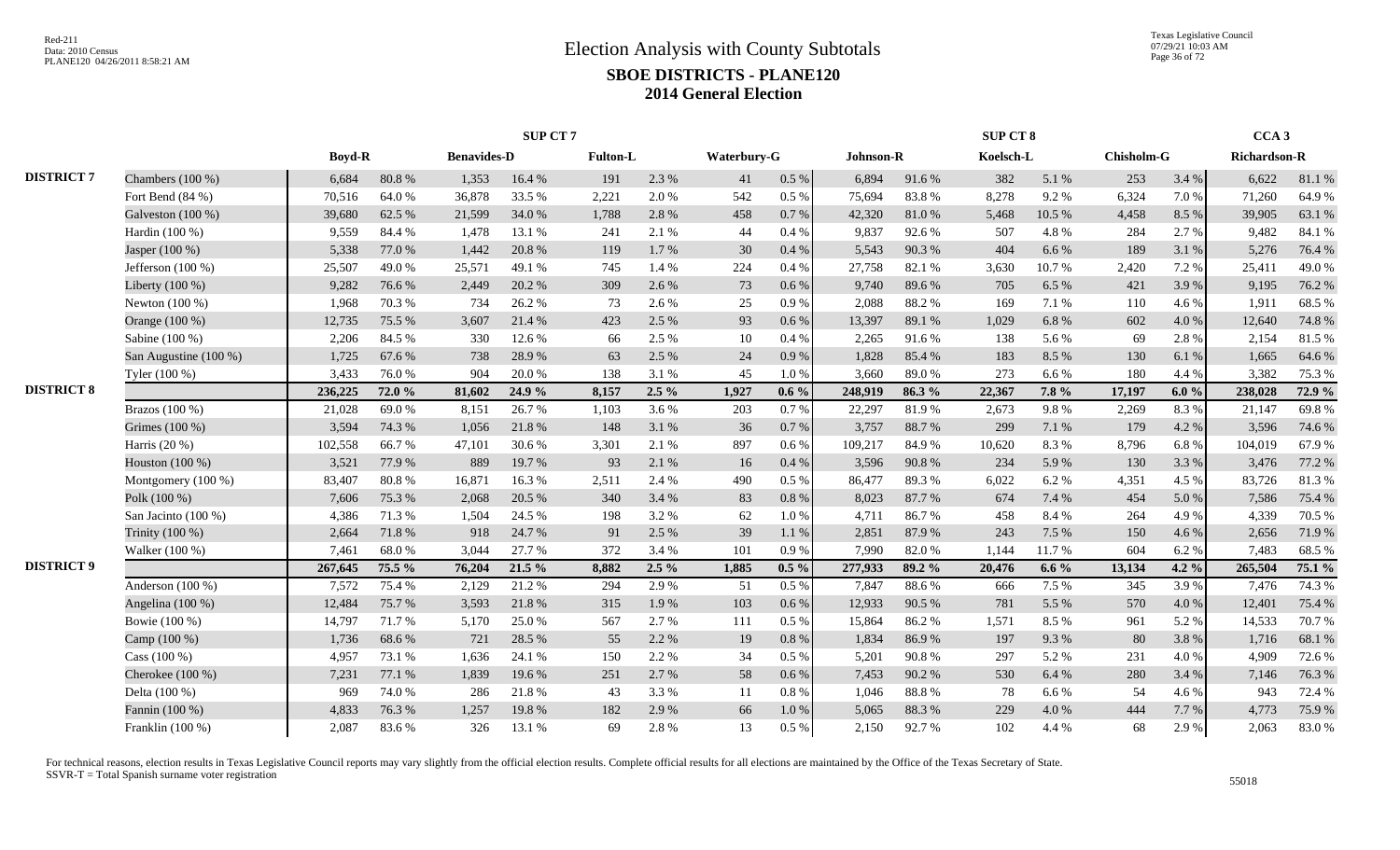Texas Legislative Council 07/29/21 10:03 AM Page 37 of 72

|                   |                       |            | CCA <sub>3</sub> |                  |         |         |        | CCA <sub>4</sub> |         |                  |       |          |        | CCA <sub>9</sub> |         |           |         |
|-------------------|-----------------------|------------|------------------|------------------|---------|---------|--------|------------------|---------|------------------|-------|----------|--------|------------------|---------|-----------|---------|
|                   |                       | Granberg-D |                  | <b>Bennett-L</b> |         | Yeary-R |        | Parker-L         |         | Sanders-Castro-G |       | Newell-R |        | <b>Strange-L</b> |         | Altgelt-G |         |
| <b>DISTRICT 7</b> | Chambers $(100\%)$    | 1,311      | 16.0%            | 237              | 2.9 %   | 6,860   | 90.3%  | 474              | 6.2%    | 267              | 3.5 % | 6,862    | 90.8%  | 493              | 6.5 %   | 201       | 2.7%    |
|                   | Fort Bend (84 %)      | 35,768     | 32.6 %           | 2,721            | 2.5 %   | 75,355  | 82.2%  | 8,751            | 9.6%    | 7,517            | 8.2%  | 75,777   | 83.3%  | 8,912            | 9.8%    | 6,302     | 6.9%    |
|                   | Galveston $(100\%)$   | 21,087     | 33.3 %           | 2,286            | 3.6%    | 41.964  | 80.0%  | 5,604            | 10.7%   | 4,864            | 9.3%  | 42,239   | 80.9%  | 5,906            | 11.3 %  | 4,077     | 7.8 %   |
|                   | Hardin (100 %)        | 1,491      | 13.2 %           | 297              | 2.6 %   | 9,780   | 92.0%  | 605              | 5.7 %   | 243              | 2.3 % | 9,852    | 92.6%  | 568              | 5.3 %   | 219       | 2.1 %   |
|                   | Jasper (100 %)        | 1,470      | 21.3%            | 159              | 2.3 %   | 5,469   | 89.4 % | 491              | 8.0%    | 160              | 2.6 % | 5,529    | 90.2%  | 478              | 7.8%    | 121       | 2.0%    |
|                   | Jefferson $(100\%)$   | 25,265     | 48.7%            | 1,153            | 2.2 %   | 27,470  | 80.9%  | 4,020            | 11.8%   | 2,445            | 7.2 % | 27,539   | 81.9%  | 4,308            | 12.8%   | 1,767     | 5.3%    |
|                   | Liberty (100 %)       | 2,466      | 20.4 %           | 401              | 3.3%    | 9,612   | 88.1 % | 950              | 8.7%    | 348              | 3.2%  | 9,714    | 88.9%  | 902              | 8.3%    | 305       | 2.8%    |
|                   | Newton $(100\%)$      | 773        | 27.7 %           | 104              | 3.7%    | 2,062   | 87.1 % | 225              | 9.5 %   | 80               | 3.4 % | 2,076    | 87.2%  | 236              | 9.9%    | 68        | 2.9%    |
|                   | Orange (100 %)        | 3,704      | 21.9%            | 546              | 3.2 %   | 13,286  | 88.1 % | 1,256            | 8.3%    | 544              | 3.6%  | 13,377   | 88.9%  | 1,267            | 8.4%    | 403       | 2.7%    |
|                   | Sabine (100 %)        | 401        | 15.2 %           | 87               | 3.3 %   | 2,218   | 90.5%  | 182              | 7.4 %   | 52               | 2.1 % | 2,260    | 91.5%  | 159              | 6.4 %   | 50        | 2.0%    |
|                   | San Augustine (100 %) | 815        | 31.6%            | 96               | 3.7%    | 1,789   | 81.7%  | 288              | 13.1 %  | 114              | 5.2%  | 1,798    | 83.0%  | 274              | 12.6 %  | 95        | 4.4 %   |
|                   | Tyler (100 %)         | 932        | 20.8 %           | 175              | 3.9%    | 3,579   | 87.5 % | 364              | 8.9%    | 148              | 3.6%  | 3,614    | 88.5 % | 364              | 8.9%    | 105       | 2.6%    |
| <b>DISTRICT 8</b> |                       | 78,303     | 24.0 %           | 10,328           | $3.2\%$ | 246,612 | 85.1 % | 24,548           | $8.5\%$ | 18,468           | 6.4%  | 248,034  | 85.9%  | 24,747           | $8.6\%$ | 15,924    | 5.5 %   |
|                   | Brazos (100 %)        | 7,825      | 25.8%            | 1,327            | 4.4 %   | 21,894  | 79.9%  | 3,155            | 11.5 %  | 2,360            | 8.6%  | 22,115   | 81.0%  | 3,039            | 11.1 %  | 2,147     | 7.9%    |
|                   | Grimes (100 %)        | 1,050      | 21.8%            | 176              | 3.6%    | 3,701   | 86.8%  | 388              | 9.1 %   | 173              | 4.1 % | 3,745    | 87.9%  | 352              | 8.3%    | 162       | 3.8%    |
|                   | Harris $(20\%)$       | 44,869     | 29.3%            | 4,356            | 2.8%    | 108,272 | 83.6%  | 11,288           | 8.7%    | 9,932            | 7.7%  | 109,007  | 84.4 % | 11,690           | 9.0%    | 8,490     | 6.6 %   |
|                   | Houston (100 %)       | 911        | 20.2 %           | 114              | 2.5 %   | 3,551   | 89.8%  | 317              | 8.0%    | 86               | 2.2 % | 3,589    | 91.0%  | 267              | 6.8 %   | 87        | 2.2 %   |
|                   | Montgomery $(100\%)$  | 16,177     | 15.7%            | 3,053            | 3.0 %   | 86,025  | 88.8%  | 6,255            | 6.5%    | 4,568            | 4.7 % | 86,171   | 89.3%  | 6,440            | 6.7 %   | 3,914     | 4.1 %   |
|                   | Polk (100 %)          | 2,061      | 20.5 %           | 414              | 4.1 %   | 7,873   | 85.8%  | 876              | 9.5 %   | 424              | 4.6 % | 7,989    | 87.5 % | 808              | 8.9%    | 329       | 3.6%    |
|                   | San Jacinto (100 %)   | 1,532      | 24.9%            | 280              | 4.6 %   | 4.644   | 85.0%  | 604              | 11.1 %  | 217              | 4.0%  | 4,659    | 85.9%  | 566              | 10.4 %  | 199       | 3.7 %   |
|                   | Trinity (100 %)       | 899        | 24.3 %           | 141              | 3.8%    | 2,792   | 85.9%  | 341              | 10.5 %  | 118              | 3.6 % | 2,834    | 87.6 % | 305              | 9.4 %   | 97        | 3.0%    |
|                   | Walker (100 %)        | 2,979      | 27.3 %           | 467              | 4.3 %   | 7,860   | 80.4%  | 1,324            | 13.5 %  | 590              | 6.0%  | 7,925    | 81.7%  | 1,280            | 13.2 %  | 499       | 5.1%    |
| <b>DISTRICT 9</b> |                       | 76,857     | 21.7 %           | 11,008           | $3.1\%$ | 273,018 | 87.3 % | 27,873           | 8.9%    | 11,715           | 3.7%  | 276,781  | 88.7 % | 25,089           | 8.0%    | 10,048    | $3.2\%$ |
|                   | Anderson $(100\%)$    | 2,152      | 21.4 %           | 434              | 4.3 %   | 7,613   | 85.5%  | 1,021            | 11.5 %  | 267              | 3.0%  | 7,814    | 88.2%  | 828              | 9.3%    | 222       | 2.5 %   |
|                   | Angelina (100 %)      | 3,648      | 22.2 %           | 402              | 2.4 %   | 12,772  | 88.9%  | 1,080            | 7.5 %   | 508              | 3.5 % | 12,869   | 89.9%  | 1.042            | 7.3 %   | 404       | 2.8%    |
|                   | Bowie (100 %)         | 5,223      | 25.4 %           | 795              | 3.9%    | 15,535  | 84.4 % | 2,052            | 11.1 %  | 819              | 4.4 % | 15,824   | 85.2%  | 2,050            | 11.0%   | 707       | 3.8%    |
|                   | Camp (100 %)          | 733        | 29.1 %           | 69               | 2.7 %   | 1,817   | 86.1%  | 225              | 10.7%   | 69               | 3.3 % | 1,840    | 86.8%  | 219              | 10.3%   | 61        | 2.9%    |
|                   | Cass $(100\%)$        | 1,682      | 24.9%            | 167              | 2.5 %   | 5,118   | 89.3%  | 427              | 7.5 %   | 184              | 3.2%  | 5,181    | 90.6%  | 364              | 6.4 %   | 174       | 3.0%    |
|                   | Cherokee (100 %)      | 1,898      | 20.3 %           | 316              | 3.4 %   | 7,294   | 88.1 % | 784              | 9.5 %   | 202              | 2.4 % | 7,419    | 89.9%  | 628              | 7.6%    | 207       | 2.5 %   |
|                   | Delta (100 %)         | 300        | 23.0%            | 60               | 4.6%    | 1,014   | 86.1%  | 123              | 10.4 %  | 41               | 3.5 % | 1,044    | 88.9%  | 86               | 7.3 %   | 45        | 3.8%    |
|                   | Fannin (100 %)        | 1,284      | 20.4 %           | 231              | 3.7%    | 4,918   | 86.2%  | 392              | 6.9%    | 396              | 6.9%  | 5,033    | 88.6%  | 319              | 5.6%    | 331       | 5.8%    |
|                   | Franklin (100 %)      | 332        | 13.4 %           | 91               | 3.7 %   | 2,118   | 91.3%  | 154              | 6.6%    | 48               | 2.1 % | 2,146    | 92.2 % | 149              | 6.4 %   | 33        | 1.4 %   |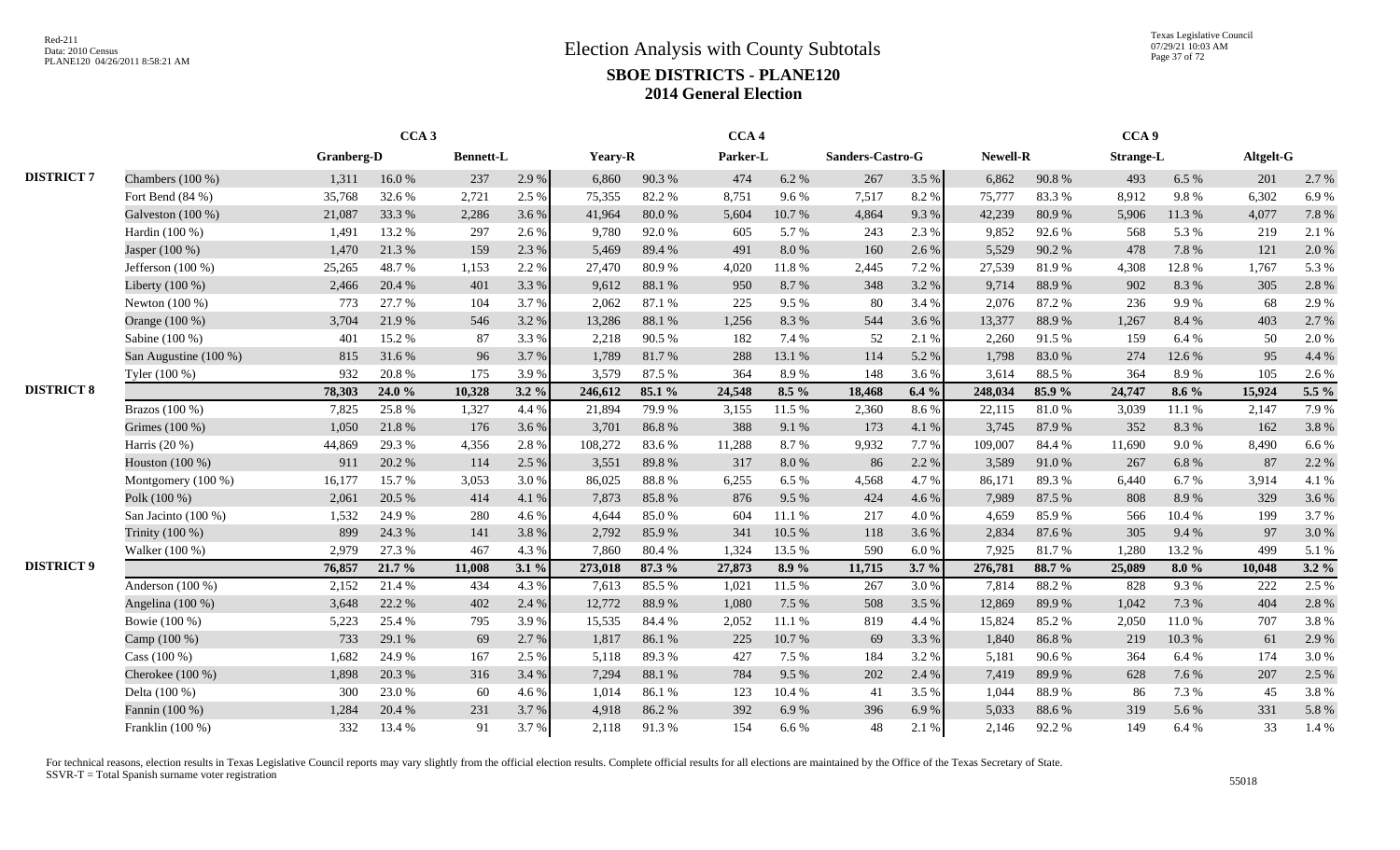|                    |                     |          |        |           |        |           | <b>U.S. SEN</b> |               |           |                 |           |          |        | <b>GOVERNOR</b> |        |         |       |
|--------------------|---------------------|----------|--------|-----------|--------|-----------|-----------------|---------------|-----------|-----------------|-----------|----------|--------|-----------------|--------|---------|-------|
|                    |                     | Cornyn-R |        | Alameel-D |        | Paddock-L |                 | Sanchez-G     |           | Tahiro-W        |           | Abbott-R |        | Davis-D         |        | Glass-L |       |
| <b>DISTRICT 9</b>  | Grayson (100 %)     | 18,146   | 77.7 % | 4,522     | 19.4 % | 536       | 2.3 %           | 143           | 0.6 %     | $\overline{2}$  | $0.0\%$   | 18,103   | 77.0 % | 5,067           | 21.6%  | 276     | 1.2%  |
|                    | Gregg (100 %)       | 16,939   | 74.5 % | 5,275     | 23.2 % | 396       | 1.7%            | 133           | 0.6 %     | 3               | $0.0\%$   | 17,210   | 74.1 % | 5,808           | 25.0%  | 174     | 0.7%  |
|                    | Harrison (100 %)    | 10,473   | 72.0%  | 3,714     | 25.5 % | 281       | 1.9%            | 65            | 0.4%      | 12              | 0.1%      | 10,384   | 70.8%  | 4,086           | 27.9%  | 158     | 1.1%  |
|                    | Henderson $(100\%)$ | 13,264   | 79.1 % | 3,027     | 18.0%  | 402       | 2.4 %           | 83            | 0.5 %     | $\overline{0}$  | 0.0 %     | 13,118   | 76.6%  | 3,689           | 21.5 % | 255     | 1.5 % |
|                    | Hopkins (100 %)     | 5,728    | 78.5 % | 1,384     | 19.0%  | 144       | 2.0%            | 40            | 0.5 %     | $\overline{0}$  | 0.0 %     | 5,745    | 75.2 % | 1,759           | 23.0%  | 103     | 1.3%  |
|                    | Hunt $(100\%)$      | 12,635   | 78.5 % | 2,879     | 17.9%  | 464       | 2.9%            | 120           | 0.7%      | 5               | 0.0 %     | 12,294   | 75.3 % | 3,688           | 22.6 % | 250     | 1.5 % |
|                    | Kaufman (100 %)     | 14,930   | 74.1 % | 4,619     | 22.9 % | 474       | 2.4 %           | 129           | 0.6%      | $\overline{0}$  | 0.0 %     | 14,590   | 71.7%  | 5,449           | 26.8%  | 241     | 1.2%  |
|                    | Lamar $(100\%)$     | 8,062    | 75.5 % | 2,274     | 21.3%  | 284       | 2.7 %           | 60            | 0.6%      | $\Omega$        | $0.0\%$   | 7,785    | 71.4 % | 2,869           | 26.3%  | 171     | 1.6%  |
|                    | Marion (100 %)      | 1,461    | 67.3%  | 657       | 30.2 % | 42        | 1.9%            | 12            | 0.6 %     | $\overline{0}$  | 0.0 %     | 1,480    | 66.9%  | 705             | 31.9%  | 17      | 0.8 % |
|                    | Morris (100 %)      | 1,990    | 65.4%  | 978       | 32.1 % | 65        | 2.1 %           | 11            | 0.4 %     | $\overline{0}$  | 0.0 %     | 2,033    | 65.4%  | 1,031           | 33.2 % | 38      | 1.2%  |
|                    | Nacogdoches (100 %) | 8,867    | 75.6%  | 2,497     | 21.3%  | 295       | 2.5 %           | 75            | 0.6 %     |                 | 0.0 %     | 9,021    | 74.9%  | 2,845           | 23.6 % | 130     | 1.1 % |
|                    | Panola (100 %)      | 4,615    | 80.6%  | 986       | 17.2 % | 111       | 1.9%            | 13            | 0.2%      | $\overline{0}$  | 0.0 %     | 4,614    | 80.2%  | 1,069           | 18.6%  | 56      | 1.0%  |
|                    | Rains (100 %)       | 1,966    | 82.4%  | 347       | 14.5 % | 62        | 2.6%            | 12            | 0.5 %     | $\overline{0}$  | $0.0\%$   | 1,976    | 80.6%  | 440             | 18.0%  | 23      | 0.9%  |
|                    | Red River $(100\%)$ | 1,953    | 74.7%  | 597       | 22.8%  | 54        | 2.1 %           | <sup>11</sup> | 0.4%      | $\overline{0}$  | 0.0 %     | 1,993    | 72.0%  | 730             | 26.4 % | 31      | 1.1 % |
|                    | Rockwall $(100\%)$  | 16,510   | 78.9%  | 3,793     | 18.1 % | 482       | 2.3 %           | 113           | 0.5%      | 18              | 0.1%      | 16,100   | 76.4 % | 4,670           | 22.1 % | 244     | 1.2%  |
|                    | Rusk (100 %)        | 8,437    | 80.9%  | 1,759     | 16.9%  | 190       | 1.8%            | 39            | 0.4%      | $\overline{4}$  | $0.0\%$   | 8,517    | 80.9%  | 1,906           | 18.1 % | 83      | 0.8%  |
|                    | Shelby (100 %)      | 4,293    | 79.2 % | 997       | 18.4 % | 94        | 1.7 %           | 32            | 0.6%      | 2               | 0.0 %     | 4,330    | 78.7%  | 1,116           | 20.3 % | 44      | 0.8%  |
|                    | Smith (100 %)       | 36,935   | 76.3%  | 10,110    | 20.9%  | 1,118     | 2.3 %           | 217           | 0.4%      | 29              | 0.1%      | 37,360   | 76.5 % | 10,846          | 22.2 % | 518     | 1.1%  |
|                    | Titus (100 %)       | 3,812    | 74.9%  | 1,146     | 22.5 % | 101       | 2.0%            | 31            | 0.6%      | $\overline{0}$  | $0.0\%$   | 3,802    | 73.8%  | 1,288           | 25.0%  | 49      | 1.0%  |
|                    | Upshur (100 %)      | 6,979    | 81.5%  | 1,271     | 14.8 % | 268       | 3.1 %           | 42            | 0.5 %     | $\overline{0}$  | 0.0 %     | 7,294    | 82.4 % | 1,426           | 16.1%  | 108     | 1.2%  |
|                    | Van Zandt (100 %)   | 9,864    | 83.7%  | 1,547     | 13.1 % | 304       | 2.6%            | 63            | 0.5 %     | $7\phantom{.0}$ | 0.1%      | 9,751    | 81.8%  | 1,938           | 16.3%  | 162     | 1.4 % |
|                    | Wood (100 %)        | 9,564    | 86.5%  | 1,249     | 11.3 % | 205       | 1.9%            | 41            | 0.4%      | $\Omega$        | 0.0 %     | 9,778    | 86.5%  | 1,403           | 12.4 % | 103     | 0.9%  |
| <b>DISTRICT 10</b> |                     | 219,196  | 60.1%  | 126,916   | 34.8 % | 14,389    | 3.9%            | 4,173         | $1.1\%$   | 121             | $0.0\%$   | 213,262  | 57.8 % | 146,606         | 39.7 % | 7,506   | 2.0%  |
|                    | Austin (100 %)      | 5,919    | 82.9%  | 995       | 13.9%  | 186       | 2.6 %           | 31            | 0.4 %     | $7\phantom{.0}$ | 0.1%      | 5,813    | 80.9%  | 1,252           | 17.4 % | 81      | 1.1%  |
|                    | Bastrop (100 %)     | 10,027   | 59.8%  | 5,580     | 33.3 % | 901       | 5.4 %           | 254           | 1.5 %     | 13              | 0.1%      | 9,803    | 57.7 % | 6,566           | 38.7%  | 489     | 2.9%  |
|                    | Bell (100 %)        | 28,838   | 66.2%  | 13,124    | 30.1 % | 1,234     | 2.8%            | 380           | 0.9%      | 15              | 0.0 %     | 28,778   | 65.4 % | 14,412          | 32.8%  | 602     | 1.4 % |
|                    | Burleson $(100\%)$  | 3,121    | 76.3%  | 858       | 21.0%  | 87        | 2.1 %           | 24            | $0.6\%$   | $\overline{0}$  | 0.0 %     | 3,199    | 76.0%  | 959             | 22.8%  | 42      | 1.0%  |
|                    | Burnet (100 %)      | 9,263    | 79.0%  | 1,980     | 16.9%  | 391       | 3.3 %           | 95            | 0.8%      |                 | $0.0\%$   | 8,995    | 75.7%  | 2,571           | 21.6 % | 253     | 2.1 % |
|                    | Falls (100 %)       | 2,125    | 71.5 % | 770       | 25.9%  | 59        | 2.0%            | 16            | 0.5%      | $\overline{0}$  | 0.0 %     | 2,147    | 70.1 % | 877             | 28.6%  | 31      | 1.0%  |
|                    | Fayette (100 %)     | 6,017    | 81.0%  | 1,184     | 15.9%  | 176       | 2.4 %           | 46            | $0.6\,\%$ | $\overline{4}$  | 0.1%      | 5,885    | 78.1 % | 1,547           | 20.5 % | 79      | 1.0%  |
|                    | Freestone (100 %)   | 3,519    | 80.1%  | 775       | 17.6 % | 80        | $1.8\ \%$       | 18            | 0.4 %     |                 | 0.0 %     | 3,473    | 78.0%  | 902             | 20.3 % | 56      | 1.3%  |
|                    | Lee $(100\%)$       | 3,212    | 76.5 % | 797       | 19.0%  | 151       | 3.6 %           | 37            | 0.9%      | $\overline{0}$  | $0.0\,\%$ | 3,199    | 74.7%  | 963             | 22.5 % | 94      | 2.2 % |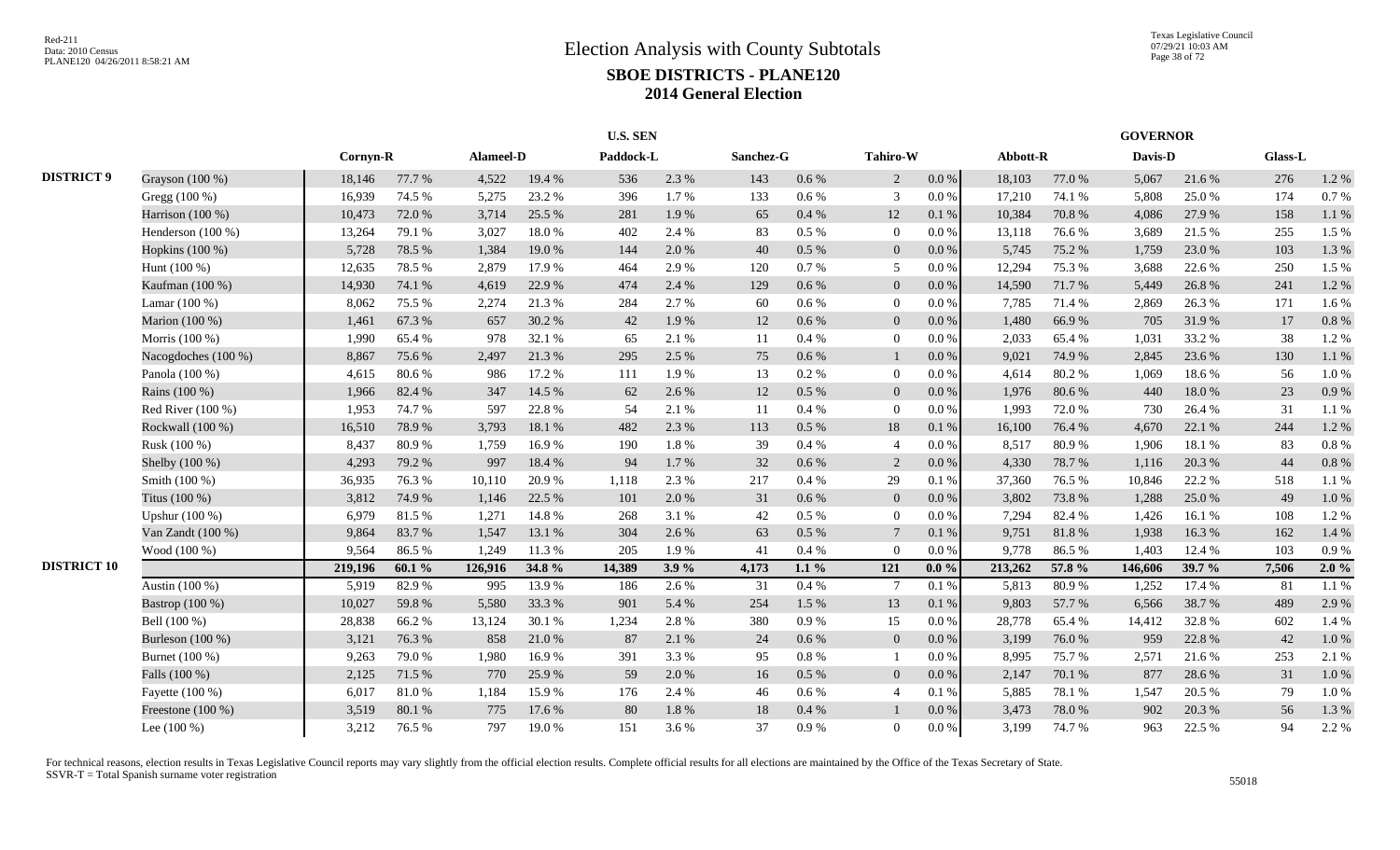|                    |                     |          | <b>GOVERNOR</b> |                 |           |           |        |                | <b>LT. GOVERNOR</b> |                 |           |            |           |                 | <b>ATTORNEY GEN</b> |                  |        |
|--------------------|---------------------|----------|-----------------|-----------------|-----------|-----------|--------|----------------|---------------------|-----------------|-----------|------------|-----------|-----------------|---------------------|------------------|--------|
|                    |                     | Parmer-G |                 | Pavitt-W        |           | Patrick-R |        | Van De Putte-D |                     | <b>Butler-L</b> |           | Courtney-G |           | <b>Paxton-R</b> |                     | <b>Houston-D</b> |        |
| <b>DISTRICT 9</b>  | Grayson (100 %)     | 62       | 0.3 %           |                 | $0.0\ \%$ | 17,832    | 76.1 % | 4,922          | 21.0%               | 563             | 2.4 %     | 104        | 0.4 %     | 17,633          | 75.6%               | 5,180            | 22.2 % |
|                    | Gregg (100 %)       | 47       | 0.2 %           |                 | 0.0 %     | 16,786    | 72.6%  | 5,824          | 25.2 %              | 415             | $1.8\ \%$ | 104        | $0.4~\%$  | 16,832          | 72.5 %              | 5,940            | 25.6%  |
|                    | Harrison (100 %)    | 30       | $0.2\%$         | 2               | 0.0 %     | 10,269    | 70.6 % | 3,929          | 27.0 %              | 293             | 2.0 %     | 47         | $0.3~\%$  | 10,134          | 69.9%               | 4,104            | 28.3%  |
|                    | Henderson (100 %)   | 60       | 0.4%            | 3               | 0.0 %     | 13,097    | 76.8%  | 3,456          | 20.3%               | 436             | 2.6 %     | 55         | $0.3~\%$  | 13,132          | 76.9%               | 3,570            | 20.9%  |
|                    | Hopkins $(100\%)$   | 30       | 0.4%            | $\overline{0}$  | 0.0 %     | 5,720     | 76.0%  | 1,602          | 21.3%               | 180             | 2.4 %     | 24         | 0.3%      | 5,597           | 75.0%               | 1,732            | 23.2 % |
|                    | Hunt $(100\%)$      | 84       | $0.5\%$         | 8               | 0.0 %     | 12,325    | 75.8%  | 3,384          | 20.8%               | 467             | 2.9 %     | 74         | 0.5%      | 12,320          | 76.3%               | 3,412            | 21.1 % |
|                    | Kaufman (100 %)     | 73       | 0.4%            | $\mathbf{0}$    | $0.0\,\%$ | 14,547    | 71.7%  | 5,162          | 25.4 %              | 498             | 2.5 %     | 82         | $0.4~\%$  | 14,655          | 72.5 %              | 5,117            | 25.3 % |
|                    | Lamar (100 %)       | 74       | 0.7%            | $\mathbf{0}$    | 0.0 %     | 7,847     | 73.0%  | 2,588          | 24.1 %              | 272             | 2.5 %     | 47         | 0.4%      | 7,698           | 72.1 %              | 2,750            | 25.8%  |
|                    | Marion (100 %)      | 11       | $0.5\%$         | $\mathbf{0}$    | 0.0 %     | 1,484     | 67.0%  | 687            | 31.0%               | 36              | 1.6%      | $8\,$      | 0.4%      | 1,442           | 65.2%               | 728              | 32.9%  |
|                    | Morris (100 %)      | 5        | $0.2\%$         | $\overline{0}$  | 0.0 %     | 1,953     | 64.4%  | 1,003          | 33.1 %              | 73              | 2.4 %     | 2          | 0.1%      | 1,852           | 61.2%               | 1,109            | 36.6%  |
|                    | Nacogdoches (100 %) | 43       | 0.4%            | 3               | 0.0 %     | 8,906     | 74.6 % | 2,723          | 22.8%               | 274             | 2.3 %     | 41         | 0.3%      | 8,803           | 74.0 %              | 2,812            | 23.7 % |
|                    | Panola (100 %)      | 13       | 0.2 %           | $\overline{0}$  | 0.0 %     | 4,580     | 80.0%  | 1,048          | 18.3%               | 87              | 1.5 %     | 7          | $0.1~\%$  | 4.502           | 78.7%               | 1,145            | 20.0%  |
|                    | Rains (100 %)       | 12       | 0.5 %           | $\overline{0}$  | 0.0 %     | 1,991     | 81.5%  | 389            | 15.9%               | 50              | 2.0%      | 12         | $0.5\ \%$ | 1,972           | 81.1 %              | 412              | 16.9%  |
|                    | Red River (100 %)   | 14       | $0.5\%$         | $\overline{0}$  | 0.0 %     | 1,983     | 72.8%  | 674            | 24.8%               | 63              | 2.3 %     | 3          | $0.1\ \%$ | 1.929           | 71.7 %              | 716              | 26.6 % |
|                    | Rockwall (100 %)    | 46       | 0.2 %           | 26              | $0.1\ \%$ | 15,797    | 75.4 % | 4,574          | 21.8%               | 510             | 2.4 %     | 68         | 0.3 %     | 16,051          | 76.9%               | 4,371            | 20.9%  |
|                    | Rusk (100 %)        | 21       | 0.2 %           | $\overline{4}$  | 0.0 %     | 8,403     | 80.4%  | 1,853          | 17.7 %              | 169             | 1.6%      | $28\,$     | $0.3~\%$  | 8,285           | 79.7%               | 1,945            | 18.7%  |
|                    | Shelby (100 %)      | 12       | 0.2 %           | $\overline{2}$  | 0.0 %     | 4,226     | 78.4%  | 1,058          | 19.6%               | 89              | 1.7%      | 18         | 0.3%      | 4,037           | 75.2 %              | 1,259            | 23.4 % |
|                    | Smith (100 %)       | 98       | 0.2 %           | 12              | 0.0 %     | 36,889    | 75.9%  | 10,661         | 21.9%               | 923             | 1.9%      | 133        | 0.3%      | 36,596          | 75.6 %              | 10,923           | 22.6 % |
|                    | Titus (100 %)       | 16       | 0.3%            | $\overline{0}$  | 0.0 %     | 3,732     | 73.6 % | 1,211          | 23.9%               | 109             | 2.2 %     | 16         | 0.3 %     | 3,545           | 70.3%               | 1,412            | 28.0%  |
|                    | Upshur $(100\%)$    | 18       | 0.2 %           | 2               | 0.0 %     | 7.163     | 81.6%  | 1,396          | 15.9%               | 203             | 2.3 %     | 19         | 0.2 %     | 7.019           | 80.3%               | 1,540            | 17.6 % |
|                    | Van Zandt $(100\%)$ | 58       | 0.5%            | 12              | 0.1%      | 9,744     | 82.4 % | 1,770          | 15.0%               | 273             | 2.3 %     | 42         | 0.4%      | 9.667           | 82.0%               | 1,871            | 15.9%  |
|                    | Wood (100 %)        | 26       | $0.2\%$         | $\Omega$        | 0.0 %     | 9,713     | 86.2%  | 1,342          | 11.9%               | 174             | 1.5 %     | 35         | 0.3%      | 9,638           | 85.3%               | 1,464            | 13.0%  |
| <b>DISTRICT 10</b> |                     | 1,478    | $0.4\%$         | 161             | $0.0\%$   | 209,108   | 57.1 % | 140,769        | 38.4 %              | 13,923          | 3.8%      | 2,688      | $0.7 \%$  | 207,391         | 56.9%               | 139,004          | 38.1 % |
|                    | Austin (100 %)      | 29       | 0.4%            | $7\phantom{.0}$ | 0.1%      | 5,739     | 80.2%  | 1,238          | 17.3 %              | 161             | 2.2 %     | 20         | 0.3%      | 5,805           | 81.7%               | 1,178            | 16.6%  |
|                    | Bastrop (100 %)     | 98       | 0.6 %           | 21              | 0.1 %     | 9,635     | 57.3 % | 6,289          | 37.4 %              | 764             | 4.5 %     | 124        | 0.7 %     | 9,395           | 56.1 %              | 6,269            | 37.4 % |
|                    | Bell (100 %)        | 157      | 0.4%            | 34              | 0.1%      | 28,595    | 65.4 % | 13,864         | 31.7%               | 1,044           | 2.4 %     | 223        | 0.5 %     | 27,917          | 64.1 %              | 14,340           | 32.9%  |
|                    | Burleson (100 %)    | 8        | $0.2\%$         | $\mathbf{0}$    | 0.0 %     | 3,140     | 75.3 % | 938            | 22.5 %              | 80              | 1.9%      | 13         | 0.3%      | 3,081           | 74.0%               | 1,003            | 24.1 % |
|                    | Burnet (100 %)      | 59       | $0.5\%$         | 5               | 0.0 %     | 9,007     | 75.9%  | 2,360          | 19.9%               | 417             | 3.5 %     | 88         | 0.7%      | 8,933           | 75.9%               | 2,350            | 20.0%  |
|                    | Falls (100 %)       | 9        | 0.3%            | $\overline{0}$  | 0.0 %     | 2,106     | 69.5 % | 842            | 27.8%               | 70              | 2.3 %     | 13         | 0.4%      | 2,034           | 67.8%               | 910              | 30.4 % |
|                    | Fayette (100 %)     | 25       | 0.3%            | $\overline{4}$  | 0.1%      | 5,831     | 78.5%  | 1,402          | 18.9%               | 175             | 2.4 %     | 21         | $0.3~\%$  | 5,709           | 77.7 %              | 1,479            | 20.1 % |
|                    | Freestone (100 %)   | 16       | 0.4%            | 3               | $0.1\ \%$ | 3,427     | 77.5 % | 898            | 20.3 %              | 87              | 2.0%      | 12         | 0.3 %     | 3,412           | 77.5 %              | 920              | 20.9%  |
|                    | Lee $(100\%)$       | 27       | $0.6\%$         |                 | $0.0\%$   | 3,166     | 75.1 % | 877            | 20.8%               | 157             | 3.7 %     | 14         | 0.3 %     | 3,025           | 72.5 %              | 988              | 23.7%  |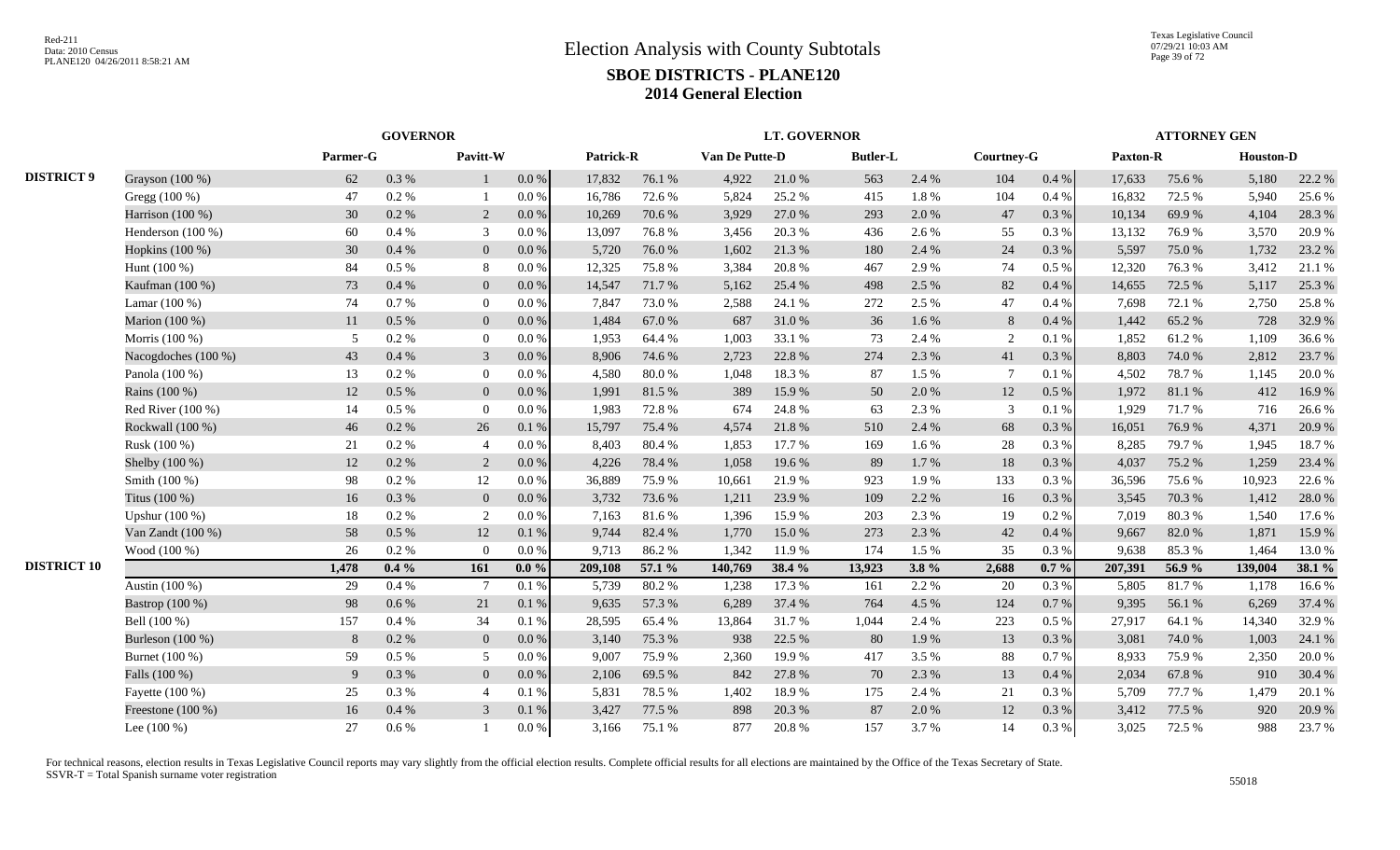|                    |                       |           | <b>ATTORNEY GEN</b> |                 |          |                |        |                  | <b>COMPTROLLER</b> |           |          |          |           |               | <b>LAND COMM</b> |         |        |
|--------------------|-----------------------|-----------|---------------------|-----------------|----------|----------------|--------|------------------|--------------------|-----------|----------|----------|-----------|---------------|------------------|---------|--------|
|                    |                       | Balagia-L |                     | Osborne-G       |          | <b>Hegar-R</b> |        | <b>Collier-D</b> |                    | Sanders-L |          | Shafto-G |           | <b>Bush-R</b> |                  | Cook-D  |        |
| <b>DISTRICT 9</b>  | Grayson (100 %)       | 422       | $1.8\ \%$           | 99              | $0.4~\%$ | 17,262         | 74.6%  | 5,009            | 21.6 %             | 690       | 3.0%     | 185      | $0.8\ \%$ | 17,721        | 75.9%            | 4,797   | 20.6 % |
|                    | Gregg $(100\%)$       | 335       | 1.4 %               | 100             | 0.4%     | 16,449         | 71.7 % | 5,908            | 25.7 %             | 488       | 2.1 %    | 99       | 0.4 %     | 16,969        | 73.5 %           | 5,554   | 24.1 % |
|                    | Harrison $(100\%)$    | 218       | 1.5 %               | 44              | 0.3%     | 9,911          | 68.7%  | 4,109            | 28.5 %             | 337       | 2.3 %    | 71       | 0.5%      | 10,111        | 69.6%            | 3,981   | 27.4 % |
|                    | Henderson (100 %)     | 305       | 1.8%                | 64              | 0.4%     | 12,808         | 75.9%  | 3,497            | 20.7%              | 467       | 2.8%     | 103      | 0.6 %     | 13,246        | 77.9%            | 3,238   | 19.0%  |
|                    | Hopkins $(100\%)$     | 107       | 1.4 %               | 25              | 0.3%     | 5,386          | 73.3 % | 1,725            | 23.5 %             | 182       | 2.5 %    | 54       | 0.7%      | 5,703         | 76.2%            | 1,578   | 21.1 % |
|                    | Hunt (100 %)          | 345       | 2.1 %               | 78              | 0.5 %    | 11,930         | 74.9%  | 3,326            | 20.9%              | 524       | 3.3 %    | 146      | 0.9%      | 12,444        | 77.1 %           | 3,071   | 19.0%  |
|                    | Kaufman (100 %)       | 376       | 1.9%                | 75              | 0.4%     | 14,316         | 71.3%  | 5,101            | 25.4 %             | 527       | 2.6 %    | 144      | 0.7 %     | 14,819        | 73.3 %           | 4,761   | 23.5 % |
|                    | Lamar $(100\%)$       | 188       | 1.8 %               | 38              | 0.4%     | 7,402          | 70.5 % | 2,732            | 26.0%              | 282       | 2.7%     | 77       | 0.7%      | 7,761         | 72.8%            | 2,551   | 23.9%  |
|                    | Marion (100 %)        | 32        | 1.4 %               | 8               | 0.4%     | 1,446          | 65.3%  | 702              | 31.7%              | 47        | 2.1 %    | 19       | 0.9%      | 1,465         | 66.0%            | 695     | 31.3%  |
|                    | Morris (100 %)        | 58        | 1.9%                | 9               | 0.3%     | 1,790          | 60.4%  | 1,081            | 36.5 %             | 73        | 2.5 %    | 21       | 0.7%      | 1,917         | 63.2%            | 1,024   | 33.7 % |
|                    | Nacogdoches $(100\%)$ | 215       | 1.8%                | 59              | $0.5\%$  | 8,609          | 73.2 % | 2,766            | 23.5 %             | 297       | 2.5 %    | 81       | 0.7%      | 8,735         | 73.7%            | 2,718   | 22.9 % |
|                    | Panola (100 %)        | 61        | 1.1 %               | 9               | 0.2%     | 4,448          | 78.0%  | 1,118            | 19.6%              | 113       | 2.0 %    | 22       | 0.4%      | 4,514         | 78.9%            | 1,081   | 18.9%  |
|                    | Rains (100 %)         | 39        | 1.6%                | 8               | 0.3%     | 1,931          | 79.8%  | 417              | 17.2 %             | 57        | 2.4 %    | 15       | 0.6 %     | 1,967         | 81.0%            | 387     | 15.9%  |
|                    | Red River (100 %)     | 37        | 1.4 %               | $7\phantom{.0}$ | 0.3%     | 1,842          | 70.1 % | 707              | 26.9%              | 66        | 2.5 %    | 11       | 0.4%      | 1,935         | 72.3 %           | 667     | 24.9%  |
|                    | Rockwall (100 %)      | 391       | 1.9%                | 68              | 0.3 %    | 15,757         | 76.3%  | 4,220            | 20.4 %             | 533       | 2.6 %    | 147      | 0.7%      | 16,381        | 78.4%            | 3,835   | 18.4 % |
|                    | Rusk (100 %)          | 123       | 1.2%                | 41              | 0.4%     | 8,114          | 78.6%  | 1,963            | 19.0%              | 208       | 2.0%     | 41       | 0.4%      | 8,306         | 79.7%            | 1,853   | 17.8 % |
|                    | Shelby (100 %)        | 56        | 1.0%                | 17              | 0.3%     | 3,962          | 74.5 % | 1,221            | 23.0%              | 105       | 2.0 %    | 29       | 0.5 %     | 4,105         | 76.2%            | 1,160   | 21.5 % |
|                    | Smith (100 %)         | 783       | 1.6 %               | 132             | 0.3%     | 35,922         | 74.6%  | 10,739           | 22.3 %             | 1,211     | 2.5 %    | 250      | 0.5 %     | 36,349        | 75.2 %           | 10,490  | 21.7%  |
|                    | Titus (100 %)         | 72        | 1.4 %               | 17              | 0.3%     | 3,408          | 68.8%  | 1,395            | 28.2 %             | 124       | 2.5 %    | 24       | 0.5 %     | 3,610         | 71.4%            | 1,300   | 25.7%  |
|                    | Upshur (100 %)        | 166       | 1.9%                | 20              | 0.2 %    | 6,750          | 78.3%  | 1,529            | 17.7 %             | 298       | 3.5 %    | 48       | 0.6%      | 6,909         | 79.4 %           | 1,437   | 16.5 % |
|                    | Van Zandt (100 %)     | 216       | 1.8%                | 30              | 0.3%     | 9,453          | 81.1 % | 1,818            | 15.6 %             | 304       | 2.6 %    | 86       | 0.7%      | 9,702         | 82.5 %           | 1,671   | 14.2 % |
|                    | Wood (100 %)          | 155       | 1.4 %               | 48              | 0.4%     | 9,405          | 84.2 % | 1,452            | 13.0%              | 258       | 2.3 %    | 57       | 0.5%      | 9,514         | 84.7%            | 1,370   | 12.2 % |
| <b>DISTRICT 10</b> |                       | 15,678    | 4.3 %               | 2,591           | $0.7 \%$ | 206,087        | 56.9%  | 136,930          | 37.8%              | 15,220    | 4.2 $%$  | 4,125    | $1.1\%$   | 212,019       | 58.3 %           | 131,614 | 36.2%  |
|                    | Austin (100 %)        | 105       | 1.5 %               | 19              | 0.3 %    | 5,863          | 82.3%  | 1,124            | 15.8%              | 102       | 1.4 %    | 34       | 0.5 %     | 5,811         | 81.9%            | 1,081   | 15.2 % |
|                    | Bastrop (100 %)       | 959       | 5.7%                | 123             | 0.7%     | 9,325          | 56.0%  | 6,235            | 37.4 %             | 833       | 5.0%     | 267      | 1.6%      | 9,468         | 56.6%            | 6,135   | 36.7%  |
|                    | Bell (100 %)          | 1,041     | 2.4 %               | 256             | 0.6 %    | 27,258         | 63.1%  | 14,097           | 32.6%              | 1,372     | 3.2 %    | 459      | 1.1 %     | 27,724        | 63.9%            | 13,795  | 31.8%  |
|                    | Burleson (100 %)      | 64        | 1.5 %               | 17              | 0.4%     | 3,037          | 73.7%  | 975              | 23.6 %             | 93        | 2.3 %    | 18       | 0.4%      | 3,063         | 73.7 %           | 983     | 23.7 % |
|                    | Burnet (100 %)        | 420       | 3.6 %               | 64              | $0.5\%$  | 8,763          | 74.8%  | 2,424            | 20.7%              | 444       | 3.8%     | 90       | 0.8%      | 9,065         | 76.9%            | 2,177   | 18.5 % |
|                    | Falls (100 %)         | 35        | 1.2%                | 19              | 0.6 %    | 1,937          | 65.6%  | 933              | 31.6%              | 54        | $1.8~\%$ | 27       | 0.9%      | 2,003         | 67.1 %           | 880     | 29.5 % |
|                    | Fayette (100 %)       | 128       | 1.7 %               | 36              | $0.5\%$  | 5,882          | 79.6%  | 1,308            | 17.7 %             | 157       | 2.1 %    | 38       | 0.5 %     | 5.643         | 76.5%            | 1,527   | 20.7 % |
|                    | Freestone (100 %)     | 59        | 1.3 %               | 13              | 0.3 %    | 3,345          | 76.4%  | 898              | 20.5 %             | 105       | 2.4 %    | 28       | 0.6 %     | 3,423         | 77.7 %           | 866     | 19.6%  |
|                    | Lee $(100\%)$         | 138       | 3.3 %               | 22              | $0.5\%$  | 2,887          | 70.9%  | 1,007            | 24.7 %             | 140       | 3.4 %    | 40       | 1.0%      | 2,984         | 71.8%            | 989     | 23.8%  |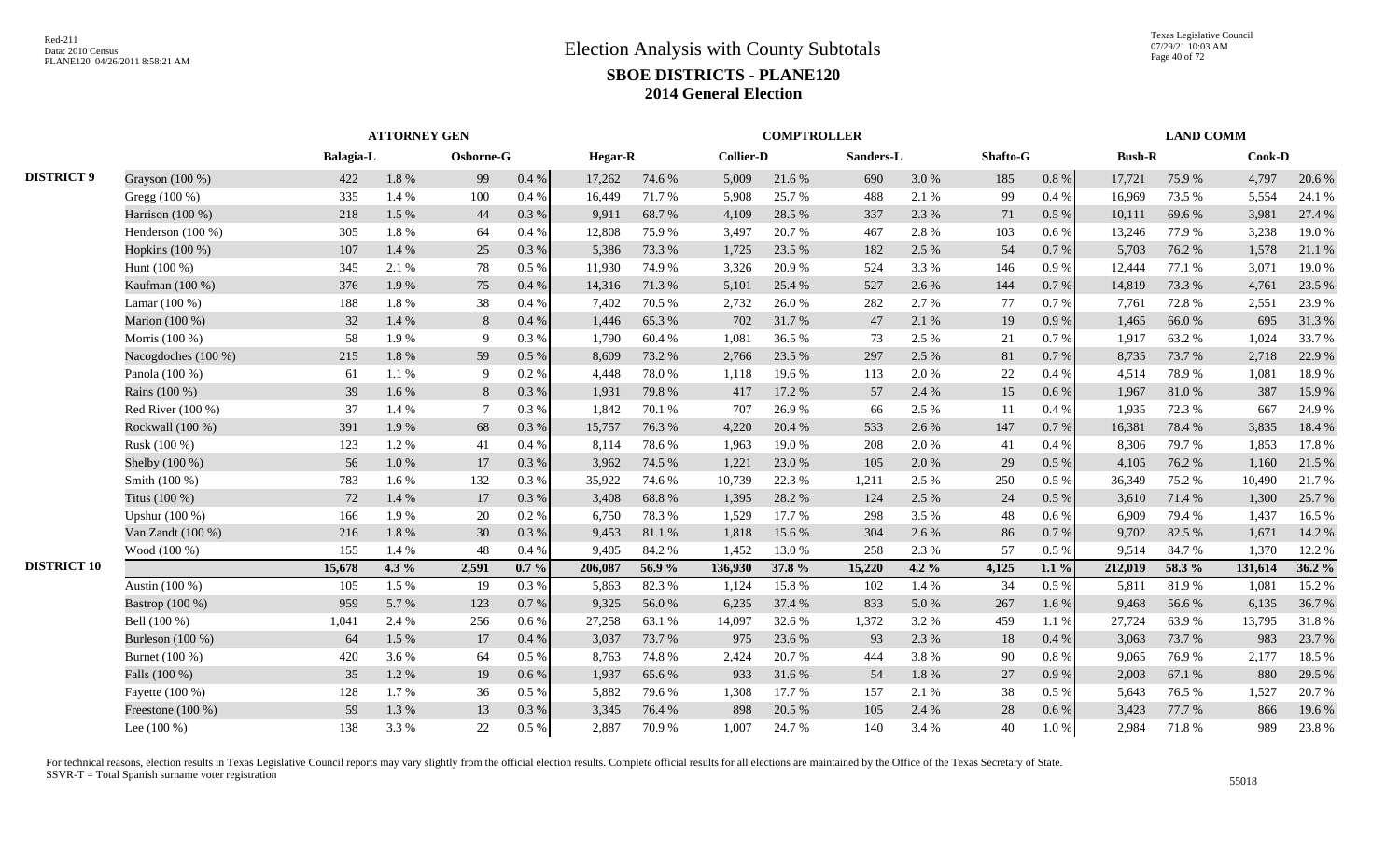|                    |                     |          | <b>LAND COMM</b> |          |           |                 |        | <b>AG COMM</b> |        |             |       |            |           | <b>RR COMM 3</b> |        |                |        |
|--------------------|---------------------|----------|------------------|----------|-----------|-----------------|--------|----------------|--------|-------------|-------|------------|-----------|------------------|--------|----------------|--------|
|                    |                     | Knight-L |                  | Alessi-G |           | <b>Miller-R</b> |        | <b>Hogan-D</b> |        | Palmquist-L |       | Kendrick-G |           | <b>Sitton-R</b>  |        | <b>Brown-D</b> |        |
| <b>DISTRICT 9</b>  | Grayson (100 %)     | 634      | 2.7 %            | 188      | $0.8\ \%$ | 17,275          | 74.7%  | 4,987          | 21.6%  | 575         | 2.5 % | 292        | 1.3 %     | 17,290           | 74.7%  | 4,896          | 21.2%  |
|                    | Gregg (100 %)       | 457      | 2.0%             | 108      | $0.5\%$   | 16,649          | 72.5 % | 5,693          | 24.8%  | 436         | 1.9%  | 178        | $0.8~\%$  | 16,739           | 72.6%  | 5,678          | 24.6 % |
|                    | Harrison $(100\%)$  | 340      | 2.3 %            | 87       | $0.6\%$   | 9,938           | 69.0%  | 4,031          | 28.0%  | 327         | 2.3 % | 108        | 0.7 %     | 9,974            | 69.2%  | 3,984          | 27.6 % |
|                    | Henderson (100 %)   | 417      | 2.5 %            | 106      | $0.6\%$   | 12,787          | 75.8%  | 3,453          | 20.5 % | 436         | 2.6 % | 185        | 1.1 %     | 12,801           | 75.9%  | 3,431          | 20.3 % |
|                    | Hopkins (100 %)     | 170      | 2.3 %            | 34       | 0.5%      | 5,308           | 72.6 % | 1,789          | 24.5 % | 142         | 1.9%  | 73         | 1.0%      | 5,263            | 72.4 % | 1,693          | 23.3 % |
|                    | Hunt (100 %)        | 469      | 2.9 %            | 150      | $0.9\%$   | 11,889          | 74.8%  | 3,325          | 20.9%  | 446         | 2.8%  | 244        | 1.5 %     | 11,859           | 74.7%  | 3,242          | 20.4 % |
|                    | Kaufman (100 %)     | 493      | 2.4 %            | 148      | 0.7%      | 14,277          | 71.2%  | 5,047          | 25.2 % | 499         | 2.5 % | 222        | $1.1~\%$  | 14,252           | 71.1 % | 4,985          | 24.9 % |
|                    | Lamar (100 %)       | 282      | 2.6 %            | 73       | 0.7%      | 7,369           | 70.3%  | 2,747          | 26.2%  | 240         | 2.3 % | 126        | 1.2%      | 7,365            | 70.3%  | 2,654          | 25.3 % |
|                    | Marion (100 %)      | 36       | 1.6%             | 24       | 1.1%      | 1,430           | 64.6 % | 710            | 32.1 % | 46          | 2.1 % | 27         | 1.2%      | 1,448            | 65.6%  | 699            | 31.6%  |
|                    | Morris (100 %)      | 77       | 2.5 %            | 17       | $0.6\%$   | 1,815           | 60.7%  | 1,081          | 36.2%  | 67          | 2.2 % | 27         | 0.9%      | 1,801            | 60.2%  | 1,064          | 35.6%  |
|                    | Nacogdoches (100 %) | 308      | 2.6 %            | 99       | $0.8\%$   | 8,517           | 72.8%  | 2,763          | 23.6 % | 248         | 2.1 % | 166        | 1.4 %     | 8,664            | 73.9%  | 2,666          | 22.7 % |
|                    | Panola (100 %)      | 100      | 1.7 %            | 23       | 0.4%      | 4.440           | 78.0%  | 1,122          | 19.7%  | 94          | 1.7 % | 39         | 0.7%      | 4,453            | 78.1 % | 1,098          | 19.3 % |
|                    | Rains (100 %)       | 60       | 2.5 %            | 15       | 0.6 %     | 1,905           | 79.2 % | 413            | 17.2 % | 54          | 2.2 % | 33         | 1.4 %     | 1,901            | 79.4 % | 400            | 16.7%  |
|                    | Red River $(100\%)$ | 59       | 2.2 %            | 16       | $0.6\%$   | 1,826           | 69.6%  | 721            | 27.5 % | 47          | 1.8%  | 28         | 1.1 %     | 1.779            | 68.3%  | 712            | 27.3 % |
|                    | Rockwall (100 %)    | 509      | 2.4 %            | 168      | 0.8 %     | 15,874          | 76.9%  | 4,050          | 19.6%  | 520         | 2.5 % | 201        | $1.0\ \%$ | 15,864           | 76.7%  | 3,951          | 19.1 % |
|                    | Rusk (100 %)        | 204      | 2.0%             | 53       | $0.5\%$   | 8,097           | 78.5%  | 1,958          | 19.0%  | 179         | 1.7%  | 87         | $0.8~\%$  | 8,101            | 78.4%  | 1,932          | 18.7%  |
|                    | Shelby (100 %)      | 91       | 1.7%             | 28       | 0.5%      | 3,980           | 74.9%  | 1,228          | 23.1 % | 64          | 1.2%  | 41         | 0.8%      | 3,997            | 75.1 % | 1,167          | 21.9%  |
|                    | Smith (100 %)       | 1,236    | 2.6 %            | 268      | $0.6\%$   | 35,770          | 74.5 % | 10,797         | 22.5 % | 1,092       | 2.3 % | 379        | 0.8%      | 35,847           | 74.6%  | 10,569         | 22.0 % |
|                    | Titus (100 %)       | 116      | 2.3 %            | 32       | $0.6\%$   | 3,482           | 69.8%  | 1,385          | 27.8%  | 75          | 1.5 % | 43         | 0.9%      | 3,422            | 68.9%  | 1,343          | 27.1 % |
|                    | Upshur $(100\%)$    | 303      | 3.5 %            | 52       | $0.6\%$   | 6.740           | 78.3%  | 1,506          | 17.5 % | 259         | 3.0%  | 99         | 1.2%      | 6.746            | 78.5 % | 1,444          | 16.8%  |
|                    | Van Zandt (100 %)   | 299      | 2.5 %            | 95       | 0.8%      | 9,418           | 80.7%  | 1,860          | 15.9%  | 265         | 2.3 % | 130        | 1.1 %     | 9,457            | 81.1%  | 1,746          | 15.0%  |
|                    | Wood (100 %)        | 281      | 2.5 %            | 69       | $0.6\%$   | 9,401           | 84.1 % | 1,458          | 13.0%  | 222         | 2.0%  | 102        | 0.9%      | 9,372            | 83.8%  | 1,446          | 12.9 % |
| <b>DISTRICT 10</b> |                     | 14,272   | 3.9%             | 5,671    | 1.6 $%$   | 203,529         | 56.6 % | 133,063        | 37.0 % | 15,385      | 4.3 % | 7,715      | 2.1%      | 202,631          | 56.3 % | 133,314        | 37.0 % |
|                    | Austin (100 %)      | 167      | 2.4 %            | 36       | 0.5 %     | 5,665           | 80.3%  | 1,160          | 16.4%  | 132         | 1.9%  | 98         | 1.4 %     | 5,712            | 80.9%  | 1,121          | 15.9%  |
|                    | Bastrop (100 %)     | 783      | 4.7%             | 332      | 2.0 %     | 8,890           | 53.6%  | 6,168          | 37.2 % | 1,052       | 6.3%  | 468        | 2.8%      | 9,016            | 54.4 % | 6,106          | 36.9%  |
|                    | Bell (100 %)        | 1,363    | 3.1 %            | 527      | 1.2%      | 27,451          | 63.6 % | 13,856         | 32.1 % | 1,239       | 2.9%  | 607        | 1.4 %     | 26,906           | 62.6%  | 13,817         | 32.2 % |
|                    | Burleson $(100\%)$  | 90       | 2.2 %            | 20       | $0.5\%$   | 2,976           | 72.4 % | 1,020          | 24.8%  | 85          | 2.1 % | 32         | 0.8%      | 2,981            | 72.7 % | 988            | 24.1 % |
|                    | Burnet (100 %)      | 438      | 3.7 %            | 103      | 0.9%      | 8,823           | 75.1 % | 2,315          | 19.7%  | 450         | 3.8%  | 168        | 1.4 %     | 8,740            | 75.0%  | 2,254          | 19.3 % |
|                    | Falls (100 %)       | 76       | 2.5 %            | 26       | 0.9%      | 1,931           | 65.7%  | 939            | 31.9%  | 34          | 1.2 % | 37         | 1.3%      | 1,914            | 65.3%  | 910            | 31.0%  |
|                    | Fayette (100 %)     | 160      | 2.2 %            | 46       | $0.6\%$   | 5,340           | 74.0%  | 1,602          | 22.2 % | 173         | 2.4 % | 105        | 1.5 %     | 5,404            | 75.0%  | 1,520          | 21.1 % |
|                    | Freestone (100 %)   | 93       | 2.1 %            | 26       | $0.6\%$   | 3,329           | 76.0%  | 910            | 20.8%  | 103         | 2.4 % | 37         | $0.8\ \%$ | 3,344            | 76.3%  | 892            | 20.4 % |
|                    | Lee $(100\%)$       | 139      | 3.3 %            | 44       | 1.1%      | 2,806           | 68.8%  | 1,049          | 25.7 % | 156         | 3.8%  | 68         | 1.7%      | 2,830            | 69.5 % | 998            | 24.5 % |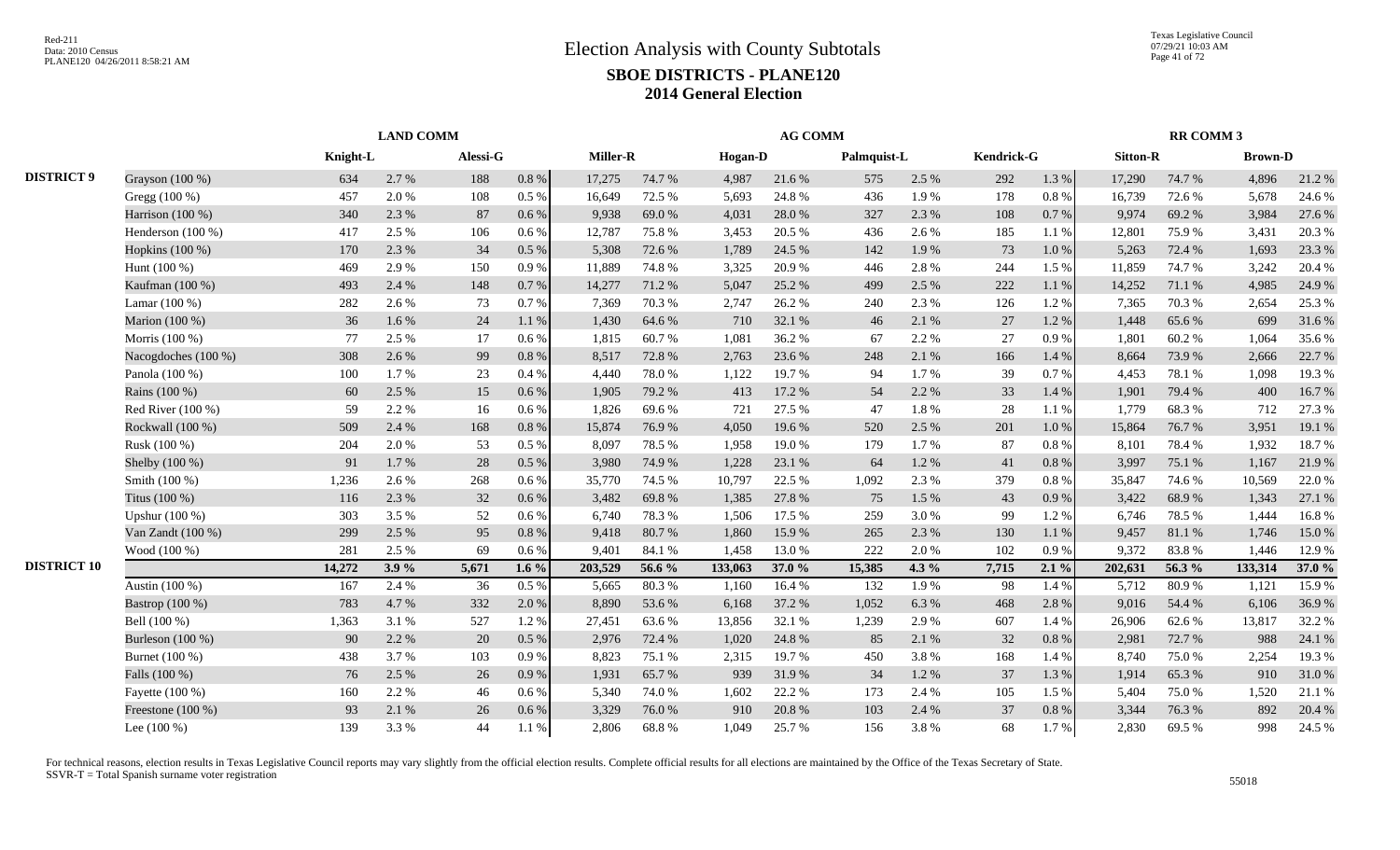|                    |                     |          | RR COMM 3 |           |           |         |        | <b>SUP CT CHIEF</b> |        |          |         |                |        | SUP CT 6 |        |        |       |
|--------------------|---------------------|----------|-----------|-----------|-----------|---------|--------|---------------------|--------|----------|---------|----------------|--------|----------|--------|--------|-------|
|                    |                     | Miller-L |           | Salinas-G |           | Hecht-R |        | Moody-D             |        | Oxford-L |         | <b>Brown-R</b> |        | Meyers-D |        | Ash-L  |       |
| <b>DISTRICT 9</b>  | Grayson (100 %)     | 707      | 3.1 %     | 248       | 1.1%      | 17,546  | 75.6%  | 4,987               | 21.5 % | 668      | 2.9%    | 17,708         | 76.6%  | 4,740    | 20.5 % | 683    | 3.0%  |
|                    | Gregg $(100\%)$     | 499      | 2.2 %     | 152       | 0.7%      | 16.785  | 73.1 % | 5,698               | 24.8%  | 469      | 2.0 %   | 16,824         | 73.4 % | 5.628    | 24.6 % | 468    | 2.0%  |
|                    | Harrison (100 %)    | 375      | 2.6 %     | 85        | $0.6\,\%$ | 10,053  | 69.6%  | 4,060               | 28.1 % | 339      | 2.3 %   | 10,140         | 70.2%  | 3,925    | 27.2 % | 373    | 2.6 % |
|                    | Henderson (100 %)   | 503      | 3.0%      | 131       | 0.8%      | 13,003  | 77.0%  | 3,410               | 20.2 % | 467      | 2.8%    | 13,073         | 77.8 % | 3,285    | 19.6%  | 445    | 2.6%  |
|                    | Hopkins (100 %)     | 269      | 3.7 %     | 43        | 0.6 %     | 5,379   | 74.1 % | 1,686               | 23.2 % | 196      | 2.7 %   | 5,480          | 75.5 % | 1,576    | 21.7 % | 198    | 2.7%  |
|                    | Hunt (100 %)        | 553      | 3.5 %     | 211       | 1.3%      | 12,084  | 76.1 % | 3,250               | 20.5 % | 545      | 3.4 %   | 12,161         | 76.8%  | 3,132    | 19.8%  | 542    | 3.4 % |
|                    | Kaufman (100 %)     | 575      | 2.9%      | 230       | 1.1 %     | 14,536  | 72.5 % | 4,985               | 24.9 % | 535      | 2.7 %   | 14,628         | 73.1 % | 4,802    | 24.0%  | 581    | 2.9%  |
|                    | Lamar (100 %)       | 361      | 3.4 %     | 102       | 1.0%      | 7,491   | 71.7%  | 2,662               | 25.5 % | 297      | 2.8%    | 7,606          | 73.2 % | 2,470    | 23.8%  | 313    | 3.0%  |
|                    | Marion (100 %)      | 41       | 1.9%      | 21        | 1.0%      | 1,448   | 65.7%  | 711                 | 32.2 % | 46       | 2.1 %   | 1,471          | 66.5%  | 693      | 31.3%  | 47     | 2.1 % |
|                    | Morris (100 %)      | 101      | 3.4 %     | 24        | 0.8 %     | 1,826   | 61.3%  | 1,078               | 36.2 % | 73       | 2.5 %   | 1,877          | 63.1 % | 1,009    | 33.9%  | 87     | 2.9%  |
|                    | Nacogdoches (100 %) | 281      | 2.4 %     | 119       | 1.0%      | 8,627   | 73.6%  | 2,780               | 23.7 % | 312      | 2.7 %   | 8,675          | 74.3 % | 2,665    | 22.8 % | 336    | 2.9%  |
|                    | Panola (100 %)      | 116      | 2.0 %     | 33        | 0.6 %     | 4,503   | 79.1 % | 1,089               | 19.1 % | 99       | 1.7%    | 4,509          | 79.3%  | 1,063    | 18.7%  | 111    | 2.0%  |
|                    | Rains (100 %)       | 71       | 3.0%      | 23        | 1.0%      | 1,934   | 80.6%  | 413                 | 17.2 % | 52       | 2.2 %   | 1,954          | 81.7%  | 378      | 15.8%  | 61     | 2.5 % |
|                    | Red River (100 %)   | 99       | 3.8%      | 14        | $0.5\%$   | 1,816   | 69.8%  | 731                 | 28.1 % | 54       | 2.1 %   | 1,878          | 71.9%  | 663      | 25.4 % | 70     | 2.7%  |
|                    | Rockwall (100 %)    | 654      | 3.2 %     | 204       | $1.0\ \%$ | 16,161  | 78.1 % | 3,992               | 19.3 % | 548      | 2.6 %   | 16,156         | 78.4%  | 3,913    | 19.0%  | 534    | 2.6%  |
|                    | Rusk (100 %)        | 236      | 2.3 %     | 64        | $0.6\%$   | 8,130   | 78.8%  | 1,960               | 19.0%  | 226      | 2.2 %   | 8,193          | 79.7%  | 1,855    | 18.0%  | 234    | 2.3 % |
|                    | Shelby (100 %)      | 116      | 2.2 %     | 39        | 0.7%      | 3,959   | 75.3 % | 1,201               | 22.9 % | 95       | 1.8%    | 4,032          | 77.0%  | 1,099    | 21.0%  | 102    | 1.9%  |
|                    | Smith (100 %)       | 1,289    | 2.7 %     | 346       | 0.7%      | 36,224  | 75.2 % | 10,752              | 22.3 % | 1,176    | 2.4 %   | 36,268         | 75.5 % | 10,556   | 22.0%  | 1,212  | 2.5 % |
|                    | Titus (100 %)       | 159      | 3.2 %     | 40        | $0.8~\%$  | 3,471   | 70.1 % | 1,365               | 27.6 % | 112      | 2.3 %   | 3,586          | 72.3 % | 1,260    | 25.4 % | 112    | 2.3 % |
|                    | Upshur (100 %)      | 338      | 3.9%      | 62        | 0.7%      | 6,818   | 79.4%  | 1,482               | 17.3 % | 285      | 3.3%    | 6,903          | 80.3%  | 1,411    | 16.4%  | 286    | 3.3%  |
|                    | Van Zandt (100 %)   | 345      | 3.0%      | 119       | 1.0%      | 9,531   | 82.0%  | 1,770               | 15.2%  | 319      | 2.7 %   | 9,624          | 83.0%  | 1,638    | 14.1 % | 327    | 2.8%  |
|                    | Wood (100 %)        | 296      | 2.6 %     | 65        | $0.6\%$   | 9,481   | 84.6%  | 1,462               | 13.0%  | 263      | 2.3 %   | 9,524          | 85.3%  | 1,397    | 12.5 % | 240    | 2.2 % |
| <b>DISTRICT 10</b> |                     | 17,209   | 4.8%      | 6,750     | $1.9\%$   | 208,163 | 57.7 % | 136,353             | 37.8 % | 16,053   | 4.5 $%$ | 209,323        | 58.3%  | 132,680  | 37.0 % | 17,056 | 4.8%  |
|                    | Austin (100 %)      | 175      | 2.5 %     | 52        | 0.7%      | 5,735   | 81.7%  | 1,151               | 16.4%  | 133      | 1.9%    | 5,792          | 82.9%  | 1,053    | 15.1 % | 142    | 2.0%  |
|                    | Bastrop (100 %)     | 989      | $6.0\ \%$ | 449       | 2.7 %     | 9,347   | 56.6%  | 6,306               | 38.2%  | 869      | 5.3 %   | 9,395          | 57.2 % | 6,024    | 36.7%  | 1,001  | 6.1%  |
|                    | Bell (100 %)        | 1,531    | 3.6 %     | 702       | 1.6 %     | 27,481  | 63.8%  | 14,142              | 32.9%  | 1,420    | 3.3 %   | 27,695         | 64.6%  | 13,661   | 31.9%  | 1,523  | 3.6%  |
|                    | Burleson (100 %)    | 106      | 2.6 %     | 27        | 0.7%      | 3,046   | 74.1 % | 964                 | 23.5 % | 99       | 2.4 %   | 3,055          | 74.8%  | 933      | 22.9 % | 95     | 2.3 % |
|                    | Burnet (100 %)      | 516      | 4.4 %     | 146       | 1.3%      | 8,876   | 75.9%  | 2,343               | 20.0%  | 477      | 4.1 %   | 8,982          | 77.0%  | 2,185    | 18.7%  | 500    | 4.3 % |
|                    | Falls (100 %)       | 68       | 2.3 %     | 40        | 1.4 %     | 1,948   | 66.6%  | 928                 | 31.7%  | 49       | 1.7%    | 1,958          | 67.2%  | 883      | 30.3%  | 73     | 2.5 % |
|                    | Fayette (100 %)     | 203      | 2.8%      | 83        | 1.2%      | 5,494   | 76.5 % | 1,498               | 20.8%  | 193      | 2.7%    | 5,553          | 77.8%  | 1,381    | 19.3%  | 204    | 2.9%  |
|                    | Freestone $(100\%)$ | 107      | 2.4 %     | 38        | 0.9%      | 3,379   | 77.3 % | 900                 | 20.6 % | 93       | 2.1 %   | 3,402          | 78.0%  | 860      | 19.7%  | 101    | 2.3 % |
|                    | Lee $(100\%)$       | 195      | 4.8%      | 51        | 1.3 %     | 2,826   | 70.0%  | 1,059               | 26.2 % | 152      | 3.8%    | 2,948          | 73.2 % | 928      | 23.0%  | 152    | 3.8%  |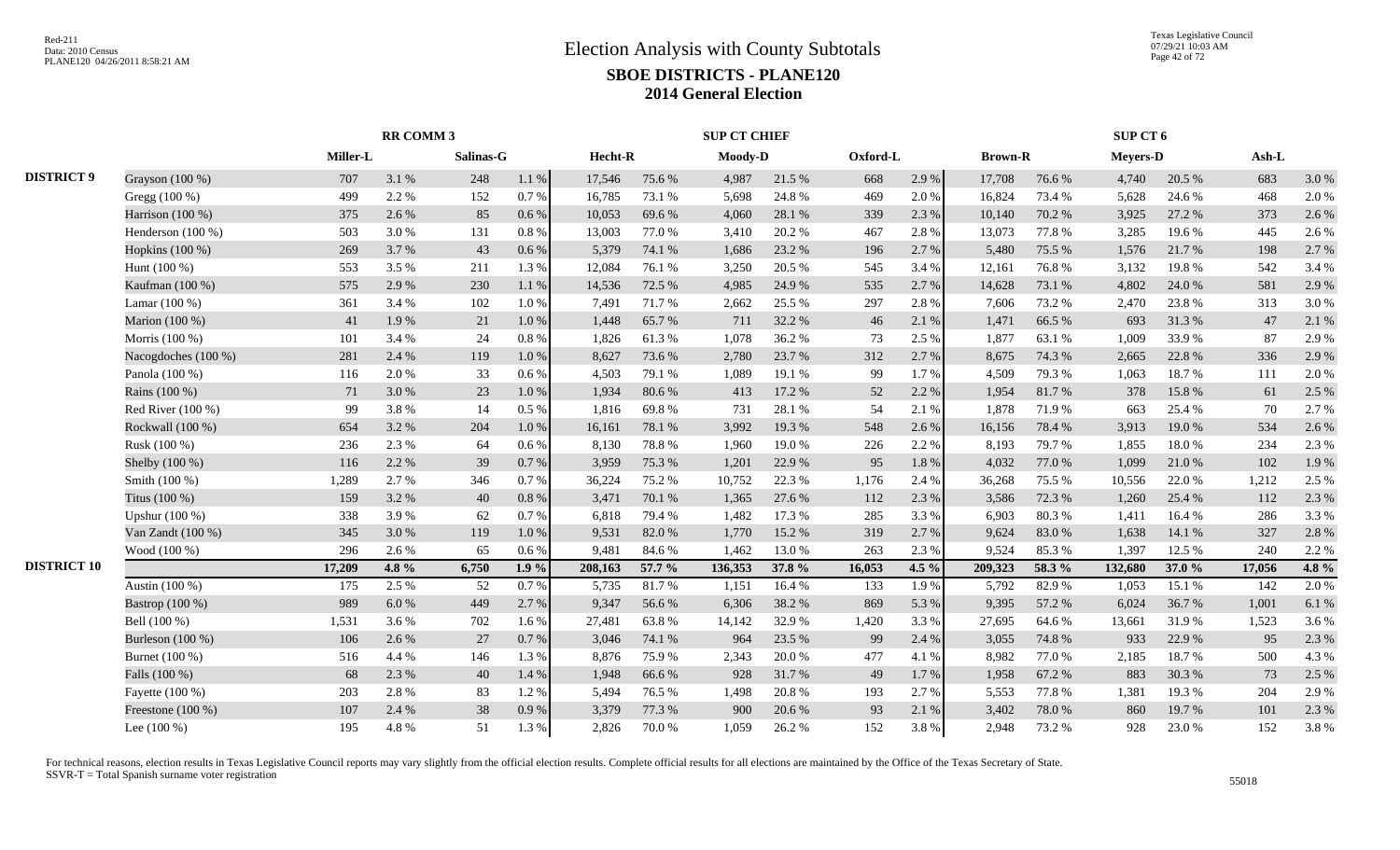|                    |                     |               |        |                    | <b>SUP CT7</b> |                 |         |             |           |           |        | SUP CT 8  |           |                   |        | CCA <sub>3</sub>    |        |
|--------------------|---------------------|---------------|--------|--------------------|----------------|-----------------|---------|-------------|-----------|-----------|--------|-----------|-----------|-------------------|--------|---------------------|--------|
|                    |                     | <b>Boyd-R</b> |        | <b>Benavides-D</b> |                | <b>Fulton-L</b> |         | Waterbury-G |           | Johnson-R |        | Koelsch-L |           | <b>Chisholm-G</b> |        | <b>Richardson-R</b> |        |
| <b>DISTRICT 9</b>  | Grayson (100 %)     | 17,573        | 75.9%  | 4,781              | 20.7%          | 643             | 2.8%    | 145         | $0.6\,\%$ | 18,211    | 87.9%  | 1,370     | 6.6 %     | 1,127             | 5.4 %  | 17,492              | 75.9%  |
|                    | Gregg (100 %)       | 16,758        | 73.2 % | 5,595              | 24.4 %         | 464             | 2.0%    | 90          | 0.4%      | 17,237    | 90.0%  | 1,135     | 5.9%      | 773               | 4.0%   | 16,781              | 73.2 % |
|                    | Harrison (100 %)    | 10,163        | 70.6%  | 3,852              | 26.8%          | 316             | 2.2 %   | 68          | 0.5 %     | 10,602    | 87.8%  | 901       | 7.5 %     | 574               | 4.8%   | 10,027              | 69.9%  |
|                    | Henderson (100 %)   | 12,980        | 77.2 % | 3,283              | 19.5 %         | 459             | 2.7%    | 85          | 0.5 %     | 13,514    | 90.7%  | 865       | 5.8%      | 527               | 3.5 %  | 12,886              | 76.9%  |
|                    | Hopkins (100 %)     | 5,442         | 75.2 % | 1,565              | 21.6%          | 188             | 2.6 %   | 39          | 0.5 %     | 5,734     | 90.0%  | 399       | 6.3%      | 241               | 3.8%   | 5,352               | 74.5 % |
|                    | Hunt (100 %)        | 12,019        | 76.0%  | 3,164              | 20.0%          | 514             | 3.3 %   | 117         | 0.7%      | 12,487    | 88.9%  | 925       | 6.6 %     | 636               | 4.5 %  | 11,970              | 76.1 % |
|                    | Kaufman (100 %)     | 14,475        | 72.4 % | 4,919              | 24.6 %         | 507             | 2.5 %   | 99          | 0.5 %     | 15,048    | 88.1%  | 1,360     | $8.0\ \%$ | 665               | 3.9%   | 14,441              | 72.4 % |
|                    | Lamar (100 %)       | 7,524         | 72.7%  | 2,487              | 24.0 %         | 281             | 2.7%    | 63          | 0.6 %     | 7,973     | 87.6%  | 678       | 7.4 %     | 454               | 5.0%   | 7,434               | 72.3 % |
|                    | Marion (100 %)      | 1,464         | 66.3%  | 689                | 31.2%          | 45              | 2.0%    | 10          | 0.5%      | 1,512     | 88.5%  | 115       | 6.7 %     | 81                | 4.7%   | 1,458               | 66.2%  |
|                    | Morris (100 %)      | 1,881         | 63.0%  | 1,004              | 33.6%          | 82              | 2.7 %   | 18          | $0.6\%$   | 2,001     | 84.4 % | 227       | 9.6%      | 142               | 6.0%   | 1,847               | 62.2%  |
|                    | Nacogdoches (100 %) | 8,652         | 74.2 % | 2,664              | 22.9 %         | 272             | 2.3 %   | 66          | $0.6\,\%$ | 8,873     | 86.8%  | 819       | $8.0\ \%$ | 531               | 5.2%   | 8,580               | 73.9%  |
|                    | Panola (100 %)      | 4,480         | 78.9%  | 1,049              | 18.5 %         | 121             | 2.1 %   | 26          | $0.5\%$   | 4,625     | 92.0%  | 272       | 5.4 %     | 129               | 2.6 %  | 4,397               | 77.6%  |
|                    | Rains (100 %)       | 1,933         | 81.1%  | 378                | 15.9%          | 59              | 2.5 %   | 13          | 0.5%      | 1,995     | 91.9%  | 103       | 4.7%      | 73                | 3.4 %  | 1,917               | 80.7%  |
|                    | Red River $(100\%)$ | 1,853         | 71.5 % | 662                | 25.5 %         | 65              | 2.5 %   | 11          | 0.4%      | 1,959     | 88.6%  | 151       | 6.8%      | 101               | 4.6 %  | 1,802               | 70.1 % |
|                    | Rockwall (100 %)    | 15,988        | 77.5 % | 4,032              | 19.6%          | 505             | 2.4 %   | 97          | 0.5 %     | 16,576    | 88.4%  | 1,381     | 7.4 %     | 796               | 4.2 %  | 16,021              | 78.0%  |
|                    | Rusk (100 %)        | 8,155         | 79.3%  | 1,874              | 18.2%          | 211             | 2.1%    | 40          | 0.4 %     | 8,382     | 91.9%  | 470       | 5.2 %     | 272               | 3.0%   | 8,115               | 79.1 % |
|                    | Shelby (100 %)      | 4,003         | 76.5 % | 1,112              | 21.3%          | 95              | 1.8%    | 22          | 0.4%      | 4,238     | 91.4%  | 257       | 5.5 %     | 143               | 3.1 %  | 3,948               | 76.1 % |
|                    | Smith (100 %)       | 36,100        | 75.2 % | 10,551             | 22.0 %         | 1,154           | 2.4 %   | 215         | 0.4%      | 37,186    | 89.3%  | 2,770     | 6.6 %     | 1,708             | 4.1 %  | 35,926              | 75.0%  |
|                    | Titus (100 %)       | 3,598         | 72.5 % | 1,215              | 24.5 %         | 127             | 2.6%    | 25          | 0.5 %     | 3,821     | 89.1 % | 289       | 6.7%      | 179               | 4.2 %  | 3,488               | 70.8%  |
|                    | Upshur (100 %)      | 6,887         | 80.2%  | 1,368              | 15.9%          | 278             | 3.2 %   | 49          | $0.6\%$   | 7,044     | 89.7%  | 520       | 6.6%      | 292               | 3.7%   | 6,756               | 79.1 % |
|                    | Van Zandt $(100\%)$ | 9,542         | 82.4 % | 1,630              | 14.1 %         | 331             | 2.9 %   | 71          | 0.6 %     | 9,825     | 90.7%  | 622       | 5.7 %     | 385               | 3.6 %  | 9,472               | 82.2%  |
|                    | Wood (100 %)        | 9,509         | 85.1 % | 1,373              | 12.3 %         | 239             | 2.1 %   | 50          | 0.4%      | 9.697     | 93.6%  | 396       | 3.8%      | 272               | 2.6 %  | 9,434               | 84.8%  |
| <b>DISTRICT 10</b> |                     | 206,020       | 57.4 % | 135,102            | 37.6 %         | 14,922          | 4.2 $%$ | 3,161       | $0.9\%$   | 222,606   | 73.0 % | 44,459    | 14.6 %    | 37,695            | 12.4 % | 206,217             | 57.7 % |
|                    | Austin (100 %)      | 5,738         | 81.9%  | 1,099              | 15.7%          | 136             | 1.9%    | 33          | 0.5%      | 5,939     | 91.9%  | 329       | 5.1 %     | 195               | 3.0%   | 5,722               | 81.9%  |
|                    | Bastrop (100 %)     | 9,259         | 56.3%  | 6,120              | 37.2 %         | 840             | 5.1 %   | 222         | 1.4 %     | 10,205    | 72.6%  | 2,225     | 15.8 %    | 1,622             | 11.5 % | 9,195               | 56.2%  |
|                    | Bell (100 %)        | 27,307        | 63.7%  | 13,921             | 32.5 %         | 1,329           | 3.1%    | 293         | 0.7%      | 28,988    | 81.9%  | 4,150     | 11.7 %    | 2,256             | 6.4 %  | 27,358              | 64.0%  |
|                    | Burleson (100 %)    | 3,032         | 74.3 % | 945                | 23.2 %         | 82              | 2.0%    | 22          | 0.5 %     | 3,168     | 91.2%  | 190       | 5.5 %     | 115               | 3.3 %  | 3,031               | 74.4 % |
|                    | Burnet (100 %)      | 8,919         | 76.5 % | 2,222              | 19.1 %         | 449             | 3.9%    | 68          | $0.6\%$   | 9,255     | 86.8%  | 801       | 7.5 %     | 605               | 5.7%   | 8,886               | 76.2%  |
|                    | Falls (100 %)       | 1,970         | 67.5 % | 850                | 29.1 %         | 75              | 2.6 %   | 22          | 0.8%      | 2,066     | 87.0%  | 189       | $8.0\ \%$ | 121               | 5.1 %  | 1,935               | 66.9%  |
|                    | Fayette (100 %)     | 5,574         | 78.2%  | 1,342              | 18.8%          | 174             | 2.4 %   | 42          | 0.6 %     | 5,878     | 89.3%  | 468       | 7.1 %     | 233               | 3.5 %  | 5,439               | 76.9%  |
|                    | Freestone (100 %)   | 3,396         | 77.7 % | 859                | 19.7%          | 93              | 2.1%    | 22          | 0.5 %     | 3,519     | 90.6%  | 214       | 5.5 %     | 149               | 3.8%   | 3,398               | 78.0%  |
|                    | Lee $(100\%)$       | 2,928         | 72.6%  | 932                | 23.1 %         | 153             | 3.8%    | 21          | $0.5\ \%$ | 3,081     | 85.9%  | 330       | 9.2%      | 177               | 4.9%   | 2,870               | 71.7%  |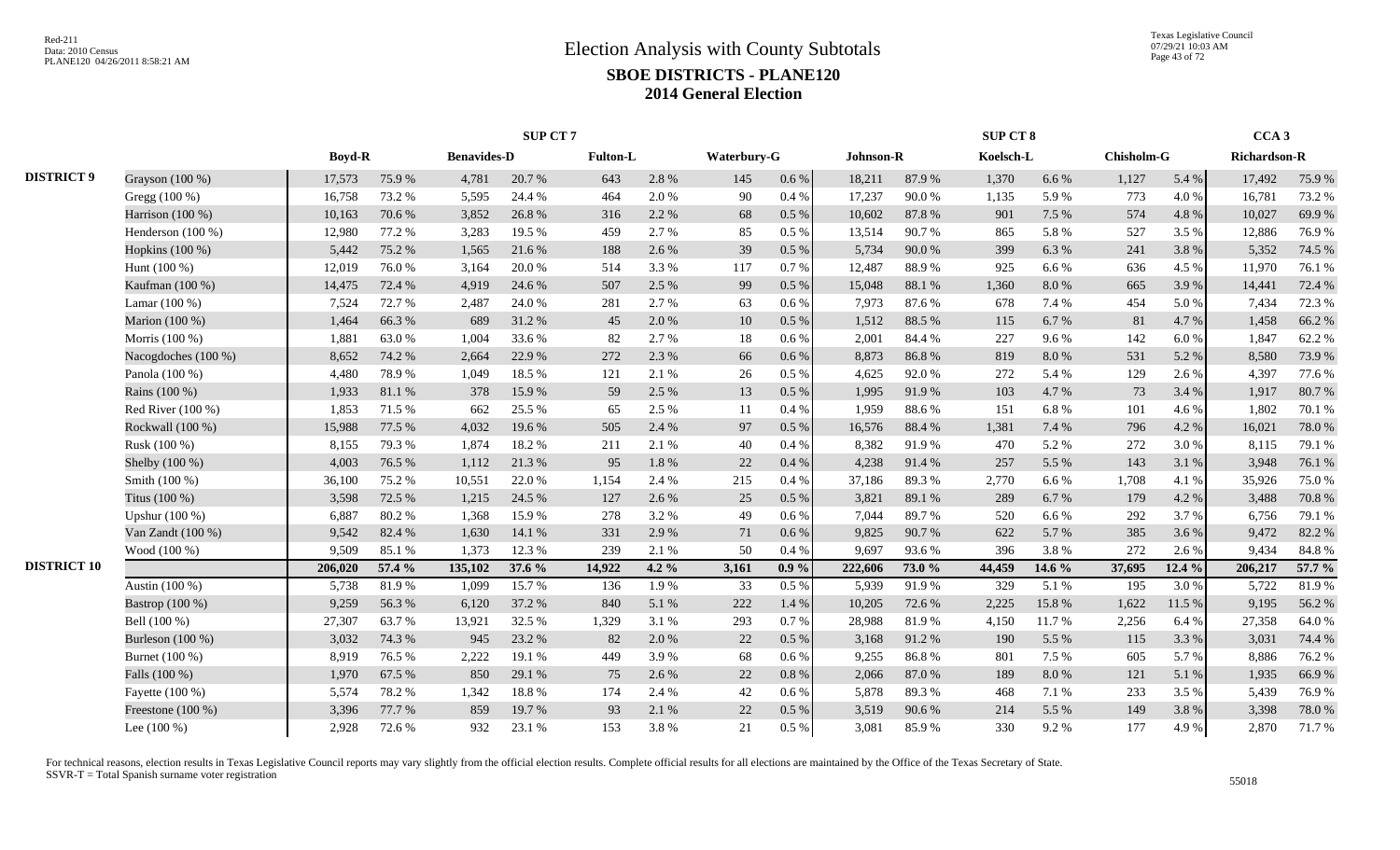Texas Legislative Council 07/29/21 10:03 AM Page 44 of 72

|                    |                     |            | CCA <sub>3</sub> |                  |         |                |        | CCA <sub>4</sub> |        |                  |        |                 |        | CCA <sub>9</sub> |        |           |        |
|--------------------|---------------------|------------|------------------|------------------|---------|----------------|--------|------------------|--------|------------------|--------|-----------------|--------|------------------|--------|-----------|--------|
|                    |                     | Granberg-D |                  | <b>Bennett-L</b> |         | <b>Yeary-R</b> |        | Parker-L         |        | Sanders-Castro-G |        | <b>Newell-R</b> |        | <b>Strange-L</b> |        | Altgelt-G |        |
| <b>DISTRICT 9</b>  | Grayson (100 %)     | 4,779      | 20.7%            | 772              | 3.4 %   | 17,847         | 85.6%  | 1,957            | 9.4 %  | 1,038            | 5.0%   | 18,112          | 87.2%  | 1,731            | 8.3%   | 921       | 4.4 %  |
|                    | Gregg $(100\%)$     | 5,606      | 24.5 %           | 540              | 2.4 %   | 17,028         | 87.9%  | 1,515            | 7.8%   | 833              | 4.3 %  | 17,146          | 88.8%  | 1,477            | 7.7 %  | 680       | 3.5 %  |
|                    | Harrison $(100\%)$  | 3,912      | 27.3 %           | 410              | 2.9 %   | 10,498         | 86.8%  | 1,096            | 9.1 %  | 503              | 4.2 %  | 10,532          | 87.4 % | 1,104            | 9.2%   | 414       | 3.4 %  |
|                    | Henderson $(100\%)$ | 3,316      | 19.8%            | 554              | 3.3 %   | 13,176         | 88.4%  | 1,283            | 8.6%   | 443              | 3.0 %  | 13,448          | 90.2%  | 1,042            | 7.0 %  | 415       | 2.8%   |
|                    | Hopkins $(100\%)$   | 1,587      | 22.1 %           | 241              | 3.4 %   | 5,568          | 87.2%  | 626              | 9.8%   | 192              | 3.0 %  | 5,712           | 89.7%  | 487              | 7.6 %  | 169       | 2.7 %  |
|                    | Hunt (100 %)        | 3,162      | 20.1 %           | 605              | 3.8%    | 12,259         | 87.0%  | 1,295            | 9.2%   | 543              | 3.9%   | 12,487          | 88.8%  | 1,079            | 7.7 %  | 489       | 3.5 %  |
|                    | Kaufman (100 %)     | 4,860      | 24.4 %           | 645              | 3.2 %   | 14,821         | 86.5%  | 1.686            | 9.8%   | 629              | 3.7%   | 15,089          | 88.1%  | 1,529            | 8.9%   | 503       | 2.9%   |
|                    | Lamar (100 %)       | 2,489      | 24.2 %           | 365              | 3.5 %   | 7,770          | 85.3 % | 1,007            | 11.1 % | 334              | 3.7 %  | 7,931           | 87.3%  | 851              | 9.4 %  | 298       | 3.3 %  |
|                    | Marion (100 %)      | 695        | 31.5 %           | 50               | 2.3 %   | 1,491          | 86.7%  | 153              | 8.9%   | 76               | 4.4 %  | 1,516           | 89.0%  | 124              | 7.3 %  | 64        | 3.8%   |
|                    | Morris (100 %)      | 1,041      | 35.0%            | 83               | 2.8%    | 1,955          | 82.4%  | 312              | 13.2 % | 105              | 4.4 %  | 1,990           | 84.2%  | 293              | 12.4 % | 80        | 3.4 %  |
|                    | Nacogdoches (100 %) | 2,671      | 23.0%            | 354              | 3.1 %   | 8,742          | 85.5%  | 1,004            | 9.8%   | 483              | 4.7 %  | 8,816           | 86.7%  | 923              | 9.1 %  | 434       | 4.3 %  |
|                    | Panola (100 %)      | 1,138      | 20.1 %           | 130              | 2.3 %   | 4,561          | 90.7%  | 371              | 7.4 %  | 97               | 1.9%   | 4,601           | 91.5%  | 345              | 6.9%   | 85        | 1.7%   |
|                    | Rains (100 %)       | 394        | 16.6 %           | 63               | 2.7 %   | 1,960          | 90.0%  | 156              | 7.2 %  | 62               | 2.8%   | 1,982           | 91.2%  | 126              | 5.8%   | 65        | 3.0%   |
|                    | Red River (100 %)   | 682        | 26.5 %           | 88               | 3.4 %   | 1,904          | 86.1%  | 239              | 10.8%  | 68               | 3.1 %  | 1,930           | 87.7 % | 198              | 9.0%   | 72        | 3.3 %  |
|                    | Rockwall (100 %)    | 3,909      | 19.0%            | 598              | 2.9%    | 16,320         | 86.8%  | 1,624            | 8.6 %  | 853              | 4.5 %  | 16,535          | 88.1%  | 1,550            | 8.3%   | 681       | 3.6 %  |
|                    | Rusk (100 %)        | 1,874      | 18.3%            | 267              | 2.6%    | 8,280          | 90.3%  | 648              | 7.1 %  | 245              | 2.7%   | 8,357           | 91.4%  | 584              | 6.4 %  | 204       | 2.2 %  |
|                    | Shelby (100 %)      | 1,117      | 21.5 %           | 122              | 2.4 %   | 4,151          | 89.9%  | 356              | 7.7 %  | 108              | 2.3 %  | 4,213           | 91.2%  | 322              | 7.0%   | 86        | 1.9%   |
|                    | Smith (100 %)       | 10,573     | 22.1 %           | 1,385            | 2.9%    | 36,603         | 87.2%  | 3,639            | 8.7%   | 1,731            | 4.1 %  | 36,919          | 88.4%  | 3,407            | 8.2%   | 1,424     | 3.4 %  |
|                    | Titus (100 %)       | 1,280      | 26.0%            | 159              | 3.2 %   | 3,707          | 86.1%  | 454              | 10.5 % | 143              | 3.3 %  | 3,799           | 88.7 % | 359              | 8.4 %  | 124       | 2.9%   |
|                    | Upshur (100 %)      | 1,428      | 16.7%            | 359              | 4.2 %   | 6.941          | 88.3%  | 701              | 8.9%   | 215              | 2.7 %  | 7,001           | 89.6%  | 623              | 8.0%   | 193       | 2.5 %  |
|                    | Van Zandt (100 %)   | 1,691      | 14.7 %           | 358              | 3.1 %   | 9,657          | 89.2%  | 923              | 8.5 %  | 249              | 2.3 %  | 9,808           | 90.6%  | 775              | 7.2 %  | 240       | 2.2 %  |
|                    | Wood (100 %)        | 1,401      | 12.6 %           | 295              | 2.7%    | 9,580          | 92.3%  | 570              | 5.5 %  | 231              | 2.2 %  | 9,687           | 93.3%  | 475              | 4.6 %  | 223       | 2.1 %  |
| <b>DISTRICT 10</b> |                     | 133,108    | 37.3 %           | 17,784           | 5.0 $%$ | 218,757        | 71.3 % | 48,757           | 15.9%  | 39,193           | 12.8 % | 221,779         | 72.8 % | 47,952           | 15.7 % | 34,787    | 11.4 % |
|                    | Austin (100 %)      | 1,089      | 15.6 %           | 177              | 2.5 %   | 5,876          | 91.0 % | 409              | 6.3%   | 170              | 2.6 %  | 5,877           | 91.7%  | 396              | 6.2%   | 138       | 2.2 %  |
|                    | Bastrop (100 %)     | 6,076      | 37.1 %           | 1,089            | 6.7 %   | 9,976          | 70.7 % | 2.580            | 18.3%  | 1,563            | 11.1 % | 10,158          | 72.6 % | 2,511            | 17.9 % | 1,330     | 9.5 %  |
|                    | Bell (100 %)        | 13,790     | 32.3 %           | 1,603            | 3.7%    | 28,449         | 80.1%  | 4,911            | 13.8%  | 2,171            | 6.1%   | 28,927          | 81.7%  | 4,689            | 13.2 % | 1,806     | 5.1 %  |
|                    | Burleson (100 %)    | 936        | 23.0%            | 109              | 2.7 %   | 3,124          | 89.9%  | 239              | 6.9%   | 113              | 3.3 %  | 3,162           | 90.8%  | 224              | 6.4 %  | 95        | 2.7 %  |
|                    | Burnet (100 %)      | 2,232      | 19.1 %           | 547              | 4.7%    | 9,076          | 84.5 % | 1,145            | 10.7%  | 517              | 4.8%   | 9,232           | 86.5%  | 951              | 8.9%   | 495       | 4.6 %  |
|                    | Falls (100 %)       | 886        | 30.6%            | 70               | 2.4 %   | 2,003          | 84.2 % | 288              | 12.1 % | 89               | 3.7 %  | 2,060           | 87.1 % | 222              | 9.4 %  | 83        | 3.5 %  |
|                    | Fayette (100 %)     | 1,393      | 19.7 %           | 245              | 3.5 %   | 5,766          | 87.5 % | 594              | 9.0%   | 227              | 3.4 %  | 5,832           | 88.9%  | 537              | 8.2%   | 193       | 2.9%   |
|                    | Freestone (100 %)   | 843        | 19.3%            | 118              | 2.7%    | 3,430          | 88.2%  | 363              | 9.3%   | 95               | 2.4 %  | 3,486           | 90.2%  | 294              | 7.6 %  | 86        | 2.2 %  |
|                    | Lee $(100\%)$       | 944        | 23.6 %           | 191              | 4.8%    | 3,056          | 84.3 % | 406              | 11.2%  | 165              | 4.5 %  | 3,061           | 85.3%  | 385              | 10.7%  | 144       | 4.0%   |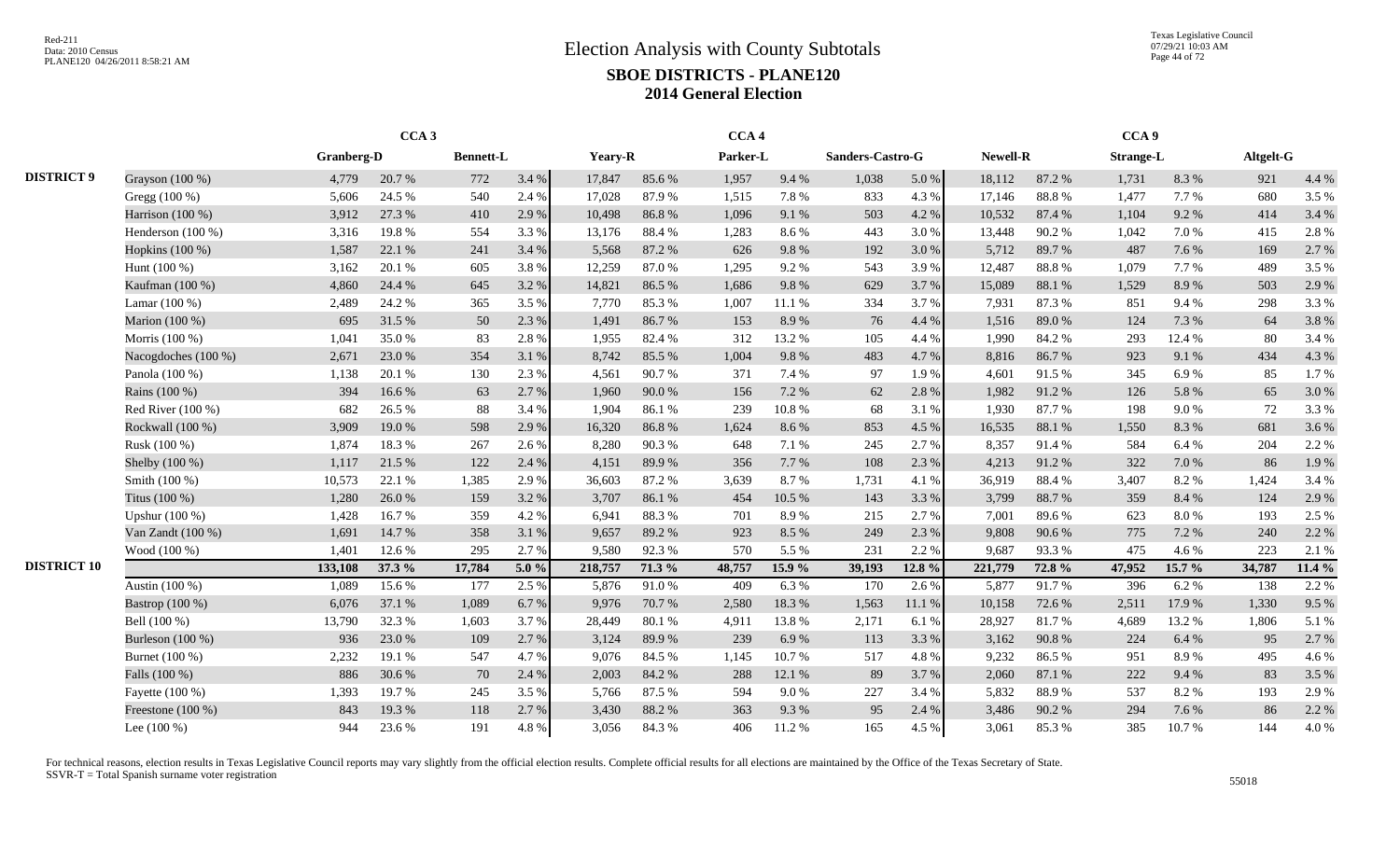|                    |                     |          |        |           |          | <b>U.S. SEN</b> |           |           |           |                |           |          |        | <b>GOVERNOR</b> |        |         |          |
|--------------------|---------------------|----------|--------|-----------|----------|-----------------|-----------|-----------|-----------|----------------|-----------|----------|--------|-----------------|--------|---------|----------|
|                    |                     | Cornyn-R |        | Alameel-D |          | Paddock-L       |           | Sanchez-G |           | Tahiro-W       |           | Abbott-R |        | Davis-D         |        | Glass-L |          |
| <b>DISTRICT 10</b> | Leon $(100\%)$      | 3,688    | 87.6%  | 432       | 10.3%    | 76              | $1.8\ \%$ | 11        | 0.3%      | 2              | $0.0\,\%$ | 3,694    | 86.9%  | 511             | 12.0%  | 39      | 0.9%     |
|                    | Limestone $(100\%)$ | 3,257    | 76.6%  | 903       | 21.2%    | 70              | 1.6%      | 23        | $0.5~\%$  | $\overline{0}$ | $0.0\%$   | 3,278    | 76.2%  | 979             | 22.7 % | 31      | 0.7%     |
|                    | Madison (100 %)     | 1,923    | 81.0%  | 402       | 16.9%    | 39              | 1.6%      | 9         | $0.4~\%$  | $\overline{0}$ | 0.0 %     | 1,941    | 79.9%  | 462             | 19.0%  | 21      | 0.9%     |
|                    | Milam (100 %)       | 3,584    | 73.9%  | 1,098     | 22.6 %   | 135             | 2.8%      | 33        | 0.7%      |                | $0.0\,\%$ | 3,576    | 72.0%  | 1,293           | 26.0%  | 79      | 1.6%     |
|                    | Robertson (100 %)   | 3,165    | 63.8%  | 1,643     | 33.1 %   | 106             | 2.1 %     | 42        | $0.8~\%$  | $\overline{3}$ | 0.1 %     | 3,270    | 64.1 % | 1,768           | 34.6 % | 46      | 0.9%     |
|                    | Travis $(46\%)$     | 54,736   | 45.3%  | 58,617    | 48.5 %   | 5,590           | 4.6%      | 1,931     | 1.6%      |                | 0.0 %     | 51,563   | 42.1 % | 67,376          | 55.0%  | 2,930   | 2.4 %    |
|                    | Waller (100 %)      | 6,388    | 70.9%  | 2,330     | 25.9%    | 207             | 2.3%      | 82        | 0.9%      |                | 0.0 %     | 6,291    | 68.9%  | 2,713           | 29.7 % | 84      | 0.9%     |
|                    | Washington (100 %)  | 7,052    | 79.0%  | 1,582     | 17.7 %   | 235             | 2.6 %     | 51        | 0.6 %     | $\overline{4}$ | $0.0\%$   | 6,886    | 76.6%  | 1,952           | 21.7%  | 131     | 1.5 %    |
|                    | Williamson (100 %)  | 63,362   | 61.5%  | 33,846    | 32.8%    | 4,666           | 4.5 %     | 1,090     | 1.1 %     | 68             | 0.1%      | 61,471   | 59.2%  | 39,503          | 38.0%  | 2,418   | 2.3 %    |
| <b>DISTRICT 11</b> |                     | 252,028  | 67.1 % | 109,197   | 29.1 %   | 11,070          | 2.9%      | 3,492     | $0.9\%$   | 11             | $0.0 \%$  | 244,163  | 64.0 % | 130,447         | 34.2 % | 5,478   | $1.4\%$  |
|                    | Dallas (14 %)       | 33,484   | 60.2%  | 19,967    | 35.9%    | 1,643           | 3.0%      | 534       | $1.0\ \%$ | $\overline{0}$ | $0.0\%$   | 31,867   | 56.5%  | 23,617          | 41.9%  | 767     | 1.4 %    |
|                    | Parker (100 %)      | 25,880   | 82.7%  | 4,218     | 13.5 %   | 948             | 3.0%      | 232       | 0.7 %     | $\overline{0}$ | $0.0\,\%$ | 25,683   | 80.6%  | 5,540           | 17.4 % | 476     | 1.5 %    |
|                    | Tarrant $(69%)$     | 192,664  | 66.7%  | 85,012    | 29.4 %   | 8,479           | 2.9 %     | 2,726     | 0.9%      | 11             | 0.0 %     | 186,613  | 63.6%  | 101,290         | 34.5 % | 4,235   | 1.4 %    |
| <b>DISTRICT 12</b> |                     | 235,115  | 63.7 % | 120,566   | 32.7 %   | 10,138          | $2.7\%$   | 2,998     | $0.8 \%$  | 143            | $0.0 \%$  | 224,646  | 60.1%  | 142,706         | 38.2 % | 4,988   | $1.3\%$  |
|                    | Collin (100 %)      | 120,164  | 68.4%  | 49,145    | 28.0%    | 5,033           | 2.9%      | 1,268     | 0.7%      | 143            | 0.1%      | 116,365  | 65.7%  | 57,757          | 32.6 % | 2,481   | 1.4 %    |
|                    | Dallas (39 %)       | 114,951  | 59.5 % | 71,421    | 37.0 %   | 5,105           | 2.6 %     | 1,730     | 0.9%      | $\Omega$       | 0.0 %     | 108,281  | 55.2%  | 84,949          | 43.3%  | 2,507   | 1.3%     |
| <b>DISTRICT 13</b> |                     | 67,306   | 29.2 % | 155,334   | 67.4 %   | 4,939           | 2.1%      | 2,821     | $1.2\%$   |                | $0.0\%$   | 64,632   | 27.6 % | 166,494         | 71.1 % | 2,298   | $1.0 \%$ |
|                    | Dallas $(47%)$      | 39,546   | 26.0%  | 107,633   | 70.8%    | 3,020           | 2.0%      | 1,827     | 1.2%      | $\Omega$       | $0.0\%$   | 38,125   | 24.7 % | 114,570         | 74.1 % | 1,325   | 0.9%     |
|                    | Tarrant $(31%)$     | 27,760   | 35.4 % | 47,701    | 60.9%    | 1,919           | 2.4 %     | 994       | 1.3 %     | $\overline{4}$ | $0.0\%$   | 26,507   | 33.2 % | 51,924          | 65.1 % | 973     | 1.2%     |
| <b>DISTRICT 14</b> |                     | 256,270  | 73.9%  | 77,127    | $22.2\%$ | 10,424          | 3.0%      | 3,125     | $0.9\%$   | 37             | $0.0\%$   | 250,980  | 71.6 % | 92,709          | 26.4 % | 5,358   | $1.5\%$  |
|                    | Bosque (100 %)      | 3,908    | 80.8%  | 734       | 15.2 %   | 160             | 3.3%      | 31        | 0.6 %     | 3              | 0.1%      | 3,881    | 79.1 % | 933             | 19.0%  | 66      | 1.3%     |
|                    | Brown (100 %)       | 7,079    | 87.1 % | 788       | 9.7 %    | 216             | 2.7 %     | 38        | 0.5%      | 3              | 0.0 %     | 7,176    | 87.5 % | 901             | 11.0%  | 104     | 1.3%     |
|                    | Comanche (100 %)    | 2,453    | 81.8%  | 425       | 14.2 %   | 91              | 3.0%      | 24        | $0.8\%$   |                | 0.1%      | 2,447    | 79.7%  | 544             | 17.7 % | 53      | 1.7%     |
|                    | Coryell (100 %)     | 6,445    | 75.3 % | 1,779     | 20.8%    | 248             | 2.9%      | 86        | 1.0%      | $\Omega$       | 0.0 %     | 6,465    | 74.4 % | 2.017           | 23.2 % | 156     | 1.8%     |
|                    | Denton (100 %)      | 96,561   | 67.7%  | 39,488    | 27.7 %   | 4.905           | 3.4 %     | 1.729     | 1.2%      | $\Omega$       | $0.0\%$   | 93,683   | 65.1 % | 47,238          | 32.8%  | 2,457   | 1.7%     |
|                    | Eastland (100 %)    | 3,402    | 88.1%  | 338       | 8.8%     | 97              | 2.5 %     | 24        | 0.6 %     | $\overline{0}$ | 0.0 %     | 3,503    | 89.1 % | 372             | 9.5 %  | 41      | 1.0%     |
|                    | Ellis $(100\%)$     | 24,106   | 75.6%  | 6,703     | 21.0%    | 857             | 2.7%      | 220       | 0.7%      | $\overline{0}$ | 0.0 %     | 23,604   | 73.5 % | 7,963           | 24.8%  | 434     | 1.4 %    |
|                    | Erath (100 %)       | 6,053    | 83.4%  | 961       | 13.2 %   | 187             | 2.6%      | 53        | 0.7 %     | $\overline{0}$ | $0.0\,\%$ | 5,953    | 80.5 % | 1,301           | 17.6 % | 97      | 1.3%     |
|                    | Hamilton (100 %)    | 1,933    | 81.3%  | 356       | 15.0%    | 75              | 3.2%      | 13        | 0.5%      | $\overline{0}$ | 0.0 %     | 1,888    | 77.8%  | 491             | 20.2 % | 38      | 1.6%     |
|                    | Hill (100 %)        | 7,023    | 79.4 % | 1,533     | 17.3 %   | 234             | 2.6 %     | 41        | 0.5 %     | $\mathbf{Q}$   | 0.1 %     | 6,855    | 76.9%  | 1,887           | 21.2%  | 123     | 1.4 %    |
|                    | Hood (100 %)        | 11,090   | 81.9%  | 2,007     | 14.8 %   | 373             | 2.8%      | 69        | $0.5\ \%$ | 8              | 0.1 %     | 10,784   | 79.1 % | 2,577           | 18.9%  | 209     | 1.5 %    |
|                    | Jack (100 %)        | 1,493    | 87.7%  | 170       | 10.0%    | 31              | 1.8%      | 8         | 0.5 %     | $\Omega$       | $0.0\,\%$ | 1,473    | 85.3%  | 225             | 13.0%  | 23      | 1.3%     |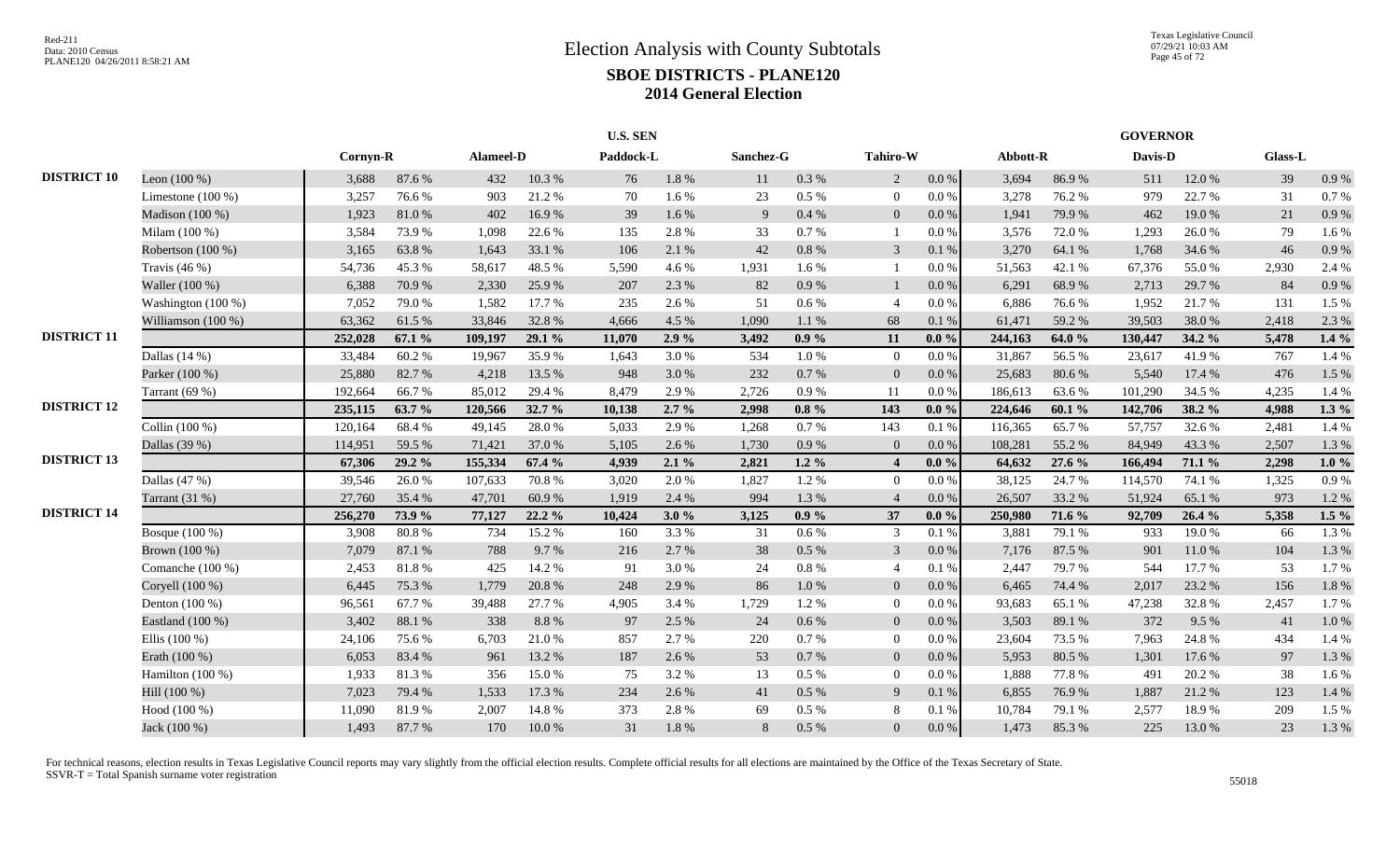|                    |                      |                | <b>GOVERNOR</b> |                 |           |           |        |                | <b>LT. GOVERNOR</b> |                 |         |                   |          |          | <b>ATTORNEY GEN</b> |                  |        |
|--------------------|----------------------|----------------|-----------------|-----------------|-----------|-----------|--------|----------------|---------------------|-----------------|---------|-------------------|----------|----------|---------------------|------------------|--------|
|                    |                      | Parmer-G       |                 | Pavitt-W        |           | Patrick-R |        | Van De Putte-D |                     | <b>Butler-L</b> |         | <b>Courtney-G</b> |          | Paxton-R |                     | <b>Houston-D</b> |        |
| <b>DISTRICT 10</b> | Leon $(100\%)$       | 5 <sup>5</sup> | $0.1\ \%$       | $\mathbf{3}$    | 0.1%      | 3,675     | 86.8%  | 488            | 11.5 %              | 65              | 1.5 %   | 5 <sup>5</sup>    | 0.1 %    | 3,651    | 86.3%               | 526              | 12.4 % |
|                    | Limestone $(100\%)$  | 16             | 0.4%            | $\overline{0}$  | $0.0\ \%$ | 3,255     | 75.9%  | 943            | 22.0%               | 77              | 1.8%    | 15                | 0.3 %    | 3,193    | 74.6 %              | 1,032            | 24.1 % |
|                    | Madison (100 %)      | 5              | 0.2 %           | $\overline{0}$  | $0.0\%$   | 1,928     | 79.6%  | 437            | 18.1 %              | 50              | 2.1%    | 6                 | 0.2 %    | 1,895    | 78.4%               | 493              | 20.4 % |
|                    | Milam (100 %)        | 13             | 0.3%            | 3               | 0.1 %     | 3,535     | 72.0%  | 1,206          | 24.6 %              | 144             | 2.9%    | 23                | 0.5 %    | 3,390    | 69.6%               | 1,319            | 27.1 % |
|                    | Robertson (100 %)    | 16             | 0.3%            | $5\overline{)}$ | 0.1%      | 3,137     | 63.1 % | 1,707          | 34.3 %              | 116             | 2.3 %   | 13                | 0.3%     | 2,956    | 59.8%               | 1,874            | 37.9 % |
|                    | Travis $(46\%)$      | 524            | 0.4%            | $\overline{4}$  | $0.0\%$   | 49,739    | 40.9%  | 65,054         | 53.5%               | 5,637           | 4.6%    | 1,192             | 1.0%     | 49,893   | 41.3%               | 62,905           | 52.0%  |
|                    | Waller (100 %)       | 40             | 0.4%            | $\overline{0}$  | 0.0 %     | 6,263     | 68.9%  | 2,608          | 28.7%               | 171             | 1.9%    | 50                | 0.5 %    | 6,311    | 69.9%               | 2,565            | 28.4 % |
|                    | Washington $(100\%)$ | 21             | 0.2 %           | 2               | $0.0\%$   | 6,776     | 75.8%  | 1,919          | 21.5 %              | 227             | 2.5 %   | 23                | 0.3%     | 6,819    | 76.4%               | 1,891            | 21.2%  |
|                    | Williamson $(100\%)$ | 410            | 0.4%            | 69              | 0.1%      | 60,154    | 58.3%  | 37,699         | 36.5 %              | 4,481           | 4.3 %   | 833               | 0.8%     | 59,972   | 58.3%               | 36,962           | 35.9%  |
| <b>DISTRICT 11</b> |                      | 1,395          | $0.4\%$         | 21              | $0.0\%$   | 241,244   | 63.6 % | 124,904        | 32.9%               | 10,767          | 2.8%    | 2,330             | $0.6\%$  | 245,064  | 64.9 %              | 121,269          | 32.1 % |
|                    | Dallas $(14%)$       | 156            | 0.3%            | $\overline{0}$  | 0.0 %     | 30,684    | 54.8%  | 23,511         | 42.0%               | 1,459           | 2.6 %   | 344               | 0.6 %    | 31,315   | 56.3%               | 22,570           | 40.6%  |
|                    | Parker (100 %)       | 157            | 0.5 %           | 3               | $0.0\,\%$ | 25,593    | 80.6%  | 5,069          | 16.0%               | 910             | 2.9 %   | 173               | 0.5 %    | 25,895   | 81.5%               | 4,985            | 15.7 % |
|                    | Tarrant $(69%)$      | 1,082          | 0.4%            | 18              | 0.0 %     | 184,967   | 63.5 % | 96,324         | 33.0%               | 8,398           | 2.9%    | 1,813             | 0.6 %    | 187,854  | 64.7%               | 93,714           | 32.3 % |
| <b>DISTRICT 12</b> |                      | 1.086          | $0.3\%$         | 84              | $0.0 \%$  | 217,562   | 58.7 % | 141,393        | 38.2 %              | 9,712           | $2.6\%$ | 1,890             | $0.5\%$  | 222,085  | 60.2%               | 136,770          | 37.1 % |
|                    | Collin (100 %)       | 522            | 0.3%            | 84              | $0.0\ \%$ | 113,844   | 64.8%  | 56,379         | 32.1 %              | 4,658           | 2.7 %   | 886               | 0.5 %    | 115,885  | 66.0%               | 54,836           | 31.2%  |
|                    | Dallas (39 %)        | 564            | 0.3%            | $\mathbf{0}$    | 0.0 %     | 103,718   | 53.2%  | 85,014         | 43.6%               | 5,054           | 2.6 %   | 1,004             | 0.5 %    | 106,200  | 54.9%               | 81,934           | 42.3 % |
| <b>DISTRICT 13</b> |                      | 810            | $0.3\%$         | 14              | $0.0 \%$  | 64,528    | 27.7 % | 162,249        | 69.7 %              | 4,457           | 1.9%    | 1,525             | $0.7\%$  | 64,301   | 27.7 %              | 161,444          | 69.6 % |
|                    | Dallas $(47%)$       | 493            | 0.3%            | $\overline{0}$  | 0.0 %     | 37,909    | 24.7%  | 112,025        | 73.0%               | 2,614           | 1.7 %   | 947               | 0.6 %    | 37,626   | 24.6 %              | 111,526          | 72.9 % |
|                    | Tarrant (31 %)       | 317            | 0.4%            | 14              | $0.0\ \%$ | 26,619    | 33.6 % | 50,224         | 63.4%               | 1,843           | 2.3 %   | 578               | 0.7 %    | 26,675   | 33.8%               | 49,918           | 63.3%  |
| <b>DISTRICT 14</b> |                      | 1,512          | $0.4\%$         | 69              | $0.0 \%$  | 248,541   | 71.3 % | 88,116         | 25.3 %              | 10,053          | 2.9%    | 2,006             | $0.6\%$  | 248,990  | 71.7 %              | 88,239           | 25.4 % |
|                    | Bosque (100 %)       | 25             | $0.5\%$         | $\mathfrak{Z}$  | 0.1%      | 3,840     | 79.1 % | 862            | 17.8%               | 139             | 2.9%    | 13                | 0.3%     | 3,786    | 78.4%               | 929              | 19.2 % |
|                    | Brown (100 %)        | 18             | 0.2 %           | 2               | 0.0 %     | 7.042     | 86.4%  | 883            | 10.8 %              | 201             | 2.5 %   | 26                | 0.3%     | 6,929    | 85.3%               | 1,017            | 12.5 % |
|                    | Comanche (100 %)     | 24             | $0.8\%$         | $\overline{1}$  | 0.0 %     | 2,415     | 78.8%  | 523            | 17.1 %              | 102             | 3.3 %   | 23                | 0.8%     | 2,452    | 80.3%               | 518              | 17.0 % |
|                    | Coryell (100 %)      | 46             | 0.5%            | -1              | 0.0 %     | 6,459     | 74.9 % | 1,885          | 21.8%               | 227             | 2.6 %   | 57                | 0.7%     | 6,296    | 72.8%               | 2,074            | 24.0 % |
|                    | Denton (100 %)       | 632            | 0.4%            | $\overline{0}$  | 0.0 %     | 92,468    | 64.6 % | 45,116         | 31.5 %              | 4,577           | 3.2 %   | 1,076             | 0.8%     | 93,644   | 65.6%               | 43,877           | 30.8%  |
|                    | Eastland (100 %)     | 15             | 0.4%            | $\overline{0}$  | 0.0 %     | 3,439     | 87.7%  | 359            | 9.2%                | 107             | 2.7 %   | 16                | 0.4%     | 3,388    | 86.5%               | 441              | 11.3 % |
|                    | Ellis $(100\%)$      | 135            | 0.4%            | $\overline{0}$  | $0.0\%$   | 23,386    | 73.1 % | 7,589          | 23.7 %              | 855             | 2.7 %   | 144               | 0.5 %    | 23,439   | 73.7 %              | 7,598            | 23.9%  |
|                    | Erath (100 %)        | 40             | 0.5%            | 2               | $0.0\%$   | 5,924     | 80.6%  | 1,194          | 16.2%               | 194             | 2.6 %   | 41                | 0.6 %    | 5,980    | 81.3%               | 1,197            | 16.3%  |
|                    | Hamilton $(100\%)$   | 10             | 0.4 %           | $\overline{0}$  | $0.0\%$   | 1,890     | 79.0%  | 435            | 18.2%               | 57              | 2.4 %   | 9                 | 0.4%     | 1,866    | 79.1 %              | 449              | 19.0%  |
|                    | Hill (100 %)         | 40             | 0.4%            | 14              | 0.2 %     | 6,880     | 77.6 % | 1,763          | 19.9%               | 201             | 2.3 %   | 26                | 0.3 %    | 6,777    | 76.7%               | 1,917            | 21.7%  |
|                    | Hood (100 %)         | 61             | 0.4%            | 8               | 0.1 %     | 10,700    | 78.7%  | 2,451          | 18.0%               | 386             | 2.8%    | 55                | $0.4~\%$ | 10,785   | 79.9%               | 2,368            | 17.5 % |
|                    | Jack (100 %)         | 6              | 0.3%            | $\overline{0}$  | $0.0\ \%$ | 1,447     | 84.6 % | 218            | 12.7 %              | 41              | 2.4 %   | $5\overline{)}$   | 0.3%     | 1,460    | 84.9%               | 224              | 13.0%  |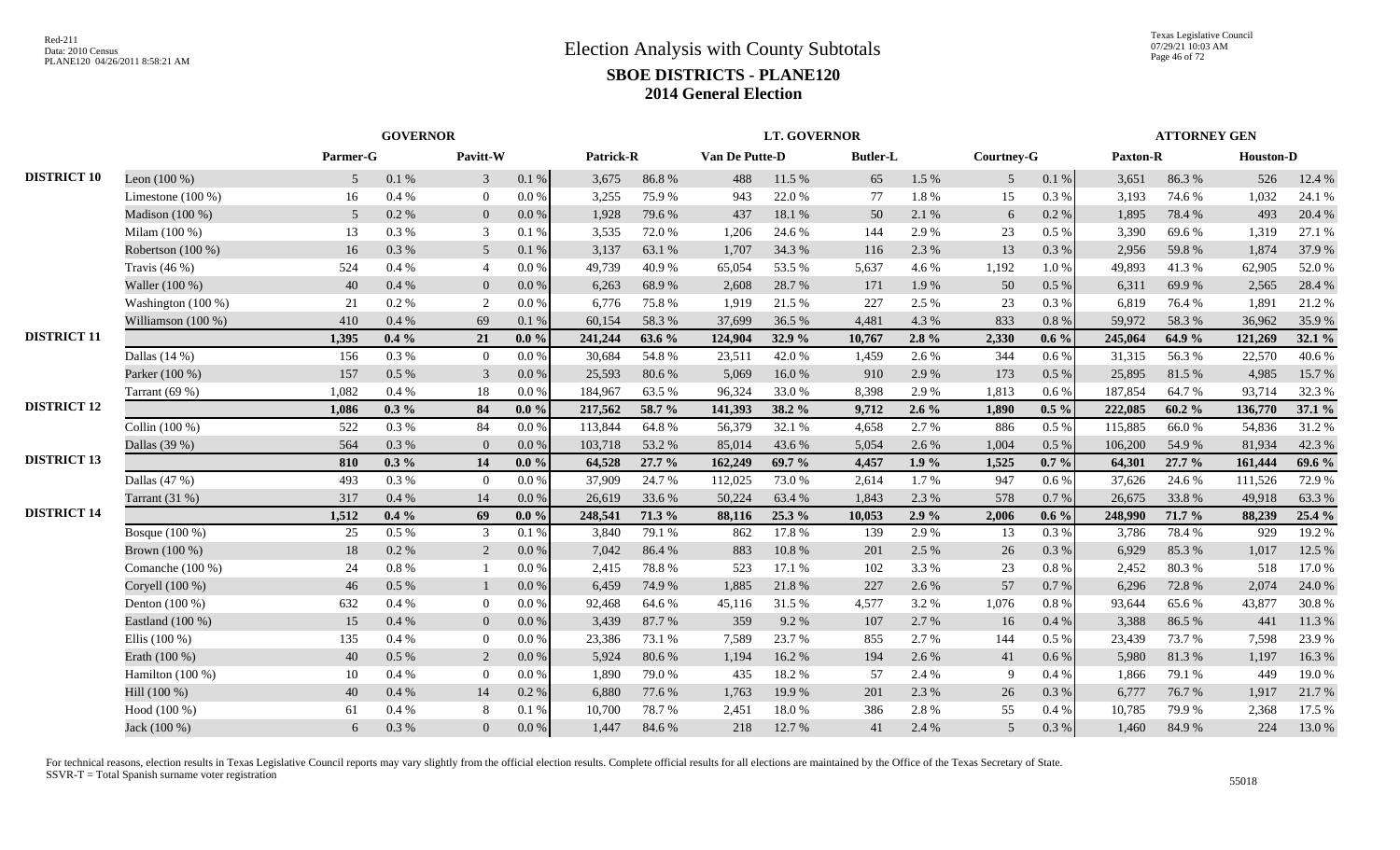|                    |                     |                  | <b>ATTORNEY GEN</b> |                 |           |                |        |                  | <b>COMPTROLLER</b> |           |           |                 |           |               | <b>LAND COMM</b> |         |        |
|--------------------|---------------------|------------------|---------------------|-----------------|-----------|----------------|--------|------------------|--------------------|-----------|-----------|-----------------|-----------|---------------|------------------|---------|--------|
|                    |                     | <b>Balagia-L</b> |                     | Osborne-G       |           | <b>Hegar-R</b> |        | <b>Collier-D</b> |                    | Sanders-L |           | Shafto-G        |           | <b>Bush-R</b> |                  | Cook-D  |        |
| <b>DISTRICT 10</b> | Leon $(100\%)$      | 51               | 1.2 %               | $5\overline{)}$ | 0.1 %     | 3,614          | 85.8%  | 510              | 12.1 %             | 76        | $1.8\ \%$ | 11              | 0.3 %     | 3,662         | 86.4%            | 476     | 11.2%  |
|                    | Limestone $(100\%)$ | 44               | 1.0%                | 10              | 0.2 %     | 3,122          | 73.4 % | 1,021            | 24.0%              | 84        | 2.0%      | 25              | 0.6 %     | 3,144         | 73.6 %           | 1,017   | 23.8%  |
|                    | Madison $(100\%)$   | 27               | 1.1 %               | 2               | 0.1%      | 1,872          | 78.5 % | 463              | 19.4 %             | 39        | 1.6%      | 10              | 0.4%      | 1,880         | 78.0%            | 459     | 19.0%  |
|                    | Milam (100 %)       | 134              | 2.8%                | 29              | 0.6 %     | 3,283          | 68.2%  | 1,354            | 28.1 %             | 144       | 3.0%      | 34              | 0.7%      | 3,437         | 70.2%            | 1,278   | 26.1 % |
|                    | Robertson (100 %)   | 89               | 1.8%                | 21              | 0.4%      | 2,814          | 57.7 % | 1,904            | 39.0%              | 137       | 2.8%      | 25              | 0.5%      | 3,006         | 60.8%            | 1,793   | 36.2%  |
|                    | Travis $(46\%)$     | 6,924            | 5.7%                | 1,151           | 1.0%      | 50,260         | 41.8%  | 62,130           | 51.7%              | 6,111     | 5.1 %     | 1,710           | 1.4 %     | 52,895        | 44.0%            | 59,292  | 49.3 % |
|                    | Waller (100 %)      | 112              | 1.2%                | 43              | $0.5\%$   | 6.447          | 70.8%  | 2,487            | 27.3 %             | 125       | 1.4 %     | 46              | $0.5\ \%$ | 6,333         | 69.8%            | 2,494   | 27.5 % |
|                    | Washington (100 %)  | 174              | 2.0 %               | 37              | 0.4%      | 6,906          | 77.3 % | 1,809            | 20.2 %             | 176       | 2.0 %     | 44              | 0.5%      | 6,901         | 77.5 %           | 1,721   | 19.3 % |
|                    | Williamson (100 %)  | 5,174            | 5.0 %               | 724             | 0.7%      | 59,472         | 58.3%  | 36,251           | 35.6%              | 5,028     | 4.9%      | 1,219           | 1.2%      | 61,577        | 60.1%            | 34,651  | 33.8%  |
| <b>DISTRICT 11</b> |                     | 9,134            | $2.4\%$             | 2,132           | $0.6\%$   | 240,422        | 64.3 % | 118,579          | 31.7 %             | 11,395    | 3.0%      | 3,493           | $0.9\%$   | 251,112       | 66.6 %           | 110,686 | 29.4 % |
|                    | Dallas $(14%)$      | 1,431            | 2.6%                | 324             | $0.6\%$   | 30,939         | 56.3%  | 21,809           | 39.7%              | 1,640     | 3.0%      | 573             | $1.0\ \%$ | 33,210        | 59.8%            | 19,985  | 36.0%  |
|                    | Parker (100 %)      | 714              | 2.2 %               | 172             | $0.5\ \%$ | 25,279         | 80.5%  | 4,930            | 15.7%              | 974       | 3.1%      | 228             | 0.7 %     | 25,902        | 81.8%            | 4,521   | 14.3 % |
|                    | Tarrant $(69%)$     | 6,989            | 2.4 %               | 1,636           | 0.6 %     | 184,204        | 64.1 % | 91,840           | 31.9%              | 8,781     | 3.1 %     | 2,692           | 0.9%      | 192,000       | 66.3%            | 86,180  | 29.7 % |
| <b>DISTRICT 12</b> |                     | 8.399            | $2.3\%$             | 1,752           | $0.5\%$   | 219,214        | 60.3%  | 130,862          | 36.0%              | 10,236    | 2.8%      | 3,325           | $0.9\%$   | 233,225       | 63.4 %           | 120,627 | 32.8 % |
|                    | Collin (100 %)      | 4,010            | 2.3 %               | 780             | 0.4%      | 113,744        | 65.8%  | 52,492           | 30.4 %             | 5,087     | 2.9%      | 1,480           | 0.9%      | 118,611       | 68.0%            | 48,905  | 28.1 % |
|                    | Dallas (39 %)       | 4,389            | 2.3 %               | 972             | $0.5\%$   | 105,470        | 55.3%  | 78,370           | 41.1%              | 5,149     | 2.7 %     | 1,845           | 1.0%      | 114,614       | 59.3%            | 71,722  | 37.1 % |
| <b>DISTRICT 13</b> |                     | 4,440            | $1.9\%$             | 1,661           | $0.7\%$   | 62,496         | 27.1 % | 160,668          | 69.7 %             | 5,162     | $2.2\%$   | 2,096           | $0.9\%$   | 67,092        | 29.0 %           | 157,134 | 67.8 % |
|                    | Dallas $(47%)$      | 2,743            | 1.8%                | 1,052           | 0.7%      | 36,498         | 24.0%  | 110,937          | 73.0%              | 3,138     | 2.1 %     | 1,293           | 0.9%      | 39,390        | 25.8%            | 108,747 | 71.2%  |
|                    | Tarrant (31 %)      | 1.697            | 2.2 %               | 609             | 0.8%      | 25,998         | 33.1 % | 49,731           | 63.3%              | 2,024     | 2.6 %     | 803             | 1.0%      | 27,702        | 35.1 %           | 48,387  | 61.3%  |
| <b>DISTRICT 14</b> |                     | 8,135            | $2.3\%$             | 1,929           | $0.6\%$   | 243,855        | 70.8%  | 86,179           | 25.0 %             | 10,975    | $3.2\%$   | 3,213           | $0.9\%$   | 252,036       | 72.7 %           | 80,517  | 23.2 % |
|                    | Bosque (100 %)      | 94               | 1.9%                | 19              | 0.4%      | 3,720          | 77.7 % | 877              | 18.3%              | 157       | 3.3 %     | 33              | $0.7~\%$  | 3,803         | 78.9%            | 823     | 17.1 % |
|                    | Brown (100 %)       | 144              | 1.8%                | 33              | 0.4%      | 6,768          | 84.1 % | 1,036            | 12.9%              | 202       | 2.5 %     | 41              | 0.5%      | 6,935         | 85.5%            | 905     | 11.2%  |
|                    | Comanche $(100\%)$  | 57               | 1.9%                | 27              | 0.9%      | 2,374          | 78.6%  | 536              | 17.8%              | 84        | 2.8%      | 25              | $0.8\%$   | 2,427         | 79.7%            | 487     | 16.0%  |
|                    | Coryell (100 %)     | 219              | 2.5 %               | 60              | $0.7\ \%$ | 6,098          | 71.5 % | 2,037            | 23.9%              | 310       | 3.6%      | 82              | 1.0%      | 6,315         | 73.4 %           | 1,938   | 22.5 % |
|                    | Denton $(100\%)$    | 4,103            | 2.9 %               | 1,055           | 0.7%      | 92,237         | 65.2%  | 42,367           | 29.9%              | 5,118     | 3.6 %     | 1,774           | 1.3%      | 95,314        | 67.0%            | 39,838  | 28.0%  |
|                    | Eastland (100 %)    | 72               | $1.8\ \%$           | 15              | $0.4~\%$  | 3,313          | 85.1 % | 459              | 11.8%              | 101       | 2.6 %     | 20              | 0.5 %     | 3,374         | 86.2%            | 409     | 10.5 % |
|                    | Ellis $(100\%)$     | 668              | 2.1 %               | 116             | 0.4%      | 22,868         | 72.7%  | 7,417            | 23.6%              | 934       | 3.0%      | 254             | 0.8 %     | 23,835        | 74.9%            | 6,903   | 21.7%  |
|                    | Erath (100 %)       | 136              | 1.8%                | 46              | 0.6 %     | 5,790          | 79.8%  | 1,216            | 16.8%              | 190       | 2.6%      | 62              | 0.9%      | 6,038         | 82.3%            | 1,052   | 14.3 % |
|                    | Hamilton $(100\%)$  | 37               | 1.6%                | 7               | 0.3%      | 1.774          | 76.5 % | 462              | 19.9%              | 66        | 2.8%      | 16              | 0.7%      | 1,859         | 78.8%            | 407     | 17.3 % |
|                    | Hill (100 %)        | 114              | 1.3 %               | 29              | 0.3 %     | 6.652          | 76.3%  | 1.803            | 20.7%              | 209       | 2.4 %     | 58              | 0.7 %     | 6,884         | 77.9 %           | 1,670   | 18.9%  |
|                    | Hood (100 %)        | 303              | 2.2 %               | 44              | 0.3%      | 10,616         | 79.1 % | 2,319            | 17.3 %             | 393       | 2.9%      | 92              | $0.7~\%$  | 11,018        | 81.1%            | 2,083   | 15.3 % |
|                    | Jack (100 %)        | 25               | 1.5 %               | 10              | 0.6 %     | 1,433          | 84.4 % | 223              | 13.1 %             | 34        | 2.0%      | $7\phantom{.0}$ | 0.4 %     | 1,469         | 85.6%            | 208     | 12.1 % |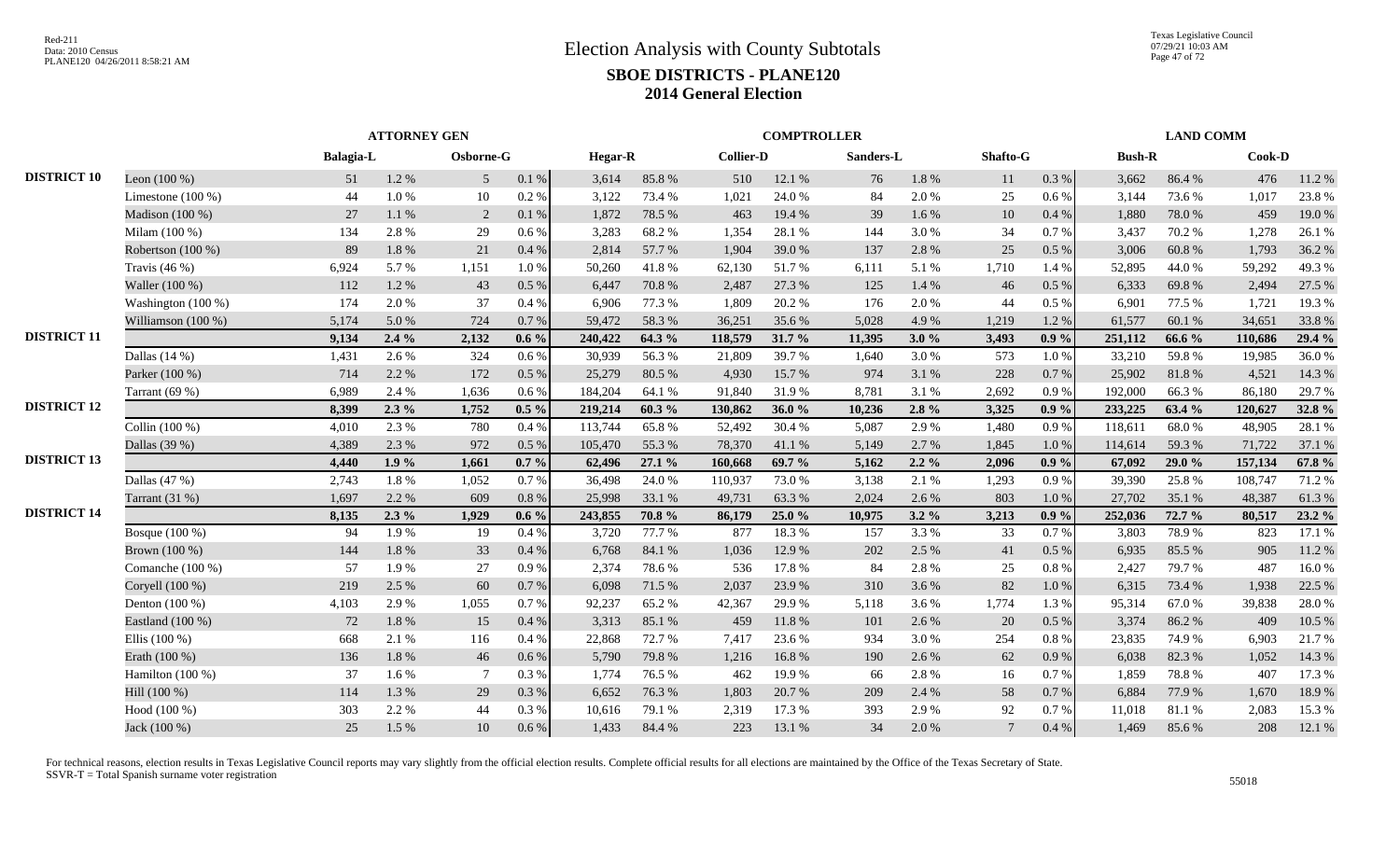|                    |                     |          | <b>LAND COMM</b> |                 |           |          |        |                | <b>AG COMM</b> |             |         |            |           |                 | RR COMM 3  |                |        |
|--------------------|---------------------|----------|------------------|-----------------|-----------|----------|--------|----------------|----------------|-------------|---------|------------|-----------|-----------------|------------|----------------|--------|
|                    |                     | Knight-L |                  | Alessi-G        |           | Miller-R |        | <b>Hogan-D</b> |                | Palmquist-L |         | Kendrick-G |           | <b>Sitton-R</b> |            | <b>Brown-D</b> |        |
| <b>DISTRICT 10</b> | Leon $(100\%)$      | 88       | 2.1%             | 10              | $0.2~\%$  | 3,608    | 85.7%  | 497            | 11.8 %         | 82          | 1.9%    | 25         | $0.6\%$   | 3,607           | 85.6%      | 496            | 11.8%  |
|                    | Limestone $(100\%)$ | 82       | 1.9%             | 26              | $0.6\,\%$ | 3,073    | 72.5 % | 1,045          | 24.7%          | 72          | 1.7%    | 46         | 1.1%      | 3,091           | 73.0 %     | 1,024          | 24.2 % |
|                    | Madison (100 %)     | 62       | 2.6%             | 10              | 0.4 %     | 1,864    | 77.8 % | 481            | 20.1 %         | 40          | 1.7 %   | 12         | $0.5\%$   | 1,858           | 77.7 %     | 478            | 20.0%  |
|                    | Milam (100 %)       | 139      | 2.8%             | 39              | 0.8%      | 3,304    | 68.1%  | 1,354          | 27.9%          | 131         | 2.7 %   | 60         | 1.2%      | 3,275           | 68.1 %     | 1,329          | 27.7 % |
|                    | Robertson (100 %)   | 106      | 2.1 %            | 43              | 0.9%      | 2,781    | 56.9%  | 1,963          | 40.2%          | 84          | 1.7 %   | 60         | 1.2 %     | 2,807           | 57.4 %     | 1,906          | 39.0%  |
|                    | Travis $(46\%)$     | 5,480    | 4.6%             | 2,613           | 2.2 %     | 49,730   | 41.9%  | 58,973         | 49.7%          | 6,258       | 5.3 %   | 3,656      | 3.1 %     | 49,247          | 41.3%      | 60,172         | 50.5%  |
|                    | Waller (100 %)      | 183      | 2.0%             | 61              | 0.7 %     | 6,204    | 68.9%  | 2,581          | 28.7%          | 139         | 1.5 %   | 80         | 0.9 %     | 6,276           | 69.7%      | 2,499          | 27.7 % |
|                    | Washington (100 %)  | 218      | 2.4 %            | 62              | 0.7%      | 6,670    | 75.7%  | 1,833          | 20.8%          | 207         | 2.3 %   | 104        | 1.2%      | 6,698           | 76.0%      | 1,785          | 20.3 % |
|                    | Williamson (100 %)  | 4,605    | 4.5 %            | 1,647           | 1.6%      | 59,084   | 58.3%  | 35,317         | 34.8%          | 4,948       | 4.9%    | 2,052      | 2.0%      | 58,925          | 58.1 %     | 35,019         | 34.5 % |
| <b>DISTRICT 11</b> |                     | 10,826   | 2.9%             | 4,378           | $1.2\%$   | 240,769  | 64.6 % | 115,274        | 30.9 $%$       | 11,014      | 3.0%    | 5,715      | $1.5\%$   | 240,478         | 64.5 %     | 114,275        | 30.6 % |
|                    | Dallas $(14%)$      | 1,519    | 2.7 %            | 812             | 1.5 %     | 31,774   | 58.1 % | 20,426         | 37.3 %         | 1,650       | 3.0%    | 874        | $1.6\%$   | 31,554          | 57.6 %     | 20,414         | 37.3 % |
|                    | Parker (100 %)      | 987      | 3.1%             | 255             | $0.8~\%$  | 25,278   | 80.4%  | 4,867          | 15.5 %         | 903         | 2.9 %   | 393        | 1.2%      | 25,148          | 80.0%      | 4,833          | 15.4 % |
|                    | Tarrant $(69%)$     | 8,320    | 2.9 %            | 3,311           | 1.1 %     | 183,717  | 64.1 % | 89,981         | 31.4%          | 8,461       | 3.0%    | 4,448      | 1.6 %     | 183,776         | 64.1 %     | 89,028         | 31.0%  |
| <b>DISTRICT 12</b> |                     | 9,561    | $2.6\%$          | 4,194           | $1.1\%$   | 223,644  | 61.7%  | 123,250        | 34.0 %         | 10,074      | $2.8\%$ | 5,319      | $1.5\%$   | 222,521         | 61.4 %     | 123,093        | 34.0 % |
|                    | Collin (100 %)      | 5,007    | 2.9 %            | 1,791           | $1.0\ \%$ | 114,660  | 66.6%  | 50,060         | 29.1 %         | 5,034       | 2.9%    | 2,408      | 1.4 %     | 114,401         | 66.5%      | 49,744         | 28.9%  |
|                    | Dallas (39 %)       | 4,554    | 2.4 %            | 2,403           | 1.2%      | 108,984  | 57.3 % | 73,190         | 38.5%          | 5,040       | 2.7 %   | 2,911      | 1.5 %     | 108,120         | 56.8%      | 73,349         | 38.5 % |
| <b>DISTRICT 13</b> |                     | 4,352    | 1.9%             | 3,133           | $1.4\%$   | 62,707   | 27.3 % | 158,894        | 69.1 $%$       | 4,812       | $2.1\%$ | 3,542      | $1.5\%$   | 62,152          | 27.0 %     | 158,250        | 68.7 % |
|                    | Dallas $(47%)$      | 2,571    | 1.7%             | 2,073           | 1.4 %     | 36,758   | 24.2 % | 109,671        | 72.3 %         | 2,927       | 1.9%    | 2,253      | 1.5 %     | 36,174          | 23.8%      | 109,253        | 71.9%  |
|                    | Tarrant $(31 \%)$   | 1,781    | 2.3 %            | 1,060           | 1.3 %     | 25,949   | 33.1 % | 49,223         | 62.8%          | 1,885       | 2.4 %   | 1,289      | 1.6 %     | 25,978          | 33.1 %     | 48,997         | 62.4 % |
| <b>DISTRICT 14</b> |                     | 10,411   | 3.0%             | 3,863           | $1.1\%$   | 242,719  | 70.6 % | 85,498         | 24.9 %         | 10,343      | 3.0%    | 5,453      | 1.6 $%$   | 243,145         | 70.8%      | 82,992         | 24.2 % |
|                    | Bosque (100 %)      | 155      | 3.2 %            | 42              | 0.9%      | 3,737    | 77.6 % | 906            | 18.8%          | 112         | 2.3 %   | 60         | 1.2%      | 3,664           | 76.5 %     | 895            | 18.7%  |
|                    | Brown (100 %)       | 223      | 2.7%             | 52              | 0.6 %     | 6.802    | 84.2 % | 985            | 12.2 %         | 197         | 2.4 %   | 91         | 1.1%      | 6,753           | 84.0%      | 967            | 12.0%  |
|                    | Comanche (100 %)    | 107      | 3.5 %            | 25              | $0.8~\%$  | 2,304    | 75.7%  | 602            | 19.8%          | 96          | 3.2 %   | 43         | 1.4 %     | 2,369           | 78.9%      | 484            | 16.1%  |
|                    | Coryell (100 %)     | 263      | 3.1%             | 87              | $1.0\ \%$ | 5,926    | 69.1 % | 2,137          | 24.9%          | 356         | 4.2 %   | 155        | $1.8~\%$  | 6,065           | $71.0\,\%$ | 1,986          | 23.3 % |
|                    | Denton (100 %)      | 4,811    | 3.4 %            | 2,206           | 1.6 %     | 92,213   | 65.5%  | 40,800         | 29.0%          | 4,966       | 3.5 %   | 2,826      | 2.0%      | 92,051          | 65.4 %     | 40,674         | 28.9%  |
|                    | Eastland (100 %)    | 108      | 2.8%             | 21              | 0.5 %     | 3,316    | 85.0%  | 454            | 11.6%          | 92          | 2.4 %   | 40         | $1.0\ \%$ | 3,295           | 84.9%      | 435            | 11.2%  |
|                    | Ellis $(100\%)$     | 805      | 2.5 %            | 265             | 0.8%      | 22,819   | 72.5 % | 7,410          | 23.5 %         | 820         | 2.6 %   | 435        | 1.4 %     | 22,902          | 72.7 %     | 7,186          | 22.8%  |
|                    | Erath (100 %)       | 192      | 2.6%             | 58              | 0.8%      | 5,715    | 77.9%  | 1,327          | 18.1 %         | 212         | 2.9 %   | 78         | 1.1%      | 5,784           | 79.5 %     | 1,159          | 15.9%  |
|                    | Hamilton $(100\%)$  | 79       | 3.3%             | 14              | 0.6 %     | 1.662    | 69.9%  | 598            | 25.1 %         | 83          | 3.5 %   | 35         | 1.5 %     | 1.770           | 75.6%      | 441            | 18.8%  |
|                    | Hill (100 %)        | 234      | 2.6 %            | 49              | 0.6 %     | 6.629    | 75.7%  | 1,854          | 21.2%          | 168         | 1.9%    | 105        | 1.2 %     | 6.632           | 75.9%      | 1.744          | 20.0%  |
|                    | Hood (100 %)        | 387      | 2.9%             | 90              | 0.7%      | 10,631   | 79.2 % | 2,262          | 16.9%          | 359         | 2.7 %   | 172        | 1.3%      | 10,575          | 78.9%      | 2,234          | 16.7%  |
|                    | Jack (100 %)        | 32       | 1.9%             | $7\overline{ }$ | 0.4 %     | 1,421    | 83.5%  | 236            | 13.9%          | 30          | 1.8%    | 15         | 0.9%      | 1,439           | 84.6%      | 218            | 12.8%  |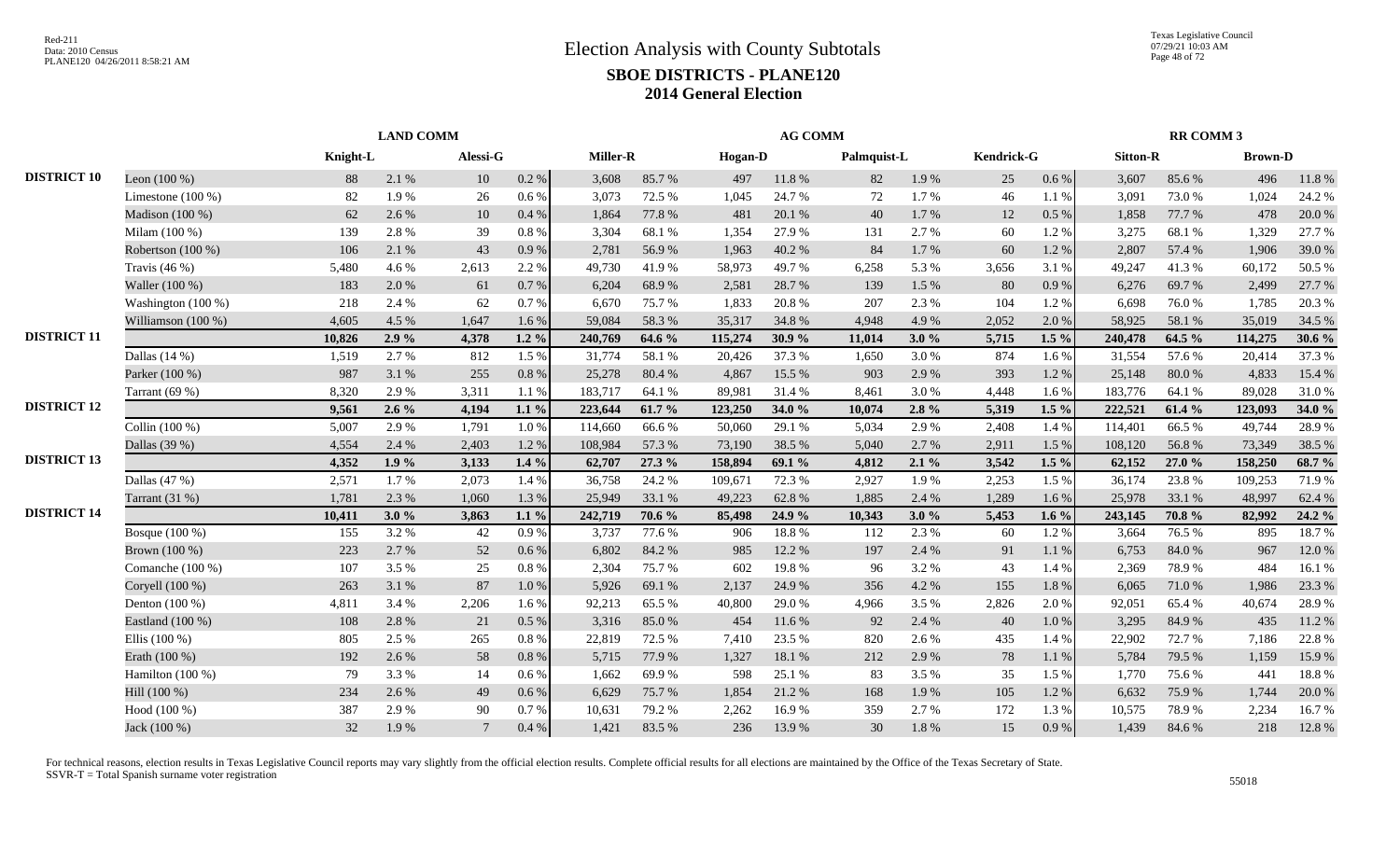|                    |                     |          |         |           | <b>SUP CT CHIEF</b> |         |        |         |           |          | SUP CT 6  |                |        |                 |        |        |         |
|--------------------|---------------------|----------|---------|-----------|---------------------|---------|--------|---------|-----------|----------|-----------|----------------|--------|-----------------|--------|--------|---------|
|                    |                     | Miller-L |         | Salinas-G |                     | Hecht-R |        | Moody-D |           | Oxford-L |           | <b>Brown-R</b> |        | <b>Meyers-D</b> |        | Ash-L  |         |
| <b>DISTRICT 10</b> | Leon $(100\%)$      | 96       | 2.3 %   | 16        | $0.4~\%$            | 3,630   | 86.4%  | 495     | 11.8%     | 76       | $1.8\ \%$ | 3,635          | 86.6%  | 483             | 11.5 % | 78     | 1.9%    |
|                    | Limestone $(100\%)$ | 93       | 2.2 %   | 27        | 0.6 %               | 3,120   | 73.8%  | 1,018   | 24.1 %    | 88       | 2.1 %     | 3,167          | 75.1 % | 969             | 23.0%  | 82     | 1.9%    |
|                    | Madison (100 %)     | 41       | 1.7%    | 13        | 0.5 %               | 1,875   | 78.4%  | 465     | 19.4 %    | 53       | 2.2 %     | 1,912          | 80.1 % | 439             | 18.4 % | 36     | 1.5 %   |
|                    | Milam $(100\%)$     | 151      | 3.1 %   | 51        | 1.1 %               | 3,316   | 69.0%  | 1,349   | 28.1 %    | 138      | 2.9 %     | 3,380          | 70.6%  | 1,262           | 26.4 % | 144    | 3.0%    |
|                    | Robertson (100 %)   | 117      | 2.4 %   | 61        | 1.2%                | 2,893   | 59.0%  | 1,902   | 38.8%     | 112      | 2.3 %     | 2,996          | 61.3%  | 1,785           | 36.5 % | 110    | 2.2 %   |
|                    | Travis $(46\%)$     | 6,861    | 5.8%    | 2,919     | 2.4 %               | 51,705  | 43.3%  | 61,287  | 51.3%     | 6,533    | 5.5 %     | 51,655         | 43.4 % | 60,447          | 50.8%  | 6,895  | 5.8 %   |
|                    | Waller (100 %)      | 151      | 1.7%    | 83        | 0.9%                | 6,270   | 69.6%  | 2,570   | 28.5 %    | 163      | 1.8%      | 6,292          | 70.2 % | 2,514           | 28.1 % | 155    | 1.7%    |
|                    | Washington (100 %)  | 258      | 2.9 %   | 69        | $0.8 \%$            | 6.766   | 77.3 % | 1,782   | 20.4 %    | 208      | 2.4 %     | 6,754          | 77.6 % | 1.728           | 19.9%  | 219    | 2.5 %   |
|                    | Williamson (100 %)  | 5,551    | 5.5 %   | 1,923     | 1.9%                | 60,456  | 59.4%  | 36,194  | 35.5 %    | 5,197    | 5.1%      | 60,752         | 59.9%  | 35,145          | 34.6 % | 5,546  | 5.5 %   |
| <b>DISTRICT 11</b> |                     | 12,372   | $3.3\%$ | 5,928     | $1.6\%$             | 245,647 | 65.7 % | 116,297 | 31.1 %    | 11,880   | $3.2\%$   | 245,377        | 65.9%  | 114,411         | 30.7%  | 12,337 | $3.3\%$ |
|                    | Dallas $(14%)$      | 1,822    | 3.3%    | 1,009     | 1.8%                | 32,683  | 59.3%  | 20,743  | 37.7 %    | 1,647    | 3.0%      | 32,381         | 59.2%  | 20,536          | 37.6 % | 1,752  | 3.2%    |
|                    | Parker (100 %)      | 1,106    | 3.5 %   | 353       | $1.1~\%$            | 25,580  | 81.2%  | 4,834   | 15.4 %    | 1,071    | 3.4 %     | 25,644         | 81.9%  | 4,649           | 14.8 % | 1,027  | 3.3 %   |
|                    | Tarrant $(69%)$     | 9,444    | 3.3%    | 4,566     | 1.6%                | 187,384 | 65.2%  | 90,720  | 31.6%     | 9,162    | 3.2%      | 187,352        | 65.5%  | 89,226          | 31.2%  | 9,558  | 3.3 %   |
| <b>DISTRICT 12</b> |                     | 11,325   | 3.1%    | 5,383     | $1.5\%$             | 229,058 | 62.9%  | 124,275 | 34.1 %    | 10,791   | 3.0%      | 226,955        | 62.8%  | 123,480         | 34.1 % | 11,221 | 3.1%    |
|                    | Collin (100 %)      | 5,655    | 3.3%    | 2,210     | 1.3%                | 116,736 | 67.6%  | 50,567  | 29.3 %    | 5,477    | 3.2%      | 116,126        | 67.6%  | 50,061          | 29.1 % | 5,691  | 3.3 %   |
|                    | Dallas (39 %)       | 5,670    | 3.0%    | 3,173     | 1.7%                | 112,322 | 58.7%  | 73,708  | 38.5 %    | 5,314    | 2.8%      | 110,829        | 58.4 % | 73,419          | 38.7%  | 5,530  | 2.9 %   |
| <b>DISTRICT 13</b> |                     | 5,018    | $2.2\%$ | 4,913     | 2.1%                | 64,506  | 28.0 % | 160,757 | 69.8%     | 4,985    | $2.2\%$   | 64,767         | 28.2 % | 159,487         | 69.5 % | 5,304  | $2.3\%$ |
|                    | Dallas $(47%)$      | 3,038    | 2.0%    | 3,400     | 2.2 %               | 37,958  | 25.0%  | 110,934 | 73.1 %    | 2,917    | 1.9%      | 38,063         | 25.2 % | 110,175         | 72.8%  | 3,075  | 2.0%    |
|                    | Tarrant (31 %)      | 1,980    | 2.5 %   | 1,513     | 1.9%                | 26,548  | 33.8%  | 49,823  | 63.5 %    | 2,068    | 2.6%      | 26,704         | 34.1 % | 49,312          | 63.0%  | 2,229  | 2.8%    |
| <b>DISTRICT 14</b> |                     | 12,319   | $3.6\%$ | 4,886     | $1.4\%$             | 247,289 | 71.9 % | 84,975  | 24.7 %    | 11,468   | $3.3\%$   | 248,320        | 72.5 % | 82,186          | 24.0 % | 11,923 | $3.5\%$ |
|                    | Bosque $(100\%)$    | 183      | 3.8%    | 47        | 1.0%                | 3,727   | 78.3%  | 874     | 18.4%     | 158      | 3.3 %     | 3,769          | 79.3%  | 817             | 17.2 % | 169    | 3.6%    |
|                    | Brown (100 %)       | 242      | 3.0%    | 78        | 1.0%                | 6,850   | 85.5%  | 943     | 11.8 %    | 218      | 2.7 %     | 6,870          | 86.2%  | 873             | 11.0%  | 229    | 2.9 %   |
|                    | Comanche (100 %)    | 119      | 4.0%    | 30        | $1.0\ \%$           | 2,379   | 79.4 % | 514     | 17.2 %    | 103      | 3.4 %     | 2,411          | 80.7%  | 485             | 16.2%  | 90     | 3.0%    |
|                    | Coryell (100 %)     | 370      | 4.3 %   | 118       | 1.4 %               | 6,201   | 72.5 % | 2,046   | 23.9%     | 309      | 3.6%      | 6,222          | 73.3 % | 1,963           | 23.1 % | 309    | 3.6 %   |
|                    | Denton (100 %)      | 5,551    | 3.9%    | 2,512     | 1.8 %               | 93,843  | 66.5%  | 41,974  | 29.7%     | 5,372    | 3.8%      | 93,829         | 66.7%  | 41,246          | 29.3 % | 5,644  | 4.0%    |
|                    | Eastland (100 %)    | 123      | 3.2 %   | $27\,$    | 0.7%                | 3,357   | 86.4%  | 421     | $10.8~\%$ | 106      | 2.7 %     | 3,368          | 87.2 % | 385             | 10.0%  | 111    | 2.9 %   |
|                    | Ellis $(100\%)$     | 1,009    | 3.2 %   | 422       | 1.3%                | 23,211  | 73.7%  | 7,342   | 23.3 %    | 942      | 3.0%      | 23,477         | 74.8%  | 6,958           | 22.2 % | 968    | 3.1 %   |
|                    | Erath (100 %)       | 254      | 3.5 %   | 76        | 1.0%                | 5,868   | 80.9%  | 1,143   | 15.8%     | 246      | 3.4 %     | 5,910          | 81.8%  | 1,084           | 15.0%  | 233    | 3.2 %   |
|                    | Hamilton (100 %)    | 103      | 4.4 %   | 27        | 1.2%                | 1,821   | 78.6%  | 423     | 18.2%     | 74       | 3.2%      | 1,826          | 79.4 % | 404             | 17.6 % | 71     | 3.1 %   |
|                    | Hill (100 %)        | 267      | 3.1 %   | 93        | 1.1%                | 6,741   | 77.3 % | 1,758   | 20.2 %    | 220      | 2.5 %     | 6,788          | 78.4%  | 1,631           | 18.8%  | 239    | 2.8%    |
|                    | Hood (100 %)        | 459      | 3.4 %   | 141       | 1.1%                | 10,686  | 79.5 % | 2,310   | 17.2 %    | 452      | 3.4 %     | 10,711         | 80.2%  | 2,184           | 16.4%  | 462    | 3.5 %   |
|                    | Jack (100 %)        | 35       | 2.1 %   | 8         | $0.5\ \%$           | 1,439   | 84.8%  | 221     | 13.0%     | 36       | $2.1~\%$  | 1,441          | 85.7%  | 207             | 12.3 % | 33     | 2.0%    |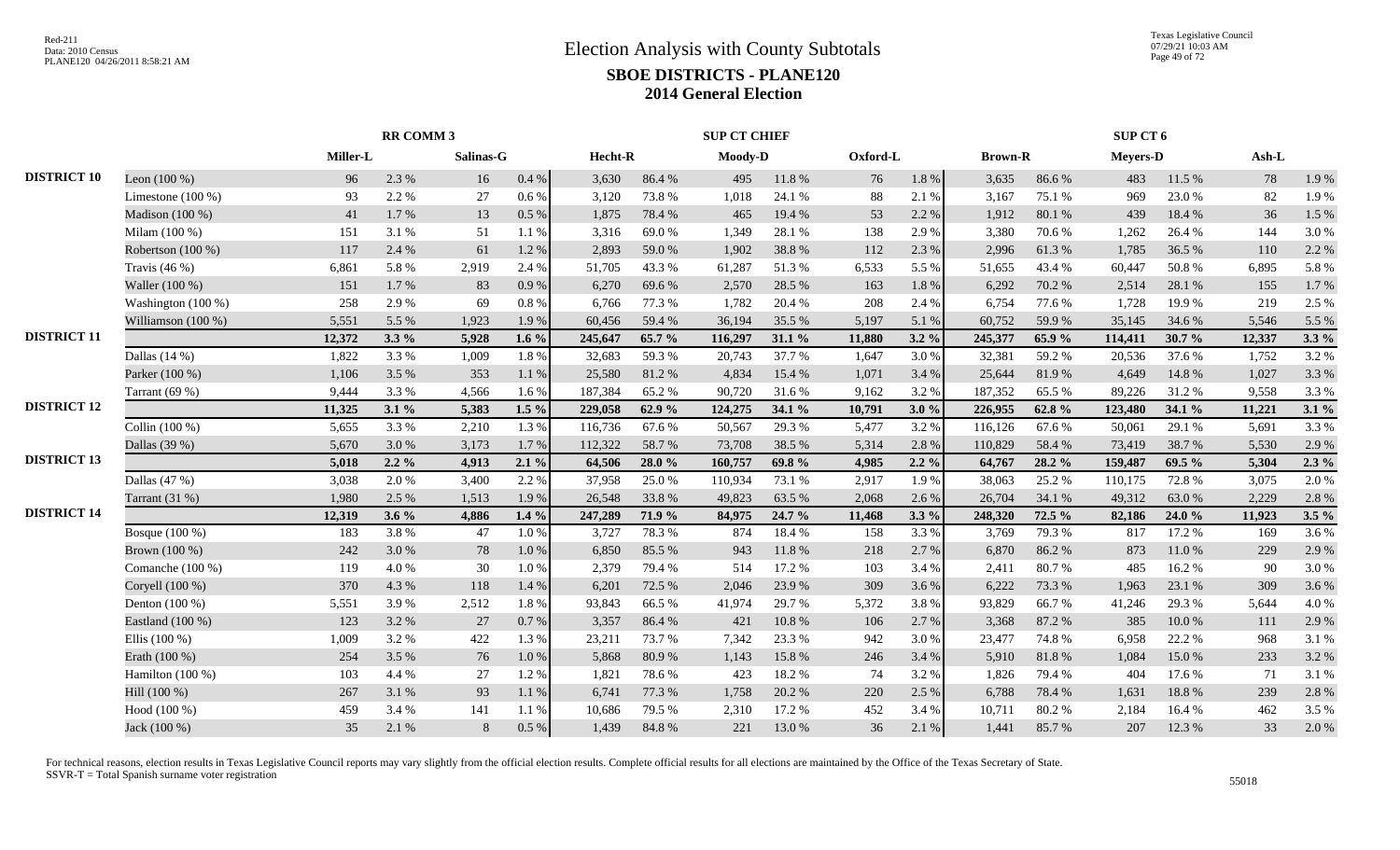|                    |                     |               |        |                    | <b>SUP CT 7</b> |                 |         |                    |          |           |        | <b>SUP CT 8</b> |        |            |         | CCA <sub>3</sub>    |        |
|--------------------|---------------------|---------------|--------|--------------------|-----------------|-----------------|---------|--------------------|----------|-----------|--------|-----------------|--------|------------|---------|---------------------|--------|
|                    |                     | <b>Boyd-R</b> |        | <b>Benavides-D</b> |                 | <b>Fulton-L</b> |         | <b>Waterbury-G</b> |          | Johnson-R |        | Koelsch-L       |        | Chisholm-G |         | <b>Richardson-R</b> |        |
| <b>DISTRICT 10</b> | Leon $(100\%)$      | 3,643         | 86.8%  | 463                | 11.0%           | 75              | 1.8%    | 16                 | $0.4\%$  | 3,723     | 95.0%  | 130             | 3.3 %  | 68         | 1.7%    | 3,616               | 86.3%  |
|                    | Limestone $(100\%)$ | 3,153         | 74.7%  | 965                | 22.9%           | 80              | 1.9%    | 21                 | 0.5 %    | 3,286     | 90.4%  | 201             | 5.5 %  | 149        | 4.1 %   | 3,129               | 74.3 % |
|                    | Madison (100 %)     | 1,900         | 79.6%  | 439                | 18.4 %          | 41              | 1.7 %   | $7\phantom{.0}$    | 0.3%     | 1,964     | 93.0%  | 94              | 4.5 %  | 54         | 2.6 %   | 1,865               | 78.1 % |
|                    | Milam (100 %)       | 3,384         | 70.8%  | 1,219              | 25.5 %          | 147             | 3.1 %   | 32                 | 0.7%     | 3,585     | 86.8%  | 328             | 7.9%   | 215        | 5.2%    | 3,337               | 70.2 % |
|                    | Robertson (100 %)   | 2,910         | 59.8%  | 1,776              | 36.5 %          | 149             | 3.1%    | 32                 | 0.7%     | 3,197     | 84.0%  | 403             | 10.6%  | 207        | 5.4 %   | 2,840               | 59.0%  |
|                    | Travis $(46\%)$     | 50,120        | 42.1 % | 61,792             | 51.9%           | 5,849           | 4.9%    | 1,262              | 1.1 %    | 56,818    | 58.4%  | 20,224          | 20.8%  | 20,287     | 20.8%   | 50,654              | 42.9%  |
|                    | Waller (100 %)      | 6,249         | 69.6%  | 2,524              | 28.1 %          | 157             | 1.7 %   | 45                 | $0.5\%$  | 6,543     | 87.1 % | 573             | 7.6 %  | 395        | 5.3 %   | 6,276               | 70.1 % |
|                    | Washington (100 %)  | 6,706         | 77.0 % | 1,736              | 19.9%           | 210             | 2.4 %   | 58                 | 0.7%     | 6,982     | 89.8%  | 526             | 6.8%   | 264        | 3.4 %   | 6,682               | 77.1 % |
|                    | Williamson (100 %)  | 59,832        | 58.9%  | 35,898             | 35.3%           | 4,883           | 4.8%    | 943                | 0.9%     | 64,409    | 73.1 % | 13,084          | 14.9%  | 10,583     | 12.0%   | 59,984              | 59.5 % |
| <b>DISTRICT 11</b> |                     | 242,312       | 65.1 % | 116,154            | 31.2%           | 10,975          | $2.9\%$ | 2,793              | $0.8 \%$ | 257,499   | 82.1 % | 33,430          | 10.7 % | 22,765     | $7.3\%$ | 243,142             | 65.7 % |
|                    | Dallas $(14%)$      | 31,648        | 57.9%  | 21,101             | 38.6%           | 1.570           | 2.9%    | 379                | 0.7%     | 34,289    | 77.0 % | 6,262           | 14.1 % | 3,979      | 8.9%    | 32,001              | 58.9%  |
|                    | Parker (100 %)      | 25,468        | 81.3%  | 4,644              | 14.8%           | 973             | 3.1 %   | 233                | 0.7%     | 26,488    | 90.2%  | 1,680           | 5.7 %  | 1,194      | 4.1 %   | 25,453              | 81.5%  |
|                    | Tarrant $(69%)$     | 185,196       | 64.7%  | 90,409             | 31.6%           | 8,432           | 2.9%    | 2,181              | 0.8%     | 196,722   | 82.0%  | 25,488          | 10.6%  | 17,592     | 7.3 %   | 185,688             | 65.3 % |
| <b>DISTRICT 12</b> |                     | 223,339       | 61.7%  | 126,213            | 34.9 %          | 9,948           | $2.7\%$ | 2,382              | $0.7\%$  | 238,774   | 79.1 % | 37,183          | 12.3 % | 25,962     | $8.6\%$ | 224,865             | 62.5 % |
|                    | Collin (100 %)      | 114,694       | 66.7%  | 51,249             | 29.8%           | 5.030           | 2.9%    | 1,004              | 0.6 %    | 121,083   | 80.6%  | 16,661          | 11.1 % | 12,498     | 8.3%    | 115,319             | 67.4 % |
|                    | Dallas (39 %)       | 108,645       | 57.2 % | 74,964             | 39.5 %          | 4.918           | 2.6 %   | 1,378              | 0.7%     | 117,691   | 77.6 % | 20,522          | 13.5 % | 13,464     | 8.9%    | 109,546             | 58.1 % |
| <b>DISTRICT 13</b> |                     | 63,056        | 27.4 % | 160,529            | 69.9%           | 4,566           | $2.0\%$ | 1,623              | $0.7\%$  | 73,858    | 59.6 % | 30,188          | 24.4 % | 19,902     | 16.1%   | 63,519              | 27.7 % |
|                    | Dallas $(47%)$      | 36,878        | 24.3 % | 110,925            | 73.2 %          | 2,752           | 1.8%    | 962                | 0.6 %    | 44,067    | 56.2%  | 20,807          | 26.5%  | 13,511     | 17.2 %  | 37,153              | 24.6 % |
|                    | Tarrant (31 %)      | 26,178        | 33.5 % | 49,604             | 63.4%           | 1,814           | 2.3 %   | 661                | 0.8%     | 29,791    | 65.4%  | 9,381           | 20.6%  | 6,391      | 14.0%   | 26,366              | 33.8%  |
| <b>DISTRICT 14</b> |                     | 246,143       | 71.9 % | 82,741             | 24.2 %          | 10,856          | $3.2\%$ | 2,630              | $0.8 \%$ | 258,369   | 84.3 % | 28,319          | 9.2%   | 19,734     | 6.4%    | 245,789             | 72.1 % |
|                    | Bosque (100 %)      | 3,754         | 79.2 % | 786                | 16.6 %          | 161             | 3.4 %   | 40                 | 0.8%     | 3,940     | 89.2%  | 282             | 6.4 %  | 194        | 4.4 %   | 3,694               | 78.4%  |
|                    | Brown (100 %)       | 6,809         | 85.4%  | 878                | $11.0\ \%$      | 227             | 2.8 %   | 56                 | 0.7%     | 6,971     | 92.2%  | 354             | 4.7%   | 233        | 3.1 %   | 6,771               | 85.3%  |
|                    | Comanche (100 %)    | 2,403         | 80.5%  | 455                | 15.2%           | 102             | 3.4 %   | 25                 | 0.8 %    | 2,512     | 91.3%  | 152             | 5.5 %  | 88         | 3.2%    | 2,366               | 79.6%  |
|                    | Coryell (100 %)     | 6,187         | 72.7 % | 1,969              | 23.1 %          | 285             | 3.3 %   | 71                 | 0.8%     | 6,511     | 86.2%  | 620             | 8.2%   | 426        | 5.6 %   | 6,161               | 72.6 % |
|                    | Denton (100 %)      | 92,629        | 65.8%  | 41,817             | 29.7 %          | 4,940           | 3.5 %   | 1,285              | 0.9%     | 97,846    | 78.8%  | 15,293          | 12.3 % | 10,960     | 8.8%    | 92,956              | 66.5%  |
|                    | Eastland (100 %)    | 3,369         | 87.2%  | 369                | 9.5 %           | 104             | 2.7 %   | 22                 | 0.6 %    | 3,426     | 92.6%  | 159             | 4.3 %  | 114        | 3.1 %   | 3,350               | 86.9%  |
|                    | Ellis $(100\%)$     | 23,158        | 73.7%  | 7,140              | 22.7 %          | 899             | 2.9%    | 221                | 0.7%     | 24,161    | 87.0%  | 2,249           | 8.1%   | 1,376      | 5.0%    | 23,174              | 73.8%  |
|                    | Erath (100 %)       | 5,877         | 81.4%  | 1,075              | 14.9%           | 223             | 3.1%    | 47                 | 0.7%     | 6,094     | 89.7%  | 406             | 6.0 %  | 297        | 4.4 %   | 5,874               | 81.7%  |
|                    | Hamilton $(100\%)$  | 1,802         | 78.9%  | 402                | 17.6 %          | 75              | 3.3 %   | 6                  | 0.3%     | 1,899     | 89.5 % | 137             | 6.5 %  | 86         | 4.1 %   | 1,783               | 78.5 % |
|                    | Hill (100 %)        | 6,738         | 77.7 % | 1,627              | 18.8%           | 263             | 3.0%    | 48                 | 0.6 %    | 7,080     | 89.2%  | 500             | 6.3%   | 358        | 4.5 %   | 6,675               | 77.5 % |
|                    | Hood (100 %)        | 10,660        | 79.9%  | 2,174              | 16.3%           | 422             | 3.2 %   | 90                 | 0.7%     | 10,981    | 88.5%  | 834             | 6.7%   | 597        | 4.8%    | 10,609              | 79.9%  |
|                    | Jack (100 %)        | 1,442         | 85.9%  | 190                | 11.3 %          | 35              | 2.1 %   | 11                 | $0.7~\%$ | 1,475     | 93.6%  | 59              | 3.7%   | 42         | 2.7 %   | 1,427               | 85.4 % |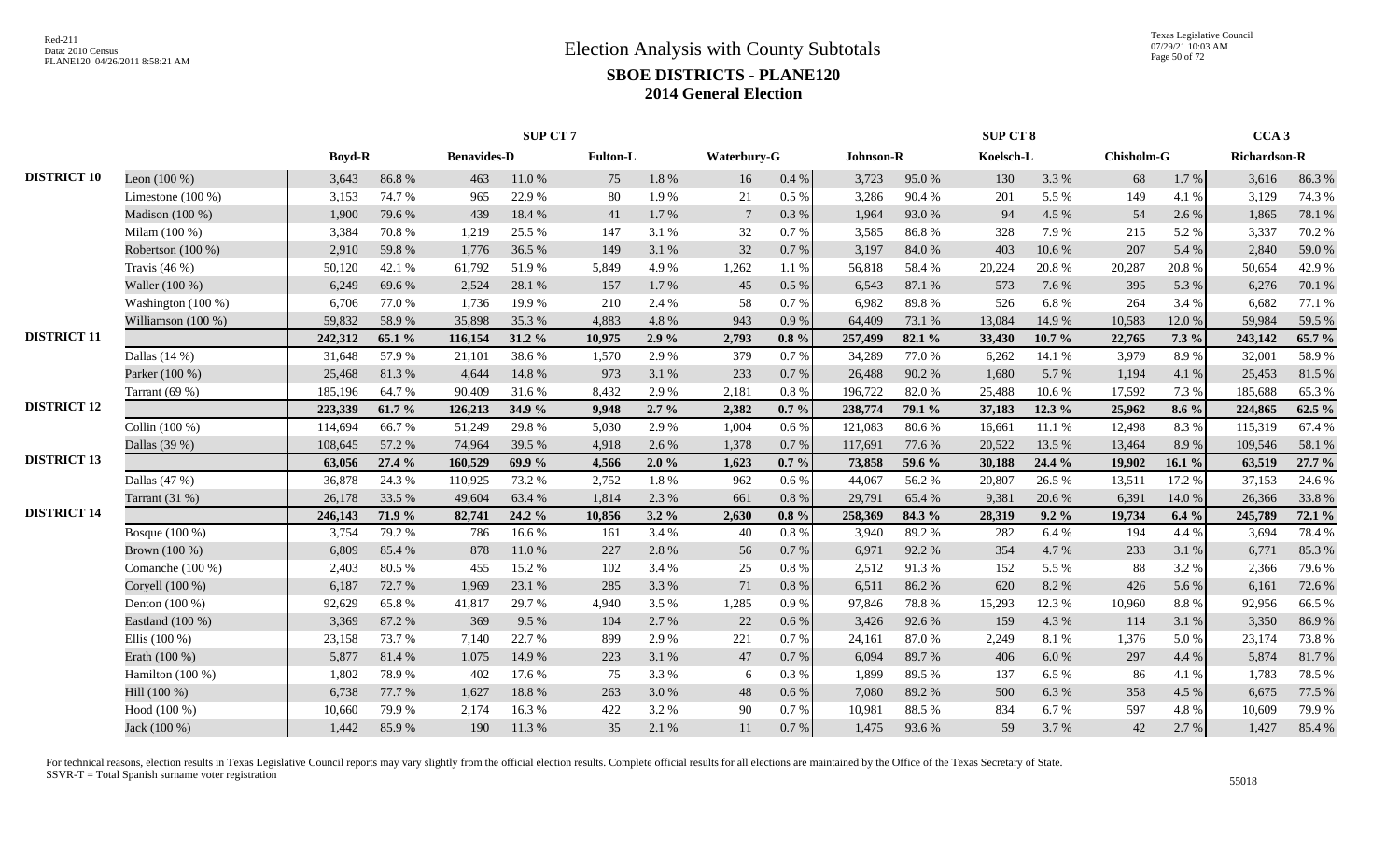Texas Legislative Council 07/29/21 10:03 AM Page 51 of 72

|                    |                     |            | CCA <sub>3</sub> |                  |         |         |        | CCA <sub>4</sub> |        |                  |           |          |        | CCA <sub>9</sub> |           |           |         |
|--------------------|---------------------|------------|------------------|------------------|---------|---------|--------|------------------|--------|------------------|-----------|----------|--------|------------------|-----------|-----------|---------|
|                    |                     | Granberg-D |                  | <b>Bennett-L</b> |         | Yeary-R |        | Parker-L         |        | Sanders-Castro-G |           | Newell-R |        | <b>Strange-L</b> |           | Altgelt-G |         |
| <b>DISTRICT 10</b> | Leon $(100\%)$      | 457        | 10.9%            | 116              | 2.8%    | 3,640   | 92.6%  | 231              | 5.9%   | 62               | $1.6\,\%$ | 3,688    | 94.2%  | 173              | 4.4 %     | 52        | 1.3 %   |
|                    | Limestone $(100\%)$ | 957        | 22.7 %           | 127              | 3.0%    | 3,152   | 85.7%  | 424              | 11.5 % | 100              | 2.7%      | 3,286    | 90.0%  | 285              | 7.8%      | 80        | 2.2 %   |
|                    | Madison (100 %)     | 431        | 18.0%            | 92               | 3.9%    | 1,931   | 91.2%  | 139              | 6.6 %  | 47               | 2.2 %     | 1,946    | 92.0%  | 134              | 6.3 %     | 35        | 1.7%    |
|                    | Milam (100 %)       | 1,249      | 26.3%            | 168              | 3.5 %   | 3,494   | 84.2 % | 443              | 10.7%  | 215              | 5.2%      | 3,550    | 86.0%  | 371              | 9.0%      | 207       | 5.0%    |
|                    | Robertson (100 %)   | 1,814      | 37.7 %           | 161              | 3.3 %   | 3,114   | 81.4%  | 506              | 13.2 % | 207              | 5.4 %     | 3,136    | 82.5 % | 514              | 13.5 %    | 152       | 4.0%    |
|                    | Travis $(46%)$      | 60,551     | 51.3%            | 6,876            | 5.8%    | 55,771  | 56.9%  | 20,907           | 21.3%  | 21,405           | 21.8%     | 56,769   | 58.4%  | 20,971           | 21.6%     | 19,441    | 20.0%   |
|                    | Waller (100 %)      | 2,503      | 28.0%            | 176              | 2.0%    | 6,464   | 85.3%  | 694              | 9.2 %  | 422              | 5.6 %     | 6,527    | 86.4%  | 685              | 9.1%      | 342       | 4.5 %   |
|                    | Washington (100 %)  | 1,721      | 19.9%            | 260              | 3.0%    | 6,890   | 88.8%  | 632              | 8.1 %  | 235              | 3.0%      | 6,919    | 89.4%  | 610              | 7.9 %     | 208       | 2.7 %   |
|                    | Williamson (100 %)  | 35,236     | 34.9%            | 5,659            | 5.6%    | 63,545  | 71.6 % | 13,846           | 15.6%  | 11,390           | 12.8%     | 64,163   | 72.9%  | 14,000           | 15.9%     | 9,900     | 11.2 %  |
| <b>DISTRICT 11</b> |                     | 113,550    | 30.7 %           | 13,426           | $3.6\%$ | 251,103 | 79.7 % | 40.667           | 12.9%  | 23,168           | 7.4 %     | 255,934  | 81.7 % | 36,863           | 11.8%     | 20,433    | 6.5 $%$ |
|                    | Dallas $(14%)$      | 20,391     | 37.5 %           | 1,927            | 3.5 %   | 33,401  | 75.0%  | 6,868            | 15.4 % | 4,288            | 9.6%      | 33,947   | 76.7%  | 6,815            | 15.4 %    | 3,494     | 7.9 %   |
|                    | Parker (100 %)      | 4,634      | 14.8 %           | 1,154            | 3.7%    | 25,655  | 87.1 % | 2,834            | 9.6 %  | 953              | 3.2 %     | 26,415   | 89.8%  | 1,986            | 6.8%      | 1,011     | 3.4 %   |
|                    | Tarrant (69 %)      | 88,525     | 31.1 %           | 10,345           | 3.6 %   | 192,047 | 79.7 % | 30,965           | 12.9 % | 17,927           | 7.4 %     | 195,572  | 81.6%  | 28,062           | 11.7 %    | 15,928    | 6.6%    |
| <b>DISTRICT 12</b> |                     | 122,595    | 34.1 %           | 12,114           | 3.4%    | 233,201 | 76.7%  | 42,402           | 13.9 % | 28,383           | $9.3\%$   | 235,923  | 78.3 % | 41,481           | 13.8%     | 23,791    | 7.9 %   |
|                    | Collin (100 %)      | 49,785     | 29.1 %           | 5,999            | 3.5 %   | 118,807 | 77.9 % | 19,345           | 12.7 % | 14,289           | 9.4 %     | 119,664  | 79.3 % | 19,148           | 12.7 %    | 12,041    | 8.0%    |
|                    | Dallas (39 %)       | 72,810     | 38.6%            | 6,115            | 3.2 %   | 114,394 | 75.5 % | 23,057           | 15.2 % | 14,094           | 9.3%      | 116,259  | 77.3 % | 22,333           | 14.9 %    | 11,750    | 7.8 %   |
| <b>DISTRICT 13</b> |                     | 159,344    | 69.6 %           | 6,149            | $2.7\%$ | 70,048  | 55.9%  | 34,608           | 27.6 % | 20,567           | 16.4%     | 72,503   | 58.9%  | 34,163           | 27.8 %    | 16,392    | 13.3 %  |
|                    | Dallas $(47%)$      | 110,119    | 72.9%            | 3,751            | 2.5 %   | 41,432  | 52.5 % | 23,565           | 29.9%  | 13,928           | 17.6 %    | 43,071   | 55.6%  | 23,619           | 30.5 %    | 10,733    | 13.9%   |
|                    | Tarrant (31 %)      | 49,225     | 63.1 %           | 2,398            | 3.1 %   | 28,616  | 61.8%  | 11,043           | 23.9%  | 6,639            | 14.3 %    | 29,432   | 64.5 % | 10,544           | 23.1 %    | 5,659     | 12.4 %  |
| <b>DISTRICT 14</b> |                     | 82,085     | 24.1 %           | 12,940           | $3.8\%$ | 252,458 | 81.8%  | 36,588           | 11.9 % | 19,428           | $6.3\%$   | 257,119  | 83.7 % | 32,465           | $10.6 \%$ | 17,609    | 5.7 %   |
|                    | Bosque (100 %)      | 837        | 17.8 %           | 182              | 3.9%    | 3,789   | 86.1%  | 469              | 10.7%  | 145              | 3.3 %     | 3,914    | 89.1%  | 342              | 7.8%      | 137       | 3.1 %   |
|                    | Brown (100 %)       | 899        | 11.3 %           | 268              | 3.4 %   | 6,704   | 88.3%  | 738              | 9.7%   | 149              | 2.0%      | 6,973    | 92.3%  | 435              | 5.8%      | 146       | 1.9%    |
|                    | Comanche $(100\%)$  | 494        | 16.6%            | 111              | 3.7%    | 2,368   | 86.0%  | 324              | 11.8%  | 61               | 2.2 %     | 2,478    | 90.4%  | 193              | 7.0 %     | 70        | 2.6 %   |
|                    | Coryell (100 %)     | 1,961      | 23.1 %           | 366              | 4.3 %   | 6,395   | 84.1 % | 799              | 10.5 % | 412              | 5.4 %     | 6,522    | 85.8%  | 720              | 9.5 %     | 360       | 4.7%    |
|                    | Denton $(100\%)$    | 41,015     | 29.3%            | 5,815            | 4.2%    | 96,522  | 76.8%  | 17,346           | 13.8%  | 11,802           | 9.4%      | 97,438   | 77.9%  | 16,860           | 13.5 %    | 10,749    | 8.6%    |
|                    | Eastland $(100\%)$  | 383        | 9.9%             | 120              | 3.1 %   | 3,250   | 87.4 % | 370              | 10.0%  | 97               | 2.6 %     | 3,397    | 92.0%  | 202              | 5.5 %     | 92        | 2.5 %   |
|                    | Ellis $(100\%)$     | 7,124      | 22.7 %           | 1,113            | 3.5 %   | 23,717  | 85.0%  | 2,983            | 10.7%  | 1,215            | 4.4 %     | 24,063   | 86.7%  | 2,646            | 9.5 %     | 1,043     | 3.8%    |
|                    | Erath (100 %)       | 1,096      | 15.2 %           | 223              | 3.1 %   | 5,882   | 86.3%  | 689              | 10.1 % | 246              | 3.6%      | 6,096    | 89.4%  | 449              | 6.6 %     | 271       | 4.0%    |
|                    | Hamilton $(100\%)$  | 398        | 17.5 %           | 90               | 4.0%    | 1,806   | 85.0%  | 250              | 11.8%  | 68               | 3.2 %     | 1,876    | 88.8%  | 176              | 8.3%      | 61        | 2.9 %   |
|                    | Hill (100 %)        | 1,646      | 19.1 %           | 294              | 3.4 %   | 6,890   | 86.8%  | 756              | 9.5%   | 296              | 3.7%      | 7,038    | 89.0%  | 624              | 7.9%      | 244       | 3.1 %   |
|                    | Hood (100 %)        | 2,169      | 16.3%            | 508              | 3.8%    | 10,737  | 86.0%  | 1,265            | 10.1 % | 482              | 3.9%      | 10,969   | 88.4%  | 977              | 7.9%      | 461       | 3.7%    |
|                    | Jack (100 %)        | 204        | 12.2 %           | 40               | 2.4 %   | 1,432   | 90.7%  | 117              | 7.4 %  | 29               | 1.8%      | 1,474    | 93.3%  | 69               | 4.4 %     | 37        | 2.3 %   |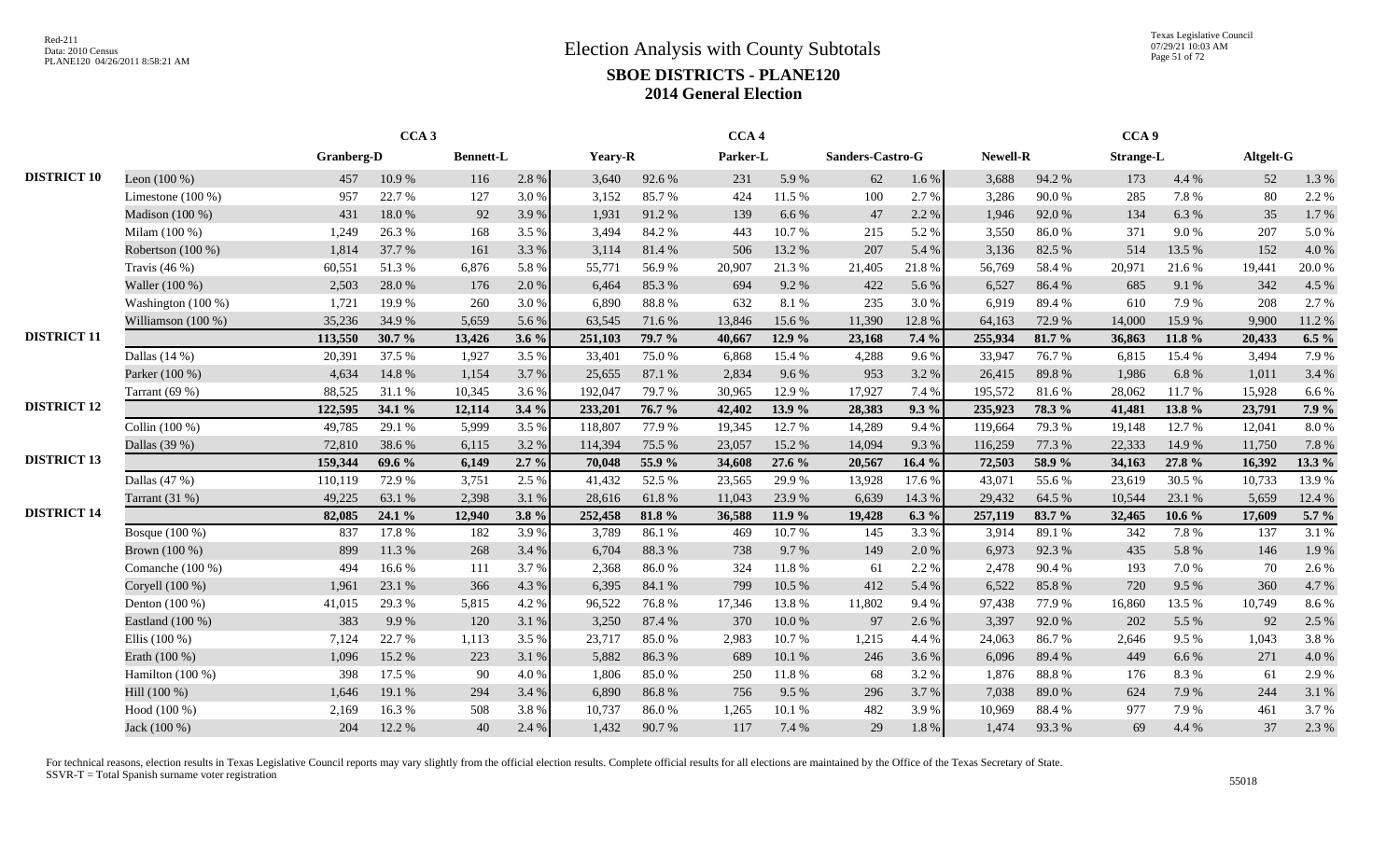|                    |                       |          |        |           |            | <b>U.S. SEN</b> |         |                 |           |                |           |          |        | <b>GOVERNOR</b> |           |                |          |
|--------------------|-----------------------|----------|--------|-----------|------------|-----------------|---------|-----------------|-----------|----------------|-----------|----------|--------|-----------------|-----------|----------------|----------|
|                    |                       | Cornyn-R |        | Alameel-D |            | Paddock-L       |         | Sanchez-G       |           | Tahiro-W       |           | Abbott-R |        | Davis-D         |           | Glass-L        |          |
| <b>DISTRICT 14</b> | Johnson $(100\%)$     | 23,153   | 79.7 % | 4,784     | 16.5 %     | 913             | 3.1 %   | 207             | $0.7\%$   | $\Omega$       | $0.0\%$   | 22,715   | 77.6 % | 5,978           | 20.4 %    | 435            | 1.5 %    |
|                    | Lampasas $(100\%)$    | 3,714    | 81.7%  | 689       | 15.2 %     | 118             | 2.6%    | 25              | 0.5 %     | $\bf{0}$       | 0.0 %     | 3,745    | 80.9%  | 787             | 17.0%     | 74             | 1.6%     |
|                    | McLennan $(100\%)$    | 31,117   | 71.1 % | 11,276    | 25.8%      | 1,056           | 2.4 %   | 338             | $0.8\ \%$ | $\bf{0}$       | 0.0 %     | 30,507   | 68.9%  | 13,092          | 29.6%     | 549            | 1.2%     |
|                    | Mills (100 %)         | 1,186    | 89.6%  | 105       | 7.9 %      | 31              | 2.3 %   | $\mathbf{1}$    | 0.1 %     | $\overline{0}$ | 0.0 %     | 1,194    | 88.2%  | 134             | 9.9%      | 19             | 1.4 %    |
|                    | Navarro $(100\%)$     | 7,129    | 76.0%  | 1,960     | 20.9%      | 214             | 2.3 %   | 73              | $0.8~\%$  | $\overline{4}$ | 0.0 %     | 6,983    | 73.2 % | 2,376           | 24.9%     | 118            | 1.2%     |
|                    | Palo Pinto (100 %)    | 4,529    | 80.7%  | 900       | 16.0%      | 144             | 2.6%    | 33              | 0.6 %     | $\overline{4}$ | 0.1%      | 4,410    | 77.8 % | 1,141           | 20.1 %    | 91             | 1.6%     |
|                    | Somervell (100 %)     | 1,841    | 83.1 % | 302       | 13.6 %     | 53              | 2.4 %   | 18              | $0.8\%$   |                | $0.0\%$   | 1,796    | 80.0%  | 405             | 18.0%     | 28             | 1.2%     |
|                    | Stephens (100 %)      | 1,725    | 90.1 % | 159       | 8.3%       | 27              | 1.4 %   | $\overline{4}$  | $0.2~\%$  | $\overline{0}$ | 0.0 %     | 1,737    | 89.8%  | 169             | 8.7%      | 19             | 1.0 %    |
|                    | Wise (100 %)          | 10,330   | 82.7%  | 1,670     | 13.4 %     | 394             | 3.2 %   | 90              | 0.7 %     |                | $0.0\%$   | 10,181   | 80.6%  | 2,178           | 17.2 %    | 224            | 1.8%     |
| <b>DISTRICT 15</b> |                       | 241,979  | 82.6 % | 40,873    | 13.9 %     | 7,784           | $2.7\%$ | 2,431           | $0.8 \%$  | 27             | $0.0\%$   | 244,353  | 82.2%  | 48,079          | $16.2 \%$ | 3,773          | $1.3\%$  |
|                    | Andrews $(100\%)$     | 1,943    | 88.6%  | 178       | 8.1%       | 50              | 2.3 %   | 22              | $1.0\ \%$ | $\overline{0}$ | 0.0 %     | 1,988    | 89.5%  | 203             | 9.1 %     | 25             | 1.1 %    |
|                    | Archer (100 %)        | 2,202    | 87.3%  | 252       | $10.0\ \%$ | 56              | 2.2%    | 11              | 0.4 %     | $\overline{0}$ | 0.0 %     | 2,297    | 87.1 % | 302             | 11.5 %    | 26             | 1.0 %    |
|                    | Armstrong (100 %)     | 497      | 88.3%  | 44        | 7.8%       | 17              | 3.0%    | $\overline{4}$  | 0.7 %     |                | 0.2 %     | 502      | 87.9%  | 59              | 10.3%     | 9              | 1.6%     |
|                    | Bailey (100 %)        | 853      | 86.4%  | 115       | 11.7%      | 13              | 1.3%    | 6               | 0.6 %     | $\mathbf{0}$   | 0.0 %     | 868      | 86.5%  | 130             | 12.9%     | $\overline{4}$ | 0.4%     |
|                    | Baylor (100 %)        | 688      | 84.1%  | 107       | 13.1 %     | 21              | 2.6%    | 2               | $0.2~\%$  | $\overline{0}$ | 0.0 %     | 700      | 82.9%  | 134             | 15.9%     | 6              | 0.7%     |
|                    | Borden (100 %)        | 236      | 93.3%  | 12        | 4.7%       | 5               | 2.0%    | $\overline{0}$  | 0.0 %     | $\overline{0}$ | 0.0 %     | 240      | 92.3%  | 18              | 6.9%      | 2              | 0.8%     |
|                    | Briscoe $(100\%)$     | 432      | 86.2%  | 59        | 11.8%      | -6              | 1.2%    | $\overline{4}$  | 0.8%      | $\overline{0}$ | $0.0\%$   | 431      | 84.5 % | 75              | 14.7%     |                | 0.2 %    |
|                    | Callahan (100 %)      | 2,579    | 88.4%  | 244       | 8.4 %      | 79              | 2.7%    | 17              | 0.6 %     | $\overline{0}$ | 0.0%      | 2,636    | 88.8%  | 285             | 9.6%      | 40             | 1.3%     |
|                    | Carson $(100\%)$      | 1,627    | 88.7%  | 163       | 8.9%       | 36              | 2.0%    | 8               | 0.4%      | $\overline{0}$ | $0.0\%$   | 1,634    | 87.9%  | 193             | 10.4 %    | 19             | 1.0%     |
|                    | Castro (100 %)        | 903      | 79.0%  | 200       | 17.5 %     | 23              | 2.0%    | 17              | 1.5 %     | $\overline{0}$ | 0.0 %     | 917      | 79.6%  | 217             | 18.8%     | 13             | 1.1%     |
|                    | Childress $(100\%)$   | 959      | 88.4%  | 107       | 9.9%       | 12              | 1.1%    | $7\phantom{.0}$ | 0.6 %     | $\overline{0}$ | $0.0\%$   | 944      | 86.1%  | 136             | 12.4 %    | 11             | 1.0%     |
|                    | Clay $(100\%)$        | 2,375    | 85.0%  | 319       | 11.4 %     | 80              | 2.9%    | 19              | 0.7 %     | $\overline{0}$ | 0.0 %     | 2,436    | 85.7%  | 363             | 12.8%     | 31             | 1.1%     |
|                    | Cochran (100 %)       | 411      | 84.7%  | 57        | 11.8%      | 10              | 2.1%    | $7\phantom{.0}$ | 1.4 %     | $\bf{0}$       | $0.0\%$   | 423      | 85.5 % | 65              | 13.1 %    | 6              | 1.2%     |
|                    | Coke (100 %)          | 675      | 89.8%  | 53        | 7.0%       | 22              | 2.9%    | 2               | 0.3 %     | $\overline{0}$ | 0.0 %     | 696      | 90.4%  | 67              | 8.7%      | 5              | 0.6 %    |
|                    | Coleman $(100\%)$     | 1,934    | 87.5 % | 200       | 9.0%       | 60              | 2.7 %   | 14              | $0.6\,\%$ | 2              | 0.1%      | 1,974    | 88.1 % | 234             | 10.4 %    | 27             | 1.2%     |
|                    | Collingsworth (100 %) | 649      | 83.2%  | 101       | 12.9%      | 21              | 2.7 %   | 9               | 1.2%      | $\overline{0}$ | 0.0 %     | 651      | 81.2%  | 132             | 16.5 %    | 13             | 1.6%     |
|                    | Cooke (100 %)         | 7,451    | 85.3%  | 989       | 11.3 %     | 238             | 2.7 %   | 56              | $0.6\%$   | $\overline{0}$ | 0.0 %     | 7,393    | 83.9%  | 1,272           | 14.4 %    | 104            | 1.2%     |
|                    | Cottle (100 %)        | 295      | 83.6%  | 45        | 12.7 %     | 9               | 2.5 %   | $\overline{3}$  | $0.8\ \%$ |                | 0.3%      | 310      | 85.6%  | 48              | 13.3 %    | $\overline{4}$ | 1.1 %    |
|                    | Crosby (100 %)        | 802      | 76.7%  | 198       | 18.9%      | 27              | 2.6 %   | 18              | 1.7%      | $\overline{0}$ | 0.0 %     | 813      | 75.8%  | 239             | 22.3 %    | 13             | 1.2%     |
|                    | Dallam (100 %)        | 718      | 86.1%  | 77        | 9.2 %      | 24              | 2.9%    | 14              | 1.7%      |                | 0.1 %     | 727      | 86.1 % | 100             | 11.8 %    | 10             | 1.2%     |
|                    | Dawson (100 %)        | 1,626    | 81.9%  | 290       | 14.6 %     | 32              | 1.6%    | 38              | 1.9%      | $\theta$       | $0.0\,\%$ | 1,687    | 82.5 % | 335             | 16.4%     | 16             | $0.8~\%$ |
|                    | Deaf Smith (100 %)    | 2,161    | 80.5%  | 412       | 15.4 %     | 50              | 1.9%    | 61              | 2.3 %     | $\Omega$       | $0.0\,\%$ | 2,182    | 80.0%  | 503             | 18.4%     | 28             | 1.0%     |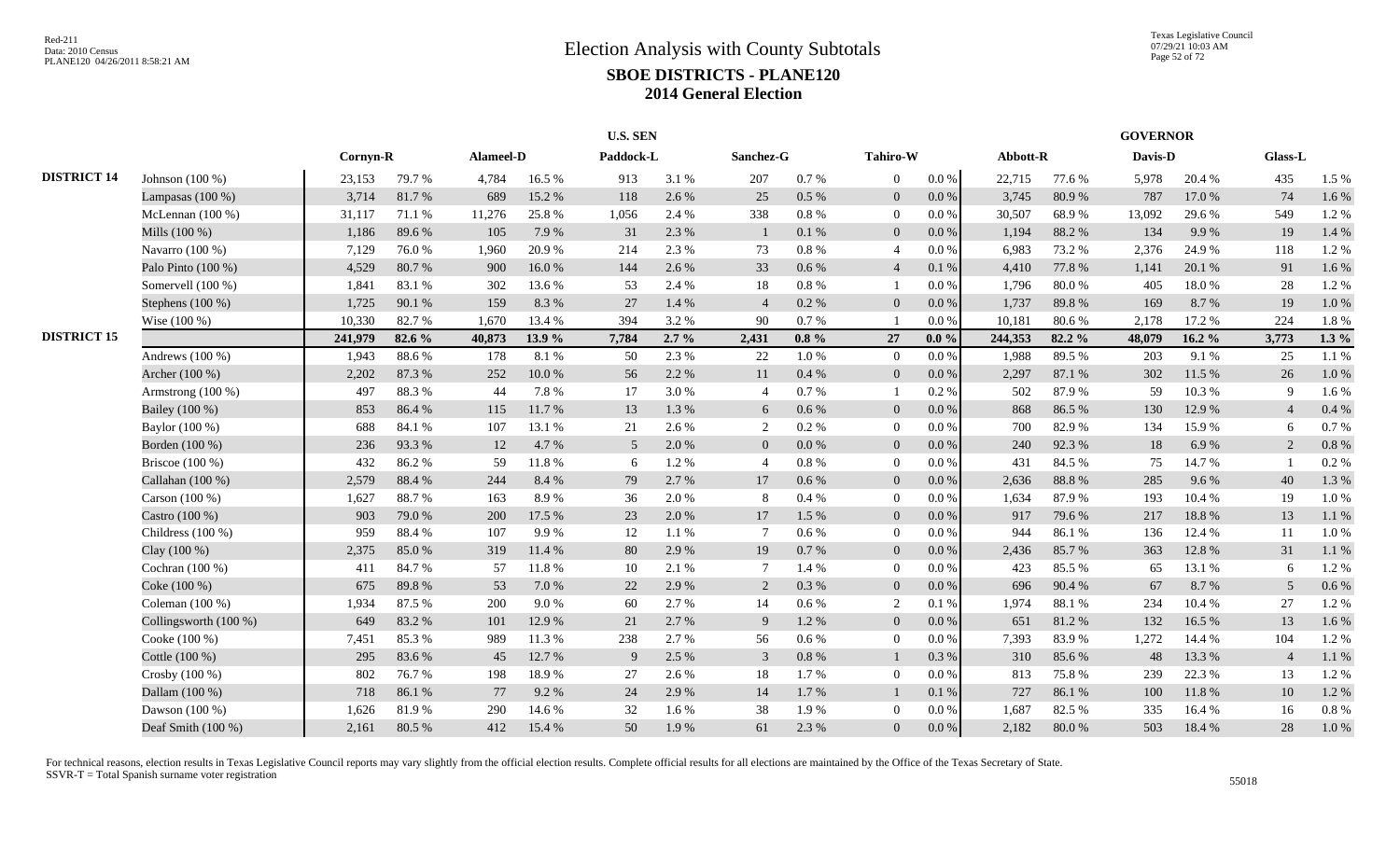|                    |                         |                | <b>GOVERNOR</b> |                |           |           |        |                | <b>LT. GOVERNOR</b> |                 |           |                 |           |                 | <b>ATTORNEY GEN</b> |                  |        |
|--------------------|-------------------------|----------------|-----------------|----------------|-----------|-----------|--------|----------------|---------------------|-----------------|-----------|-----------------|-----------|-----------------|---------------------|------------------|--------|
|                    |                         | Parmer-G       |                 | Pavitt-W       |           | Patrick-R |        | Van De Putte-D |                     | <b>Butler-L</b> |           | Courtney-G      |           | <b>Paxton-R</b> |                     | <b>Houston-D</b> |        |
| <b>DISTRICT 14</b> | Johnson (100 %)         | 135            | $0.5~\%$        | 9              | $0.0\ \%$ | 22,658    | 77.8 % | 5,462          | 18.8 %              | 896             | 3.1 %     | 114             | 0.4 %     | 22,666          | 78.1 %              | 5,594            | 19.3 % |
|                    | Lampasas $(100\%)$      | 22             | 0.5 %           | $\overline{0}$ | $0.0\,\%$ | 3,698     | 80.3%  | 755            | 16.4 %              | 129             | 2.8%      | 21              | $0.5\ \%$ | 3,673           | 79.3 %              | 830              | 17.9 % |
|                    | McLennan (100 %)        | 137            | 0.3 %           | 13             | $0.0\ \%$ | 30,090    | 68.3%  | 12,679         | 28.8%               | 1,037           | 2.4 %     | 252             | 0.6 %     | 29,662          | 67.8%               | 13,107           | 30.0%  |
|                    | Mills $(100\%)$         | 6              | 0.4%            | $\mathbf{0}$   | 0.0 %     | 1,183     | 87.8%  | 127            | 9.4%                | 34              | 2.5 %     | $\mathfrak{Z}$  | 0.2 %     | 1,151           | 86.0%               | 161              | 12.0%  |
|                    | Navarro (100 %)         | 55             | 0.6 %           | 10             | 0.1%      | 6,954     | 73.6 % | 2,235          | 23.6 %              | 216             | 2.3 %     | 46              | $0.5\%$   | 7,000           | 74.2 %              | 2,247            | 23.8%  |
|                    | Palo Pinto (100 %)      | 28             | 0.5 %           | 1              | 0.0 %     | 4,385     | 77.9 % | 1,071          | 19.0%               | 159             | 2.8%      | 15              | $0.3~\%$  | 4,395           | 78.3%               | 1,080            | 19.3 % |
|                    | Somervell $(100\%)$     | 14             | $0.6\%$         | 2              | 0.1%      | 1.786     | 80.5 % | 359            | 16.2%               | 62              | 2.8%      | 12              | $0.5\%$   | 1.782           | 80.7%               | 381              | 17.3 % |
|                    | Stephens (100 %)        | $\mathbf{Q}$   | 0.5%            |                | 0.1 %     | 1,726     | 89.7%  | 165            | 8.6%                | 29              | 1.5 %     | $\overline{5}$  | 0.3%      | 1,688           | 87.9%               | 210              | 10.9%  |
|                    | Wise $(100\%)$          | 54             | 0.4%            | 2              | 0.0 %     | 10,171    | 80.7%  | 1,985          | 15.7%               | 404             | 3.2%      | 47              | 0.4%      | 10,171          | 81.2%               | 2,020            | 16.1%  |
| <b>DISTRICT 15</b> |                         | 931            | $0.3\%$         | 54             | $0.0\%$   | 240,434   | 81.5 % | 46,451         | 15.7 %              | 7,048           | $2.4\%$   | 1,112           | $0.4\%$   | 236,036         | 80.2%               | 51,201           | 17.4 % |
|                    | Andrews (100 %)         | 5              | $0.2~\%$        | $\bf{0}$       | $0.0\%$   | 1,950     | 88.7%  | 205            | 9.3%                | 38              | 1.7%      | 6               | $0.3~\%$  | 1,898           | 86.7%               | 245              | 11.2%  |
|                    | Archer (100 %)          | 11             | $0.4~\%$        | $\overline{0}$ | $0.0\,\%$ | 2,261     | 87.0%  | 287            | 11.0%               | 47              | $1.8\ \%$ | 5 <sup>5</sup>  | $0.2~\%$  | 2,187           | 84.6%               | 346              | 13.4 % |
|                    | Armstrong (100 %)       |                | 0.2 %           | $\overline{0}$ | 0.0 %     | 507       | 89.6%  | 40             | 7.1 %               | 15              | 2.7%      | $\overline{4}$  | 0.7%      | 498             | 87.8%               | 58               | 10.2%  |
|                    | Bailey (100 %)          | $\overline{2}$ | 0.2 %           | $\overline{0}$ | 0.0 %     | 834       | 83.7%  | 151            | 15.1 %              | 11              | $1.1\ \%$ | $\mathbf{1}$    | 0.1 %     | 827             | 84.3%               | 142              | 14.5 % |
|                    | Baylor (100 %)          | $\overline{4}$ | $0.5\%$         | $\overline{0}$ | 0.0 %     | 667       | 81.1 % | 128            | 15.6%               | 25              | 3.0%      | $\overline{2}$  | $0.2\%$   | 634             | 78.4%               | 154              | 19.0%  |
|                    | Borden (100 %)          | $\overline{0}$ | 0.0 %           | $\overline{0}$ | 0.0 %     | 229       | 90.5 % | 16             | 6.3%                | 8               | 3.2 %     | $\overline{0}$  | 0.0 %     | 229             | 90.5 %              | 22               | 8.7%   |
|                    | Briscoe $(100\%)$       | 3              | $0.6\%$         | $\overline{0}$ | $0.0\%$   | 430       | 84.6 % | 65             | 12.8%               | 12              | 2.4 %     | -1              | 0.2 %     | 418             | 83.9%               | 76               | 15.3 % |
|                    | Callahan (100 %)        | 8              | 0.3%            | $\overline{0}$ | $0.0\%$   | 2.582     | 87.1 % | 291            | 9.8%                | 80              | 2.7%      | 10              | 0.3%      | 2.547           | 85.9%               | 345              | 11.6 % |
|                    | Carson $(100\%)$        | 11             | $0.6\%$         | 2              | 0.1%      | 1.613     | 88.0%  | 167            | 9.1 %               | 48              | 2.6 %     | 5               | 0.3%      | 1.567           | 86.0%               | 223              | 12.2 % |
|                    | Castro (100 %)          | $\overline{4}$ | 0.3 %           |                | 0.1%      | 901       | 79.2 % | 204            | 17.9%               | 27              | 2.4 %     | $5\overline{)}$ | 0.4%      | 855             | 75.7 %              | 251              | 22.2 % |
|                    | Childress $(100\%)$     | 6              | 0.5 %           | $\mathbf{0}$   | 0.0 %     | 942       | 86.5%  | 129            | 11.8 %              | 15              | 1.4 %     | 3               | 0.3%      | 932             | 86.3%               | 133              | 12.3 % |
|                    | Clay (100 %)            | 12             | $0.4~\%$        | $\overline{0}$ | $0.0\,\%$ | 2,393     | 85.6%  | 339            | 12.1 %              | 60              | 2.1 %     | $5\overline{)}$ | $0.2~\%$  | 2,281           | 82.3 %              | 425              | 15.3 % |
|                    | Cochran $(100\%)$       | $\overline{0}$ | $0.0\ \%$       | $\mathbf{1}$   | 0.2 %     | 407       | 83.4%  | 65             | 13.3 %              | 15              | 3.1%      | $\mathbf{1}$    | 0.2%      | 392             | 81.0%               | 77               | 15.9%  |
|                    | Coke (100 %)            | 2              | 0.3 %           | $\overline{0}$ | 0.0 %     | 663       | 86.7%  | 82             | 10.7 %              | 19              | 2.5 %     | $\mathbf{1}$    | 0.1 %     | 653             | 86.3%               | 90               | 11.9%  |
|                    | Coleman $(100\%)$       |                | 0.2 %           | $\overline{0}$ | 0.0 %     | 1,922     | 87.2%  | 225            | 10.2%               | 53              | 2.4 %     | 5               | 0.2%      | 1,896           | 86.2%               | 256              | 11.6 % |
|                    | Collingsworth $(100\%)$ | 6              | 0.7 %           | $\overline{0}$ | 0.0 %     | 651       | 84.3 % | 98             | 12.7 %              | 20              | 2.6%      | 3               | 0.4%      | 612             | 80.0%               | 138              | 18.0%  |
|                    | Cooke (100 %)           | 40             | $0.5\%$         | $\overline{0}$ | $0.0\%$   | 7.302     | 83.3%  | 1,240          | 14.1 %              | 195             | 2.2 %     | $27\,$          | 0.3%      | 7,325           | 83.7%               | 1,255            | 14.3 % |
|                    | Cottle (100 %)          | $\Omega$       | $0.0\ \%$       | $\overline{0}$ | 0.0 %     | 295       | 85.3%  | 46             | 13.3 %              | 5               | 1.4 %     | $\overline{0}$  | 0.0 %     | 279             | 79.9%               | 60               | 17.2 % |
|                    | Crosby $(100\%)$        |                | 0.7%            | $\overline{0}$ | $0.0\%$   | 773       | 74.5 % | 231            | 22.3 %              | 30              | 2.9%      | $\overline{4}$  | 0.4%      | 719             | 68.5%               | 316              | 30.1 % |
|                    | Dallam (100 %)          |                | $0.8\ \%$       | $\overline{0}$ | 0.0 %     | 720       | 87.0%  | 81             | 9.8%                | 22              | 2.7 %     | 5 <sup>5</sup>  | 0.6 %     | 700             | 84.0%               | 104              | 12.5 % |
|                    | Dawson (100 %)          | 6              | 0.3 %           | $\mathbf{0}$   | 0.0 %     | 1,589     | 79.6%  | 363            | 18.2%               | 39              | 2.0%      | 6               | $0.3~\%$  | 1,569           | 78.6%               | 385              | 19.3 % |
|                    | Deaf Smith (100 %)      | 14             | 0.5%            |                | $0.0\%$   | 2,147     | 79.3%  | 497            | 18.4%               | 49              | 1.8%      | 13              | 0.5 %     | 2,111           | 79.0%               | 506              | 18.9%  |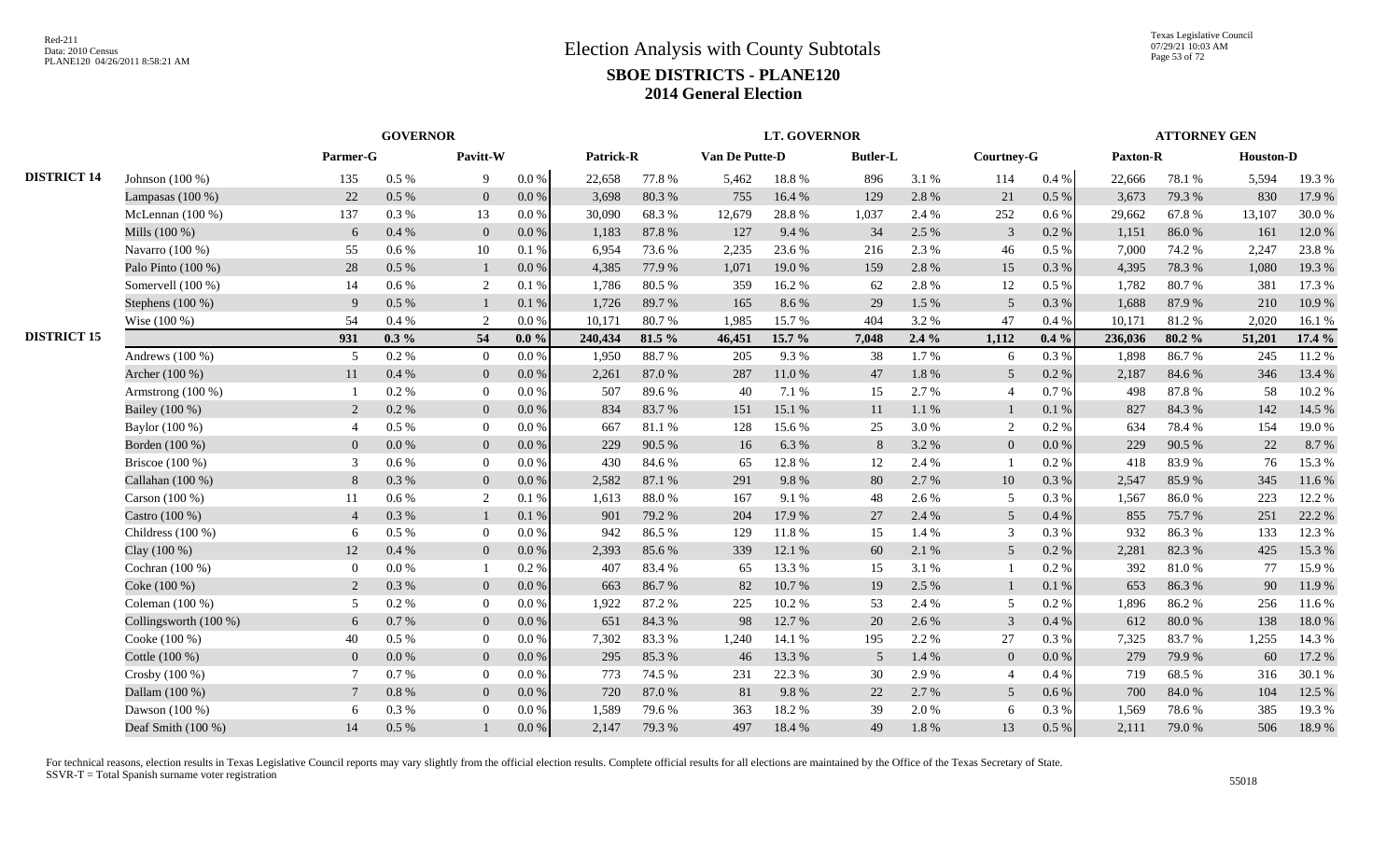|                    |                         |                | <b>ATTORNEY GEN</b> |                 |           |                |        |                  | <b>COMPTROLLER</b> |                |       |                 |           |               | <b>LAND COMM</b> |        |        |
|--------------------|-------------------------|----------------|---------------------|-----------------|-----------|----------------|--------|------------------|--------------------|----------------|-------|-----------------|-----------|---------------|------------------|--------|--------|
|                    |                         | Balagia-L      |                     | Osborne-G       |           | <b>Hegar-R</b> |        | <b>Collier-D</b> |                    | Sanders-L      |       | Shafto-G        |           | <b>Bush-R</b> |                  | Cook-D |        |
| <b>DISTRICT 14</b> | Johnson $(100\%)$       | 649            | 2.2 %               | 120             | 0.4 %     | 22,228         | 77.1 % | 5,466            | 18.9%              | 922            | 3.2 % | 231             | $0.8\ \%$ | 22,786        | 78.4%            | 5,088  | 17.5 % |
|                    | Lampasas $(100\%)$      | 106            | 2.3 %               | 22              | 0.5 %     | 3,557          | 78.2 % | 814              | 17.9%              | 149            | 3.3 % | 31              | $0.7\ \%$ | 3,671         | 79.8%            | 753    | 16.4%  |
|                    | McLennan $(100\%)$      | 793            | 1.8%                | 195             | 0.4%      | 28,919         | 66.6%  | 13,023           | 30.0%              | 1,162          | 2.7 % | 290             | 0.7%      | 29,934        | 68.4%            | 12,330 | 28.2%  |
|                    | Mills (100 %)           | 21             | 1.6%                | $5\overline{)}$ | 0.4%      | 1,104          | 84.0%  | 167              | 12.7 %             | 41             | 3.1 % | 3               | $0.2~\%$  | 1,135         | 85.5%            | 144    | 10.9%  |
|                    | Navarro (100 %)         | 142            | 1.5 %               | 42              | 0.4%      | 6,826          | 72.9%  | 2,253            | 24.1 %             | 233            | 2.5 % | 52              | 0.6%      | 7,045         | 74.4 %           | 2,155  | 22.8%  |
|                    | Palo Pinto (100 %)      | 109            | 1.9%                | 26              | 0.5%      | 4,269          | 76.5 % | 1,113            | 19.9%              | 159            | 2.8%  | 40              | 0.7 %     | 4,463         | 79.3 %           | 993    | 17.7 % |
|                    | Somervell (100 %)       | 37             | 1.7%                | 8               | 0.4%      | 1.746          | 80.2%  | 352              | 16.2%              | 59             | 2.7 % | 20              | 0.9%      | 1.820         | 82.4 %           | 315    | 14.3 % |
|                    | Stephens $(100\%)$      | 17             | 0.9%                | 5               | 0.3%      | 1,647          | 86.5%  | 213              | 11.2%              | 38             | 2.0%  | $7\phantom{.0}$ | $0.4~\%$  | 1,669         | 87.3%            | 203    | 10.6%  |
|                    | Wise (100 %)            | 289            | 2.3 %               | 45              | 0.4%      | 9,916          | 79.8%  | 2,026            | 16.3%              | 414            | 3.3 % | 75              | $0.6\%$   | 10,242        | 81.5%            | 1,813  | 14.4 % |
| <b>DISTRICT 15</b> |                         | 5,923          | 2.0%                | 1,139           | $0.4\%$   | 231,172        | 79.3 % | 49,554           | 17.0 $%$           | 8,688          | 3.0%  | 2,007           | $0.7\%$   | 238,111       | 80.9%            | 45,197 | 15.4 % |
|                    | Andrews $(100\%)$       | 39             | 1.8%                | 6               | 0.3%      | 1,847          | 85.1 % | 244              | 11.2 %             | 65             | 3.0%  | 14              | 0.6%      | 1.899         | 86.6%            | 214    | 9.8%   |
|                    | Archer (100 %)          | 41             | 1.6%                | 10              | 0.4%      | 2,150          | 84.5 % | 334              | 13.1 %             | 55             | 2.2 % | 6               | 0.2 %     | 2,219         | 86.0%            | 284    | 11.0%  |
|                    | Armstrong $(100\%)$     | 8              | 1.4 %               | 3               | 0.5 %     | 477            | 86.3%  | 53               | 9.6%               | 19             | 3.4 % | $\overline{4}$  | 0.7%      | 485           | 86.0%            | 53     | 9.4%   |
|                    | Bailey (100 %)          | 11             | 1.1%                | 1               | 0.1 %     | 805            | 82.6%  | 151              | 15.5 %             | 15             | 1.5 % | $\overline{4}$  | $0.4\ \%$ | 833           | 84.6 %           | 132    | 13.4 % |
|                    | Baylor (100 %)          | 19             | 2.3 %               | 2               | 0.2%      | 611            | 77.5 % | 152              | 19.3 %             | 21             | 2.7%  | $\overline{4}$  | 0.5%      | 650           | 80.2%            | 125    | 15.4 % |
|                    | Borden (100 %)          | 2              | 0.8 %               | $\overline{0}$  | $0.0\%$   | 222            | 89.2%  | 21               | 8.4 %              | 5              | 2.0%  |                 | 0.4%      | 226           | 91.5 %           | 16     | 6.5 %  |
|                    | Briscoe (100 %)         | 2              | 0.4%                | 2               | $0.4\%$   | 400            | 81.0%  | 80               | 16.2%              | 12             | 2.4 % | 2               | $0.4\%$   | 417           | 83.1 %           | 78     | 15.5 % |
|                    | Callahan (100 %)        | 60             | 2.0%                | 12              | 0.4 %     | 2,489          | 84.8%  | 321              | 10.9%              | 104            | 3.5 % | $20\,$          | $0.7\ \%$ | 2,546         | 86.0%            | 296    | 10.0%  |
|                    | Carson (100 %)          | 25             | 1.4 %               | 8               | 0.4%      | 1,515          | 84.3%  | 219              | 12.2 %             | 50             | 2.8%  | 14              | 0.8%      | 1,555         | 85.5%            | 207    | 11.4 % |
|                    | Castro (100 %)          | 19             | 1.7 %               | 5 <sup>5</sup>  | 0.4%      | 832            | 74.1 % | 248              | 22.1 %             | 34             | 3.0%  | 9               | 0.8%      | 858           | 75.9%            | 228    | 20.2 % |
|                    | Childress (100 %)       | 11             | 1.0%                | $\overline{4}$  | 0.4%      | 911            | 85.1%  | 131              | 12.2 %             | 22             | 2.1%  | $\tau$          | 0.7%      | 933           | 86.2%            | 126    | 11.6 % |
|                    | Clay (100 %)            | 55             | 2.0%                | 10              | 0.4%      | 2,241          | 81.8%  | 393              | 14.4 %             | 85             | 3.1 % | 19              | 0.7%      | 2,296         | 82.6%            | 371    | 13.4 % |
|                    | Cochran (100 %)         | 10             | 2.1 %               | $\overline{5}$  | 1.0%      | 384            | 80.0%  | 77               | 16.0%              | 14             | 2.9%  | 5               | 1.0%      | 391           | 80.8%            | 72     | 14.9%  |
|                    | Coke (100 %)            | 14             | 1.8%                | $\mathbf{0}$    | $0.0\ \%$ | 633            | 84.4 % | 89               | 11.9%              | 24             | 3.2 % | $\overline{4}$  | $0.5\ \%$ | 668           | 88.1%            | 65     | 8.6%   |
|                    | Coleman (100 %)         | 40             | 1.8%                | 8               | 0.4%      | 1,862          | 85.3%  | 259              | 11.9 %             | 53             | 2.4 % | 9               | 0.4%      | 1,895         | 85.8%            | 227    | 10.3%  |
|                    | Collingsworth $(100\%)$ | 10             | 1.3%                | $5\overline{)}$ | 0.7%      | 575            | 76.8%  | 143              | 19.1 %             | 26             | 3.5 % | $5\overline{)}$ | 0.7%      | 619           | 80.9%            | 123    | 16.1%  |
|                    | Cooke (100 %)           | 136            | 1.6%                | 32              | 0.4%      | 7,148          | 82.8%  | 1,197            | 13.9%              | 224            | 2.6 % | 65              | 0.8%      | 7,316         | 83.8%            | 1,106  | 12.7%  |
|                    | Cottle (100 %)          | $\overline{7}$ | 2.0%                | $\mathfrak{Z}$  | 0.9%      | 276            | 81.7%  | 50               | 14.8 %             | $\overline{7}$ | 2.1%  | $5\overline{)}$ | 1.5 %     | 282           | 81.5%            | 50     | 14.5 % |
|                    | Crosby (100 %)          | 10             | 1.0%                | 5               | 0.5%      | 680            | 67.4 % | 299              | 29.6%              | 20             | 2.0%  | 10              | 1.0%      | 756           | 72.8%            | 252    | 24.3 % |
|                    | Dallam (100 %)          | 23             | 2.8%                | 6               | 0.7 %     | 682            | 83.1 % | 100              | 12.2 %             | 30             | 3.7%  | 9               | 1.1 %     | 687           | 82.5 %           | 97     | 11.6 % |
|                    | Dawson (100 %)          | 31             | 1.6 %               | 11              | 0.6 %     | 1,505          | 77.1 % | 395              | 20.2 %             | 40             | 2.0%  | 13              | 0.7 %     | 1,597         | 79.8%            | 362    | 18.1%  |
|                    | Deaf Smith (100 %)      | 44             | 1.6%                | 12              | $0.4~\%$  | 2,049          | 77.0 % | 536              | 20.1 %             | 59             | 2.2 % | 18              | $0.7\%$   | 2,105         | 78.5 %           | 484    | 18.1%  |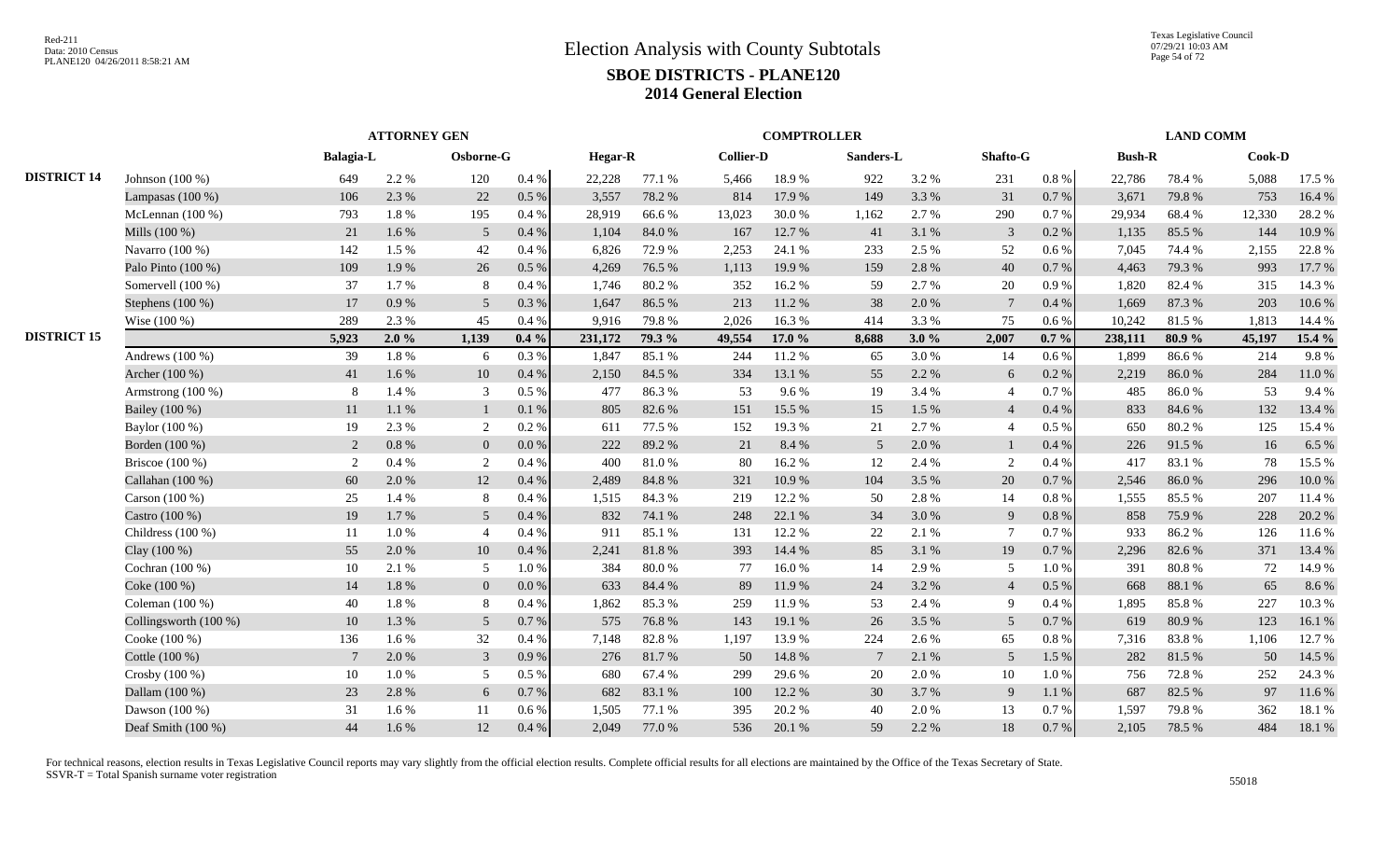|                    |                       | <b>LAND COMM</b> |         |                |           |          |            | <b>AG COMM</b> |        |                 |           |                |           | <b>RR COMM 3</b> |            |                |        |
|--------------------|-----------------------|------------------|---------|----------------|-----------|----------|------------|----------------|--------|-----------------|-----------|----------------|-----------|------------------|------------|----------------|--------|
|                    |                       | Knight-L         |         | Alessi-G       |           | Miller-R |            | Hogan-D        |        | Palmquist-L     |           | Kendrick-G     |           | <b>Sitton-R</b>  |            | <b>Brown-D</b> |        |
| <b>DISTRICT 14</b> | Johnson (100 %)       | 893              | 3.1 %   | 292            | $1.0\ \%$ | 21,331   | 73.8%      | 6,323          | 21.9%  | 824             | 2.9%      | 423            | 1.5 %     | 22,056           | 76.5 %     | 5,331          | 18.5%  |
|                    | Lampasas (100 %)      | 132              | 2.9 %   | 42             | 0.9%      | 3,630    | 79.0%      | 777            | 16.9%  | 139             | 3.0%      | 48             | $1.0\ \%$ | 3,557            | 77.9 %     | 777            | 17.0%  |
|                    | McLennan $(100\%)$    | 1,116            | 2.6%    | 374            | 0.9%      | 28,954   | 66.7%      | 12,823         | 29.5 % | 1,081           | 2.5 %     | 552            | 1.3 %     | 28,731           | 66.5%      | 12,656         | 29.3%  |
|                    | Mills (100 %)         | 42               | 3.2 %   | 6              | 0.5%      | 1.090    | 81.7%      | 188            | 14.1 % | 44              | 3.3 %     | 12             | 0.9%      | 1.110            | 84.7%      | 147            | 11.2 % |
|                    | Navarro (100 %)       | 205              | 2.2 %   | 60             | 0.6 %     | 6,849    | 73.2 %     | 2,244          | 24.0 % | 173             | $1.8~\%$  | 94             | $1.0 \%$  | 6,793            | 72.8%      | 2,186          | 23.4 % |
|                    | Palo Pinto (100 %)    | 119              | 2.1%    | 51             | 0.9%      | 4,332    | 77.6 %     | 1,023          | 18.3%  | 153             | 2.7 %     | 72             | 1.3%      | 4,283            | 76.8%      | 1,027          | 18.4%  |
|                    | Somervell (100 %)     | 55               | 2.5 %   | 20             | 0.9%      | 1,765    | 79.8%      | 365            | 16.5%  | -54             | 2.4 %     | 27             | 1.2 %     | 1,729            | 79.8%      | 338            | 15.6%  |
|                    | Stephens $(100\%)$    | 30               | $1.6\%$ | 9              | 0.5 %     | 1.649    | 86.7%      | 210            | 11.0%  | 26              | 1.4 %     | 17             | 0.9%      | 1,650            | 86.5%      | 205            | 10.7%  |
|                    | Wise (100 %)          | 423              | 3.4 %   | 93             | 0.7%      | 9.944    | 80.0%      | 1,974          | 15.9%  | 358             | 2.9%      | 153            | 1.2%      | 9.937            | 79.9%      | 1,902          | 15.3%  |
| <b>DISTRICT 15</b> |                       | 8,733            | 3.0%    | 2,155          | $0.7 \%$  | 230,978  | 79.3 %     | 49,317         | 16.9%  | 7,615           | $2.6\%$   | 3,442          | $1.2 \%$  | 229,856          | 78.9%      | 47,539         | 16.3 % |
|                    | Andrews $(100\%)$     | 55               | 2.5 %   | 24             | 1.1%      | 1,830    | 84.5 %     | 251            | 11.6 % | 51              | 2.4 %     | 33             | 1.5 %     | 1,831            | 84.7%      | 226            | 10.4%  |
|                    | Archer (100 %)        | 61               | 2.4 %   | 15             | $0.6\,\%$ | 2,136    | 83.8%      | 343            | 13.5 % | 50              | 2.0 %     | 19             | 0.7 %     | 2,144            | 84.4 %     | 311            | 12.2 % |
|                    | Armstrong $(100\%)$   | 21               | 3.7 %   | 5              | 0.9%      | 484      | 86.6%      | 52             | 9.3%   | 14              | 2.5 %     | 9              | 1.6 %     | 477              | 86.1%      | 55             | 9.9%   |
|                    | Bailey (100 %)        | 16               | 1.6%    | $\overline{4}$ | 0.4%      | 814      | 83.6%      | 144            | 14.8%  | $7\phantom{.0}$ | 0.7 %     | 9              | 0.9%      | 792              | 81.4%      | 152            | 15.6%  |
|                    | Baylor (100 %)        | 26               | 3.2%    | 9              | 1.1 %     | 623      | 78.2%      | 149            | 18.7%  | 13              | 1.6%      | 12             | 1.5 %     | 616              | 78.4%      | 135            | 17.2 % |
|                    | Borden (100 %)        | $5\overline{)}$  | 2.0%    | $\mathbf{0}$   | 0.0 %     | 222      | 90.6%      | 22             | 9.0%   | $\overline{0}$  | $0.0\ \%$ | $\mathbf{1}$   | 0.4%      | 225              | 91.8%      | 16             | 6.5 %  |
|                    | Briscoe (100 %)       | 6                | 1.2%    | $\overline{1}$ | 0.2%      | 400      | 80.5%      | 85             | 17.1 % | 5               | $1.0\ \%$ | $\tau$         | 1.4 %     | 397              | 79.9%      | 84             | 16.9%  |
|                    | Callahan $(100\%)$    | 99               | 3.3%    | 18             | 0.6 %     | 2,507    | 85.4 %     | 308            | 10.5 % | 90              | 3.1 %     | 32             | 1.1%      | 2,481            | 84.7%      | 322            | 11.0%  |
|                    | Carson $(100\%)$      | 45               | 2.5 %   | 11             | $0.6\%$   | 1.509    | 83.9%      | 222            | 12.3 % | 38              | 2.1 %     | 29             | 1.6 %     | 1.500            | 83.4 %     | 217            | 12.1 % |
|                    | Castro (100 %)        | 37               | 3.3%    | 8              | 0.7%      | 821      | 73.1 %     | 268            | 23.9%  | 21              | 1.9%      | 13             | 1.2%      | 826              | 73.5 %     | 245            | 21.8%  |
|                    | Childress $(100\%)$   | 19               | 1.8%    | $\overline{4}$ | 0.4%      | 912      | 84.6%      | 139            | 12.9%  | 15              | 1.4 %     | 12             | 1.1%      | 905              | 84.2%      | 135            | 12.6 % |
|                    | Clay (100 %)          | 99               | 3.6%    | 12             | 0.4%      | 2,219    | $81.0\ \%$ | 425            | 15.5 % | 71              | 2.6 %     | 25             | 0.9%      | 2,211            | $81.0\ \%$ | 402            | 14.7%  |
|                    | Cochran (100 %)       | 14               | 2.9%    | $\overline{7}$ | 1.4 %     | 375      | 78.9%      | 80             | 16.8%  | 10              | 2.1 %     | 10             | 2.1 %     | 381              | 79.2%      | 74             | 15.4 % |
|                    | Coke (100 %)          | 21               | 2.8 %   | $\overline{4}$ | 0.5%      | 658      | 87.7%      | 72             | 9.6%   | 15              | 2.0 %     | 5              | $0.7\ \%$ | 637              | 86.2 %     | 74             | 10.0 % |
|                    | Coleman (100 %)       | 70               | 3.2%    | 16             | 0.7%      | 1,851    | 85.2%      | 247            | 11.4 % | 53              | 2.4 %     | 22             | $1.0\%$   | 1,816            | 83.6%      | 253            | 11.6 % |
|                    | Collingsworth (100 %) | 17               | 2.2 %   | 6              | $0.8~\%$  | 551      | 74.3 %     | 158            | 21.3%  | 15              | 2.0%      | 18             | 2.4 %     | 553              | 73.9%      | 152            | 20.3 % |
|                    | Cooke (100 %)         | 246              | 2.8%    | 58             | 0.7%      | 7,166    | 82.9%      | 1,197          | 13.9%  | 170             | 2.0 %     | 107            | 1.2%      | 7,131            | 82.6%      | 1,170          | 13.6 % |
|                    | Cottle (100 %)        | 13               | 3.8%    | $\mathbf{1}$   | 0.3%      | 275      | 81.4%      | 53             | 15.7%  |                 | 2.1 %     | $\mathfrak{Z}$ | 0.9 %     | 272              | 79.1 %     | 58             | 16.9%  |
|                    | Crosby (100 %)        | 21               | 2.0%    | 9              | 0.9%      | 677      | 66.1%      | 325            | 31.7%  | -11             | 1.1%      | 11             | 1.1%      | 673              | 66.0%      | 290            | 28.4%  |
|                    | Dallam (100 %)        | 36               | 4.3 %   | 13             | 1.6 %     | 665      | 80.7%      | 114            | 13.8%  | 29              | 3.5 %     | 16             | 1.9%      | 671              | 81.7%      | 105            | 12.8%  |
|                    | Dawson $(100\%)$      | 36               | 1.8%    | 6              | 0.3%      | 1,507    | 77.1 %     | 393            | 20.1 % | 33              | 1.7 %     | 22             | 1.1%      | 1,499            | 76.6%      | 383            | 19.6%  |
|                    | Deaf Smith (100 %)    | 64               | 2.4 %   | 28             | 1.0 %     | 2,064    | 77.6 %     | 517            | 19.4 % | 51              | 1.9%      | 28             | 1.1%      | 2,013            | 76.2 %     | 472            | 17.9%  |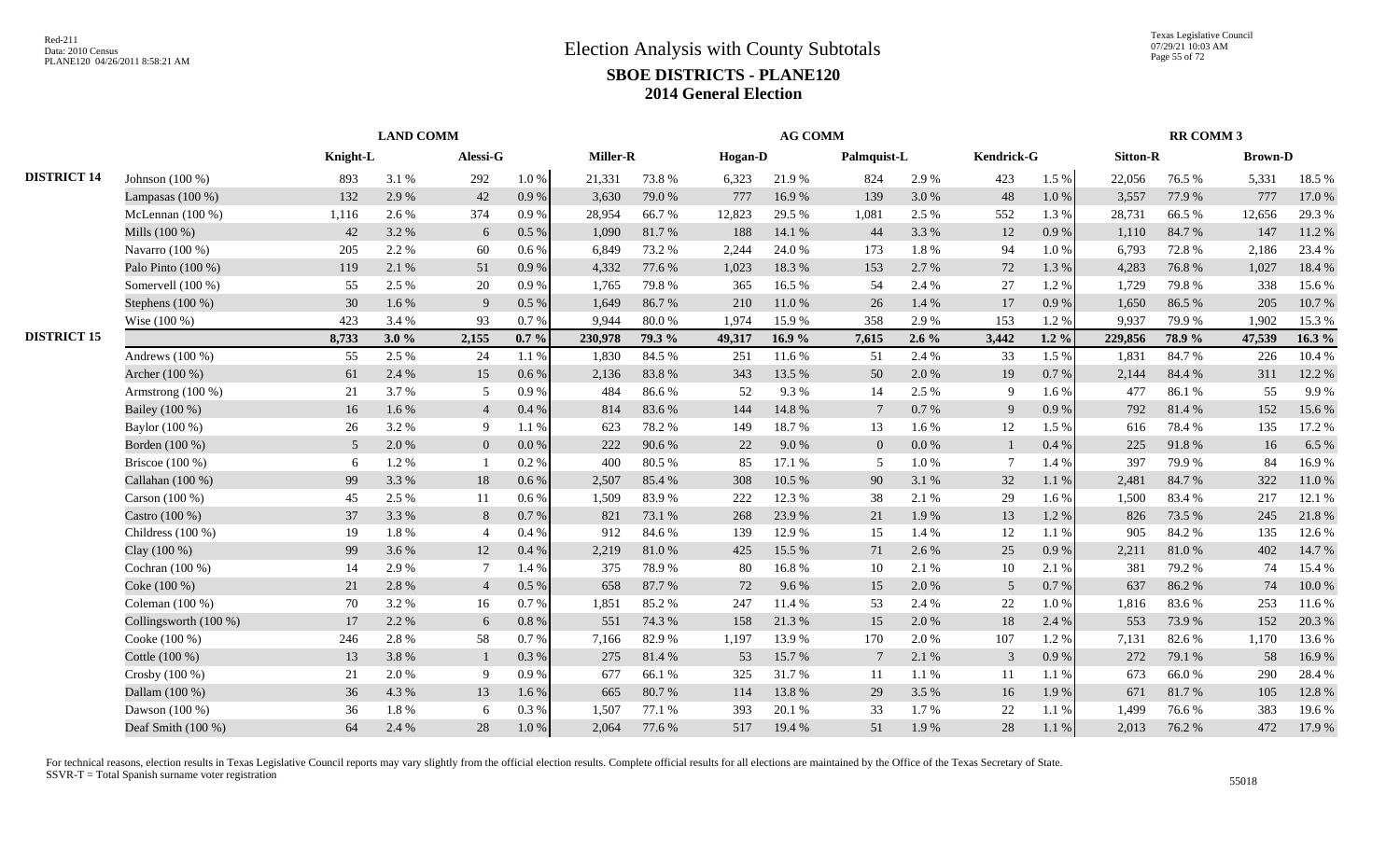|                    |                         | <b>RR COMM 3</b> |         |                |           |         | <b>SUP CT CHIEF</b> |         |          |                |         |                | SUP CT 6 |                 |        |       |         |
|--------------------|-------------------------|------------------|---------|----------------|-----------|---------|---------------------|---------|----------|----------------|---------|----------------|----------|-----------------|--------|-------|---------|
|                    |                         | Miller-L         |         | Salinas-G      |           | Hecht-R |                     | Moody-D |          | Oxford-L       |         | <b>Brown-R</b> |          | <b>Meyers-D</b> |        | Ash-L |         |
| <b>DISTRICT 14</b> | Johnson $(100\%)$       | 1,087            | 3.8%    | 375            | 1.3 %     | 22,361  | 77.7 %              | 5,499   | 19.1 %   | 932            | 3.2%    | 22,543         | 78.5 %   | 5,114           | 17.8%  | 1,044 | 3.6 %   |
|                    | Lampasas $(100\%)$      | 188              | 4.1%    | 46             | $1.0\ \%$ | 3,611   | 78.9%               | 792     | 17.3 %   | 176            | 3.8%    | 3,654          | 80.2%    | 750             | 16.5 % | 152   | 3.3 %   |
|                    | McLennan $(100\%)$      | 1,264            | 2.9%    | 534            | 1.2%      | 29,440  | 67.9%               | 12,776  | 29.5 %   | 1,155          | 2.7%    | 29,584         | 68.4%    | 12,458          | 28.8%  | 1,188 | 2.7%    |
|                    | Mills (100 %)           | 48               | 3.7 %   | 6              | 0.5%      | 1,117   | 85.3%               | 153     | 11.7 %   | 40             | 3.1 %   | 1,137          | 87.5 %   | 122             | 9.4 %  | 41    | 3.2%    |
|                    | Navarro (100 %)         | 252              | 2.7 %   | 102            | 1.1%      | 6,869   | 73.7%               | 2,217   | 23.8%    | 230            | 2.5 %   | 6,904          | 74.3 %   | 2,149           | 23.1 % | 236   | 2.5 %   |
|                    | Palo Pinto (100 %)      | 190              | 3.4 %   | 74             | 1.3%      | 4.295   | 77.2 %              | 1,076   | 19.3%    | 192            | 3.5 %   | 4,358          | 78.6%    | 1.003           | 18.1 % | 184   | 3.3 %   |
|                    | Somervell (100 %)       | 76               | 3.5%    | 24             | $1.1\ \%$ | 1,742   | 80.9%               | 351     | 16.3%    | 59             | 2.7 %   | 1,753          | 81.7%    | 326             | 15.2%  | 67    | 3.1%    |
|                    | Stephens (100 %)        | 41               | 2.1%    | 11             | 0.6 %     | 1,658   | 88.1 %              | 186     | 9.9%     | 38             | 2.0%    | 1,657          | 88.4%    | 177             | 9.4%   | 40    | 2.1%    |
|                    | Wise (100 %)            | 458              | 3.7 %   | 135            | 1.1 %     | 10.073  | 81.0%               | 1.956   | 15.7%    | 410            | 3.3%    | 10,108         | 81.7%    | 1,850           | 15.0%  | 413   | 3.3%    |
| <b>DISTRICT 15</b> |                         | 10,053           | $3.5\%$ | 3,796          | $1.3\%$   | 234,006 | 80.4 %              | 48,140  | 16.5 $%$ | 8,918          | $3.1\%$ | 235,454        | 81.2%    | 45,560          | 15.7 % | 8,945 | $3.1\%$ |
|                    | Andrews $(100\%)$       | 64               | 3.0%    | 42             | 1.9%      | 1,860   | 86.0%               | 247     | 11.4 %   | 56             | 2.6%    | 1,877          | 86.8%    | 217             | 10.0%  | 68    | 3.1%    |
|                    | Archer (100 %)          | 72               | 2.8%    | 13             | 0.5 %     | 2,149   | 84.7%               | 316     | 12.5 %   | 71             | 2.8%    | 2,196          | 86.9%    | 270             | 10.7%  | 62    | 2.5 %   |
|                    | Armstrong $(100\%)$     | 16               | 2.9%    | 6              | 1.1 %     | 484     | 87.2 %              | 54      | 9.7%     | 17             | 3.1 %   | 490            | 88.9%    | 42              | 7.6 %  | 19    | 3.4 %   |
|                    | Bailey (100 %)          | 16               | 1.6%    | 13             | 1.3%      | 811     | 83.8%               | 142     | 14.7%    | 15             | 1.5 %   | 798            | 83.6%    | 137             | 14.4 % | 19    | 2.0%    |
|                    | Baylor (100 %)          | 31               | 3.9%    | $\overline{4}$ | 0.5%      | 614     | 79.2 %              | 139     | 17.9%    | 22             | 2.8%    | 619            | 80.9%    | 120             | 15.7%  | 26    | 3.4 %   |
|                    | Borden (100 %)          | $\overline{4}$   | 1.6%    | $\overline{0}$ | 0.0 %     | 221     | 90.9%               | 19      | 7.8%     | $\overline{3}$ | 1.2%    | 230            | 93.1 %   | 12              | 4.9%   | 5     | 2.0%    |
|                    | Briscoe $(100\%)$       | 12               | 2.4 %   | $\overline{4}$ | 0.8%      | 394     | 81.1%               | 82      | 16.9%    | 10             | 2.1 %   | 408            | 83.8%    | 71              | 14.6 % | 8     | 1.6%    |
|                    | Callahan (100 %)        | 107              | 3.7%    | 20             | $0.7~\%$  | 2,525   | 86.4%               | 311     | 10.6%    | 88             | 3.0%    | 2,534          | 87.1 %   | 275             | 9.5%   | 101   | 3.5 %   |
|                    | Carson $(100\%)$        | 61               | 3.4 %   | 21             | 1.2%      | 1,539   | 85.6%               | 204     | 11.3 %   | 55             | 3.1%    | 1,547          | 86.8%    | 175             | 9.8%   | 60    | 3.4 %   |
|                    | Castro (100 %)          | 37               | 3.3 %   | 16             | 1.4 %     | 831     | 74.9%               | 241     | 21.7%    | 38             | 3.4 %   | 854            | 77.1 %   | 222             | 20.0%  | 32    | 2.9%    |
|                    | Childress $(100\%)$     | 25               | 2.3 %   | 10             | 0.9%      | 909     | 85.3%               | 140     | 13.1 %   | 17             | 1.6%    | 918            | 86.3%    | 129             | 12.1 % | 17    | 1.6%    |
|                    | Clay (100 %)            | 96               | 3.5 %   | 22             | 0.8%      | 2,246   | 82.8%               | 383     | 14.1 %   | 85             | 3.1 %   | 2,250          | 83.5%    | 344             | 12.8%  | 100   | 3.7%    |
|                    | Cochran $(100\%)$       | 15               | 3.1 %   | 11             | 2.3 %     | 379     | 79.5 %              | 76      | 15.9%    | 22             | 4.6%    | 390            | 82.3%    | 71              | 15.0%  | 13    | 2.7%    |
|                    | Coke (100 %)            | 22               | 3.0%    | 6              | 0.8 %     | 646     | 87.3%               | 65      | $8.8~\%$ | 29             | 3.9%    | 653            | 88.6%    | 60              | 8.1%   | 24    | 3.3 %   |
|                    | Coleman $(100\%)$       | 79               | 3.6 %   | 24             | 1.1 %     | 1,818   | 84.2 %              | 271     | 12.6 %   | 69             | 3.2%    | 1,857          | 86.2%    | 231             | 10.7%  | 66    | 3.1%    |
|                    | Collingsworth $(100\%)$ | 30               | 4.0%    | 13             | 1.7 %     | 576     | 76.9%               | 148     | 19.8%    | 25             | 3.3 %   | 579            | 78.8%    | 126             | 17.1 % | 30    | 4.1%    |
|                    | Cooke (100 %)           | 254              | 2.9%    | 73             | 0.8%      | 7,234   | 84.0%               | 1,175   | 13.6 %   | 208            | 2.4 %   | 7,282          | 84.9%    | 1,082           | 12.6%  | 214   | 2.5 %   |
|                    | Cottle (100 %)          | 12               | 3.5 %   | 2              | 0.6%      | 273     | 82.5 %              | 48      | 14.5 %   | 10             | 3.0%    | 268            | 82.0%    | 47              | 14.4 % | 12    | 3.7%    |
|                    | Crosby (100 %)          | 25               | 2.5 %   | 32             | 3.1%      | 683     | 68.0%               | 301     | 30.0%    | 21             | 2.1 %   | 715            | 72.3 %   | 257             | 26.0%  | 17    | 1.7%    |
|                    | Dallam (100 %)          | 27               | 3.3%    | 18             | 2.2 %     | 686     | 83.7%               | 105     | 12.8 %   | 29             | 3.5 %   | 705            | 86.3%    | 82              | 10.0%  | 30    | 3.7%    |
|                    | Dawson $(100\%)$        | 44               | 2.2 %   | 30             | 1.5 %     | 1.523   | 77.9 %              | 387     | 19.8%    | 45             | 2.3%    | 1,562          | 80.4%    | 332             | 17.1 % | 49    | 2.5 %   |
|                    | Deaf Smith (100 %)      | 71               | 2.7 %   | 87             | 3.3 %     | 2,047   | 77.5 %              | 518     | 19.6%    | 76             | 2.9%    | 2,095          | 79.7%    | 474             | 18.0%  | 58    | 2.2 %   |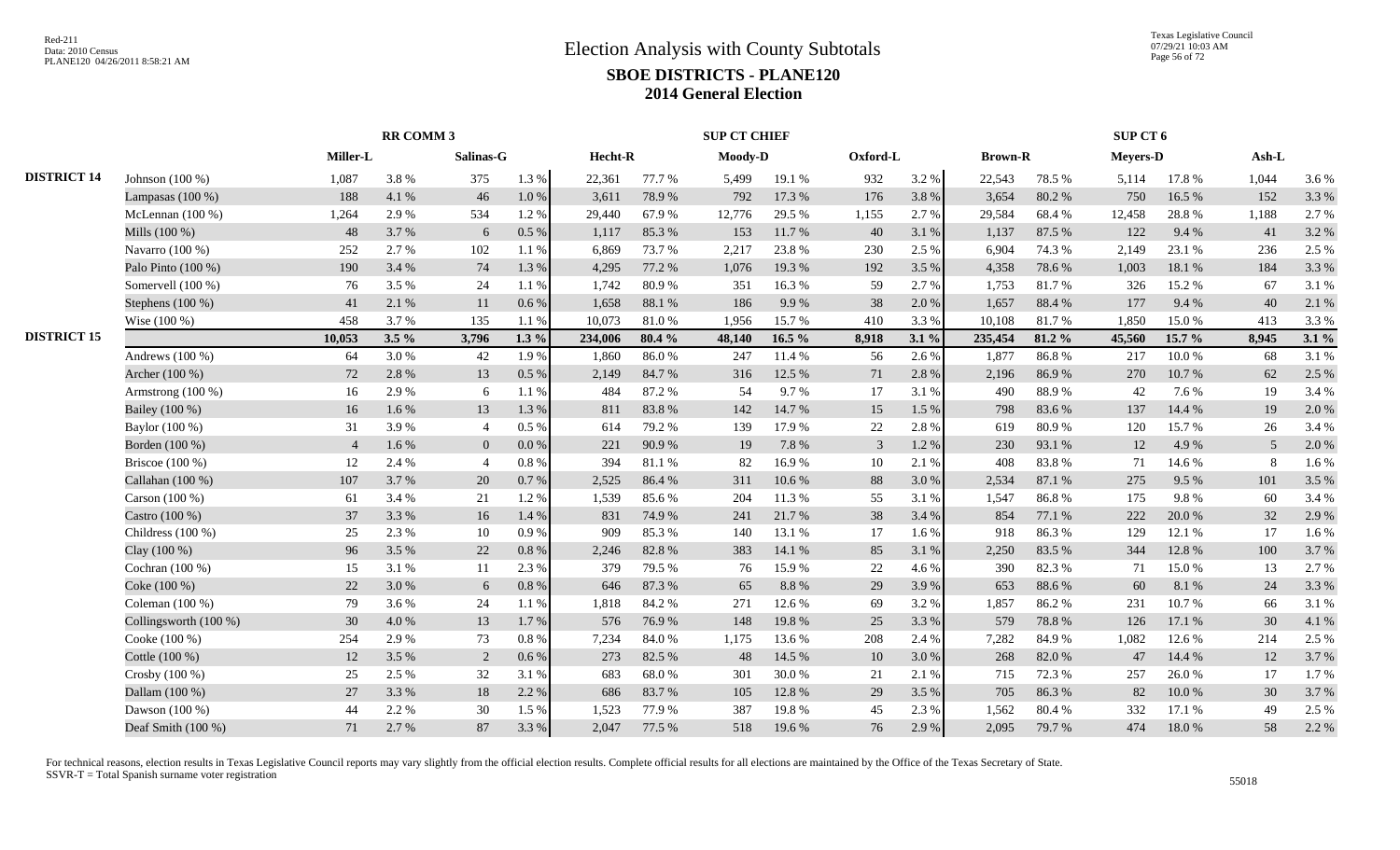|                    |                       |               |        |                    | SUP CT 7 |                |       |                 |           |           |        | SUP CT 8  |       |                |       | CCA <sub>3</sub>    |        |
|--------------------|-----------------------|---------------|--------|--------------------|----------|----------------|-------|-----------------|-----------|-----------|--------|-----------|-------|----------------|-------|---------------------|--------|
|                    |                       | <b>Boyd-R</b> |        | <b>Benavides-D</b> |          | Fulton-L       |       | Waterbury-G     |           | Johnson-R |        | Koelsch-L |       | Chisholm-G     |       | <b>Richardson-R</b> |        |
| <b>DISTRICT 14</b> | Johnson (100 %)       | 22,332        | 77.9%  | 5,206              | 18.2%    | 928            | 3.2 % | 217             | $0.8\ \%$ | 23,290    | 88.5%  | 1,886     | 7.2 % | 1,155          | 4.4 % | 22,245              | 77.8 % |
|                    | Lampasas $(100\%)$    | 3,625         | 79.5 % | 759                | 16.6%    | 151            | 3.3 % | 27              | 0.6 %     | 3,752     | 89.7%  | 282       | 6.7%  | 147            | 3.5 % | 3,597               | 79.2 % |
|                    | McLennan $(100\%)$    | 29,505        | 68.3%  | 12,332             | 28.5 %   | 1.132          | 2.6 % | 248             | 0.6%      | 31,497    | 84.5 % | 3,335     | 9.0%  | 2,422          | 6.5 % | 29,330              | 68.2%  |
|                    | Mills (100 %)         | 1,122         | 86.4%  | 129                | 9.9%     | 43             | 3.3 % | $\overline{4}$  | 0.3%      | 1,162     | 93.9%  | 43        | 3.5 % | 33             | 2.7 % | 1,120               | 86.4%  |
|                    | Navarro (100 %)       | 6,918         | 74.4 % | 2,108              | 22.7 %   | 217            | 2.3 % | 53              | 0.6%      | 7,256     | 89.1 % | 551       | 6.8%  | 337            | 4.1 % | 6,861               | 74.0%  |
|                    | Palo Pinto (100 %)    | 4,330         | 78.0%  | 1,016              | 18.3%    | 165            | 3.0%  | 37              | 0.7%      | 4,552     | 89.2%  | 326       | 6.4 % | 227            | 4.4 % | 4,323               | 78.1 % |
|                    | Somervell (100 %)     | 1,738         | 80.9%  | 331                | 15.4 %   | 63             | 2.9%  | 16              | 0.7%      | 1,801     | 89.7%  | 116       | 5.8 % | 90             | 4.5 % | 1,731               | 81.2%  |
|                    | Stephens (100 %)      | 1,646         | 87.9%  | 175                | 9.3 %    | 42             | 2.2 % | 10              | 0.5 %     | 1,686     | 93.6%  | 68        | 3.8%  | 47             | 2.6%  | 1,645               | 88.1%  |
|                    | Wise (100 %)          | 10,099        | 81.6%  | 1,803              | 14.6 %   | 379            | 3.1 % | 96              | 0.8 %     | 10,477    | 89.9%  | 667       | 5.7%  | 505            | 4.3 % | 10,097              | 81.6%  |
| <b>DISTRICT 15</b> |                       | 233,360       | 80.5 % | 46,417             | 16.0 $%$ | 8,403          | 2.9%  | 1,780           | $0.6\%$   | 243,275   | 90.1%  | 15,862    | 5.9%  | 10,951         | 4.1 % | 232,314             | 80.4%  |
|                    | Andrews $(100\%)$     | 1,854         | 85.9%  | 233                | 10.8%    | 61             | 2.8%  | 10              | 0.5 %     | 1,925     | 92.5 % | 98        | 4.7%  | 58             | 2.8%  | 1,846               | 85.8%  |
|                    | Archer (100 %)        | 2,168         | 86.3%  | 271                | 10.8 %   | 58             | 2.3 % | 16              | 0.6 %     | 2,239     | 91.0%  | 137       | 5.6 % | 84             | 3.4 % | 2,152               | 85.5 % |
|                    | Armstrong $(100\%)$   | 489           | 88.1%  | 42                 | 7.6 %    | 19             | 3.4 % | 5               | 0.9%      | 496       | 91.2%  | 18        | 3.3 % | 30             | 5.5 % | 482                 | 87.0%  |
|                    | Bailey (100 %)        | 805           | 83.9%  | 141                | 14.7 %   | 9              | 0.9%  | 5               | 0.5%      | 834       | 93.4 % | 34        | 3.8%  | 25             | 2.8%  | 792                 | 83.6%  |
|                    | Baylor (100 %)        | 618           | 81.1%  | 109                | 14.3 %   | 30             | 3.9%  | 5               | 0.7%      | 643       | 90.9%  | 40        | 5.7%  | 24             | 3.4 % | 592                 | 78.0%  |
|                    | Borden (100 %)        | 226           | 92.2%  | 15                 | 6.1%     | $\overline{4}$ | 1.6%  | $\overline{0}$  | 0.0 %     | 230       | 96.2%  | 6         | 2.5 % | $\overline{3}$ | 1.3 % | 220                 | 90.2%  |
|                    | Briscoe (100 %)       | 407           | 83.4%  | 65                 | 13.3 %   | 10             | 2.0 % | 6               | 1.2%      | 422       | 91.7%  | 16        | 3.5 % | 22             | 4.8%  | 398                 | 82.2%  |
|                    | Callahan (100 %)      | 2,516         | 86.6%  | 278                | 9.6%     | 93             | 3.2%  | 19              | 0.7%      | 2,592     | 92.6%  | 116       | 4.1%  | 91             | 3.3 % | 2,507               | 86.1%  |
|                    | Carson $(100\%)$      | 1,546         | 87.2%  | 167                | 9.4%     | 47             | 2.7 % | 13              | 0.7%      | 1,576     | 92.4 % | 72        | 4.2 % | 58             | 3.4 % | 1,518               | 86.3%  |
|                    | Castro (100 %)        | 845           | 76.6%  | 224                | 20.3%    | 28             | 2.5 % | 6               | $0.5\%$   | 884       | 90.3%  | 52        | 5.3 % | 43             | 4.4 % | 820                 | 75.3 % |
|                    | Childress $(100\%)$   | 926           | 86.5%  | 120                | 11.2%    | 13             | 1.2%  | 11              | 1.0%      | 933       | 92.8%  | 39        | 3.9%  | 33             | 3.3%  | 915                 | 86.3%  |
|                    | Clay (100 %)          | 2,249         | 83.5%  | 341                | 12.7 %   | 93             | 3.5 % | 10              | 0.4%      | 2,314     | 91.3%  | 129       | 5.1 % | 91             | 3.6 % | 2,221               | 82.9%  |
|                    | Cochran (100 %)       | 380           | 80.3%  | 73                 | 15.4 %   | 14             | 3.0%  | 6               | 1.3 %     | 403       | 90.0%  | 28        | 6.3%  | 17             | 3.8%  | 377                 | 80.2%  |
|                    | Coke (100 %)          | 649           | 88.8%  | 53                 | 7.3 %    | 26             | 3.6 % | $\mathfrak{Z}$  | 0.4%      | 672       | 94.8%  | $28\,$    | 3.9%  | -9             | 1.3 % | 639                 | 87.4%  |
|                    | Coleman $(100\%)$     | 1,845         | 85.4%  | 238                | 11.0%    | 65             | 3.0%  | 12              | 0.6 %     | 1,887     | 89.8%  | 147       | 7.0%  | 67             | 3.2%  | 1,840               | 85.4%  |
|                    | Collingsworth (100 %) | 591           | 80.4%  | 116                | 15.8%    | 22             | 3.0%  | 6               | 0.8%      | 591       | 87.7 % | 38        | 5.6 % | 45             | 6.7%  | 580                 | 80.0%  |
|                    | Cooke (100 %)         | 7,201         | 84.0%  | 1,103              | 12.9%    | 219            | 2.6 % | 54              | 0.6%      | 7,440     | 92.1 % | 392       | 4.9%  | 250            | 3.1 % | 7,176               | 84.2%  |
|                    | Cottle (100 %)        | 265           | 80.5 % | 51                 | 15.5 %   | <sup>11</sup>  | 3.3 % | 2               | $0.6\%$   | 271       | 90.6%  | 17        | 5.7 % | 11             | 3.7 % | 264                 | 81.2%  |
|                    | Crosby (100 %)        | 702           | 70.3 % | 269                | 27.0%    | 20             | 2.0%  | $7\phantom{.0}$ | 0.7%      | 784       | 88.9%  | 51        | 5.8%  | 47             | 5.3 % | 691                 | 70.4 % |
|                    | Dallam (100 %)        | 695           | 85.2%  | 89                 | 10.9%    | 23             | 2.8%  | 9               | 1.1%      | 711       | 89.7%  | 35        | 4.4 % | 47             | 5.9%  | 686                 | 84.6%  |
|                    | Dawson $(100\%)$      | 1,519         | 77.9%  | 376                | 19.3%    | 48             | 2.5 % | $\overline{7}$  | 0.4%      | 1,620     | 93.0%  | 82        | 4.7 % | 39             | 2.2 % | 1,519               | 78.7%  |
|                    | Deaf Smith (100 %)    | 2,059         | 77.9%  | 511                | 19.3%    | 56             | 2.1 % | 16              | 0.6 %     | 2,185     | 90.8%  | 143       | 5.9%  | 79             | 3.3 % | 2,055               | 78.8%  |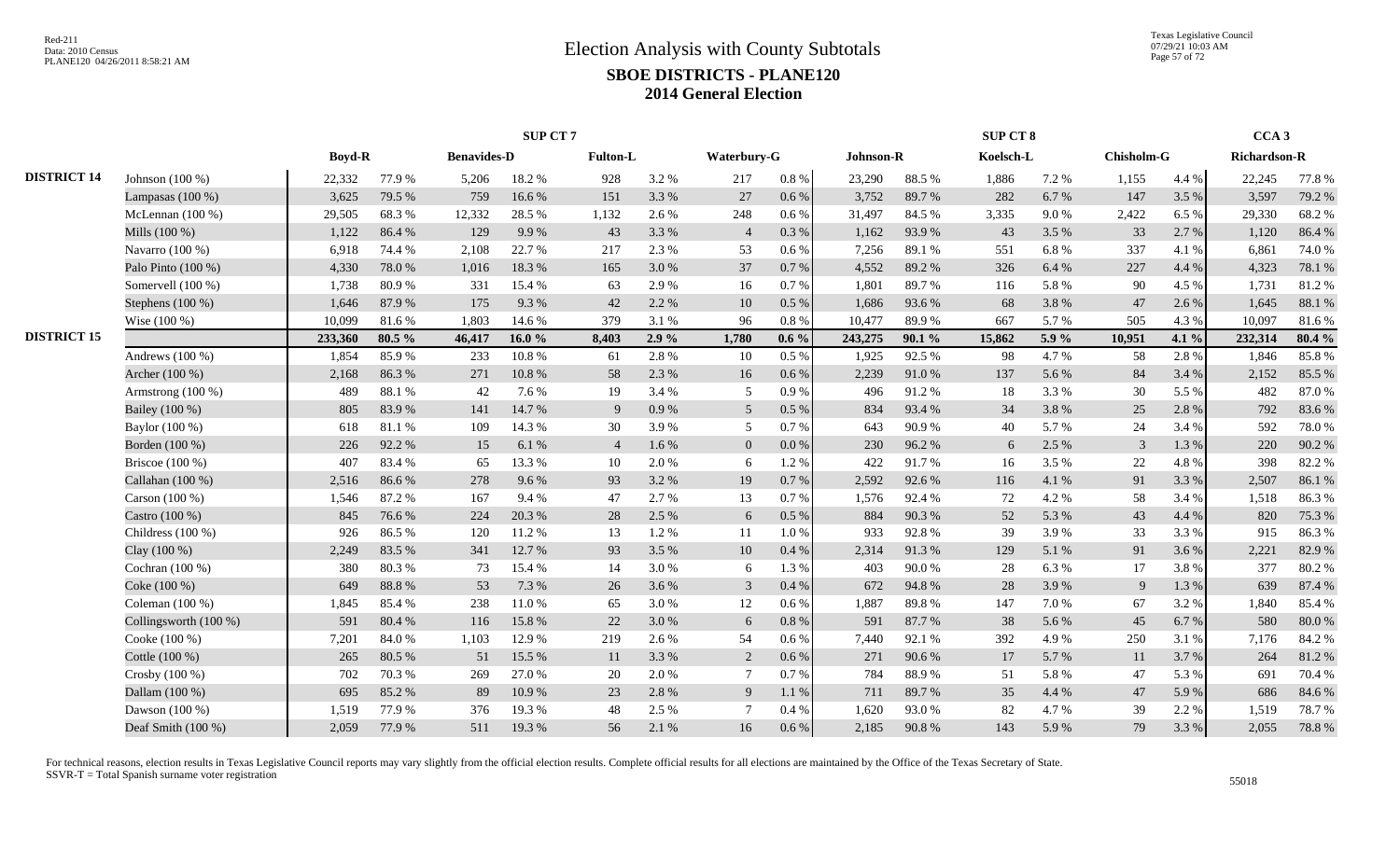Texas Legislative Council 07/29/21 10:03 AM Page 58 of 72

|                    |                       |            | CCA <sub>3</sub> |                  |         |         |        | CCA <sub>4</sub> |           |                  |         |                 |        | CCA <sub>9</sub> |         |                |       |
|--------------------|-----------------------|------------|------------------|------------------|---------|---------|--------|------------------|-----------|------------------|---------|-----------------|--------|------------------|---------|----------------|-------|
|                    |                       | Granberg-D |                  | <b>Bennett-L</b> |         | Yeary-R |        | Parker-L         |           | Sanders-Castro-G |         | <b>Newell-R</b> |        | <b>Strange-L</b> |         | Altgelt-G      |       |
| <b>DISTRICT 14</b> | Johnson $(100\%)$     | 5,156      | 18.0%            | 1,187            | 4.2 %   | 22,728  | 86.3%  | 2,617            | 9.9%      | 993              | 3.8%    | 23,124          | 88.1%  | 2,303            | 8.8%    | 833            | 3.2 % |
|                    | Lampasas $(100\%)$    | 771        | 17.0 %           | 175              | 3.9%    | 3,689   | 87.7%  | 359              | 8.5 %     | 158              | 3.8%    | 3,770           | 89.4%  | 312              | 7.4 %   | 137            | 3.2 % |
|                    | McLennan $(100\%)$    | 12,340     | 28.7%            | 1,342            | 3.1 %   | 30,541  | 81.9%  | 4,429            | 11.9%     | 2,342            | 6.3%    | 31,183          | 84.0%  | 3,868            | 10.4 %  | 2,080          | 5.6 % |
|                    | Mills (100 %)         | 130        | 10.0%            | 46               | 3.5 %   | 1,127   | 90.9%  | 93               | 7.5 %     | 20               | 1.6 %   | 1,154           | 93.2%  | 67               | 5.4 %   | 17             | 1.4 % |
|                    | Navarro (100 %)       | 2,133      | 23.0%            | 283              | 3.1 %   | 7.103   | 87.0%  | 753              | 9.2%      | 304              | 3.7 %   | 7,259           | 88.3%  | 707              | 8.6 %   | 259            | 3.1 % |
|                    | Palo Pinto (100 %)    | 1,007      | 18.2%            | 204              | 3.7 %   | 4,351   | 84.9%  | 608              | 11.9%     | 166              | 3.2 %   | 4,523           | 88.8%  | 425              | 8.3%    | 146            | 2.9%  |
|                    | Somervell (100 %)     | 324        | 15.2%            | 76               | 3.6 %   | 1.739   | 86.4%  | 214              | 10.6%     | 60               | 3.0%    | 1,786           | 89.5 % | 143              | 7.2 %   | 67             | 3.4 % |
|                    | Stephens $(100\%)$    | 183        | 9.8%             | 40               | 2.1 %   | 1,584   | 87.8%  | 204              | 11.3 %    | 17               | 0.9%    | 1,674           | 93.3%  | 94               | 5.2 %   | 27             | 1.5 % |
|                    | Wise (100 %)          | 1,815      | 14.7%            | 457              | 3.7 %   | 10.104  | 86.5%  | 1,205            | 10.3%     | 366              | 3.1 %   | 10,408          | 89.5 % | 853              | 7.3 %   | 372            | 3.2 % |
| <b>DISTRICT 15</b> |                       | 46,276     | 16.0 $%$         | 10,188           | $3.5\%$ | 234,007 | 86.2%  | 27,815           | $10.2 \%$ | 9,576            | $3.5\%$ | 242,102         | 89.7 % | 19,474           | $7.2\%$ | 8,298          | 3.1%  |
|                    | Andrews $(100\%)$     | 220        | 10.2%            | 85               | 4.0%    | 1,864   | 89.5%  | 159              | 7.6%      | 59               | 2.8%    | 1,913           | 92.2%  | 120              | 5.8%    | 42             | 2.0 % |
|                    | Archer (100 %)        | 280        | 11.1 %           | 86               | 3.4 %   | 2,147   | 87.2%  | 261              | 10.6%     | 55               | 2.2%    | 2,231           | 90.8%  | 161              | 6.6%    | 64             | 2.6 % |
|                    | Armstrong $(100\%)$   | 51         | 9.2 %            | 21               | 3.8%    | 484     | 89.1 % | 49               | 9.0%      | 10               | 1.8%    | 500             | 92.8%  | 27               | 5.0 %   | 12             | 2.2 % |
|                    | Bailey (100 %)        | 134        | 14.1 %           | 21               | 2.2 %   | 814     | 91.4 % | 61               | 6.8%      | 16               | 1.8%    | 828             | 94.2%  | 31               | 3.5 %   | 20             | 2.3 % |
|                    | Baylor (100 %)        | 125        | 16.5 %           | 42               | 5.5 %   | 621     | 86.7%  | 87               | 12.2 %    | 8                | 1.1%    | 641             | 90.0%  | 55               | 7.7 %   | 16             | 2.2 % |
|                    | Borden (100 %)        | 18         | 7.4 %            | 6                | 2.5 %   | 223     | 94.1 % | 13               | 5.5 %     |                  | 0.4%    | 226             | 95.8%  | 10               | 4.2 %   | $\overline{0}$ | 0.0 % |
|                    | Briscoe $(100\%)$     | 72         | 14.9%            | 14               | 2.9%    | 412     | 90.5 % | 35               | 7.7%      | 8                | 1.8%    | 412             | 89.6%  | 38               | 8.3%    | 10             | 2.2 % |
|                    | Callahan (100 %)      | 288        | 9.9%             | 116              | 4.0 %   | 2.492   | 88.4 % | 266              | 9.4%      | 62               | 2.2 %   | 2,578           | 91.9%  | 164              | 5.8 %   | 62             | 2.2 % |
|                    | Carson (100 %)        | 178        | 10.1%            | 64               | 3.6 %   | 1,524   | 89.5%  | 155              | 9.1%      | 24               | 1.4 %   | 1,574           | 92.8%  | 101              | 6.0%    | 22             | 1.3 % |
|                    | Castro (100 %)        | 223        | 20.5 %           | 46               | 4.2 %   | 849     | 86.1%  | 103              | 10.4 %    | 34               | 3.4 %   | 890             | 91.2%  | 59               | 6.0 %   | 27             | 2.8%  |
|                    | Childress $(100\%)$   | 126        | 11.9%            | 19               | 1.8%    | 914     | 90.8%  | 78               | 7.7%      | 15               | 1.5 %   | 931             | 92.7%  | 60               | 6.0%    | 13             | 1.3 % |
|                    | Clay (100 %)          | 357        | 13.3 %           | 100              | 3.7%    | 2,218   | 87.2 % | 275              | $10.8~\%$ | 52               | 2.0%    | 2,310           | 91.4%  | 162              | 6.4 %   | 54             | 2.1 % |
|                    | Cochran (100 %)       | 76         | 16.2%            | 17               | 3.6 %   | 390     | 87.6%  | 39               | 8.8 %     | 16               | 3.6%    | 402             | 90.5 % | 32               | 7.2 %   | 10             | 2.3 % |
|                    | Coke (100 %)          | 64         | 8.8%             | 28               | 3.8%    | 645     | 91.2%  | 54               | 7.6%      | 8                | 1.1 %   | 666             | 93.7%  | 34               | 4.8%    | 11             | 1.5 % |
|                    | Coleman $(100\%)$     | 240        | 11.1 %           | 74               | 3.4 %   | 1,809   | 85.0%  | 270              | 12.7%     | 48               | 2.3 %   | 1,888           | 90.2%  | 151              | 7.2 %   | 53             | 2.5 % |
|                    | Collingsworth (100 %) | 122        | 16.8%            | 23               | 3.2 %   | 576     | 82.2%  | 107              | 15.3 %    | 18               | 2.6 %   | 610             | 89.2%  | 57               | 8.3%    | 17             | 2.5 % |
|                    | Cooke (100 %)         | 1,095      | 12.8%            | 251              | 2.9%    | 7,251   | 89.9%  | 622              | 7.7%      | 194              | 2.4 %   | 7,385           | 91.9%  | 468              | 5.8%    | 181            | 2.3 % |
|                    | Cottle (100 %)        | 46         | 14.2 %           | 15               | 4.6 %   | 264     | 87.4 % | 34               | 11.3 %    | $\overline{4}$   | 1.3%    | 278             | 93.0%  | 15               | 5.0%    | 6              | 2.0%  |
|                    | Crosby (100 %)        | 265        | 27.0 %           | 25               | 2.5 %   | 713     | 80.4%  | 146              | 16.5 %    | 28               | 3.2%    | 785             | 89.3%  | 62               | 7.1 %   | 32             | 3.6 % |
|                    | Dallam (100 %)        | 94         | 11.6%            | 31               | 3.8%    | 689     | 87.0%  | 81               | 10.2%     | 22               | 2.8%    | 722             | 90.8%  | 50               | 6.3%    | 23             | 2.9 % |
|                    | Dawson (100 %)        | 364        | 18.9%            | 47               | 2.4 %   | 1,554   | 88.9%  | 148              | 8.5%      | 47               | 2.7%    | 1,611           | 92.5 % | 100              | 5.7 %   | 31             | 1.8%  |
|                    | Deaf Smith (100 %)    | 491        | 18.8%            | 63               | 2.4 %   | 2,092   | 86.2%  | 222              | 9.2%      | 112              | 4.6 %   | 2,162           | 90.3%  | 162              | 6.8%    | 69             | 2.9 % |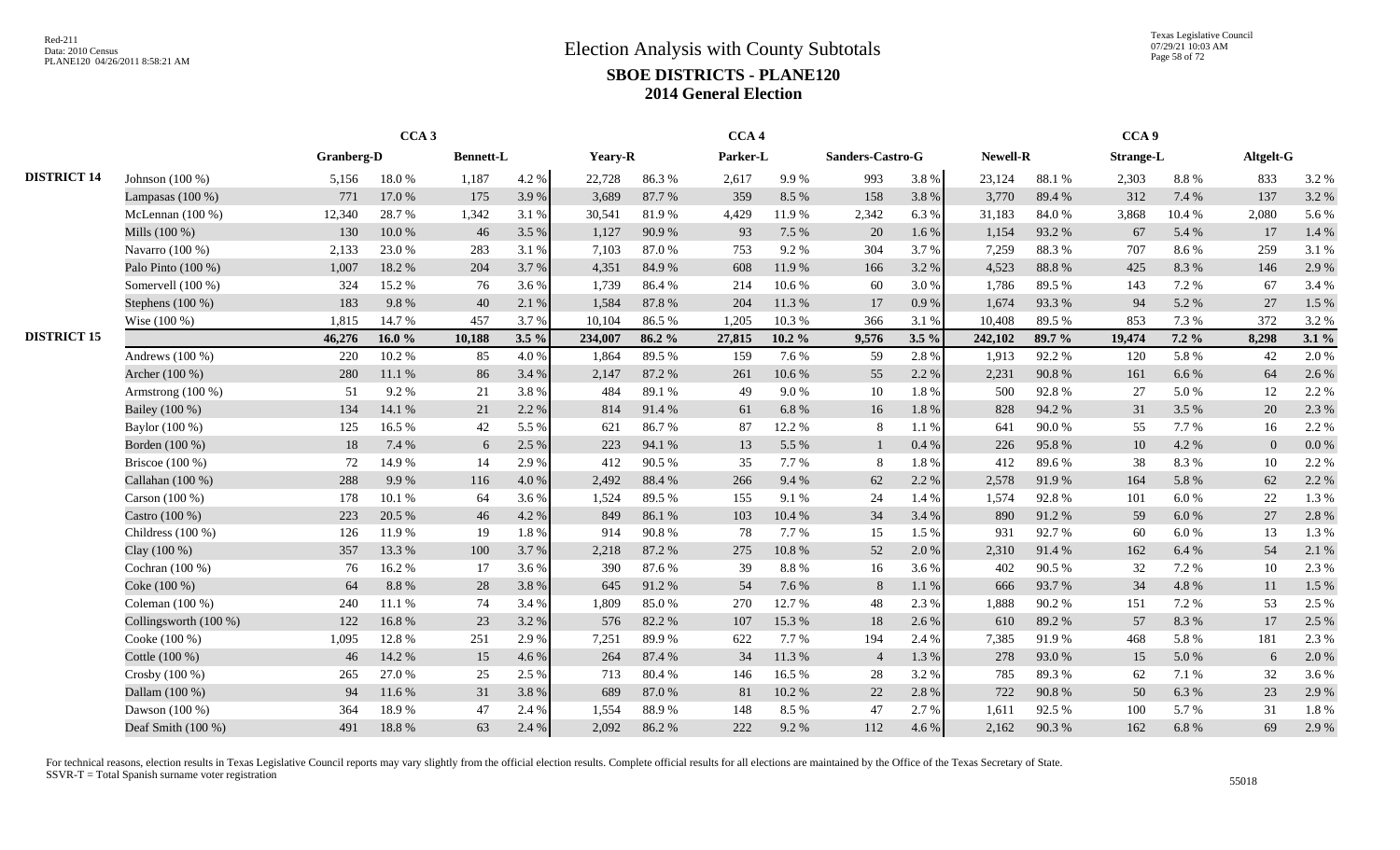|                    |                    |          |        |           |        | <b>U.S. SEN</b> |         |                 |           |                |           |          |        | <b>GOVERNOR</b> |        |                |       |
|--------------------|--------------------|----------|--------|-----------|--------|-----------------|---------|-----------------|-----------|----------------|-----------|----------|--------|-----------------|--------|----------------|-------|
|                    |                    | Cornyn-R |        | Alameel-D |        | Paddock-L       |         | Sanchez-G       |           | Tahiro-W       |           | Abbott-R |        | Davis-D         |        | Glass-L        |       |
| <b>DISTRICT 15</b> | Dickens $(100\%)$  | 434      | 87.0%  | 49        | 9.8%   | -8              | 1.6 %   | 8               | 1.6 %     | $\Omega$       | $0.0\%$   | 452      | 87.4 % | 60              | 11.6 % |                | 0.8%  |
|                    | Donley (100 %)     | 801      | 86.4%  | 94        | 10.1 % | 24              | 2.6%    | 8               | 0.9%      | $\overline{0}$ | $0.0\,\%$ | 803      | 85.2%  | 120             | 12.7%  | 17             | 1.8%  |
|                    | Fisher (100 %)     | 808      | 67.2%  | 359       | 29.8%  | 24              | 2.0%    | 12              | 1.0%      | $\overline{0}$ | 0.0 %     | 891      | 71.6 % | 334             | 26.8%  | 14             | 1.1%  |
|                    | Floyd (100 %)      | 939      | 87.5 % | 110       | 10.3%  | 13              | 1.2%    | 11              | 1.0%      | $\overline{0}$ | 0.0 %     | 947      | 87.1 % | 133             | 12.2 % | 2              | 0.2 % |
|                    | Foard (100 %)      | 196      | 66.4%  | 90        | 30.5 % | -9              | 3.1 %   | $\Omega$        | $0.0\ \%$ | $\overline{0}$ | 0.0 %     | 205      | 66.1%  | 102             | 32.9%  | 3              | 1.0%  |
|                    | Gaines (100 %)     | 2,137    | 87.6 % | 224       | 9.2 %  | 54              | 2.2 %   | 25              | 1.0%      | $\overline{0}$ | 0.0 %     | 2,235    | 89.0%  | 235             | 9.4 %  | 31             | 1.2%  |
|                    | Garza (100 %)      | 742      | 89.8%  | 66        | 8.0%   | 15              | 1.8%    | 3               | 0.4%      | $\overline{0}$ | $0.0\%$   | 752      | 89.5%  | 80              | 9.5%   | $\overline{7}$ | 0.8%  |
|                    | Gray (100 %)       | 3,314    | 90.8%  | 243       | 6.7%   | 75              | 2.1%    | 18              | $0.5\%$   | $\overline{0}$ | 0.0 %     | 3,358    | 90.1 % | 302             | 8.1%   | 51             | 1.4%  |
|                    | Hale (100 %)       | 3,675    | 85.9%  | 492       | 11.5 % | 67              | $1.6\%$ | 43              | $1.0 \%$  | $\Omega$       | $0.0\%$   | 3,703    | 85.7%  | 567             | 13.1 % | 38             | 0.9%  |
|                    | Hall (100 %)       | 486      | 86.0%  | 70        | 12.4 % | 2               | 0.4%    | $7\phantom{.0}$ | 1.2 %     | $\overline{0}$ | 0.0 %     | 485      | 85.1 % | 74              | 13.0%  | 6              | 1.1%  |
|                    | Hansford $(100\%)$ | 1,124    | 93.6%  | 42        | 3.5 %  | 27              | 2.2 %   | 8               | 0.7 %     | $\overline{0}$ | 0.0 %     | 1,105    | 94.0%  | 55              | 4.7%   | 10             | 0.9%  |
|                    | Hardeman (100 %)   | 536      | 80.6%  | 112       | 16.8%  | 15              | 2.3 %   |                 | $0.2 \%$  | $\mathbf{1}$   | 0.2 %     | 523      | 78.5 % | 130             | 19.5 % | 11             | 1.7%  |
|                    | Hartley (100 %)    | 1,004    | 90.9%  | 75        | 6.8%   | 24              | 2.2 %   | $\overline{2}$  | 0.2 %     | $\overline{0}$ | 0.0 %     | 1,006    | 90.8%  | 87              | 7.9%   | 12             | 1.1%  |
|                    | Haskell (100 %)    | 787      | 75.4 % | 234       | 22.4 % | 21              | 2.0%    | 2               | $0.2 \%$  | $\overline{0}$ | 0.0 %     | 821      | 77.1 % | 230             | 21.6 % | 8              | 0.8 % |
|                    | Hemphill (100 %)   | 717      | 87.2%  | 70        | 8.5%   | 24              | 2.9%    | 11              | 1.3 %     | $\overline{0}$ | 0.0 %     | 715      | 86.1%  | 100             | 12.0 % | 10             | 1.2%  |
|                    | Hockley (100 %)    | 3,192    | 87.0%  | 370       | 10.1 % | 79              | 2.2 %   | 27              | 0.7 %     | $\overline{3}$ | 0.1 %     | 3,220    | 87.1 % | 425             | 11.5 % | 40             | 1.1%  |
|                    | Howard (100 %)     | 3,433    | 81.1%  | 644       | 15.2%  | 117             | 2.8%    | 37              | 0.9%      | 3              | 0.1%      | 3,492    | 81.6%  | 664             | 15.5 % | 111            | 2.6%  |
|                    | Hutchinson (100 %) | 3,978    | 88.9%  | 376       | 8.4%   | 104             | 2.3%    | 17              | 0.4 %     |                | 0.0 %     | 3,956    | 88.0%  | 460             | 10.2%  | 61             | 1.4%  |
|                    | Jones (100 %)      | 2,644    | 80.8%  | 491       | 15.0%  | 112             | 3.4 %   | 23              | 0.7 %     |                | 0.0 %     | 2,745    | 82.2 % | 534             | 16.0%  | 42             | 1.3%  |
|                    | Kent (100 %)       | 242      | 82.3%  | 41        | 13.9%  | 8               | 2.7 %   | $\mathfrak{Z}$  | $1.0\ \%$ | $\overline{0}$ | 0.0 %     | 243      | 80.7%  | 48              | 15.9%  | $\tau$         | 2.3 % |
|                    | King (100 %)       | 87       | 96.7%  |           | 1.1 %  | $\overline{2}$  | 2.2 %   | $\overline{0}$  | $0.0\%$   | $\overline{0}$ | 0.0 %     | 90       | 96.8%  |                 | 1.1 %  | 2              | 2.2 % |
|                    | Knox (100 %)       | 703      | 81.1%  | 141       | 16.3%  | 19              | 2.2 %   | $\overline{4}$  | $0.5\%$   | $\overline{0}$ | 0.0 %     | 726      | 80.8%  | 159             | 17.7 % | 10             | 1.1%  |
|                    | Lamb $(100\%)$     | 1,781    | 85.7%  | 244       | 11.7%  | 31              | 1.5 %   | 22              | 1.1%      | $\overline{0}$ | 0.0 %     | 1,837    | 87.1 % | 251             | 11.9%  | 17             | 0.8%  |
|                    | Lipscomb $(100\%)$ | 743      | 88.2%  | 73        | 8.7%   | 20              | 2.4 %   | 6               | 0.7 %     | $\overline{0}$ | $0.0\,\%$ | 740      | 86.8%  | 93              | 10.9%  | 14             | 1.6%  |
|                    | Lubbock $(100\%)$  | 35,927   | 76.9%  | 8,956     | 19.2 % | 1,354           | 2.9%    | 481             | $1.0 \%$  |                | $0.0\,\%$ | 36,038   | 76.4%  | 10,438          | 22.1 % | 605            | 1.3%  |
|                    | Lynn $(100\%)$     | 979      | 83.0%  | 164       | 13.9%  | 27              | 2.3 %   | 9               | $0.8~\%$  | $\overline{0}$ | $0.0\,\%$ | 1,013    | 83.9%  | 180             | 14.9%  | 11             | 0.9%  |
|                    | Martin (100 %)     | 959      | 85.6%  | 111       | 9.9%   | 29              | 2.6 %   | 21              | 1.9%      | $\overline{0}$ | $0.0\,\%$ | 1,016    | 88.0%  | 116             | 10.0 % | 21             | 1.8%  |
|                    | Midland (100 %)    | 19,939   | 85.2%  | 2,624     | 11.2 % | 714             | 3.1 %   | 126             | $0.5\ \%$ | $\overline{0}$ | $0.0\,\%$ | 20,204   | 85.7%  | 3,012           | 12.8 % | 327            | 1.4%  |
|                    | Mitchell (100 %)   | 964      | 81.8 % | 166       | 14.1 % | 30              | 2.5 %   | 18              | 1.5 %     | $\overline{0}$ | $0.0\,\%$ | 1,020    | 84.2 % | 176             | 14.5 % | 9              | 0.7%  |
|                    | Montague (100 %)   | 5,700    | 85.7%  | 716       | 10.8 % | 196             | 2.9 %   | 29              | 0.4 %     | $\overline{7}$ | 0.1 %     | 5,691    | 84.4 % | 916             | 13.6 % | 106            | 1.6%  |
|                    | Moore (100 %)      | 2,414    | 87.8%  | 249       | 9.1 %  | 67              | 2.4 %   | 18              | 0.7 %     | $\overline{0}$ | $0.0\,\%$ | 2,421    | 87.5 % | 301             | 10.9%  | 33             | 1.2%  |
|                    | Motley (100 %)     | 346      | 95.3%  | 12        | 3.3 %  | 3               | 0.8 %   | 2               | 0.6 %     | $\Omega$       | $0.0\,\%$ | 344      | 92.5 % | 20              | 5.4 %  | $\overline{7}$ | 1.9%  |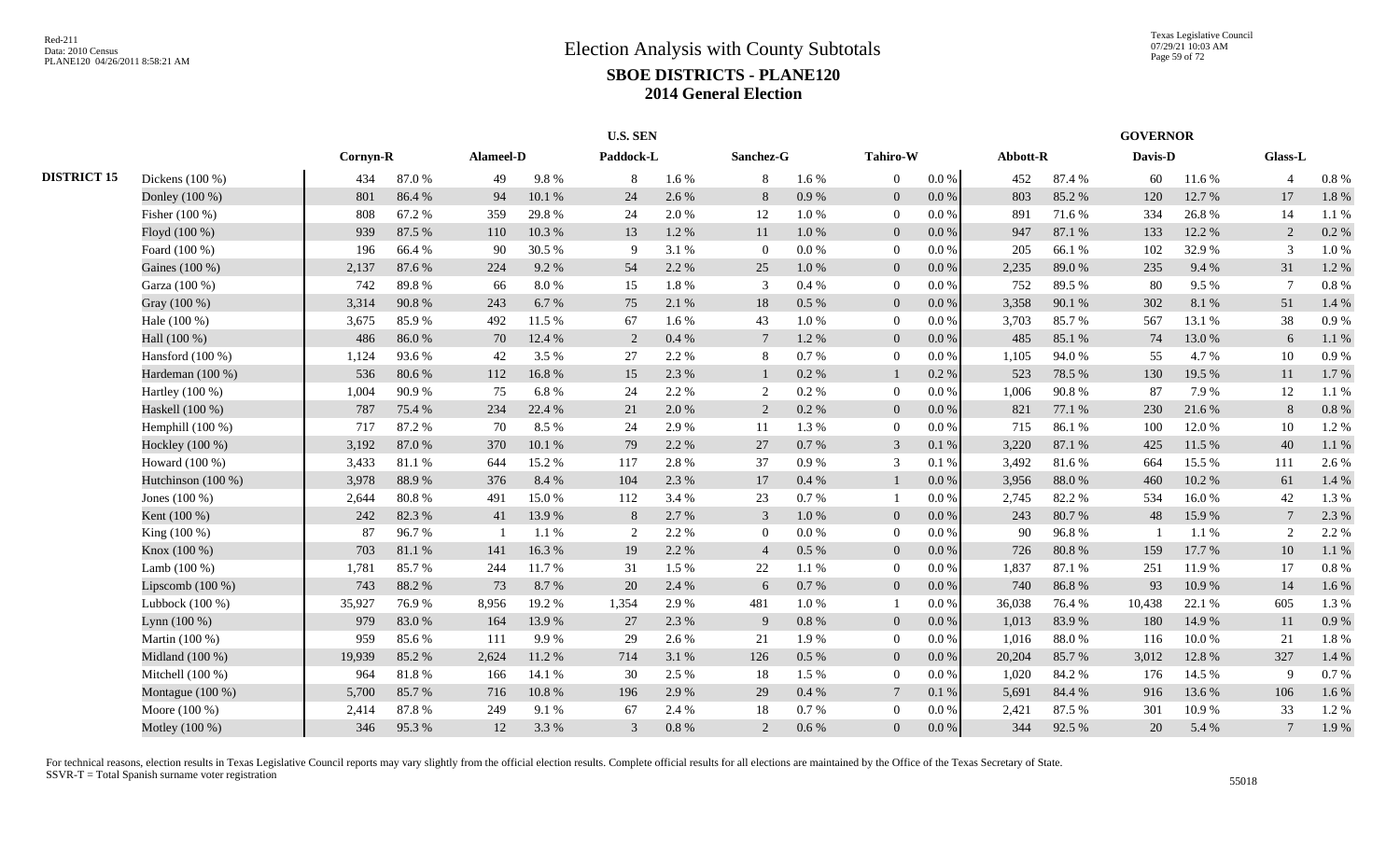|                    |                    |                             | <b>GOVERNOR</b> |                |           |           |        |                | <b>LT. GOVERNOR</b> |                 |       |                 |         |          | <b>ATTORNEY GEN</b> |                  |        |
|--------------------|--------------------|-----------------------------|-----------------|----------------|-----------|-----------|--------|----------------|---------------------|-----------------|-------|-----------------|---------|----------|---------------------|------------------|--------|
|                    |                    | $\bold{Parameter\text{-}G}$ |                 | Pavitt-W       |           | Patrick-R |        | Van De Putte-D |                     | <b>Butler-L</b> |       | Courtney-G      |         | Paxton-R |                     | <b>Houston-D</b> |        |
| <b>DISTRICT 15</b> | Dickens (100 %)    |                             | $0.2\%$         | $\mathbf{0}$   | $0.0\ \%$ | 440       | 86.4%  | 57             | 11.2%               | 10              | 2.0%  | 2               | 0.4 %   | 419      | 82.6%               | 75               | 14.8%  |
|                    | Donley (100 %)     | 3                           | 0.3 %           | $\overline{0}$ | $0.0\ \%$ | 797       | 85.9%  | 102            | 11.0%               | 26              | 2.8%  | 3               | 0.3%    | 786      | 84.9%               | 117              | 12.6 % |
|                    | Fisher (100 %)     | 6                           | 0.5 %           | $\overline{0}$ | 0.0 %     | 798       | 66.8%  | 349            | 29.2 %              | 37              | 3.1%  | $10\,$          | 0.8 %   | 742      | 62.3%               | 429              | 36.0%  |
|                    | Floyd (100 %)      | 5 <sup>5</sup>              | $0.5\%$         | $\mathbf{0}$   | 0.0 %     | 917       | 85.2%  | 135            | 12.5 %              | 21              | 2.0%  | $\mathfrak{Z}$  | 0.3%    | 909      | 83.8%               | 166              | 15.3 % |
|                    | Foard (100 %)      | $\Omega$                    | $0.0\ \%$       | $\overline{0}$ | 0.0 %     | 213       | 71.0%  | 81             | 27.0%               | 3               | 1.0 % | 3               | 1.0%    | 176      | 59.1 %              | 116              | 38.9%  |
|                    | Gaines (100 %)     | 11                          | 0.4%            | $\overline{0}$ | 0.0 %     | 2,161     | 86.9%  | 254            | 10.2 %              | 61              | 2.5 % | 12              | 0.5%    | 2,125    | 85.5 %              | 294              | 11.8%  |
|                    | Garza (100 %)      |                             | 0.1%            | $\overline{0}$ | 0.0 %     | 729       | 87.7%  | 86             | 10.3%               | 16              | 1.9%  | $\overline{0}$  | $0.0\%$ | 707      | 85.3%               | 105              | 12.7 % |
|                    | Gray (100 %)       | 14                          | 0.4%            | $\overline{0}$ | 0.0 %     | 3,375     | 90.9%  | 248            | 6.7 %               | 74              | 2.0%  | 14              | 0.4%    | 3.349    | 89.8%               | 303              | 8.1%   |
|                    | Hale (100 %)       | 12                          | $0.3\%$         | $\overline{0}$ | $0.0\%$   | 3.643     | 84.5 % | 593            | 13.8%               | 58              | 1.3%  | 18              | 0.4%    | 3,560    | 83.0%               | 649              | 15.1 % |
|                    | Hall (100 %)       | 5 <sup>5</sup>              | 0.9%            | $\overline{0}$ | 0.0 %     | 493       | 86.8%  | 68             | 12.0%               | 5 <sup>5</sup>  | 0.9%  | 2               | 0.4%    | 463      | 81.8%               | 96               | 17.0 % |
|                    | Hansford $(100\%)$ | 6                           | $0.5\%$         | $\overline{0}$ | 0.0 %     | 1,124     | 93.7%  | 55             | 4.6 %               | 15              | 1.3%  | 6               | 0.5 %   | 1.094    | 92.6%               | 64               | 5.4 %  |
|                    | Hardeman (100 %)   | 2                           | 0.3 %           | $\overline{0}$ | 0.0 %     | 514       | 78.0%  | 121            | 18.4%               | 21              | 3.2 % | $\mathbf{3}$    | 0.5 %   | 511      | 77.8%               | 137              | 20.9%  |
|                    | Hartley $(100\%)$  | 3                           | 0.3%            | $\overline{0}$ | 0.0 %     | 1,004     | 90.9%  | 75             | 6.8%                | 23              | 2.1 % | 2               | 0.2 %   | 996      | 90.3%               | 92               | 8.3%   |
|                    | Haskell (100 %)    | 5                           | $0.5\ \%$       | -1             | 0.1%      | 787       | 75.8%  | 223            | 21.5 %              | 23              | 2.2 % | $5\overline{)}$ | 0.5 %   | 755      | 72.3 %              | 277              | 26.5 % |
|                    | Hemphill $(100\%)$ | 5                           | $0.6\%$         | $\overline{0}$ | 0.0 %     | 708       | 86.3%  | 88             | 10.7%               | 19              | 2.3 % | 5               | 0.6 %   | 691      | 85.1%               | 91               | 11.2 % |
|                    | Hockley (100 %)    | 10                          | 0.3 %           | $\mathbf{0}$   | 0.0 %     | 3,135     | 85.4%  | 450            | 12.3 %              | 74              | 2.0%  | 10              | 0.3%    | 3,086    | 84.5 %              | 504              | 13.8%  |
|                    | Howard (100 %)     | 9                           | 0.2 %           | $\mathbf{3}$   | 0.1%      | 3,422     | 80.7%  | 691            | 16.3%               | 115             | 2.7 % | 15              | 0.4%    | 3,343    | 79.0%               | 763              | 18.0%  |
|                    | Hutchinson (100 %) | 12                          | $0.3\ \%$       | $\overline{4}$ | $0.1~\%$  | 3,967     | 88.4%  | 409            | 9.1 %               | 96              | 2.1 % | 14              | 0.3%    | 3,892    | 87.0%               | 492              | 11.0%  |
|                    | Jones $(100\%)$    | 16                          | $0.5\%$         | $\overline{4}$ | 0.1%      | 2,651     | 80.2%  | 556            | 16.8%               | 85              | 2.6 % | 12              | 0.4 %   | 2,550    | 77.8%               | 643              | 19.6%  |
|                    | Kent (100 %)       | 2                           | 0.7%            | $\mathbf{1}$   | 0.3%      | 235       | 81.6%  | 44             | 15.3 %              | 9               | 3.1 % | $\overline{0}$  | 0.0 %   | 210      | 73.7%               | 66               | 23.2 % |
|                    | King (100 %)       | $\Omega$                    | 0.0 %           | $\overline{0}$ | 0.0 %     | 84        | 94.4 % |                | 1.1 %               | $\overline{4}$  | 4.5 % | $\overline{0}$  | 0.0 %   | 84       | 95.5%               | 3                | 3.4 %  |
|                    | Know (100 %)       | $\overline{4}$              | 0.4%            | $\overline{0}$ | 0.0 %     | 687       | 79.1 % | 155            | 17.9 %              | 23              | 2.6 % | $\mathbf{3}$    | 0.3%    | 655      | 76.3%               | 189              | 22.0 % |
|                    | Lamb $(100\%)$     | 2                           | 0.1%            | - 1            | 0.0 %     | 1,776     | 85.0%  | 272            | 13.0 %              | 40              | 1.9%  | 2               | 0.1%    | 1,730    | 83.1 %              | 319              | 15.3 % |
|                    | Lipscomb $(100\%)$ | 5                           | 0.6 %           | -1             | 0.1%      | 749       | 88.3%  | 83             | 9.8%                | 13              | 1.5 % | 3               | 0.4%    | 744      | 87.8%               | 86               | 10.2%  |
|                    | Lubbock $(100\%)$  | 109                         | 0.2 %           | 3              | 0.0 %     | 35,357    | 75.2 % | 10,187         | 21.7%               | 1,239           | 2.6 % | 217             | 0.5 %   | 34,805   | 74.3 %              | 10,739           | 22.9 % |
|                    | Lynn $(100\%)$     | $\mathfrak{Z}$              | 0.2 %           | $\mathbf{1}$   | 0.1%      | 962       | 81.3%  | 193            | 16.3%               | 25              | 2.1 % | $\overline{3}$  | 0.3%    | 918      | 78.0%               | 240              | 20.4 % |
|                    | Martin (100 %)     | 2                           | 0.2 %           | $\overline{0}$ | $0.0\%$   | 932       | 82.8%  | 155            | 13.8%               | 36              | 3.2%  | 3               | 0.3%    | 941      | 83.1 %              | 157              | 13.9%  |
|                    | Midland (100 %)    | 32                          | 0.1 %           | 2              | 0.0 %     | 19,885    | 84.7%  | 2,979          | 12.7 %              | 552             | 2.4 % | 58              | 0.2 %   | 19,810   | 84.7%               | 3,050            | 13.0 % |
|                    | Mitchell (100 %)   | 5                           | $0.4~\%$        | - 1            | 0.1%      | 964       | 81.2%  | 188            | 15.8%               | 27              | 2.3 % | 8               | 0.7%    | 729      | 60.5%               | 454              | 37.7 % |
|                    | Montague (100 %)   | 29                          | 0.4%            | $\mathbf{1}$   | 0.0 %     | 5,699     | 85.1 % | 806            | 12.0 %              | 177             | 2.6 % | 16              | 0.2 %   | 5,604    | 84.2 %              | 907              | 13.6%  |
|                    | Moore (100 %)      | 10                          | $0.4~\%$        | - 1            | 0.0 %     | 2,424     | 87.9%  | 275            | 10.0%               | 52              | 1.9%  | $7\phantom{.0}$ | 0.3%    | 2,368    | 86.0%               | 316              | 11.5 % |
|                    | Motley (100 %)     |                             | 0.3%            | $\overline{0}$ | 0.0 %     | 336       | 92.3%  | 18             | 4.9%                | 10              | 2.7%  | $\overline{0}$  | 0.0 %   | 331      | 92.5 %              | 19               | 5.3 %  |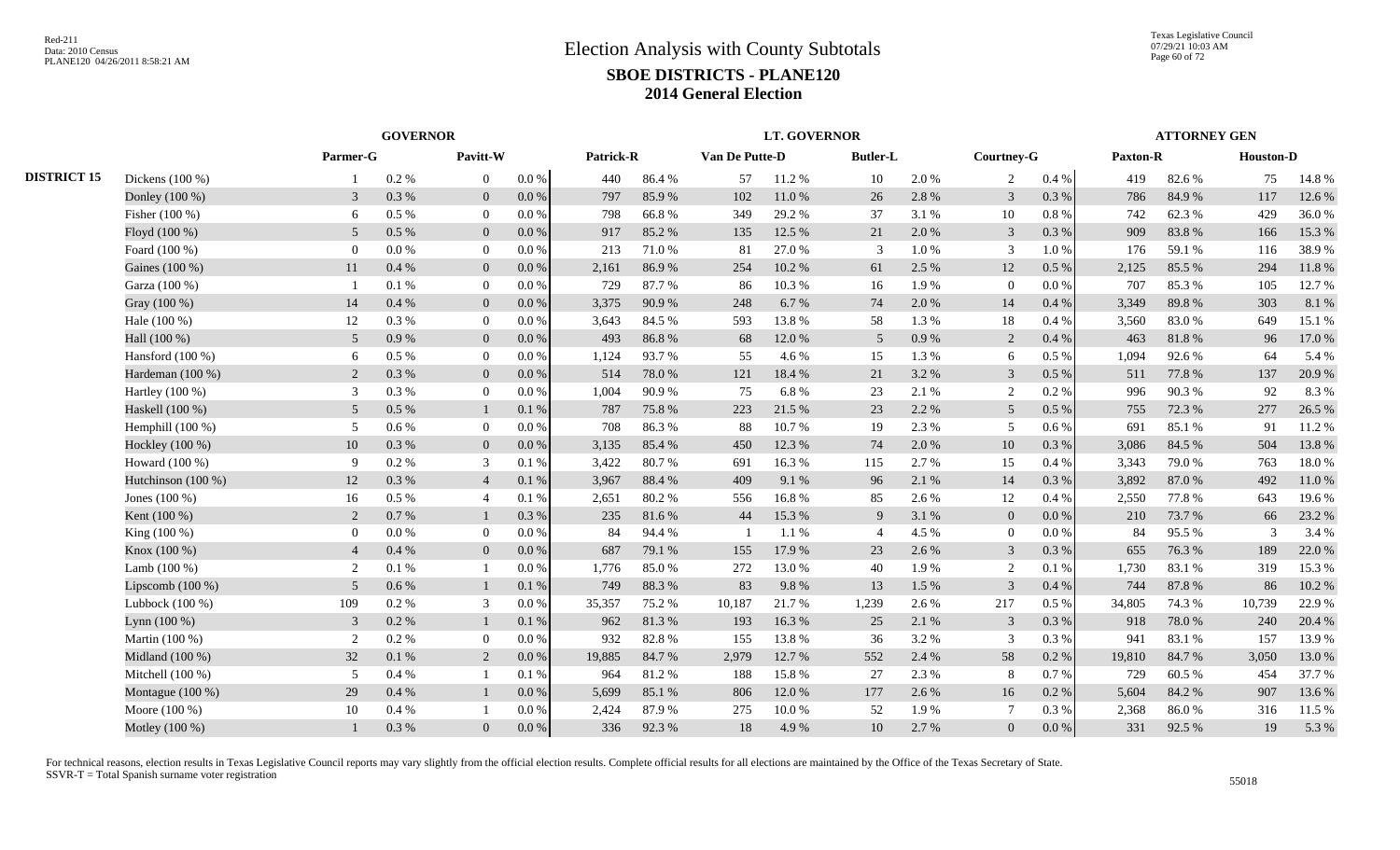Texas Legislative Council 07/29/21 10:03 AM Page 61 of 72

|                    | <b>Balagia-L</b> |           |                |                     |                   |        |                         |        |                           |                    |                    |           |          |        |                        |                            |
|--------------------|------------------|-----------|----------------|---------------------|-------------------|--------|-------------------------|--------|---------------------------|--------------------|--------------------|-----------|----------|--------|------------------------|----------------------------|
| Dickens (100 %)    | 9                | 1.8 %     | $\overline{4}$ | $0.8~\%$            | 405               | 80.7%  | 76                      | 15.1 % | 15                        | 3.0%               | 6                  | 1.2%      | 423      | 83.8%  | 65                     | 12.9 %                     |
| Donley (100 %)     | 19               | 2.1 %     | $\overline{4}$ | 0.4%                | 748               | 82.0%  | 118                     | 12.9 % | 36                        | 3.9%               | 10                 | 1.1 %     | 786      | 84.9%  | 101                    | 10.9%                      |
| Fisher (100 %)     | 14               | 1.2%      | 6              | 0.5%                | 697               | 60.3%  | 417                     | 36.1%  | 30                        | 2.6 %              | 11                 | 1.0%      | 745      | 62.6 % | 401                    | 33.7 %                     |
| Floyd (100 %)      | $7\phantom{.0}$  | $0.6\,\%$ | 3              | 0.3%                | 875               | 82.9%  | 158                     | 15.0%  | 17                        | 1.6 %              | $5\overline{)}$    | 0.5 %     | 924      | 86.4%  | 128                    | 12.0 %                     |
| Foard (100 %)      | 6                | 2.0%      | $\overline{0}$ | 0.0 %               | 173               | 59.0%  | 116                     | 39.6%  | $\overline{4}$            | 1.4 %              | $\overline{0}$     | 0.0 %     | 190      | 62.9%  | 106                    | 35.1 %                     |
| Gaines (100 %)     | 54               | 2.2 %     | 11             | 0.4%                | 2,083             | 85.3%  | 288                     | 11.8 % | 54                        | 2.2 %              | 18                 | 0.7%      | 2,165    | 87.3%  | 234                    | 9.4 %                      |
| Garza (100 %)      | 12               | 1.4 %     | 5              | 0.6%                | 676               | 82.6 % | 114                     | 13.9%  | 26                        | 3.2 %              | 2                  | 0.2 %     | 711      | 85.9%  | 90                     | 10.9%                      |
| Gray (100 %)       | 60               | 1.6 %     | 16             | 0.4%                | 3,280             | 89.1%  | 277                     | 7.5 %  | 102                       | 2.8%               | 24                 | 0.7%      | 3,305    | 89.2%  | 268                    | 7.2 %                      |
| Hale (100 %)       | 67               | $1.6\%$   | 12             | 0.3%                | 3.500             | 81.9%  | 656                     | 15.4 % | 94                        | 2.2 %              | 22                 | 0.5%      | 3.621    | 84.4 % | 559                    | 13.0%                      |
| Hall (100 %)       | 3                | $0.5\ \%$ | $\overline{4}$ | 0.7%                | 453               | 81.5%  | 91                      | 16.4%  | 9                         | 1.6 %              | $\mathfrak{Z}$     | 0.5 %     | 473      | 82.3%  | 88                     | 15.3 %                     |
| Hansford $(100\%)$ | 17               | 1.4 %     | 6              | 0.5 %               | 1,074             | 92.0%  | 57                      | 4.9%   | 30                        | 2.6 %              | $\overline{7}$     | 0.6%      | 1,081    | 91.8%  | 57                     | 4.8%                       |
| Hardeman (100 %)   | 8                | 1.2%      |                | 0.2%                | 483               | 75.0%  | 146                     | 22.7 % | 11                        | 1.7%               | $\overline{4}$     | 0.6%      | 502      | 77.1 % | 129                    | 19.8%                      |
| Hartley $(100\%)$  | 12               | 1.1 %     | 3              | 0.3%                | 961               | 88.6%  | 95                      | 8.8%   | 25                        | 2.3 %              | $\overline{4}$     | 0.4%      | 973      | 88.6%  | 91                     | 8.3%                       |
| Haskell (100 %)    | 9                | 0.9%      | 3              | 0.3%                | 695               | 68.5 % | 292                     | 28.8%  | 25                        | 2.5 %              | 3                  | 0.3%      | 745      | 71.8%  | 267                    | 25.7 %                     |
| Hemphill $(100\%)$ | 25               | 3.1 %     | 5              | 0.6 %               | 681               | 86.5%  | 75                      | 9.5%   | 24                        | 3.0%               | $7\phantom{.0}$    | 0.9%      | 701      | 87.0%  | 72                     | 8.9%                       |
| Hockley (100 %)    | 56               | 1.5 %     | 8              | 0.2 %               | 3,033             | 83.6%  | 485                     | 13.4 % | 89                        | 2.5 %              | 22                 | 0.6 %     | 3,128    | 85.4%  | 420                    | 11.5 %                     |
| Howard (100 %)     | 114              | 2.7 %     | 12             | 0.3%                | 3,260             | 77.7 % | 784                     | 18.7%  | 124                       | 3.0%               | 27                 | 0.6 %     | 3,361    | 79.3%  | 702                    | 16.6%                      |
| Hutchinson (100 %) | 77               | 1.7%      | 11             | 0.2%                | 3,829             | 86.1%  | 462                     | 10.4 % | 141                       | 3.2 %              | 15                 | 0.3%      | 3,871    | 86.6%  | 441                    | 9.9%                       |
| Jones $(100\%)$    | 67               | 2.0%      | 16             | 0.5 %               | 2,518             | 77.4 % | 611                     | 18.8%  | 111                       | 3.4 %              | 15                 | 0.5%      | 2.581    | 78.4%  | 577                    | 17.5 %                     |
| Kent (100 %)       | $5\overline{)}$  | $1.8\ \%$ | $\overline{4}$ | 1.4 %               | 202               | 72.4 % | 65                      | 23.3 % | 10                        | 3.6%               | 2                  | 0.7%      | 228      | 79.2 % | 47                     | 16.3%                      |
| King (100 %)       |                  | 1.1 %     | $\overline{0}$ | 0.0 %               | 80                | 92.0%  | 3                       | 3.4 %  | 3                         | 3.4 %              | - 1                | 1.1 %     | 83       | 92.2%  | $\mathcal{R}$          | 3.3 %                      |
| Knox (100 %)       | 11               | 1.3%      | $\overline{3}$ | 0.3%                | 625               | 73.4 % | 193                     | 22.7 % | 29                        | 3.4 %              | $\overline{4}$     | 0.5%      | 685      | 77.9%  | 167                    | 19.0%                      |
| Lamb $(100\%)$     | 31               | 1.5 %     |                | 0.0 %               | 1,692             | 82.5 % | 311                     | 15.2 % | 35                        | 1.7 %              | 13                 | 0.6%      | 1,745    | 84.0%  | 285                    | 13.7 %                     |
| Lipscomb $(100\%)$ | 11               | 1.3 %     | 6              | 0.7%                | 704               | 85.4%  | 95                      | 11.5 % | 18                        | 2.2 %              | $\overline{7}$     | 0.8%      | 733      | 87.1 % | 84                     | 10.0%                      |
| Lubbock $(100\%)$  | 1,107            | 2.4 %     | 213            | 0.5 %               | 34,474            | 73.9%  | 10,266                  | 22.0%  | 1,527                     | 3.3 %              | 358                | 0.8%      | 35,412   | 75.6%  | 9,516                  | 20.3 %                     |
| Lynn (100 %)       | 18               | 1.5 %     |                | 0.1%                | 886               | 77.3 % | 235                     | 20.5 % | 18                        | 1.6 %              | $7\phantom{.0}$    | 0.6 %     | 952      | 80.3%  | 198                    | 16.7%                      |
|                    | 32               |           | 3              |                     | 883               |        | 175                     |        | 29                        |                    | $7\phantom{.0}$    | 0.6%      | 960      |        | 135                    | 11.9%                      |
| Midland $(100\%)$  | 489              | 2.1 %     | 53             | $0.2~\%$            | 19,375            | 83.2%  | 3,100                   | 13.3 % | 713                       | 3.1 %              | 91                 | 0.4%      | 19,709   | 84.2 % | 2,763                  | 11.8 %                     |
| Mitchell $(100\%)$ | 19               | $1.6\%$   | 3              | 0.2 %               | 882               | 76.3%  | 243                     | 21.0%  | 23                        | 2.0 %              | 8                  | 0.7%      | 928      | 78.5 % | 210                    | 17.8 %                     |
| Montague (100 %)   | 136              | 2.0%      | 12             | $0.2~\%$            | 5,432             | 82.5 % | 908                     | 13.8 % | 205                       | 3.1 %              | 37                 | 0.6 %     | 5,629    | 84.1 % | 800                    | 12.0 %                     |
| Moore (100 %)      | 60               | 2.2 %     | 9              | 0.3%                | 2,336             | 85.5%  | 302                     | 11.1 % | 82                        | 3.0%               | 13                 | 0.5%      | 2,397    | 86.7%  | 279                    | 10.1%                      |
| Motley (100 %)     | $7\phantom{.0}$  | 2.0%      |                | 0.3 %               | 314               | 90.5 % | 23                      | 6.6%   | 8                         | 2.3 %              | 2                  | $0.6\,\%$ | 327      | 91.9%  | 17                     | 4.8%                       |
|                    | Martin (100 %)   |           | 2.8%           | <b>ATTORNEY GEN</b> | Osborne-G<br>0.3% |        | <b>Hegar-R</b><br>80.7% |        | <b>Collier-D</b><br>16.0% | <b>COMPTROLLER</b> | Sanders-L<br>2.7 % |           | Shafto-G |        | <b>Bush-R</b><br>84.7% | <b>LAND COMM</b><br>Cook-D |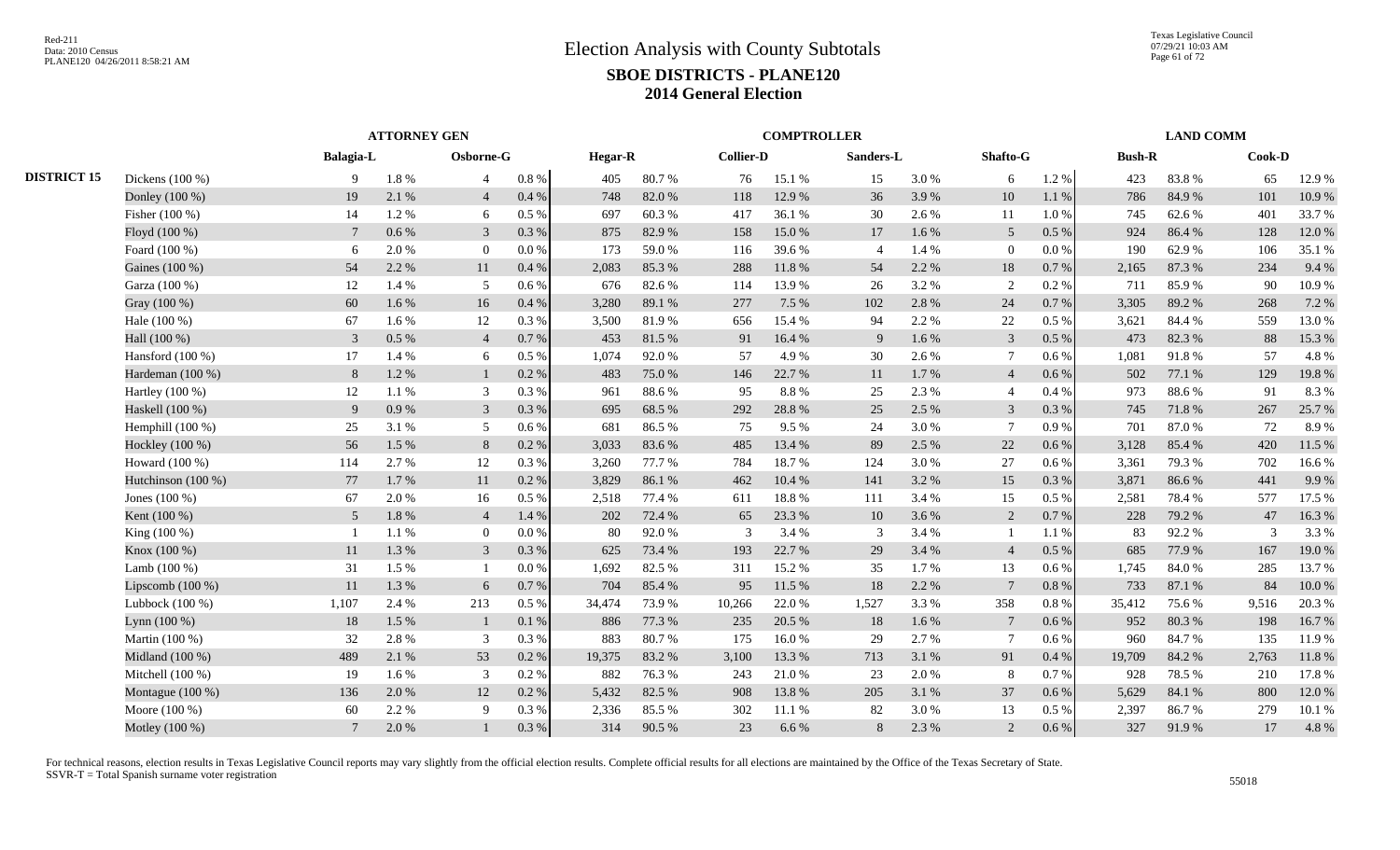|                    |                    |                | <b>LAND COMM</b> |                 |           |          |        |         | <b>AG COMM</b> |             |       |                |       |                 | <b>RR COMM 3</b> |                |        |
|--------------------|--------------------|----------------|------------------|-----------------|-----------|----------|--------|---------|----------------|-------------|-------|----------------|-------|-----------------|------------------|----------------|--------|
|                    |                    | Knight-L       |                  | Alessi-G        |           | Miller-R |        | Hogan-D |                | Palmquist-L |       | Kendrick-G     |       | <b>Sitton-R</b> |                  | <b>Brown-D</b> |        |
| <b>DISTRICT 15</b> | Dickens (100 %)    | 14             | 2.8%             | 3               | $0.6\,\%$ | 411      | 81.4%  | 81      | 16.0%          |             | 1.4 % | 6              | 1.2%  | 407             | 81.4%            | 74             | 14.8%  |
|                    | Donley (100 %)     | 34             | 3.7%             | $5\overline{)}$ | $0.5\ \%$ | 736      | 81.0%  | 122     | 13.4 %         | 30          | 3.3 % | 21             | 2.3 % | 741             | 81.3%            | 117            | 12.8%  |
|                    | Fisher (100 %)     | 35             | 2.9%             | 10              | 0.8%      | 728      | 61.9%  | 410     | 34.8%          | 21          | 1.8%  | 18             | 1.5 % | 681             | 58.7%            | 413            | 35.6%  |
|                    | Floyd (100 %)      | 12             | $1.1\ \%$        | 6               | $0.6\,\%$ | 880      | 83.9%  | 152     | 14.5 %         | 8           | 0.8 % | 9              | 0.9%  | 866             | 82.4%            | 149            | 14.2 % |
|                    | Foard (100 %)      | 6              | 2.0%             | $\overline{0}$  | 0.0 %     | 168      | 57.1 % | 116     | 39.5 %         | $\tau$      | 2.4 % | 3              | 1.0%  | 166             | 57.0%            | 117            | 40.2%  |
|                    | Gaines (100 %)     | 64             | 2.6 %            | 18              | 0.7%      | 2,082    | 85.2%  | 281     | 11.5 %         | 59          | 2.4 % | 23             | 0.9%  | 2,092           | 85.3%            | 263            | 10.7 % |
|                    | Garza (100 %)      | 25             | 3.0%             | 2               | 0.2%      | 681      | 83.7%  | 106     | 13.0%          | 17          | 2.1 % | 10             | 1.2%  | 690             | 83.9%            | 94             | 11.4 % |
|                    | Gray (100 %)       | 112            | 3.0%             | 22              | 0.6 %     | 3,266    | 88.8%  | 287     | 7.8%           | 91          | 2.5 % | 33             | 0.9%  | 3,249           | 88.3%            | 293            | 8.0%   |
|                    | Hale (100 %)       | 89             | 2.1 %            | 23              | 0.5%      | 3,511    | 81.9%  | 666     | 15.5 %         | 73          | 1.7 % | 39             | 0.9%  | 3,491           | 81.9%            | 585            | 13.7 % |
|                    | Hall (100 %)       | 12             | 2.1 %            | 2               | 0.3%      | 453      | 79.9%  | 94      | 16.6%          | 9           | 1.6%  | 11             | 1.9%  | 444             | 79.7%            | 98             | 17.6 % |
|                    | Hansford $(100\%)$ | 32             | 2.7 %            | $7\phantom{.0}$ | 0.6 %     | 1.080    | 92.1 % | 54      | 4.6 %          | 20          | 1.7%  | 19             | 1.6 % | 1.062           | 91.4%            | 53             | 4.6 %  |
|                    | Hardeman (100 %)   | 13             | 2.0%             | $7\phantom{.0}$ | 1.1%      | 479      | 74.8%  | 144     | 22.5 %         | 9           | 1.4 % | 8              | 1.3%  | 477             | 74.4 %           | 138            | 21.5 % |
|                    | Hartley $(100\%)$  | 28             | 2.6 %            | 6               | 0.5%      | 957      | 87.9%  | 102     | 9.4 %          | 22          | 2.0%  | 8              | 0.7%  | 945             | 87.5 %           | 92             | 8.5 %  |
|                    | Haskell (100 %)    | 20             | 1.9%             | $5\overline{)}$ | 0.5 %     | 722      | 70.3 % | 280     | 27.3 %         | 18          | 1.8%  | $\overline{7}$ | 0.7 % | 693             | 68.4%            | 288            | 28.4 % |
|                    | Hemphill (100 %)   | 21             | 2.6 %            | 12              | 1.5 %     | 670      | 85.2%  | 83      | 10.6%          | 20          | 2.5 % | 13             | 1.7%  | 675             | 85.7%            | 73             | 9.3%   |
|                    | Hockley (100 %)    | 93             | 2.5 %            | 20              | 0.5 %     | 3,003    | 82.9%  | 502     | 13.9%          | 82          | 2.3 % | 35             | 1.0%  | 3,004           | 82.8%            | 450            | 12.4 % |
|                    | Howard (100 %)     | 145            | 3.4 %            | 31              | 0.7%      | 3,241    | 77.3 % | 748     | 17.8%          | 149         | 3.6%  | 57             | 1.4 % | 3,234           | 77.2 %           | 707            | 16.9%  |
|                    | Hutchinson (100 %) | 127            | 2.8%             | 29              | 0.6 %     | 3,788    | 85.6%  | 474     | 10.7%          | 123         | 2.8%  | 39             | 0.9%  | 3,752           | 84.4 %           | 460            | 10.3%  |
|                    | Jones (100 %)      | 113            | 3.4 %            | 22              | 0.7%      | 2,499    | 76.5 % | 623     | 19.1 %         | 86          | 2.6 % | 58             | 1.8%  | 2,436           | 75.0%            | 620            | 19.1 % |
|                    | Kent (100 %)       | 12             | 4.2 %            | $\mathbf{1}$    | 0.3%      | 199      | 70.6%  | 71      | 25.2 %         | 8           | 2.8 % | $\overline{4}$ | 1.4 % | 192             | 70.8%            | 58             | 21.4 % |
|                    | King (100 %)       | $\overline{4}$ | 4.4 %            | $\bf{0}$        | 0.0 %     | 85       | 95.5%  | 3       | 3.4 %          |             | 1.1 % | $\overline{0}$ | 0.0 % | 81              | 91.0%            | 3              | 3.4 %  |
|                    | Knox (100 %)       | 24             | 2.7 %            | $\mathfrak{Z}$  | 0.3%      | 622      | 72.5 % | 209     | 24.4 %         | 16          | 1.9%  | 11             | 1.3%  | 612             | 72.2 %           | 195            | 23.0 % |
|                    | Lamb $(100\%)$     | 40             | 1.9%             | 8               | 0.4%      | 1,694    | 82.2%  | 321     | 15.6 %         | 32          | 1.6 % | 15             | 0.7%  | 1,691           | 82.2 %           | 282            | 13.7 % |
|                    | Lipscomb $(100\%)$ | 18             | 2.1 %            | $7\phantom{.0}$ | 0.8%      | 715      | 86.6%  | 84      | 10.2 %         | 18          | 2.2 % | 9              | 1.1%  | 713             | 86.4%            | 78             | 9.5 %  |
|                    | Lubbock $(100\%)$  | 1,478          | 3.2 %            | 408             | 0.9%      | 34,311   | 73.8%  | 10,281  | 22.1 %         | 1,310       | 2.8%  | 579            | 1.2%  | 34,263          | 73.7%            | 9,661          | 20.8%  |
|                    | Lynn $(100\%)$     | 25             | 2.1 %            | 11              | 0.9%      | 883      | 76.3%  | 235     | 20.3 %         | 19          | 1.6%  | 20             | 1.7%  | 883             | 76.4 %           | 224            | 19.4 % |
|                    | Martin (100 %)     | 31             | 2.7%             | 8               | 0.7%      | 903      | 81.4 % | 166     | 15.0%          | 21          | 1.9%  | 19             | 1.7%  | 887             | 80.4%            | 149            | 13.5 % |
|                    | Midland (100 %)    | 827            | 3.5 %            | 114             | 0.5%      | 19,417   | 83.7%  | 2,917   | 12.6 %         | 689         | 3.0 % | 188            | 0.8%  | 19,441          | 83.5%            | 2,879          | 12.4 % |
|                    | Mitchell (100 %)   | 38             | 3.2%             | 6               | 0.5%      | 889      | 76.3%  | 240     | 20.6%          | 21          | 1.8%  | 15             | 1.3%  | 877             | 75.5 %           | 221            | 19.0%  |
|                    | Montague (100 %)   | 220            | 3.3 %            | 43              | $0.6\,\%$ | 5,443    | 82.4 % | 902     | 13.7%          | 172         | 2.6 % | 87             | 1.3 % | 5,382           | 81.7%            | 878            | 13.3 % |
|                    | Moore (100 %)      | 73             | 2.6 %            | 15              | 0.5%      | 2,314    | 84.5 % | 322     | 11.8%          | 62          | 2.3 % | 39             | 1.4 % | 2,315           | 84.7%            | 306            | 11.2%  |
|                    | Motley (100 %)     | 11             | 3.1 %            | $\mathbf{1}$    | 0.3 %     | 320      | 91.2%  | 22      | 6.3 %          | 9           | 2.6 % | $\overline{0}$ | 0.0 % | 326             | 91.6%            | 20             | 5.6 %  |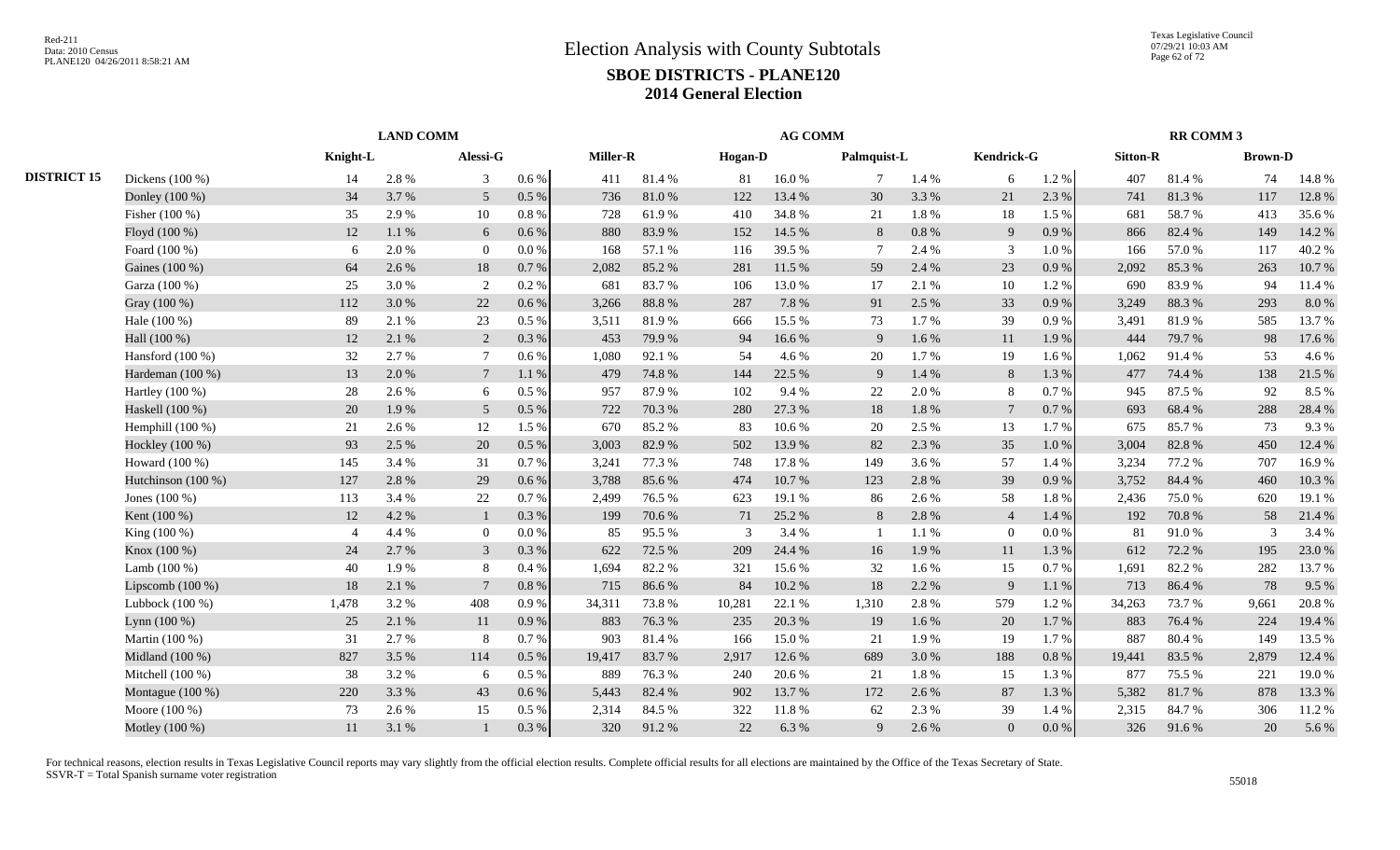|                    |                    |                 | RR COMM 3 |                 |           |         |        | <b>SUP CT CHIEF</b> |        |                 |       |                |        | SUP CT 6        |        |                |       |
|--------------------|--------------------|-----------------|-----------|-----------------|-----------|---------|--------|---------------------|--------|-----------------|-------|----------------|--------|-----------------|--------|----------------|-------|
|                    |                    | <b>Miller-L</b> |           | Salinas-G       |           | Hecht-R |        | Moody-D             |        | Oxford-L        |       | <b>Brown-R</b> |        | <b>Meyers-D</b> |        | Ash-L          |       |
| <b>DISTRICT 15</b> | Dickens $(100\%)$  | 13              | 2.6 %     | 6               | 1.2 %     | 410     | 82.2%  | 77                  | 15.4 % | 12              | 2.4 % | 407            | 83.9%  | 63              | 13.0 % | 15             | 3.1 % |
|                    | Donley (100 %)     | 42              | 4.6%      | 11              | 1.2%      | 757     | 83.0%  | 112                 | 12.3 % | 43              | 4.7%  | 764            | 84.0%  | 105             | 11.5 % | 41             | 4.5 % |
|                    | Fisher (100 %)     | 50              | 4.3 %     | 17              | 1.5 %     | 699     | 61.0%  | 410                 | 35.8%  | 37              | 3.2%  | 710            | 63.1 % | 383             | 34.0 % | 33             | 2.9%  |
|                    | Floyd (100 %)      | 24              | 2.3 %     | 12              | $1.1\ \%$ | 876     | 84.1 % | 152                 | 14.6 % | 13              | 1.2%  | 886            | 86.0%  | 124             | 12.0%  | 20             | 1.9%  |
|                    | Foard (100 %)      | 8               | 2.7 %     | $\overline{0}$  | 0.0 %     | 165     | 56.5 % | 117                 | 40.1 % | 10              | 3.4 % | 180            | 62.5 % | 102             | 35.4 % | 6              | 2.1 % |
|                    | Gaines (100 %)     | 62              | 2.5 %     | 36              | 1.5 %     | 2,107   | 85.8%  | 286                 | 11.6 % | 63              | 2.6 % | 2,115          | 87.0%  | 258             | 10.6%  | 59             | 2.4 % |
|                    | Garza (100 %)      | 33              | 4.0%      | $5\overline{)}$ | 0.6 %     | 686     | 84.4 % | 99                  | 12.2 % | 28              | 3.4 % | 692            | 85.5%  | 86              | 10.6%  | 31             | 3.8%  |
|                    | Gray (100 %)       | 112             | 3.0%      | 25              | 0.7%      | 3,307   | 89.9%  | 278                 | 7.6 %  | 94              | 2.6 % | 3,306          | 90.2%  | 263             | 7.2 %  | 98             | 2.7%  |
|                    | Hale (100 %)       | 114             | 2.7 %     | 74              | 1.7%      | 3.560   | 83.7%  | 612                 | 14.4 % | 83              | 2.0 % | 3,578          | 84.1 % | 586             | 13.8%  | 89             | 2.1 % |
|                    | Hall (100 %)       | 11              | 2.0%      | $\overline{4}$  | 0.7%      | 454     | 81.7%  | 95                  | 17.1 % | $7\phantom{.0}$ | 1.3%  | 462            | 83.4%  | 87              | 15.7%  | $\overline{5}$ | 0.9%  |
|                    | Hansford (100 %)   | 31              | 2.7 %     | 16              | 1.4 %     | 1,069   | 92.2%  | 66                  | 5.7%   | 24              | 2.1 % | 1,074          | 93.4%  | 51              | 4.4 %  | 25             | 2.2 % |
|                    | Hardeman (100 %)   | 19              | 3.0%      | $\tau$          | 1.1%      | 486     | 75.7%  | 144                 | 22.4 % | 12              | 1.9%  | 494            | 76.9%  | 132             | 20.6 % | 16             | 2.5 % |
|                    | Hartley (100 %)    | 39              | 3.6%      | $\overline{4}$  | 0.4%      | 962     | 89.2%  | 85                  | 7.9%   | 31              | 2.9 % | 972            | 90.3%  | 76              | 7.1 %  | 28             | 2.6 % |
|                    | Haskell (100 %)    | 25              | 2.5 %     | $\tau$          | 0.7%      | 711     | 70.5 % | 283                 | 28.1 % | 14              | 1.4 % | 727            | 72.8%  | 251             | 25.1 % | 21             | 2.1 % |
|                    | Hemphill $(100\%)$ | 23              | 2.9%      | 17              | 2.2 %     | 673     | 86.6%  | 74                  | 9.5 %  | 30              | 3.9%  | 677            | 87.7%  | 67              | 8.7%   | 28             | 3.6%  |
|                    | Hockley (100 %)    | 116             | 3.2 %     | 59              | 1.6%      | 3,038   | 84.1 % | 497                 | 13.8%  | 77              | 2.1 % | 3,082          | 85.5 % | 429             | 11.9 % | 95             | 2.6%  |
|                    | Howard (100 %)     | 170             | 4.1 %     | 80              | 1.9%      | 3,297   | 78.9%  | 743                 | 17.8 % | 139             | 3.3%  | 3,332          | 79.9%  | 690             | 16.5 % | 148            | 3.5 % |
|                    | Hutchinson (100 %) | 190             | 4.3 %     | 43              | 1.0%      | 3,850   | 86.6%  | 463                 | 10.4%  | 135             | 3.0%  | 3,871          | 87.3%  | 424             | 9.6%   | 138            | 3.1%  |
|                    | Jones $(100\%)$    | 145             | 4.5 %     | 46              | 1.4 %     | 2.548   | 78.4%  | 598                 | 18.4 % | 104             | 3.2 % | 2,543          | 78.4%  | 581             | 17.9%  | 120            | 3.7%  |
|                    | Kent (100 %)       | 12              | 4.4 %     | -9              | 3.3 %     | 206     | 74.4 % | 63                  | 22.7 % | 8               | 2.9 % | 209            | 76.8%  | 52              | 19.1 % | 11             | 4.0%  |
|                    | King (100 %)       | 5               | 5.6%      | $\overline{0}$  | 0.0 %     | 81      | 95.3%  | 2                   | 2.4 %  | 2               | 2.4 % | 80             | 96.4%  |                 | 1.2%   | 2              | 2.4 % |
|                    | Knox (100 %)       | 27              | 3.2 %     | 14              | 1.7%      | 616     | 73.8%  | 186                 | 22.3 % | 33              | 4.0%  | 640            | 77.4 % | 163             | 19.7%  | 24             | 2.9%  |
|                    | Lamb $(100\%)$     | 49              | 2.4 %     | 36              | 1.7%      | 1,704   | 83.3%  | 301                 | 14.7 % | 40              | 2.0 % | 1,724          | 84.7%  | 275             | 13.5 % | 37             | 1.8%  |
|                    | Lipscomb (100 %)   | 26              | 3.2 %     | 8               | $1.0\ \%$ | 710     | 86.7%  | 88                  | 10.7%  | 21              | 2.6 % | 717            | 88.3%  | 73              | 9.0%   | 22             | 2.7 % |
|                    | Lubbock (100 %)    | 1,858           | $4.0\ \%$ | 724             | 1.6%      | 34,932  | 74.9%  | 10,097              | 21.7%  | 1,598           | 3.4 % | 35,010         | 75.4 % | 9,845           | 21.2%  | 1,548          | 3.3 % |
|                    | Lynn $(100\%)$     | 27              | 2.3 %     | 22              | 1.9%      | 882     | 77.1 % | 235                 | 20.5 % | 27              | 2.4 % | 895            | 78.7%  | 217             | 19.1 % | 25             | 2.2 % |
|                    | Martin (100 %)     | 30              | 2.7 %     | 37              | 3.4 %     | 915     | 82.4 % | 160                 | 14.4 % | 35              | 3.2%  | 922            | 84.1 % | 144             | 13.1 % | 30             | 2.7%  |
|                    | Midland (100 %)    | 764             | 3.3 %     | 209             | 0.9 %     | 19,596  | 84.2%  | 2,938               | 12.6 % | 733             | 3.2%  | 19,597         | 84.5 % | 2,856           | 12.3 % | 739            | 3.2%  |
|                    | Mitchell (100 %)   | 37              | 3.2 %     | 26              | 2.2 %     | 893     | 76.7%  | 236                 | 20.3%  | 36              | 3.1 % | 914            | 79.3 % | 210             | 18.2%  | 29             | 2.5 % |
|                    | Montague $(100\%)$ | 260             | 3.9%      | 70              | 1.1 %     | 5,500   | 83.7%  | 847                 | 12.9%  | 222             | 3.4 % | 5,538          | 84.5 % | 801             | 12.2 % | 213            | 3.3 % |
|                    | Moore (100 %)      | 79              | 2.9%      | 34              | 1.2%      | 2,357   | 86.0%  | 301                 | 11.0%  | 82              | 3.0%  | 2,376          | 87.0%  | 280             | 10.3%  | 75             | 2.7%  |
|                    | Motley (100 %)     | 8               | 2.2 %     | 2               | 0.6 %     | 320     | 91.4%  | 22                  | 6.3%   | 8               | 2.3 % | 320            | 93.0%  | 16              | 4.7 %  | 8              | 2.3 % |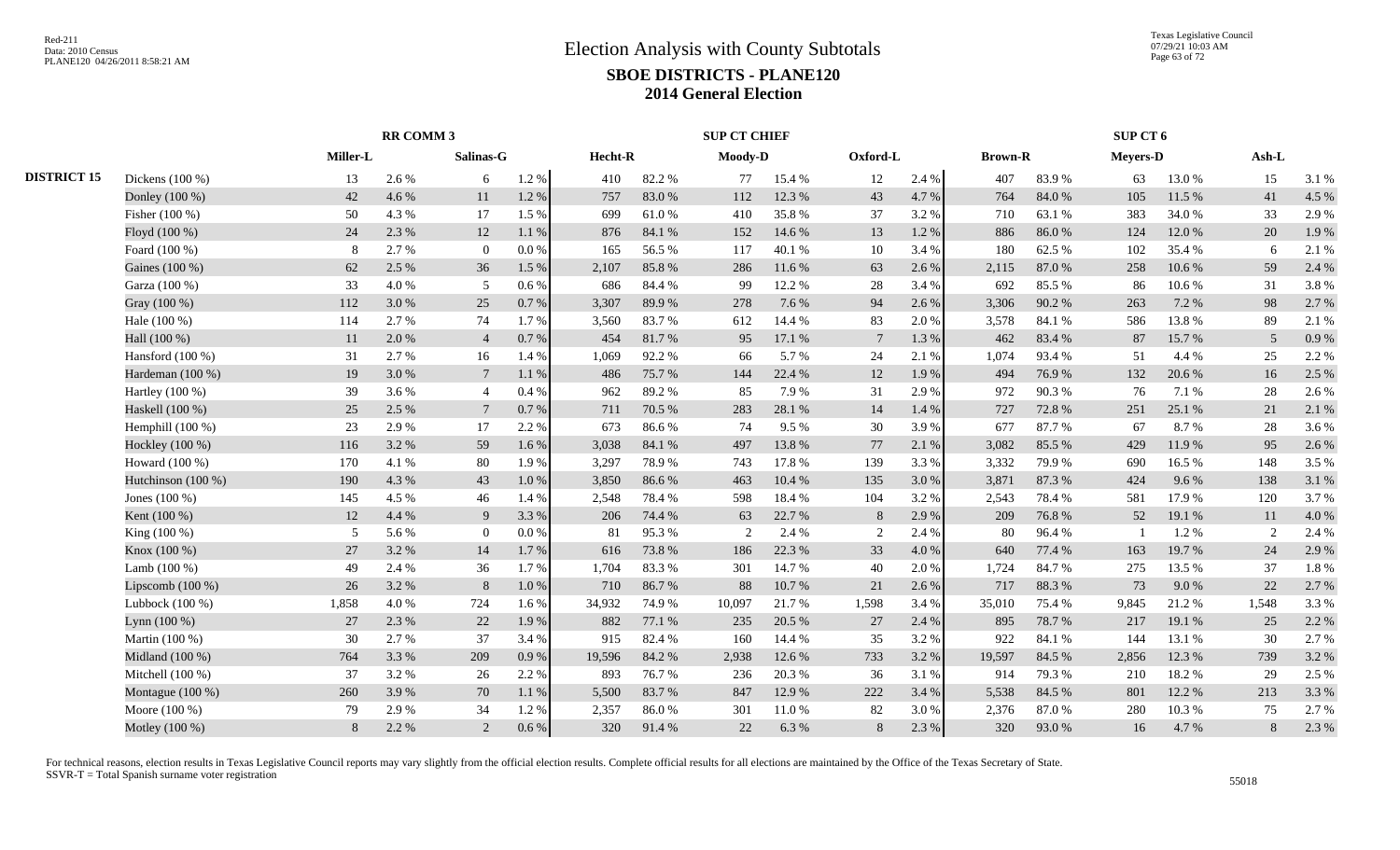|                    |                    |               |        |                    | <b>SUP CT7</b> |                 |       |                 |           |           |        | <b>SUP CT 8</b> |       |            |       | CCA <sub>3</sub>    |        |
|--------------------|--------------------|---------------|--------|--------------------|----------------|-----------------|-------|-----------------|-----------|-----------|--------|-----------------|-------|------------|-------|---------------------|--------|
|                    |                    | <b>Boyd-R</b> |        | <b>Benavides-D</b> |                | <b>Fulton-L</b> |       | Waterbury-G     |           | Johnson-R |        | Koelsch-L       |       | Chisholm-G |       | <b>Richardson-R</b> |        |
| <b>DISTRICT 15</b> | Dickens (100 %)    | 409           | 84.0%  | 61                 | 12.5 %         | 12              | 2.5 % | 5               | 1.0 %     | 425       | 93.8%  | 13              | 2.9 % | 15         | 3.3 % | 403                 | 82.9%  |
|                    | Donley (100 %)     | 764           | 84.0%  | 102                | 11.2%          | 33              | 3.6 % | 11              | 1.2%      | 781       | 89.6%  | 43              | 4.9%  | 48         | 5.5 % | 747                 | 82.8%  |
|                    | Fisher (100 %)     | 716           | 63.9%  | 360                | 32.1 %         | 38              | 3.4 % | $\tau$          | $0.6\%$   | 765       | 83.8%  | 83              | 9.1 % | 65         | 7.1 % | 669                 | 60.4%  |
|                    | Floyd (100 %)      | 876           | 85.1%  | 128                | 12.4 %         | 20              | 1.9%  | $\overline{5}$  | 0.5%      | 907       | 93.9%  | 30              | 3.1 % | 29         | 3.0%  | 871                 | 85.1 % |
|                    | Foard (100 %)      | 183           | 63.5%  | 100                | 34.7%          | 5               | 1.7%  | $\overline{0}$  | 0.0 %     | 199       | 86.1%  | 16              | 6.9%  | 16         | 6.9%  | 170                 | 59.0%  |
|                    | Gaines (100 %)     | 2,100         | 86.1%  | 267                | 10.9%          | 52              | 2.1 % | 20              | 0.8%      | 2,187     | 94.2 % | 86              | 3.7%  | 48         | 2.1 % | 2,100               | 86.5%  |
|                    | Garza (100 %)      | 686           | 85.2%  | 90                 | 11.2%          | 27              | 3.4 % | 2               | 0.2 %     | 725       | 93.7%  | 33              | 4.3 % | 16         | 2.1%  | 683                 | 85.2%  |
|                    | Gray (100 %)       | 3,303         | 89.9%  | 259                | 7.1 %          | 92              | 2.5 % | 19              | $0.5\ \%$ | 3,354     | 94.2%  | 122             | 3.4 % | 84         | 2.4 % | 3,285               | 89.8%  |
|                    | Hale (100 %)       | 3,551         | 83.4 % | 603                | 14.2 %         | 77              | 1.8%  | 29              | 0.7%      | 3,722     | 93.1 % | 165             | 4.1 % | 112        | 2.8%  | 3,555               | 83.6%  |
|                    | Hall (100 %)       | 470           | 84.4 % | 79                 | 14.2 %         | 6               | 1.1%  | 2               | 0.4%      | 464       | 91.0%  | 14              | 2.7 % | 32         | 6.3%  | 454                 | 81.7%  |
|                    | Hansford (100 %)   | 1,060         | 92.3%  | 54                 | 4.7%           | 27              | 2.3 % | 8               | 0.7%      | 1,074     | 94.7%  | 27              | 2.4 % | 33         | 2.9 % | 1,055               | 92.5 % |
|                    | Hardeman (100 %)   | 496           | 77.4 % | 123                | 19.2 %         | 17              | 2.7%  | 5               | $0.8\ \%$ | 516       | 90.7%  | 26              | 4.6 % | 27         | 4.7%  | 487                 | 76.2%  |
|                    | Hartley (100 %)    | 961           | 89.4%  | 79                 | 7.3 %          | 31              | 2.9%  | $\overline{4}$  | 0.4 %     | 979       | 93.9%  | 31              | 3.0%  | 33         | 3.2%  | 946                 | 88.8%  |
|                    | Haskell (100 %)    | 715           | 73.6%  | 221                | 22.7 %         | 25              | 2.6 % | 11              | 1.1%      | 782       | 89.2%  | 63              | 7.2 % | 32         | 3.6%  | 696                 | 70.7%  |
|                    | Hemphill $(100\%)$ | 676           | 87.3%  | 71                 | 9.2%           | 19              | 2.5 % | 8               | 1.0%      | 674       | 91.0%  | 40              | 5.4 % | 27         | 3.6 % | 669                 | 87.0%  |
|                    | Hockley (100 %)    | 3,029         | 84.0%  | 472                | 13.1 %         | 90              | 2.5 % | 17              | 0.5%      | 3,178     | 92.3%  | 168             | 4.9%  | 98         | 2.8 % | 3,032               | 84.5 % |
|                    | Howard (100 %)     | 3,273         | 78.6%  | 728                | 17.5 %         | 143             | 3.4 % | 20              | $0.5\%$   | 3,427     | 89.0%  | 285             | 7.4 % | 139        | 3.6 % | 3,274               | 78.8%  |
|                    | Hutchinson (100 %) | 3,848         | 86.9%  | 421                | 9.5%           | 134             | 3.0%  | 27              | 0.6%      | 3,929     | 92.6%  | 176             | 4.1 % | 138        | 3.3 % | 3,828               | 86.4%  |
|                    | Jones $(100\%)$    | 2,527         | 78.0%  | 563                | 17.4 %         | 121             | 3.7%  | 29              | 0.9%      | 2,641     | 87.7%  | 221             | 7.3 % | 151        | 5.0%  | 2,486               | 76.9%  |
|                    | Kent (100 %)       | 211           | 77.3 % | 48                 | 17.6 %         | 12              | 4.4 % | $\overline{2}$  | 0.7%      | 228       | 89.8%  | $10\,$          | 3.9%  | 16         | 6.3%  | 202                 | 75.4 % |
|                    | King (100 %)       | 78            | 94.0%  | - 1                | 1.2%           | $\overline{A}$  | 4.8%  | $\theta$        | 0.0 %     | 79        | 94.0%  | 2               | 2.4 % | 3          | 3.6 % | 81                  | 96.4%  |
|                    | Knox (100 %)       | 630           | 76.0%  | 171                | 20.6 %         | 20              | 2.4 % | 8               | 1.0%      | 667       | 89.2%  | 53              | 7.1 % | 28         | 3.7 % | 620                 | 75.8%  |
|                    | Lamb $(100\%)$     | 1,694         | 83.4 % | 287                | 14.1 %         | 41              | 2.0%  | 9               | 0.4%      | 1,766     | 92.9%  | 78              | 4.1 % | 56         | 2.9 % | 1,694               | 83.8%  |
|                    | Lipscomb $(100\%)$ | 706           | 87.1 % | 75                 | 9.2%           | 24              | 3.0%  | 6               | $0.7\ \%$ | 723       | 92.0%  | 30              | 3.8%  | 33         | 4.2 % | 700                 | 87.0%  |
|                    | Lubbock $(100\%)$  | 34,586        | 74.5 % | 10,127             | 21.8%          | 1,467           | 3.2%  | 254             | 0.5%      | 36,589    | 86.7%  | 3,244           | 7.7 % | 2,384      | 5.6 % | 34,668              | 74.8%  |
|                    | Lynn (100 %)       | 892           | 78.3%  | 202                | 17.7 %         | 35              | 3.1 % | 10              | 0.9%      | 962       | 90.7%  | 46              | 4.3 % | 53         | 5.0 % | 842                 | 76.7%  |
|                    | Martin (100 %)     | 895           | 81.9%  | 168                | 15.4 %         | 23              | 2.1 % | $7\phantom{.0}$ | 0.6%      | 962       | 93.0%  | 46              | 4.4 % | 26         | 2.5 % | 899                 | 82.9%  |
|                    | Midland (100 %)    | 19,390        | 83.6%  | 3,015              | 13.0%          | 703             | 3.0%  | 94              | 0.4%      | 20,099    | 91.7%  | 1,272           | 5.8%  | 548        | 2.5 % | 19,399              | 84.0%  |
|                    | Mitchell $(100\%)$ | 890           | 77.6 % | 216                | 18.8%          | 28              | 2.4 % | 13              | 1.1%      | 955       | 89.9%  | 54              | 5.1 % | 53         | 5.0 % | 892                 | 78.2 % |
|                    | Montague (100 %)   | 5,524         | 84.3%  | 769                | 11.7%          | 184             | 2.8%  | 72              | 1.1 %     | 5,665     | 91.8%  | 278             | 4.5 % | 228        | 3.7%  | 5,462               | 84.0%  |
|                    | Moore (100 %)      | 2,355         | 86.2%  | 295                | 10.8%          | 67              | 2.5 % | 16              | 0.6%      | 2,411     | 92.8%  | 106             | 4.1 % | 82         | 3.2 % | 2,341               | 86.0%  |
|                    | Motley (100 %)     | 320           | 92.8%  | 16                 | 4.6%           | 8               | 2.3 % |                 | 0.3 %     | 324       | 96.4%  | 9               | 2.7 % | 3          | 0.9 % | 320                 | 92.5 % |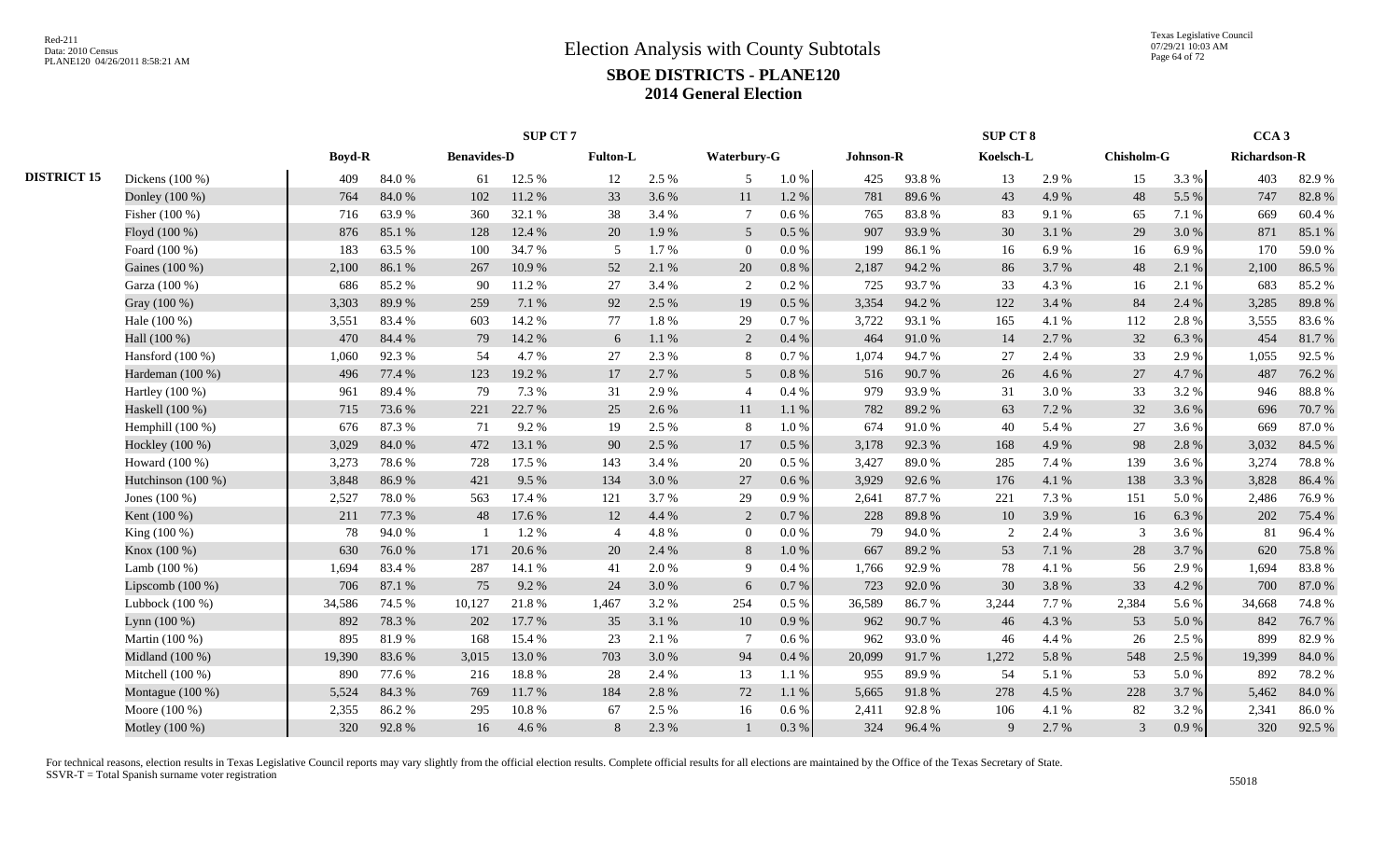Texas Legislative Council 07/29/21 10:03 AM Page 65 of 72

|                    |                    |            | CCA <sub>3</sub> |                  |       |         |        | CCA <sub>4</sub> |        |                  |         |          |        | CCA <sub>9</sub> |        |                |       |
|--------------------|--------------------|------------|------------------|------------------|-------|---------|--------|------------------|--------|------------------|---------|----------|--------|------------------|--------|----------------|-------|
|                    |                    | Granberg-D |                  | <b>Bennett-L</b> |       | Yeary-R |        | Parker-L         |        | Sanders-Castro-G |         | Newell-R |        | <b>Strange-L</b> |        | Altgelt-G      |       |
| <b>DISTRICT 15</b> | Dickens $(100\%)$  | 66         | 13.6 %           | 17               | 3.5 % | 407     | 89.6%  | 38               | 8.4 %  | 9                | 2.0%    | 428      | 94.5 % | 18               | 4.0%   | $\overline{7}$ | 1.5 % |
|                    | Donley (100 %)     | 106        | 11.8%            | 49               | 5.4 % | 752     | 86.4%  | 98               | 11.3 % | 20               | 2.3 %   | 777      | 89.3%  | 73               | 8.4%   | 20             | 2.3 % |
|                    | Fisher (100 %)     | 386        | 34.9%            | 52               | 4.7%  | 686     | 74.2 % | 199              | 21.5 % | 40               | 4.3 %   | 758      | 82.8%  | 121              | 13.2 % | 37             | 4.0%  |
|                    | Floyd (100 %)      | 134        | 13.1 %           | 19               | 1.9%  | 893     | 91.2%  | 67               | 6.8%   | 19               | 1.9%    | 914      | 94.2 % | 44               | 4.5 %  | 12             | 1.2%  |
|                    | Foard (100 %)      | 110        | 38.2%            | 8                | 2.8%  | 180     | 75.6%  | 48               | 20.2 % | 10               | 4.2%    | 200      | 85.1%  | 24               | 10.2%  | 11             | 4.7%  |
|                    | Gaines (100 %)     | 253        | 10.4 %           | 75               | 3.1 % | 2,100   | 90.1 % | 181              | 7.8%   | 51               | 2.2 %   | 2,175    | 93.0%  | 126              | 5.4 %  | 38             | 1.6 % |
|                    | Garza (100 %)      | 87         | 10.8%            | 32               | 4.0%  | 689     | 89.0%  | 73               | 9.4%   | 12               | 1.6 %   | 707      | 92.2%  | 51               | 6.6%   | 9              | 1.2%  |
|                    | Gray (100 %)       | 269        | 7.4 %            | 105              | 2.9%  | 3,285   | 92.3%  | 235              | 6.6 %  | 40               | 1.1%    | 3,347    | 94.0%  | 162              | 4.6 %  | 50             | 1.4 % |
|                    | Hale (100 %)       | 582        | 13.7 %           | 116              | 2.7 % | 3,589   | 89.6%  | 304              | 7.6 %  | 112              | 2.8%    | 3,718    | 92.9%  | 195              | 4.9%   | 88             | 2.2 % |
|                    | Hall (100 %)       | 90         | 16.2%            | 12               | 2.2 % | 461     | 89.7%  | 41               | 8.0%   | 12               | 2.3 %   | 476      | 94.3%  | 21               | 4.2 %  | 8              | 1.6 % |
|                    | Hansford $(100\%)$ | 52         | 4.6 %            | 33               | 2.9 % | 1,065   | 93.5%  | 61               | 5.4 %  | 13               | 1.1%    | 1,084    | 95.8%  | 35               | 3.1 %  | 13             | 1.1 % |
|                    | Hardeman (100 %)   | 136        | 21.3%            | 16               | 2.5 % | 481     | 84.2 % | 83               | 14.5 % | $\tau$           | 1.2%    | 523      | 91.8%  | 37               | 6.5 %  | 10             | 1.8%  |
|                    | Hartley $(100\%)$  | 86         | 8.1%             | 33               | 3.1 % | 950     | 91.1%  | 77               | 7.4 %  | 16               | 1.5 %   | 978      | 94.0%  | 50               | 4.8%   | 12             | 1.2%  |
|                    | Haskell (100 %)    | 267        | 27.1 %           | 22               | 2.2 % | 726     | 81.0%  | 149              | 16.6%  | 21               | 2.3 %   | 773      | 88.5%  | 82               | 9.4 %  | 18             | 2.1 % |
|                    | Hemphill $(100\%)$ | 71         | 9.2%             | 29               | 3.8%  | 665     | 89.3%  | 63               | 8.5 %  | 17               | 2.3 %   | 680      | 91.8%  | 44               | 5.9%   | 17             | 2.3 % |
|                    | Hockley (100 %)    | 437        | 12.2 %           | 118              | 3.3 % | 3,074   | 89.2%  | 284              | 8.2%   | 89               | 2.6 %   | 3,161    | 92.2%  | 192              | 5.6 %  | 76             | 2.2 % |
|                    | Howard (100 %)     | 698        | 16.8%            | 181              | 4.4 % | 3,269   | 84.6 % | 451              | 11.7 % | 142              | 3.7%    | 3,416    | 88.5%  | 344              | 8.9%   | 99             | 2.6 % |
|                    | Hutchinson (100 %) | 440        | 9.9%             | 160              | 3.6 % | 3,813   | 89.7%  | 372              | 8.7%   | 67               | 1.6%    | 3,946    | 93.2%  | 229              | 5.4 %  | 61             | 1.4 % |
|                    | Jones $(100\%)$    | 587        | 18.2%            | 159              | 4.9%  | 2,395   | 78.0%  | 569              | 18.5 % | 107              | 3.5 %   | 2,636    | 88.1%  | 286              | 9.6%   | 69             | 2.3 % |
|                    | Kent (100 %)       | 55         | 20.5 %           | 11               | 4.1 % | 193     | 76.6%  | 54               | 21.4 % | 5 <sup>5</sup>   | 2.0%    | 227      | 90.8%  | 19               | 7.6 %  | $\overline{4}$ | 1.6%  |
|                    | King (100 %)       |            | 1.2%             | $\overline{2}$   | 2.4 % | 78      | 89.7%  | 8                | 9.2%   |                  | 1.1 %   | 81       | 96.4%  |                  | 1.2%   | 2              | 2.4 % |
|                    | $K$ nox (100 %)    | 170        | 20.8%            | 28               | 3.4 % | 608     | 80.4%  | 125              | 16.5 % | 23               | 3.0%    | 668      | 89.1 % | 69               | 9.2%   | 13             | 1.7 % |
|                    | Lamb (100 %)       | 279        | 13.8%            | 49               | 2.4 % | 1,725   | 90.9%  | 130              | 6.8%   | 43               | 2.3 %   | 1,757    | 92.8%  | 104              | 5.5 %  | 32             | 1.7%  |
|                    | Lipscomb $(100\%)$ | 76         | 9.4 %            | 29               | 3.6%  | 709     | 90.2%  | 61               | 7.8%   | 16               | 2.0%    | 732      | 93.2%  | 34               | 4.3 %  | 19             | 2.4 % |
|                    | Lubbock $(100\%)$  | 9,926      | 21.4 %           | 1,765            | 3.8%  | 35,210  | 82.8%  | 4,826            | 11.3 % | 2,510            | 5.9%    | 36,274   | 85.7%  | 3,910            | 9.2%   | 2,137          | 5.0%  |
|                    | Lynn (100 %)       | 218        | 19.9%            | 38               | 3.5 % | 877     | 85.2%  | 112              | 10.9%  | 40               | 3.9%    | 938      | 90.5 % | 77               | 7.4 %  | 21             | 2.0 % |
|                    | Martin (100 %)     | 144        | 13.3 %           | 41               | 3.8%  | 912     | 88.3%  | 76               | 7.4 %  | 45               | 4.4 %   | 948      | 92.2%  | 63               | 6.1%   | 17             | 1.7%  |
|                    | Midland (100 %)    | 2,882      | 12.5 %           | 812              | 3.5 % | 19,624  | 89.2%  | 1,768            | 8.0%   | 604              | 2.7 %   | 19,905   | 90.8%  | 1,555            | 7.1 %  | 469            | 2.1 % |
|                    | Mitchell (100 %)   | 217        | 19.0%            | 31               | 2.7%  | 891     | 82.8%  | 144              | 13.4 % | 41               | 3.8%    | 957      | 90.0%  | 79               | 7.4 %  | 27             | 2.5 % |
|                    | Montague (100 %)   | 798        | 12.3 %           | 241              | 3.7 % | 5,420   | 87.7%  | 635              | 10.3 % | 123              | 2.0%    | 5,642    | 91.6%  | 381              | 6.2%   | 139            | 2.3 % |
|                    | Moore (100 %)      | 291        | 10.7%            | 91               | 3.3%  | 2,334   | 89.7%  | 207              | 8.0%   | 61               | 2.3 %   | 2,425    | 93.5%  | 136              | 5.2%   | 33             | 1.3 % |
|                    | Motley (100 %)     | 16         | 4.6%             | 10               | 2.9 % | 318     | 94.1 % | 18               | 5.3 %  | $\mathcal{L}$    | $0.6\%$ | 326      | 96.7%  | 10               | 3.0%   |                | 0.3%  |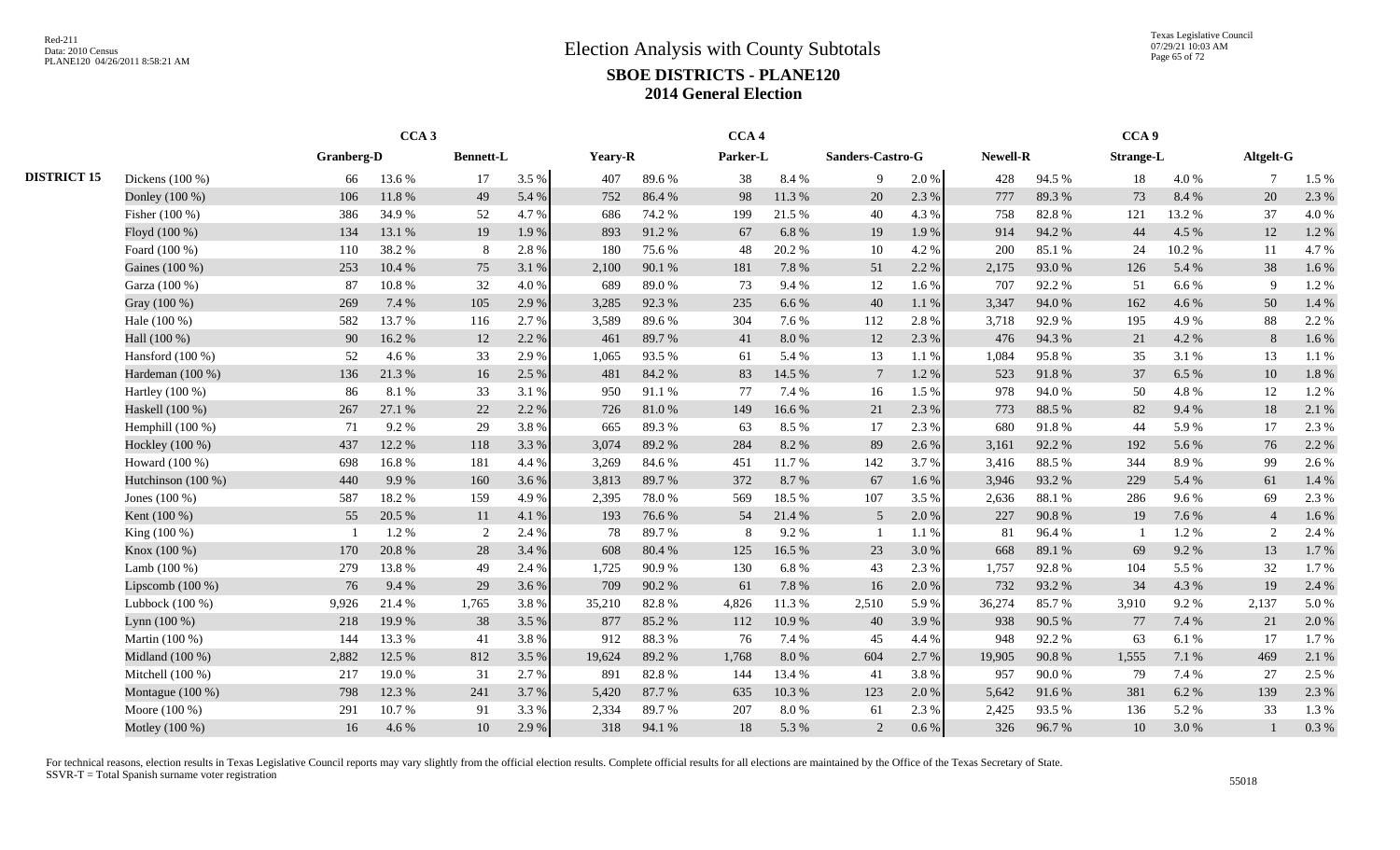|                    |                        |          |        |                  |        | U.S. SEN  |       |                |          |                 |           |          |        | <b>GOVERNOR</b> |         |                |       |
|--------------------|------------------------|----------|--------|------------------|--------|-----------|-------|----------------|----------|-----------------|-----------|----------|--------|-----------------|---------|----------------|-------|
|                    |                        | Cornyn-R |        | <b>Alameel-D</b> |        | Paddock-L |       | Sanchez-G      |          | <b>Tahiro-W</b> |           | Abbott-R |        | Davis-D         |         | <b>Glass-L</b> |       |
| <b>DISTRICT 15</b> | Nolan (100 %)          | 2,072    | 79.8%  | 419              | 16.1 % | 78        | 3.0%  | 26             | 1.0%     | $\overline{0}$  | $0.0\%$   | 2,117    | 80.0%  | 474             | 17.9%   | 38             | 1.4 % |
|                    | Ochiltree (100 %)      | 1,483    | 93.8%  | 53               | 3.4 %  | 37        | 2.3%  |                | 0.4%     |                 | $0.1~\%$  | 1,500    | 94.3 % | 70              | 4.4 %   | 12             | 0.8%  |
|                    | Oldham $(100\%)$       | 518      | 93.0%  | 24               | 4.3 %  | 11        | 2.0%  |                | 0.7%     | $\overline{0}$  | 0.0 %     | 519      | 92.8%  | 33              | 5.9%    | 6              | 1.1 % |
|                    | Parmer (100 %)         | 1,234    | 89.0%  | 120              | 8.7%   | 24        | 1.7%  | 8              | 0.6%     | $\overline{0}$  | $0.0\,\%$ | 1,226    | 88.1 % | 152             | 10.9%   | 8              | 0.6%  |
|                    | Potter $(100\%)$       | 10,583   | 77.6 % | 2,495            | 18.3%  | 435       | 3.2 % | 130            | 1.0%     | 3               | 0.0 %     | 10,576   | 77.0 % | 2,921           | 21.3%   | 191            | 1.4 % |
|                    | Randall (100 %)        | 23,990   | 86.2%  | 2,885            | 10.4 % | 782       | 2.8%  | 181            | 0.7 %    | $\overline{0}$  | 0.0 %     | 24,134   | 85.5%  | 3,650           | 12.9 %  | 355            | 1.3%  |
|                    | Roberts (100 %)        | 318      | 94.1 % | 12               | 3.6 %  |           | 2.1 % |                | 0.3%     |                 | 0.0 %     | 324      | 93.9%  | 15              | 4.3 %   |                | 1.4 % |
|                    | Runnels (100 %)        | 2,000    | 88.5%  | 198              | 8.8%   | 53        | 2.3 % | 10             | 0.4%     | $\overline{0}$  | $0.0\%$   | 2,057    | 89.0%  | 230             | 9.9%    | 17             | 0.7%  |
|                    | Scurry (100 %)         | 2,471    | 87.5 % | 278              | 9.8%   | 51        | 1.8%  | 24             | $0.8 \%$ | $\Omega$        | $0.0\%$   | 2,518    | 88.0%  | 298             | 10.4 %  | 38             | 1.3%  |
|                    | Shackelford (100 %)    | 735      | 92.1 % | 45               | 5.6 %  | 12        | 1.5 % | 6              | 0.8%     | $\overline{0}$  | $0.0\,\%$ | 751      | 92.7%  | 50              | $6.2\%$ | 6              | 0.7%  |
|                    | Sherman $(100\%)$      | 545      | 92.1 % | 30               | 5.1 %  | 12        | 2.0%  | 5              | 0.8%     | $\Omega$        | $0.0\%$   | 538      | 89.7%  | 52              | 8.7%    |                | 0.8%  |
|                    | Sterling $(100\%)$     | 403      | 93.5%  | 16               | 3.7 %  | 5         | 1.2 % |                | 1.6 %    | $\overline{0}$  | 0.0 %     | 400      | 91.7%  | 28              | 6.4 %   | 6              | 1.4 % |
|                    | Stonewall $(100\%)$    | 284      | 77.0 % | 72               | 19.5 % | 8         | 2.2 % | $\overline{4}$ | 1.1 %    |                 | 0.3%      | 297      | 78.0%  | 76              | 19.9%   | $\overline{7}$ | 1.8%  |
|                    | Swisher (100 %)        | 1,033    | 75.0%  | 288              | 20.9%  | 39        | 2.8%  | 17             | 1.2%     | $\overline{0}$  | $0.0\,\%$ | 1,029    | 72.3 % | 362             | 25.4 %  | 18             | 1.3%  |
|                    | Taylor (100 %)         | 18,916   | 81.7%  | 3,376            | 14.6 % | 681       | 2.9%  | 183            | $0.8 \%$ | $\overline{0}$  | $0.0\,\%$ | 19,100   | 81.6 % | 3,876           | 16.6 %  | 343            | 1.5 % |
|                    | Terry $(100\%)$        | 1,818    | 81.7%  | 307              | 13.8%  | 47        | 2.1 % | 52             | 2.3 %    | $\overline{0}$  | $0.0\,\%$ | 1,896    | 82.7 % | 366             | 16.0%   | 20             | 0.9%  |
|                    | Throckmorton $(100\%)$ | 445      | 86.2%  | 53               | 10.3%  | 12        | 2.3%  | 6              | 1.2%     | $\Omega$        | 0.0 %     | 456      | 85.2%  | 66              | 12.3 %  |                | 1.3%  |
|                    | Tom Green (100 %)      | 14,631   | 80.0%  | 2,961            | 16.2 % | 507       | 2.8%  | 184            | 1.0%     | $\overline{0}$  | 0.0 %     | 14,670   | 79.2 % | 3,559           | 19.2 %  | 236            | 1.3%  |
|                    | Wheeler $(100\%)$      | 1,168    | 90.1 % | 97               | 7.5 %  | 26        | 2.0%  | -6             | 0.5%     | $\Omega$        | 0.0 %     | 1,185    | 89.6%  | 120             | 9.1 %   | 10             | 0.8%  |
|                    | Wichita (100 %)        | 16,039   | 76.9%  | 4,133            | 19.8%  | 539       | 2.6 % | 146            | 0.7 %    | $\overline{0}$  | $0.0\,\%$ | 16,130   | 75.9%  | 4,822           | 22.7 %  | 255            | 1.2%  |
|                    | Wilbarger (100 %)      | 2,098    | 79.1 % | 481              | 18.1 % | 54        | 2.0 % | 18             | 0.7%     |                 | 0.0 %     | 2,141    | 77.8%  | 574             | 20.9%   | 25             | 0.9%  |
|                    | Yoakum (100 %)         | 1,017    | 90.5 % | 75               | 6.7%   | 21        | 1.9%  | 11             | 1.0%     | $\overline{0}$  | $0.0\,\%$ | 1,046    | 91.0%  | 93              | 8.1 %   | 6              | 0.5 % |
|                    | Young (100 %)          | 4,431    | 86.1%  | 524              | 10.2 % | 138       | 2.7 % | 54             | 1.0%     |                 | $0.0\%$   | 4,497    | 84.8%  | 679             | 12.8%   | 99             | 1.9%  |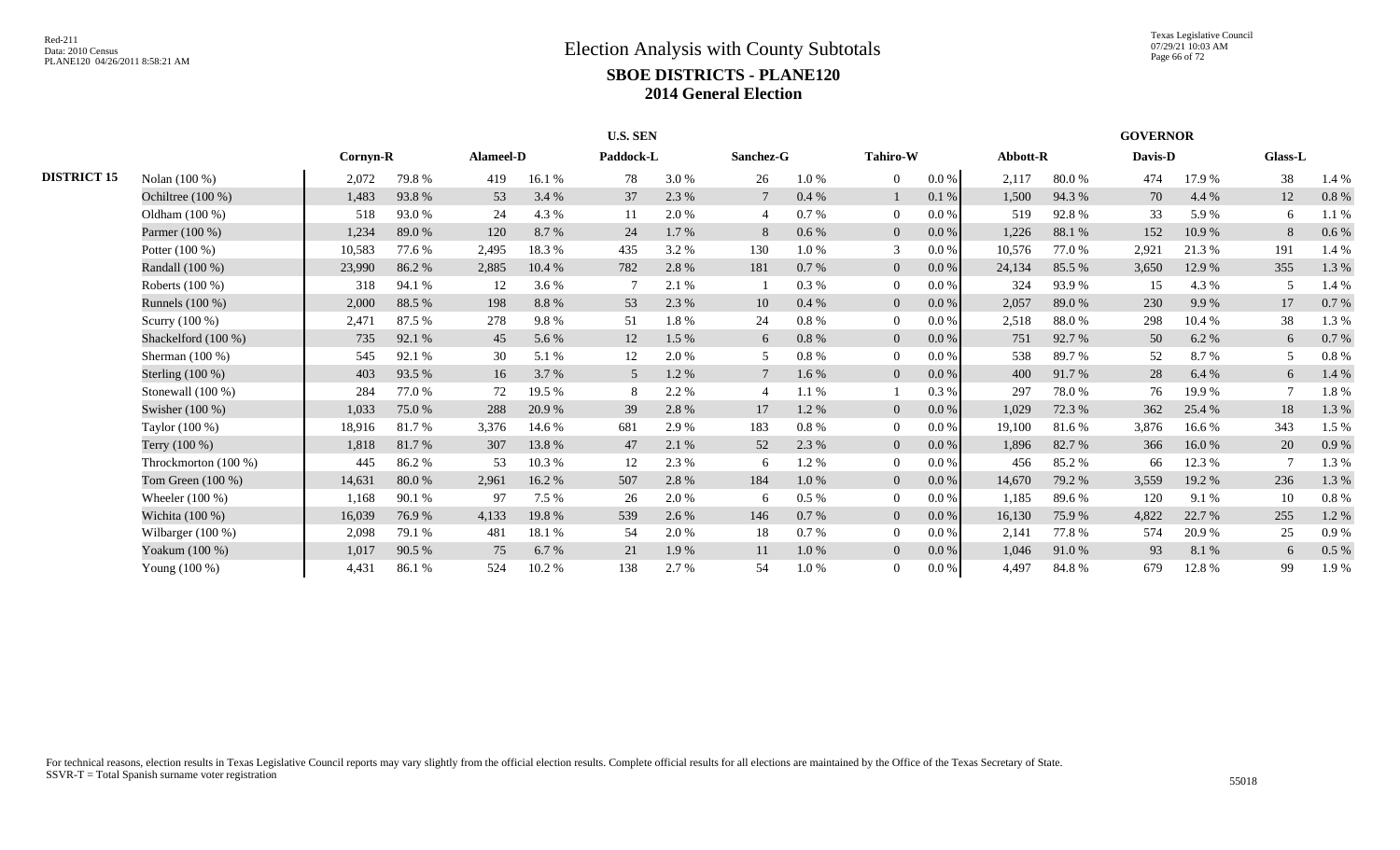|                    |                      |          | <b>GOVERNOR</b> |                |         |           |        |                | <b>LT. GOVERNOR</b> |                 |       |                   |         |          | <b>ATTORNEY GEN</b> |                  |        |
|--------------------|----------------------|----------|-----------------|----------------|---------|-----------|--------|----------------|---------------------|-----------------|-------|-------------------|---------|----------|---------------------|------------------|--------|
|                    |                      | Parmer-G |                 | Pavitt-W       |         | Patrick-R |        | Van De Putte-D |                     | <b>Butler-L</b> |       | <b>Courtney-G</b> |         | Paxton-R |                     | <b>Houston-D</b> |        |
| <b>DISTRICT 15</b> | Nolan (100 %)        | 15       | $0.6\%$         |                | $0.0\%$ | 2,011     | 77.5 % | 488            | 18.8%               | 90              | 3.5 % | 7                 | 0.3 %   | 1,903    | 73.7 %              | 597              | 23.1 % |
|                    | Ochiltree (100 %)    | 6        | 0.4%            | 2              | 0.1%    | 1,467     | 92.9%  | 87             | 5.5 %               | 22              | 1.4 % | 3                 | 0.2 %   | 1,460    | 92.9%               | 87               | 5.5 %  |
|                    | Oldham (100 %)       |          | 0.2 %           | $\overline{0}$ | 0.0 %   | 516       | 92.6 % | 31             | 5.6 %               | 9               | 1.6%  |                   | 0.2 %   | 502      | 90.1 %              | 50               | 9.0%   |
|                    | Parmer (100 %)       | 5        | 0.4%            | $\overline{0}$ | 0.0 %   | 1,230     | 88.7%  | 136            | 9.8%                | 20              | 1.4 % |                   | 0.1%    | 1,209    | 87.4 %              | 160              | 11.6 % |
|                    | Potter $(100\%)$     | 51       | 0.4%            | 3              | 0.0 %   | 10,582    | 77.1 % | 2,760          | 20.1 %              | 320             | 2.3 % | 60                | 0.4%    | 10,421   | 76.1 %              | 2,913            | 21.3%  |
|                    | Randall (100 %)      | 75       | 0.3%            | 3              | 0.0 %   | 24,059    | 85.5 % | 3,318          | 11.8%               | 659             | 2.3 % | 98                | 0.3%    | 23,865   | 84.8%               | 3,613            | 12.8%  |
|                    | Roberts (100 %)      |          | 0.3 %           | $\overline{0}$ | $0.0\%$ | 320       | 93.3 % | 12             | 3.5 %               | 10              | 2.9 % |                   | $0.3\%$ | 312      | 92.6 %              | 18               | 5.3 %  |
|                    | Runnels (100 %)      | 8        | 0.3%            | $\mathbf{0}$   | 0.0 %   | 1,986     | 86.6%  | 237            | 10.3%               | 60              | 2.6 % | 10                | 0.4%    | 1,957    | 85.5 %              | 268              | 11.7%  |
|                    | Scurry (100 %)       | 6        | 0.2 %           | $\overline{2}$ | 0.1%    | 2,456     | 86.7%  | 310            | 10.9 %              | 59              | 2.1 % | $\overline{7}$    | 0.2 %   | 2,380    | 84.0%               | 396              | 14.0%  |
|                    | Shackelford (100 %)  | 3        | 0.4%            | $\mathbf{0}$   | 0.0 %   | 749       | 93.3%  | 43             | 5.4 %               | 10              | 1.2%  |                   | 0.1%    | 735      | 91.4%               | 59               | 7.3 %  |
|                    | Sherman $(100\%)$    |          | 0.8%            | $\overline{0}$ | 0.0 %   | 518       | 88.4%  | 50             | 8.5 %               | 13              | 2.2 % | 5                 | 0.9%    | 510      | 87.6%               | 58               | 10.0%  |
|                    | Sterling $(100\%)$   |          | $0.2 \%$        |                | 0.2%    | 393       | 91.2%  | 29             | 6.7 %               | 9               | 2.1 % | $\overline{0}$    | 0.0 %   | 388      | 89.4 %              | 40               | 9.2%   |
|                    | Stonewall $(100\%)$  |          | 0.3%            | $\Omega$       | 0.0 %   | 281       | 77.2 % | 70             | 19.2 %              | 11              | 3.0 % | 2                 | 0.5%    | 258      | 70.7%               | 102              | 27.9 % |
|                    | Swisher $(100\%)$    | 8        | $0.6\%$         | 7              | $0.5\%$ | 1,025     | 73.4 % | 331            | 23.7 %              | 37              | 2.7 % | 3                 | 0.2 %   | 969      | 69.9%               | 392              | 28.3 % |
|                    | Taylor (100 %)       | 82       | 0.4%            | $\overline{0}$ | 0.0 %   | 18,785    | 80.8 % | 3,738          | 16.1 %              | 622             | 2.7 % | 108               | 0.5%    | 18,463   | 79.6%               | 4,133            | 17.8%  |
|                    | Terry (100 %)        | 11       | $0.5\ \%$       | $\overline{0}$ | 0.0 %   | 1,826     | 81.4 % | 367            | 16.4 %              | 39              | 1.7 % | 12                | $0.5\%$ | 1,742    | 77.9 %              | 436              | 19.5 % |
|                    | Throckmorton (100 %) | 6        | 1.1%            | $\overline{0}$ | 0.0 %   | 451       | 85.3 % | 65             | 12.3 %              | 13              | 2.5 % | $\overline{0}$    | 0.0 %   | 431      | 81.8%               | 85               | 16.1%  |
|                    | Tom Green (100 %)    | 66       | 0.4%            | 2              | 0.0 %   | 14,220    | 77.3 % | 3,613          | 19.6%               | 494             | 2.7 % | 73                | 0.4%    | 14,079   | 76.6%               | 3,756            | 20.4 % |
|                    | Wheeler $(100\%)$    | 6        | $0.5\%$         |                | 0.1%    | 1,179     | 90.1 % | 101            | 7.7 %               | 25              | 1.9%  | 3                 | 0.2 %   | 1,147    | 87.9%               | 142              | 10.9%  |
|                    | Wichita (100 %)      | 48       | $0.2 \%$        | 2              | 0.0 %   | 16,070    | 76.0%  | 4,517          | 21.4 %              | 476             | 2.3 % | 88                | 0.4%    | 15,706   | 74.3 %              | 4,899            | 23.2 % |
|                    | Wilbarger $(100\%)$  | 11       | 0.4%            | $\overline{0}$ | 0.0 %   | 2,099     | 78.4 % | 508            | 19.0%               | 54              | 2.0 % | 15                | $0.6\%$ | 1,962    | 74.4 %              | 622              | 23.6 % |
|                    | Yoakum (100 %)       | 3        | 0.3%            |                | 0.1%    | 997       | 88.7%  | 105            | 9.3%                | 21              | 1.9%  |                   | 0.1%    | 981      | 87.4 %              | 123              | 11.0%  |
|                    | Young (100 %)        | 28       | 0.5 %           | $\Omega$       | 0.0 %   | 4,468     | 85.1 % | 588            | 11.2 %              | 153             | 2.9%  | 42                | $0.8\%$ | 4,444    | 84.3 %              | 687              | 13.0%  |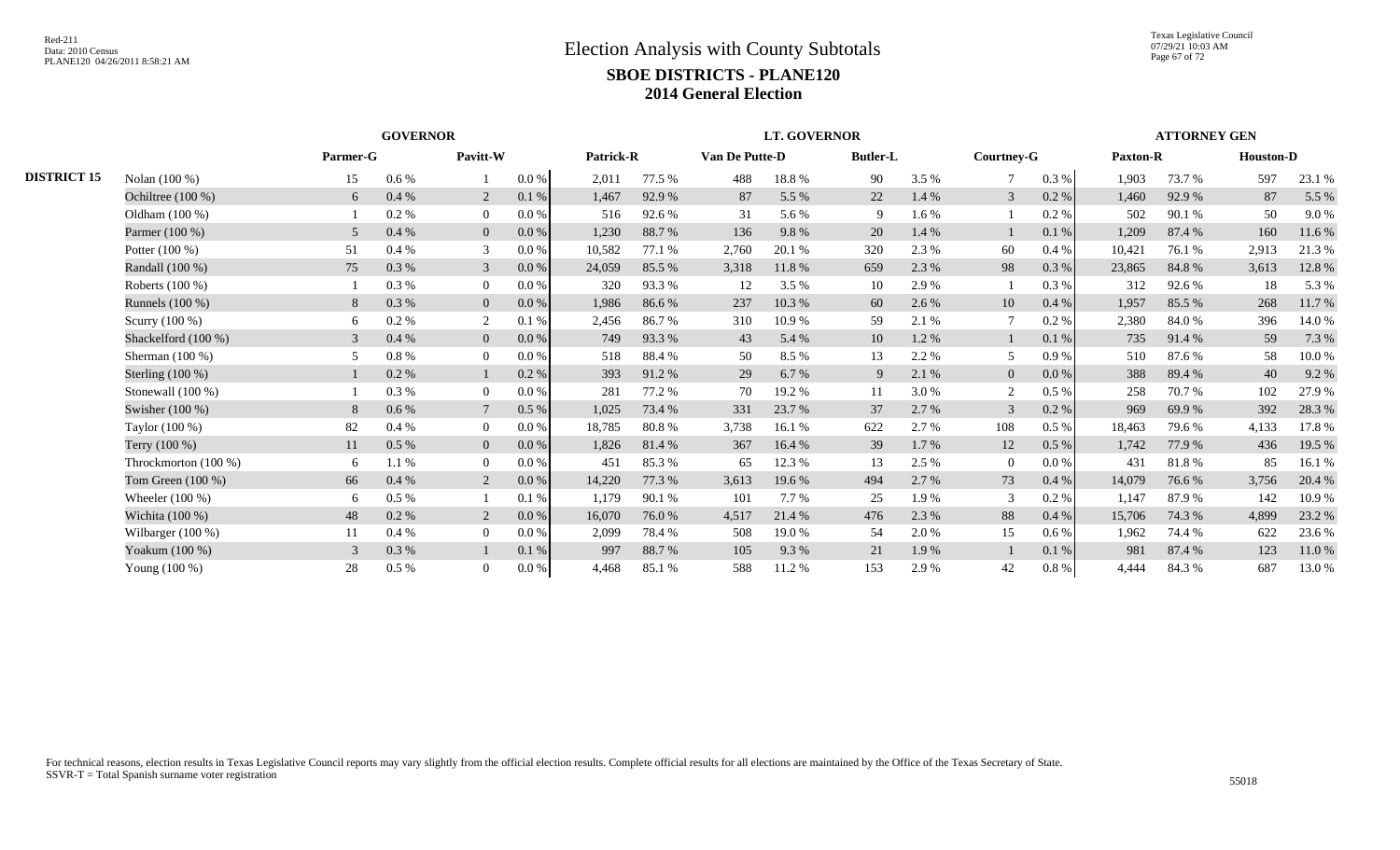Texas Legislative Council 07/29/21 10:03 AM Page 68 of 72

|                    |                      |                  | <b>ATTORNEY GEN</b> |                |           |                |        |                  | <b>COMPTROLLER</b> |           |       |                 |           |               | <b>LAND COMM</b> |               |        |
|--------------------|----------------------|------------------|---------------------|----------------|-----------|----------------|--------|------------------|--------------------|-----------|-------|-----------------|-----------|---------------|------------------|---------------|--------|
|                    |                      | <b>Balagia-L</b> |                     | Osborne-G      |           | <b>Hegar-R</b> |        | <b>Collier-D</b> |                    | Sanders-L |       | <b>Shafto-G</b> |           | <b>Bush-R</b> |                  | <b>Cook-D</b> |        |
| <b>DISTRICT 15</b> | Nolan (100 %)        | 76               | 2.9%                | 7              | $0.3~\%$  | 1,849          | 73.1 % | 572              | 22.6 %             | 94        | 3.7 % | 15              | $0.6\%$   | 2,015         | 77.5 %           | 481           | 18.5 % |
|                    | Ochiltree $(100\%)$  | 21               | 1.3 %               | $\overline{4}$ | $0.3~\%$  | 1,427          | 92.2 % | 82               | 5.3 %              | 36        | 2.3 % | 2               | 0.1 %     | 1,455         | 92.9 %           | 64            | 4.1 %  |
|                    | Oldham $(100\%)$     |                  | 0.7 %               |                | 0.2%      | 486            | 89.0%  | 43               | 7.9 %              | 10        | 1.8%  | $\overline{7}$  | 1.3%      | 499           | 90.2%            | 39            | 7.1 %  |
|                    | Parmer (100 %)       | 12               | 0.9%                | 2              | $0.1\ \%$ | 1,182          | 86.4%  | 153              | 11.2 %             | 29        | 2.1 % | $\overline{4}$  | 0.3%      | 1,199         | 87.1 %           | 147           | 10.7%  |
|                    | Potter $(100\%)$     | 295              | 2.2 %               | 59             | 0.4%      | 10,200         | 74.9%  | 2,780            | 20.4 %             | 478       | 3.5 % | 152             | 1.1 %     | 10.358        | 75.7 %           | 2,684         | 19.6%  |
|                    | Randall (100 %)      | 568              | 2.0 %               | 93             | $0.3\ \%$ | 23,367         | 83.9%  | 3,448            | 12.4 %             | 864       | 3.1 % | 186             | 0.7%      | 23,712        | 84.6 %           | 3,234         | 11.5 % |
|                    | Roberts (100 %)      |                  | 1.5 %               | 2              | 0.6 %     | 297            | 90.3%  | 21               | 6.4 %              | 10        | 3.0 % |                 | 0.3%      | 311           | 92.6 %           | 18            | 5.4 %  |
|                    | Runnels (100 %)      | 55               | 2.4 %               | 8              | $0.3~\%$  | 1,866          | 82.9%  | 295              | 13.1 %             | 77        | 3.4 % | 13              | 0.6%      | 1,986         | 86.5%            | 241           | 10.5 % |
|                    | Scurry (100 %)       | 49               | $1.7\%$             | 8              | 0.3%      | 2,333          | 83.6%  | 388              | 13.9%              | 64        | 2.3 % | 7               | 0.3%      | 2,440         | 85.9%            | 322           | 11.3 % |
|                    | Shackelford (100 %)  | 8                | 1.0%                | 2              | 0.2%      | 721            | 91.5 % | 50               | 6.3 %              | 12        | 1.5 % | 5               | 0.6%      | 744           | 92.2 %           | 50            | 6.2 %  |
|                    | Sherman $(100\%)$    | 10               | 1.7%                | $\overline{4}$ | 0.7%      | 479            | 85.5 % | 56               | 10.0%              | 16        | 2.9 % | 9               | 1.6 %     | 516           | 89.4%            | 39            | 6.8%   |
|                    | Sterling $(100\%)$   | 5                | 1.2 %               |                | 0.2 %     | 369            | 88.9%  | 34               | 8.2%               | 8         | 1.9 % | $\overline{4}$  | 1.0%      | 392           | 91.6 %           | 31            | 7.2 %  |
|                    | Stonewall (100 %)    | 5                | 1.4 %               | $\overline{0}$ | 0.0 %     | 242            | 67.0%  | 104              | 28.8%              | 14        | 3.9%  |                 | 0.3%      | 260           | 70.3 %           | 98            | 26.5 % |
|                    | Swisher (100 %)      | 19               | 1.4 %               |                | $0.5~\%$  | 929            | 67.6%  | 389              | 28.3%              | 44        | 3.2 % | 13              | $0.9\ \%$ | 971           | 70.0%            | 357           | 25.7%  |
|                    | Taylor (100 %)       | 500              | 2.2 %               | 108            | 0.5%      | 18,138         | 78.8%  | 3,980            | 17.3 %             | 721       | 3.1 % | 170             | 0.7%      | 18,762        | 80.6 %           | 3,608         | 15.5 % |
|                    | Terry $(100\%)$      | 44               | 2.0 %               | 14             | $0.6\%$   | 1,654          | 75.7 % | 463              | 21.2 %             | 49        | 2.2 % | 20              | 0.9%      | 1,785         | 80.0%            | 377           | 16.9%  |
|                    | Throckmorton (100 %) | 9                | 1.7%                | 2              | 0.4%      | 422            | 81.8%  | 76               | 14.7 %             | 14        | 2.7 % | $\overline{4}$  | 0.8%      | 438           | 83.3%            | 74            | 14.1 % |
|                    | Tom Green $(100\%)$  | 459              | 2.5 %               | 78             | 0.4%      | 13,983         | 76.3 % | 3,593            | 19.6%              | 602       | 3.3 % | 149             | 0.8%      | 14,469        | 78.7%            | 3,196         | 17.4 % |
|                    | Wheeler $(100\%)$    | 14               | $1.1\%$             | 2              | 0.2%      | 1,092          | 85.4 % | 142              | 11.1 %             | 39        | 3.1 % | 5               | 0.4%      | 1,138         | 87.8%            | 121           | 9.3%   |
|                    | Wichita (100 %)      | 430              | 2.0 %               | 92             | $0.4~\%$  | 15,375         | 73.6 % | 4,759            | 22.8 %             | 606       | 2.9 % | 159             | 0.8%      | 15,839        | 75.2 %           | 4,487         | 21.3%  |
|                    | Wilbarger (100 %)    | 36               | 1.4 %               | 17             | 0.6%      | 1,905          | 73.2 % | 619              | 23.8%              | 62        | 2.4 % | 18              | 0.7%      | 2,083         | 77.1 %           | 532           | 19.7%  |
|                    | Yoakum (100 %)       | 16               | 1.4 %               |                | $0.2~\%$  | 945            | 85.7%  | 124              | 11.2 %             | 26        | 2.4 % | 8               | 0.7%      | 997           | 88.5 %           | 99            | 8.8%   |
|                    | Young (100 %)        | 103              | 2.0%                | 37             | 0.7 %     | 4,308          | 83.2%  | 654              | 12.6 %             | 162       | 3.1 % | 53              | 1.0%      | 4,435         | 84.6 %           | 630           | 12.0%  |
|                    |                      |                  |                     |                |           |                |        |                  |                    |           |       |                 |           |               |                  |               |        |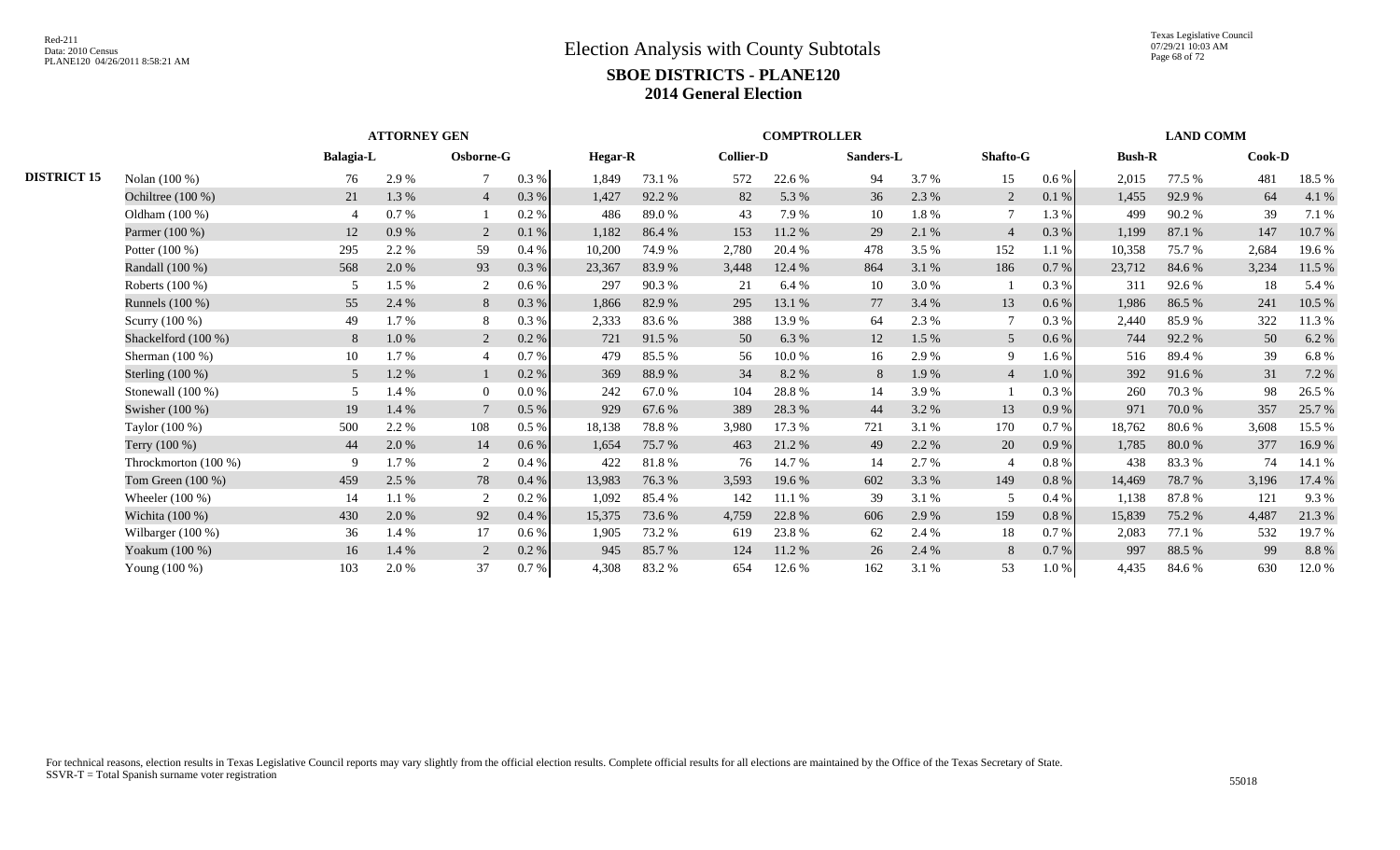|                    |                      |          | <b>LAND COMM</b> |                |          |          |        |                | <b>AG COMM</b> |             |       |                   |          |                 | <b>RR COMM 3</b> |                |        |
|--------------------|----------------------|----------|------------------|----------------|----------|----------|--------|----------------|----------------|-------------|-------|-------------------|----------|-----------------|------------------|----------------|--------|
|                    |                      | Knight-L |                  | Alessi-G       |          | Miller-R |        | <b>Hogan-D</b> |                | Palmquist-L |       | <b>Kendrick-G</b> |          | <b>Sitton-R</b> |                  | <b>Brown-D</b> |        |
| <b>DISTRICT 15</b> | Nolan (100 %)        | 91       | 3.5 %            | 13             | 0.5 %    | 1,813    | 71.2%  | 575            | 22.6 %         | 96          | 3.8%  | 61                | 2.4 %    | 1,797           | 71.3 %           | 557            | 22.1 % |
|                    | Ochiltree (100 %)    | 41       | 2.6 %            | 6              | 0.4%     | 1,428    | 92.1 % | 74             | 4.8%           | 33          | 2.1 % | 16                | $1.0%$   | 1,430           | 92.6 %           | 73             | 4.7 %  |
|                    | Oldham (100 %)       | 14       | 2.5 %            |                | 0.2%     | 491      | 89.8%  | 41             | 7.5 %          | 14          | 2.6 % |                   | $0.2~\%$ | 482             | 87.6 %           | 47             | 8.5 %  |
|                    | Parmer (100 %)       | 27       | 2.0 %            | 3              | 0.2%     | 1,182    | 85.9%  | 157            | 11.4 %         | 29          | 2.1 % | 8                 | $0.6\%$  | 1,167           | 84.9%            | 151            | 11.0%  |
|                    | Potter $(100\%)$     | 475      | 3.5 %            | 161            | 1.2%     | 10,152   | 74.7 % | 2,783          | 20.5 %         | 438         | 3.2 % | 218               | 1.6 %    | 10,033          | 73.9 %           | 2,738          | 20.2 % |
|                    | Randall (100 %)      | 859      | 3.1 %            | 211            | 0.8%     | 23,443   | 84.1 % | 3,369          | 12.1 %         | 764         | 2.7 % | 290               | 1.0%     | 23,362          | 83.7%            | 3,366          | 12.1 % |
|                    | Roberts (100 %)      | 6        | 1.8%             |                | 0.3%     | 301      | 90.4%  | 21             | 6.3%           | 8           | 2.4 % | 3                 | 0.9%     | 300             | 90.6%            | 18             | 5.4 %  |
|                    | Runnels (100 %)      | 58       | 2.5 %            | 11             | 0.5%     | 1,910    | 84.4 % | 278            | 12.3 %         | 48          | 2.1 % | $28\,$            | 1.2%     | 1,861           | 82.7%            | 288            | 12.8 % |
|                    | Scurry $(100\%)$     | 67       | 2.4 %            | 10             | 0.4%     | 2,361    | 83.9%  | 379            | 13.5 %         | 52          | 1.8%  | $22\,$            | 0.8%     | 2,354           | 84.2 %           | 329            | 11.8%  |
|                    | Shackelford (100 %)  | 9        | 1.1%             | $\overline{4}$ | 0.5%     | 720      | 90.5 % | 59             | 7.4 %          | 9           | 1.1%  | 8                 | 1.0%     | 703             | 89.2%            | 55             | 7.0 %  |
|                    | Sherman $(100\%)$    | 15       | 2.6 %            | $\overline{7}$ | 1.2%     | 473      | 83.9%  | 50             | 8.9%           | 15          | 2.7 % | 26                | 4.6 %    | 468             | 83.1 %           | 53             | 9.4 %  |
|                    | Sterling $(100\%)$   | 3        | 0.7%             | $\overline{2}$ | 0.5%     | 376      | 89.1 % | 33             | 7.8%           |             | 1.7%  | 6                 | 1.4 %    | 367             | 87.8%            | 32             | 7.7 %  |
|                    | Stonewall $(100\%)$  | 12       | 3.2 %            | $\overline{0}$ | 0.0 %    | 243      | 67.1 % | 107            | 29.6 %         |             | 1.1 % | 8                 | 2.2%     | 237             | 65.8%            | 108            | 30.0%  |
|                    | Swisher $(100\%)$    | 47       | 3.4 %            | 13             | 0.9%     | 912      | 66.5%  | 411            | 30.0%          | 32          | 2.3 % | 16                | 1.2%     | 889             | 65.1 %           | 396            | 29.0 % |
|                    | Taylor (100 %)       | 721      | 3.1 %            | 179            | 0.8%     | 18,135   | 78.9%  | 3,869          | 16.8%          | 681         | 3.0%  | 297               | 1.3%     | 18.034          | 78.4%            | 3,784          | 16.5 % |
|                    | Terry (100 %)        | 50       | 2.2 %            | 19             | 0.9%     | 1,636    | 74.7 % | 476            | 21.7 %         | 40          | 1.8%  | 38                | $1.7\%$  | 1,650           | 75.1 %           | 412            | 18.8%  |
|                    | Throckmorton (100 %) | 11       | 2.1 %            | 3              | 0.6 %    | 430      | 82.9%  | 78             | 15.0%          | 11          | 2.1 % | $\overline{0}$    | $0.0\%$  | 417             | 81.1%            | 79             | 15.4 % |
|                    | Tom Green (100 %)    | 589      | 3.2 %            | 140            | $0.8 \%$ | 14,050   | 76.9%  | 3,470          | 19.0%          | 551         | 3.0%  | 195               | 1.1%     | 13,930          | 76.2 %           | 3,504          | 19.2 % |
|                    | Wheeler $(100\%)$    | 32       | 2.5 %            | 5              | 0.4%     | 1,108    | 86.4%  | 133            | 10.4 %         | 27          | 2.1 % | 15                | 1.2%     | 1,101           | 85.9%            | 134            | 10.5 % |
|                    | Wichita $(100\%)$    | 556      | 2.6 %            | 183            | 0.9%     | 15,201   | 72.8%  | 4,897          | 23.5 %         | 551         | 2.6 % | 231               | 1.1%     | 15,343          | 73.6 %           | 4,615          | 22.1 % |
|                    | Wilbarger (100 %)    | 69       | 2.6 %            | 16             | 0.6%     | 1,936    | 74.2 % | 591            | 22.7 %         | 60          | 2.3 % | 21                | 0.8%     | 1,854           | 71.1 %           | 669            | 25.6 % |
|                    | Yoakum (100 %)       | 28       | 2.5 %            | 3              | 0.3 %    | 955      | 86.4%  | 114            | 10.3%          | 24          | 2.2 % | 12                | 1.1%     | 948             | 86.2%            | 110            | 10.0%  |
|                    | Young (100 %)        | 130      | 2.5 %            | 50             | 1.0%     | 4,306    | 82.9%  | 690            | 13.3 %         | 123         | 2.4 % | 76                | 1.5 %    | 4,310           | 83.1 %           | 652            | 12.6 % |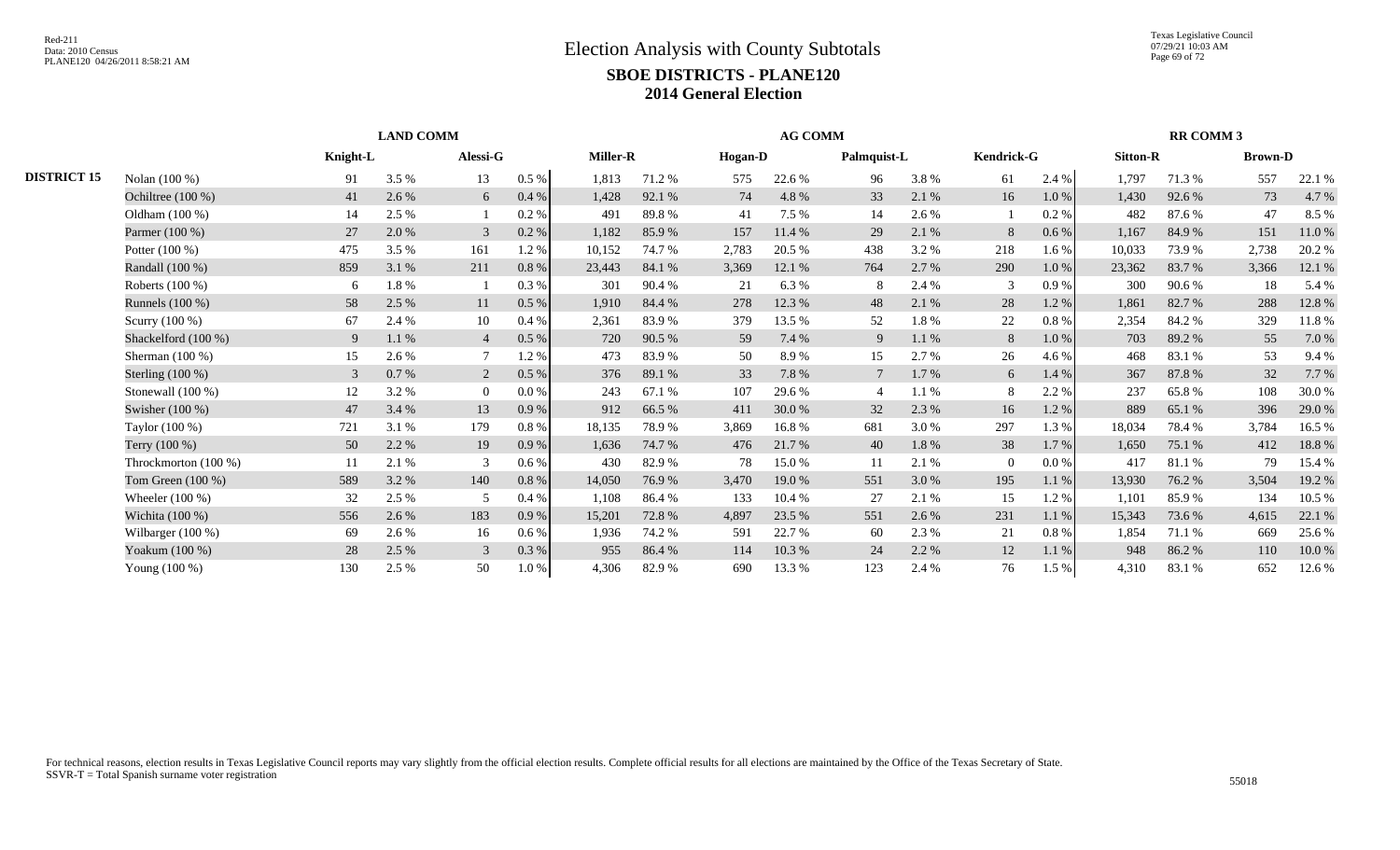Texas Legislative Council 07/29/21 10:03 AM Page 70 of 72

|                      | Miller-L |       |                |                  |           |        |         |        |                                |       |          |        |                |        | Ash-L                              |       |
|----------------------|----------|-------|----------------|------------------|-----------|--------|---------|--------|--------------------------------|-------|----------|--------|----------------|--------|------------------------------------|-------|
| Nolan (100 %)        | 127      | 5.0 % | 38             | 1.5 %            | 1,844     | 73.6 % | 553     | 22.1 % | 110                            | 4.4 % | 1,886    | 75.8%  | 506            | 20.3 % | 97                                 | 3.9 % |
| Ochiltree $(100\%)$  | 34       | 2.2 % |                | $0.5\ \%$        | 1,443     | 93.3 % | 71      | 4.6 %  | 33                             | 2.1%  | 1,453    | 94.2 % | 62             | 4.0%   | 27                                 | 1.8%  |
| Oldham $(100\%)$     | 20       | 3.6 % |                | 0.2%             | 510       | 92.2 % | 34      | 6.1%   | 9                              | 1.6 % | 508      | 92.4 % | 31             | 5.6 %  | 11                                 | 2.0 % |
| Parmer (100 %)       | 38       | 2.8%  | 19             | 1.4 %            | 1,194     | 87.1 % | 154     | 11.2 % | 23                             | 1.7 % | 1,214    | 88.7%  | 131            | 9.6%   | 24                                 | 1.8%  |
| Potter $(100\%)$     | 554      | 4.1 % | 258            | 1.9%             | 10,359    | 76.1 % | 2,790   | 20.5 % | 466                            | 3.4 % | 10,351   | 76.2 % | 2,723          | 20.1 % | 504                                | 3.7 % |
| Randall (100 %)      | 941      | 3.4 % | 259            | 0.9%             | 23,734    | 85.0%  | 3,343   | 12.0 % | 861                            | 3.1 % | 23,794   | 85.4%  | 3,195          | 11.5 % | 886                                | 3.2 % |
| Roberts $(100\%)$    | 11       | 3.3 % |                | 0.6%             | 300       | 91.5 % | -17     | 5.2 %  | -11                            | 3.4 % | 301      | 92.9%  | 16             | 4.9 %  |                                    | 2.2 % |
| Runnels (100 %)      | 83       | 3.7 % | 19             | $0.8\ \%$        | 1,930     | 85.9%  | 243     | 10.8%  | 75                             | 3.3%  | 1,934    | 86.8%  | 228            | 10.2 % | 65                                 | 2.9 % |
| Scurry (100 %)       | 73       | 2.6 % | 39             | 1.4 %            | 2,379     | 85.3%  | 353     | 12.7 % | 58                             | 2.1 % | 2,395    | 86.0%  | 323            | 11.6 % | 66                                 | 2.4 % |
| Shackelford (100 %)  | 24       | 3.0 % | 6              | $0.8\ \%$        | 712       | 90.1%  | 59      | 7.5 %  | 19                             | 2.4 % | 722      | 91.6%  | 54             | 6.9%   | 12                                 | 1.5 % |
| Sherman $(100\%)$    | 36       | 6.4 % | 6              | 1.1%             | 490       | 87.8%  | 50      | 9.0%   | 18                             | 3.2%  | 492      | 89.1 % | 41             | 7.4 %  | 19                                 | 3.4 % |
| Sterling $(100\%)$   | 10       | 2.4 % | 9              | 2.2 %            | 382       | 91.4 % | 29      | 6.9%   | $7\phantom{.0}$                | 1.7%  | 386      | 91.9%  | 25             | 6.0%   | 9                                  | 2.1 % |
| Stonewall $(100\%)$  | 11       | 3.1 % | $\overline{4}$ | 1.1 %            | 248       | 69.3%  | 101     | 28.2 % | 9                              | 2.5 % | 245      | 69.8%  | 96             | 27.4 % | 10                                 | 2.8 % |
| Swisher (100 %)      | 60       | 4.4 % | 21             | 1.5 %            | 939       | 68.9%  | 380     | 27.9 % | 43                             | 3.2 % | 980      | 72.1 % | 339            | 24.9 % | 40                                 | 2.9%  |
| Taylor (100 %)       | 890      | 3.9%  | 294            | 1.3%             | 18,396    | 80.0%  | 3,828   | 16.6 % | 781                            | 3.4 % | 18,510   | 80.5 % | 3,719          | 16.2%  | 778                                | 3.4 % |
| Terry (100 %)        | 57       | 2.6 % | 77             | 3.5 %            | 1,660     | 76.5 % | 452     | 20.8%  | 58                             | 2.7 % | 1,707    | 78.9%  | 408            | 18.9%  | 48                                 | 2.2 % |
| Throckmorton (100 %) | 13       | 2.5 % | 5              | 1.0%             | 416       | 80.3%  | 87      | 16.8%  | 15                             | 2.9%  | 423      | 82.9%  | 65             | 12.7 % | 22                                 | 4.3 % |
| Tom Green $(100\%)$  | 583      | 3.2 % | 266            | 1.5 %            | 14,260    | 78.1 % | 3,415   | 18.7%  | 589                            | 3.2%  | 14,329   | 78.5 % | 3,322          | 18.2%  | 591                                | 3.2 % |
| Wheeler $(100\%)$    | 38       | 3.0 % | 9              | 0.7%             | 1,123     | 87.7 % | 124     | 9.7%   | 33                             | 2.6 % | 1,126    | 88.2%  | 115            | 9.0%   | 35                                 | 2.7%  |
| Wichita $(100\%)$    | 679      | 3.3 % | 220            | $1.1\ \%$        | 15,674    | 74.9%  | 4,617   | 22.1 % | 634                            | 3.0 % | 15,756   | 75.7%  | 4,436          | 21.3%  | 632                                | 3.0%  |
| Wilbarger (100 %)    | 61       | 2.3 % | 25             | 1.0%             | 1,894     | 73.6 % | 613     | 23.8%  | 67                             | 2.6 % | 1,965    | 76.3%  | 555            | 21.5 % | 57                                 | 2.2 % |
| Yoakum (100 %)       | 29       | 2.6 % | 13             | 1.2%             | 949       | 87.6 % | 114     | 10.5 % | 20                             | 1.8%  | 965      | 90.0%  | 84             | 7.8%   | 23                                 | 2.1 % |
| Young (100 %)        | 152      | 2.9 % | 72             | 1.4 %            | 4,355     | 83.8%  | 674     | 13.0 % | 167                            | 3.2 % | 4,371    | 84.7 % | 619            | 12.0 % | 173                                | 3.4 % |
|                      |          |       |                | <b>RR COMM 3</b> | Salinas-G |        | Hecht-R |        | <b>SUP CT CHIEF</b><br>Moody-D |       | Oxford-L |        | <b>Brown-R</b> |        | <b>SUP CT 6</b><br><b>Meyers-D</b> |       |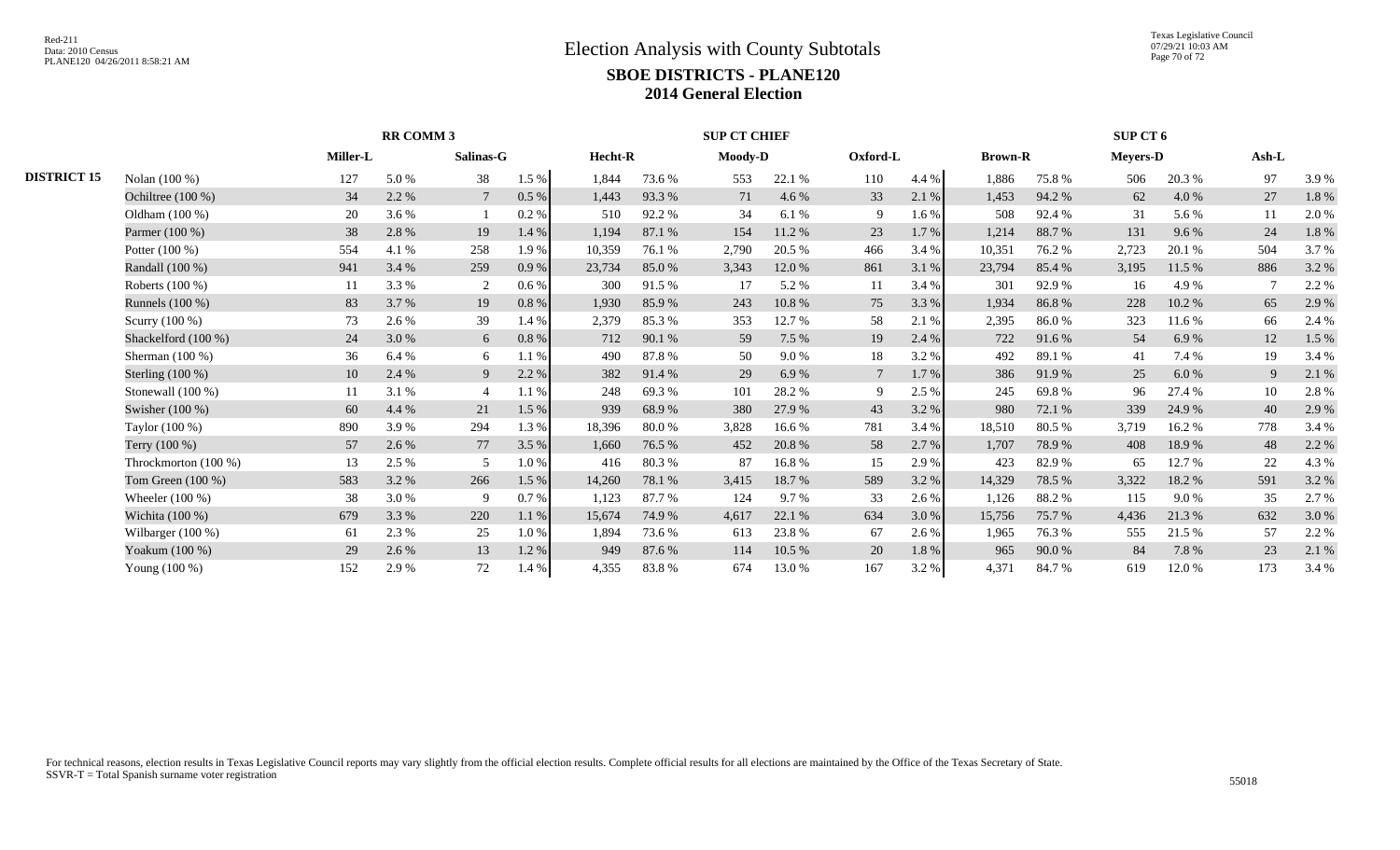|                    |                      |               |        |                    | <b>SUP CT7</b> |                 |       |                 |         |           |        | <b>SUP CT 8</b> |       |                   |         | CCA <sub>3</sub>    |        |
|--------------------|----------------------|---------------|--------|--------------------|----------------|-----------------|-------|-----------------|---------|-----------|--------|-----------------|-------|-------------------|---------|---------------------|--------|
|                    |                      | <b>Boyd-R</b> |        | <b>Benavides-D</b> |                | <b>Fulton-L</b> |       | Waterbury-G     |         | Johnson-R |        | Koelsch-L       |       | <b>Chisholm-G</b> |         | <b>Richardson-R</b> |        |
| <b>DISTRICT 15</b> | Nolan (100 %)        | 1,860         | 74.9%  | 493                | 19.9%          | 106             | 4.3 % | 23              | 0.9%    | 1,992     | 86.3%  | 185             | 8.0%  | 131               | 5.7 %   | 1,830               | 73.9%  |
|                    | Ochiltree (100 %)    | 1,430         | 92.8%  | 67                 | 4.3 %          | 30              | 1.9 % | 14              | 0.9%    | 1,446     | 95.2%  | 46              | 3.0%  | 27                | 1.8%    | 1,430               | 93.0%  |
|                    | Oldham (100 %)       | 498           | 90.9%  | 29                 | 5.3 %          | 17              | 3.1 % | $\overline{4}$  | 0.7%    | 508       | 94.6 % | 12              | 2.2 % | 17                | 3.2 %   | 493                 | 90.1 % |
|                    | Parmer (100 %)       | 1,189         | 87.4 % | 143                | 10.5 %         | 20              | 1.5 % | 9               | 0.7%    | 1,225     | 94.2 % | 50              | 3.8%  | 25                | 1.9%    | 1,189               | 87.6%  |
|                    | Potter $(100\%)$     | 10,250        | 75.4 % | 2,767              | 20.4 %         | 452             | 3.3 % | 119             | 0.9%    | 10,724    | 86.5%  | 914             | 7.4 % | 756               | 6.1%    | 10,229              | 75.5 % |
|                    | Randall (100 %)      | 23,658        | 84.8%  | 3,261              | 11.7 %         | 835             | 3.0%  | 144             | $0.5\%$ | 24,521    | 91.2%  | 1,447           | 5.4 % | 928               | 3.5 %   | 23,623              | 85.0%  |
|                    | Roberts (100 %)      | 300           | 92.9%  | 13                 | 4.0 %          | 8               | 2.5 % | 2               | $0.6\%$ | 297       | 94.3 % | 8               | 2.5 % | 10                | 3.2 %   | 296                 | 91.9%  |
|                    | Runnels $(100\%)$    | 1,914         | 85.9%  | 227                | 10.2 %         | 74              | 3.3 % | 12              | $0.5\%$ | 1,973     | 92.6 % | 89              | 4.2 % | 68                | 3.2 %   | 1,889               | 85.5%  |
|                    | Scurry (100 %)       | 2,388         | 85.8%  | 325                | 11.7 %         | 63              | 2.3 % | 6               | 0.2 %   | 2,463     | 93.2%  | 114             | 4.3 % | 67                | 2.5 %   | 2,366               | 85.2%  |
|                    | Shackelford (100 %)  | 726           | 92.5 % | 43                 | 5.5 %          | 14              | 1.8%  | $\overline{2}$  | 0.3%    | 735       | 94.2 % | 23              | 2.9 % | 22                | 2.8 %   | 719                 | 91.5%  |
|                    | Sherman $(100\%)$    | 491           | 88.8%  | 37                 | 6.7 %          | 17              | 3.1 % | 8               | 1.4 %   | 479       | 90.5%  | 14              | 2.6 % | 36                | 6.8%    | 480                 | 88.7%  |
|                    | Sterling $(100\%)$   | 377           | 89.8%  | 27                 | 6.4 %          | 9               | 2.1 % | $7\phantom{.0}$ | $1.7\%$ | 391       | 94.9%  | 9               | 2.2 % | 12                | 2.9 %   | 377                 | 91.1 % |
|                    | Stonewall $(100\%)$  | 255           | 73.3 % | 79                 | 22.7 %         | 13              | 3.7 % |                 | 0.3 %   | 268       | 87.9%  | 15              | 4.9%  | 22                | 7.2 %   | 239                 | 68.9%  |
|                    | Swisher (100 %)      | 977           | 71.7%  | 331                | 24.3 %         | 46              | 3.4 % | 8               | $0.6\%$ | 1,042     | 86.4%  | 71              | 5.9%  | 93                | 7.7 %   | 928                 | 69.0%  |
|                    | Taylor (100 %)       | 18,336        | 79.8%  | 3,792              | 16.5 %         | 706             | 3.1 % | 141             | $0.6\%$ | 19,107    | 89.4%  | 1,358           | 6.4 % | 907               | 4.2 %   | 18,268              | 79.9%  |
|                    | Terry (100 %)        | 1,668         | 76.9%  | 423                | 19.5 %         | 59              | 2.7 % | 19              | 0.9%    | 1,829     | 91.4%  | 104             | 5.2 % | 69                | 3.4 %   | 1,655               | 76.9%  |
|                    | Throckmorton (100 %) | 426           | 83.7 % | 63                 | 12.4 %         | 18              | 3.5 % |                 | 0.4%    | 442       | 93.2%  | 10              | 2.1 % | 22                | 4.6 %   | 416                 | 82.1 % |
|                    | Tom Green $(100\%)$  | 14,213        | 77.9 % | 3,388              | 18.6%          | 538             | 2.9 % | 108             | 0.6 %   | 14,861    | 88.3%  | 1,231           | 7.3 % | 736               | 4.4 %   | 14,208              | 78.1 % |
|                    | Wheeler $(100\%)$    | 1,131         | 88.7%  | 103                | 8.1 %          | 33              | 2.6 % | 8               | 0.6%    | 1,149     | 93.5 % | 44              | 3.6 % | 36                | 2.9 %   | 1,117               | 87.5 % |
|                    | Wichita (100 %)      | 15,620        | 75.0%  | 4,508              | 21.6 %         | 563             | 2.7 % | 134             | 0.6 %   | 16,387    | 88.9%  | 1,174           | 6.4 % | 870               | 4.7%    | 15,540              | 74.8%  |
|                    | Wilbarger (100 %)    | 1,966         | 76.3%  | 537                | 20.9%          | 60              | 2.3 % | 12              | $0.5\%$ | 2,115     | 91.3%  | 122             | 5.3 % | 80                | 3.5 %   | 1,933               | 75.5 % |
|                    | Yoakum (100 %)       | 950           | 88.6%  | 93                 | 8.7 %          | 24              | 2.2 % | 5               | 0.5 %   | 982       | 95.2 % | 34              | 3.3 % | 16                | $1.6\%$ | 938                 | 88.1%  |
|                    | Young (100 %)        | 4,368         | 84.5 % | 612                | 11.8%          | 144             | 2.8%  | 43              | 0.8 %   | 4,528     | 92.4 % | 200             | 4.1 % | 172               | 3.5%    | 4,331               | 84.3%  |